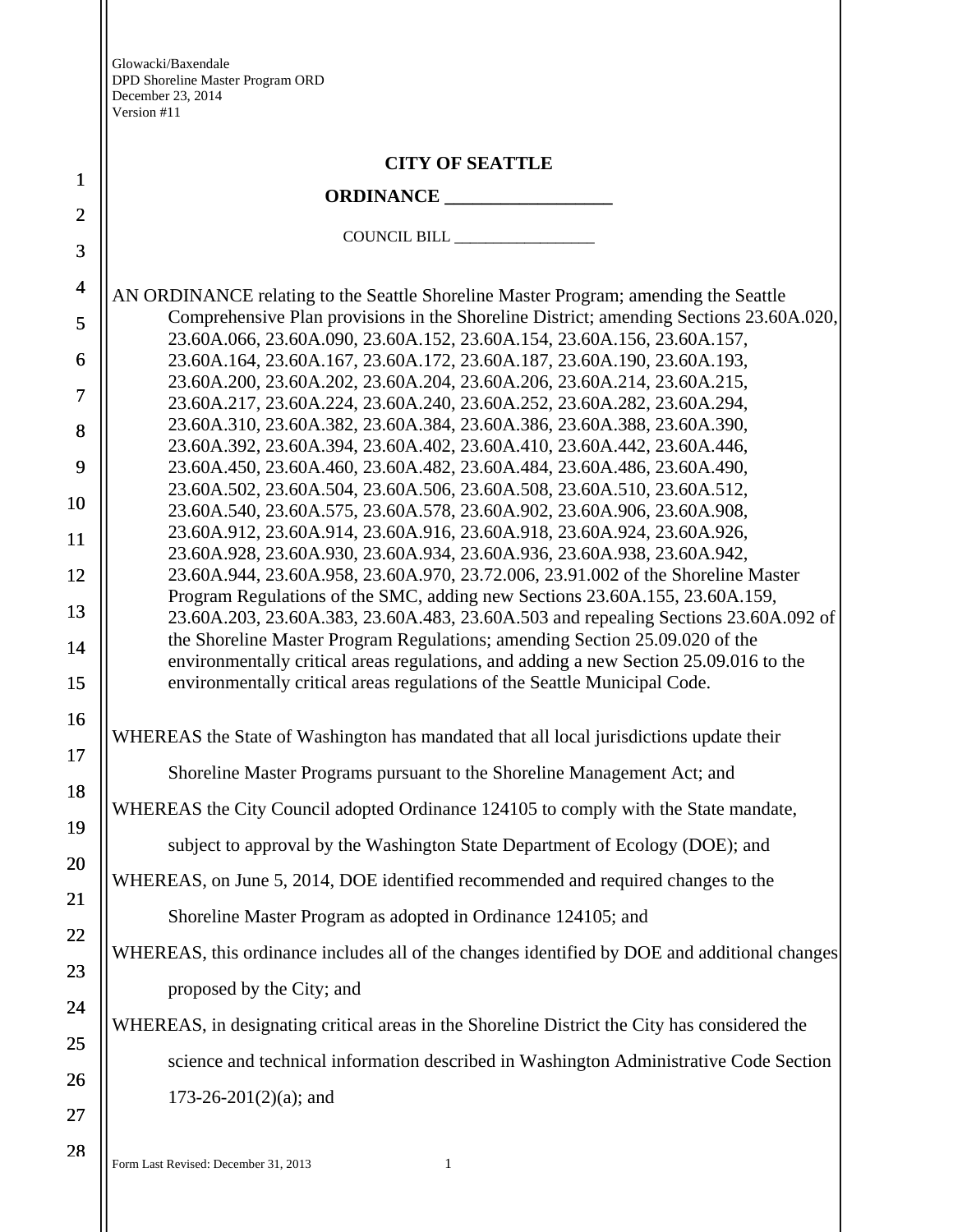| $\mathbf{1}$            | WHEREAS the proposed amendments further the City's interest in protecting the public health,                  |
|-------------------------|---------------------------------------------------------------------------------------------------------------|
| $\overline{c}$          | safety, and welfare; NOW, THEREFORE,                                                                          |
| 3                       | BE IT ORDAINED BY THE CITY OF SEATTLE AS FOLLOWS:                                                             |
| $\overline{\mathbf{4}}$ | Section 1. The Seattle Comprehensive Plan, last amended by Ordinance 124458, is                               |
| 5                       | amended as follows:                                                                                           |
| 6                       | <b>Shorelines</b><br>$C-4$                                                                                    |
| $\overline{7}$          | * * *                                                                                                         |
| 8                       | shoreline protection and restoration                                                                          |
| 9                       | * * *                                                                                                         |
| 10                      | LU255 Avoid development in areas identified as special wildlife or priority saltwater or fresh                |
| 11                      | water habitat unless no feasible alternative locations exist except for a water-dependent use or              |
| 12                      | water-related use that has a functional requirement for a location over water and is located in               |
| 13                      | saltwater habitat that is priority habitat solely due to its use by anadromous fish for migration,            |
| 14                      | if the $((and the new))$ development $((\text{ is designed to}))$ mitigates impacts to achieve no net loss of |
| 15                      | ecological function.                                                                                          |
| 16                      | * * *                                                                                                         |
| 17                      | LU258 Consider the Lower Duwamish Watershed Habitat Restoration Plan (Weiner, K.S. and                        |
| 18                      | Clark, J.A. 1996). $((\frac{1}{2}))$ the Port of Seattle Lower Duwamish River Habitat Restoration Plan, the   |
| 19                      | Final Lower Duwamish River NRDA Restoration Plan and Programmatic Environmental                               |
| 20                      | Impact Statement, ((and-))the WRIA 8 Chinook Salmon Conservation Plan and                                     |
| 21                      | implementation documents, and WRIA 9 Salmon Habitat Plan and implementation documents                         |
| 22                      | when conducting planning, permitting, mitigation, and restoration activities within the                       |
| 23                      | Duwamish/Green River and Cedar River watersheds.                                                              |
| 24                      | * * *                                                                                                         |
| 25                      | shoreline economic development                                                                                |
| 26                      | * * *                                                                                                         |
|                         |                                                                                                               |
| 27                      |                                                                                                               |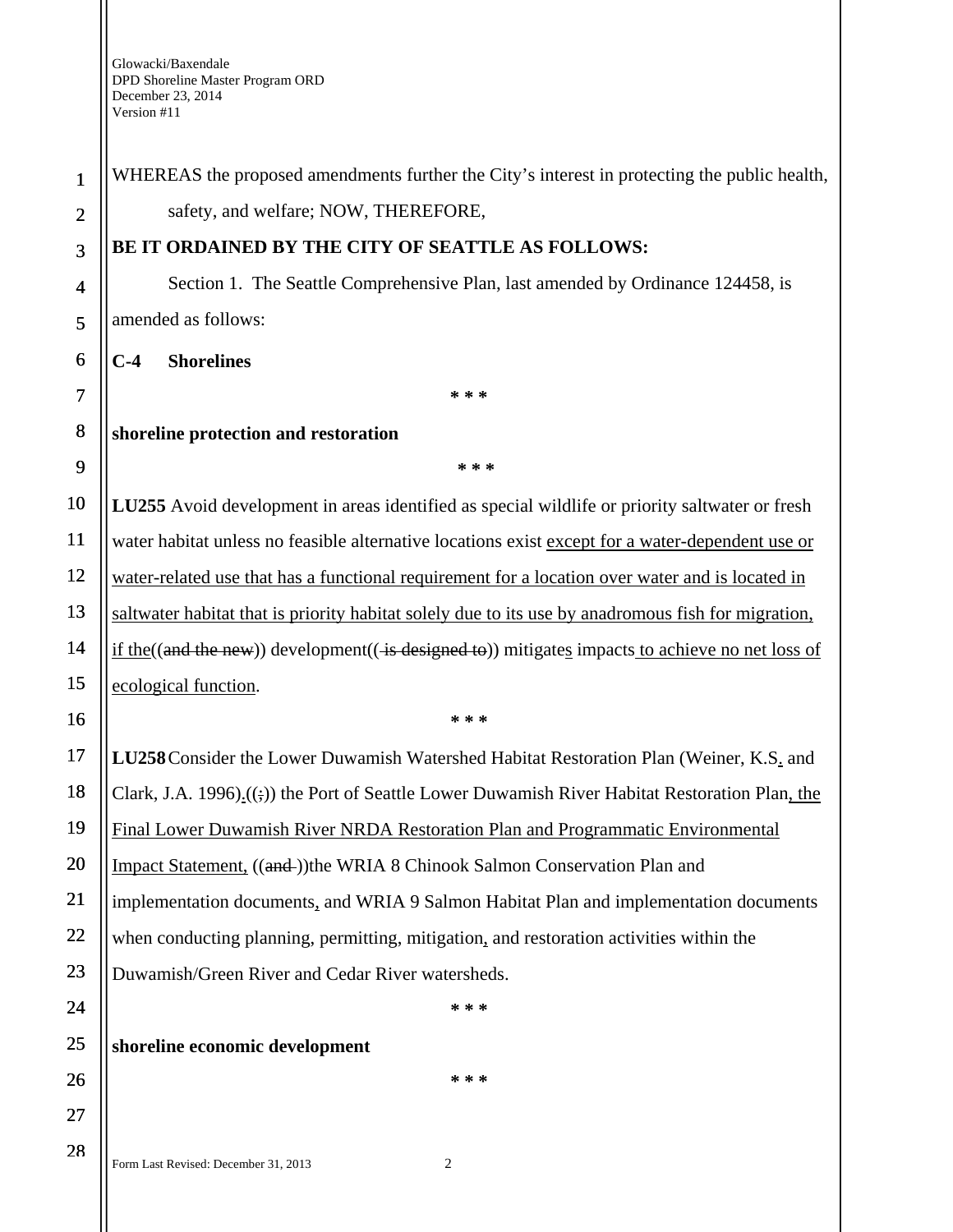**LU270** Identify and designate appropriate land for water-dependent business and industrial uses as follows:

1. Cargo Handling Facilities:

a. Reserve space in deep water areas with adequate vessel maneuvering areas to permit the Port of Seattle and other marine industries to remain competitive with other ports.

b. Work with the Port of Seattle to develop a long-range port plan in order to provide predictability for property owners and private industry in the Duwamish and in Elliott Bay.

2. Tug ((&))and Barge Facilities**:** Retain Seattle's role as the Gateway to Alaska and ensure ample area is designated for uses that serve Puget Sound and Pacific trade.

3. Shipbuilding, Boat Building, and  $(\mathcal{L})$  Repairs: Maintain a critical mass of facilities in Seattle in order to meet the needs of the diverse fleets that visit or have a home port in Seattle, including fishing, transport, recreation, and military vessels.

4. Moorage: Meet the long-term and transient needs of ships and boats, including fishing, transport, recreation, and military. Support long-term moorage in sheltered areas close to services, and short-term moorage in more open areas. Support the efficient use of Fishermen's Terminal, Shilshole Bay Marina, and other public moorage facilities. Protect commercial and recreational moorage from displacement by encouraging the full use of submerged lands for recreational moorage in areas less suited for commercial moorage and less sensitive to environmental degradation. Require large recreational marinas to provide some commercial transient moorage as part of their facilities.

**\* \* \*** 

## **height in the shoreline district**

**LU319** The 35-foot height limit provided in the Shoreline Management Act shall be the standard for maximum height in the Seattle Shoreline District. Exceptions in the development

1

2

3

4

5

6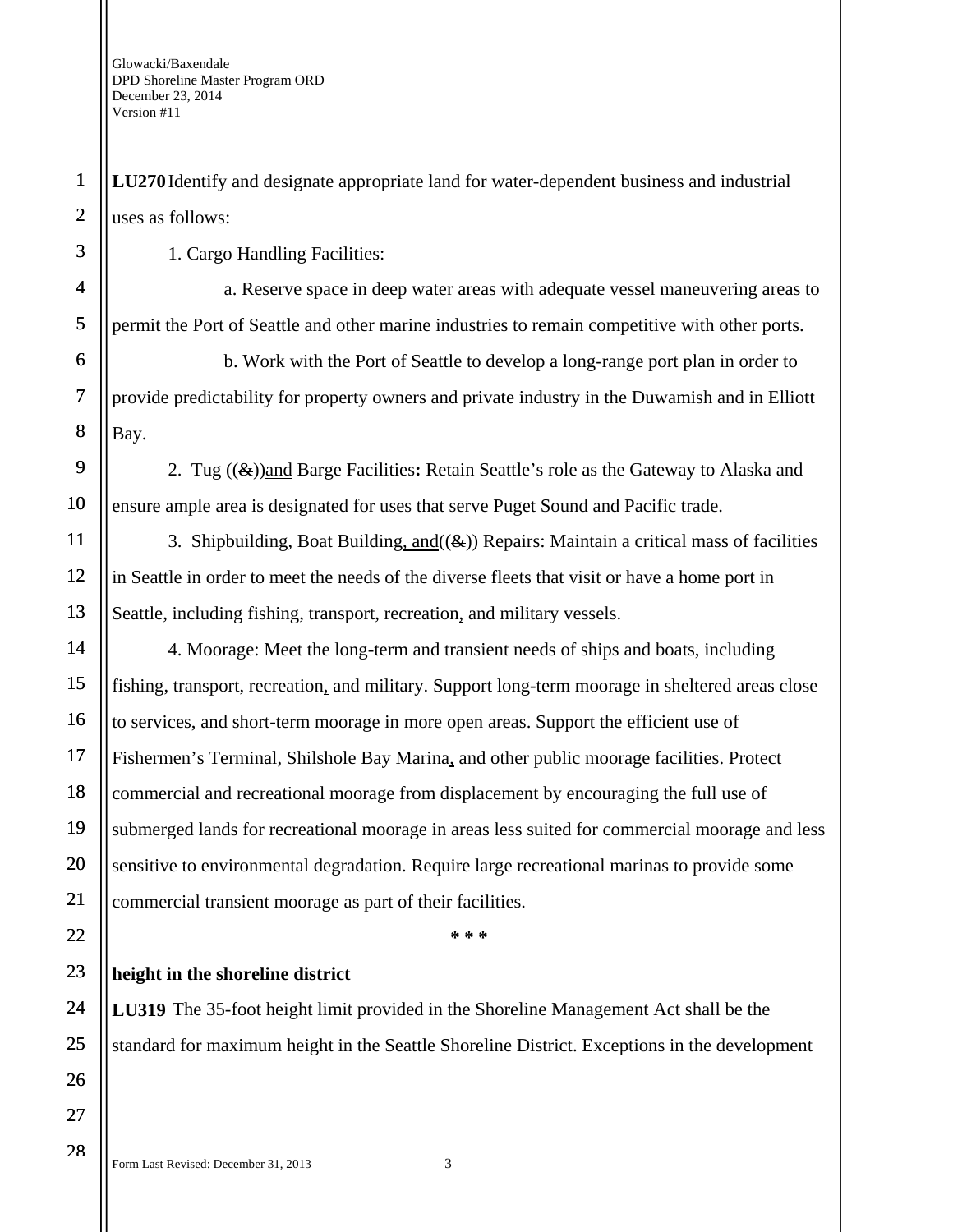Form Last Revised: December 31, 2013 4 1 2 3 4 5 6 7 8 9 10 11 12 13 14 15 16 17 18 19 20 21 22 23 24 25 26 27 28 standards of a shoreline environment may be made consistent with the Act and with underlying zoning and special districts where: 1. a greater height will decrease the impact of the development on the ecological condition; 2. a greater height will not obstruct views from public trails and viewpoints; 3. a greater height will not obstruct shoreline views from a substantial number of residences( $\epsilon$ ) on areas adjoining the "shorelines of the state" as defined in RCW  $90.58.030(1)(g)$  that are in Seattle and will serve a beneficial public interest; or 4. greater height is necessary for bridges, or equipment of water-dependent or waterrelated uses, or manufacturing uses. **LU320** Heights lower than 35 feet: 1. shall be the standard for structures over water; and 2. where a reduced height is warranted because of the underlying residential zone; or 3. where a reduced height is warranted because public views or the views of a substantial number of residences on areas adjoining the "shorelines of the state" as defined in RCW  $90.58.030(1)(g)$  that are in Seattle could be blocked. **\* \* \***  Section 2. Section 23.60A.020 of the Seattle Municipal Code, as enacted by Ordinance 124105, is amended as follows: **23.60A.020 Permits and exemptions**  \* \* \* C. Exemptions. The following substantial developments are exempt from obtaining a shoreline substantial development permit from the Director: \* \* \* 2. Construction of a "normal protective bulkhead" common to single-family residences. A "normal protective bulkhead" means those structural and nonstructural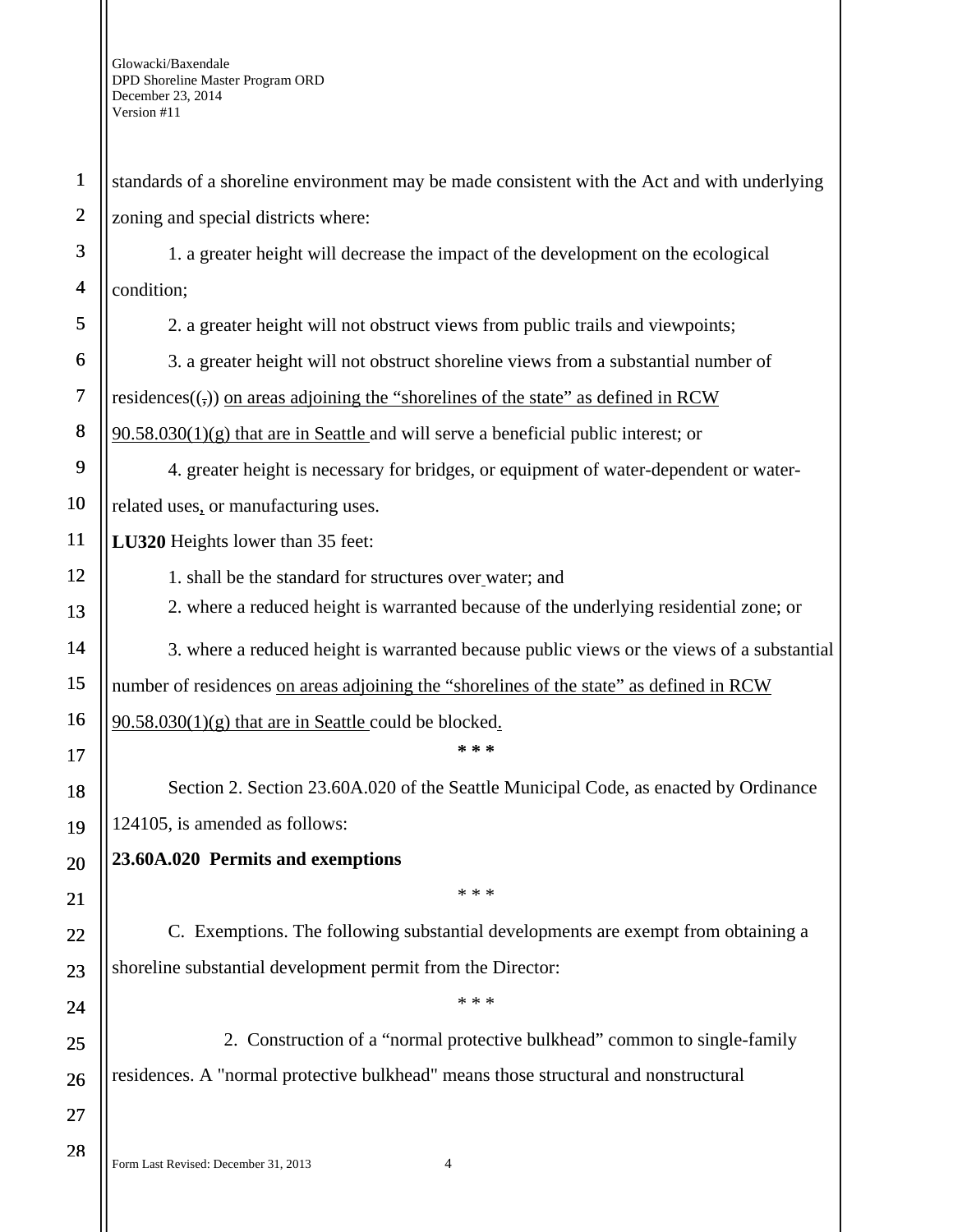1 2 3 4 5 6 7 8 9 10 11 12 13 14 15 16 17 18 19 20 21 22 23 24 25 26 27 28 developments installed at or near, and parallel to, the ((ordinary high water)) OHW mark for the sole purpose of protecting an existing single-family residence and appurtenant structures from loss or damage by erosion. Construction of a normal protective bulkhead or repair is exempt if: \* \* \* ((17. Temporary development of four weeks or fewer if the development: a. Does not remove any native vegetation; b. Does not remove any trees greater than 6 inches DBH; c. Does not include the erection of a permanent structure; and d. Does not cause or contribute to permanent adverse impacts to ecological functions and mitigates any temporary adverse impacts to ecological function including impacts caused by overwater structures.)  $((18))17$ . Development on that portion of land that is brought under shoreline jurisdiction due to a lawful shoreline restoration project creating a landward shift in the OHW mark, except when substantial development is proposed that would be partly on such land and partly on other land within the Shoreline District. \* \* \* E. If a use is allowed, allowed as a special use, or allowed as a conditional use and either the use is limited to a maximum percentage of development or the use is required to be on a site containing a minimum percentage of another use, the permit issued shall identify the specific uses and gross floor areas of each use that is relied upon to meet the applicable use percentage requirements. Section 3. Section 23.60A.066 of the Seattle Municipal Code, as enacted by Ordinance 124105, is amended as follows: **23.60A.066 Procedure and criteria for ((Optional Plan Shoreline Permits))determining feasible alternative locations**  A. Optional Plan Shoreline Permits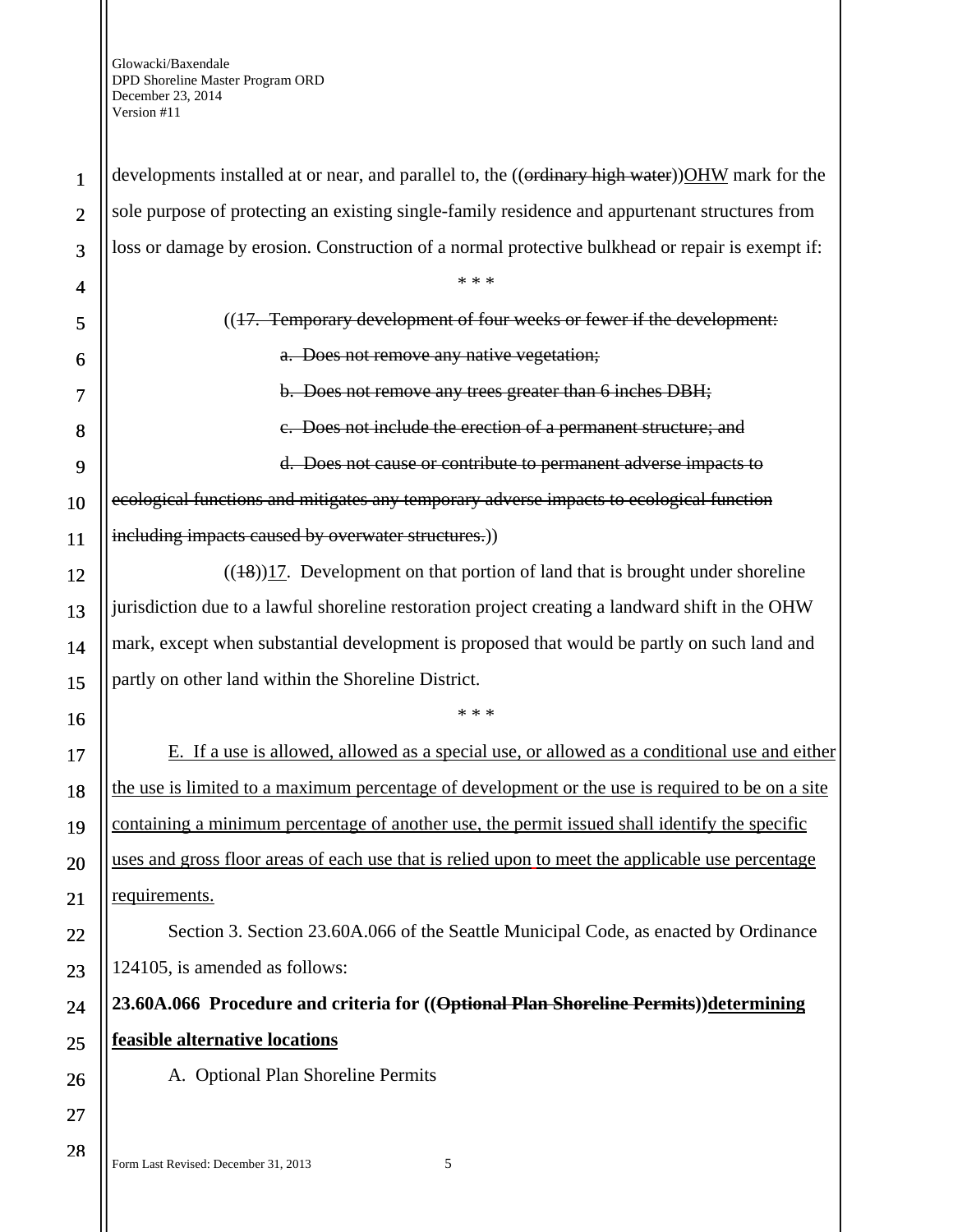1. If a utility service use, utility line, or sewage treatment plant is allowed in the Shoreline District after a determination that no ((reasonable))feasible alternative location exists, the applicant may request the determination whether such alternative exists be made as part of the project-specific permit application or as an independent shoreline permit decision prior to submission of an application for a project-specific shoreline permit for the development. This latter determination is called a "Plan Shoreline Permit" decision.

D. Criteria for Decision. The decision whether no feasible alternative location exists( $(a\mathbf{s})$ to the reasonableness of alternatives)) shall be based upon the Shoreline Policies in the Seattle Comprehensive Plan and upon the Shoreline Management Act, as amended, and a full consideration (( $\theta$ f the))shall be given to balancing environmental, social, and economic impacts on the community.

\* \* \*

\* \* \*

F. Project-specific shoreline substantial development permits relying on a Plan Shoreline Permit. An application for substantial development that is allowed in the Shoreline District after a determination that no ((reasonable))feasible alternative location ((alternative))exists and that relies upon a Plan Shoreline Permit may be approved if it complies with the provisions of this Chapter 23.60A, including mitigation sequencing, and is in substantial conformance with the Plan Shoreline Permit. Substantial conformance includes, but is not limited to, a determination that all of the following standards have been met:

Section 4. Section 23.60A.090 of the Seattle Municipal Code, as enacted by Ordinance 124105, is amended as follows:

\* \* \*

**Subchapter III: General Provisions**

#### **Part 1 Use Standards**

**23.60A.090 Identification of principal and accessory uses** 

1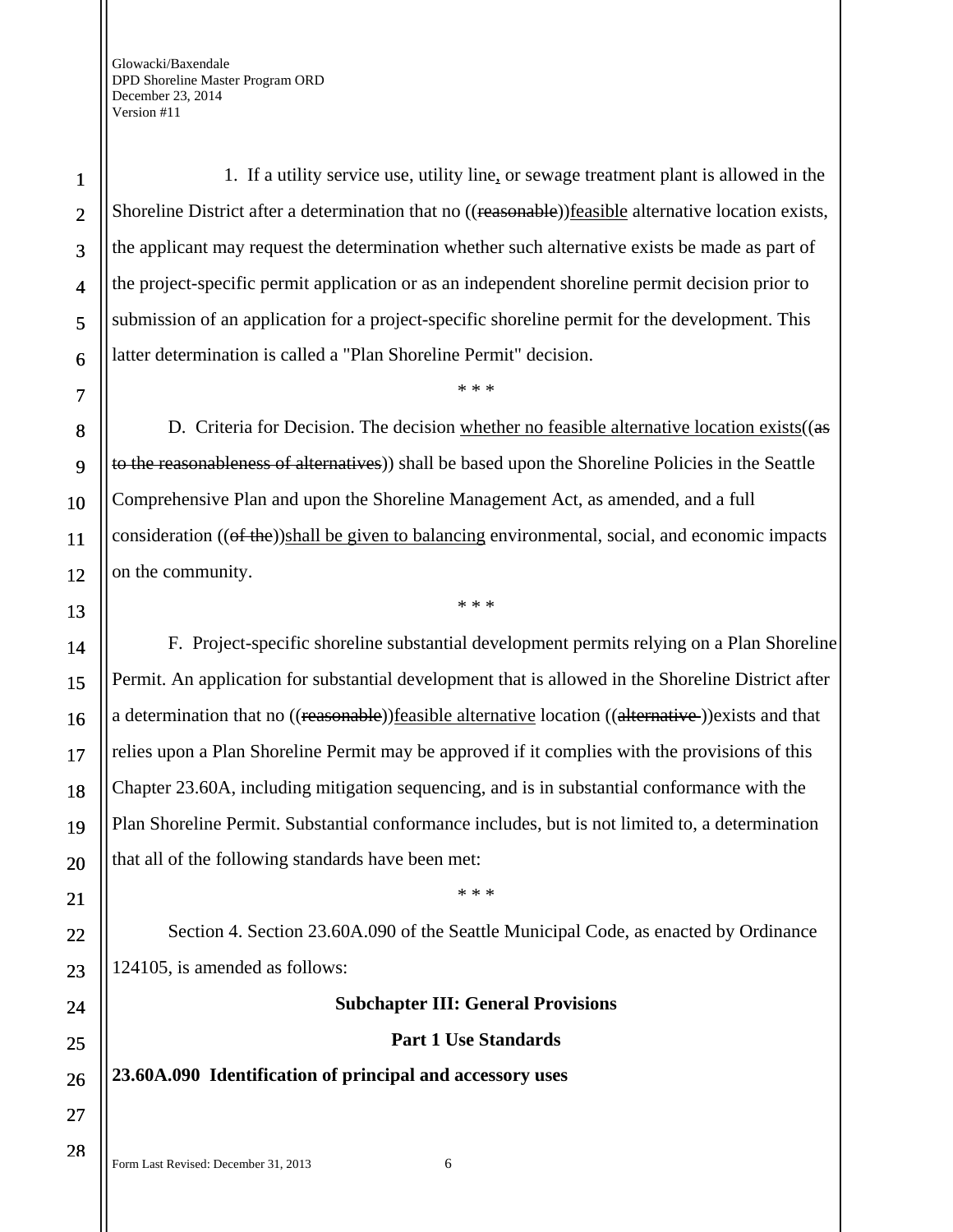1 2 3 4 5 6 7 8 9 10 11 12 13 14 15 16 17 18 19 20 21 22 23 24 25 26 27 28 A. In all shoreline environments all uses on waterfront lots are prohibited over water as a principal or accessory use unless the use is allowed or allowed as a special use, a shoreline conditional use, or a Council conditional use in the shoreline environment where the use is proposed and the use is: 1. Boat moorage, off-loading goods from boats, dry((-))docks, swimming platforms, uses on vessels authorized under Sections 23.60A.214 and 23.60A.215, or other use components that by their nature require an over water location to operate; 2. Railroad, rail transit, streets, bridges, and tunnels that reasonably need to cross water that is regulated in this Chapter 23.60A;  $((\Theta$ **r**)) 3. Floating home moorages, floating homes, and floating on-water residences authorized under Section 23.60A.202 and 23.60A.203; or 4. Allowed, allowed as a special use, allowed as a shoreline conditional use, or allowed as a Council conditional use as a use  $((\overline{\text{overwater}}))$  over water in the specific regulations for the type of use or for the shoreline environment. \* \* \* Section 5. Section 23.60A.092 of the Seattle Municipal Code, as enacted by Ordinance 124105 and that currently reads as follows, is repealed: ((**23.60A.092 Temporary development, shoreline modifications and uses**  A. Development, shoreline modification limited to floats, and uses that will occur for four weeks or less may be exempt from obtaining a shoreline substantial development permit as provided in Section 23.60A.020; developments that are exempt shall comply with the Shoreline Management Act and the standards and provisions of this Chapter 23.60A. B. Development or Uses for Up to Six Months 1. The Director may approve a permit for a development, shoreline modification or use for a time period of up to six months if the development, shoreline modification, or use

Form Last Revised: December 31, 2013 7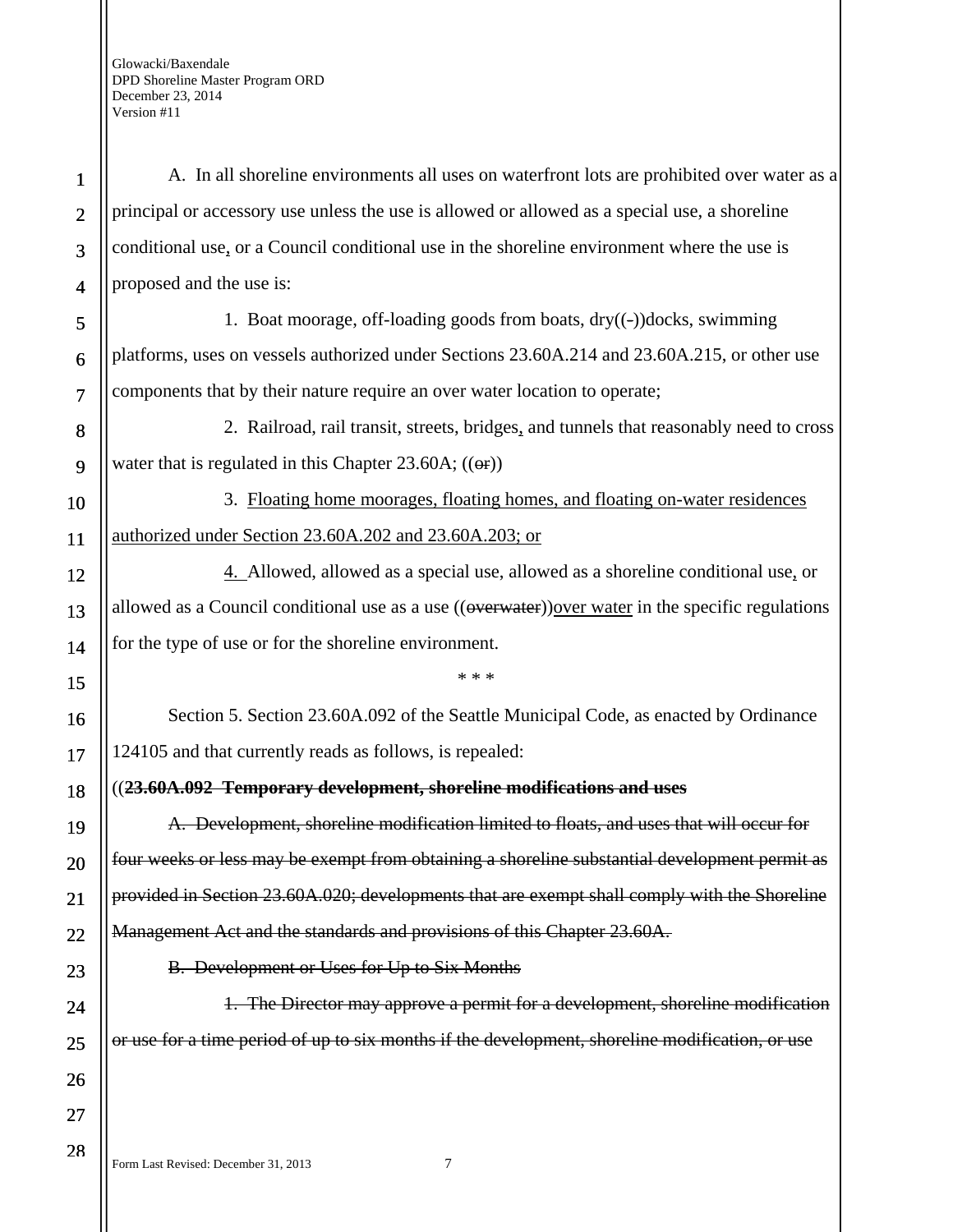| 1              | complies with the standards and provisions of this Chapter 23.60A, except as provided in         |
|----------------|--------------------------------------------------------------------------------------------------|
| $\overline{2}$ | subsection 23.60A.092.B.2, and the following standards:                                          |
| 3              | a. Does not include the erection of a permanent structure;                                       |
| 4              | b. Does not cause or contribute to permanent adverse impacts to                                  |
| 5              | ecological functions and mitigates any temporary adverse impacts to ecological function;         |
| 6              | e. Does not remove or harm native vegetation; and                                                |
| 7              | d. If new impervious surface is created, this surface is removed and                             |
| 8              | planted with native vegetation at the end of the temporary use.                                  |
| 9              | 2. If no reasonable alternative exists, in approving a temporary development or                  |
| 10             | use the Director may allow:                                                                      |
| 11             | a. Views to be blocked;                                                                          |
| 12             | b. Public access to be blocked for a period of up to three months; and                           |
| 13             | e. Development within the shoreline setback but farther than 15 feet from                        |
| 14             | the OHW mark.                                                                                    |
| 15             | C. Temporary development, floats, or uses shall not interrupt any legally established            |
| 16             | permanent use of a property.)                                                                    |
| 17             | Section 6. Section 23.60A.152 of the Seattle Municipal Code, as enacted by Ordinance             |
| 18             | 124105, is amended as follows:                                                                   |
| 19             | 23.60A.152 General development                                                                   |
| 20             | * * *                                                                                            |
| 21             | I. All shoreline developments, shoreline modifications, and uses shall be located,               |
| 22             | designed, constructed, operated, and managed to: protect the quality and quantity of surface and |
| 23             | ground water on and adjacent to the development lot by using best management practices as        |
| 24             | follows:                                                                                         |
| 25             |                                                                                                  |
| 26             |                                                                                                  |
| 27             |                                                                                                  |
| 28             | Form Last Revised: December 31, 2013<br>8                                                        |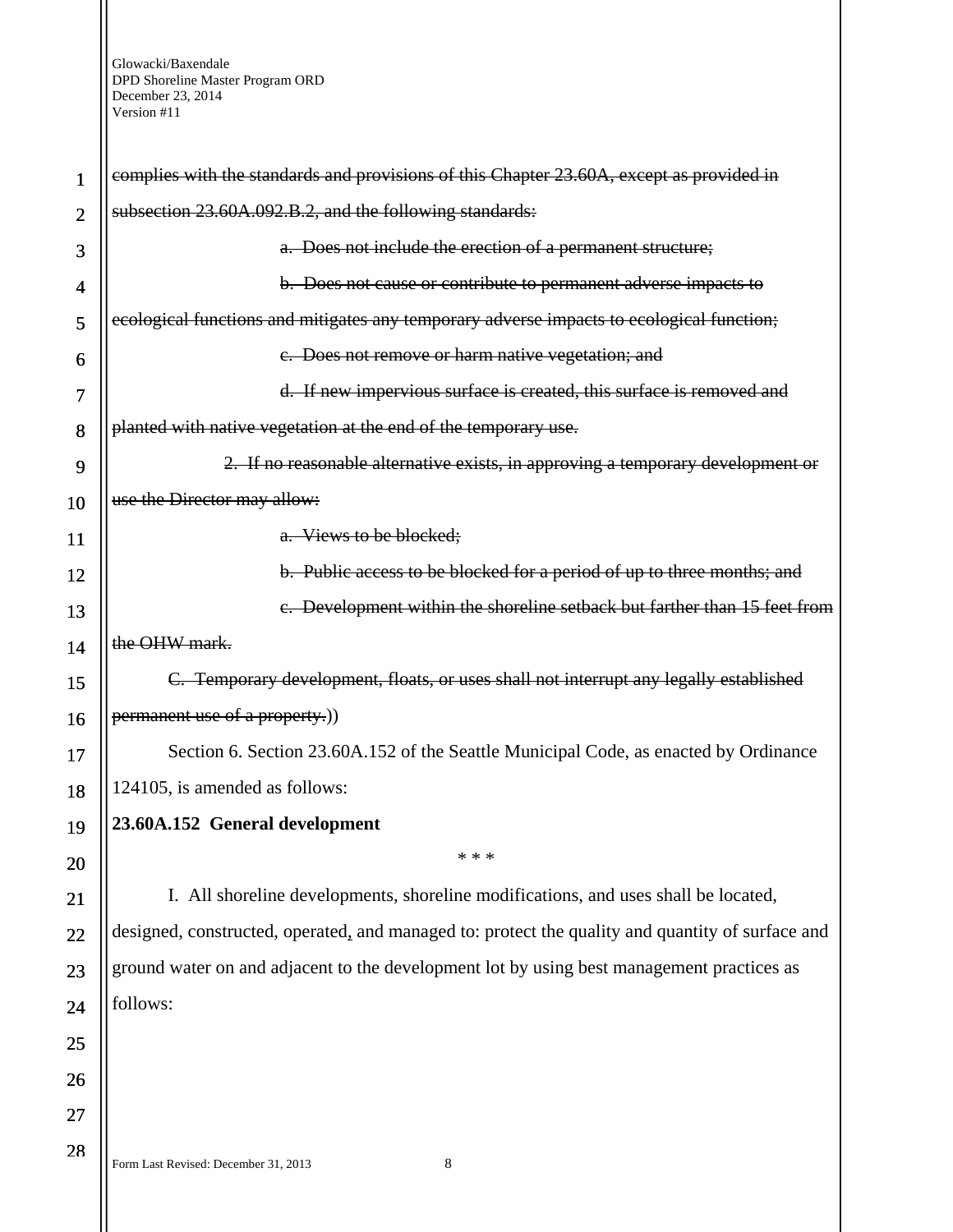| $\mathbf{1}$   | 1. Keep all material on the property appropriately stored and maintain all                            |
|----------------|-------------------------------------------------------------------------------------------------------|
| $\mathbf{2}$   | structures, machinery, and materials on the property to prevent the entry of debris and waste         |
| 3              | materials into any water body.                                                                        |
| 4              | 2. Pave $((\text{ing}))$ and/or berm $((\text{ing of}))$ drum storage areas and control fugitive dust |
| 5              | $((\text{control-}))$ to prevent contamination of land or water $((\cdot))_1$ .                       |
| 6              | $((2))$ <sup>2</sup> . Minimize((ing)) the ((amount of ))impervious surface on the site and           |
| $\overline{7}$ | $use((\text{utilizing}))$ permeable surfacing where practicable, except where other required state or |
| 8              | federal permits prohibit such actions.                                                                |
| 9              | $((3))$ <u>4</u> . Use((ing)) other control measures as appropriate, including((,)) but ((are         |
| 10             | )) not limited to bioretention, rainwater harvesting, downspout dispersion, filters, catch basins,    |
| 11             | and planted buffers((as appropriate)).                                                                |
| 12             | * * *                                                                                                 |
| 13             | Section 7. Section 23.60A.154 of the Seattle Municipal Code, as enacted by Ordinance                  |
| 14             | 124105, is amended as follows:                                                                        |
| 15             | 23.60A.154 Standards for archaeological and historic resources                                        |
| 16             | A. Developments, shoreline modifications, and uses on <u>any</u> site $((s))$ having historic,        |
| 17             | cultural, scientific, or educational value((of historic or archeological significance or sites        |
| 18             | containing items of historic or archeological significance)), as defined by the Washington State      |
| 19             | Department of Archaeology and Historic Preservation and local tribes, shall reasonably avoid          |
| 20             | disruption of the historic, cultural, scientific, or educational((-or archeological)) resource.       |
| 21             | B. Applications ((that include excavation-)) in areas documented by the Washington State              |
| 22             | Department of Archaeology and Historic Preservation to contain archaeological resources shall         |
| 23             | include a preliminary cultural resource evaluation or site inspection, and a written report           |
| 24             | prepared by a qualified professional archaeologist in compliance with Section 106 of the              |
| 25             | National Historic Preservation Act or State Executive Order 05-05, approved by the City, prior to     |
| 26             | the issuance of a permit. In addition, the archaeologist also shall provide copies of the draft       |
| 27             |                                                                                                       |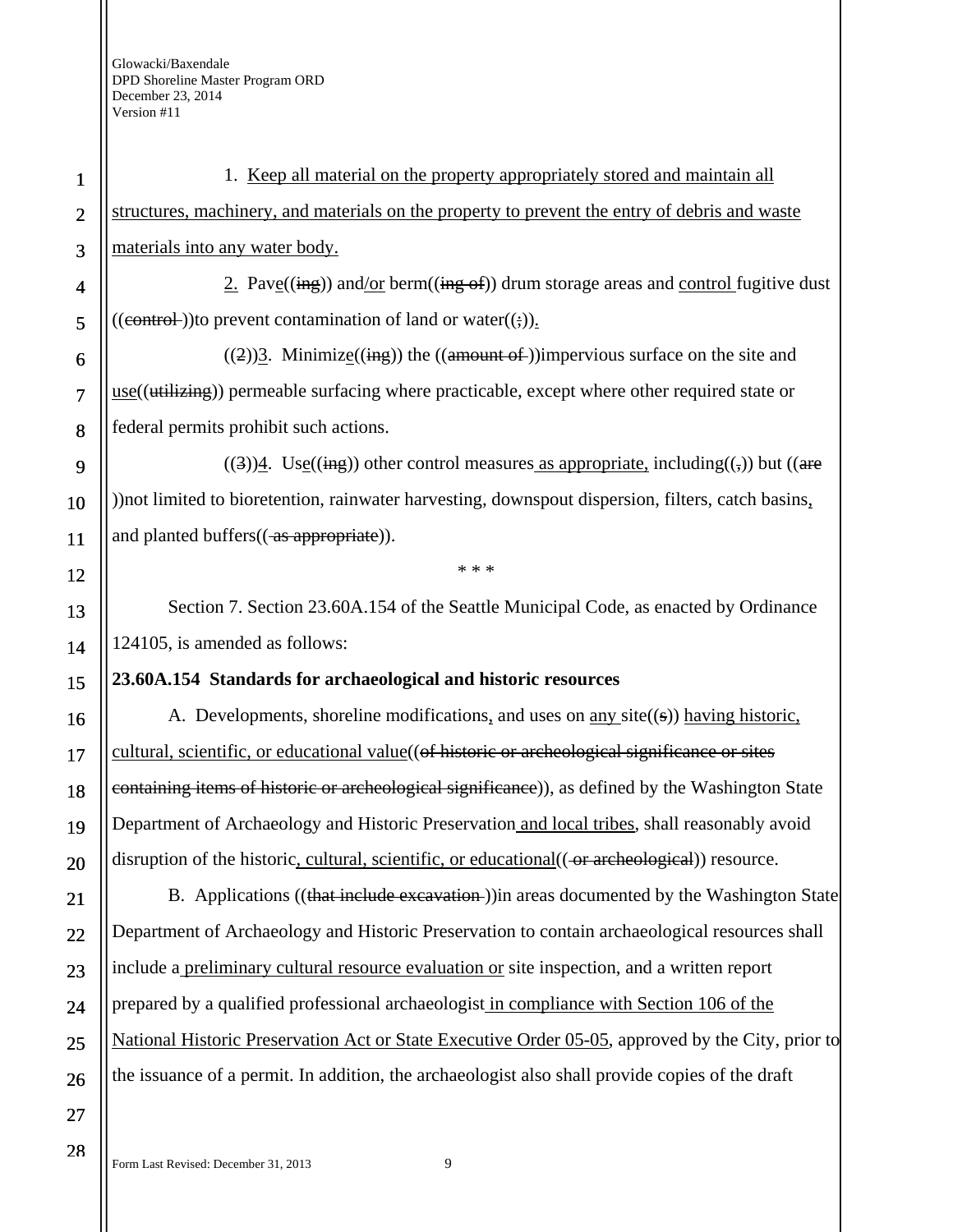report to affected tribes and the Washington State Department of Archaeology and Historic Preservation. After consultation with these tribes and agencies, the archaeologist shall provide a final report that includes any recommendations from affected tribes and the Washington State Department of Archaeology and Historic Preservation on avoidance or mitigation of the proposed project's impacts. The Director shall condition project approval based on the final report from the archaeologist to avoid, minimize, and mitigate impacts to the site consistent with federal and state law.

C. If any archaeological resources are uncovered during the proposed work((excavation)), work shall be stopped immediately, and the applicant shall notify the City, affected tribes, and the Washington State Department of Archeology and Historic Preservation. The applicant shall submit a site inspection and evaluation report by a qualified professional archaeologist, approved by the City, that identifies all possible valuable archaeological data and makes recommendations on how to handle the data properly. When the report is prepared, the applicant shall notify affected tribes and the Washington State Department of Archaeology and Historic Preservation and provide them with copies of the report.

\* \* \*

Section 8. A new Section 23.60A.155 is added to the Seattle Municipal Code as follows: **23.60A.155 Best management practices for over-water uses and structures** 

A. In addition to the provisions in Section 23.60A.152 and the standards set out in Subchapter III of this Chapter 23.60A, owners, operators, and tenants of floating homes, floating on-water residences, house barges, and vessels shall use best management practices to minimize impacts on the aquatic environment. The best management practices include, but are not limited to, the following:

1. If lawfully not connected to the City's waste-water disposal system, eliminate sewage discharge by:

Form Last Revised: December 31, 2013 10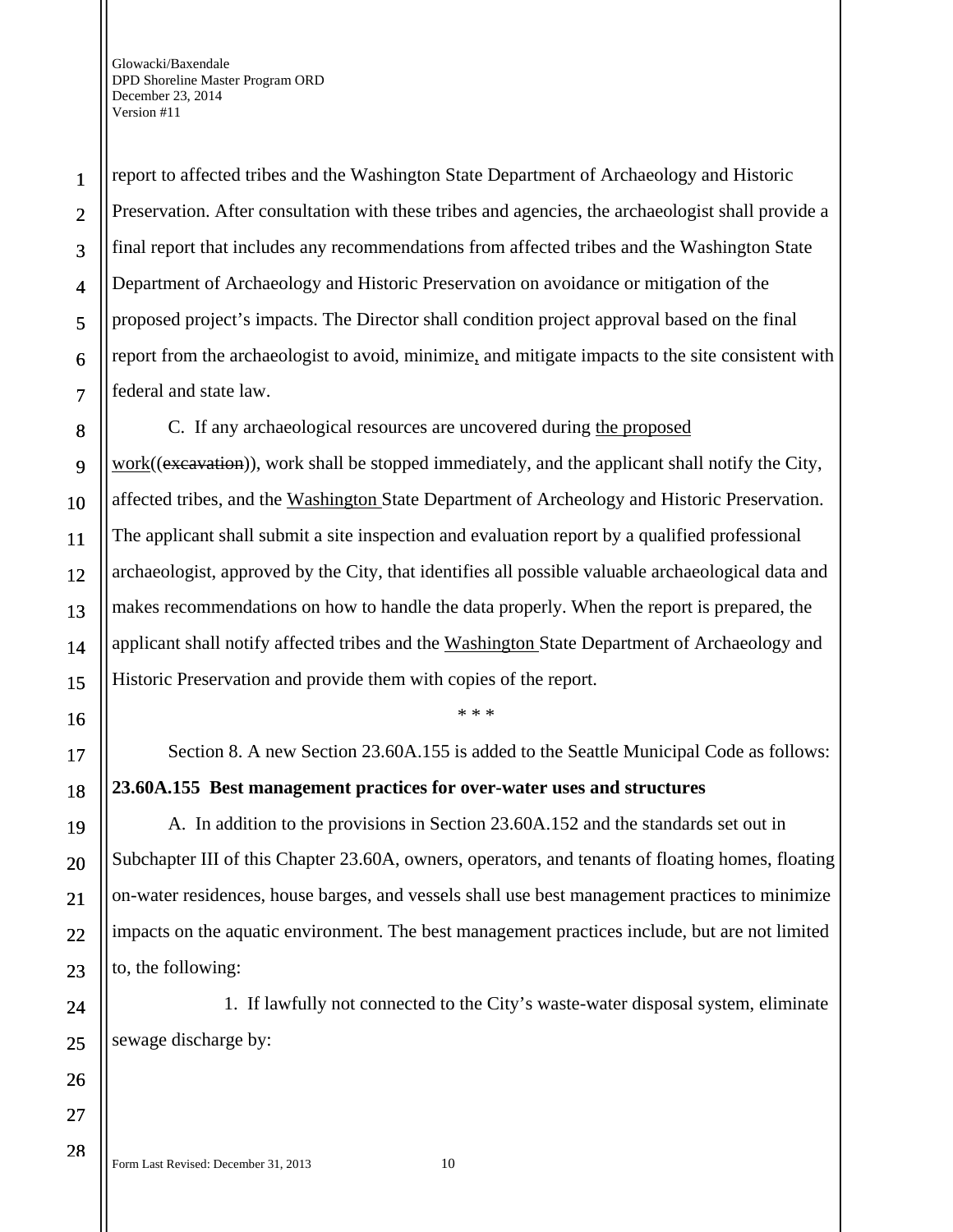| $\mathbf{1}$            | a. holding sewage and conveying sewage discharge to an approved                                      |
|-------------------------|------------------------------------------------------------------------------------------------------|
| $\overline{2}$          | disposal facility using a pump out station, a pump out service, or other appropriate method, such    |
| 3                       | as a port-a-potty or similar device and disposing the sewage at a facility that is connected to the  |
| $\overline{\mathbf{4}}$ | City's waste-water disposal system; or                                                               |
| 5                       | b. directly connecting and discharging sewage to the City's waste-water                              |
| 6                       | disposal system;                                                                                     |
| 7                       | 2. Limit the amount of gray water produced by minimizing water use and by                            |
| 8                       | using on shore facilities to the fullest extent reasonable;                                          |
| 9                       | 3. Dispose of garbage, food scraps, and other compostable material, waste                            |
| 10                      | material, and recyclables into the appropriate on-land receptacles;                                  |
| 11                      | 4. Use non-toxic, phosphate-free, and biodegradable cleaners and other                               |
| 12                      | household products if they drain into the water from the interior of a vessel, house barge, floating |
| 13                      | on-water residence, floating home, or other structure;                                               |
| 14                      | 5. Use non-hazardous and non-toxic products and material for outside areas and                       |
| 15                      | on the exterior of a vessel, house barge, floating on-water residence, floating home, or other       |
| 16                      | structure to the fullest extent reasonable;                                                          |
| 17                      | 6. Use a double containment system or other method to collect any spills of                          |
| 18                      | hazardous and/or toxic products when using these products to prevent them from entering the          |
| 19                      | water;                                                                                               |
| 20                      | 7. Do not leave hazardous or toxic material in open containers unattended in                         |
| 21                      | areas that can drain into the water;                                                                 |
| 22                      | 8. Do not use herbicides, pesticides, or fertilizers, except as allowed in subsection                |
| 23                      | 23.60A.190.J.2;                                                                                      |
| 24                      | 9. Use non-toxic building material for exterior areas to the fullest extent                          |
| 25                      | reasonable; see subsection 23.60A.152.K; and                                                         |
| 26                      |                                                                                                      |
| 27                      |                                                                                                      |
| 28                      | Form Last Revised: December 31, 2013<br>11                                                           |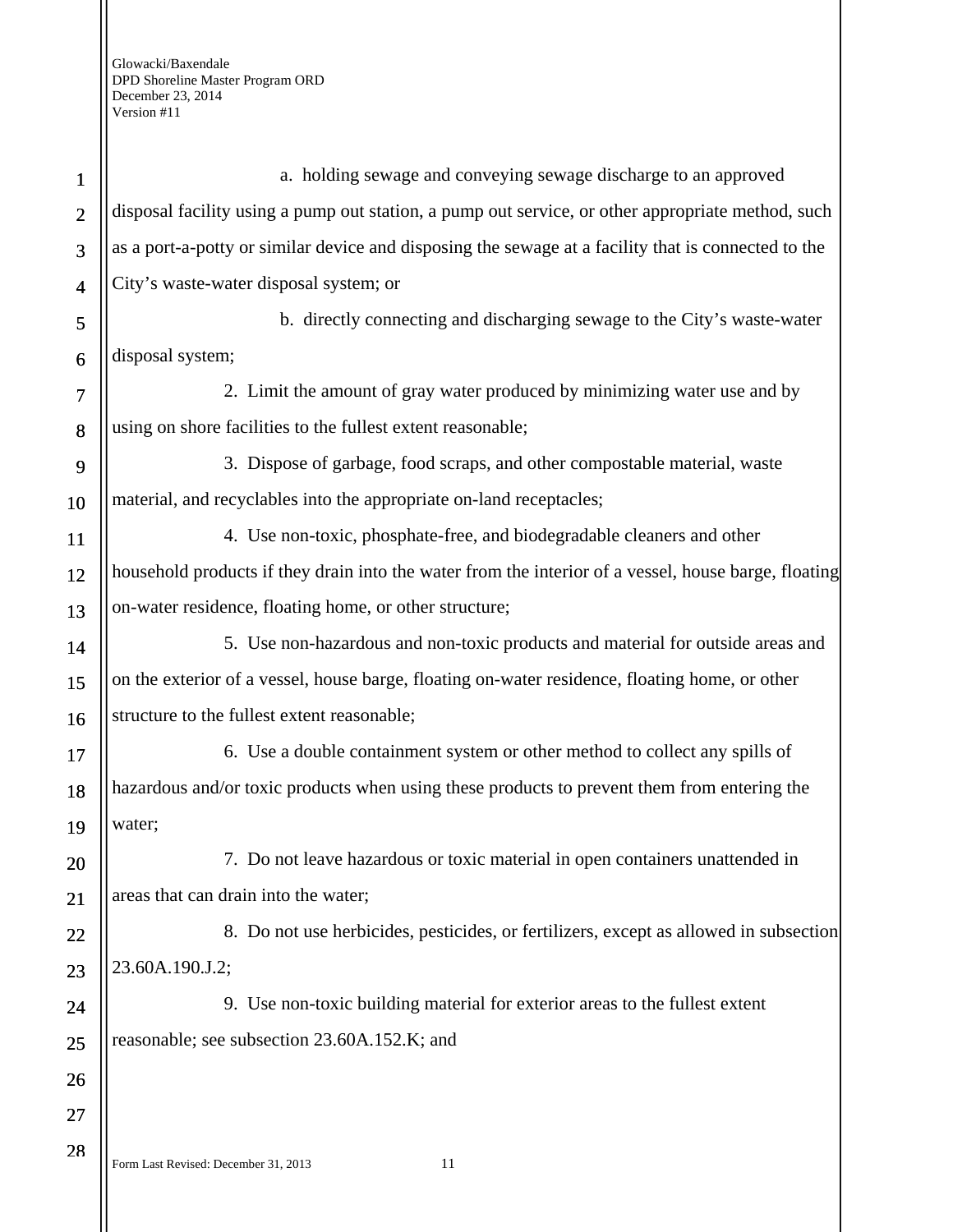10. Store all outside materials, such as chairs, barbeque grills, and potted plants, in a secure manner so that they do not enter the water because of wind or wave action.

B. The Director by Director's Rule may establish alternative best management practices to implement the requirements of Section 23.60A.155 or may add or clarify best management practices to minimize impacts on the aquatic environment based on the science and technical information described in WAC  $173-26-201(2)(a)$  and consistent with RCW 90.58.270(5) and 90.58.270(6). The Director shall consult with the Floating Homes Association, Lake Union Liveaboard Association, and affected stakeholders concerning interpretation and enforcement of best management practices when adopting a rule.

Section 9. Section 23.60A.156 of the Seattle Municipal Code, was enacted by Ordinance 124447, is amended as follows:

#### **23.60A.156 Standards for environmentally critical areas in the Shoreline District**

A. All development, shoreline modifications, and uses shall protect environmentally critical areas located in the Shoreline District by complying with the standards and procedures in this Section 23.60A.156, in addition to the provisions of this Chapter 23.60A.

B. Applicable regulations**((.))**

1. Environmentally critical areas within the Shoreline District. Chapter 25.09, as set out in Ordinance 122050 and amended by Ordinances 122370, 122738, 124105,124447, and by this ordinance introduced as C.B.  $((117913))$  is incorporated by reference into this Chapter 23.60A ((with respect to the shorelines)) and applies to environmentally critical areas within the Shoreline District. The designations, standards, and procedures in Chapter 25.09 are modified as set out in subsections 23.60A.156.C and 23.60A.156.E through 23.60A.156.O((N))for environmentally critical areas in the Shoreline District. If there are any conflicts between the standards and procedures in Chapter 25.09 incorporated into this Chapter 23.60A and other provisions of the Shoreline Master Program, the requirements most protective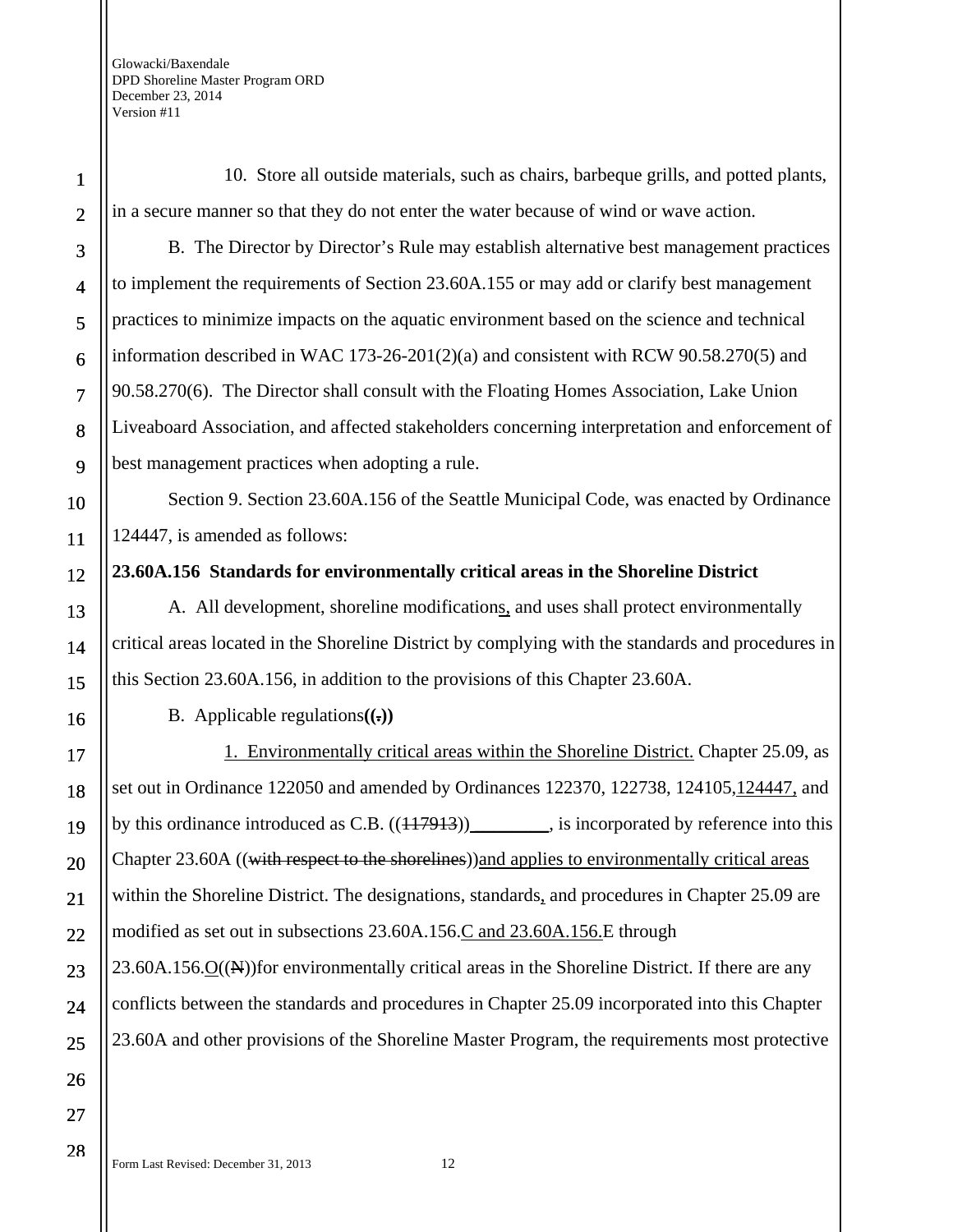| $\mathbf{1}$   | of ecological functions apply, except when preempted by federal or state law or where this         |
|----------------|----------------------------------------------------------------------------------------------------|
| $\overline{2}$ | Shoreline Master Program expressly states that these regulations do not apply.                     |
| 3              | 2. Environmentally critical areas that are outside the Shoreline District are                      |
| 4              | regulated in Chapter 25.09.                                                                        |
| 5              | C. ((Critical Areas are designated as set out in Section 25.09.020, as amended by this             |
| 6              | Ordinances and are located as set out in Section 25.09.030.)) Environmentally critical areas       |
| 7              | designation and location                                                                           |
| 8              | 1. Environmentally critical areas within the Shoreline District are geologic hazard                |
| 9              | areas, steep slope areas, flood-prone areas, wetlands, fish and wildlife habitat areas, and        |
| 10             | abandoned landfills, all as designated in Section 25.09.020.                                       |
| 11             | 2. Environmentally critical areas are located as follows:                                          |
| 12             | a. Areas designated in Section 25.09.020 are geographically located                                |
| 13             | pursuant to Section 25.09.030, except for priority habitat areas and shoreline setbacks, which are |
| 14             | geographically located pursuant to subsection 25.09.020.D.6 and Sections 23.60A.160 and            |
| 15             | 23.60A.167.                                                                                        |
| 16             | $\underline{b}$ . ((Hentification of w))Wetlands and delineation of their boundaries               |
| 17             | pursuant to this Chapter 25.09 shall be done in accordance with the approved federal wetland       |
| 18             | delineation manual and applicable regional supplements in lieu of the "Washington State            |
| 19             | Wetlands Identification and Delineation Manual" as adopted by Ecology (Publication #96-94).        |
| 20             | * * *                                                                                              |
| 21             | G. In applying the designation of flood-prone areas in subsection 25.09.020.B, areas of            |
| 22             | special flood hazard in Section 25.06.030 shall be determined using the Flood Insurance Rate       |
| 23             | Maps that accompany the Flood Insurance Study for King County, Washington and incorporated         |
| 24             | areas, dated May 16, 1995. ((Development standards for flood-prone areas. Development in           |
| 25             | flood-prone areas shall comply with the standards set out in Section 25.09.100.)                   |
| 26             | * * *                                                                                              |
| 27             |                                                                                                    |
| 28             | Form Last Revised: December 31, 2013<br>13                                                         |
|                |                                                                                                    |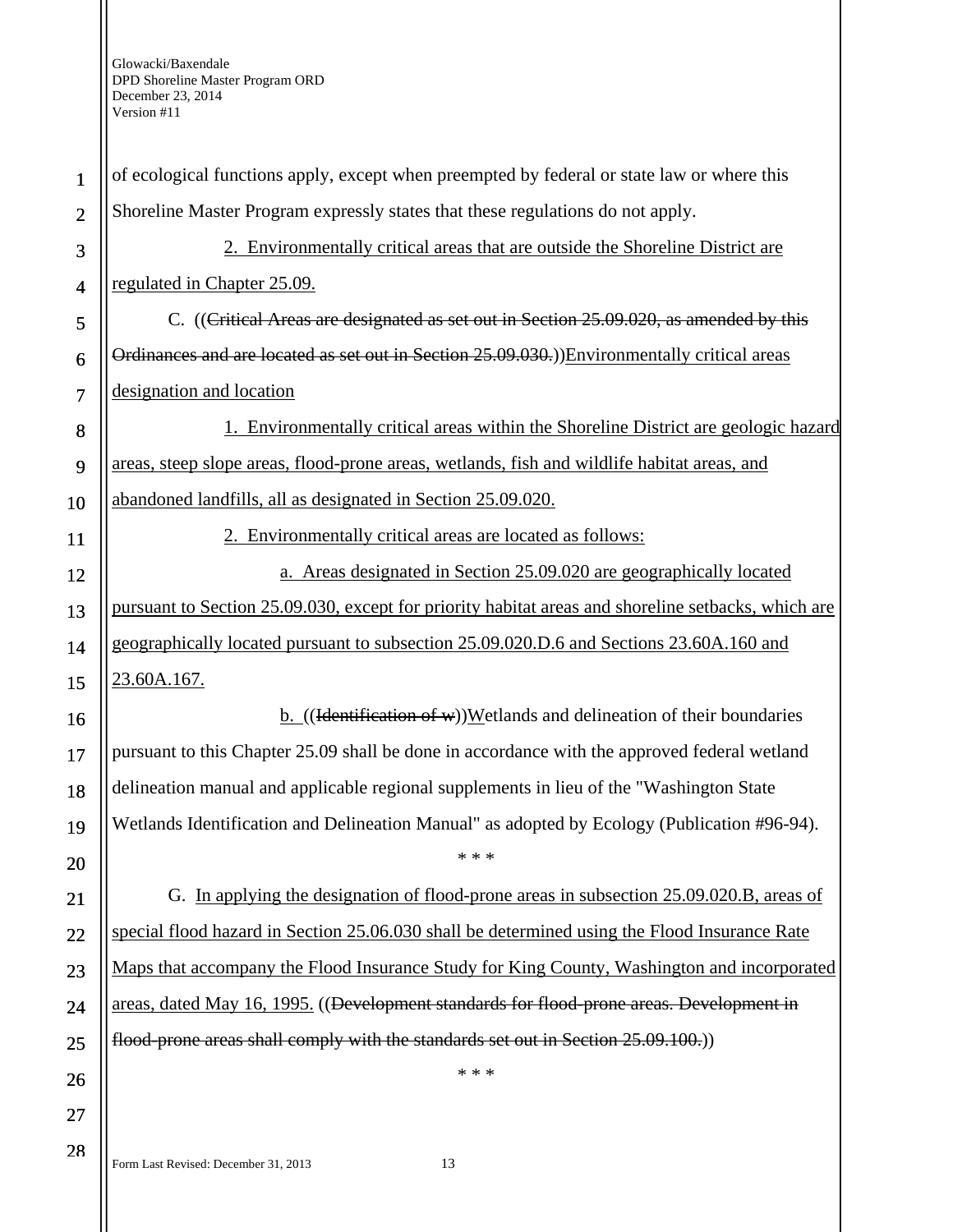J. Development standards for fish and wildlife habitat areas

1.  $((f))$ Riparian corridors. If access is allowed within the Shoreline District over a watercourse in a riparian corridor under subsection 25.09.200.A.2.a, the Director shall require mitigation of impacts to ecological function, including the associated hyporheic zone, pursuant to Section 23.60A.158.

2. Priority habitat areas and shoreline setbacks that are designated critical areas in subsection 25.09.020.D.6 are regulated as set out in Sections 23.60A.160 and 23.60A.167 and this Chapter 23.60A, the Shoreline Master Program, and not by Chapter 25.09, Environmentally Critical Areas. Other types of environmentally critical areas, such as geologic hazard areas and wetlands, that are located within priority habitat areas or within a shoreline setback that is designated a critical area are regulated by the standards applicable to that type of critical area under this Section 23.60A.156.

N. Vegetation management within environmentally critical areas shall comply with Section 23.60A.190, and Section 25.09.320 and subsection 25.090.060. L  $do((es))$  not apply in the Shoreline District. In the Shoreline District critical area standards that require compliance with Section 25.09.320 or subsection 25.090.060.L shall be construed to require compliance with Section 23.60A.190.

\* \* \*

Section 10. Section 23.60A.157 of the Seattle Municipal Code, as enacted by Ordinance 124105, is amended as follows:

\* \* \*

## **23.60A.157 Essential ((P))public ((F))facilities**

A. Uses, accessory uses, temporary uses, and shoreline modifications comprising essential public facilities defined in Section 23.84A.010 may be located in the Shoreline District in compliance with this Chapter 23.60A.

Form Last Revised: December 31, 2013 14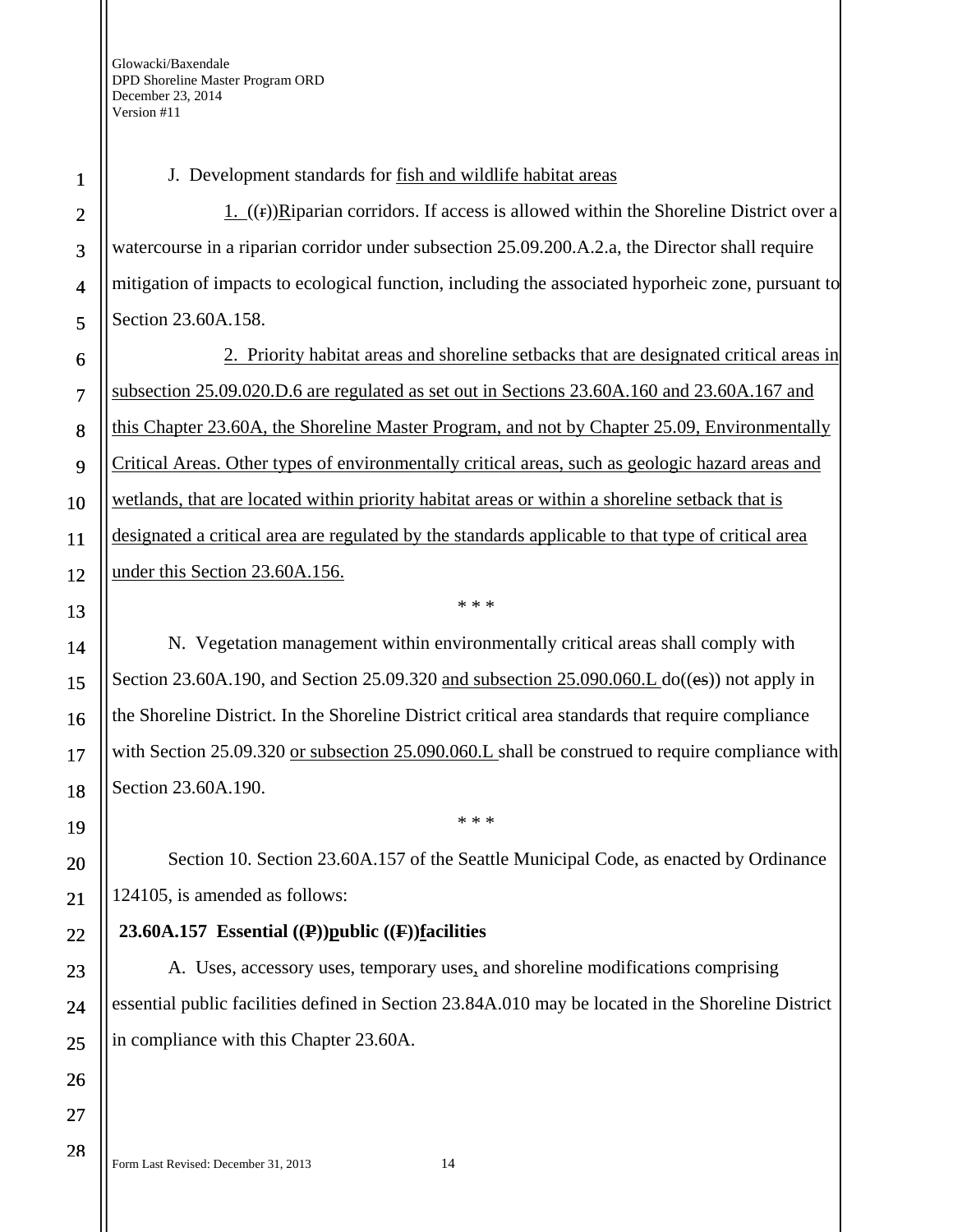| $\mathbf{1}$   | B. If a proposed essential public facility includes a use or shoreline modification that is       |
|----------------|---------------------------------------------------------------------------------------------------|
| $\overline{2}$ | prohibited in the shoreline environment where it is proposed, that use or shoreline modification  |
| 3              | is allowed if it is infeasible to locate it outside the Shoreline District. The use or shoreline  |
| 4              | modification shall comply with all applicable use and shoreline modification standards and with   |
| 5              | the development standards in this Chapter 23.60A, including standards in Section 23.60A.158 for   |
| 6              | mitigation sequencing, and shall mitigate all adverse impacts to water-dependent and water-       |
| $\overline{7}$ | related uses. If shoreline modification or use is nonwater-oriented, ecological restoration       |
| 8              | equivalent to the gross floor area of the new nonwater-oriented use shall be provided pursuant to |
| 9              | Section 23.60A.159((within the same geographic area as the project)).                             |
| 10             | * * *                                                                                             |
| <b>11</b>      | Section 11. A new Section 23.60A.159 is added to the Seattle Municipal Code as follows:           |
| 12             | 23.60A.159 Standards for ecological restoration location and ecological mitigation location       |
| 13             | A. Priority for the location of ecological restoration in relation to the action that is          |
| 14             | requiring the ecological restoration shall be in the following order:                             |
| 15             | 1. Within the same geographic area as the action;                                                 |
| 16             | 2. Within the same type of water (i.e. fresh water or marine water);                              |
| 17             | 3. Within the City of Seattle;                                                                    |
| 18             | 4. Within the same watershed;                                                                     |
| 19             | 5. Within a different watershed.                                                                  |
| 20             | B. Priority for the location of ecological mitigation in relation to the action that requires     |
| 21             | ecological mitigation for Step E of Mitigation Sequencing pursuant to Section 23.60A.158 shall    |
| 22             | be in the following order and the lower priority restoration location shall be allowed only if it |
| 23             | benefits the same population of aquatic species that is negatively impacted and the higher        |
| 24             | priority location is infeasible:                                                                  |
| 25             | 1. At the development site;                                                                       |
| 26             | 2. Within the same geographic area as the action;                                                 |
| 27             |                                                                                                   |
| 28             |                                                                                                   |

Form Last Revised: December 31, 2013 15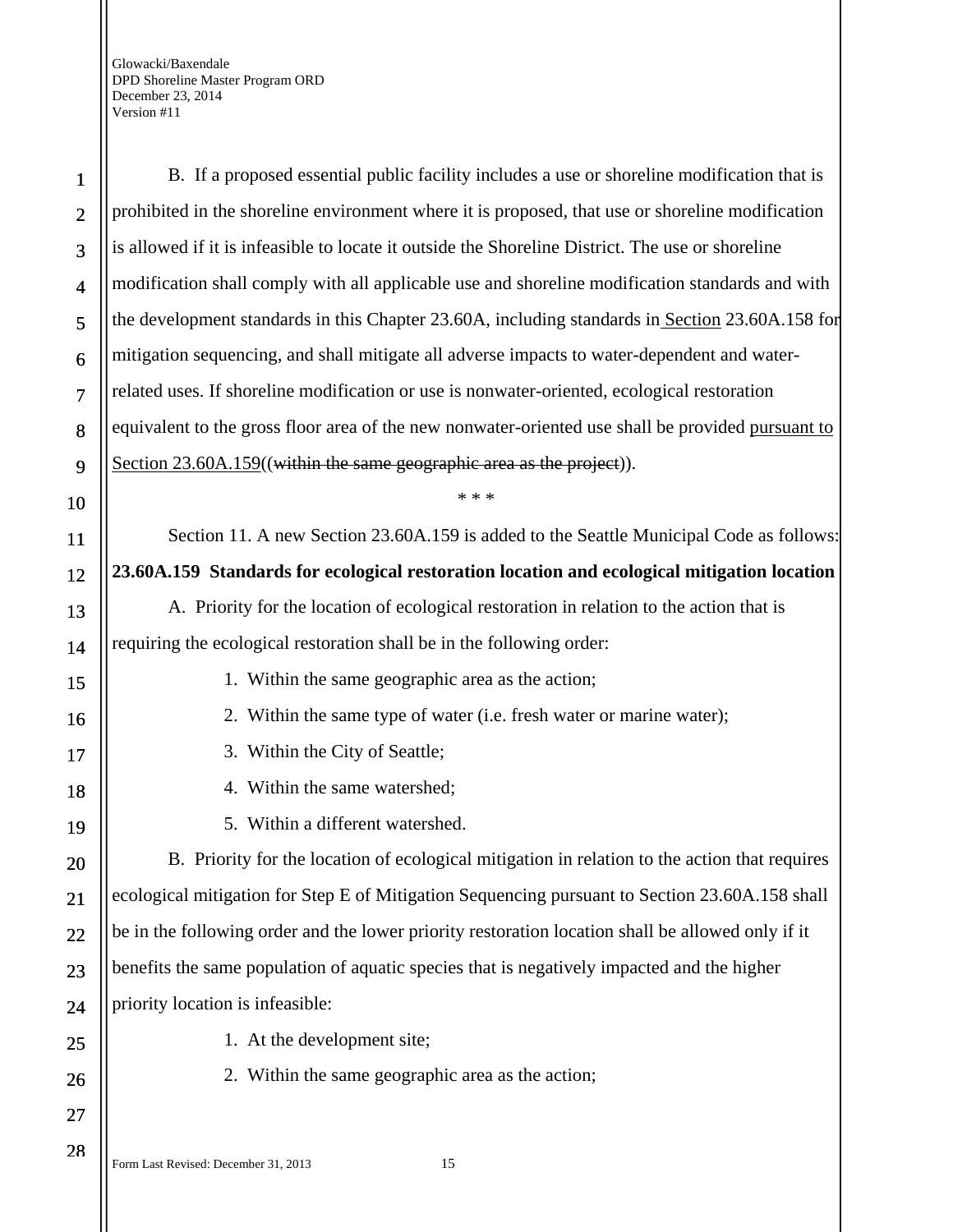| 1              | 3. Within the same type of water (i.e. fresh water or marine water as the action);              |
|----------------|-------------------------------------------------------------------------------------------------|
| $\overline{c}$ | 4. Within the City of Seattle.                                                                  |
| 3              | 5. Within the same watershed.                                                                   |
| 4              | Section 12. Section 23.60A.164 of the Seattle Municipal Code, as enacted by Ordinance           |
| 5              | 124105, is amended as follows:                                                                  |
| 6              | 23.60A.164 Standards for regulated public access                                                |
| 7              | * * *                                                                                           |
| 8              | H. All regulated public access points shall be provided through an easement, covenant,          |
| 9              | or similar legal agreement recorded with the King County Recorder's Office except for public    |
| 10             | access on publicly controlled land.                                                             |
| <b>11</b>      | * * *                                                                                           |
| 12             | Section 13. Section 23.60A.167 of the Seattle Municipal Code, as enacted by Ordinance           |
| 13             | 124105, is amended as follows:                                                                  |
| 14             | 23.60A.167 Standards for shoreline setbacks                                                     |
| 15             | * * *                                                                                           |
| 16             | E. All development, shoreline modifications, and uses allowed in the shoreline setback          |
| 17             | shall address the following when applying mitigation sequencing, to the greatest extent         |
| 18             | applicable and reasonable for the allowed use:                                                  |
| 19             | * * *                                                                                           |
| 20             | 6. When native vegetation is proposed to meet the requirements of subsection                    |
| 21             | 23.60A.158.B.1.e (Step E), prioritize planting this vegetation as close to OHW as possible, and |
| 22             | secondly adjacent to existing vegetation where possible without altering existing structures or |
| 23             | established uses.                                                                               |
| 24             | * * *                                                                                           |
| 25             | Section 14. Section 23.60A.172 of the Seattle Municipal Code, as enacted by Ordinance           |
| 26             | 124105, is amended as follows:                                                                  |
| 27             |                                                                                                 |
| 28             |                                                                                                 |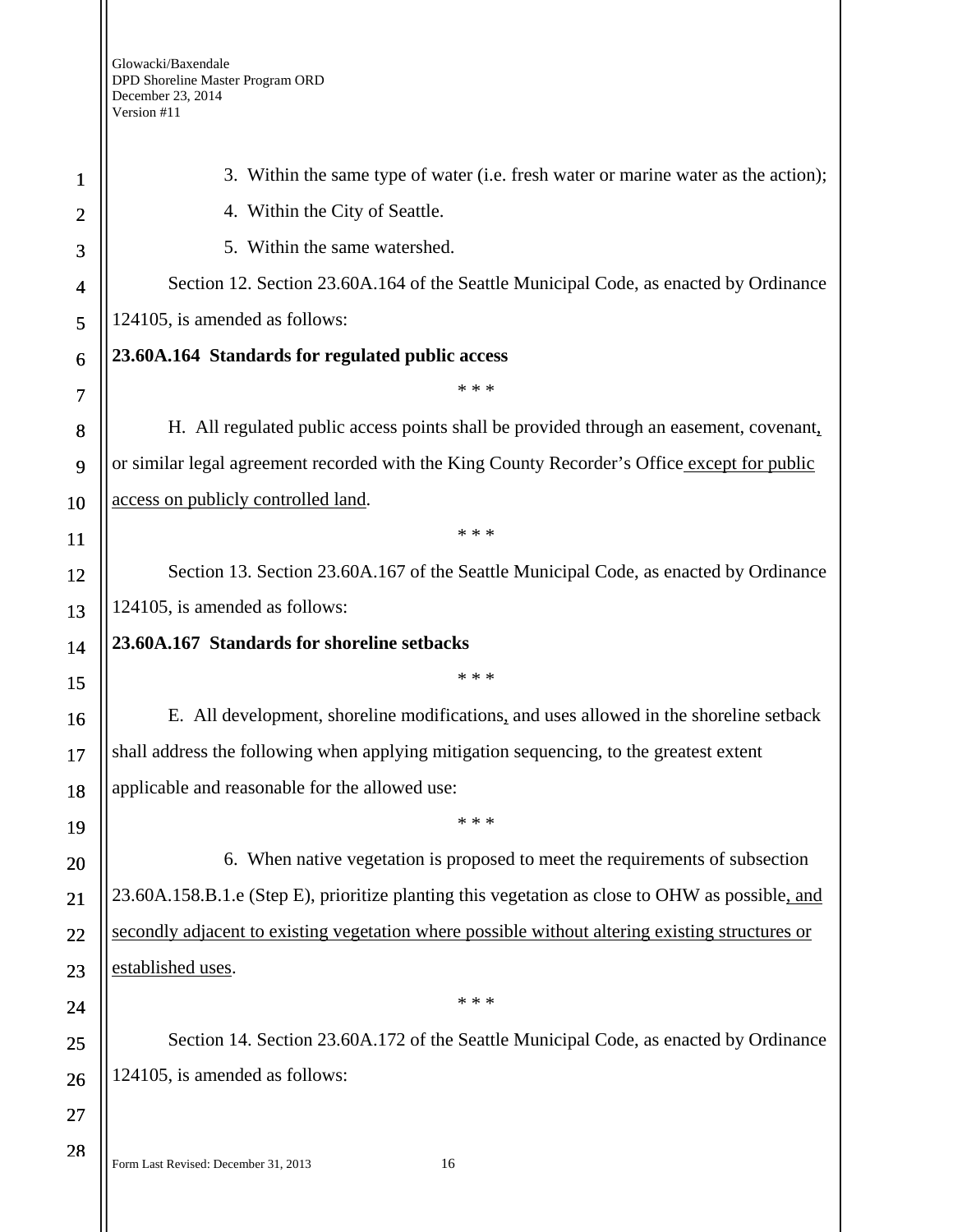### **Part 4 Standards Applicable to Shoreline Modifications**

#### **23.60A.172 Applicable standards for shoreline modifications**

A. All shoreline modifications are subject to the standards set out in Subchapter III of this Chapter 23.60A.

B. Any proposed shoreline modification located on state-owned aquatic lands must provide evidence of notification to DNR prior to obtaining authorization from the Director.

C. All shoreline modifications are prohibited except as allowed, allowed as a special use, or allowed as a shoreline conditional use in this Section 23.60A.172 and Table A for 23.60A.172. If Table A for 23.60A.172 lists a shoreline modification in association with a specific use or other shoreline modification, that use or shoreline modification must be allowed, allowed as a special use, or allowed as a shoreline conditional use in the shoreline environment for which the shoreline modification is proposed.

|                                     |                                                                                                     |                  |                | Table A for 23.60A.172<br>Applicable standards for shoreline modifications |              |               |              |                               |              |              |              |                    |
|-------------------------------------|-----------------------------------------------------------------------------------------------------|------------------|----------------|----------------------------------------------------------------------------|--------------|---------------|--------------|-------------------------------|--------------|--------------|--------------|--------------------|
|                                     |                                                                                                     |                  |                |                                                                            |              |               |              | <b>Shoreline Environments</b> |              |              |              |                    |
|                                     |                                                                                                     | $\mathbf C$<br>M | <b>CN</b>      | $\bf CP$                                                                   | CR           | $\mathbf{CW}$ | <b>UC</b>    | <b>UG</b>                     | <b>UH</b>    | UI           | <b>UM</b>    | U<br>$\mathbf R$   |
|                                     | <b>Shoreline Modifications</b>                                                                      |                  |                |                                                                            |              |               |              |                               |              |              |              |                    |
| ((1))1.                             | Aquatic noxious<br>weed control                                                                     | $\mathbf{P}$     | $\overline{P}$ | $\mathbf{P}$                                                               | P            | $\mathbf{P}$  | P            | $\mathbf{P}$                  | P            | P            | $\mathbf{P}$ | $\mathbf P$        |
| ((2))2.                             | Artificial reefs<br>designed for<br>restoration and<br>enhancement or for<br>recreational purposes. | P                | SU             | P                                                                          | $\mathbf{P}$ | SU            | SU           | $\mathbf{P}$                  | CU           | P            | P            | $\mathcal{C}$<br>U |
| $((3))\underline{3}$ .              | Boat launch and<br>landing facilities                                                               |                  |                |                                                                            |              |               |              |                               |              |              |              |                    |
| $((3a))\underline{3}$<br>.a.        | Motorized boat<br>launches                                                                          | $\mathbf{P}$     | $\mathbf P$    | X                                                                          | CU           | <b>SU</b>     | $\mathbf{P}$ | P                             | P            | P            | P            | P                  |
| ((3b))3<br>.b.                      | Non-motorized boat<br>launches                                                                      | $\mathbf{P}$     | $\mathbf{P}$   | X                                                                          | $\mathbf{P}$ | SU            | $\mathbf{P}$ | $\mathbf{P}$                  | $\mathbf{P}$ | $\mathbf{P}$ | $\mathbf{P}$ | $\mathbf{P}$       |
| $((3e))\underline{3}$<br>.c.        | Non-motorized boat<br>landing                                                                       | P                | P              | SU                                                                         | $\mathbf{P}$ | P             | P            | $\mathbf{P}$                  | P            | P            | P            | $\mathbf{P}$       |
| $((4))$ <sup>4</sup> .              | Breakwater, jetties,<br>groins, and weirs                                                           |                  |                |                                                                            |              |               |              |                               |              |              |              |                    |
| $((4a))\underline{4}$<br><u>.a.</u> | If necessary for the<br>safe operation of a<br>water-dependent use.                                 | <b>CU</b>        | <b>CU</b>      | X                                                                          | <b>CU</b>    | <b>CU</b>     | CU           | <b>CU</b>                     | <b>CU</b>    | CU           | <b>CU</b>    | $\mathsf{C}$<br>U  |

28

1

2

3

4

5

6

7

8

9

10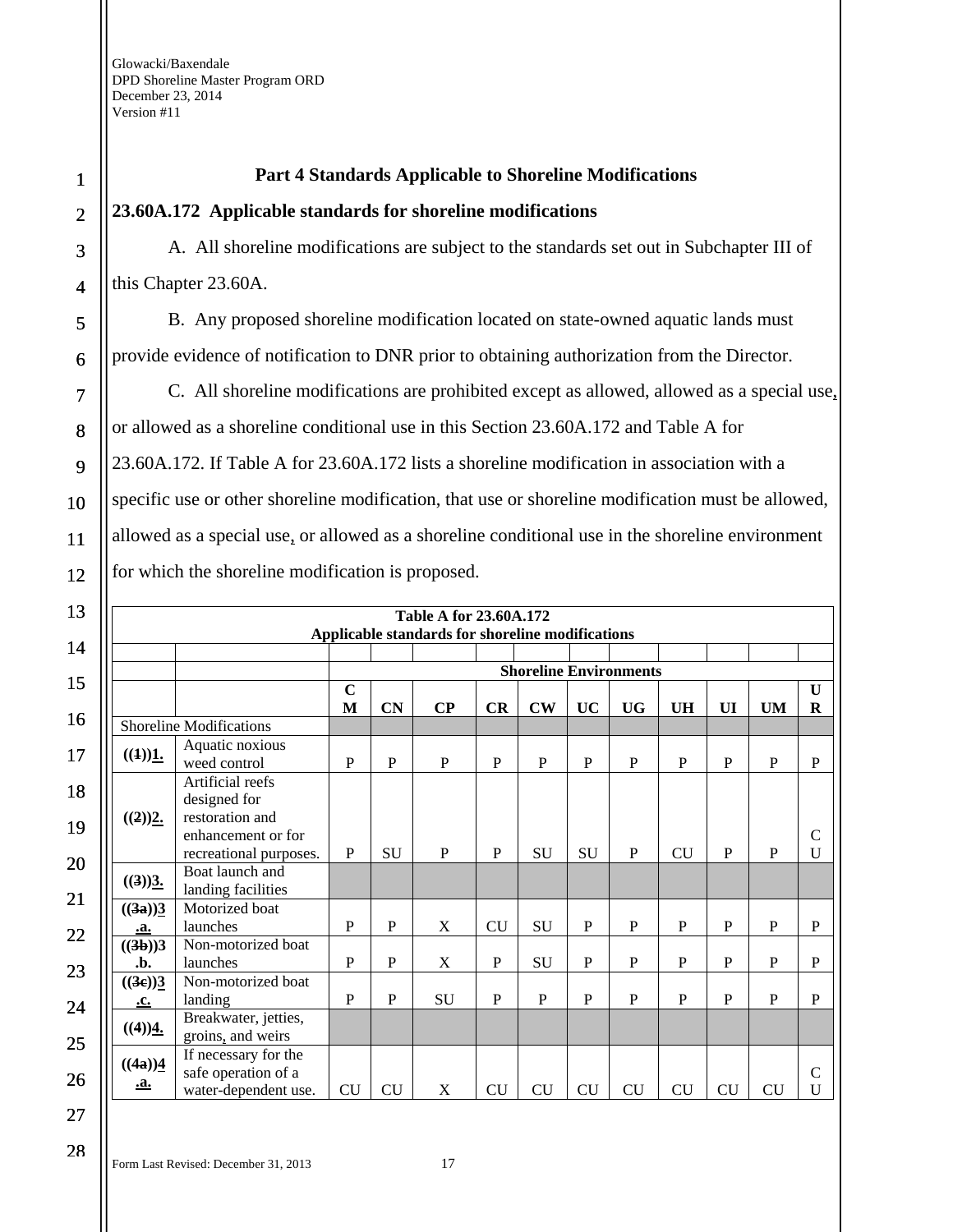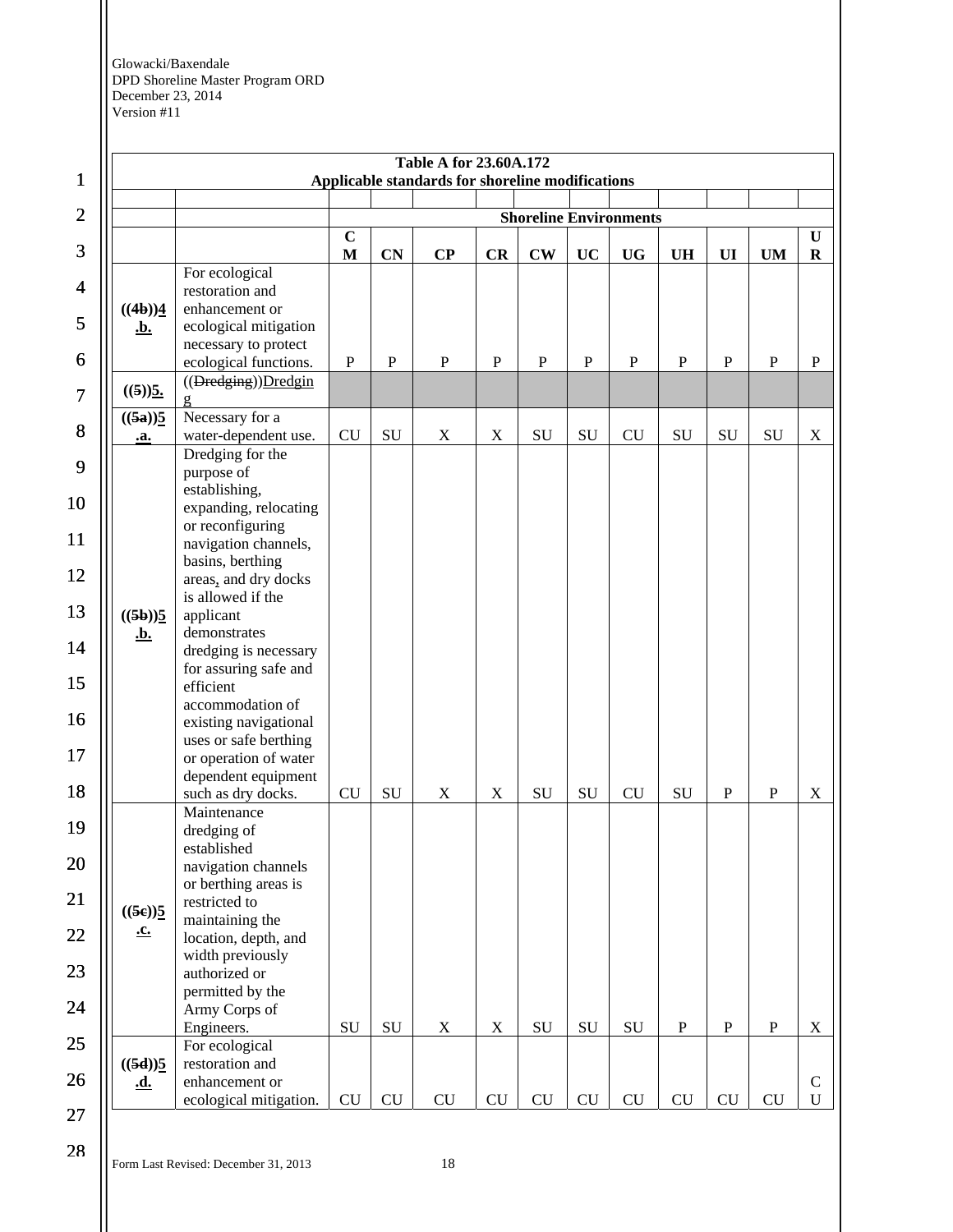

#### Form Last Revised: December 31, 2013 19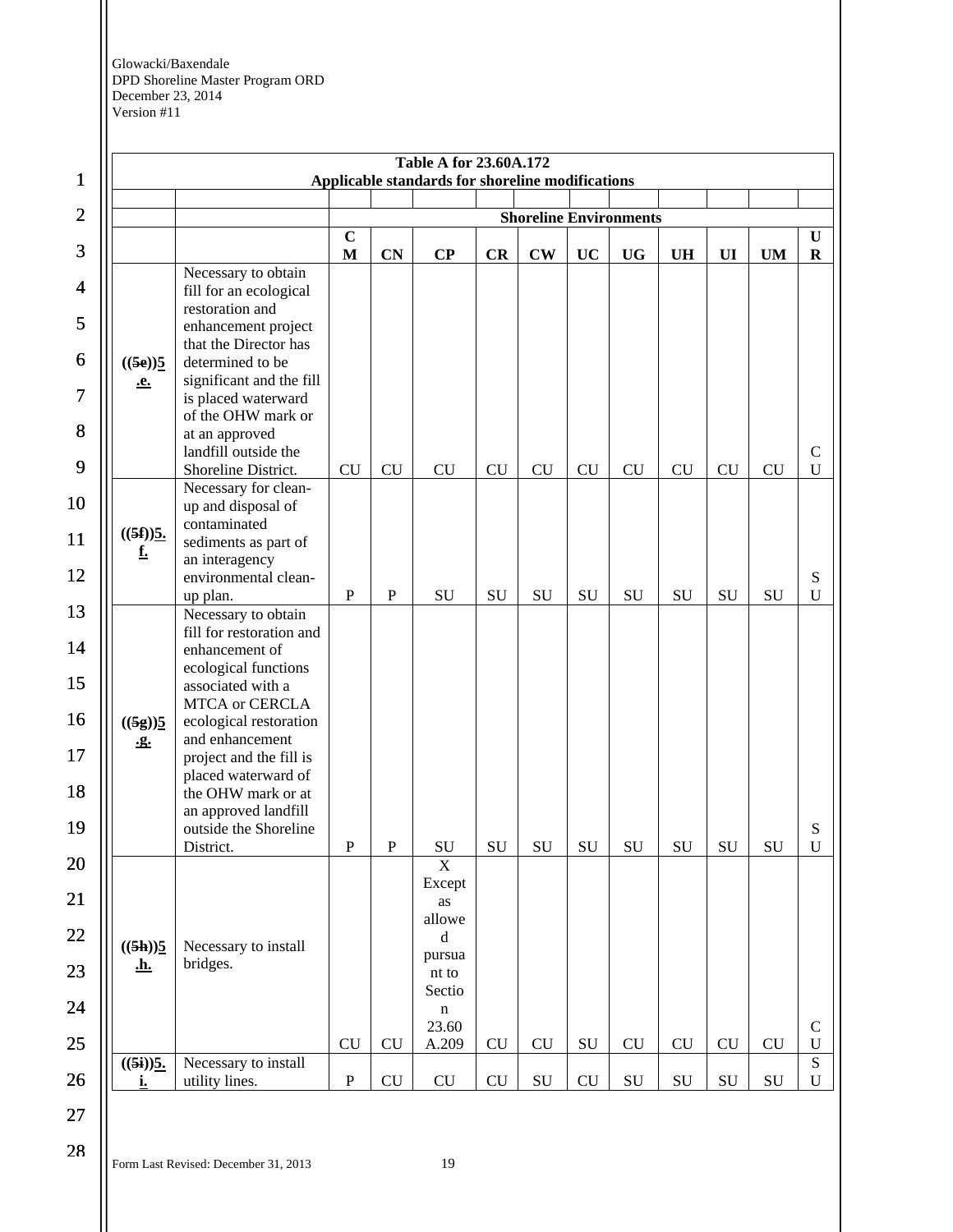| $\mathbf{1}$   |                                   |                                                                     |                             |                                          | <b>Table A for 23.60A.172</b><br>Applicable standards for shoreline modifications |                             |               |                           |                               |             |                             |             |                              |
|----------------|-----------------------------------|---------------------------------------------------------------------|-----------------------------|------------------------------------------|-----------------------------------------------------------------------------------|-----------------------------|---------------|---------------------------|-------------------------------|-------------|-----------------------------|-------------|------------------------------|
| $\mathbf{2}$   |                                   |                                                                     |                             |                                          |                                                                                   |                             |               |                           | <b>Shoreline Environments</b> |             |                             |             |                              |
| 3              |                                   |                                                                     | $\mathbf C$<br>M            | <b>CN</b>                                | $\bf CP$                                                                          | <b>CR</b>                   | $\mathbf{CW}$ | UC                        | <b>UG</b>                     | <b>UH</b>   | UI                          | <b>UM</b>   | U<br>$\bf{R}$                |
| $\overline{4}$ | $((6))$ <sup>6</sup> .            | $((Dry \cdot deeks))$ Dry<br>docks                                  | X                           | $\mathbf X$                              | X                                                                                 | $\mathbf X$                 | $\mathbf X$   | $\mathbf X$               | $\mathbf{P}$                  | X           | $\mathbf P$                 | $\mathbf P$ | $\mathbf X$                  |
| 5              |                                   | Fill 7.a through 7.j<br>are required to                             |                             |                                          |                                                                                   |                             |               |                           |                               |             |                             |             |                              |
| 6              | $((7))$ <sub>7</sub> .            | demonstrate that<br>alternatives to fill are<br>infeasible.         |                             |                                          |                                                                                   |                             |               |                           |                               |             |                             |             |                              |
| 7              |                                   | Necessary for the<br>expansion or                                   |                             |                                          |                                                                                   |                             |               |                           |                               |             |                             |             |                              |
| 8              | ((7a))                            | alteration of<br>transportation                                     |                             |                                          |                                                                                   |                             |               |                           |                               |             |                             |             |                              |
| 9<br>10        | <u>.a.</u>                        | facilities of statewide<br>significance currently<br>located on the |                             |                                          |                                                                                   |                             |               |                           |                               |             |                             |             | $\mathcal{C}$                |
| 11             |                                   | shoreline.<br>Part of cleanup and                                   | CU                          | X                                        | CU                                                                                | CU                          | CU            | <b>CU</b>                 | CU                            | <b>CU</b>   | CU                          | <b>CU</b>   | $\mathbf U$                  |
| 12             | $((7b))$ <sup>7</sup>             | disposal of<br>contaminated<br>sediments as part of                 |                             |                                          |                                                                                   |                             |               |                           |                               |             |                             |             |                              |
| 13<br>14       | <u>.b.</u>                        | an interagency<br>environmental clean-<br>up plan.                  | ${\rm CU}$                  | CU                                       | CU                                                                                | CU                          | <b>CU</b>     | CU                        | CU                            | <b>CU</b>   | <b>CU</b>                   | <b>CU</b>   | $\mathcal{C}$<br>$\mathbf U$ |
| 15             |                                   | Necessary to install<br>authorized shoreline                        |                             |                                          |                                                                                   |                             |               |                           |                               |             |                             |             |                              |
| 16             |                                   | stabilization or public<br>access at the Central                    |                             |                                          |                                                                                   |                             |               |                           |                               |             |                             |             |                              |
| 17             | $((7e))\frac{7}{2}$<br><u>.c.</u> | Waterfront, and if the<br>overall impacts of the                    |                             |                                          |                                                                                   |                             |               |                           |                               |             |                             |             |                              |
| 18             |                                   | project results in a<br>net gain of ecological                      |                             |                                          |                                                                                   |                             |               |                           |                               |             |                             |             |                              |
| 19             |                                   | functions at or near<br>where the fill is<br>proposed.              | ${\bf N} /$<br>$\mathbf{A}$ | ${\bf N} /$<br>$\boldsymbol{\mathsf{A}}$ | $\rm N/A$                                                                         | ${\bf N} /$<br>$\mathbf{A}$ | N/A           | ${\bf N}$<br>$\mathbf{A}$ | $\rm N/A$                     | ${\rm CU}$  | ${\rm N} /$<br>$\mathbf{A}$ | N/A         | ${\bf N} /$<br>A             |
| 20             | $((7d))$ <sup>7</sup>             | Necessary to support<br>a water dependent                           |                             |                                          |                                                                                   |                             |               |                           |                               |             |                             |             | ${\bf C}$                    |
| 21             | <u>.d.</u>                        | use.<br>Necessary to support                                        | ${\rm CU}$                  | CU                                       | $\mathbf X$                                                                       | ${\rm CU}$                  | CU            | CU                        | CU                            | CU          | ${\rm CU}$                  | CU          | $\mathbf U$                  |
| 22             |                                   | disposal of dredge<br>material considered                           |                             |                                          |                                                                                   |                             |               |                           |                               |             |                             |             |                              |
| 23             |                                   | suitable under and<br>conducted in                                  |                             |                                          |                                                                                   |                             |               |                           |                               |             |                             |             |                              |
| 24             | $((7e))\frac{7}{2}$<br><u>.e.</u> | accordance with the                                                 |                             |                                          |                                                                                   |                             |               |                           |                               |             |                             |             |                              |
| 25             |                                   | Dredge Material<br>Management                                       |                             |                                          |                                                                                   |                             |               |                           |                               |             |                             |             |                              |
| 26             |                                   | Program of the<br>Department of<br>Natural Resources.               | $\mathbf X$                 | CU                                       | $\mathbf X$                                                                       | $\mathbf X$                 | $\mathbf X$   | $\mathbf X$               | $\mathbf X$                   | $\mathbf X$ | $\mathbf X$                 | $\mathbf X$ | $\mathbf X$                  |
| 27             |                                   |                                                                     |                             |                                          |                                                                                   |                             |               |                           |                               |             |                             |             |                              |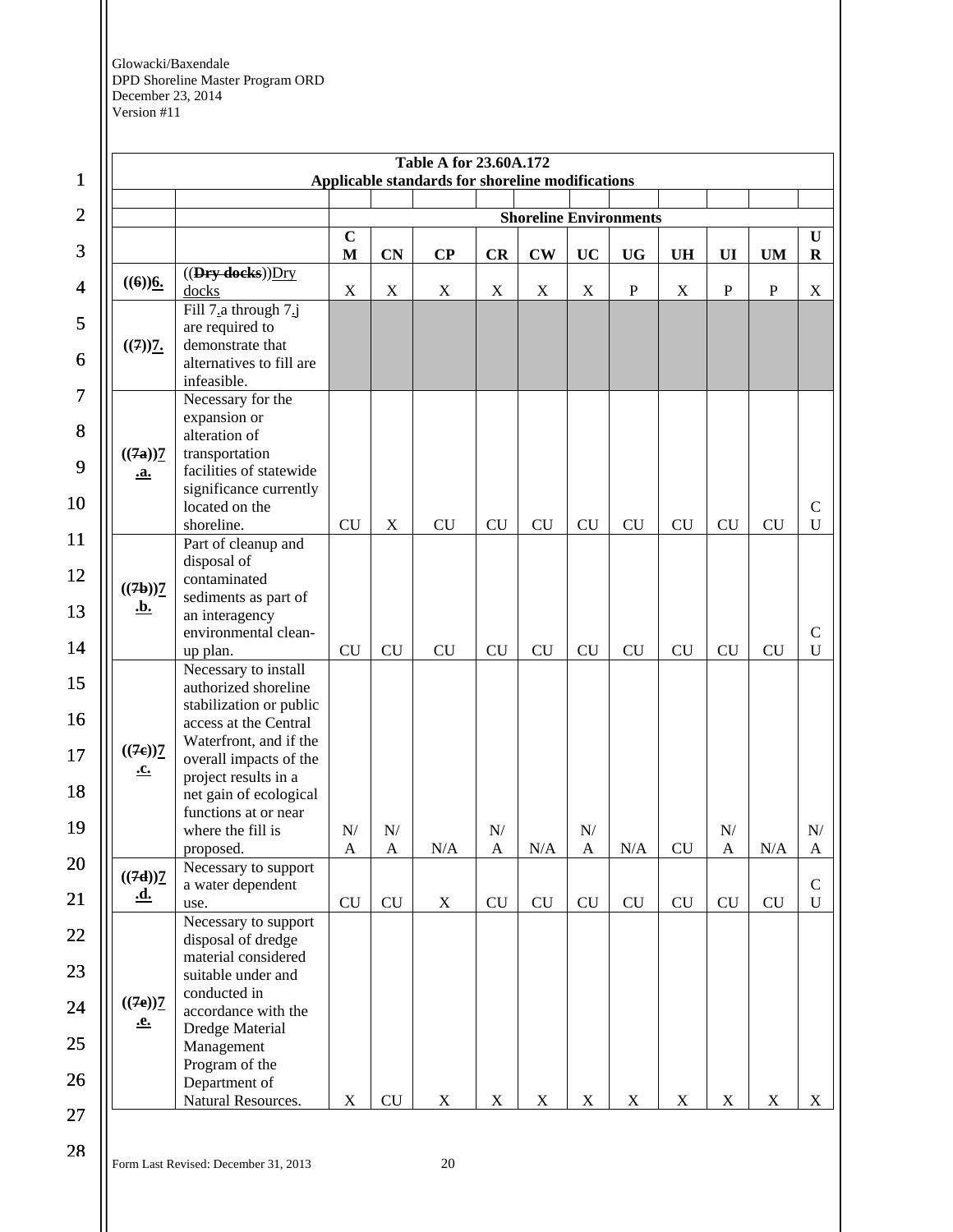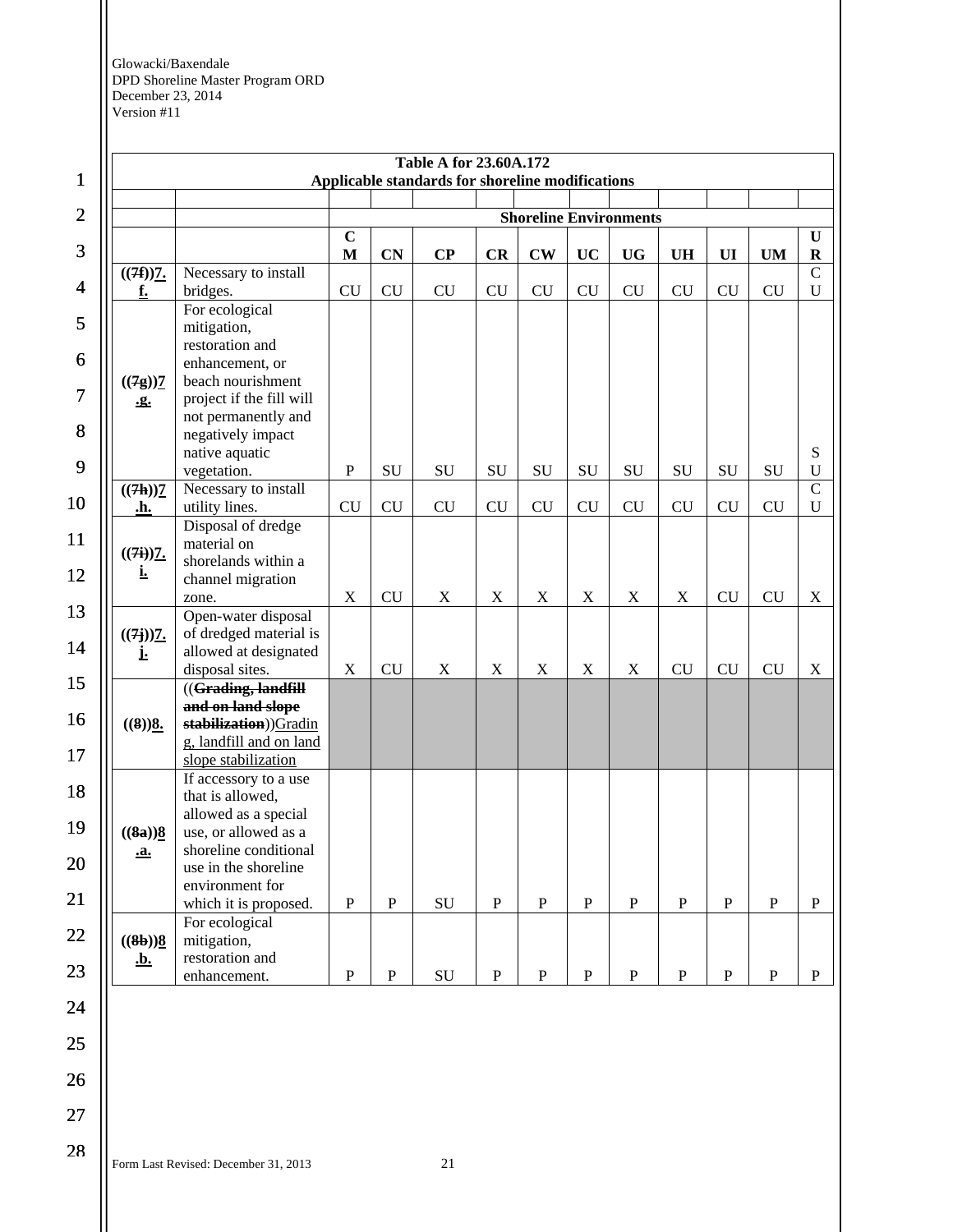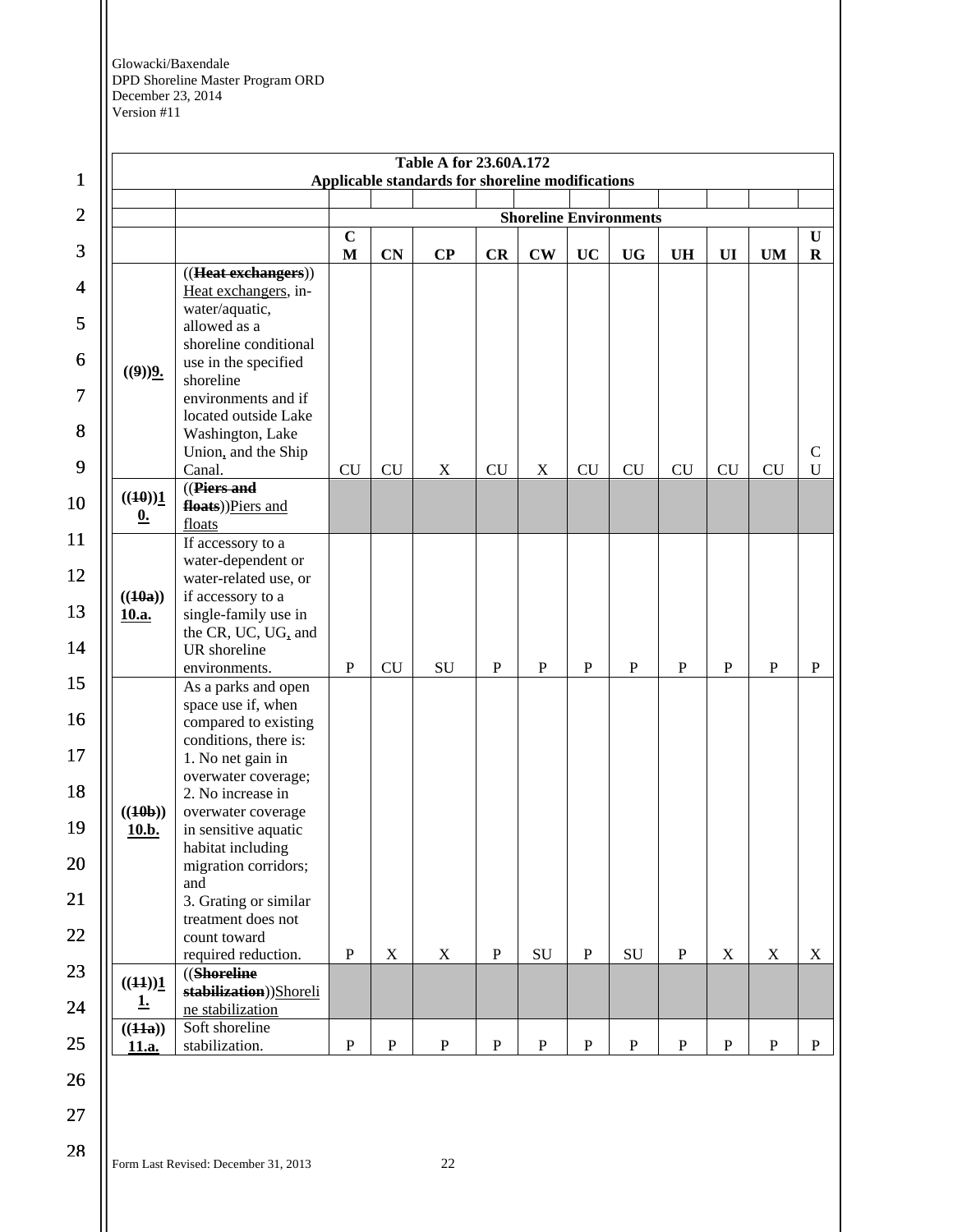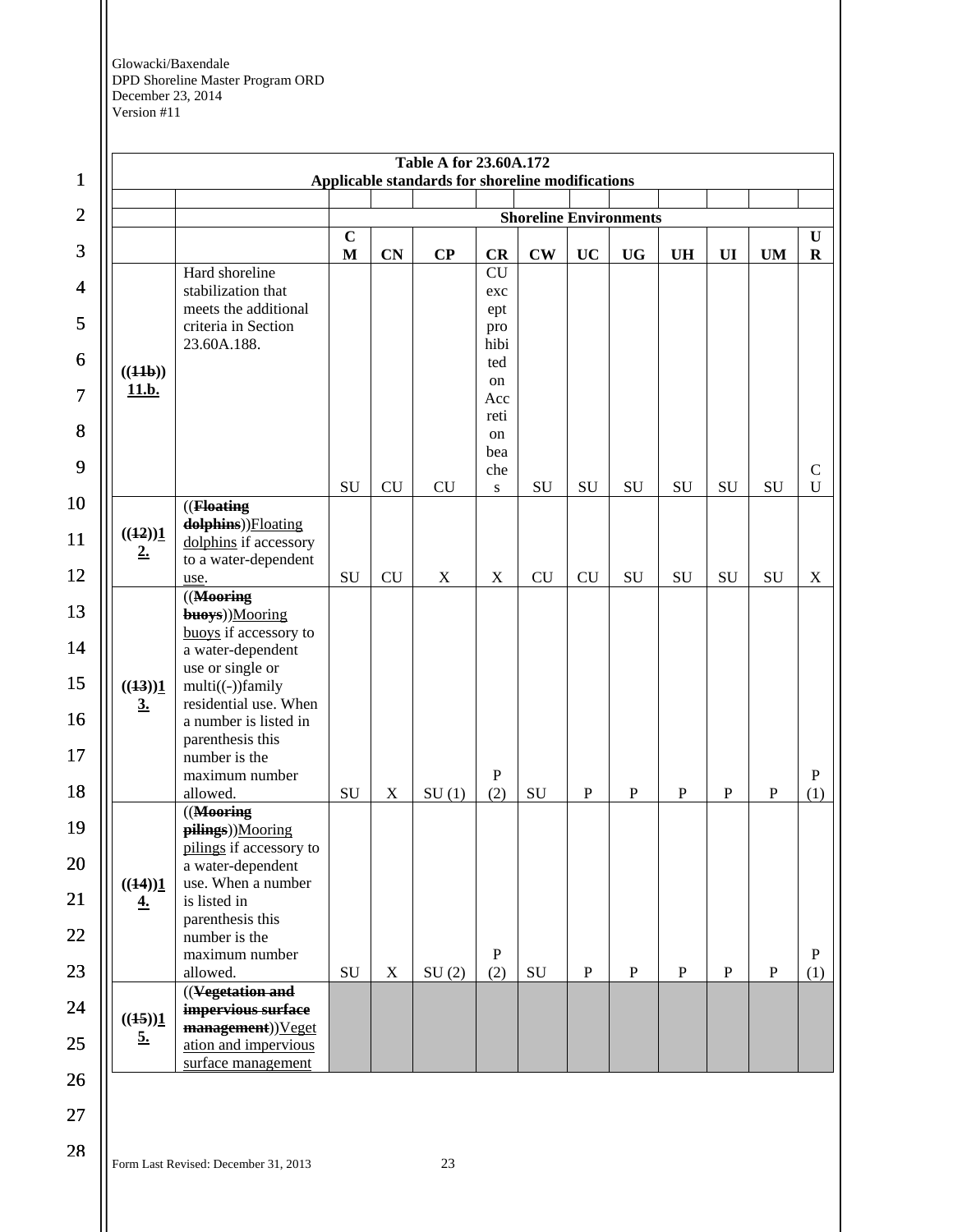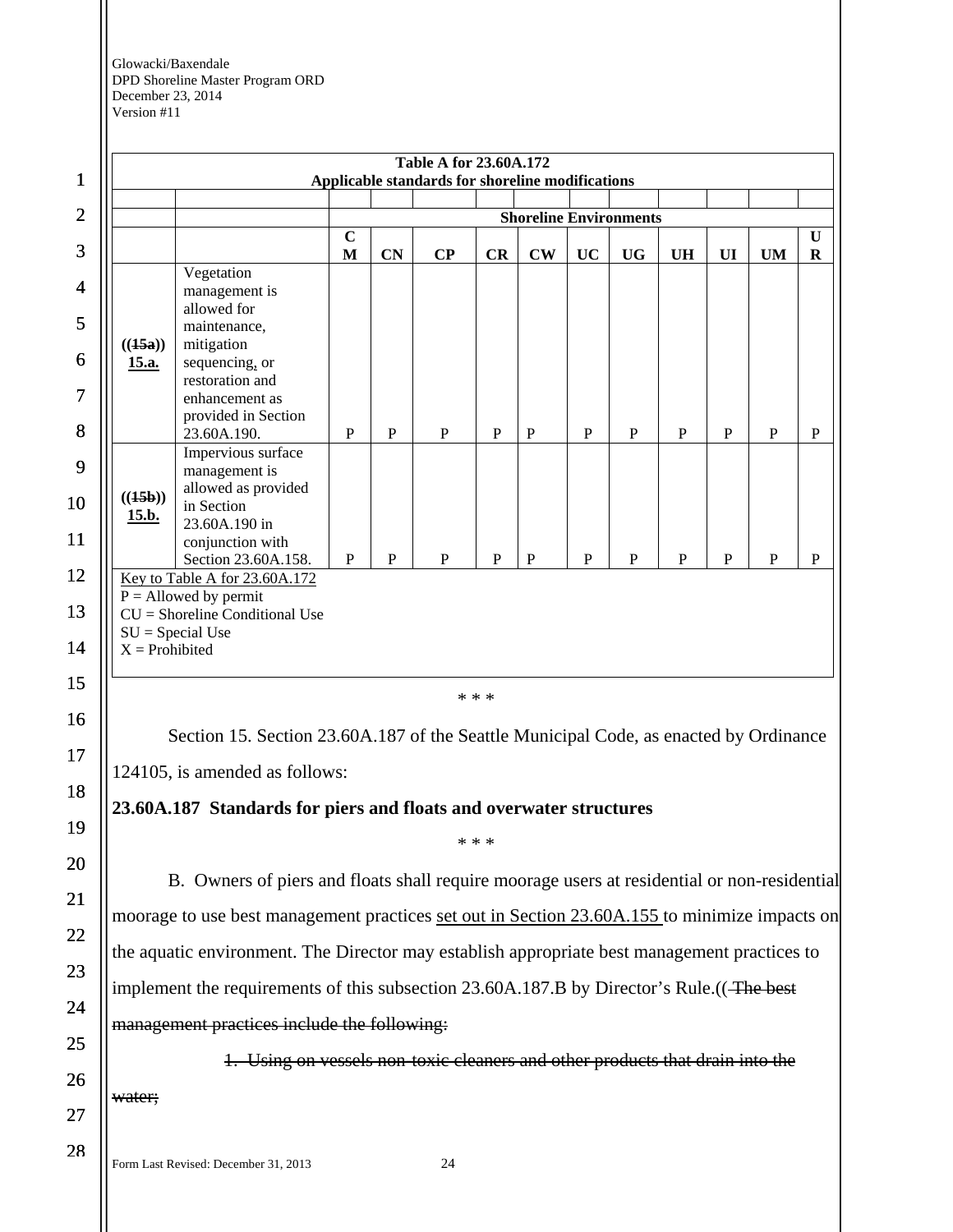| 1              | 2. Limiting the amount of gray water produced by minimizing water use;                               |
|----------------|------------------------------------------------------------------------------------------------------|
| $\overline{2}$ | 3. Disposing of sewage at pump-out stations or through a pump-out service;                           |
| 3              | 4. Disposing of garbage, food scraps, waste material and recyclables into the                        |
| 4              | appropriate on-land receptacles;                                                                     |
| 5              | 5. Storing all outside materials in a secure manner so that they do not enter the                    |
| 6              | water because of wind or wave action;                                                                |
| 7              | 6. Not using herbicides, pesticides or fertilizers; and                                              |
| 8              | 7. Using a double containment system when using products on the vessel to                            |
| 9              | contain any spills in the second receptacle and prevent the products from entering the water.)       |
| 10             | C. Piers and floats for residential development                                                      |
| 11             | * * *                                                                                                |
| 12             | 9. Size and number of overwater structures                                                           |
| 13             | * * *                                                                                                |
| 14             | d. Over((-))water projections, boat lifts, and areas used for boat moorage                           |
| 15             | shall be located no closer than 30 feet from the OHW mark unless located in an area where the        |
| 16             | water depth is at least 8 feet deep at the ordinary low water level((OHW mark)) in freshwater or     |
| 17             | mean lower low water (MLLW) in marine water ((-or ordinary low water)).                              |
| 18             | e. Length of $((P))$ piers. Piers shall meet the following standards:                                |
| 19             | 1) No pier shall extend waterward from the OHW mark more than                                        |
| 20             | to a point where the depth of the water at the end of the pier reaches 8 feet below the elevation of |
| 21             | the ordinary low water level((OHW)) in freshwater or below MLLW in marine waters and no              |
| 22             | greater than 100 feet from the OHW mark in either fresh or salt water.                               |
| 23             | $((2)$ If the water depth at 100 feet waterward from the OHW mark                                    |
| 24             | is less than 6 feet below the elevation of OHW in freshwater or below MLLW in marine water,          |
| 25             | then the maximum pier length shall be to a point where the water depth at the end of the pier is 6   |
| 26             |                                                                                                      |
| 27             |                                                                                                      |
| 28             | Form Last Revised: December 31, 2013<br>25                                                           |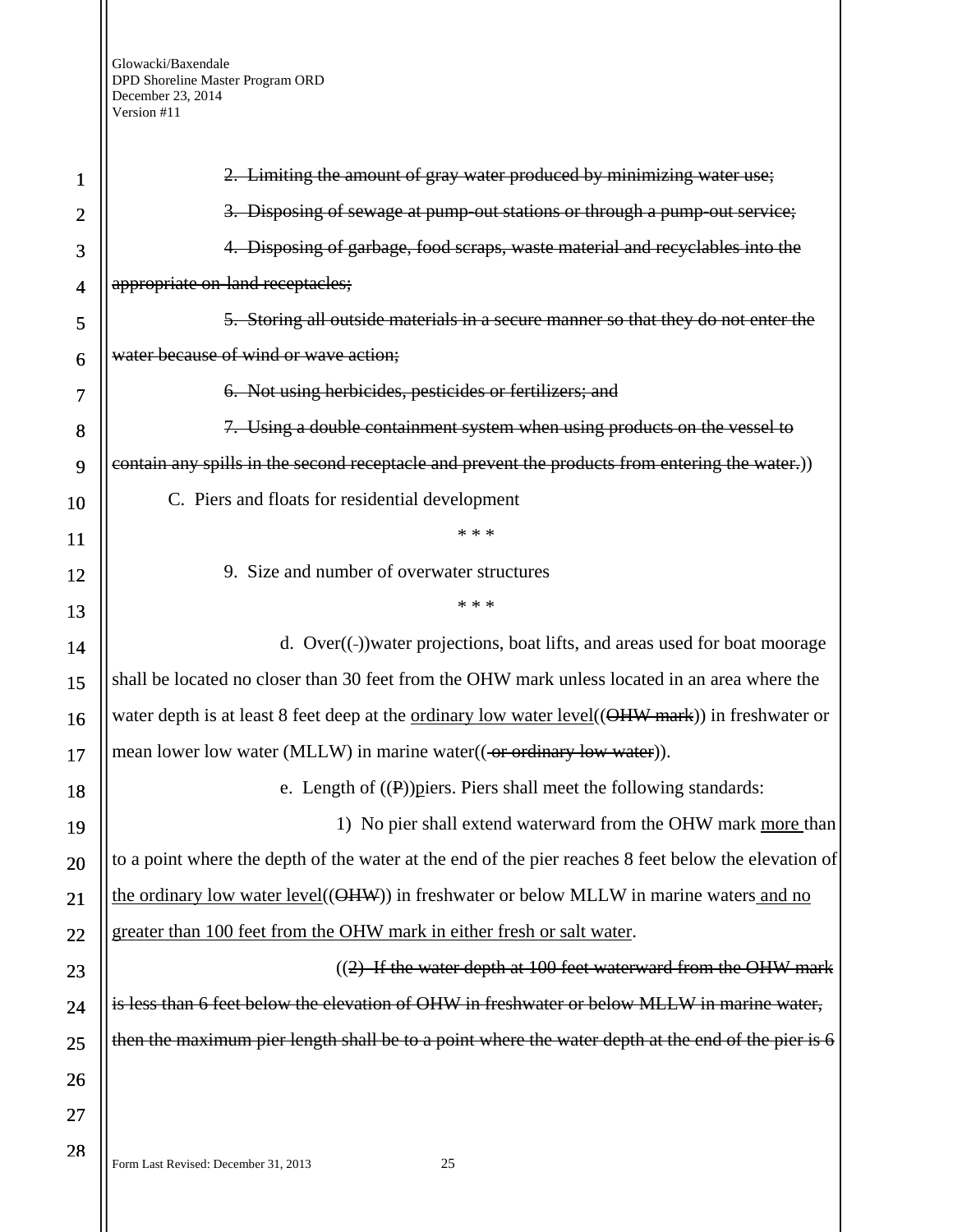28

feet below the elevation of OHW in freshwater or MLLW in marine water or 150 feet, whichever length is least.)

 $((3))2$ ) No pier shall extend beyond the Outer Harbor or Pierhead Line, except in Lake Union where piers are not allowed to extend beyond the Construction Limit Line as shown upon the Official Land Use Map, Chapter 23.32, or except where authorized by this Chapter 23.60A and by DNR and the U.S. Army Corps of Engineers.

Section 16. Section 23.60A.190 of the Seattle Municipal Code, as enacted by Ordinance 124105, is amended as follows:

\* \* \*

**23.60A.190 Standards for vegetation and impervious surface management** 

\* \* \*

D. Shoreline District landward of the OHW mark. Vegetation and impervious surface management activities are prohibited within the portion of the Shoreline District that is landward of the OHW mark, both within and outside the shoreline setback, except as follows or as otherwise provided in this Section 23.60A.190:

\* \* \*

4. Permits authorizing development, shoreline modifications and uses may authorize disturbance areas and land clearing using mitigation sequencing set forth in Section 23.60A.158 and complying with the following standards:

a. Any surface disturbed or cleared of vegetation and not to be used for development shall be planted with native vegetation, except that pre-disturbance landscaped areas containing non-native vegetation located farther than 100 feet from the OHW((outside the shoreline setback)) may be re-landscaped using non-native, noninvasive vegetation;

H. Mitigation for vegetation alteration and increase in impervious surface. If vegetation is lawfully altered or removed other than as allowed in subsections 23.60A.190.D.1,

\* \* \*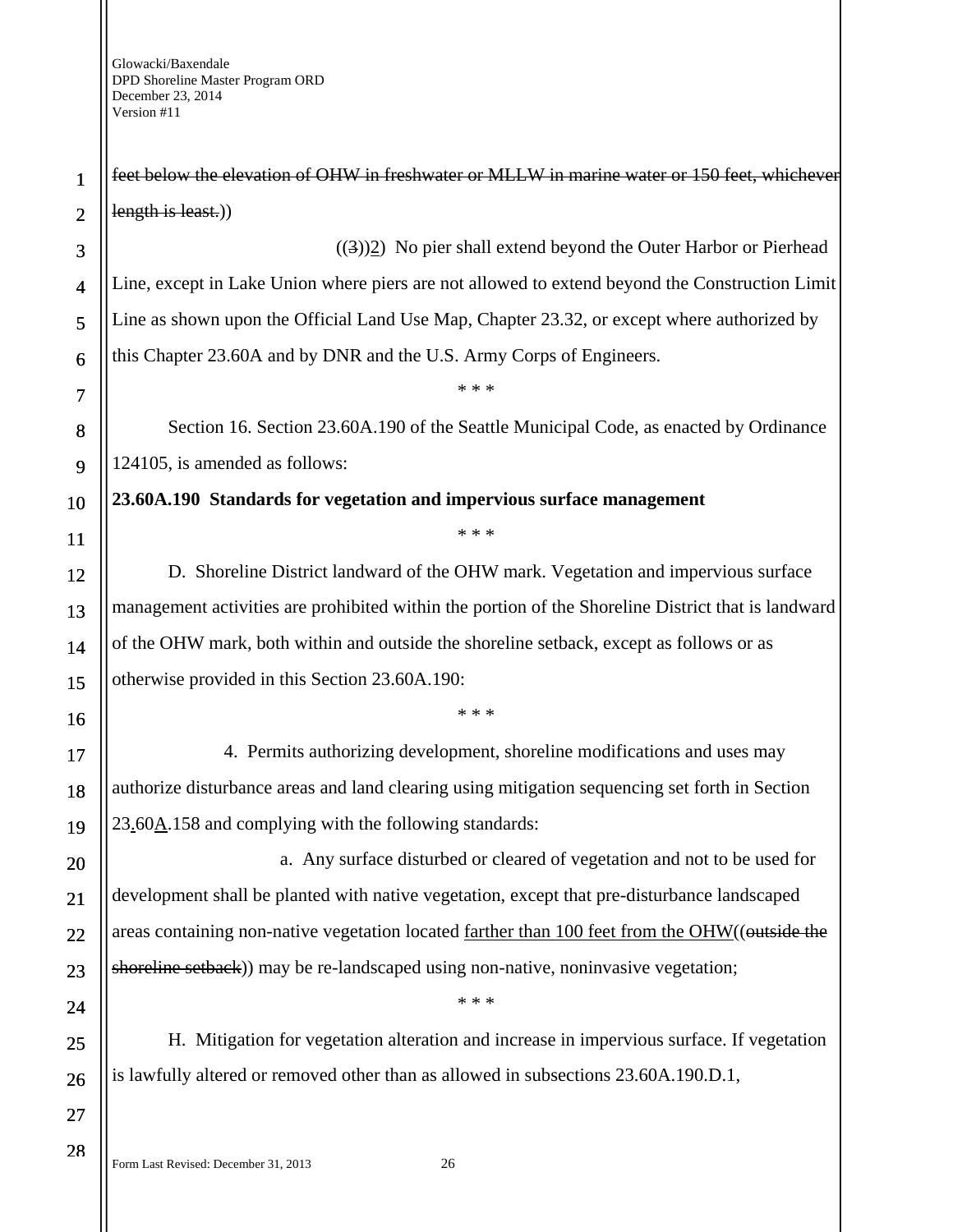23.60A.190.E.1, and 23.60A.190.F.1 or if there is an increase in impervious surface that is required for work authorized pursuant to this Chapter 23.60A, adverse impacts to ecological functions shall be addressed as follows:

3. In applying mitigation sequencing the following actions are required to offset impacts of vegetation and impervious surface management, unless the applicant demonstrates the action is inapplicable, infeasible, or a different approach will be more effective in mitigating impacts.

\* \* \*

\* \* \*

8 9

10

11

19

20

21

22

23

24

25

26

1

2

3

4

5

6

7

f. Maintenance is required to ensure 80 percent survival of the new vegetation planted at the end of five years.

12 13 14 15 16 I. Vegetation monitoring is required for  $((any-))$ vegetation planted $((\frac{ing}{})$  within the Shoreline District that requires submittal of an application under this Section 23.60A.190 and for projects that required a shoreline substantial development permit or a building permit. If vegetation monitoring is required, a monitoring plan shall be submitted to the Department for approval, and the plan((The monitoring plans)) shall include:

17 18 1. Five years of monitoring that ensures ((eighty)) 80 percent survival of the new vegetation planted at the end of five years;

- 2. Annual inspections of the plants;
- 3. Replacement of failed plants;
- 4. Removal of exotic invasive species that may have become established; and
	- 5. Photographic documentation of planting success.

J. Application of pesticides, herbicides and fertilizers in the Shoreline District 1. Application of pesticides $((,))$  and herbicides is prohibited within the Shoreline

District, ((and fertilizers farther than 50 feet from the OHW mark is allowed without submitting an application if best management practices, are followed, ))except as provided in subsection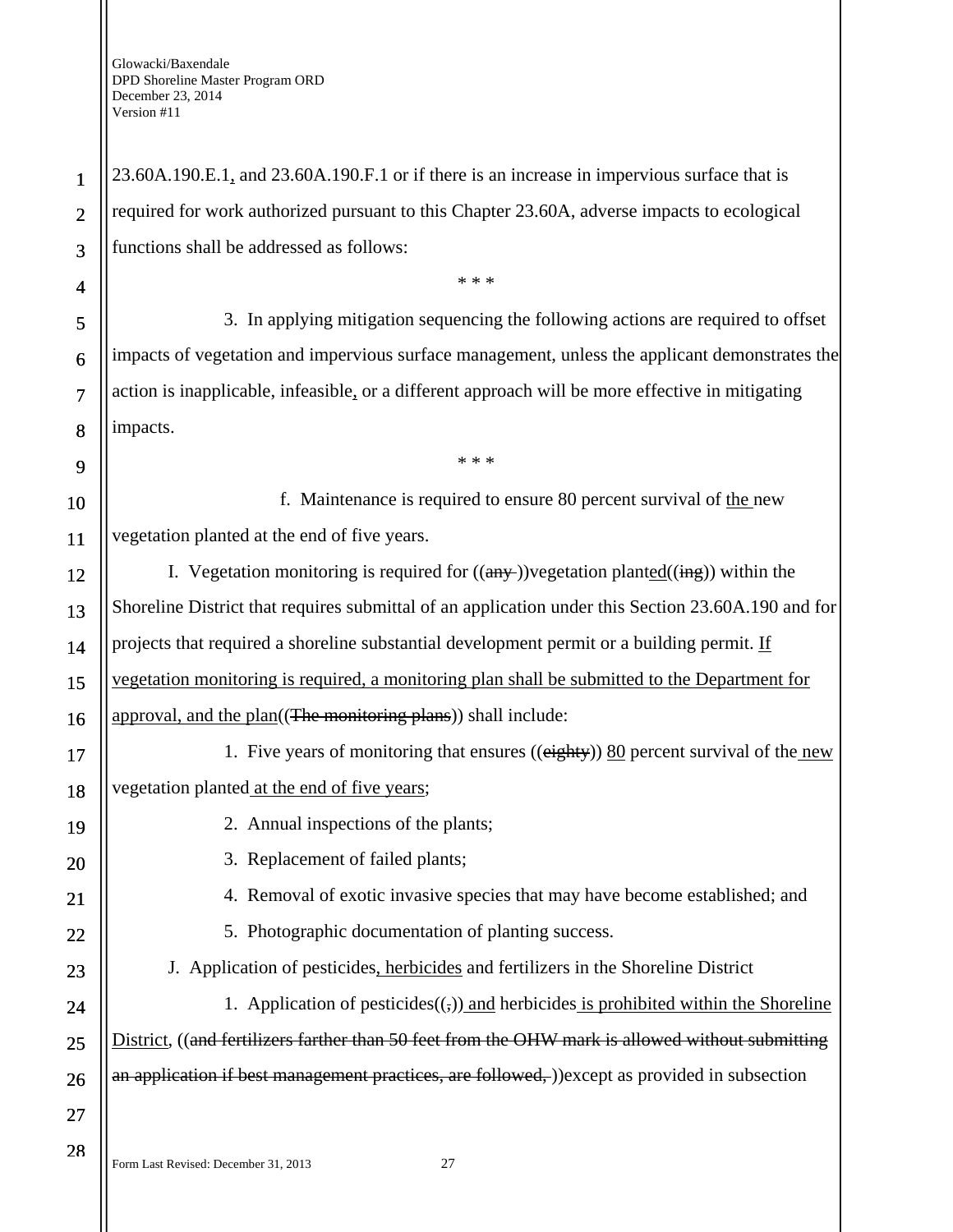$((23.60A.190.J. 2))$ 23.60A.190.J.2. The Director shall adopt a rule identifying best management practices including identifying pesticides, herbicides, and fertilizers that are prohibited due to impacts on ecological functions, using appropriate scientific and technical information as described in WAC 173-26-201(2)(a).

2. Application of pesticides and herbicides((fertilizers)) is prohibited in and over wetlands, riparian watercourses, and other water bodies and within  $((50))200$  feet of wetlands, riparian watercourses, and other water bodies and waterward of the OHW mark of riparian watercourses and other water bodies, except as provided in subsection 23.60A.190.C.2.b.4 or as allowed by the Director for the following circumstances and if the allowed pesticide or herbicide application is done by a licensed applicator:

a. The state or local Health Department recommends or directs their use to address a threat to public health;

b. A county, state, or federal agency with jurisdiction directs their use for control of a state listed noxious weed or plant pests covered by the Washington State Department of Agriculture plant pest program, and non-chemical alternatives have been evaluated;

c. If the Director determines the applicant has demonstrated that the use of pesticides will have no adverse impact to fish and wildlife. Such a determination may be in the form of concurring that the applicant has developed best management practices or an integrated pest management plan consistent with standards developed by the Director;

d. If the Director has determined that use of a pesticide to control invasive plants would have less overall adverse environmental impact than other control strategies; or

e. If the Director determines there is a serious threat to public safety, health, or the environment.

3. Application of synthetic fertilizers is prohibited within the Shoreline District. Application of organic fertilizers shall follow best management practices for use of fertilizers within 200 feet of water bodies, including limiting the use of fertilizers, hand mixing the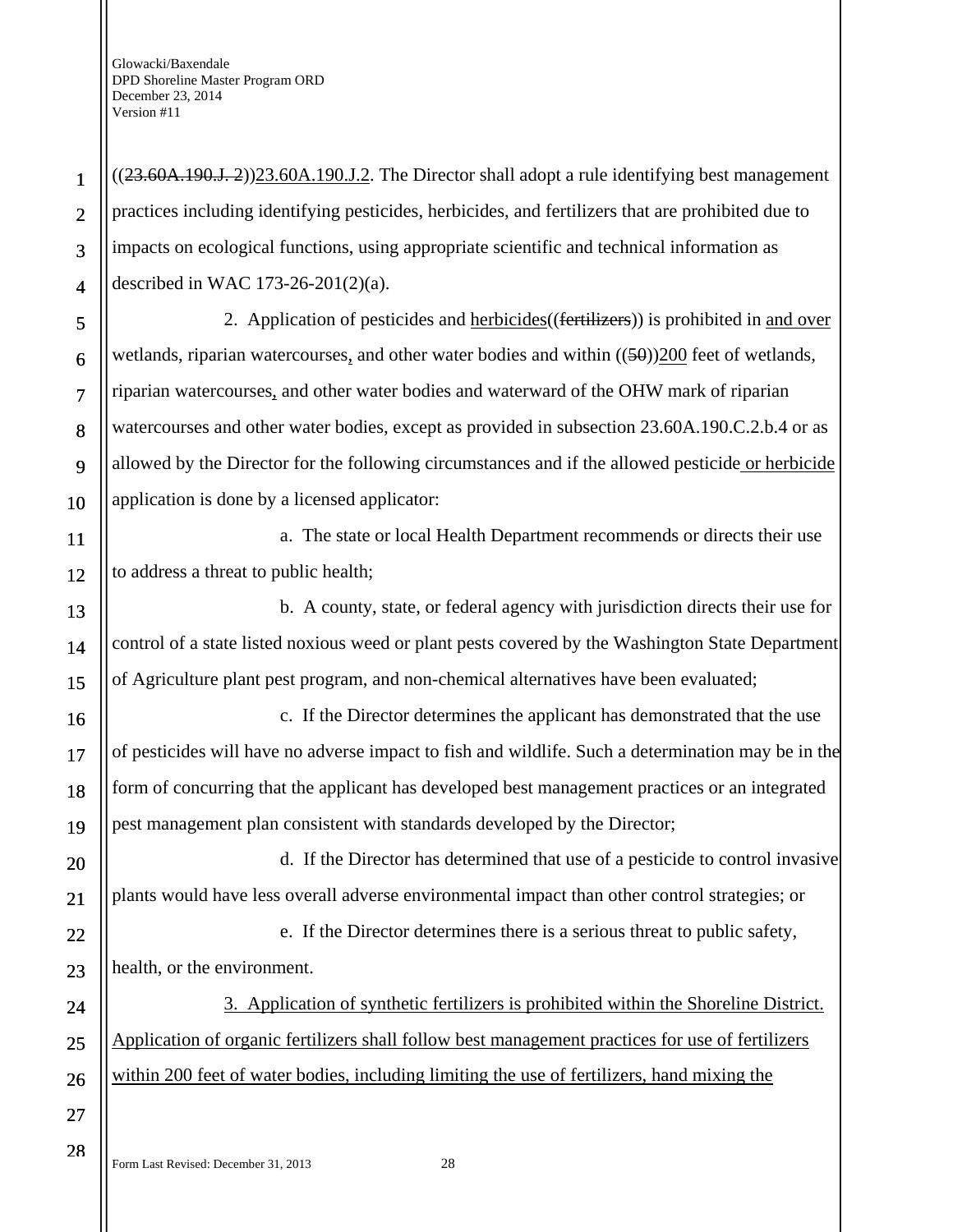| $\mathbf{1}$   | fertilizer with ingredients that do not dissolve quickly, and using composted dry grass clippings, |
|----------------|----------------------------------------------------------------------------------------------------|
| $\overline{2}$ | leaves, and saw dust as fertilizer.                                                                |
| 3              | Section 17. Section 23.60A.193 of the Seattle Municipal Code, as enacted by Ordinance              |
| $\overline{4}$ | 124105, is amended as follows:                                                                     |
| 5              | 23.60A.193 Standards for agriculture                                                               |
| 6              | A. In shoreline environments where agriculture is allowed or allowed as a special use or           |
| $\tau$         | a shoreline conditional use it shall comply with the standards for agriculture in this Section     |
| 8              | 23.60A.193.                                                                                        |
| 9              | B. Agricultural uses proposed on land not currently in agricultural use shall not remove           |
| 10             | native vegetation; and                                                                             |
| 11             | C. Agricultural uses shall be sited in areas that result in the least disturbance to               |
| 12             | ecological functions.                                                                              |
| 13             | Section 18. Section 23.60A.200 of the Seattle Municipal Code, as enacted by Ordinance              |
| 14             | 124105, is amended as follows:                                                                     |
|                |                                                                                                    |
| 15             | 23.60A.200 Standards for marinas, commercial and recreational                                      |
| 16             | * * *                                                                                              |
| 17             | B. General standards. When new marinas are established or when substantial                         |
| 18             | development occurs at an existing marina the following development standards apply:                |
| 19             | 1. Marina operators shall develop a best management practices (BMPs) document                      |
| 20             | for marina tenants. This document shall, at a minimum, address the requirements of Section         |
| 21             | $23.60A.155$ and subsection((s)) $23.60A.200B.$ ((2)) $3($ (+hrough B.5 of Section 23.60A.200)).   |
| 22             | Moorage agreements shall include the BMPs document and a section in the document that states       |
| 23             | that by signing the moorage agreement the tenant has read and agrees to comply with the BMPs.      |
| 24             | 2. ((Marina owners shall require owners and operators of vessels moored in                         |
| 25             | recreational marinas or commercial marinas shall use BMPs to minimize impacts on the aquatic       |
| 26             | environment. The BMPs include the following:                                                       |
| 27             |                                                                                                    |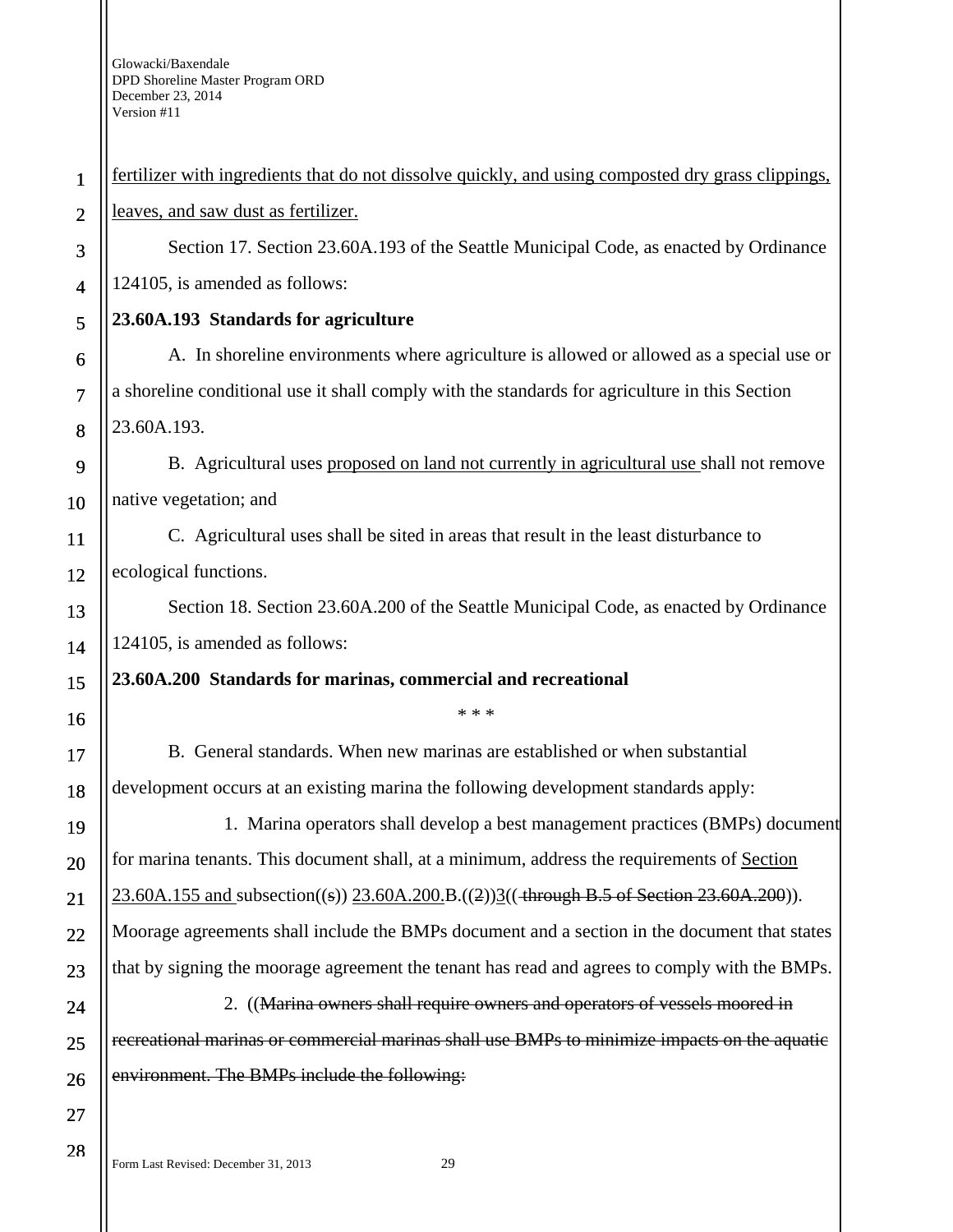1 2 3 4 5 6 7 8 9 10 11 12 13 14 15 16 17 18 19 20 21 22 23 24 25 26 27 28 a. Using non-toxic cleaners and other products used on vessels that drain into the water; b. Limiting the amount of gray water produced by minimizing water use; c. Disposing of sewage at pump-out stations or through a pump-out service; d. Disposing of garbage, food scraps, waste material and recyclables into the appropriate on-land receptacles; e. Storing all outside materials in a secure manner so that they do not enter the water because of wind or wave action; f. Not using herbicides, pesticides or fertilizers; and g. Using a double containment system when using products on the vessel to contain any spills in the second receptacle and prevent the products from entering the water. 3. (3.))Marinas shall be operated and managed in a manner to preserve water quality pursuant to Title 22, subchapter VIII, Stormwater Code, and to protect the public health. The Director shall adopt a rule establishing model BMPs based on Department of Ecology's Resource Manual for Pollution Prevention in Marinas May 1998, Revised 2009 Publication #9811 as a minimum standard. 3((4)). Non-commercial slip-side vessel and floating on-water residence maintenance is limited to: a. Interior vessel and floating on-water residence repair and cleaning, replacement of running gear, and other cleaning and repair activities excluding hull scraping and painting, which is prohibited. b. Twenty-five percent of the exterior of the vessel and floating on-water residence above the deck at any one time; exterior work involving paint, varnish, and other toxic substances below the deck is prohibited. The Director may establish appropriate BMPs based on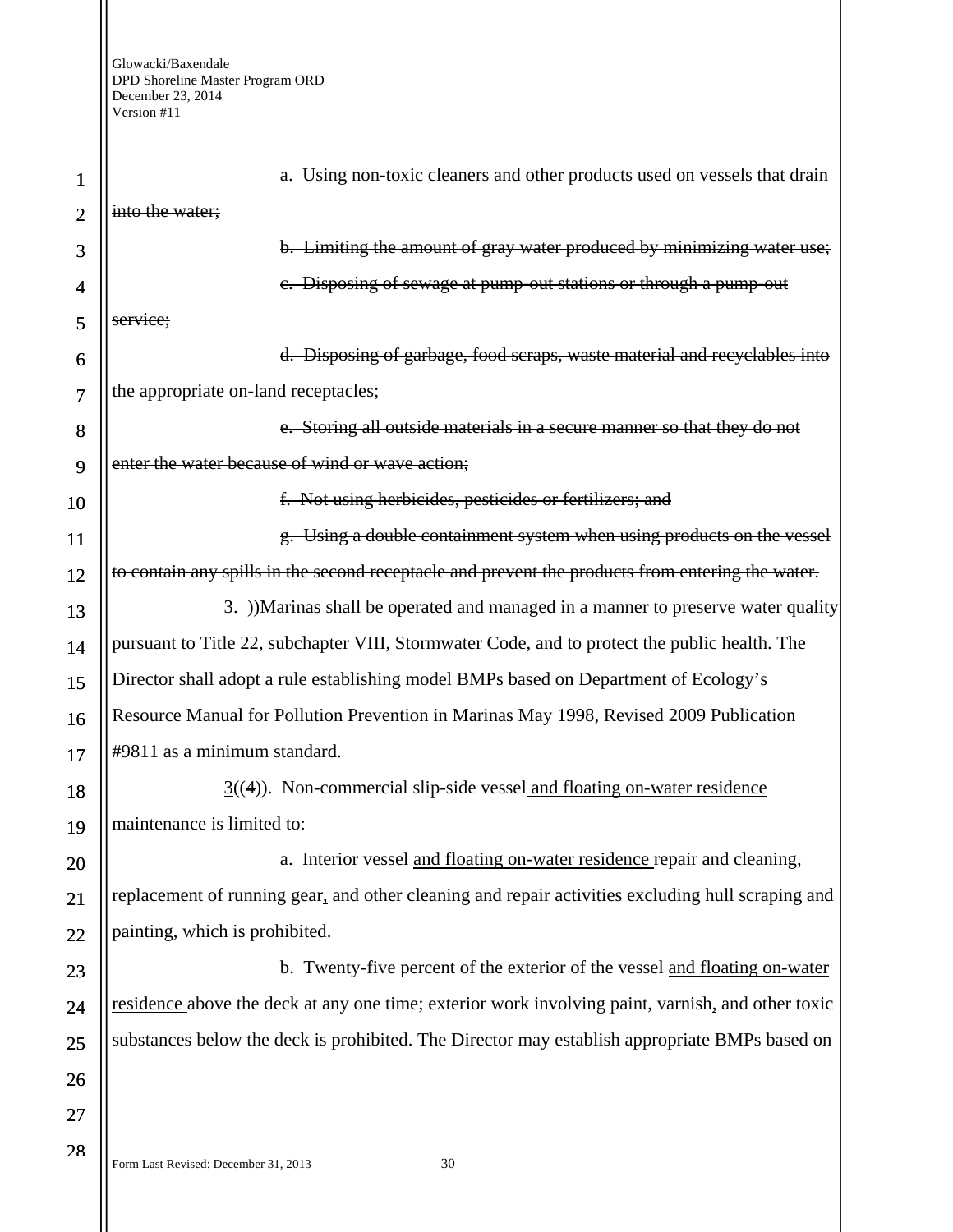Department of Ecology's Resource Manual for Pollution Prevention in Marinas May 1998, Revised 2009 Publication #9811 in a Director's Rule.

4((5)). Marinas shall provide restrooms connected to the sewer system for use by any patron of the marina facility. At a minimum, the facilities are required to include one toilet and one washbasin. The Director shall determine the need for additional facilities to provide reasonable hygiene based on the number of slips, percentage of live-aboard and floating on-water residences slips, and the number of transient moorage slips within the marina.

 $5(6)$ . Marinas having either more than 3,500 linear feet of moorage or slips large enough to accommodate vessels and floating on-water residences larger than 20 feet in length shall provide a sewage pump-out facility or the best available method of disposing of sewage wastes.

 $6(7)$ . In Lake Washington and the Puget Sound overwater projections, boat lifts, and areas used for vessel and floating on-water residence moorage shall be located a minimum distance of 30 feet waterward from the OHW mark or in a minimum water depth of 8 feet, whichever is less to the extent reasonable. In Lake Union and Portage Bay overwater projections, boat lifts, and areas used for vessel and floating on-water residence moorage shall be located a minimum distance of 15 feet waterward from the OHW mark or in a minimum water depth of 8 feet, whichever is less to the extent reasonable.

 $7((8))$ . Marinas shall be designed to prevent water stagnation and the need for dredging by creating two openings at the opposite ends so that water and sediment moves through the marina to the extent reasonable.

 $8(9)$ . Piers shall be oriented with currents or prevailing winds to prevent trapping surface debris and oily residue to the extent reasonable.

 $9((10))$ . Standards for piers and floats are provided in Section 23.60A.187.

D. Additional general development standards for new recreational marinas

\* \* \*

1

2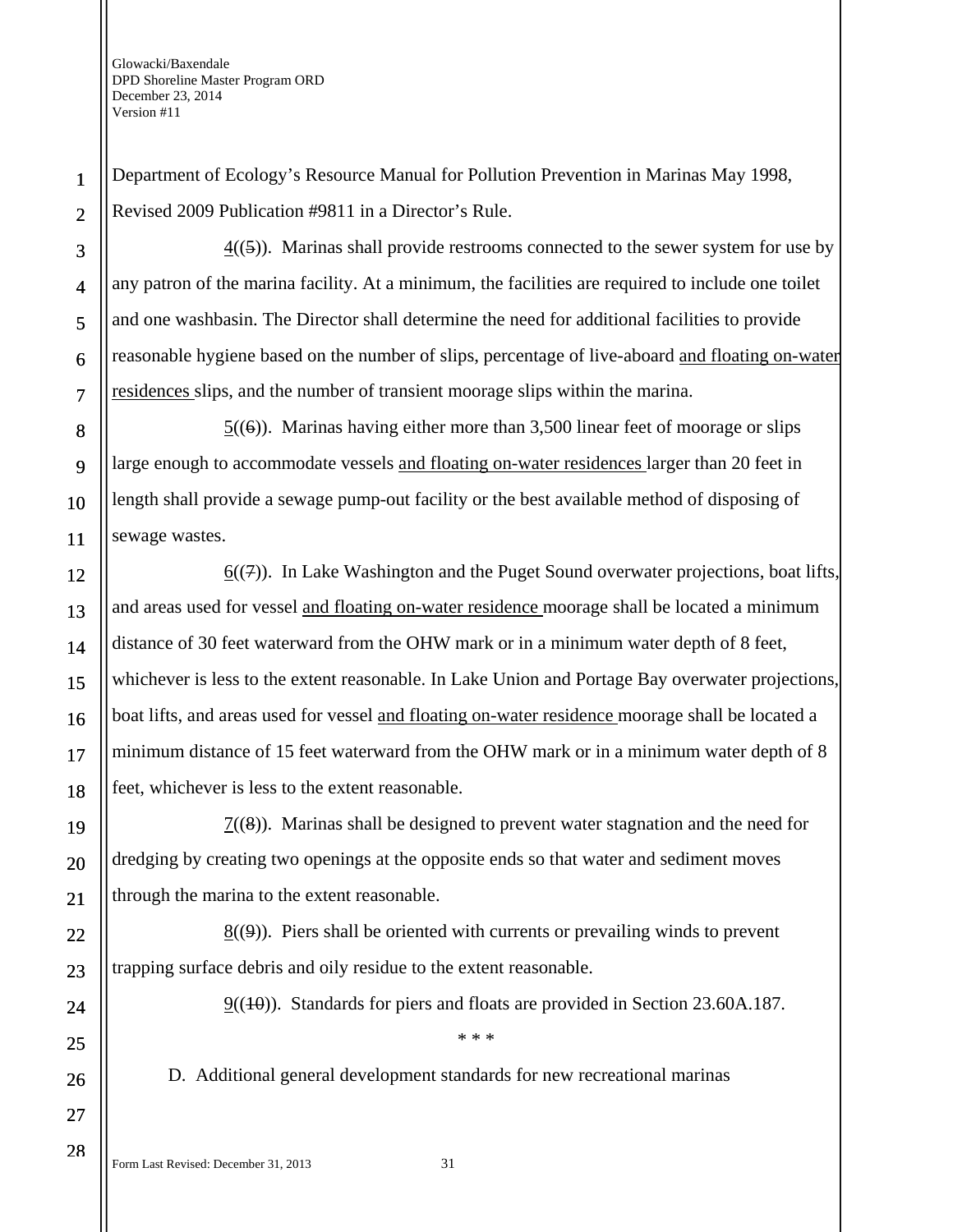| 1              | 1. Public access for new recreational marinas is required as follows:                           |
|----------------|-------------------------------------------------------------------------------------------------|
| $\overline{2}$ | * * *                                                                                           |
| 3              | e. Public access is required at publicly owned marinas but no                                   |
| $\overline{4}$ | $((E))$ easement $((s \text{ are not}))$ is required for publicly owned marinas.                |
| 5              | * * *                                                                                           |
| 6              | F. Commercial and recreational marinas may provide moorage for vessels used as live-            |
| $\overline{7}$ | aboard vessels and floating on-water residences if the marina meets the following standards, in |
| 8              | addition to the general development standards in subsections 23.60A.200.A through               |
| 9              | 23.60A.200.D:                                                                                   |
| 10             | 1. The live-aboard ((vessel)) is the type of vessel or floating on-water residence              |
| 11             | allowed to be moored at the commercial or recreational marina; and                              |
| 12             | 2. The marina provides shower facilities connected to a sanitary sewer that are                 |
| 13             | adequate to provide good hygiene for the live-aboard residents and floating on-water residents  |
| 14             | based on((to serve)) the number of live-aboard vessels and floating on-water residences moored  |
| 15             | at the marina.                                                                                  |
| 16             | Section 19. Section 23.60A.202 of the Seattle Municipal Code, as enacted by Ordinance           |
| 17             | 124105, is amended as follows:                                                                  |
| 18             | 23.60A.202 Standards for $((F))$ floating homes and floating home moorages                      |
| 19             | A. Floating homes allowed and prohibited                                                        |
| 20             | 1. Floating homes are allowed if they meet the standards ((either-)) in subsections             |
| 21             | 23.60A.202.A.1.a and 23.60A.202.A.1.b((-or in subsection 23.60.202.A.1.e)):                     |
| 22             | a. The floating home is:                                                                        |
| 23             | 1) Legally established or has a building permit on the effective                                |
| 24             | date of this ordinance; or                                                                      |
| 25             |                                                                                                 |
| 26             |                                                                                                 |
| 27             |                                                                                                 |
| 28             | 32<br>Form Last Revised: December 31, 2013                                                      |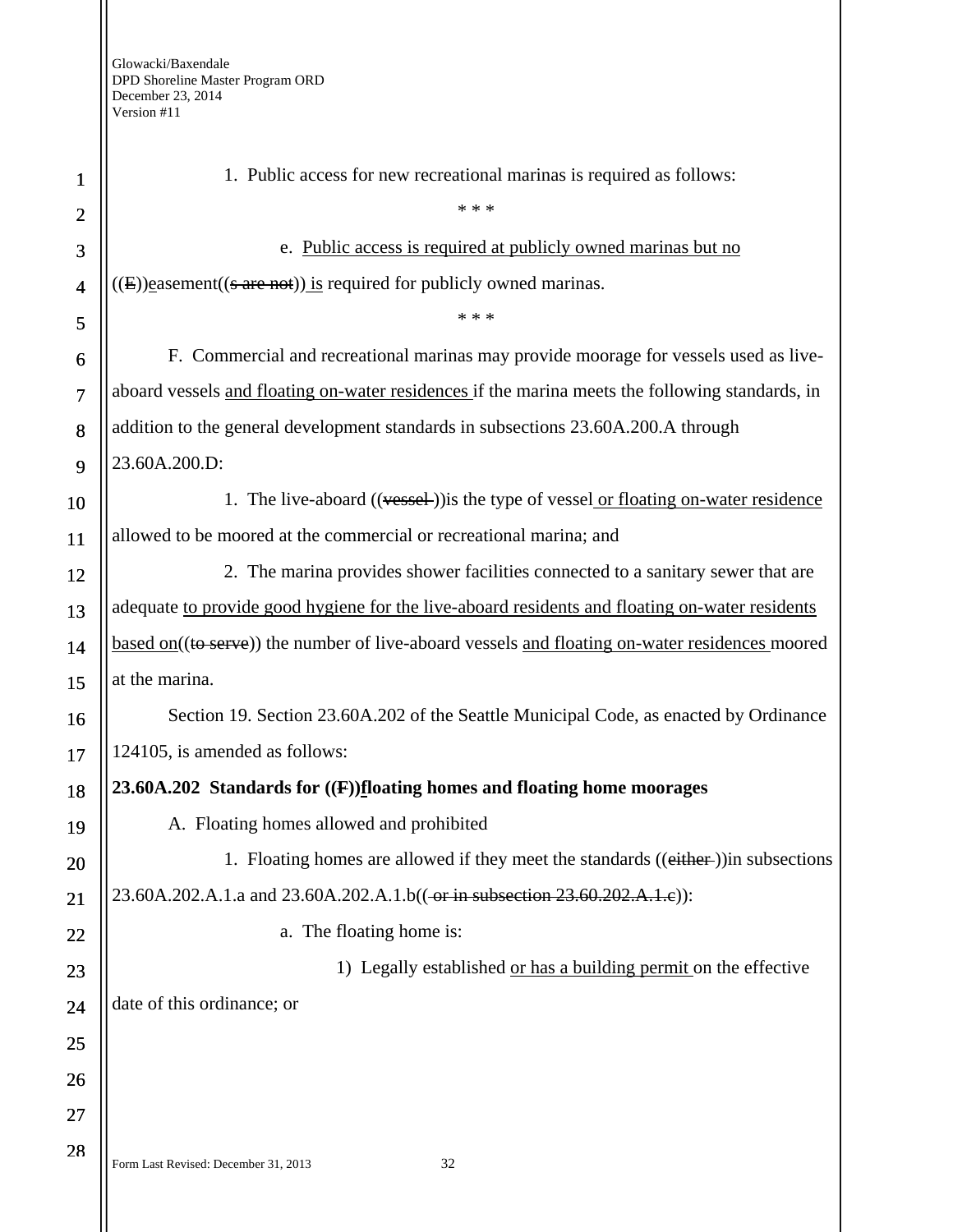| $\mathbf{1}$   | 2) Replaces a floating home legally established on the effective                               |
|----------------|------------------------------------------------------------------------------------------------|
| $\overline{2}$ | date of this ordinance and in compliance with subsection 23.60A.202.D.5 and the standards of   |
| 3              | this Section 23.60A.202; and                                                                   |
| 4              | b. Occupies a floating home moorage that is legally established on the                         |
| 5              | effective date of this ordinance, except as allowed under subsection 23.60A.202.B.2; ((or      |
| 6              | e. The floating home complies with the standards of subsection                                 |
| $\overline{7}$ | 23.60A.202.D and occupies a floating home moorage that was established prior to January 1,     |
| 8              | 2011, and was not fully occupied on the effective date of this ordinance.)                     |
| 9              | 2. Floating homes that do not meet the standards of subsection 23.60A.202.A.1                  |
| 10             | are prohibited.                                                                                |
| 11             | B. Standards for floating home moorages and sites                                              |
| 12             | 1. Moorage Location                                                                            |
| 13             | a. Every floating home moorage shall be located on privately owned or                          |
| 14             | privately controlled premises. Floating home moorages are prohibited from being located in any |
| 15             | waterway or fairway or in the public waters of any street or street end, except as provided in |
| 16             | subsections 23.60A.202.B.1.b((, 23.60A.202.B.1.c, 23.60A.202.B.1.d and)) through               |
| 17             | 23.60A.202.B.1.e.                                                                              |
| 18             | b. Floating home moorages that were located in public waters or any                            |
| 19             | street or street end on January 1, 1974, or on property later dedicated to the City for street |
| 20             | purposes are allowed if they:                                                                  |
| 21             | 1) Have continuously existed in such locations;                                                |
| 22             | 2) Comply with all the provisions of this Chapter 23.60A;                                      |
| 23             | 3) Are authorized by a use and occupancy permit approved by the                                |
| 24             | Director of Transportation; and                                                                |
| 25             | 4) Are not moved from its existing ((site))location.                                           |
| 26             |                                                                                                |
| 27             |                                                                                                |
| 28             | Form Last Revised: December 31, 2013<br>33                                                     |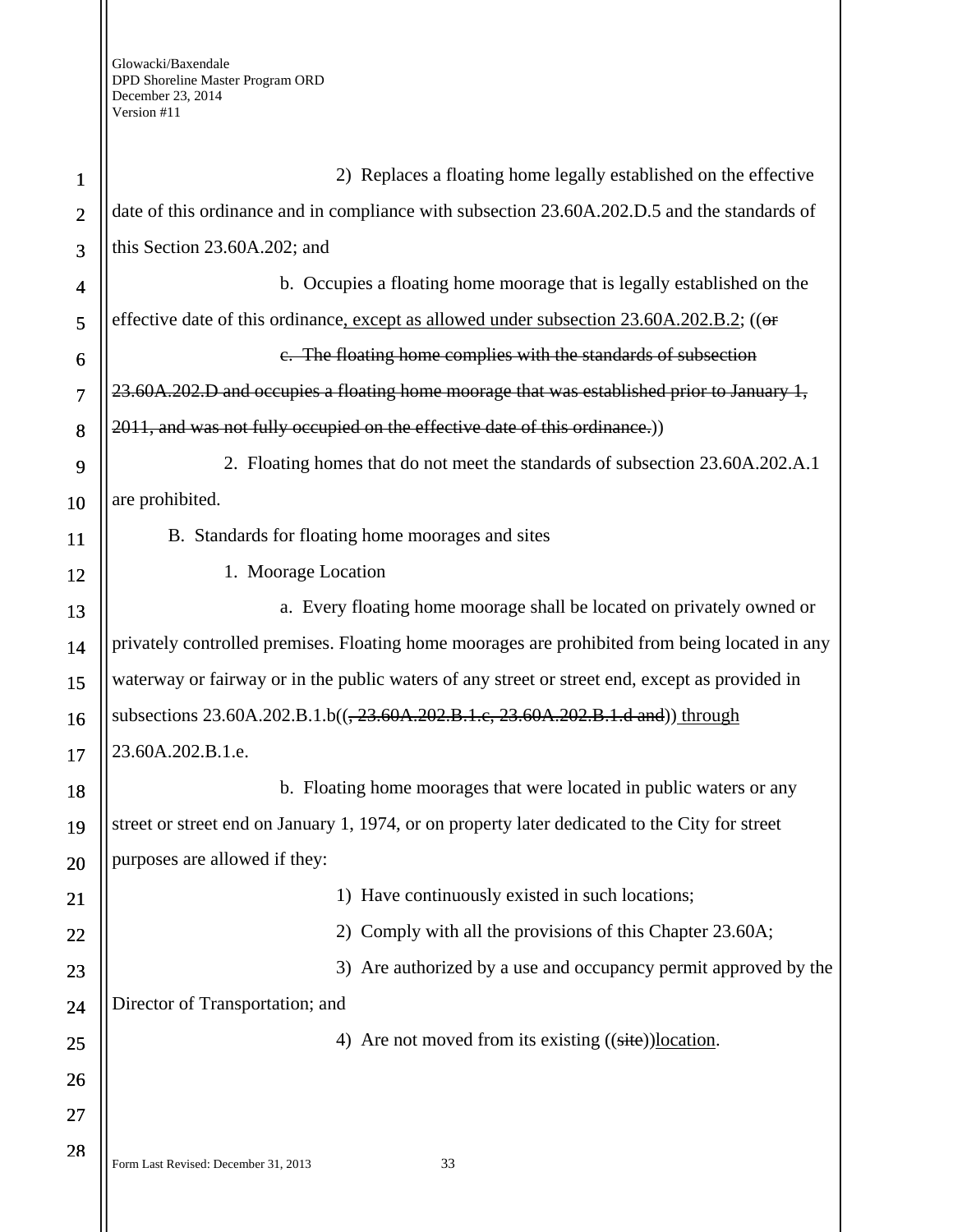| $\mathbf{1}$   | c. Floating homes may not relocate to that portion of a floating home                               |
|----------------|-----------------------------------------------------------------------------------------------------|
| $\overline{2}$ | moorage occupying waters owned or controlled by the City or occupying any street or street ends     |
| 3              | existing on the effective date of this ordinance, or on property later dedicated to the City for    |
| $\overline{4}$ | street purposes, but floating homes that legally protrude into a submerged street right-of-way as   |
| 5              | of the effective date of this ordinance may relocate within the floating home moorage portion of    |
| 6              | that right-of-way or exchange places with another floating home within the floating home            |
| $\overline{7}$ | moorage portion of that right-of-way if:                                                            |
| 8              | The amount of protrusion into the right-of-way is not increased;                                    |
| 9              | <u>and</u>                                                                                          |
| 10             | The new location does not cause an increase in impairment of                                        |
| 11             | public access or navigation.                                                                        |
| 12             | d. Floating home moorages are allowed to be located in Portage Bay in a                             |
| 13             | submerged street segment lying generally parallel to the shoreline that terminates on the north     |
| 14             | and on the south in a submerged street area if the same person owns or leases the property          |
| 15             | abutting on both sides.                                                                             |
| 16             | e. Floating home moorages existing as of January 1, 1974, are allowed to                            |
| 17             | be located partially on private property and partially in submerged portions of Fairview Avenue     |
| 18             | East lying generally parallel to the shoreline, if the occupant of the floating home owns or leases |
| 19             | the private portion of the floating home site and has obtained a long-term permit from the City to  |
| 20             | occupy the abutting street area.                                                                    |
| 21             | 2. New floating home moorages and sites                                                             |
| 22             | a. A new floating home moorage or a new floating home site at an                                    |
| 23             | existing floating home moorage is allowed in the UR Environment if:                                 |
| 24             | 1) The floating home moorage or site will be used to                                                |
| 25             | accommodate a floating home moored in a floating home moorage lawfully existing on the              |
| 26             | effective date of this ordinance;                                                                   |
| 27             |                                                                                                     |
| 28             | Form Last Revised: December 31, 2013<br>34                                                          |
|                |                                                                                                     |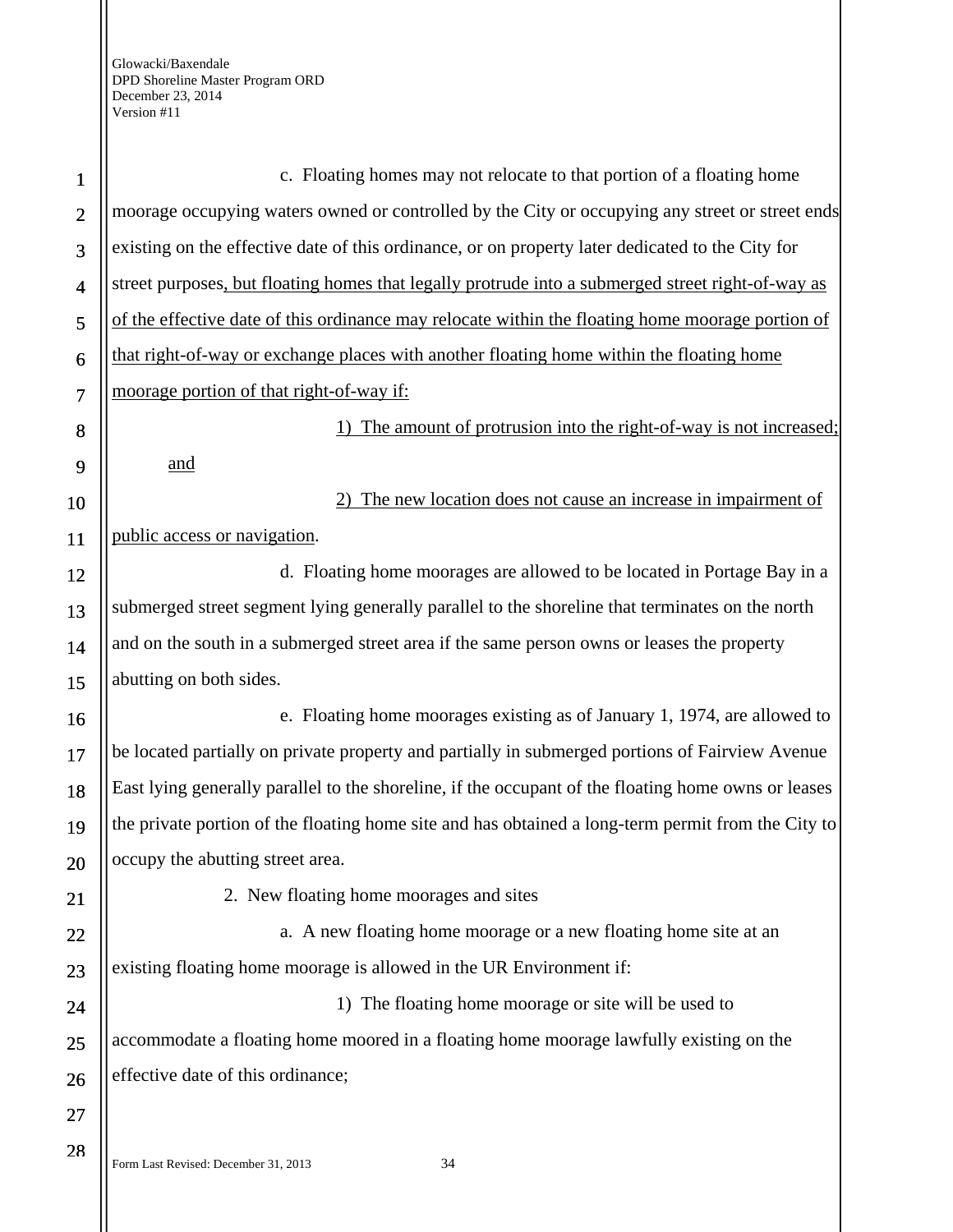| $\mathbf 1$    | 2) It is located in Lake Union or Portage Bay; and                                                        |
|----------------|-----------------------------------------------------------------------------------------------------------|
| $\overline{2}$ | 3) It complies with the standards in this Section 23.60A.202.                                             |
| 3              | b. A new floating home moorage or a new floating home site at an                                          |
| $\overline{4}$ | existing floating home moorage is allowed in the UC Environment if:                                       |
| 5              | 1) The floating home moorage or site is necessary to                                                      |
| 6              | accommodate a floating home moored in a floating home moorage lawfully existing on the                    |
| $\overline{7}$ | effective date of this ordinance that is unable to continue to moor in that floating home moorage         |
| 8              | for the reasons set out in subsections $7.20.040$ . $E((, F, G))$ through $7.20.040$ . H(( $-$ of Section |
| 9              | $7.20.040$ );                                                                                             |
| 10             | 2) It is located in Lake Union or Portage Bay;                                                            |
| 11             | 3) The floating home moorage ((or site)) is added to a recreational                                       |
| 12             | $\text{marina}((,))$ or a commercial marina, or a new floating home site is added to a floating home      |
| 13             | moorage existing as of ((December 31, 1987))the effective date of this ordinance;                         |
| 14             | 4) If the floating home moorage is to be located within a                                                 |
| 15             | recreational marina or commercial marina, the marina has no more than $((\text{two}))$ five existing      |
| 16             | floating home sites at the marina;                                                                        |
| 17             | 5) No more than $((two such))$ five floating home moorages or sites                                       |
| 18             | may be added to any marina or floating home moorage in the UC Environment after April 1,                  |
| 19             | 1987; and                                                                                                 |
| 20             | 6) $((\text{H}))$ The new floating home moorage or site complies with the                                 |
| 21             | standards in this Section $23.60A.202((.))$ , except that there are no parking or minimum floating        |
| 22             | home site area requirements, and modifications to the setback and float separation requirements           |
| 23             | are allowed throughout the moorage to the minimum extent necessary and consistent with                    |
| 24             | Residential and Fire Code requirements.                                                                   |
| 25             | c. Total water coverage, including all floating home moorage walkways,                                    |
| 26             | in the new floating home moorage or in the expanded portion of the existing floating home                 |
| 27             |                                                                                                           |
| 28             |                                                                                                           |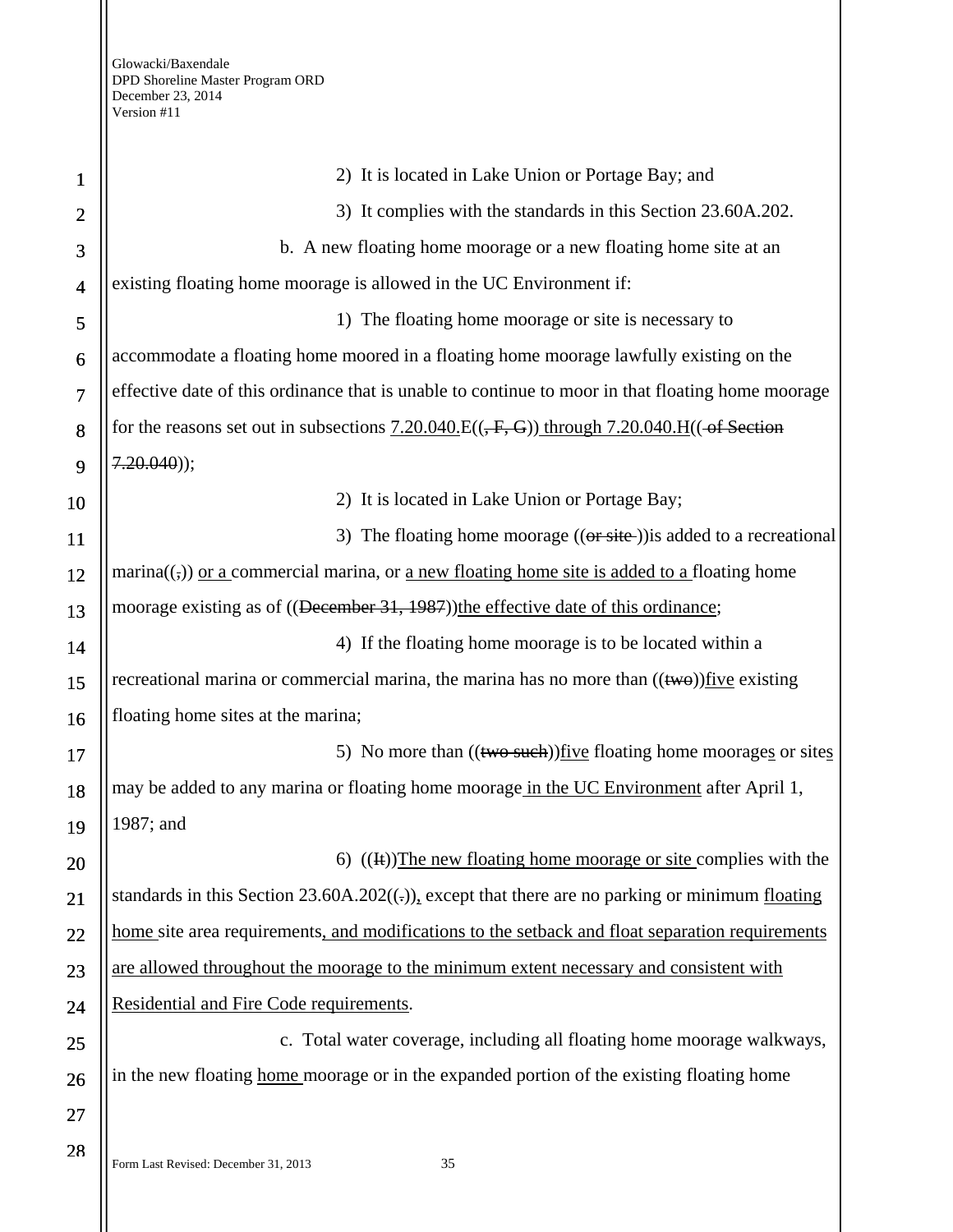| $\mathbf{1}$             | moorage shall not occupy more than 45 percent of the submerged area, including the floating     |
|--------------------------|-------------------------------------------------------------------------------------------------|
| $\overline{2}$           | home.                                                                                           |
| 3                        | d. Each new floating home site in a new or expanded floating home                               |
| $\overline{\mathcal{A}}$ | moorage shall meet the following standards:                                                     |
| 5                        | 1) The area for a floating home site is a minimum of 2,000 square                               |
| 6                        | feet;                                                                                           |
| 7                        | 2) Floating home sites shall have sufficient dimensions to                                      |
| 8                        | accommodate a floating home meeting the standards of subsection 23.60A.202.D;                   |
| 9                        | 3) Floating home sites shall be configured so that a floating home                              |
| 10                       | cannot extend beyond the waterward end of the pier;                                             |
| <b>11</b>                | 4) Floating home sites shall not be located within 15 feet of the                               |
| 12                       | OHW mark;                                                                                       |
| 13                       | 5) Floating home sites shall have direct access to a pier of not less                           |
| 14                       | than 5 feet of unobstructed width that is accessible from a street; and                         |
| 15                       | 6) Floating home sites shall have at least 20 feet of frontage on                               |
| 16                       | water continuously open to navigation.                                                          |
| 17                       | e. A new floating home moorage or site established for a floating home                          |
| 18                       | that is unable to continue mooring in a floating home moorage lawfully existing as of the       |
| 19                       | effective date of this ordinance for the reasons set out in subsections 7.20.040.E, 7.20.040.F, |
| 20                       | 7.20.040.G, or 7.20.010.H((-of Section 7.20.040)) "Safe Harbor", is not required to comply with |
| 21                       | parking or minimum floating home site area requirements, and modifications to the setback and   |
| 22                       | float separation requirements are allowed throughout the moorage, to the minimum extent         |
| 23                       | necessary to accommodate relocated floating homes, and consistent with Residential and Fire     |
| 24                       | Code requirements.                                                                              |
| 25                       | 3. Existing floating home moorages and sites                                                    |
| 26                       |                                                                                                 |
| 27                       |                                                                                                 |
| 28                       | Form Last Revised: December 31, 2013<br>36                                                      |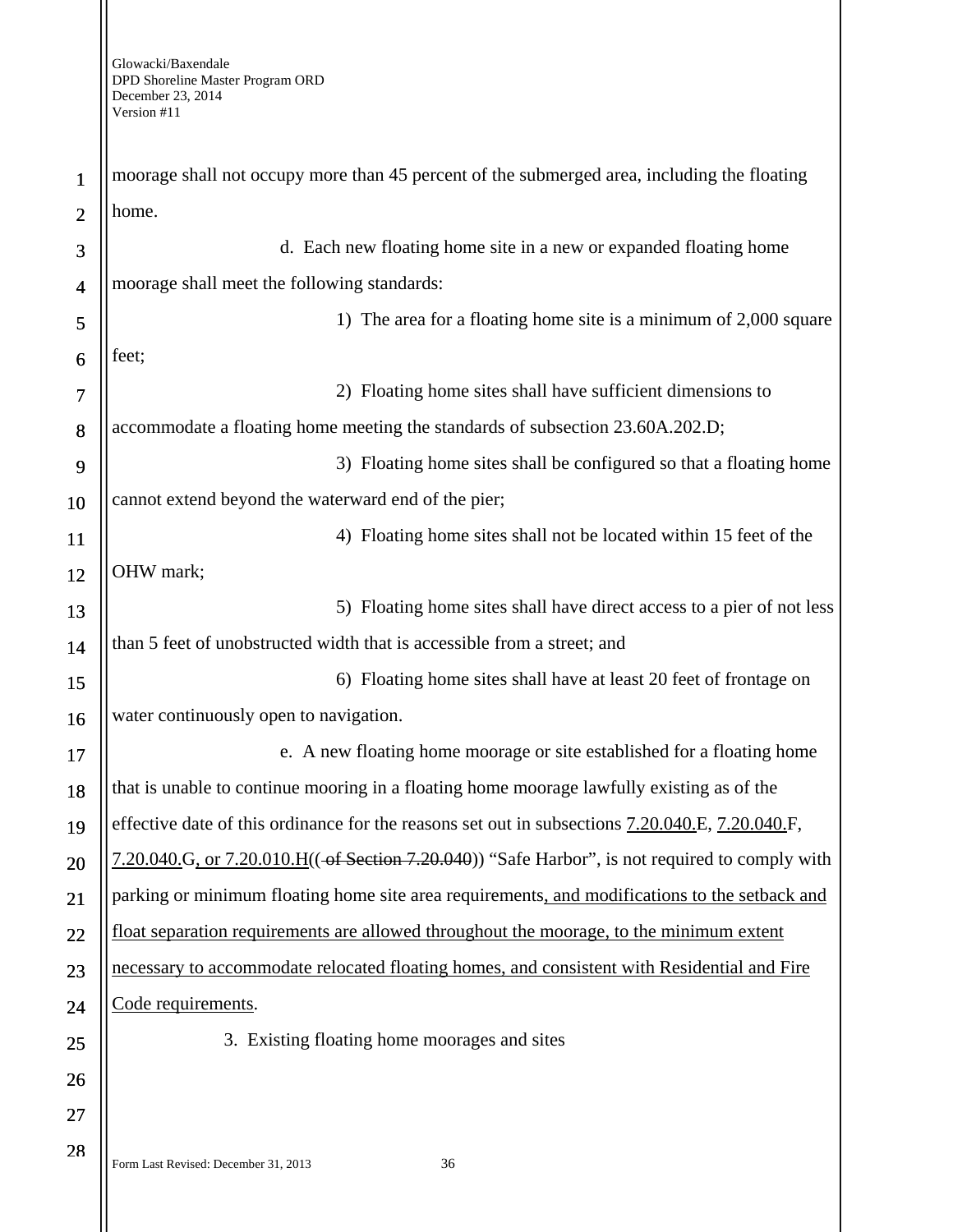Form Last Revised: December 31, 2013 37 1 2 3 4 5 6 7 8 9 10 11 12 13 14 15 16 17 18 19 20 21 22 23 24 25 26 27 28 a. Total water coverage of floating home moorages, including all piers, shall not be increased above 45 percent of the submerged area or the currently existing coverage, whichever is greater, including the floating home, except as provided in subsection 23.60A.202.B.3.e; b. The area of an existing floating home site shall not be reduced below 2,000 square feet or the currently existing area, whichever is less, except as provided in subsection 23.60A.B.3.e; c. Existing floating home sites shall not be expanded in a manner that will result in the blockage of the view from the waterward end of a pier; and d. Existing floating home moorages shall not be reconfigured and existing floating homes shall not be relocated within a floating home moorage site unless the standards of this Section 23.60A.202 are met,  $((or the$  Director determines that the standards cannot be met at the site and the reconfiguration or relocation will result in improved ecological functions))except as provided in subsection 23.60A.202.B.3.e. e. If a legally established floating home is displaced for any of the reasons set out in subsection 7.20.040.E, 7.20.040.F, 7.20.040.G, or 7.20.010.H "Safe Harbor", an existing floating home moorage and its sites may be reconfigured to accommodate up to five displaced floating homes as follows: 1) New parking is not required; 2) The area of reconfigured floating home sites shall not be reduced below 2,000 square feet or the currently existing area, whichever is less, to the extent practicable; 3) Modifications to the limits on total water coverage are allowed, to the minimum extent necessary, to accommodate the displaced floating homes; 4) All reconfigured floating home sites shall meet the standards for new floating home sites set forth in subsections 23.60A.202.B.2.d.2 through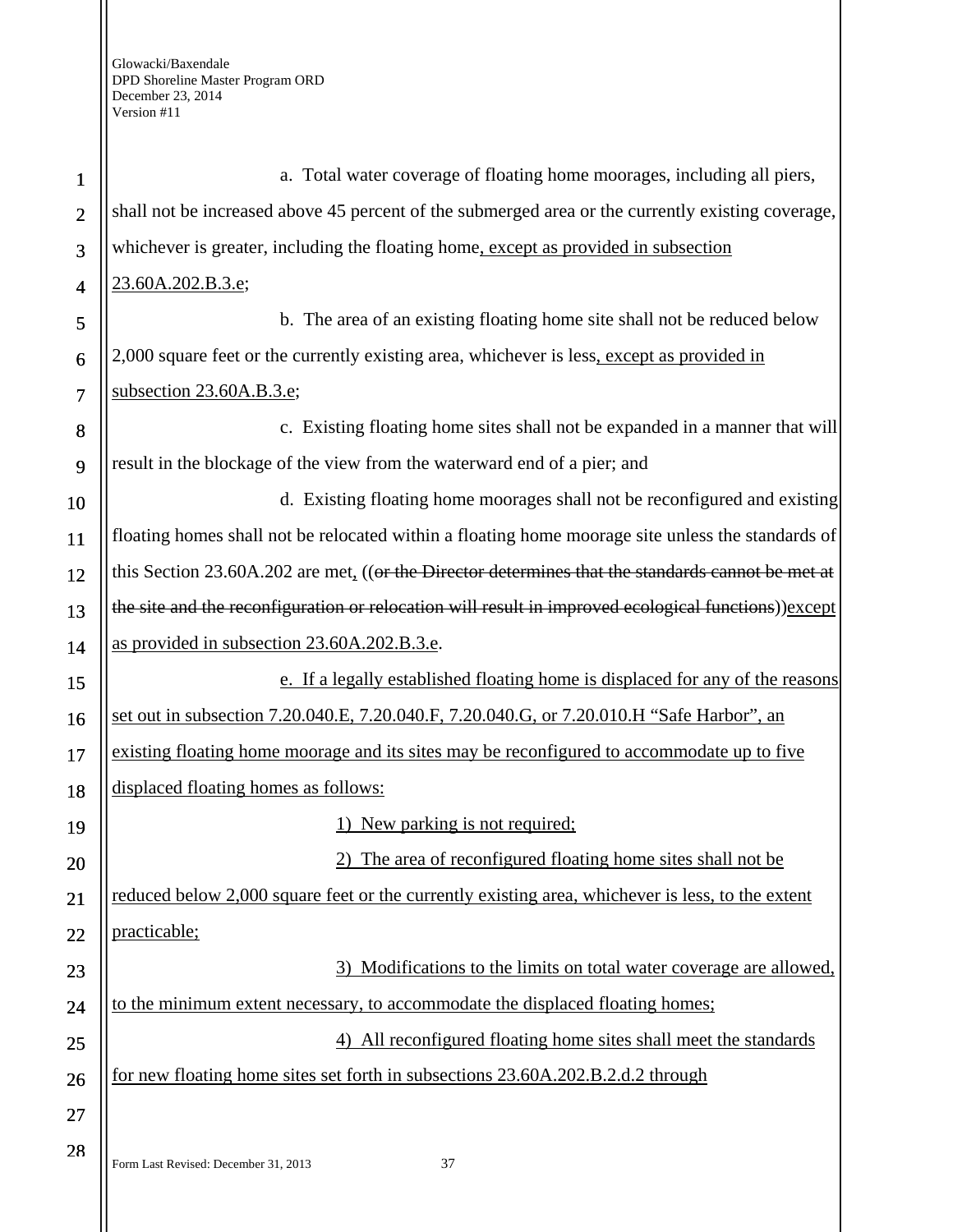Ш

| $\mathbf{1}$   | 23.60A.202.B.2.d.6, except that modifications to the setback and float separation requirements   |
|----------------|--------------------------------------------------------------------------------------------------|
| $\overline{2}$ | are allowed throughout the moorage, to the minimum extent necessary, and consistent with         |
| 3              | Residential and Fire Code requirements; and                                                      |
| 4              | 5) The reconfiguration shall not result in the blockage of the view                              |
| 5              | from the waterward end of a pier.                                                                |
| 6              | 4. Floating home moorages shall not provide moorage to floating homes that do                    |
| 7              | not display a registration number issued under subsection 23.60A.202.G.                          |
| 8              | * * *                                                                                            |
| 9              | D. Standards for floating homes                                                                  |
| 10             | * * *                                                                                            |
| 11             | 5. A floating home may be rebuilt, replaced, repaired, or remodeled consistent                   |
| 12             | with the following standards and subsection 23.60A.202.D.6, if applicable:                       |
| 13             | a. The float area or $over((-))$ water coverage of the floating home is not                      |
| 14             | increased, including cantilevered portions that extend beyond the edge of the float.             |
| 15             | b. No portion of any addition to a floating home exceeds:                                        |
| 16             | 1) 18 feet in height, as measured from the main deck or 3 feet                                   |
| 17             | above the surface of the water, whichever is lower, or                                           |
| 18             | 2) if current height as measured from the main deck or 3 feet                                    |
| 19             | above the surface of the water, whichever is lower, ((if)) is above 18 feet, does not exceed its |
| 20             | current height, but the height cannot exceed 21 feet as measured from the main deck or 3 feet    |
| 21             | above the surface of the water, whichever is lower, except to the minimum extent necessary to    |
| 22             | satisfy the provisions of the Building Code for open railings, chimneys, and mechanical vents.   |
| 23             | Open railings are limited to 36 inches in height.                                                |
| 24             | * * *                                                                                            |
| 25             |                                                                                                  |
| 26             |                                                                                                  |
| 27             |                                                                                                  |
| 28             |                                                                                                  |
|                | 38<br>Form Last Revised: December 31, 2013                                                       |
|                |                                                                                                  |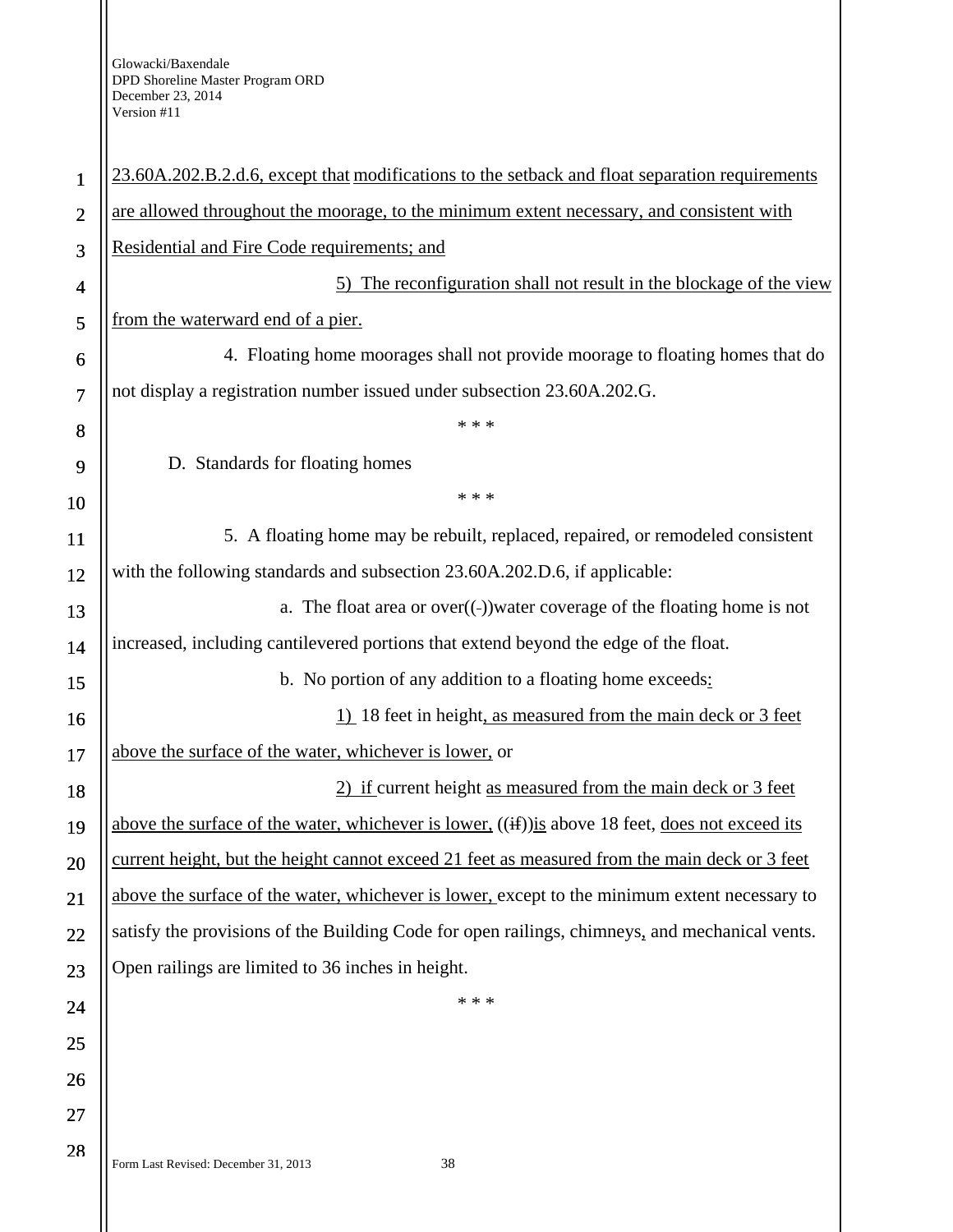| $\mathbf{1}$   | h. Unenclosed Styrofoam or similar material that has the potential to                                  |
|----------------|--------------------------------------------------------------------------------------------------------|
| $\overline{2}$ | break apart is prohibited for use in new floats or for repairing or replacing all or parts of existing |
| 3              | floats or for other purposes that would allow the broken pieces to enter the water.                    |
| 4              | * * *                                                                                                  |
| 5              | E. Owners and tenants of floating homes shall use best management practices pursuant                   |
| 6              | to Section 23.60A.155. ((to minimize impacts on the aquatic environment. Best management               |
| $\overline{7}$ | practices include, but are not limited to, the following:                                              |
| 8              | 1. Disposing of garbage, food scraps, waste material and recyclables into the                          |
| 9              | appropriate on-land receptacles;                                                                       |
| 10             | 2. Securing all outside furniture, barbeque grills, plant containers and other                         |
| 11             | material to ensure these items do not enter the water because of wind or wave action;                  |
| 12             | 3. Using non-toxic building material in exterior areas;                                                |
| 13             | 4. Using non-toxic cleaning and other household products in outside areas and on                       |
| 14             | exterior structures;                                                                                   |
| 15             | 5. Not using herbicides, pesticides or fertilizers in outside areas or on the exterior                 |
| 16             | of the structure; and                                                                                  |
| 17             | 6. Using a double containment system when using toxic liquid products on decks                         |
| 18             | and other areas exposed to the outside to contain any spills in the second receptacle to prevent       |
| 19             | these products from entering the water.))                                                              |
| 20             | * * *                                                                                                  |
| 21             | G. Registration numbers for floating homes $((.)$                                                      |
| 22             | 1. The owner of each floating home that is allowed under subsection                                    |
| 23             | 23.60A.202.A is required to obtain from the Director a registration number within six months of        |
| 24             | the effective date of this ordinance and to pay a one-time fee established by the Director to          |
| 25             | recover the reasonable costs of the program for issuing registration numbers. The Director shall       |
| 26             | determine whether a floating home meets the standard in subsection 23.60A.202.A before                 |
| 27             |                                                                                                        |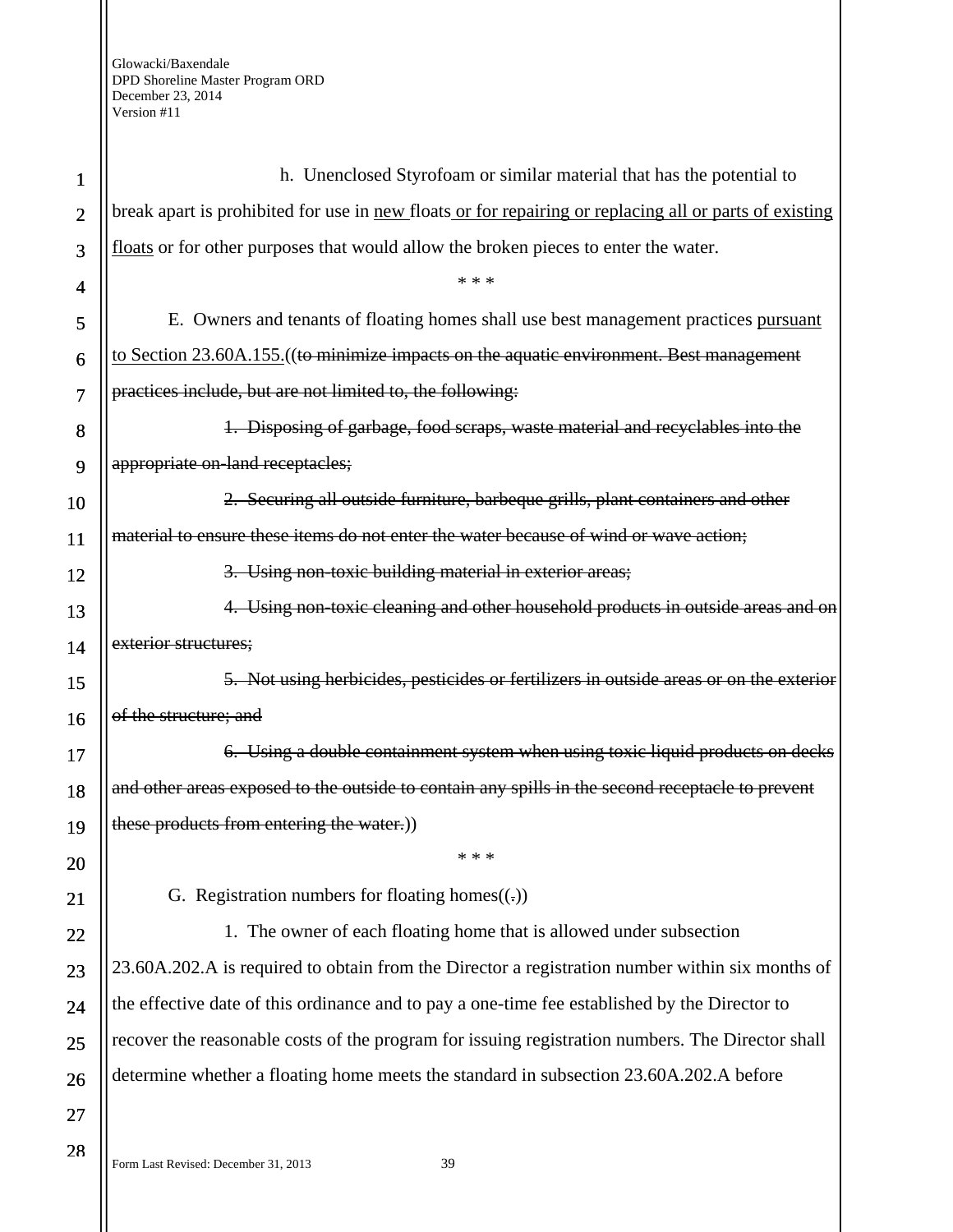issuing a registration number. The owner shall display the registration number on the landward side of the floating home in numbers at least 3 inches high in a location legible from the pier, or if public access to the pier is not available then on a side visible from the water.

\* \* \*

3. If an owner disputes the Director's denial of registration of a floating home, the owner may appeal the Director's determination to the hearing examiner, in conformance with the hearing examiner rules, within 30 days of date the Director's determination was mailed. The appeal shall be conducted de novo, and the City shall have the burden of showing by a preponderance of the evidence that the decision of the Director was correct. Nothing in this Section 23.60A.202 precludes the City from enforcing this code under Chapter 23.90 if there is no timely appeal to the hearing examiner or following a decision of the hearing examiner upholding the City's denial of floating home registration.

1

2

3

4

5

6

7

8

9

10

11

16

17

18

19

20

21

22

23

24

25

26

27

28

H. A determination by the City that a use or structure is legally established or lawfully existing does not mean that a use or structure is or was in compliance with other state or federal requirements or that a use or structure on waters managed by the Washington State Department of Natural Resources is "legally established" or "lawfully existing" with respect to DNR.

\* \* \*

Section 20. A new Section 23.60A.203 is added to the Seattle Municipal Code as follows:

**23.60A.203 Standards for floating on-water residences** 

A. Uses

1. Floating structures that contain dwelling units and vessels that contain dwelling units shall be regulated as floating homes pursuant to Section 23.60A.202, with the exception of floating on-water residences that comply with this Section 23.60A.203, house barges that comply with Section 23.60A.204, residences allowed under Section 23.60A.206, and vessels that comply with Section 23.60A.214.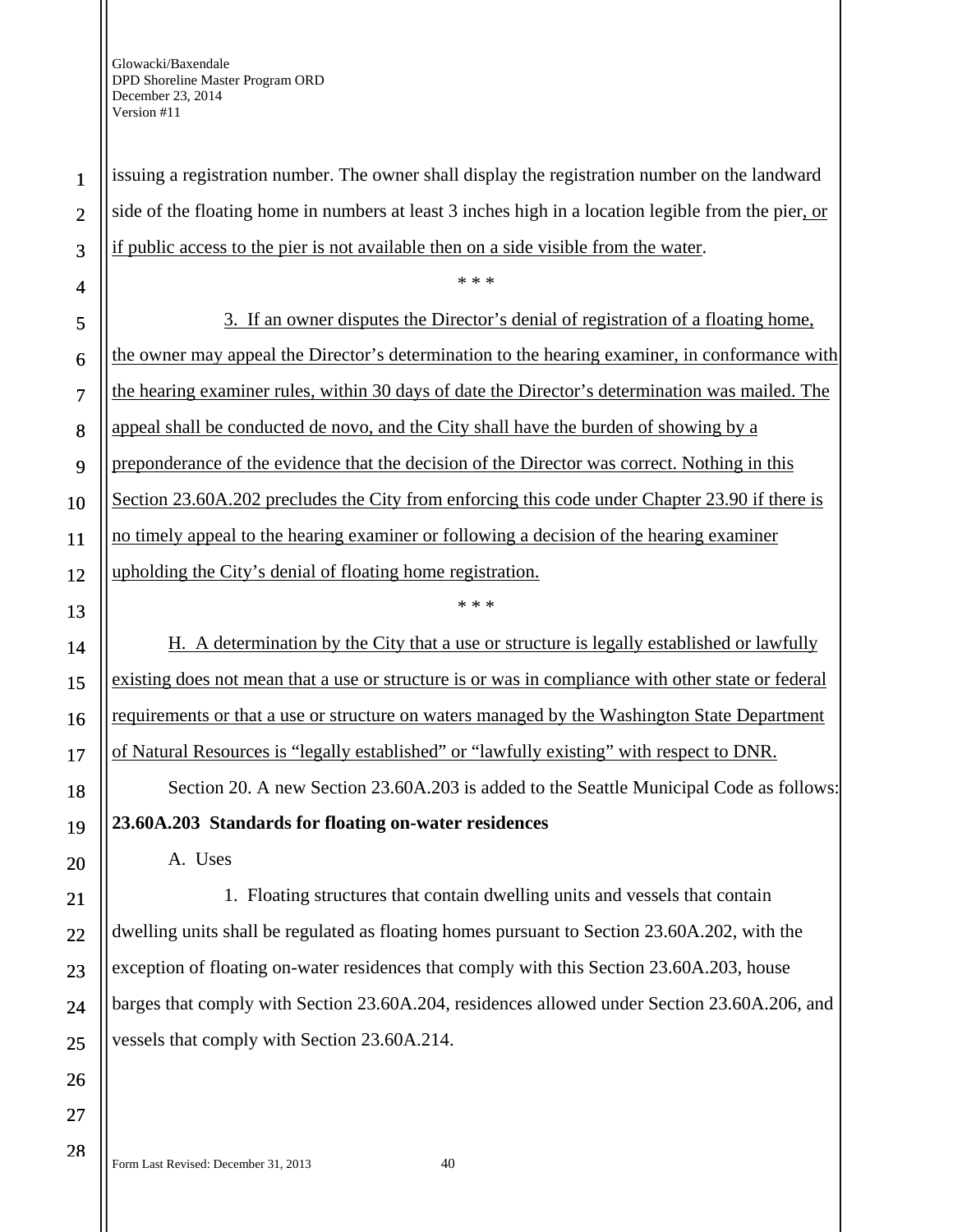| $\mathbf{1}$   | 2. Locating other uses on floating on-water residences authorized pursuant to this                   |
|----------------|------------------------------------------------------------------------------------------------------|
| $\mathbf{2}$   | Section 23.60A.203 is prohibited.                                                                    |
| 3              | B. For purposes of this Chapter 23.60A, a floating on-water residence is allowed only if             |
| $\overline{4}$ | it:                                                                                                  |
| 5              | 1. Was legally established as a floating on-water residence prior to July 1, 2014;                   |
| 6              | to be legally established it must have been used as a dwelling unit within the City prior to July 1, |
| $\overline{7}$ | 2014.                                                                                                |
| 8              | 2. Was moored pursuant to a lease or ownership interest at a marina, as defined                      |
| 9              | by Section 23.60A.926, within the City prior to July 1, 2014.                                        |
| 10             | C. Maintenance and repair, remodeling, relocation, expansion, rebuilding, and                        |
| 11             | replacement                                                                                          |
| 12             | 1. Floating on-water residences legally established pursuant to subsection                           |
| 13             | 23.60A.203.D are regulated as a conforming use, and relocation, repair and maintenance,              |
| 14             | remodeling, expansion, and replacement are allowed subject to the following standards:               |
| 15             | a. Normal maintenance and repair, as defined in subsection                                           |
| 16             | 23.60A.020.C.1, is allowed, and replacement is not considered the common method of repair for        |
| 17             | this type of structure.                                                                              |
| 18             | b. Remodeling is limited to the interior and to changing the siding or                               |
| 19             | architectural features on the exterior of the existing structure, except that exterior open railings |
| 20             | may be added as part of a remodel as allowed in subsection 23.60A.203.C.1.c.                         |
| 21             | c. Open railings may be added around existing exterior spaces and stairs                             |
| 22             | to access these spaces, but if the top of the railing exceeds the height limits in subsection        |
| 23             | 23.60A.203.C.1.e, the maximum height of the railing is 36 inches.                                    |
| 24             | d. Relocation is allowed, and owners should update the floating on-water                             |
| 25             | residence verification within 60 days.                                                               |
| 26             | e. Expansion is allowed provided that:                                                               |
| 27             |                                                                                                      |
| 28             |                                                                                                      |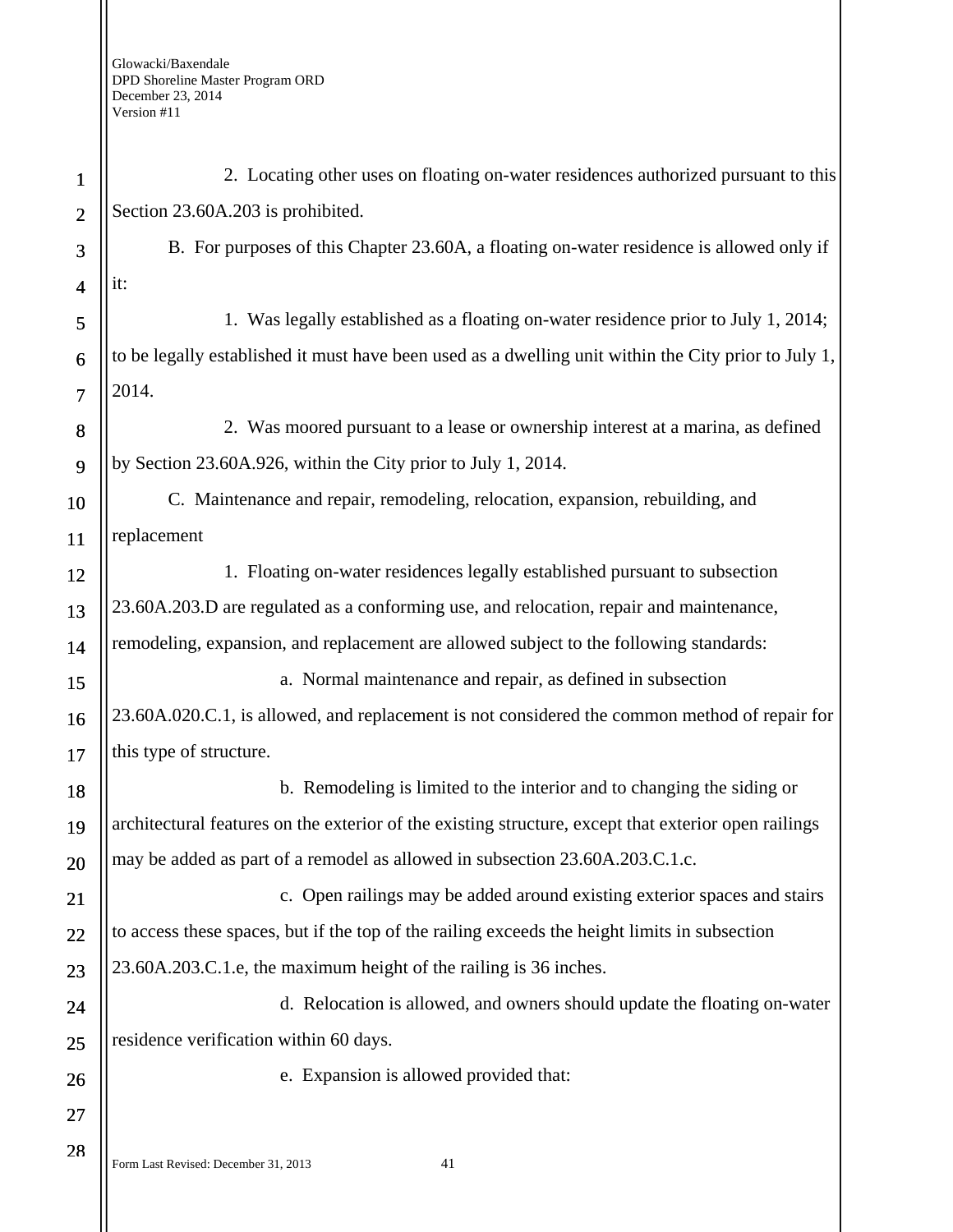Ш

| $\mathbf{1}$             | 1) The height of the structure including any addition shall not                                     |
|--------------------------|-----------------------------------------------------------------------------------------------------|
| $\overline{2}$           | exceed 18 feet if the current height of a floating on-water residence is 18 feet or lower, measured |
| 3                        | from the main deck or 3 feet above the surface of the water, whichever is lower;                    |
| $\overline{\mathcal{A}}$ | 2) The height of the structure including any addition shall not                                     |
| 5                        | exceed the current height if the current height of a floating on-water residence is more than 18    |
| 6                        | feet but less than 21 feet, measured from the main deck or 3 feet above the surface of the water,   |
| $\overline{7}$           | whichever is lower;                                                                                 |
| 8                        | 3) The height of the structure including any addition shall not                                     |
| 9                        | exceed 21 feet if the current height of a floating on-water residence is 21 feet or more, measured  |
| 10                       | from the main deck or 3 feet above the surface of the water, whichever is lower; and                |
| 11                       | 4) No expansion of overwater coverage is allowed, except a single                                   |
| 12                       | expansion at or below the surface of the water may occur as follows:                                |
| 13                       | a) The applicant provides documentation demonstrating                                               |
| 14                       | that the expansion is the minimum necessary to provide stability as certified by a naval architect  |
| 15                       | to correct stability problems for the structural size and configuration that existed before July 1, |
| 16                       | 2014, and the area of such expansion shall not be used for any purpose other than to provide        |
| 17                       | stability; and                                                                                      |
| 18                       | b) If an expansion is allowed under subsection                                                      |
| 19                       | 23.60A.203.C.1.e.4.a, no other expansion is allowed below, at, or above the waterline for any       |
| 20                       | purpose.                                                                                            |
| 21                       | 5) If the total expansion over the life of the structure exceeds 120                                |
| 22                       | square feet, gray-water containment or a waste-water hookup that disposes the gray water to the     |
| 23                       | City's waste-water disposal system is required.                                                     |
| 24                       | f. Replacement to the same size and configuration as established in the                             |
| 25                       | verification issued pursuant to subsection 23.60A.203.D, as it may be updated, is allowed, and a    |
| 26                       |                                                                                                     |
| 27                       |                                                                                                     |
| 28                       |                                                                                                     |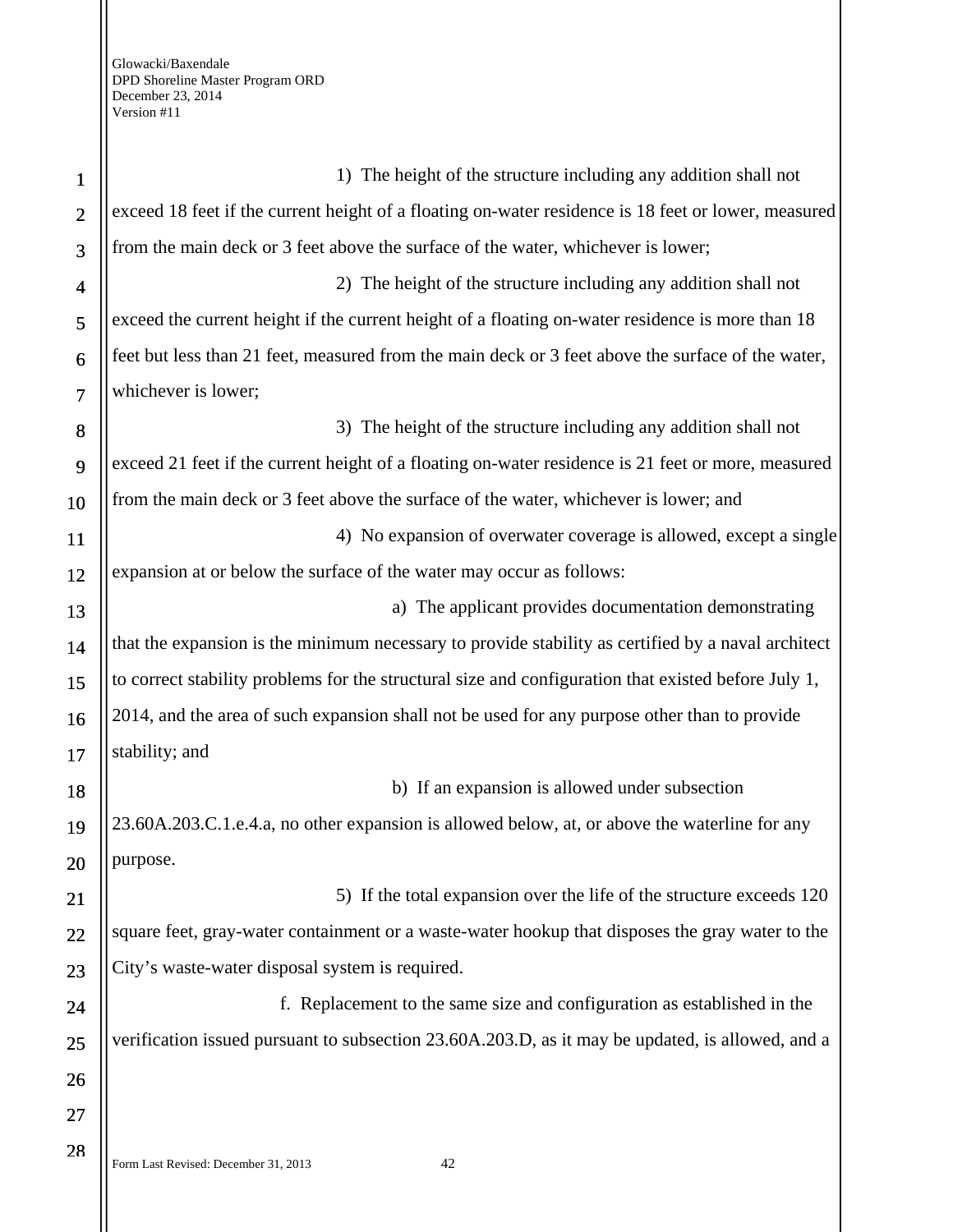| 1              | verified structure is not considered nonconforming even though it may exceed the height limits       |
|----------------|------------------------------------------------------------------------------------------------------|
| $\overline{2}$ | for additions in subsection 23.60A.203.C.1.e.                                                        |
| 3              | g. Replacement with expansion shall comply with the standards in                                     |
| $\overline{4}$ | subsection 23.60A.203.C.1.e, including the requirement that expansions greater than 120 square       |
| 5              | feet shall provide gray-water containment or a waste-water hookup that disposes the gray water       |
| 6              | to the City's waste-water disposal system.                                                           |
| $\tau$         | 2. When an owner of a floating on-water residence intends to expand, rebuild, or                     |
| 8              | replace the structure, prior to beginning any work:                                                  |
| 9              | a. The owner/applicant shall have or obtain the verification required in                             |
| 10             | 23.60A.203.D;                                                                                        |
| 11             | b. The owner/applicant shall present information to the Director                                     |
| 12             | demonstrating that the floating on-water residence will comply with subsections                      |
| 13             | 23.60A.203.C.1.e, 23.60A.203.C.1.f, and 23.60A.203.C.1.g, as applicable;                             |
| 14             | c. The owner/applicant shall demonstrate any expansion will not create                               |
| 15             | future stability problems for the floating on-water residence; and                                   |
| 16             | d. The owner/applicant shall update the verification records under                                   |
| 17             | subsection 23.60A.203.D based on changes made to the floating on-water residence.                    |
| 18             | D. Verification of a floating on-water residence                                                     |
| 19             | 1. Each floating on-water residence shall be verified by the Director, and the                       |
| 20             | owner shall pay a one-time fee to receive a verification number plate. The fee shall be              |
| 21             | established by the Director to recover the reasonable costs of the program for issuing verification  |
| 22             | number plates. Owners of a floating on-water residence allowed pursuant to subsection                |
| 23             | 23.60A.203.B may apply to the Director for verification or may wait until the Director asks for      |
| 24             | verification information. If a floating on-water residence is not verified, the Director may require |
| 25             | the owner to submit verification information and pay the required fee.                               |
| 26             |                                                                                                      |
| 27             |                                                                                                      |
|                |                                                                                                      |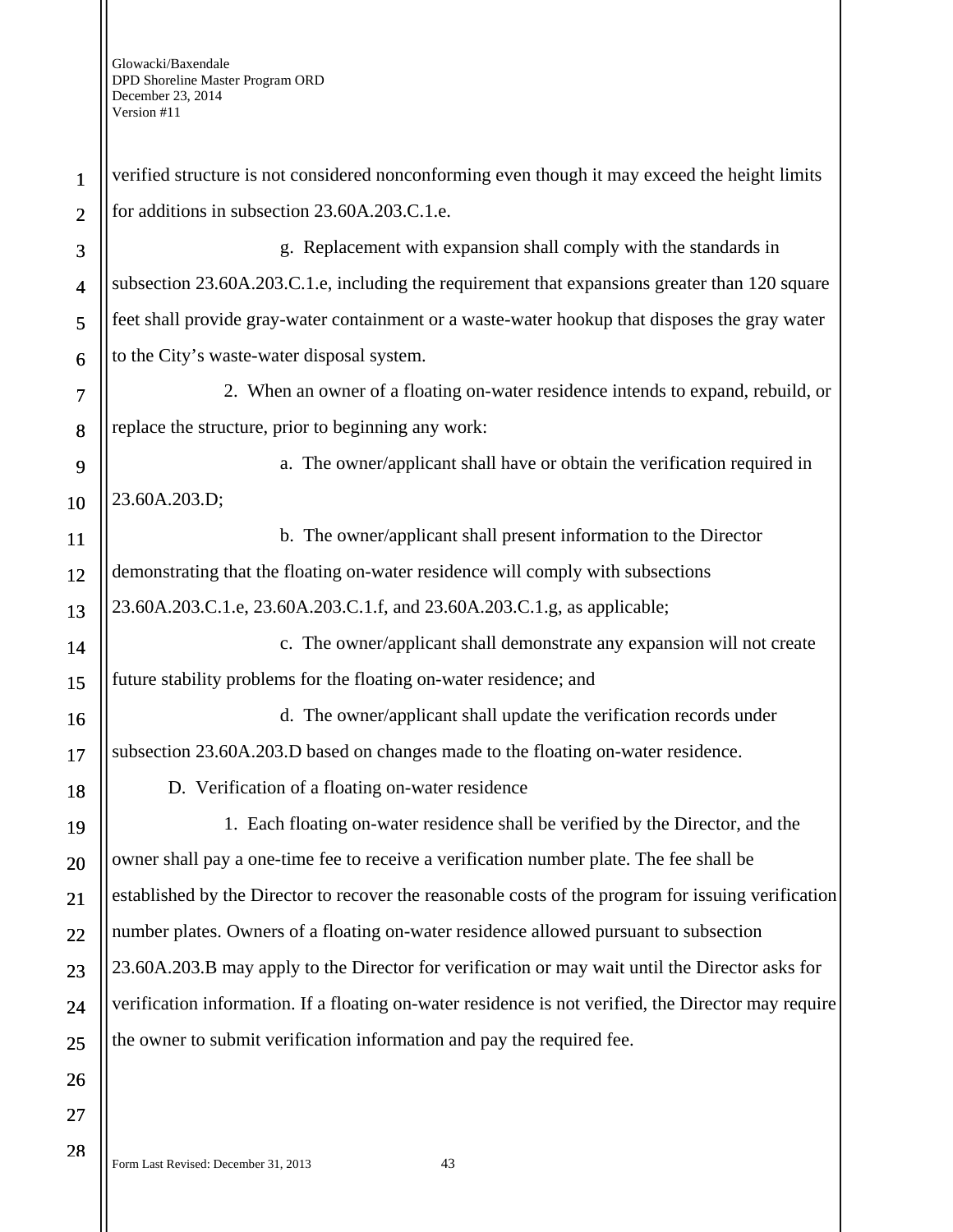1

2

3

4

5

6

7

8

9

10

11

12

13

14

15

16

17

18

19

20

21

22

23

24

25

26

2. Verification shall constitute legal establishment of a floating on-water residence pursuant to the requirements of subsection 23.60A.203.B and the definition of floating on-water residence in Section 23.60A.912.

3. A house barge authorized under Section 23.60A.204 may submit verification and be regulated as a floating on-water residence rather than a house barge.

4. If an owner disputes the Director's denial of verification as a floating on-water residence, the owner may appeal the Director's determination to the hearing examiner, in conformance with the hearing examiner rules, within 30 days of date the Director's determination was mailed. The appeal shall be conducted de novo, and the City shall have the burden of showing by a preponderance of the evidence that the decision of the Director was correct. Nothing in this Section 23.60A.203 precludes the City from enforcing this code under Chapter 23.90 if there is no timely appeal to the hearing examiner or following a decision of the hearing examiner upholding the City's denial of floating on-water residence verification.

5. The owner shall display the verification number plate issued by the DPD on the pier and landward side of the floating on-water residence, or on the side most commonly used for access from the pier, or if public access to the pier is not available then on a side visible from the water.

6. Failure to verify a floating on-water residence or to correctly display a verification number plate is a violation of this Chapter 23.60A that is subject to the enforcement process in Chapter 23.90 and does not forfeit the owner's right to maintain a floating on-water residence.

7. Verification is transferable between owners but is not transferable to another floating on-water residence, except for a replaced floating on-water residence as provided in subsections 23.60A.203.C.1.f and 23.60A.203.C.1.g.

E. Owners and tenants of floating on-water residences shall use best management practices pursuant to Section 23.60A.155 to minimize impacts on the aquatic environment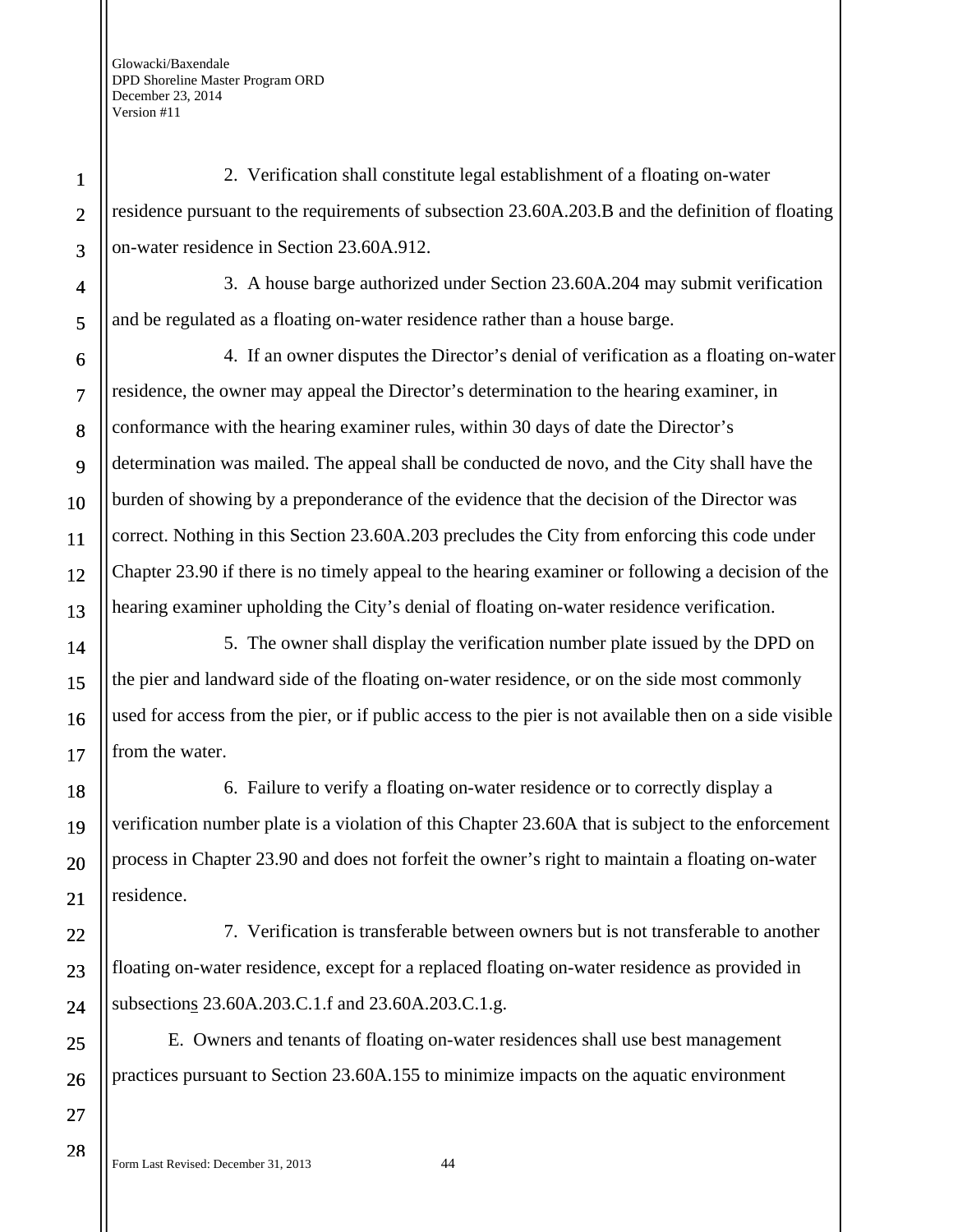| $\mathbf 1$    | Section 21. Section 23.60A.204 of the Seattle Municipal Code, as enacted by Ordinance             |
|----------------|---------------------------------------------------------------------------------------------------|
| $\overline{2}$ | 124105, is amended as follows:                                                                    |
| 3              | 23.60A.204 Floating structures and ((S))standards for house barges                                |
| 4              | A. Floating structures                                                                            |
| 5              | 1. Floating structures, including vessels that do not have a means of self-                       |
| 6              | propulsion and steering equipment and that are designed or used as a place of residence, with the |
| $\overline{7}$ | exception of house barges ((moored within The City of Seattle in June 1990 and licensed by The    |
| 8              | City of Seattle))authorized under subsection 23.60A.204.B and floating on-water residences        |
| 9              | authorized under Section 23.60A.203, shall be regulated as floating homes pursuant to this        |
| 10             | Chapter 23.60A.                                                                                   |
| 11             | 2. Locating other ((nonwater-dependent-))uses over water on house barges                          |
| 12             | authorized under subsection 23.60A.204.B((on floating structures, including vessels that do not   |
| 13             | have a means of self-propulsion or steering equipment,)) is prohibited((unless specifically       |
| 14             | permitted on house barges or historic ships by other sections of this Chapter 23.60A)).           |
| 15             | B. For purposes of this Chapter 23.60A, house barges are only ((permitted)) allowed               |
| 16             | under the following conditions:                                                                   |
| 17             | 1. The $((H))$ house barge $((\overline{permits}))$ was moored at a recreational marina in the    |
| 18             | City before July 1990.                                                                            |
| 19             | $2.(($ —a.) A permit for the house barge $((,$ which is transferable between owners               |
| 20             | but not transferable to another house barge, has been)) was secured from the ((Department of      |
| 21             | Planning and Development))DPD verifying that the house barge existed and was used for             |
| 22             | residential purposes within the City before July 1990((in June 1990)) and has been continuously   |
| 23             | used since that time((thereafter as provided in subsection 23.60A.204.C.2)).                      |
| 24             | ((b. House barges not within the City and moored at a recreational marina                         |
| 25             | before July 1990 are prohibited.                                                                  |
| 26             |                                                                                                   |
| 27             |                                                                                                   |
| 28             |                                                                                                   |

Form Last Revised: December 31, 2013 45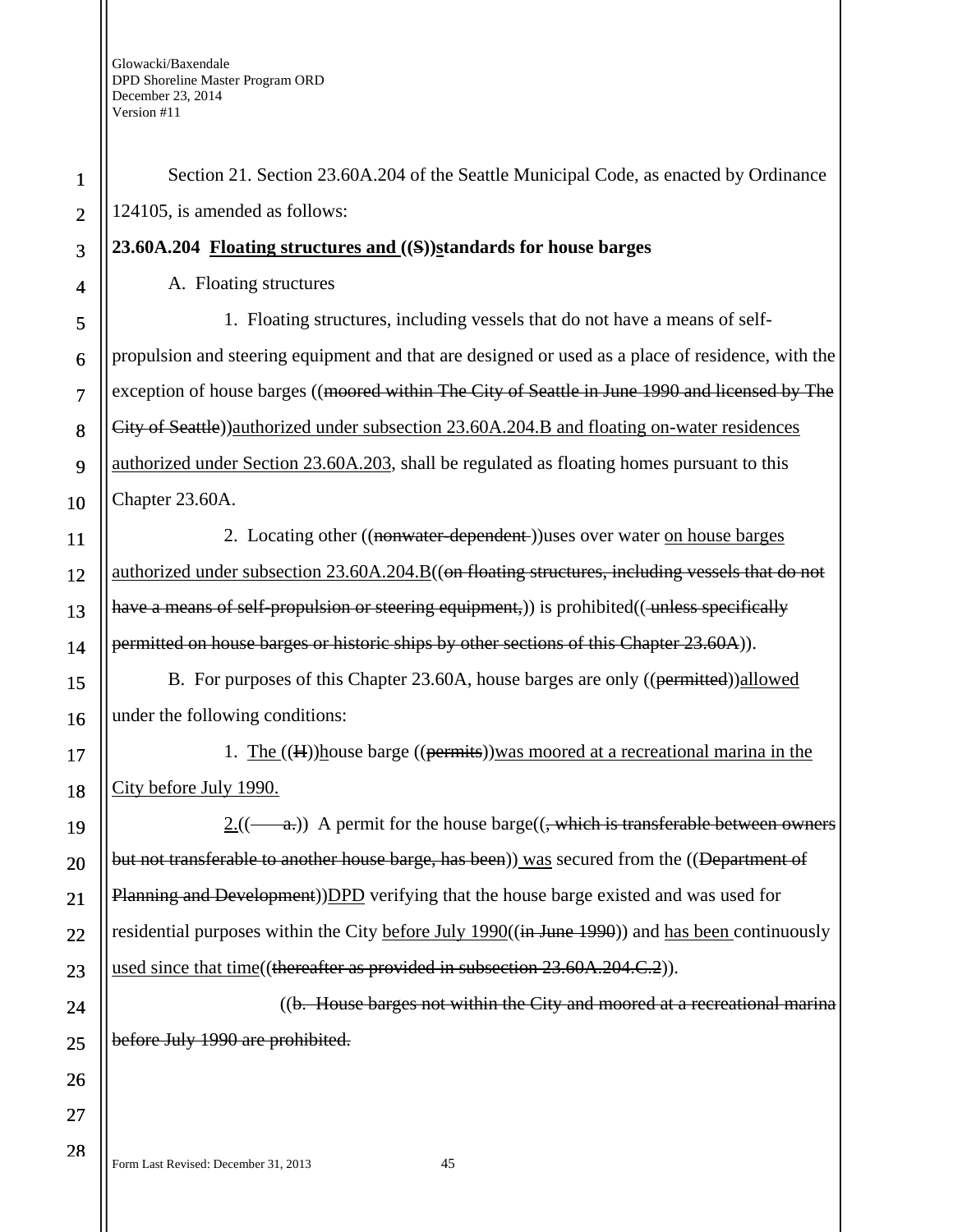| $\mathbf{1}$   | 2. The house barge permit applicant must demonstrate compliance with state                             |
|----------------|--------------------------------------------------------------------------------------------------------|
| $\overline{2}$ | water quality standards for discharge by toilet as a condition of initial permit issuance.))           |
| 3              | 3. Verification                                                                                        |
| $\overline{4}$ | a. Each house barge must be verified by the Director, and owners shall                                 |
| 5              | pay a one-time fee to receive a verification number plate. The fee shall be established by the         |
| 6              | Director to recover the reasonable costs of the program for issuing verification number plates.        |
| 7              | Owners of house barges authorized by this Section 23.60A.204 may apply to the Director for             |
| 8              | verification or may wait until the Director asks for verification information. If a house barge is     |
| 9              | not verified pursuant to this subsection 23.60A.204.C, the Director may require the owner to           |
| 10             | submit verification information and pay the required fee.                                              |
| 11             | <b>b.</b> If an owner disputes the Director's denial of verification as a house                        |
| 12             | barge under this Section 23.60A.204, the owner may appeal the Director's determination to the          |
| 13             | hearing examiner, in conformance with the hearing examiner rules, within 30 days of date the           |
| 14             | Director's determination was mailed. The appeal shall be conducted de novo, and the City shall         |
| 15             | have the burden of showing by a preponderance of the evidence that the decision of the Director        |
| 16             | was correct. Nothing in this Section 23.60A.204 precludes the City from enforcing this code            |
| 17             | under Chapter 23.90 if there is no timely appeal to the hearing examiner or following a decision       |
| 18             | of the hearing examiner upholding the City's denial of house barge verification.                       |
| 19             | The owner of a house barge that complies with the requirements of                                      |
| 20             | subsections 23.60A.204.B.1 and 23.60A.204.B.2 may choose to have the house barge verified              |
| 21             | and regulated as a floating on-water residence under Section 23.60A.203 instead of under this          |
| 22             | Section 23.60A.204.                                                                                    |
| 23             | The owner shall display the verification number plate issued by the                                    |
| 24             | DPD on the pier and landward side of the vessel, or on the side most commonly used for access          |
| 25             | from the pier, or if public access to the pier is not available then on a side visible from the water. |
| 26             |                                                                                                        |
| 27             |                                                                                                        |
| 28             | Form Last Revised: December 31, 2013<br>46                                                             |
|                |                                                                                                        |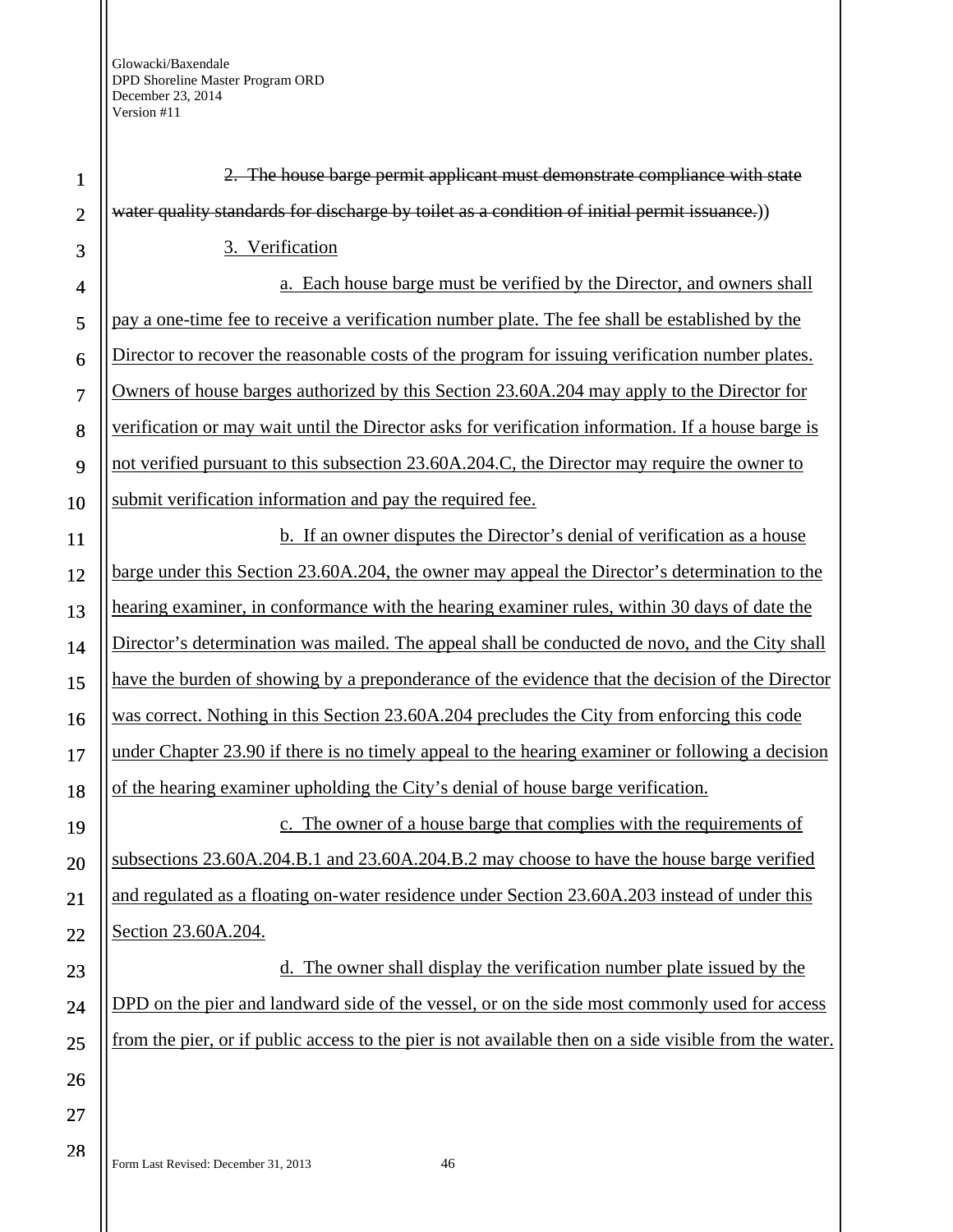Form Last Revised: December 31, 2013 47 1 2 3 4 5 6 7 8 9 10 11 12 13 14 15 16 17 18 19 20 21 22 23 24 25 26 27 28 e. Failure to verify an authorized house barge or correctly display a verification number plate is a violation of this Chapter 23.60A that is subject to the enforcement process in Chapter 23.90 and does not forfeit the owner's right to maintain an authorized house barge. 4. A house barge verification number is transferable between owners but is not transferable to another house barge, except to a house barge that has been replaced as provided in subsection 23.60A.204.C. ((3. Permits a. The initial permit is effective for three years. At the expiration of three years, the permit may be renewed at the request of the owner, provided it is demonstrated, consistent with state water quality standards, that all overboard discharges have been sealed and that satisfactory means of conveying wastewater to an approved disposal facility has been provided. b. The Director, after consultation with Ecology (Northwest Regional Office) water quality staff, may grant an exception to the requirement in subsection 23.60A.204.3.a based upon approval of a detailed plan that considers all feasible measures to control and minimize overboard discharge of wastewater. In such cases, the Director at the time of permit renewal, shall implement the plan by attaching conditions to the permit that limit overboard discharge of wastewater or the adverse environmental consequences thereof to the maximum extent practicable. Permit conditions may require implementation of best management practices for minimizing wastewater discharges, or the use of alternative treatment and disposal methods. c. Compliance with conditions 1) Within 120 days of the effective date of this ordinance holders of initial permits issued under subsection 23.60A.204.B.1.a shall demonstrate to the Director that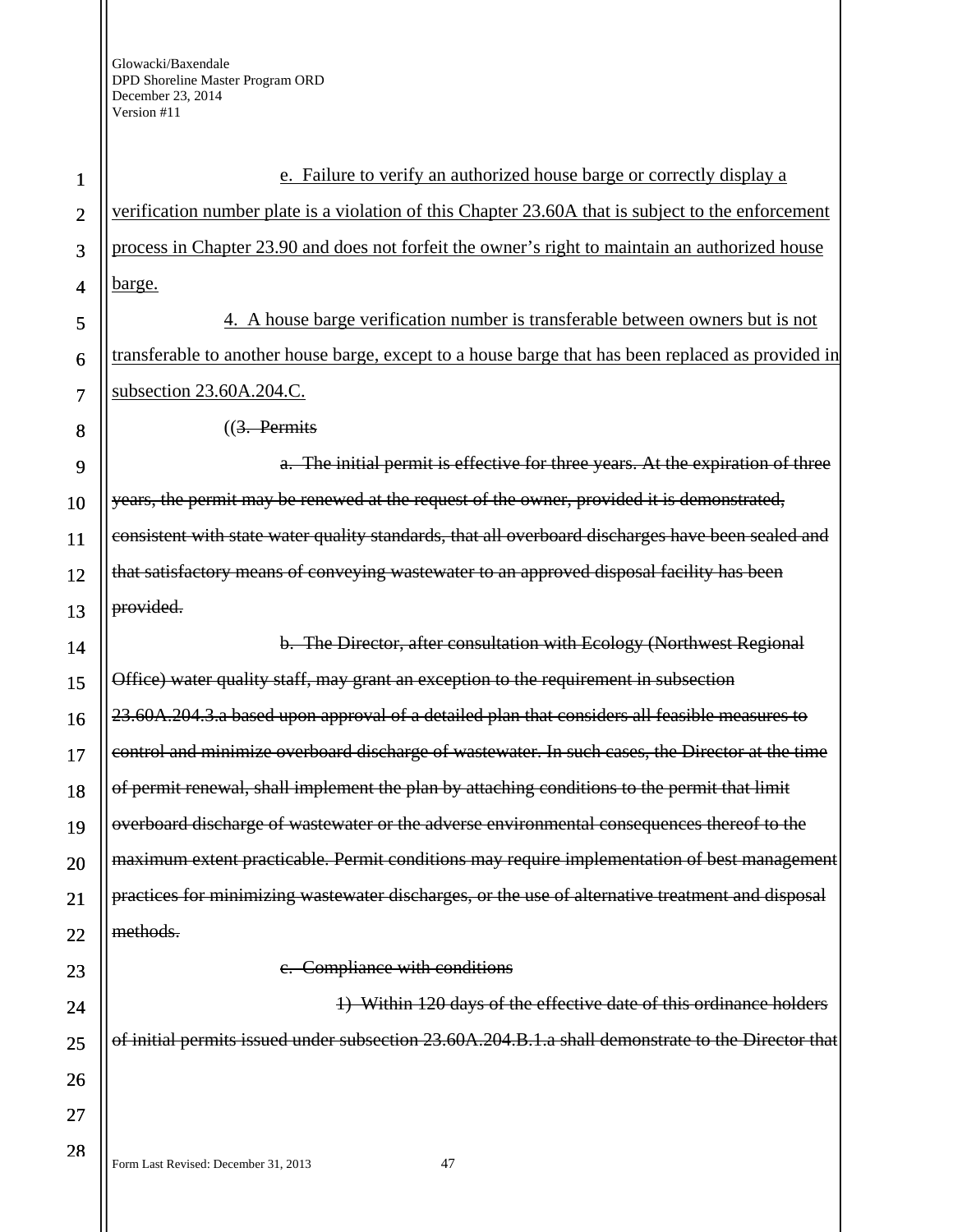a renewal permit has been issued under either subsection 23.60A.204.B.3.a or b or shall apply to the Department for a renewal permit under those subsections. 2) The absence of a record of a permit renewal in the Department's permit archives is prima facie evidence that a renewal permit was not issued. 3) In determining the feasibility of measures to control and minimize overboard discharge of wastewater under subsection 23.60A.204.B.3.b, the Director shall consider the factors set out in conditions 1 and 2 of the definition of "feasible" in Section 23.60A.912 and in addition shall consider the value of the house barge, the cost of implementing measures to control and minimize overboard discharge of wastewater, and the value of the house barge with wastewater controls. 4) The permit establishing the house barge use shall be rescinded, and the house barge shall be prohibited from relocating in Seattle waters if: a) The permit holder does not timely comply with subsection 23.60A.204.B.3.c.1; or b) The Department determines that a house barge is not in compliance with subsection 23.60A.204.B.2 or the conditions of a renewal permit issued under subsection 23.60A.204.B.3.a or b and the deficiency is not cured within 30 days. 5) Permit holders shall pay a fee to the Department commensurate with the cost to the Department of reviewing the submissions to comply with this subsection 23.60A.204.B.3.e. d. In addition to any requirements or permit conditions under subsections 23.60A.204.B.2 and 23.60A.204.B.3, owners and tenants of house barges shall use best management practices to minimize impacts on the aquatic environment. The best management practices include, but are not limited to, the following:

Form Last Revised: December 31, 2013 48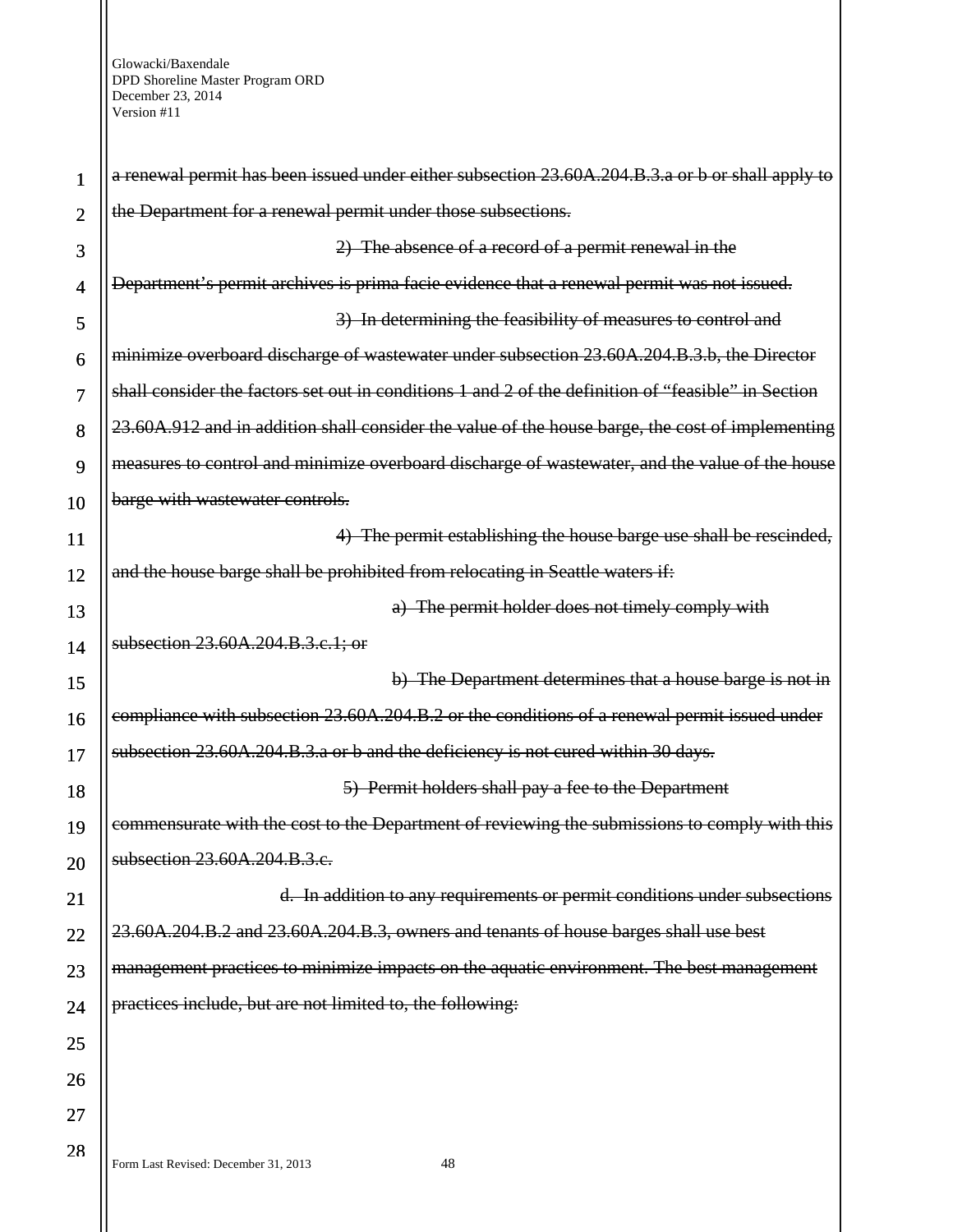| 1              | 1) Eliminating wastewater and sewage discharge by sealing                                          |
|----------------|----------------------------------------------------------------------------------------------------|
| $\overline{2}$ | overboard discharge and conveying them to an approved disposal facility using a pump out           |
| 3              | station or a pump out service;                                                                     |
| 4              | 2) Disposing of garbage, food scraps, waste material and                                           |
| 5              | recyclables into the appropriate on-land receptacles;                                              |
| 6              | 3) Securing all outside furniture, barbeque grills, plant containers                               |
| 7              | and other material to ensure that they do not enter the water because of wind or wave action;      |
| 8              | 4) Using non-toxic building material in exterior area;                                             |
| 9              | 5) Using non-toxic cleaning and other household products in                                        |
| 10             | outside areas and on exterior structures;                                                          |
| 11             | 6) Not using herbicides, pesticides or fertilizers in outside areas or                             |
| 12             | on the exterior of the structure; and                                                              |
| 13             | 7) Using a double containment system when using liquid products                                    |
| 14             | outside to contain any spills in the second receptacle to prevent these products from entering the |
| 15             | water.                                                                                             |
| 16             | e. The Director may establish appropriate best management practices to                             |
| 17             | implement the requirements of subsection 23.60A.204.B by Director's Rule.))                        |
| 18             | $((4))$ <sup>5</sup> . House barges must be moored at a recreational marina, as defined by         |
| 19             | Section 23.60A.926.                                                                                |
| 20             | C. Maintenance and repair, remodeling, relocation, expansion, rebuilding, and                      |
| 21             | replacement                                                                                        |
| 22             | 1. House barges authorized under subsection 23.60A.204.B are regulated as a                        |
| 23             | conforming use, and maintenance, repair, remodeling, relocation, expansion, rebuilding, and        |
| 24             | replacement are allowed subject to the following standards:                                        |
| 25             |                                                                                                    |
| 26             |                                                                                                    |
| 27             |                                                                                                    |
| 28             |                                                                                                    |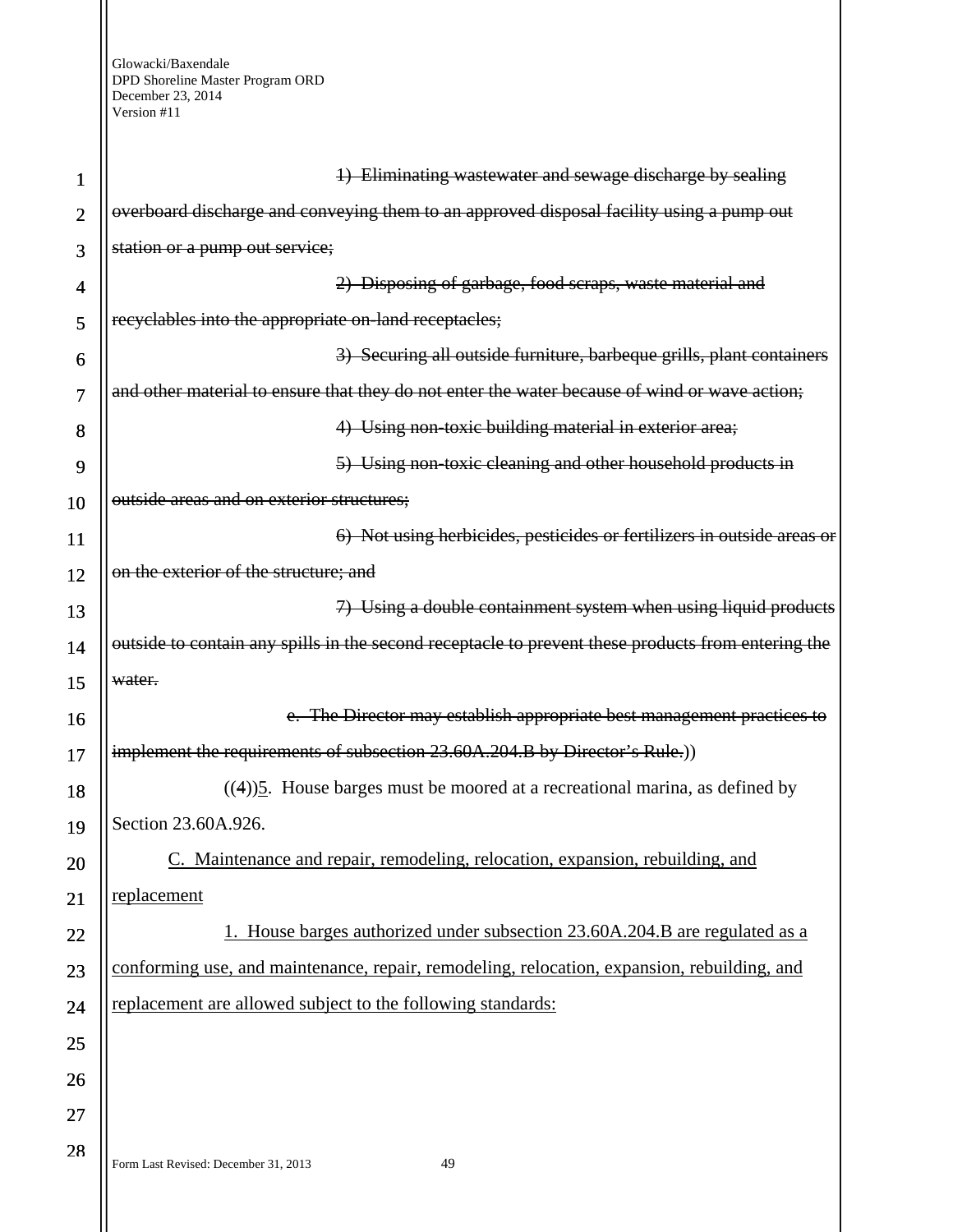| $\mathbf{1}$   | a. Normal maintenance and repair, as defined in subsection                                        |
|----------------|---------------------------------------------------------------------------------------------------|
| $\overline{2}$ | 23.60A.020.C.1, is allowed, and replacement is not considered the common method of repair for     |
| 3              | this type of structure.                                                                           |
| $\overline{4}$ | <b>b.</b> Remodeling is limited to the interior and to changing the siding or                     |
| 5              | architectural features on the exterior of the existing house barge, but no portion of the house   |
| 6              | barge is expanded, except that exterior open railings may be added as part of a remodel as        |
| $\overline{7}$ | allowed in subsection 23.60A.204.C.1.c.                                                           |
| 8              | c. Open railings may be added around existing exterior spaces and stairs                          |
| 9              | to access these spaces, but if the top of the railing exceeds the height limits in subsection     |
| 10             | 23.60A.204.C.1.e, the maximum height of the railing is 36 inches.                                 |
| 11             | d. Relocation is allowed, and owners should update the floating on-water                          |
| 12             | residence verification within 60 days.                                                            |
| 13             | e. Expansion is allowed provided that:                                                            |
| 14             | The height of the structure including any addition shall not                                      |
| 15             | exceed 18 feet if the current height of a house barge is 18 feet or lower, measured from the main |
| 16             | deck or 3 feet above the surface of the water, whichever is lower;                                |
| 17             | The height of the structure including any addition shall not                                      |
| 18             | exceed the current height if the current height of the house barge is more than 18 feet but less  |
| 19             | than 21 feet, measured from the main deck or 3 feet above the surface of the water, whichever is  |
| 20             | <u>lower;</u>                                                                                     |
| 21             | 3) The height of the structure including any addition shall not                                   |
| 22             | exceed 21 feet if the current height of a house barge is 21 feet or more, measured from the main  |
| 23             | deck or 3 feet above the surface of the water, whichever is lower; and                            |
| 24             | 4) No expansion of overwater coverage is allowed, except a single                                 |
| 25             | expansion at or below the surface of the water may occur as follows:                              |
| 26             |                                                                                                   |
| 27             |                                                                                                   |
| 28             | 50<br>Form Last Revised: December 31, 2013                                                        |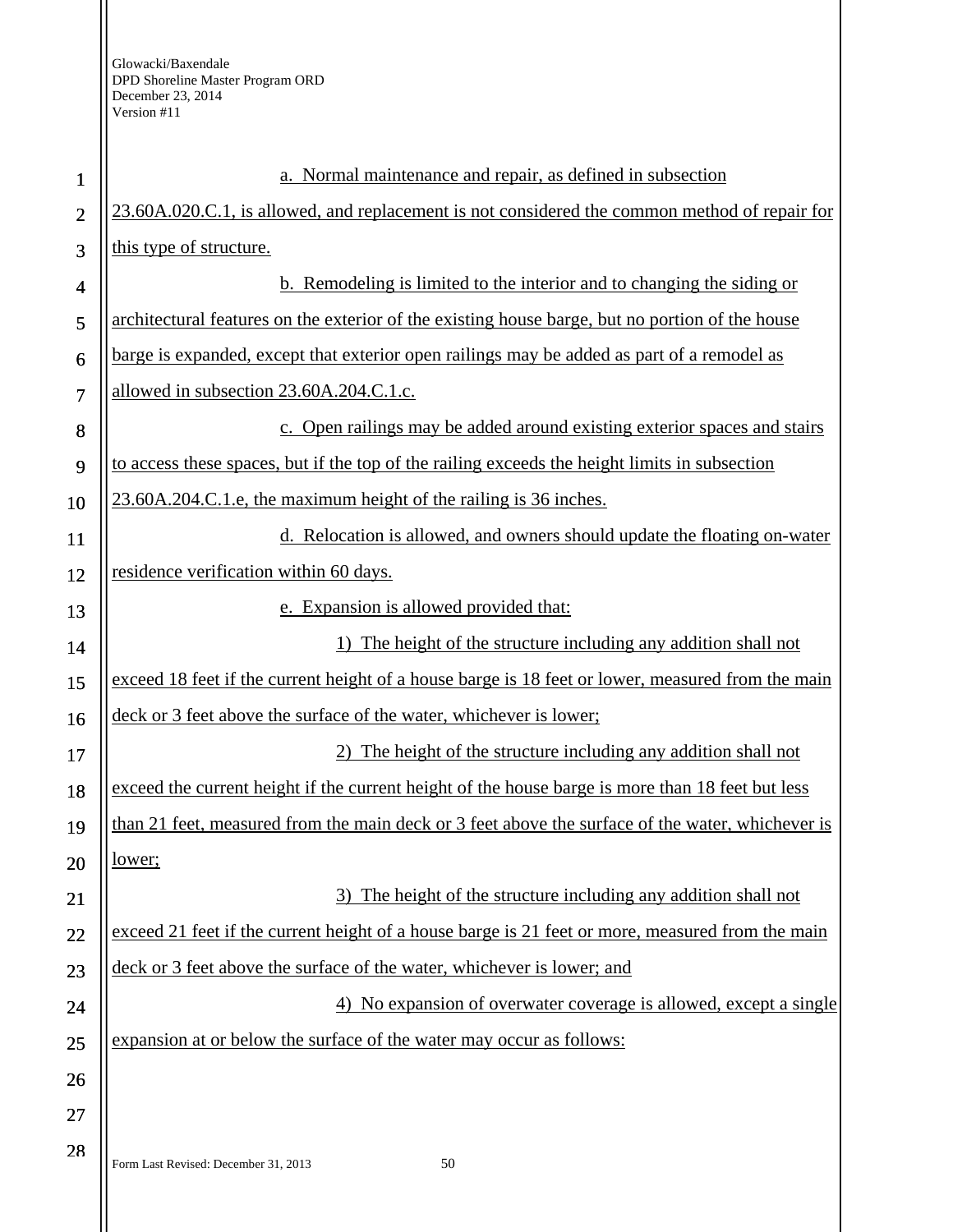| $\mathbf{1}$   | The applicant provides documentation demonstrating                                                 |
|----------------|----------------------------------------------------------------------------------------------------|
| $\overline{2}$ | that the expansion is the minimum necessary to provide stability as certified by a naval architect |
| 3              | to correct stability problems for the structural size and configuration that existed before July   |
| 4              | 1990, and the area of such expansion shall not be used for any purpose other than to provide       |
| 5              | stability; and                                                                                     |
| 6              | b) If an expansion is allowed under subsection                                                     |
| $\tau$         | 23.60A.204.C.1.e.4.a, no other expansion is allowed below, at, or above the waterline for any      |
| 8              | purpose.                                                                                           |
| 9              | 5) If the total expansion over the life of the structure exceeds 120                               |
| 10             | square feet, gray water containment or a waste-water hookup that disposes the gray water to the    |
| 11             | City's waste-water disposal system is required.                                                    |
| 12             | f. Replacement to the same size and configuration as established in the                            |
| 13             | verification issued pursuant to subsection 23.60A.204.B, as it may be updated, is allowed and a    |
| 14             | verified house barge structure is not considered nonconforming even though it may exceed the       |
| 15             | height limits for additions in subsection 23.60A.204.C.1.e.                                        |
| 16             | g. Replacement with expansion shall comply with the standards in                                   |
| 17             | 23.60A.204.C.1.e, including the requirement that expansions greater than 120 square feet shall     |
| 18             | provide gray water containment or a waste-water hookup that disposes the gray water to the         |
| 19             | City's waste-water disposal system.                                                                |
| 20             | 2. When an owner of a house barge intends to expand, rebuild, or replace the                       |
| 21             | house barge, prior to beginning any work:                                                          |
| 22             | a. The owner/applicant shall have or obtain the verification required in                           |
| 23             | 23.60A.204.B.3;                                                                                    |
| 24             | <b>b.</b> The owner/applicant shall present information to the Director                            |
| 25             | demonstrating that the house barge will comply with subsection 23.60A.204.C.1.e,                   |
| 26             | 23.60A.204.C.1.f, and 23.60A.204.C.1.g, as applicable;                                             |
| 27             |                                                                                                    |
| 28             | Form Last Revised: December 31, 2013<br>51                                                         |
|                |                                                                                                    |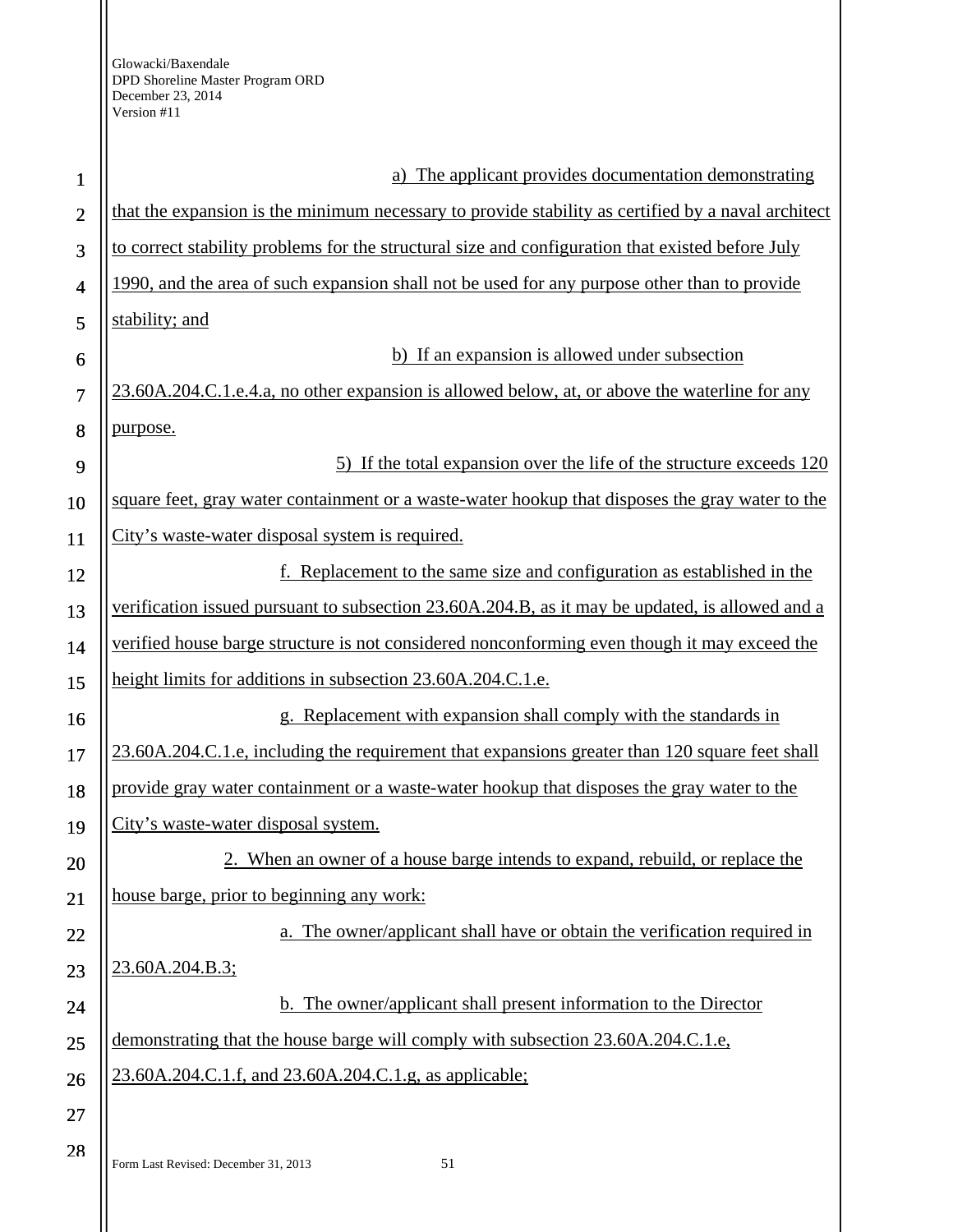| 1              | c. The owner/applicant shall demonstrate any expansion will not create                                  |
|----------------|---------------------------------------------------------------------------------------------------------|
| $\overline{2}$ | future stability problems for the house barge; and                                                      |
| 3              | d. The owner/applicant shall update the verification records under                                      |
| $\overline{4}$ | subsection 23.60A.204.B.3 based on changes made to the house barge.                                     |
| 5              | ((C. Nonconforming uses, relocation, expansion and rescission.                                          |
| 6              | 1. House barges permitted under this Section 23.60A.204 shall be regulated as a                         |
| $\overline{7}$ | nonconforming use and shall be subject to the standards of Section 23.60A.122, except that:             |
| 8              | a. relocation of an established house barge to a different moorage within                               |
| 9              | Seattle shall be permitted; and                                                                         |
| 10             | b. House barges cannot expand or extend beyond existing external                                        |
| 11             | dimensions above or below water, notwithstanding the provisions of Section 23.60A.122.                  |
| 12             | 2. When a house barge is removed from Seattle waters for more than six months,                          |
| 13             | the permit establishing its use shall be rescinded and the house barge shall be prohibited from         |
| 14             | relocating in Seattle waters.)                                                                          |
| 15             | D. Owners and tenants of house barges shall use best management practices pursuant to                   |
| 16             | Section 23.60A.155 to minimize impacts on the aquatic environment.                                      |
| 17             | Section 22. Section 23.60A.206 of the Seattle Municipal Code, as enacted by Ordinance                   |
| 18             | 124105, is amended as follows:                                                                          |
| 19             | 23.60A.206 Standards for residences other than floating homes, floating on-water                        |
| 20             | residences, house barges, and vessels ((used as))containing dwelling units                              |
| 21             | A. Floating homes, floating on-water residences, house barges, and vessels ((used                       |
| 22             | as))containing dwelling units that comply with the standards of Sections 23.60A.202,                    |
| 23             | $23.60A.203$ , $23.60A.204$ , and $23.60A.214$ , respectively, are not subject to the standards of this |
| 24             | Section 23.60A.206.                                                                                     |
| 25             | * * *                                                                                                   |
| 26             |                                                                                                         |
| 27             |                                                                                                         |
| 28             | 52<br>Form Last Revised: December 31, 2013                                                              |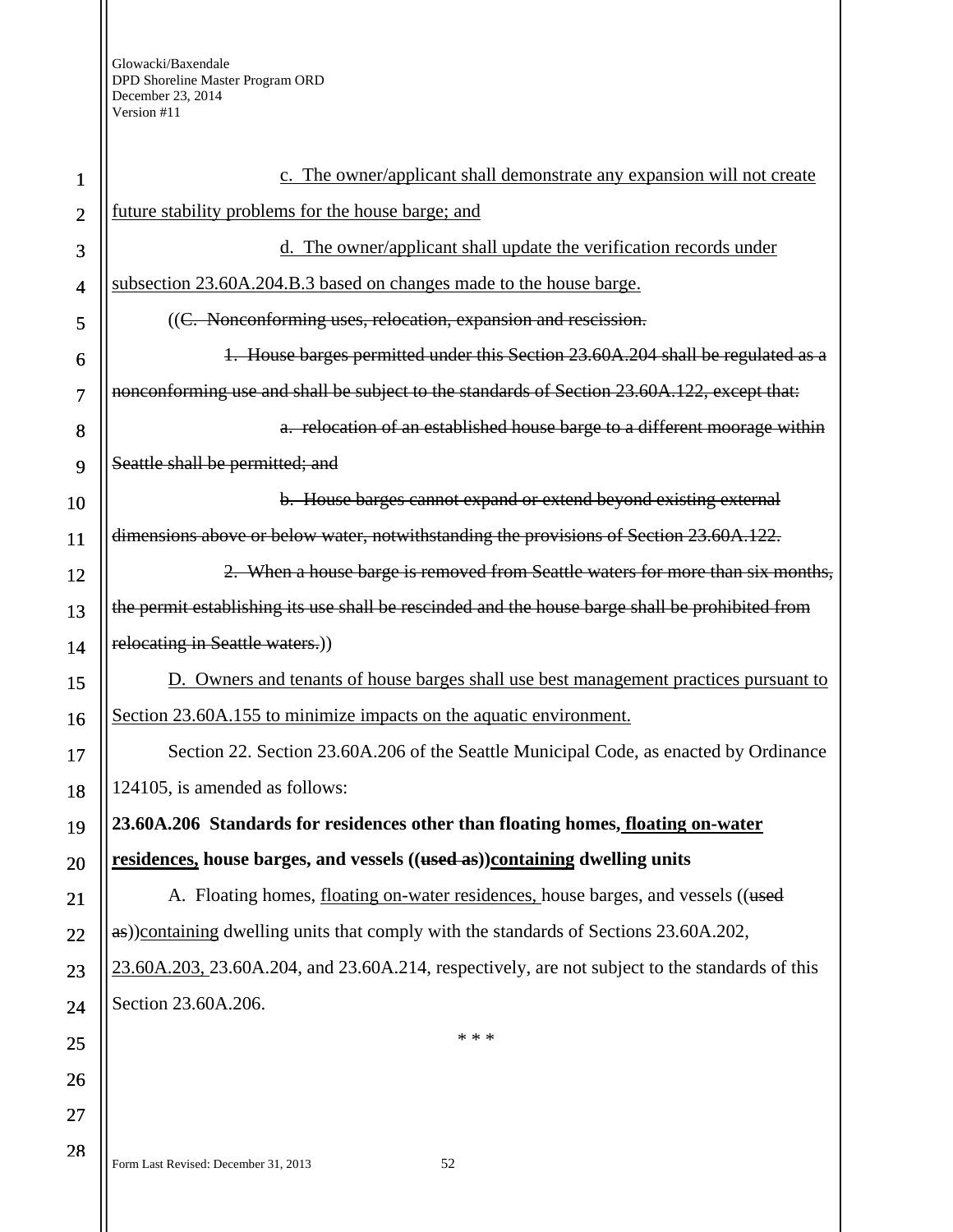| $\mathbf{1}$   | Section 23. Section 23.60A.214 of the Seattle Municipal Code, as enacted by Ordinance                               |
|----------------|---------------------------------------------------------------------------------------------------------------------|
| $\overline{2}$ | 124105, is amended as follows:                                                                                      |
| 3              | 23.60A.214 Standards for $((\overline{\text{using}}))$ vessels $((\overline{\text{as}}))$ containing dwelling units |
| 4              | A. Structures ((designed primarily as))containing dwelling units shall comply with the                              |
| 5              | standards in subsection 23.60A.206.B, or Sections 23.60A.202, 23.60A.203, and 23.60A.204,                           |
| 6              | and otherwise are prohibited over water.                                                                            |
| 7              | B. As of the effective date of this ordinance, in addition to the structures allowed in                             |
| 8              | subsection $23.60((-))A.214.A$ , a vessel that meets the definition for vessel in Section $23.60A.942$              |
| 9              | may contain( $(be$ used as)) a dwelling unit if the vessel meets( $(aecording to)$ ) the following                  |
| 10             | standards and is prohibited otherwise, except as allowed in subsection 23.60A.214.D:                                |
| 11             | 1. Design. A vessel may be custom made or manufactured, and may be mono-                                            |
| 12             | hulled or multiple-hulled, and shall:                                                                               |
| 13             | a. Be designed ((primarily-)) as a conventional recreational vessel                                                 |
| 14             | exclusively of the types $((as))$ set out in this subsection 23.60A.214.B.1.a.1 through                             |
| 15             | 23.60A.214.B.1.a.7 as follows:                                                                                      |
| 16             | 1) A sail boat, such as those manufactured by Catalina, Pacific                                                     |
| 17             | Seacraft, Hunter, or Hinckley: $((.)$                                                                               |
| 18             | 2) A cabin cruiser, such as those manufactured by Bayliner or                                                       |
| 19             | Chris-Craft;                                                                                                        |
| 20             | 3) A trawler yacht, such as those manufactured by Grand Banks,                                                      |
| 21             | Nordic, or Choy Lee;                                                                                                |
| 22             | 4) A tug, such as those manufactured by Nordic Tug or Ranger                                                        |
| 23             | Tugs;                                                                                                               |
| 24             | 5) A motor yacht cruiser, such as those manufactured by Bayliner,                                                   |
| 25             | Sea Ray, and Carver;                                                                                                |
| 26             |                                                                                                                     |
| 27             |                                                                                                                     |
| 28             | Form Last Revised: December 31, 2013<br>53                                                                          |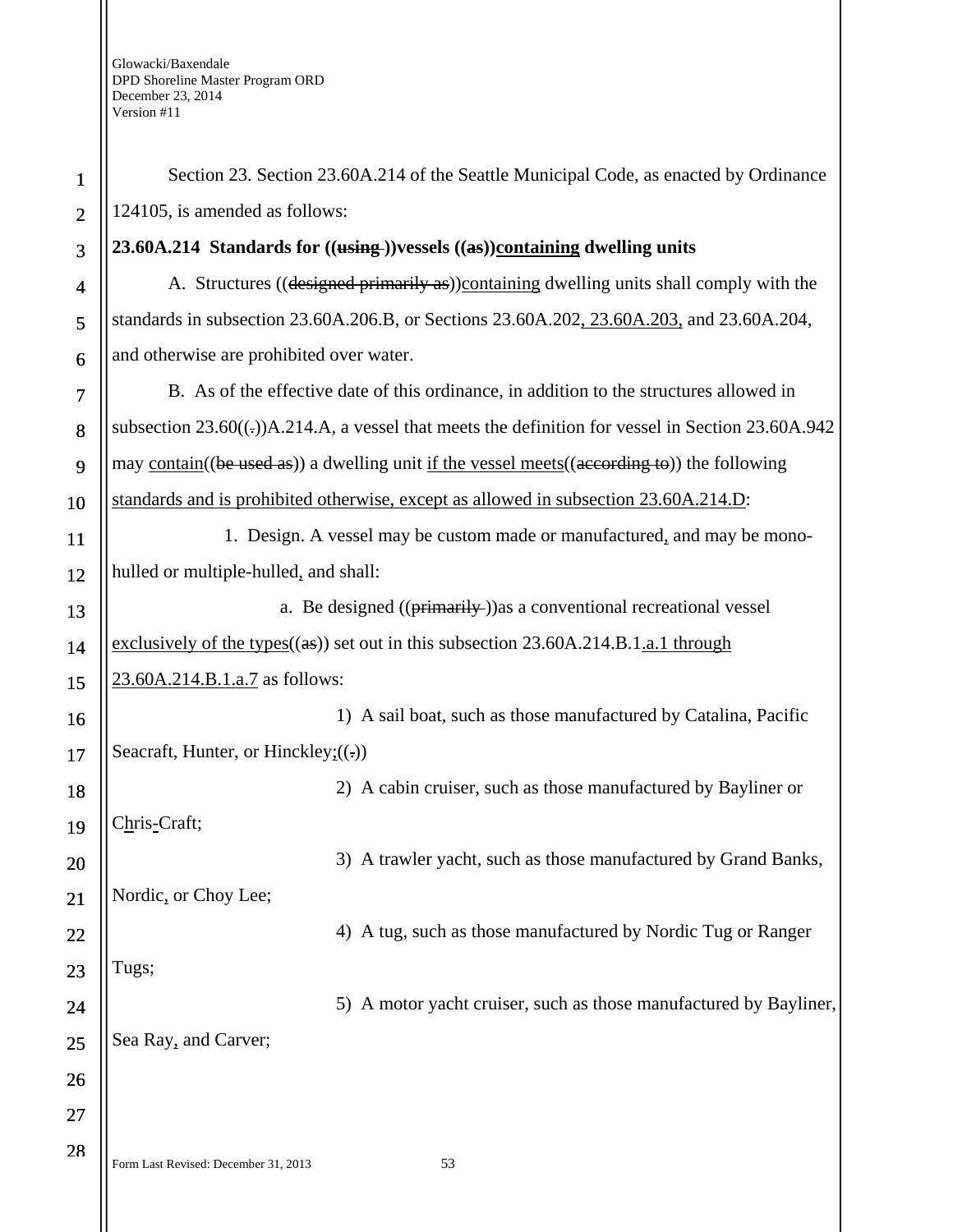| $\mathbf{1}$   | 6) A multi-hulled power boat, such as those manufactured by                                         |  |  |
|----------------|-----------------------------------------------------------------------------------------------------|--|--|
| $\overline{2}$ | World Cat; and                                                                                      |  |  |
| 3              | 7) A sport fishing boat, such as those manufactured by Glacier                                      |  |  |
| $\overline{4}$ | Bay, Grady White, and Boston Whaler; ((and                                                          |  |  |
| 5              | 8) Not including shanty boats and houseboats, such as those                                         |  |  |
| 6              | manufactured by Destiny Yachts, Harbormaster, Adventure Craft, Harbormaster, Fantasy or             |  |  |
| $\overline{7}$ | Gibson, Atkin and Company and East Coast Houseboats;)) or                                           |  |  |
| 8              | b. Be designed $((\text{primarily}))$ and used as a commercial vessel and $((\text{is}))$ be        |  |  |
| 9              | a United States Coast Guard certified working tugboat; $((-eF))$                                    |  |  |
| 10             | c. Be designed as a fishing vessel and have current fishing license issued                          |  |  |
| 11             | by a federal or state commercial fishing regulatory agency; or                                      |  |  |
| 12             | d. Be a registered military vessel used as a dwelling unit for the crew of a                        |  |  |
| 13             | military vessel being repaired at the same location, if the military requires the crew to remain    |  |  |
| 14             | with the vessel.                                                                                    |  |  |
| 15             | 2. The vessel is safely operable and operates under self-propulsion integrated into                 |  |  |
| 16             | the hull and ((steerage)) steering that is sufficient to reasonably move the vessel.                |  |  |
| 17             | 3. The vessel is moored at a recreational or commercial marina that complies                        |  |  |
| 18             | with the standards set out in Section 23.60A.200.                                                   |  |  |
| 19             | C. Determination and appeal((Standards)) for conventional recreational vessels ((used               |  |  |
| 20             | $\frac{1}{2}$ as))containing dwelling units((.))                                                    |  |  |
| 21             | 1. In considering whether a vessel meets the design standards in subsection                         |  |  |
| 22             | 23.60A.214.B.1.a, the following configuration and features shall be considered:                     |  |  |
| 23             | $\underline{a.}((\pm))$ Hull shape: clearly defined bow, hull shaped to reduce resistance;          |  |  |
| 24             | $\underline{b}$ . ((2,)) Deck gear: cleats, chocks, anchors, scuppers, and bulwarks;                |  |  |
| 25             | $\underline{c.}(\overline{3})$ Propulsion $((\&))$ and steering system: inboard engine $((\&))$ and |  |  |
| 26             | transmission with propeller $((\&))$ and rudder or inboard/outboard drive system; and $((.)$        |  |  |
| 27             |                                                                                                     |  |  |
| 28             | Form Last Revised: December 31, 2013<br>54                                                          |  |  |
|                |                                                                                                     |  |  |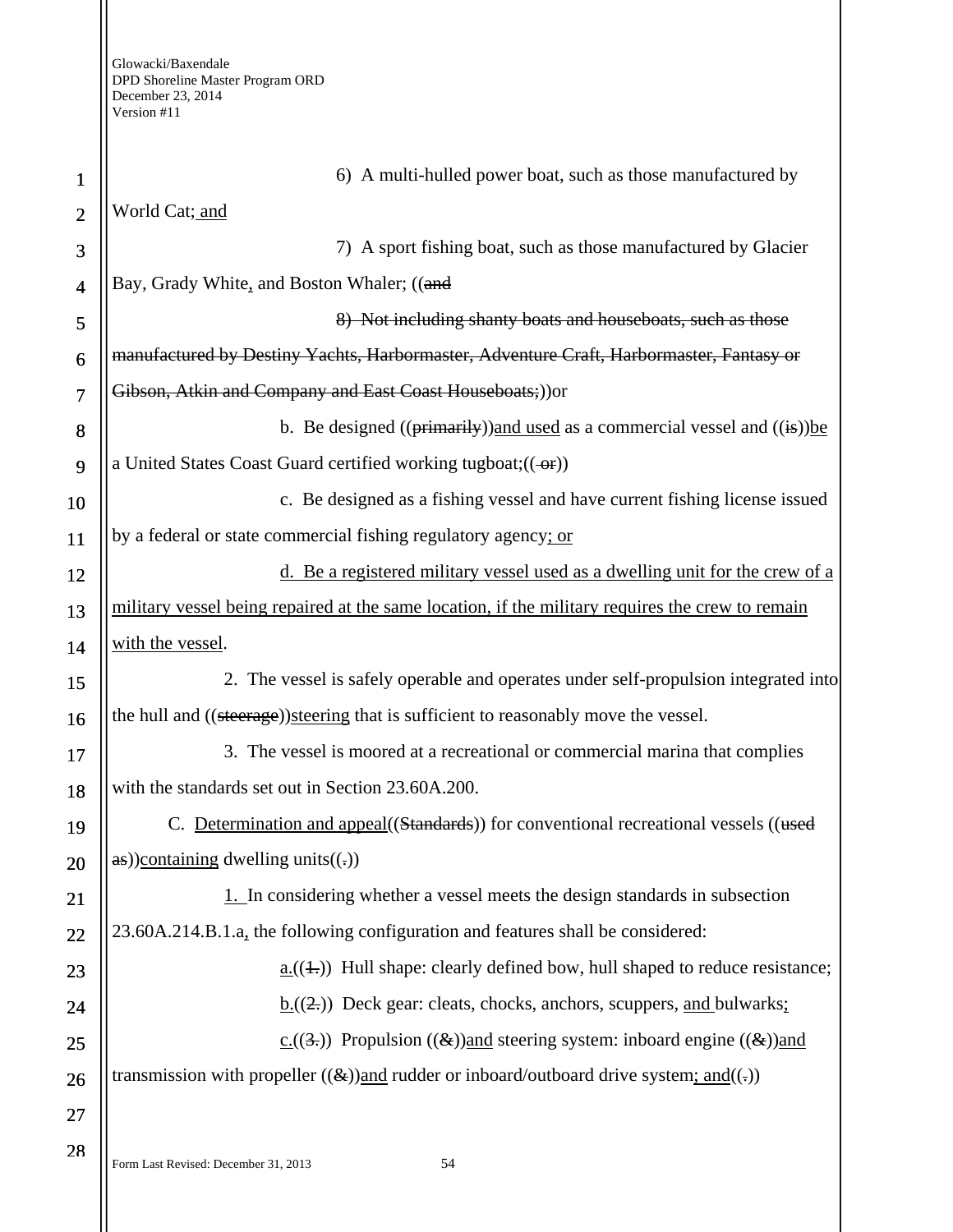| $\mathbf{1}$   | $\underline{d}_{(4)}$ . Helm station: layout of control $((\&))$ and monitoring systems, and         |
|----------------|------------------------------------------------------------------------------------------------------|
| $\overline{2}$ | visibility for safe navigation.                                                                      |
| 3              | 2. If the Director determines a vessel containing a dwelling unit does not qualify                   |
| $\overline{4}$ | as a conventional recreational vessel under subsections 23.60A.214.B.1.a, 23.60A.214.B.2 and         |
| 5              | 23.60A.214.B.3 and an owner disputes the Director's determination, the owner may appeal the          |
| 6              | Director's determination to the hearing examiner, in conformance with the hearing examiner           |
| $\overline{7}$ | rules, within 30 days of the date the Director's determination was mailed. The appeal shall be       |
| 8              | conducted de novo, and the City shall have the burden of showing by a preponderance of the           |
| 9              | evidence that the decision of the Director was correct. Nothing in this Section 23.60A.214           |
| 10             | precludes the City from enforcing this code under Chapter 23.90 if there is no timely appeal to      |
| 11             | the hearing examiner or following a decision of the hearing examiner upholding the City's            |
| 12             | determination regarding whether a vessel qualifies as a conventional recreational vessel.            |
| 13             | D. Other vessels containing $((used as))$ dwelling units                                             |
| 14             | 1. A vessel containing a dwelling unit that does not meet the standards of                           |
| 15             | subsection 23.60A.214.B is allowed if it:                                                            |
| 16             | a. Complies with the definition of vessel in Section 23.60A.942; and                                 |
| 17             | <b>b.</b> Was lawfully moored in the City and used as a dwelling unit prior to                       |
| 18             | the effective date of this ordinance.                                                                |
| 19             | ((If a vessel was moored in the City and used as a dwelling unit prior to the                        |
| 20             | effective date of this ordinance, it may continue to be used as a dwelling unit if it is moored at a |
| 21             | lawful location and complies with subsection 23.60A.214.D.2.                                         |
| 22             | 2. To be a vessel it shall be designed and used for navigation and not interfere                     |
| 23             | with the normal public use of the water.))                                                           |
| 24             | $2(3)$ ). A ((dwelling unit on a))vessel, including the dwelling unit portion of the                 |
| 25             | <u>vessel</u> , that meets the standards of subsection 23.60A.214.D.1 but that does not meet the     |
| 26             | standards of subsection $23.60A.214.((C \text{ is a nonconforming use.}))B$ may be:                  |
| 27             |                                                                                                      |
| 28             |                                                                                                      |

Form Last Revised: December 31, 2013 55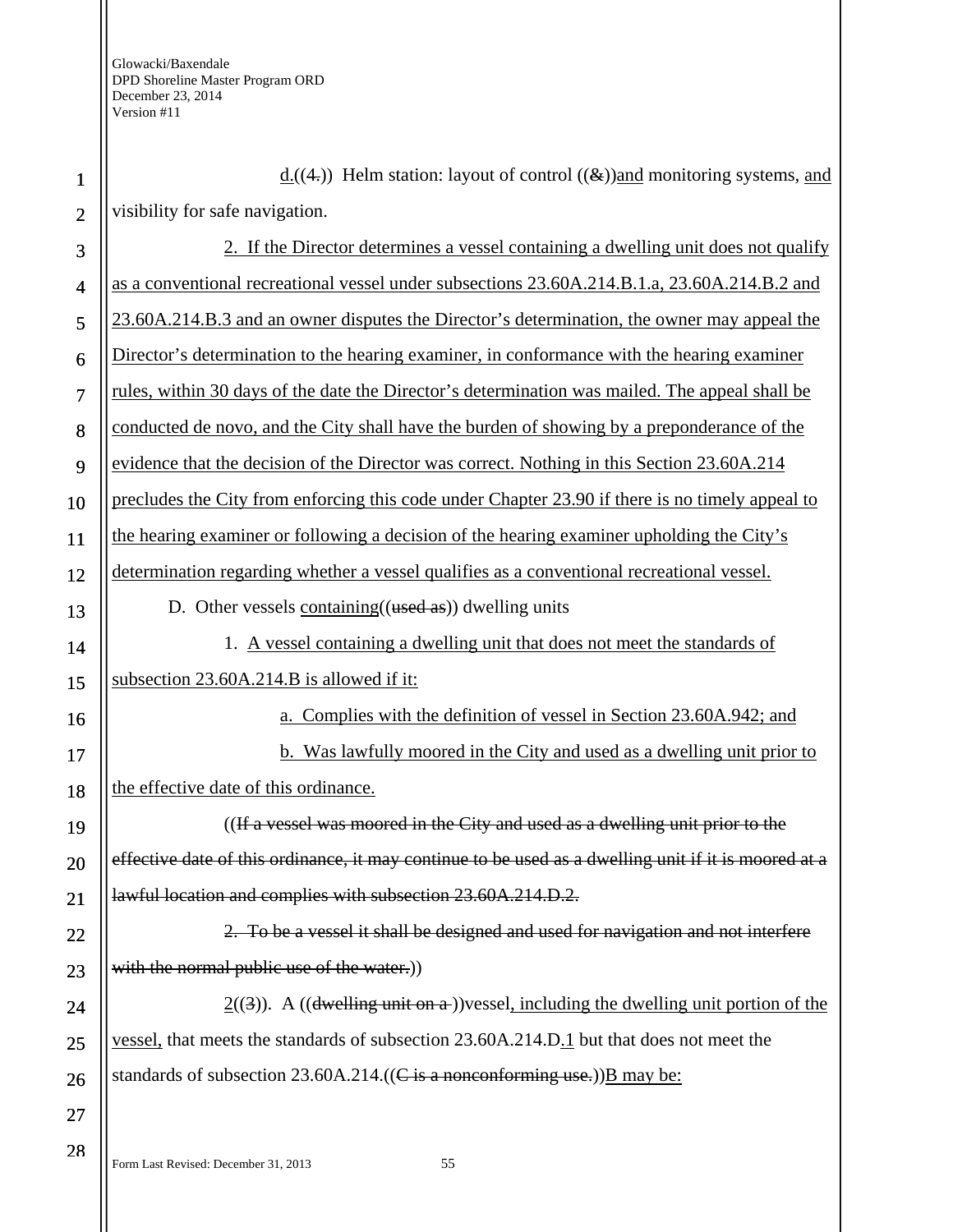H

| $\mathbf{1}$   | a. Maintained and repaired within the vessel overwater coverage existing                           |  |  |
|----------------|----------------------------------------------------------------------------------------------------|--|--|
| $\overline{2}$ | as the date of this ordinance.                                                                     |  |  |
| 3              | b. Remodeled and structurally altered within the vessel's existing                                 |  |  |
| $\overline{4}$ | envelope, including height, width, depth, and overwater coverage, as of the date of this           |  |  |
| 5              | ordinance, except new open railings up to 36 inches in height around existing spaces and stairs to |  |  |
| 6              | access these spaces are allowed, if the vessel as remodeled or structurally altered will comply    |  |  |
| 7              | with the definition of vessel in Section 23.60A.942.                                               |  |  |
| 8              | c. Relocated to a different moorage within Seattle if the new moorage is                           |  |  |
| 9              | in compliance with the marina standards in Section 23.60A.200 and the verification required        |  |  |
| 10             | under subsection 23.60A.214.D.4 to legally establish the vessel is updated with its new marina     |  |  |
| 11             | location.                                                                                          |  |  |
| 12             | d. Replaced with a vessel that complies with subsection 23.60A.214.B.                              |  |  |
| 13             | e. Rebuilt if destroyed by fire, act of nature, or other causes beyond the                         |  |  |
| 14             | control of the owner, excluding normal deterioration of vessels constructed in or over the water,  |  |  |
| 15             | and if:                                                                                            |  |  |
| 16             | Action toward replacement is commenced within 12 months                                            |  |  |
| 17             | after destruction;                                                                                 |  |  |
| 18             | The vessel or portion of the vessel is rebuilt to the same or                                      |  |  |
| 19             | smaller configuration existing immediately prior to the destruction; and                           |  |  |
| 20             | The vessel as rebuilt will comply with the definition of vessel                                    |  |  |
| 21             | in Section 23.60A.942.                                                                             |  |  |
| 22             | 3. When an owner of a vessel verified according to subsection 23.60A.214.D.4                       |  |  |
| 23             | containing a dwelling unit intends to remodel, structurally alter, or rebuild the vessel, prior to |  |  |
| 24             | beginning any work the owner shall present information to the Director demonstrating that the      |  |  |
| 25             | vessel as remodeled, structurally altered, or rebuilt will comply with subsections                 |  |  |
| 26             |                                                                                                    |  |  |
| 27             |                                                                                                    |  |  |
| 28             | Form Last Revised: December 31, 2013<br>56                                                         |  |  |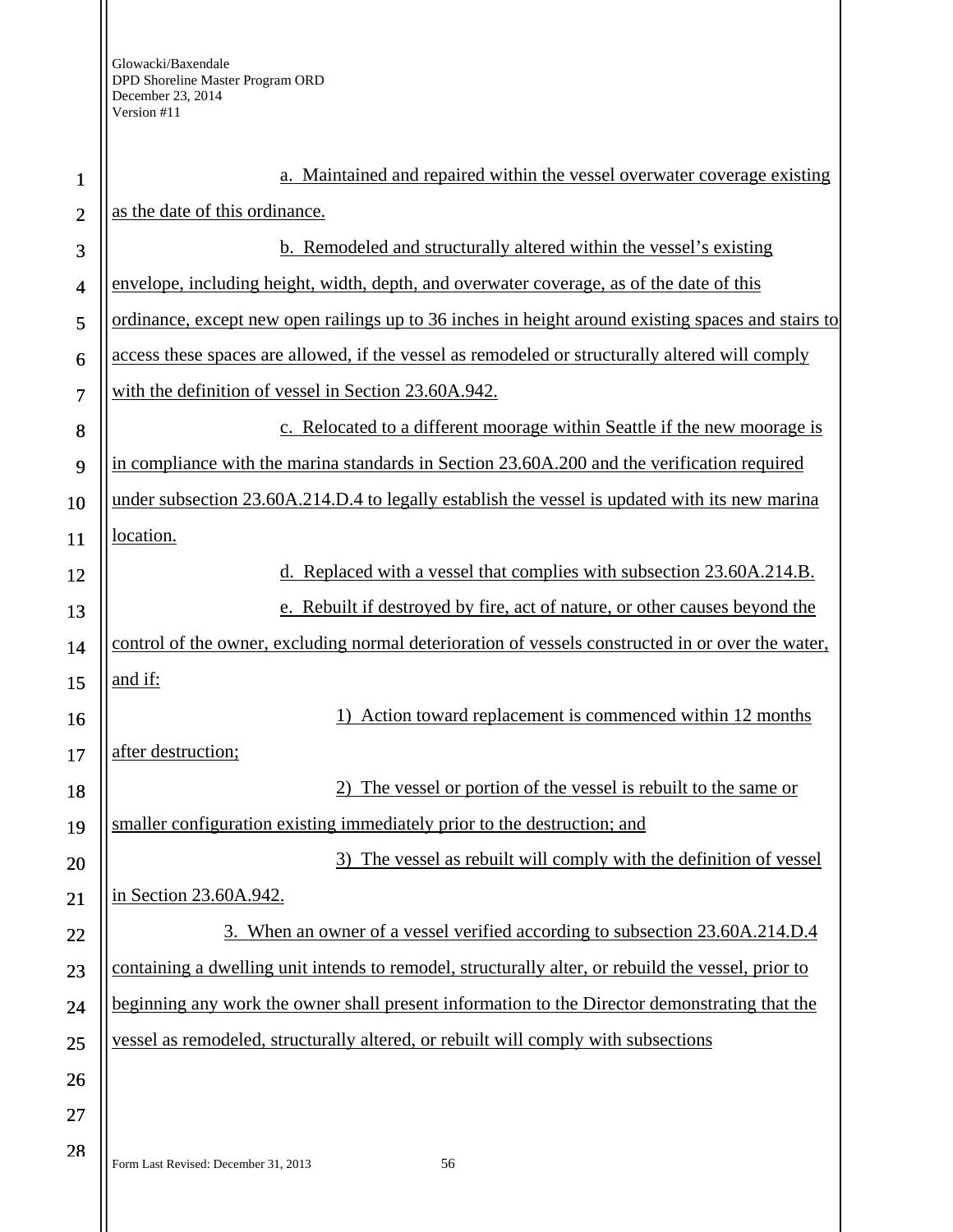| $\mathbf{1}$             | 23.60A.214.D.2.a through 23.60A.214.D.2.e, as applicable, and the verification records for the         |
|--------------------------|--------------------------------------------------------------------------------------------------------|
| $\overline{2}$           | vessel shall be updated as part of this process.                                                       |
| 3                        | 4. Verification to legally establish a vessel containing a dwelling unit                               |
| $\overline{\mathcal{A}}$ | a. The owner of each vessel allowed under subsection 23.60A.214.D.1                                    |
| 5                        | that does not qualify for verification under Section 23.60A.203 is required to apply to the            |
| 6                        | Director for a verification number legally establishing the use within six months of the effective     |
| $\overline{7}$           | date of this ordinance and pay the hourly rate for land use review established by subsection           |
| 8                        | 22.900B.010.B for the DPD review time spent to establish the use.                                      |
| 9                        | b. If the Director denies verification as a vessel containing a dwelling unit                          |
| 10                       | under this subsection 23.60A.214.D and an owner disputes the Director's denial of verification,        |
| 11                       | the owner may appeal the Director's determination to the hearing examiner, in conformance with         |
| 12                       | the hearing examiner rules, within 30 days of the date the Director's determination was mailed.        |
| 13                       | The appeal shall be conducted de novo, and the City shall have the burden of showing by a              |
| 14                       | preponderance of the evidence that the decision of the Director was correct. Nothing in this           |
| 15                       | Section 23.60A.214 precludes the City from enforcing this code under Chapter 23.90 if there is         |
| 16                       | no timely appeal to the hearing examiner or following a decision of the hearing examiner               |
| 17                       | upholding the City's denial of verification under this subsection 23.60A.214.D.                        |
| 18                       | c. The owner shall display the verification number plate issued by the                                 |
| 19                       | DPD on the pier and landward side of the vessel, or on the side most commonly used for access          |
| 20                       | from the pier, or if public access to the pier is not available then on a side visible from the water. |
| 21                       | d. Failure to apply within six months for verification legally establishing                            |
| 22                       | the use as a vessel containing a dwelling unit or correctly display a verification number is a         |
| 23                       | violation of this Chapter 23.60A that is subject to the enforcement process in Chapter 23.90 but       |
| 24                       | does not forfeit the owner's right to maintain a vessel containing a dwelling unit.                    |
| 25                       | e. Verification is transferable between owners but is not transferable to                              |
| 26                       | another vessel, except to a rebuilt vessel as provided in subsection 23.60A.214.D.2.e.                 |
| 27                       |                                                                                                        |
| 28                       |                                                                                                        |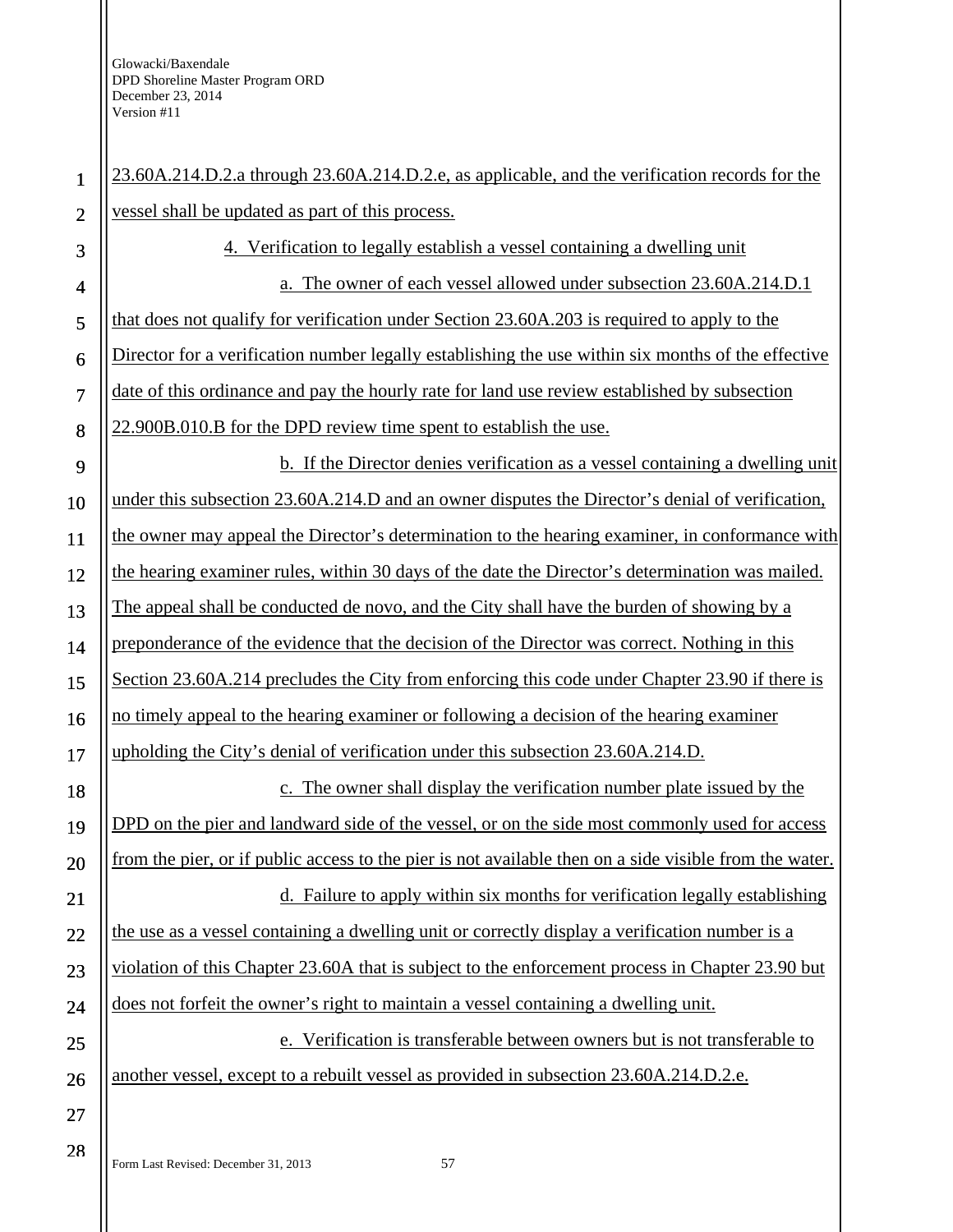| $\mathbf{1}$   | E. Owners and tenants of vessels containing dwelling units shall use best management                 |
|----------------|------------------------------------------------------------------------------------------------------|
| $\overline{2}$ | practices pursuant to Section 23.60A.155 to minimize impacts on the aquatic environment.             |
| 3              | F. If the Director has issued an order finding a vessel does not qualify as a conventional           |
| $\overline{4}$ | recreational vessel under subsection 23.60A.214.B.1, the owner may appeal the Director's             |
| 5              | determination to the hearing examiner within 30 days of the date the Director's determination        |
| 6              | was mailed pursuant to the provisions in Chapter 23.76.                                              |
| 7              | Section 24. Section 23.60A.215 of the Seattle Municipal Code, as enacted by Ordinance                |
| 8              | 124105, is amended as follows:                                                                       |
| 9              | 23.60A.215 Standards for uses on vessels                                                             |
| 10             | A. Activities and uses on a vessel, except as allowed in Section 23.60A.214, that are not            |
| 11             | customary to that type of vessel are prohibited while the vessel is moored.                          |
| 12             | B. Uses and activities customary to the type of vessel ((Customary activities or uses                |
| 13             | occurring)) while the vessel is moored are subject to the moorage standards of the applicable        |
| 14             | shoreline environment unless incidental to the customary use of the vessel or the residential use    |
| 15             | allowed under Section 23.60A.214.                                                                    |
| 16             | * * *                                                                                                |
| 17             | Section 25. Section 23.60A.217 of the Seattle Municipal Code, as enacted by Ordinance                |
| 18             | 124105, is amended as follows:                                                                       |
| 19             | 23.60A.217 Standards for utility lines                                                               |
| 20             | * * *                                                                                                |
| 21             | B. All new utility lines shall be located or constructed in the following order to the extent        |
| 22             | feasible; when determining that no feasible alternative location exists in these areas, the criteria |
| 23             | in Section 23.60A.066 shall be used:                                                                 |
| 24             | * * *                                                                                                |
| 25             | Section 26. Section 23.60A.224 of the Seattle Municipal Code, as enacted by Ordinance                |
| 26             | 124105, is amended as follows:                                                                       |
| 27             |                                                                                                      |
|                |                                                                                                      |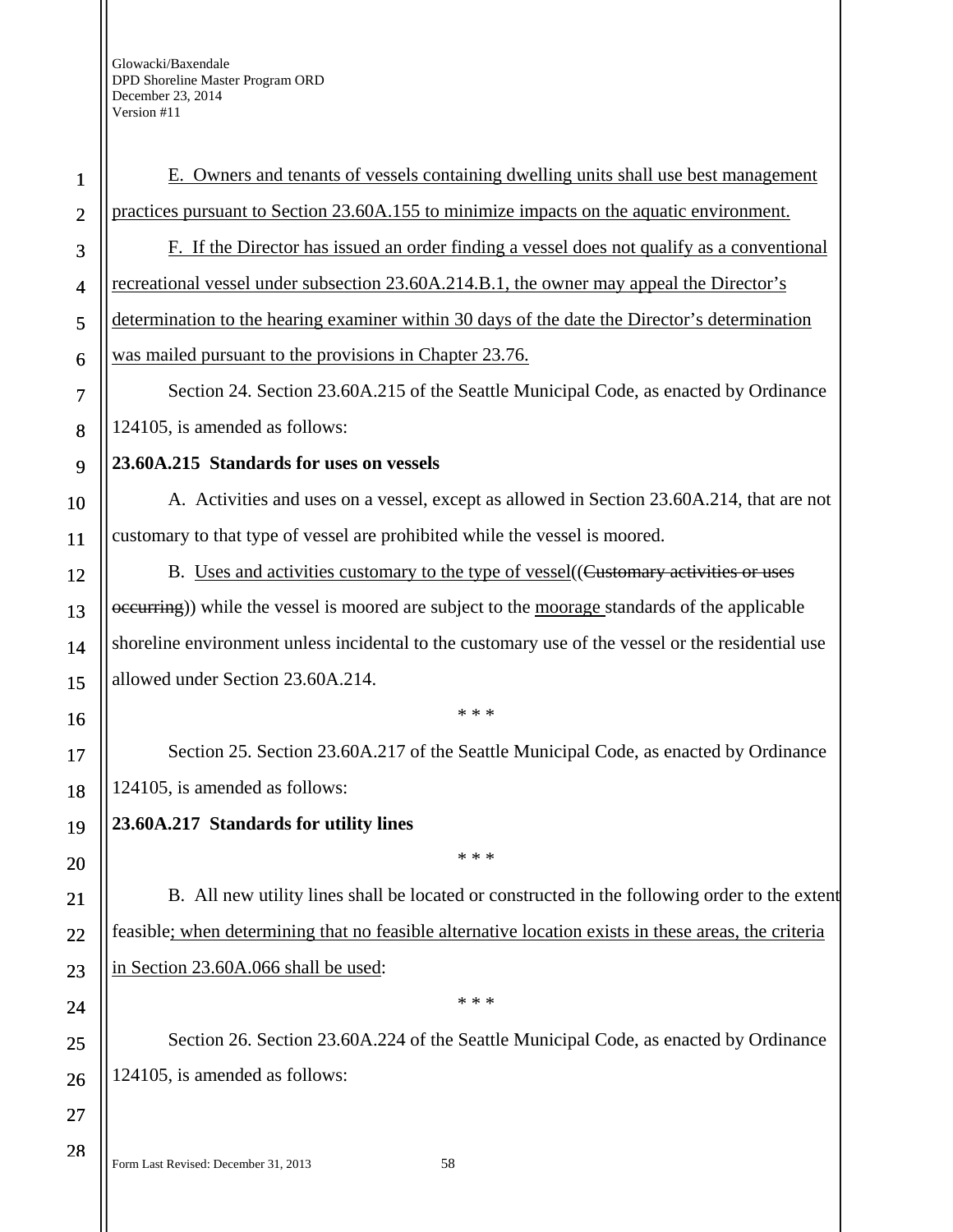Ш

| $\mathbf{1}$   | Part 1 Uses                                                                                         |                                 |
|----------------|-----------------------------------------------------------------------------------------------------|---------------------------------|
| $\overline{2}$ | 23.60A.224 Uses in the CM Environment                                                               |                                 |
| 3              | A. Use regulations                                                                                  |                                 |
| 4              | 1. All uses are allowed, allowed as a special use, allowed as a shoreline                           |                                 |
| 5              | conditional use, or prohibited pursuant to Section 23.60A.090, this Section 23.60A.224, and         |                                 |
| 6              | Table A for 23.60A.224. Use categories and subcategories cover all uses in that category and        |                                 |
| $\overline{7}$ | subcategory except when a subcategory of that use is specifically shown in Table A for              |                                 |
| 8              | 23.60A.224.                                                                                         |                                 |
| 9              | 2. If Table A for 23.60A.224 or the text of Section 23.60A.224 states that a use is                 |                                 |
| 10             | required to be water-dependent or water-related, a use that does not have the required attribute is |                                 |
| 11             | prohibited.                                                                                         |                                 |
| 12             | 3. Regulations for specific shoreline modifications are set out in Sections                         |                                 |
| 13             | 23.60A.172 through 23.60A.190.                                                                      |                                 |
| 14             |                                                                                                     |                                 |
|                | <b>Table A for 23.60A.224</b>                                                                       |                                 |
| 15             | <b>Uses in the CM Environment</b>                                                                   |                                 |
| 16             | A. AGRICULTURAL and FOREST PRACTICE                                                                 | ((X))                           |
|                | A.1. Aquaculture                                                                                    | <b>CU</b>                       |
| 17             | A.2. Other agricultural and forest practice uses<br><b>B. CEMETERIES</b>                            | $\underline{X}$<br>$\mathbf X$  |
|                | C. COMMERCIAL USES                                                                                  |                                 |
| 18             | C.1. Animal shelters and kennels                                                                    | X                               |
| 19             |                                                                                                     | See subsection 23.60A.224.B and |
|                | C.2. Eating and drinking establishments                                                             | 23.60A.224.C                    |
| 20             | C.3. Entertainment uses                                                                             | X                               |
|                | C.4. Food processing and craft work uses                                                            | See subsection 23.60A.224.C     |
| 21             | C.5. Laboratories, research and development                                                         | X                               |
|                | C.6. Lodging                                                                                        | X                               |
| 22             | C.7. Medical services                                                                               | X                               |
| 23             | C.8. Offices                                                                                        | See subsection 23.60A.224.D     |
|                | C.9. Sales and service uses, automotive                                                             | X                               |
| 24             |                                                                                                     | See subsection 23.60A.224.B and |
|                | C.10. Sales and services, general                                                                   | 23.60A.224.C                    |
| 25             | C.11. Sales and service uses, heavy                                                                 | X                               |
|                | C.12. Sales and services, marine                                                                    |                                 |
| 26             | C.12.a. Marine service stations                                                                     | SU                              |
| 27             | C.12.b. Sale or rental of large boats                                                               | See subsection 23.60A.224.E     |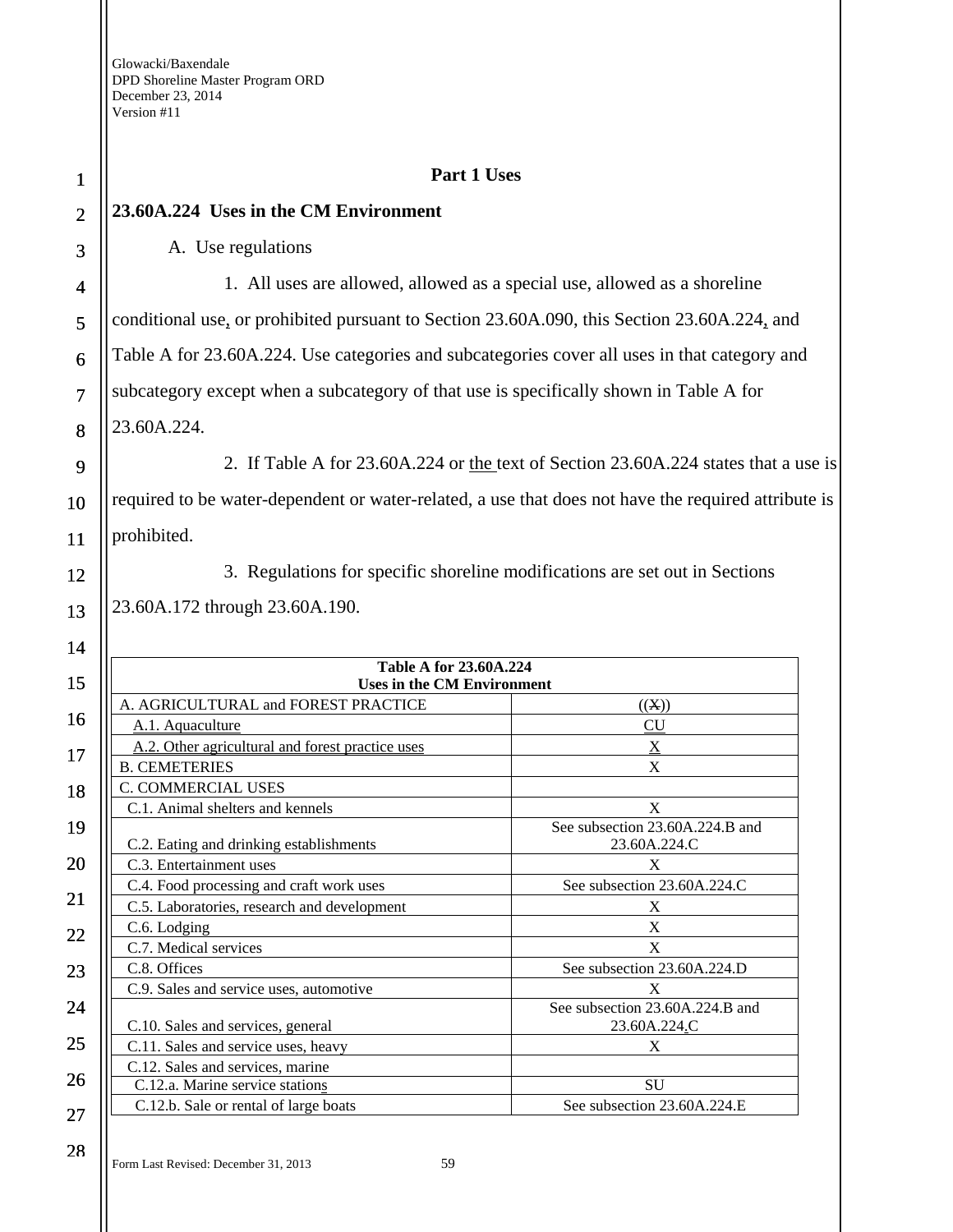| $\mathbf{1}$   | <b>Table A for 23.60A.224</b><br><b>Uses in the CM Environment</b> |                                               |
|----------------|--------------------------------------------------------------------|-----------------------------------------------|
|                | C.12.c. Sale or rental of small boats, boat parts, or              |                                               |
| $\overline{2}$ | accessories                                                        | See subsection 23.60A.224.E                   |
|                | C.12.d. Vessel repair, major                                       | X                                             |
| 3              | C.12.e. Vessel repair, minor                                       | SU                                            |
| 4              | D. HIGH-IMPACT USES                                                | X                                             |
|                | E. INSTITUTIONAL USES                                              |                                               |
| 5              | E.1. Adult care centers                                            | See subsection((s)) $23.60A.224.F$            |
|                | E.2. Child care centers                                            | See subsection((s)) $23.60A.224.F$            |
| 6              | E.3. Colleges                                                      | See subsection( $(\textbf{s})$ ) 23.60A.224.G |
| 7              | E.4. Community centers or clubs                                    |                                               |
|                | E.4.a. Yacht, boat and beach clubs                                 | SU                                            |
| 8              | E.4.b. Other community centers or clubs                            | See subsection 23.60A.224.G                   |
|                | E.5. Family support center                                         | See subsection 23.60A.224.F                   |
| 9              | E.6. Hospitals                                                     | See subsection 23.60A.224.F                   |
|                | E.7. Institute for advanced study                                  | See subsection 23.60A.224.G                   |
| 10             | E.8. Librar( $(y)$ )ies                                            | See subsection 23.60A.224.F                   |
|                | $E.((10))9$ . Museums                                              | See subsection 23.60A.224.G                   |
| 11             | $E.((44))10$ . Private clubs                                       |                                               |
| 12             | $E.((44))10.a.$ Yacht, boat and beach clubs                        | SU                                            |
|                | $E.((44))10.b$ . Other private clubs                               | See subsection 23.60A.224.G                   |
| 13             | $E.((42))11$ . Religious facilities                                | See subsection 23.60A.224.F                   |
|                | $E.((13))12$ . Schools, elementary or secondary                    | See subsection 23.60A.224.F                   |
| 14             | E. $((14))13$ . Vocational or fine arts schools                    | See subsection 23.60A.224.G                   |
|                | $E.((45))14$ . Other institutional uses                            | X                                             |
| 15             | F. LIVE-WORK UNITS                                                 | $\mathbf X$                                   |
| 16             | <b>G. MANUFACTURING USES</b>                                       | $\mathbf X$                                   |
|                | H. PARKS AND OPEN SPACE USES                                       |                                               |
| 17             | H.1. General parks and open space                                  | See subsection 23.60A.224.F                   |
|                | H.2. Shoreline parks and open space                                | P                                             |
| 18             | <b>I. PUBLIC FACILITIES</b>                                        | See Section 23.60A.207                        |
|                | J. RESEARCH USES, Aquatic, Scientific, Historic, Cultural,         |                                               |
| 19             | and Educational                                                    | See Section 23.60A.210                        |
| 20             | K. RESIDENTIAL USES                                                | $\mathbf X$                                   |
|                | L. RESTORATION AND ENHANCEMENT USES                                | See Section 23.60A.211                        |
| 21             | M. STORAGE USES                                                    | See subsection 23.60A.224.D                   |
|                | N. TRANSPORTATION FACILITY USES                                    |                                               |
| 22             | N.1. Bridges and tunnels                                           | See subsection 23.60A.224.H                   |
|                | N.2. Cargo terminals                                               | See subsection 23.60A.224.I                   |
| 23             | N.3. Moorage                                                       |                                               |
| 24             | N.3.a. Boat moorage                                                |                                               |
|                | N.3.a.1. Commercial marina                                         | X                                             |
| 25             | N.3.a.2. Recreational marina                                       | ${\bf P}$                                     |
|                | N.3.b. Dry boat storage                                            | ${\bf P}$                                     |
| 26             | N.4. Navigational locks                                            | ${\bf P}$                                     |
|                | N.5. Parking                                                       |                                               |
| 27             |                                                                    |                                               |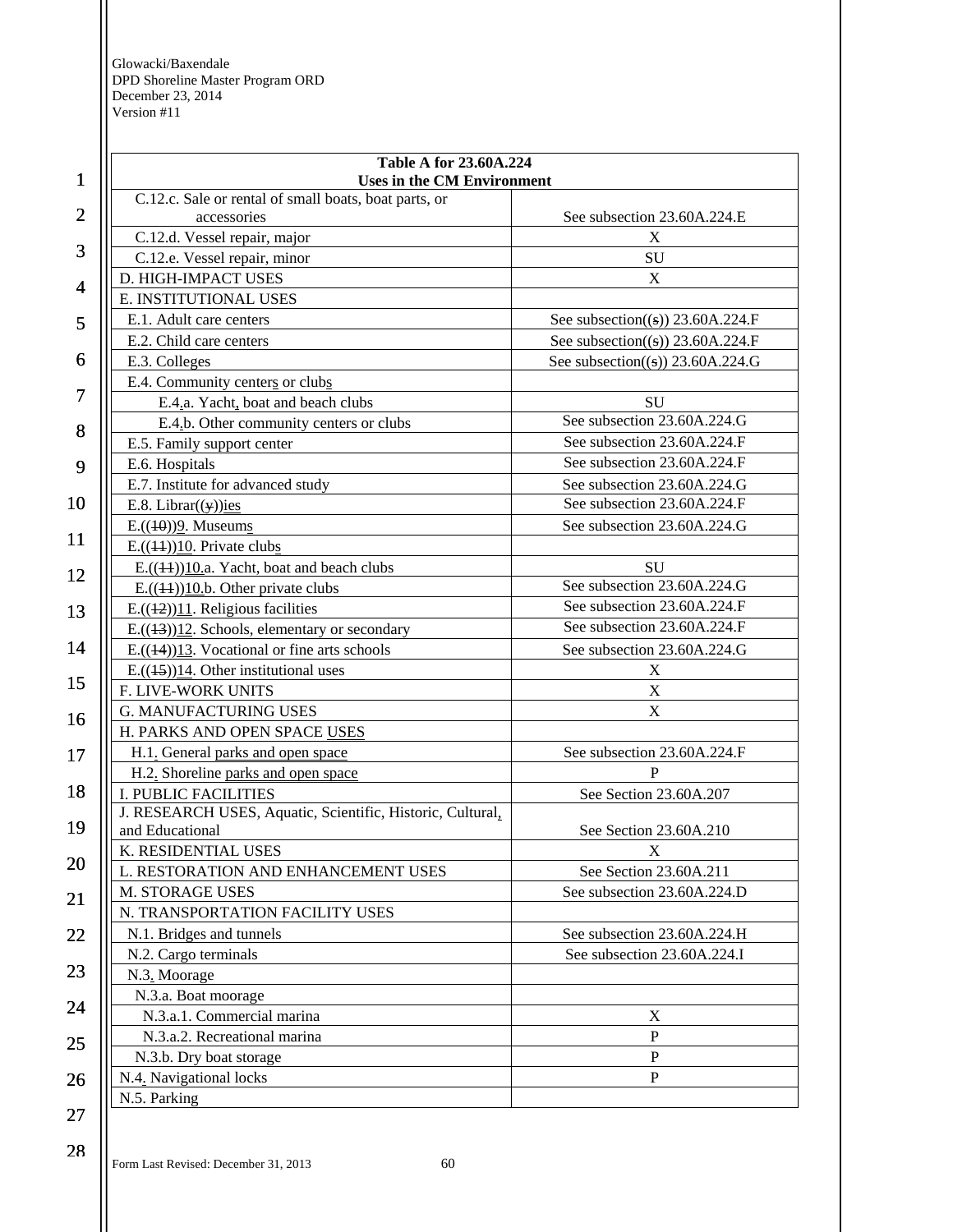| 1              | <b>Table A for 23.60A.224</b><br><b>Uses in the CM Environment</b>                   |                                                                                                    |  |
|----------------|--------------------------------------------------------------------------------------|----------------------------------------------------------------------------------------------------|--|
|                | N.5.a. Parking, principal use                                                        | X                                                                                                  |  |
| $\overline{c}$ | N.5.b. Parking, accessory use                                                        | P                                                                                                  |  |
| 3              | N.6. Passenger terminals                                                             | See subsection 23.60A.224.J                                                                        |  |
|                | N.7. Rail transit facilities                                                         | P                                                                                                  |  |
| 4              | N.8. Transportation facilities, air                                                  |                                                                                                    |  |
|                | N.8.a. Airports, land-based                                                          | X                                                                                                  |  |
| 5              | N.8.b. Airports, water-based                                                         | SU                                                                                                 |  |
| 6              | N.8.c. Heliports                                                                     | X                                                                                                  |  |
|                | N.8.d. Helistops                                                                     | $\mathbf X$                                                                                        |  |
| 7              | N.9. Vehicle storage and maintenance                                                 | $\mathbf X$                                                                                        |  |
|                | N.10. Tugboat services                                                               | X                                                                                                  |  |
| 8              | N.11. Railroads                                                                      | $\mathbf X$                                                                                        |  |
| 9              | N.12. Streets                                                                        | SU                                                                                                 |  |
|                | <b>O. UTILITY USES</b>                                                               |                                                                                                    |  |
| 10             | O.1. Communication utilities, minor                                                  | X                                                                                                  |  |
|                | O.2. Communication utilities, major                                                  | $\mathbf X$                                                                                        |  |
| 11             | O.3. Power plants<br>O.4. Recycling                                                  | X<br>X                                                                                             |  |
|                | O.5. Sewage treatment plants                                                         | See subsection 23.60A.224.K                                                                        |  |
| 12             | O.6. Solid waste management                                                          | X                                                                                                  |  |
| 13             | O.7. Utility service uses                                                            | See subsection 23.60A.224.L                                                                        |  |
|                | P. UTILITY LINES                                                                     | P                                                                                                  |  |
| 14             | Key to Table A for 23.60A.224                                                        |                                                                                                    |  |
|                | $CU =$ Shoreline Conditional Use                                                     |                                                                                                    |  |
| 15             | $P =$ Allowed by permit                                                              |                                                                                                    |  |
| 16             | $SU = Special Use$                                                                   |                                                                                                    |  |
|                | $X =$ Prohibited                                                                     |                                                                                                    |  |
| 17             | ((K E Y))                                                                            |                                                                                                    |  |
| 18             | $CU =$ Shoreline Conditional Use                                                     |                                                                                                    |  |
| 19             | $P =$ Allowed by permit                                                              |                                                                                                    |  |
| 20             | $SU = Special Use$                                                                   |                                                                                                    |  |
| 21             | $X = Problem(b)$                                                                     |                                                                                                    |  |
| 22             | B. Eating and drinking establishments and general sales and services are prohibited, |                                                                                                    |  |
| 23             |                                                                                      | except as provided in this subsection 23.60A.224.B and subsection 23.60A.224.C. Eating and         |  |
| 24             |                                                                                      | drinking establishments and general retail sales and services, limited to health and fitness sales |  |
| 25             |                                                                                      | and services, and retail sales that are consistent with and complementary to allowed recreation    |  |
| 26             |                                                                                      |                                                                                                    |  |
| 27             |                                                                                      |                                                                                                    |  |
| 28             |                                                                                      |                                                                                                    |  |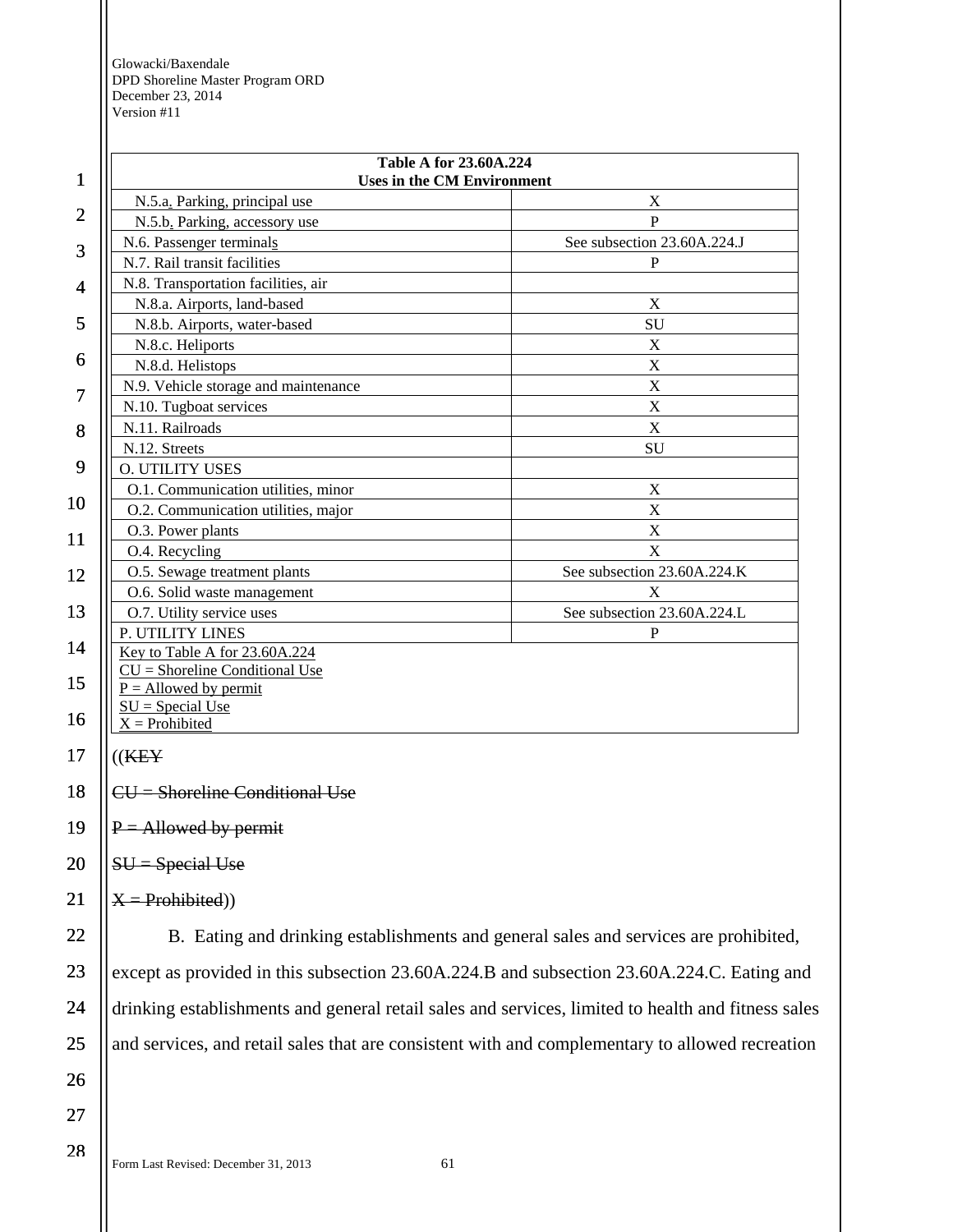| $\mathbf{1}$   | activities or directly support the general public's use of park, park amenities, or shoreline      |  |  |
|----------------|----------------------------------------------------------------------------------------------------|--|--|
| $\mathbf{2}$   | recreation are allowed as a shoreline conditional use if located:                                  |  |  |
| 3              | 1. In a public park, and if the use is not water-oriented, ecological restoration                  |  |  |
| $\overline{4}$ | equivalent to the gross floor area of any new nonwater-oriented use is provided pursuant to        |  |  |
| 5              | Section 23.60A.159; or                                                                             |  |  |
| 6              | 2. On an historic ship if:                                                                         |  |  |
| 7              | * * *                                                                                              |  |  |
| 8              | f. Ecological restoration equivalent to the gross floor area of any new                            |  |  |
| 9              | nonwater-oriented use is provided pursuant to Section 23.60A.159((within the same geographic       |  |  |
| 10             | area as the proposed project)); or                                                                 |  |  |
| <sup>11</sup>  | * * *                                                                                              |  |  |
| 12             | C. Certain commercial uses                                                                         |  |  |
| 13             | * * *                                                                                              |  |  |
| 14             | 2. The uses in subsection 23.60A.224.C.1 are allowed in existing buildings                         |  |  |
| 15             | within designated historic districts if:                                                           |  |  |
| 16             | a. The use is water-oriented; or                                                                   |  |  |
| 17             | b. The use is nonwater-oriented, a water-dependent use occupying a                                 |  |  |
| 18             | minimum of 25 percent of the gross floor area of the building in the Shoreline District is         |  |  |
| 19             | operated on the site and ecological restoration equivalent to the area occupied by any nonwater-   |  |  |
| 20             | oriented use is provided in the Shoreline District pursuant to Section 23.60A.159((within the      |  |  |
| 21             | same geographic area of the site)).                                                                |  |  |
| 22             | D. Meeting rooms, offices and storage are prohibited, except these uses are allowed in             |  |  |
| 23             | existing buildings within designated historic districts if:                                        |  |  |
| 24             | 1. Located on the second floor; access may be provided on the ground floor; and                    |  |  |
| 25             | 2. A water-dependent use occupying a minimum of 25 percent of the gross floor                      |  |  |
| 26             | area of the building in the Shoreline District is operated on the site, and ecological restoration |  |  |
| 27             |                                                                                                    |  |  |
| 28             | 62<br>Form Last Revised: December 31, 2013                                                         |  |  |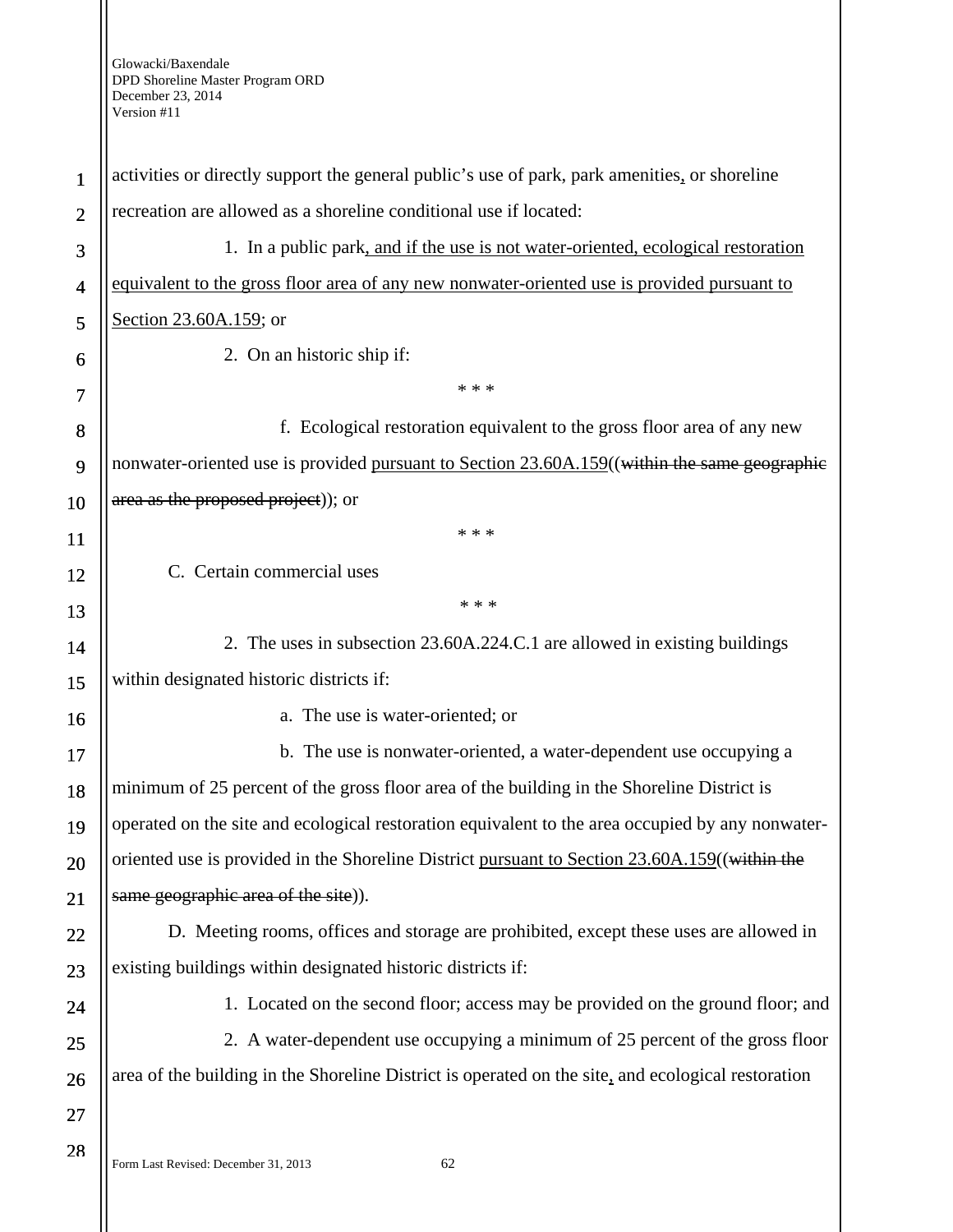| $\mathbf{1}$             | equivalent to the gross floor area of any nonwater-oriented use is provided within the Shoreline   |  |
|--------------------------|----------------------------------------------------------------------------------------------------|--|
| $\mathbf{2}$             | District pursuant to Section 23.60A.159((within the same geographic areas of the site)).           |  |
| 3                        | E. Sale or rental of boats, boat parts and accessories, and dry boat storage                       |  |
| $\overline{\mathcal{A}}$ | 1. Sale or rental of small boats, boat parts and accessories, sale and rental of large             |  |
| 5                        | boats, and dry boat storage are allowed if:                                                        |  |
| 6                        | a. They are in an existing building within designated historic districts;                          |  |
| 7                        | b. Shoreline restoration that removes impervious surface and that plants                           |  |
| 8                        | native vegetation in an area equivalent to the area occupied by any outdoor storage and any        |  |
| 9                        | increase in impervious surface is provided pursuant to Section 23.60A.159((within the same         |  |
| 10                       | geographic area as the proposed project)); and                                                     |  |
| 11                       | c. Outdoor storage of boats is located to minimize interference with the                           |  |
| 12                       | public's use of the shoreline.                                                                     |  |
| 13                       | * * *                                                                                              |  |
| 14                       | K. Sewage treatment plants                                                                         |  |
| 15                       | 1. New sewage treatment plants are prohibited.                                                     |  |
| 16                       | 2. Existing sewage treatment plants are allowed subject to the following                           |  |
| 17                       | standards:                                                                                         |  |
| 18                       | a. Expansion of an existing sewage treatment plant that does not add                               |  |
| 19                       | capacity or a new treatment level is allowed as a special use.                                     |  |
| 20                       | b. Expansion of an existing sewage treatment plant that adds capacity or a                         |  |
| 21                       | new treatment level is allowed as a Council conditional use if:                                    |  |
| 22                       | 1) A determination has been made that an alternative design is                                     |  |
| 23                       | infeasible, ((and-))that no feasible alternative location for expanding the sewage treatment plant |  |
| 24                       | outside the shoreline exists as determined under Section 23.60A.066, and Plan Shoreline Permit     |  |
| 25                       | is obtained((an alternative location for expanding the sewage treatment plant is infeasible));     |  |
| 26                       | * * *                                                                                              |  |
| 27                       |                                                                                                    |  |
| 28                       | 63<br>Form Last Revised: December 31, 2013                                                         |  |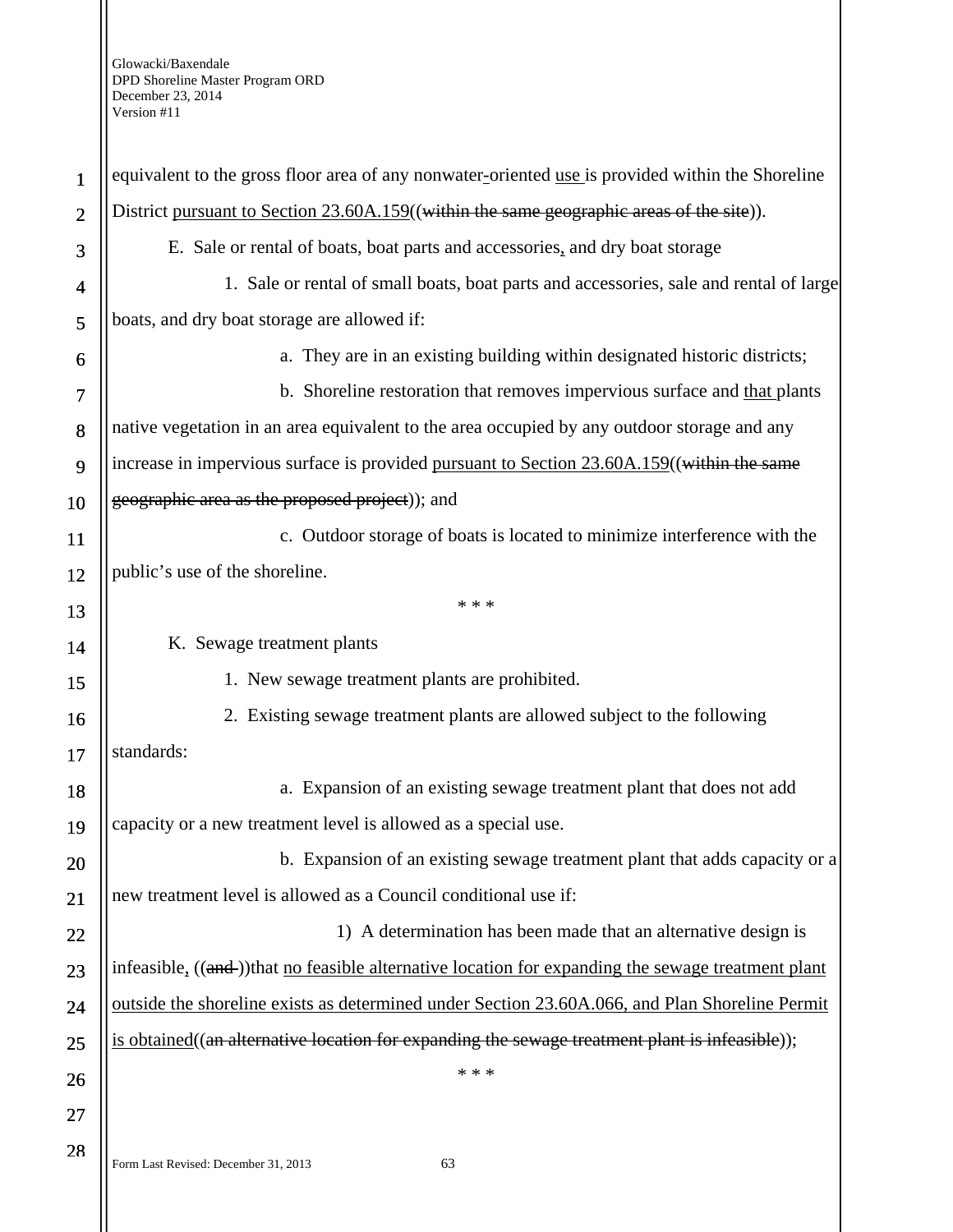| $\mathbf{1}$   | Section 27. Section 23.60A.240 of the Seattle Municipal Code, as enacted by Ordinance               |                                 |
|----------------|-----------------------------------------------------------------------------------------------------|---------------------------------|
| $\overline{2}$ | 124105, is amended as follows:                                                                      |                                 |
| 3              | Part 1 Uses                                                                                         |                                 |
| $\overline{4}$ | 23.60A.240 Uses in the CN Environment                                                               |                                 |
| 5              | A. Use regulations                                                                                  |                                 |
| 6              | 1. All uses are allowed, allowed as a special use, allowed as a shoreline                           |                                 |
| $\overline{7}$ | conditional use, or prohibited pursuant to Section 23.60A.090, this Section 23.60A.240, and         |                                 |
| 8              | Table A for 23.60A.240. Use categories and subcategories cover all uses in that category and        |                                 |
| 9              | subcategory except when a subcategory of that use is specifically shown in Table A for              |                                 |
| 10             | 23.60A.240.                                                                                         |                                 |
| 11             | 2. If Table A for 23.60A.240 or the text of Section 23.60A.240 states that a use is                 |                                 |
| 12             | required to be water-dependent or water-related, a use that does not have the required attribute is |                                 |
| 13             | prohibited.                                                                                         |                                 |
| 14             | 3. Regulations for specific shoreline modifications are set out in Sections                         |                                 |
| 15             | 23.60A.172 through 23.60A.190.                                                                      |                                 |
| 16             |                                                                                                     |                                 |
| 17             | <b>Table A for 23.60A.240</b><br><b>Uses in the CN Environment</b>                                  |                                 |
|                | A. AGRICULTURAL AND FOREST PRACTICE                                                                 | X                               |
| 18             | <b>B. CEMETERIES</b>                                                                                | $\mathbf X$                     |
|                | C. COMMERCIAL USES                                                                                  | X                               |
| 19             | D. HIGH-IMPACT USES                                                                                 | X                               |
| 20             | E. INSTITUTIONAL USES                                                                               | X                               |
|                | F. LIVE-WORK UNITS                                                                                  | $\mathbf X$                     |
| 21             | <b>G. MANUFACTURING USES</b>                                                                        | $\mathbf X$                     |
|                |                                                                                                     | See subsection ((23.60A.240 B)) |
| 22             | H. PARKS AND OPEN SPACE USES                                                                        | 23.60A.240.B                    |
| 23             | <b>I. PUBLIC FACILITIES</b>                                                                         | See Section 23.60A.207          |
|                | J. RESEARCH USES, Aquatic, Scientific, Historic, Cultural,<br>and Educational                       | See Section 23.60A.210          |
| 24             | K. RESIDENTIAL USES                                                                                 | X                               |
|                | L. RESTORATION AND ENHANCEMENT USES                                                                 | See Section 23.60A.211          |
| 25             | M. STORAGE USES                                                                                     | X                               |
|                | N. TRANSPORTATION FACILITY USES                                                                     |                                 |
| 26             | N.1. Bridges and tunnels                                                                            | See subsection 23.60A.240.C     |
| 27             |                                                                                                     |                                 |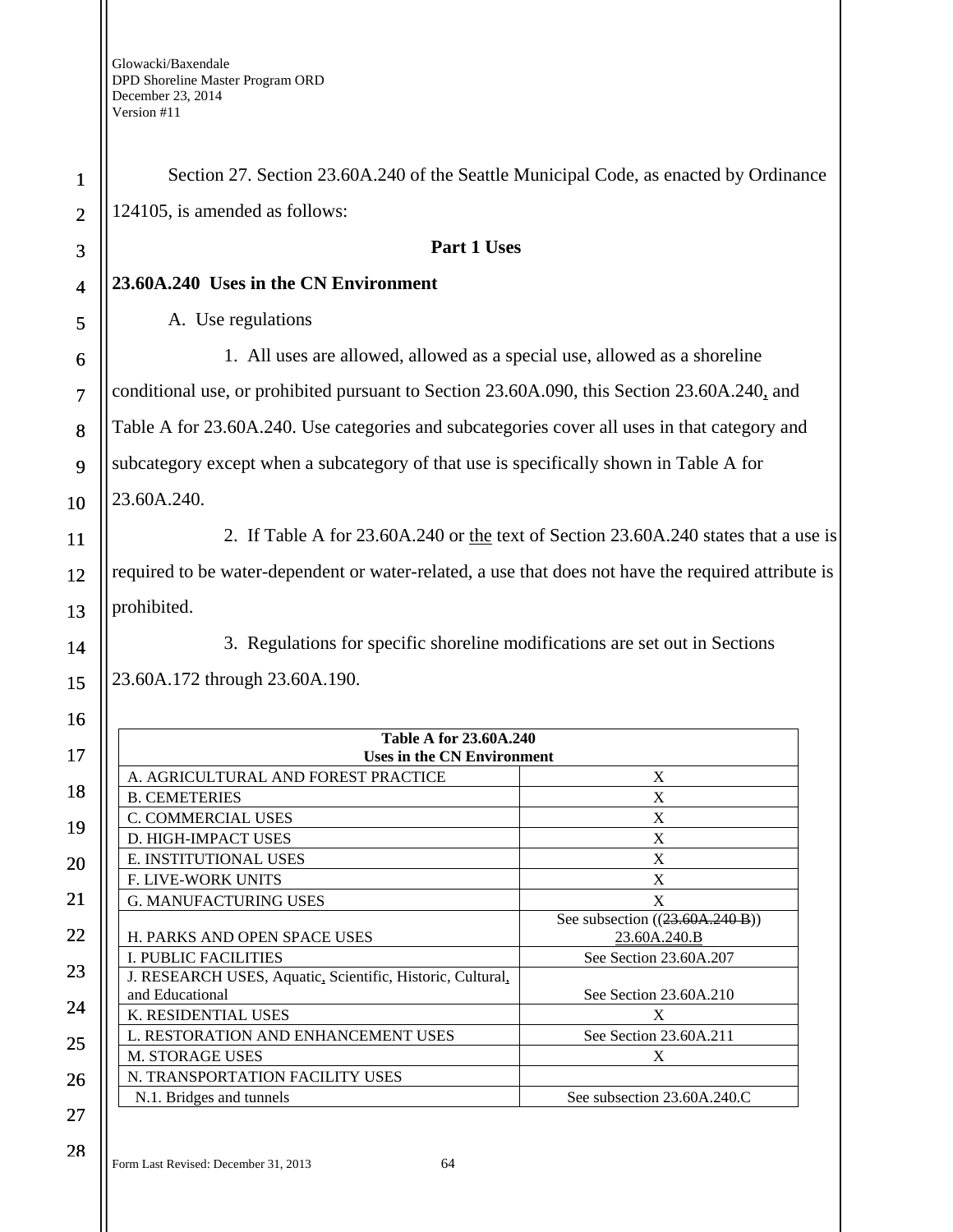| $\mathbf 1$    | <b>Table A for 23.60A.240</b><br><b>Uses in the CN Environment</b>                                |                             |  |
|----------------|---------------------------------------------------------------------------------------------------|-----------------------------|--|
|                | N.2. Cargo terminals                                                                              | X                           |  |
| $\overline{2}$ | N.3. Moorage                                                                                      | X                           |  |
| 3              | N.4. Navigational locks                                                                           | X                           |  |
|                | N.5. Parking                                                                                      | X                           |  |
| 4              | N.6. Passenger terminals                                                                          | X                           |  |
|                | N.7. Rail transit facilities                                                                      | P                           |  |
| 5              | N.8. Navigational aids including channel markers                                                  | $\mathbf P$                 |  |
| 6              | and anchor buoys<br>N.9. Transportation facilities, air                                           | $\boldsymbol{\mathrm{X}}$   |  |
|                | N.10. Vehicle storage and maintenance                                                             | $\mathbf X$                 |  |
| 7              | N.11. Tugboat services                                                                            | $\mathbf X$                 |  |
|                | N.12. Railroads                                                                                   | See subsection 23.60A.240.C |  |
| 8              | N.13. Streets                                                                                     | See subsection 23.60A.240.C |  |
| 9              | O. UTILITY USES                                                                                   | X                           |  |
|                | P. UTILITY LINES                                                                                  | SU                          |  |
| 10             | Key to Table A for 23.60A.240                                                                     |                             |  |
| 11             | $CU =$ Shoreline Conditional Use<br>$P =$ Allowed by permit                                       |                             |  |
|                | $SU = Special Use$                                                                                |                             |  |
| 12             | $X =$ Prohibited                                                                                  |                             |  |
|                | $((\text{KEY})$                                                                                   |                             |  |
| 13             | CU = Shoreline Conditional Use                                                                    |                             |  |
| 14             |                                                                                                   |                             |  |
|                | $P =$ Allowed by permit                                                                           |                             |  |
| 15             | SU-Special Use                                                                                    |                             |  |
| 16             |                                                                                                   |                             |  |
|                | $X = Probability()$                                                                               |                             |  |
| 17             |                                                                                                   |                             |  |
| 18             | B. Underwater diving areas are allowed as a special use. Bicycle, pedestrian paths, and           |                             |  |
|                | ((view points)) viewpoints are allowed as a special use, if on dry land. All other parks and open |                             |  |
| 19             |                                                                                                   |                             |  |
|                | space uses are prohibited.                                                                        |                             |  |
| 20             | C. Bridges, tunnels, railroads, and streets                                                       |                             |  |
| 21             |                                                                                                   |                             |  |
|                | 1. Bridges and tunnels containing rail transit facilities that are eligible for                   |                             |  |
| 22             |                                                                                                   |                             |  |
|                | approval by the City Council under subsection 23.80.004.C are allowed;                            |                             |  |
| 23             |                                                                                                   |                             |  |
| 24             | 2. Bridges and tunnels containing other rail transit facilities are allowed as a                  |                             |  |
|                | special use; and                                                                                  |                             |  |
| 25             |                                                                                                   |                             |  |
| 26             | 3. Railroads or streets are allowed as a special use.                                             |                             |  |
|                |                                                                                                   |                             |  |
| 27             |                                                                                                   |                             |  |
| 28             |                                                                                                   |                             |  |
|                | Form Last Revised: December 31, 2013<br>65                                                        |                             |  |

Ш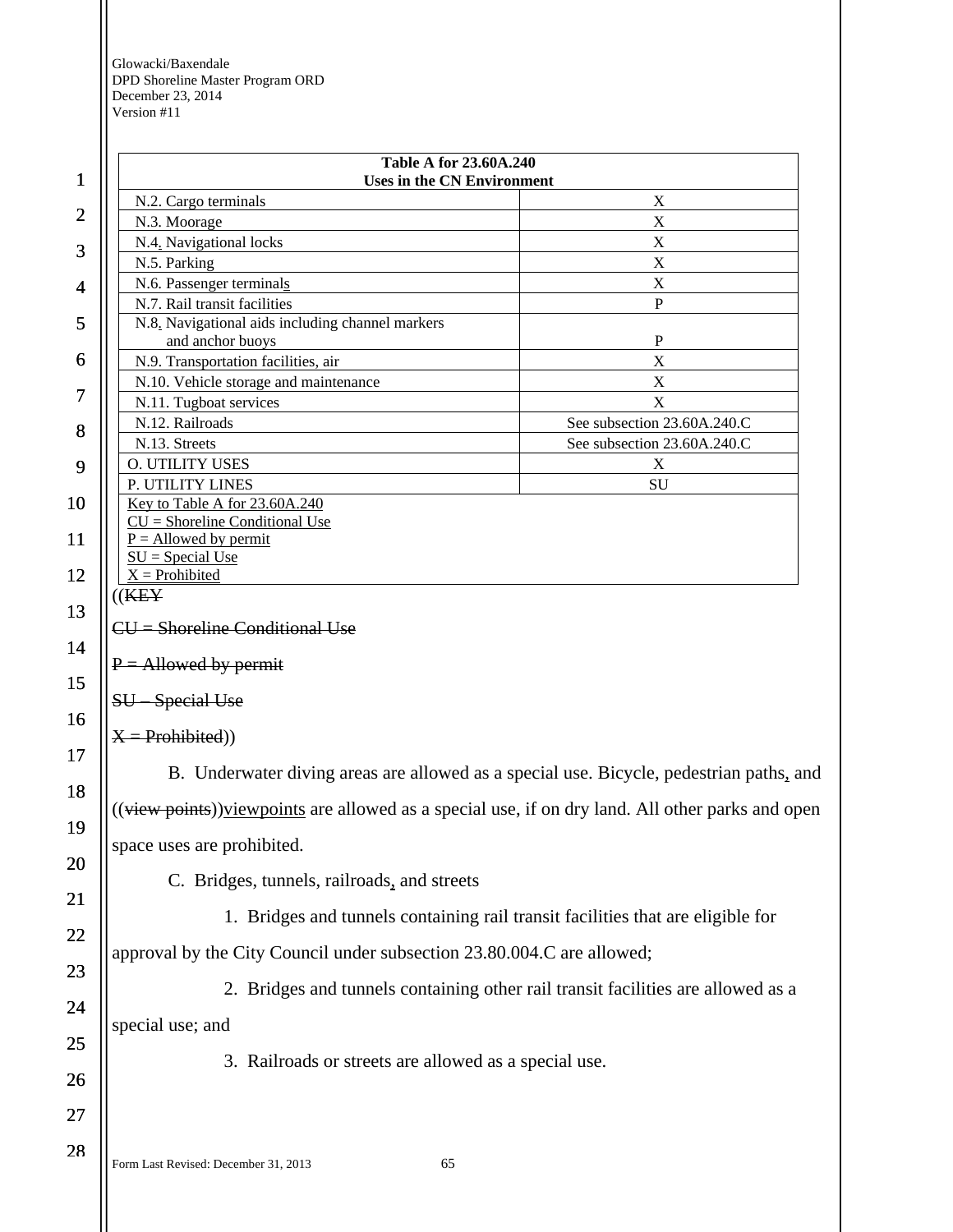| $\mathbf 1$    | Section 28. Section 23.60A.252 of the Seattle Municipal Code, as enacted by Ordinance               |                                                  |
|----------------|-----------------------------------------------------------------------------------------------------|--------------------------------------------------|
| $\overline{2}$ | 124105, is amended as follows:                                                                      |                                                  |
| 3              | Part 1 Uses                                                                                         |                                                  |
| $\overline{4}$ | 23.60A.252 Uses in the CP Environment                                                               |                                                  |
| 5              | A. Use regulations                                                                                  |                                                  |
| 6              | 1. All uses are allowed, allowed as a special use, allowed as a shoreline                           |                                                  |
| $\overline{7}$ | conditional use, or prohibited pursuant to Section 23.60A.090, this Section 23.60A.252, and         |                                                  |
|                |                                                                                                     |                                                  |
| 8              | Table A for 23.60A.252. Use categories and subcategories cover all uses in that category and        |                                                  |
| 9              | subcategory except when a subcategory of that use is specifically shown in Table A for              |                                                  |
| 10             | 23.60A.252.                                                                                         |                                                  |
| 11             | 2. If Table A for 23.60A.252 or the text of Section 23.60A.252 states that a use is                 |                                                  |
| 12             | required to be water-dependent or water-related, a use that does not have the required attribute is |                                                  |
| 13             | prohibited.                                                                                         |                                                  |
| 14             | 3. Regulations for specific shoreline modifications are set out in Sections                         |                                                  |
| 15             | 23.60A.172 through 23.60A.190.                                                                      |                                                  |
|                |                                                                                                     |                                                  |
| 16             | Table A for 23.60A.252                                                                              |                                                  |
| 17             | <b>Uses in the CP Environment</b><br>A. AGRICULTURAL AND FOREST PRACTICE                            | X                                                |
| 18             | <b>B. CEMETERIES</b>                                                                                | $\mathbf X$                                      |
|                | C. COMMERCIAL USES                                                                                  | $\mathbf X$                                      |
| 19             | D. HIGH-IMPACT USES                                                                                 | X                                                |
| 20             | E. INSTITUTIONAL USES                                                                               | See subsection 23.60A.252.B                      |
|                | F. LIVE-WORK UNITS                                                                                  | X                                                |
| 21             | <b>G. MANUFACTURING USES</b>                                                                        | $\mathbf X$                                      |
|                | H. PARKS AND OPEN SPACE USES                                                                        | See subsection 23.60A.252.B                      |
| 22             | <b>I. PUBLIC FACILITIES</b>                                                                         | See Section 23.60A.207                           |
| 23             | J. RESEARCH USES, Aquatic, Scientific, Historic, Cultural,<br>and Educational                       | See Section 23.60A.210                           |
| 24             | K. RESIDENTIAL USES                                                                                 | X                                                |
|                | L. RESTORATION AND ENHANCEMENT USES                                                                 | See Section 23.60A.211                           |
| 25             | M. STORAGE USES                                                                                     | X                                                |
|                | N. TRANSPORTATION FACILITY USES                                                                     | $(\text{(-)})$                                   |
| 26             | N.1. Bridges and tunnels                                                                            | See subsections 23.60A.252.C and<br>23.60A.252.D |
| 27             |                                                                                                     |                                                  |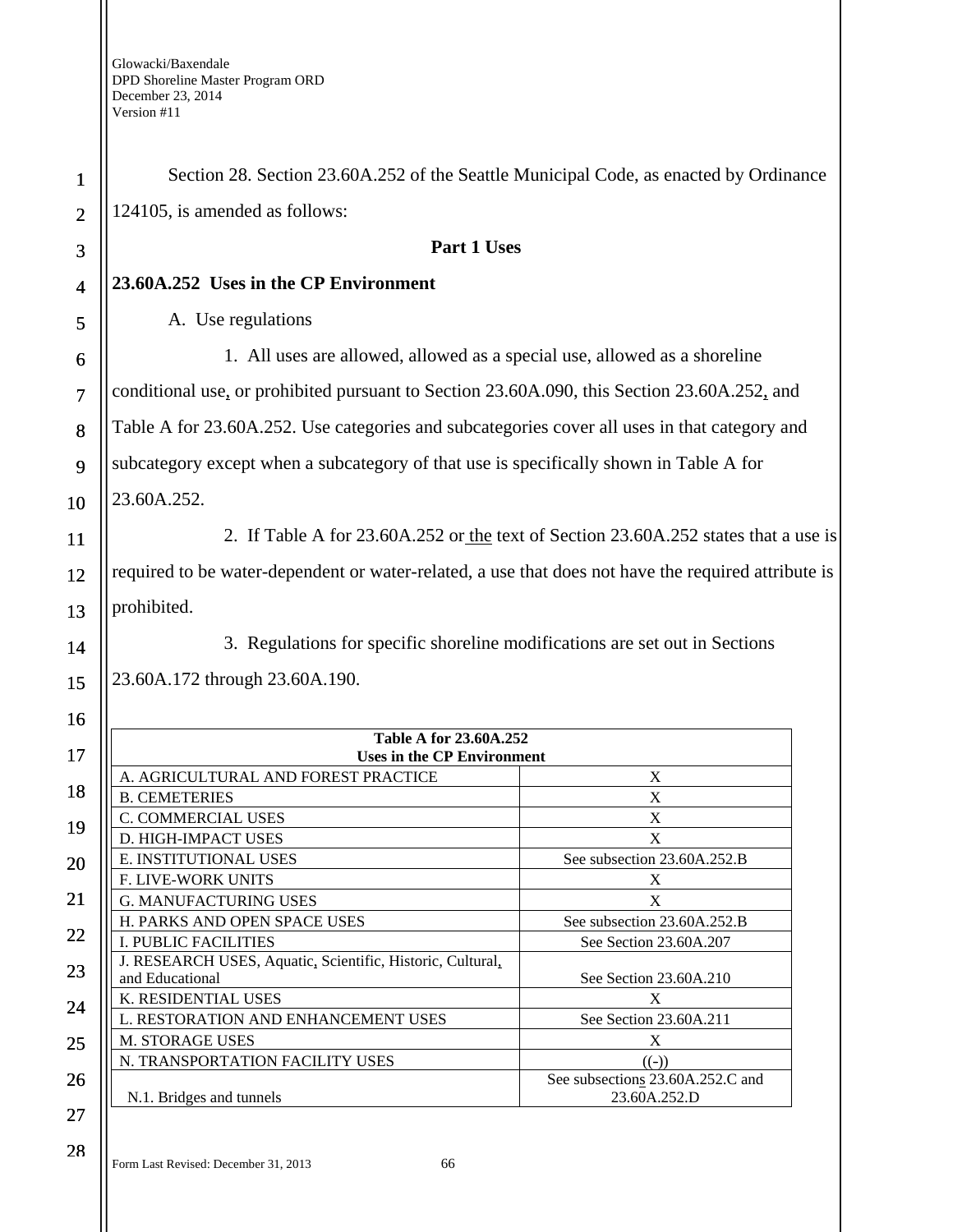| $\mathbf 1$    | Table A for 23.60A.252<br><b>Uses in the CP Environment</b>                                       |                                         |  |
|----------------|---------------------------------------------------------------------------------------------------|-----------------------------------------|--|
|                | N.2. Cargo terminals                                                                              | X                                       |  |
| $\overline{c}$ | N.3. Moorage                                                                                      | X                                       |  |
| 3              | N.4. Navigational locks                                                                           | X                                       |  |
|                | N.5. Parking                                                                                      | X                                       |  |
| $\overline{4}$ | N.6. Passenger terminals<br>N.7. Rail transit facilities                                          | X<br>See subsection 23.60A.252.D        |  |
| 5              | N.8. Transportation facilities, air                                                               | X                                       |  |
|                | N.9. Vehicle storage and maintenance                                                              | X                                       |  |
| 6              | N.10. Tugboat services                                                                            | $\boldsymbol{\mathrm{X}}$               |  |
| 7              | N.11. Railroads                                                                                   | X                                       |  |
|                | N.12. Streets<br><b>O. UTILITY USES</b>                                                           | See subsection((s)) $23.60A.252.E$<br>X |  |
| 8              | P. UTILITY LINES                                                                                  | See subsection((s)) $23.60A.252.F$      |  |
| 9              | Key to Table A for 23.60A.252                                                                     |                                         |  |
|                | $CU =$ Shoreline Conditional Use                                                                  |                                         |  |
| 10             | $P =$ Allowed by permit<br>$SU = Special Use$                                                     |                                         |  |
| <sup>11</sup>  | $X =$ Prohibited                                                                                  |                                         |  |
| 12             | (( <b>KEY</b> )                                                                                   |                                         |  |
| 13             | $CU =$ Shoreline Conditional Use                                                                  |                                         |  |
| 14             | $P =$ Allowed by permit                                                                           |                                         |  |
| 15             | $X = Problem$                                                                                     |                                         |  |
| 16             | * * *                                                                                             |                                         |  |
| 17             | F. Utility lines are allowed on dry land as a special use and are allowed in water as a           |                                         |  |
| 18             | shoreline conditional use if no ((reasonable)) feasible alternative location exists as determined |                                         |  |
| 19             | under Section 23.60A.066.                                                                         |                                         |  |
| 20             | Section 29. Section 23.60A.282 of the Seattle Municipal Code, as enacted by Ordinance             |                                         |  |
| 21             | 124105, is amended as follows:                                                                    |                                         |  |
| 22             | Part 1 Uses                                                                                       |                                         |  |
| 23             | 23.60A.282 Uses in the CR Environment                                                             |                                         |  |
| 24             | A. Use regulations                                                                                |                                         |  |
| 25             | 1. All uses are allowed, allowed as a special use, allowed as a shoreline                         |                                         |  |
| 26             | conditional use, or prohibited pursuant to Section 23.60A.090, this Section 23.60A.282, and       |                                         |  |
| 27             |                                                                                                   |                                         |  |
| 28             | Form Last Revised: December 31, 2013<br>67                                                        |                                         |  |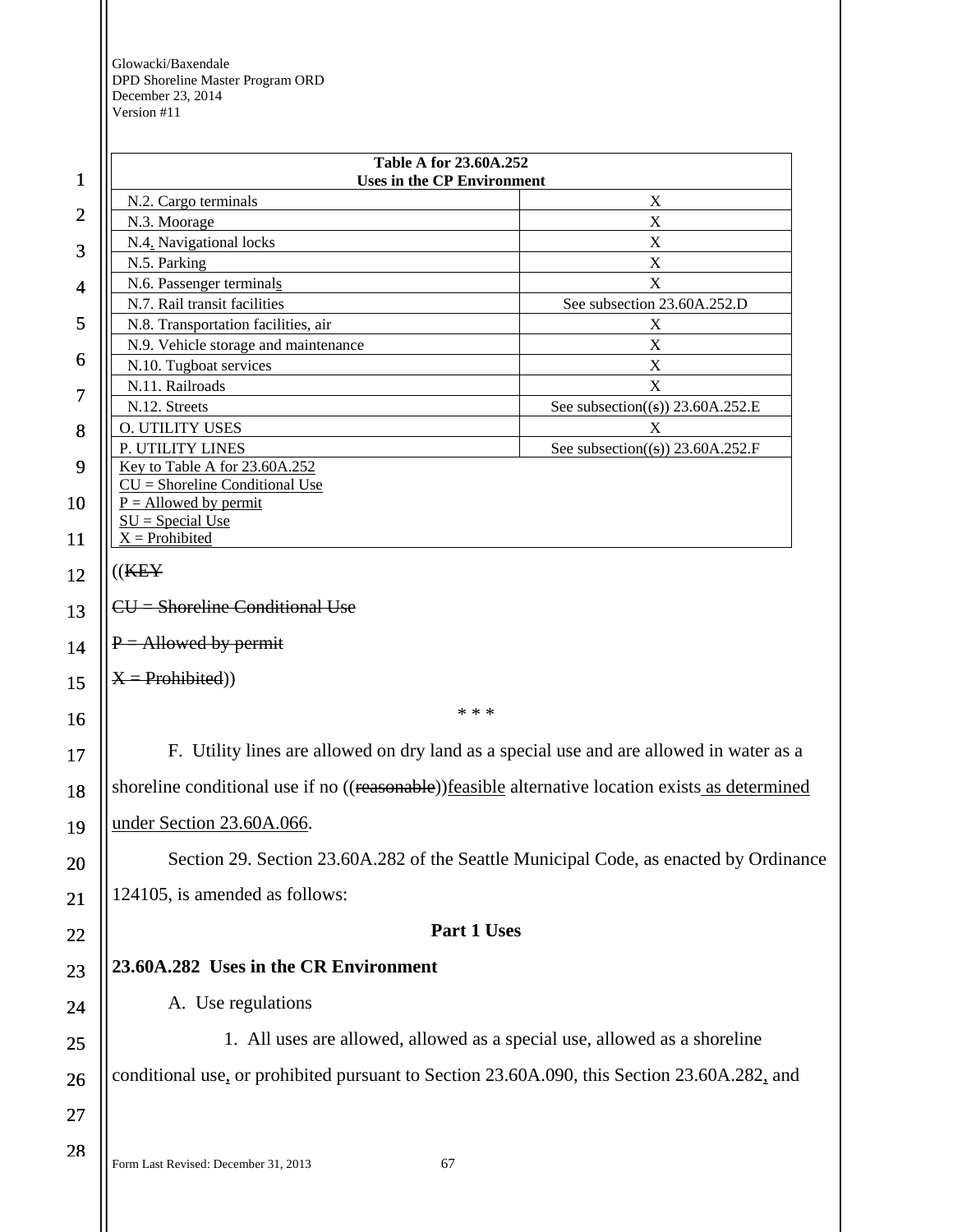Table A for 23.60A.282. Use categories and subcategories cover all uses in that category and

subcategory except when a subcategory of that use is specifically shown in Table A for

23.60A.282.

2. If Table A for 23.60A.282 or the text of Section 23.60A.282 states that a use is

required to be water-dependent or water-related, a use that does not have the required attribute is prohibited.

3. Regulations for specific shoreline modifications are set out in Sections

23.60A.172 through 23.60A.190.

9

1

2

3

4

5

6

7

8

| 10 | Table A for 23.60A.282<br><b>Uses in the CR Environment</b> |                             |
|----|-------------------------------------------------------------|-----------------------------|
|    | A. AGRICULTURAL AND FOREST PRACTICE                         | ((X))                       |
| 11 | A.1 Aquaculture                                             | <b>CU</b>                   |
| 12 | A.2 Other agricultural and forest practice uses             | $\underline{X}$             |
|    | <b>B. CEMETERIES</b>                                        | X                           |
| 13 | <b>C. COMMERCIAL USES</b>                                   |                             |
|    | C.1. Animal shelters and kennels                            | X                           |
| 14 | C.2. Eating and drinking establishments                     | See subsection 23.60A.282.B |
|    | C.3. Entertainment uses                                     | X                           |
| 15 | C.4. Food processing and craft work uses                    | $\mathbf X$                 |
| 16 | C.5. Laboratories, research and development                 | X                           |
|    | C.6. Lodging                                                | $\mathbf X$                 |
| 17 | C.7. Medical services                                       | X                           |
|    | C.8. Offices                                                | $\mathbf X$                 |
| 18 | C.9. Sales and service uses, automotive                     | X                           |
|    | C.10. Sales and services, general                           | See subsection 23.60A.282.B |
| 19 | C.11. Sales and service uses, heavy                         | X                           |
| 20 | C.12. Sales and services, marine                            |                             |
|    | C.12.a. Marine service stations                             | X                           |
| 21 | C.12.b. Sale or rental of large boats,                      | See subsection 23.60A.282.B |
|    | C.12.c. Sale or rental of small boats, boat parts, or       |                             |
| 22 | accessories                                                 | See subsection 23.60A.282.B |
|    | C.12.d. Vessel repair, major                                | X                           |
| 23 | C.12.e. Vessel repair, minor                                | $\mathbf X$                 |
| 24 | D. HIGH-IMPACT USES                                         | $\mathbf X$                 |
|    | E. INSTITUTIONAL USES                                       |                             |
| 25 | E.1. Adult care centers                                     | $\mathbf X$                 |
|    | E.2. Child care centers                                     | $\mathbf X$                 |
| 26 | E.3. Colleges                                               | $\boldsymbol{X}$            |
|    | E.4. Community center or clubs                              |                             |
| 27 |                                                             |                             |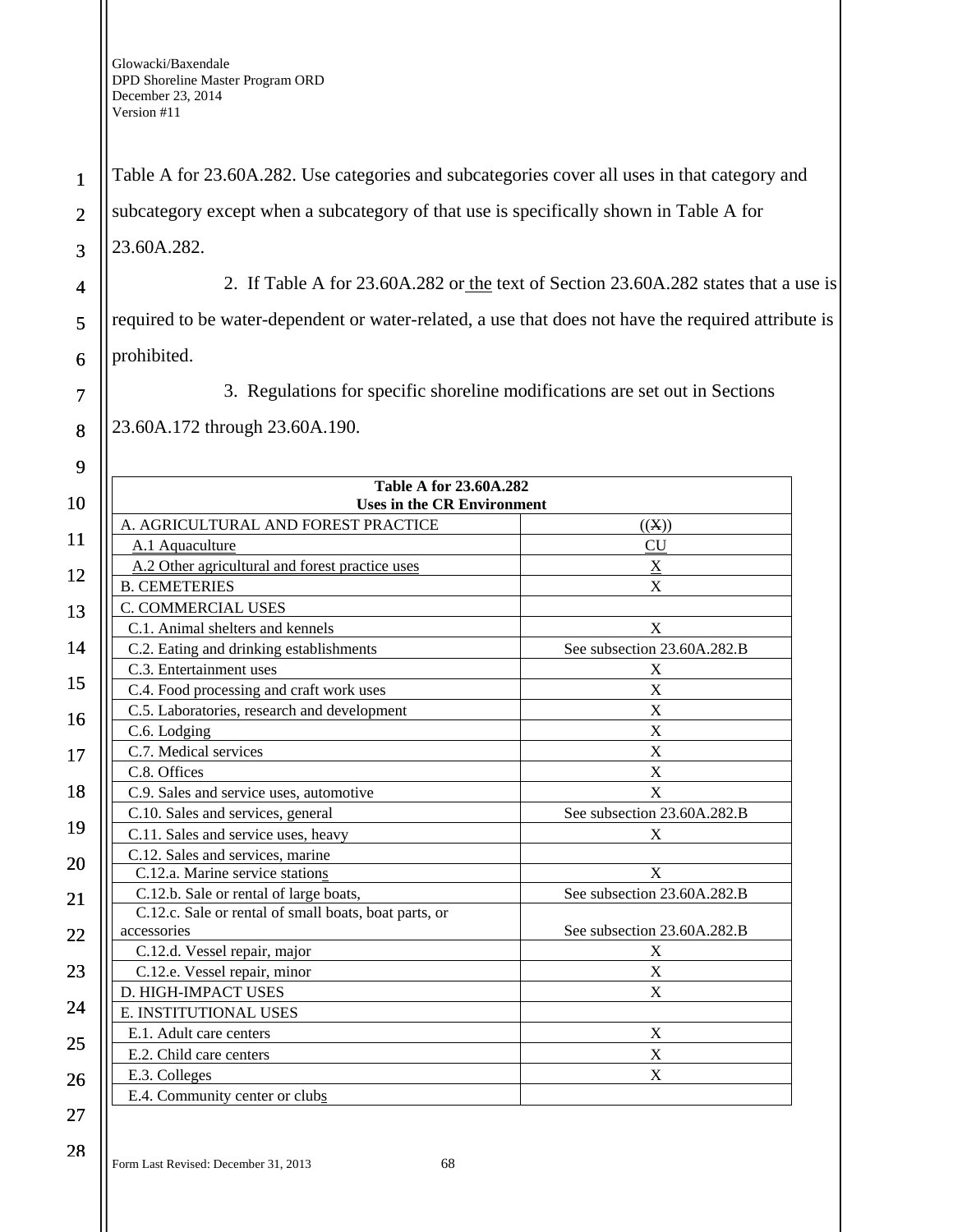|                | Table A for 23.60A.282                                     |                             |  |
|----------------|------------------------------------------------------------|-----------------------------|--|
| $\mathbf{1}$   | <b>Uses in the CR Environment</b>                          |                             |  |
| $\overline{2}$ | E.4.a. Yacht, boat and beach clubs                         | See subsection 23.60A.282.C |  |
|                | E.4.b. Other community centers or clubs                    | See subsection 23.60A.282.B |  |
| 3              | E.5. Family support centers                                | X                           |  |
|                | E.6. Hospitals                                             | X                           |  |
| 4              | E.7. Institutes for advanced study                         | X                           |  |
|                | E.8. Librar( $(y)$ )ies                                    | X                           |  |
| 5              | $E.((10))2.$ Museums                                       | $\mathbf X$                 |  |
|                | $E.((44))10$ . Private clubs                               | $\mathbf X$                 |  |
| 6              | $E.((12))11$ . Religious facilities                        | X                           |  |
| 7              | $E.((13))12$ . Schools, elementary or secondary            | X                           |  |
|                | $E.((14))13$ . Vocational or fine arts schools             | $\boldsymbol{\mathrm{X}}$   |  |
| 8              | $E.((45))14$ . Other institutional uses                    | $\mathbf X$                 |  |
|                | F. LIVE-WORK UNITS                                         | X                           |  |
| 9              | <b>G. MANUFACTURING USES</b>                               | $\mathbf X$                 |  |
|                | H. PARKS AND OPEN SPACE USES                               | See subsection 23.60A.282.D |  |
| 10             | <b>I. PUBLIC FACILITIES</b>                                | See Section 23.60A.207      |  |
| 11             | J. RESEARCH USES, Aquatic, Scientific, Historic, Cultural, |                             |  |
|                | and Educational                                            | See Section 23.60A.210      |  |
| 12             | K. RESIDENTIAL USES                                        |                             |  |
|                | K.1. Accessory dwelling units                              | X                           |  |
| 13             | K.2. Adult family homes                                    | $\boldsymbol{\mathrm{X}}$   |  |
|                | K.3. Artist studio/dwellings                               | X                           |  |
| 14             | K.4. Assisted living facilities                            | $\mathbf X$                 |  |
|                | K.5. Congregate residences                                 | $\mathbf X$                 |  |
| 15             | K.6. Detached accessory dwelling units                     | X                           |  |
| 16             | K.7. Domestic $((\vee))$ violence $((S))$ shelters         | $\mathbf X$                 |  |
|                | K.8. Floating homes and moorage                            | $\mathbf X$                 |  |
| 17             | K.9. Mobile park homes                                     | $\mathbf X$                 |  |
|                | K.10. Multifamily residences                               | $\mathbf X$                 |  |
| 18             | K.11. Nursing homes                                        | X                           |  |
|                | K.12. Single-family dwelling units                         | See subsection 23.60A.282.E |  |
| 19             | K.13. Other residential uses                               | X                           |  |
| 20             | L. RESTORATION AND ENHANCEMENT USES                        | See Section 23.60A.211      |  |
|                | M. STORAGE USES                                            | X                           |  |
| 21             | N. TRANSPORTATION FACILITY USES                            |                             |  |
|                | N.1. Bridges and tunnels                                   | See subsection 23.60A.282.F |  |
| 22             | N.2. Cargo terminals                                       | X                           |  |
|                | N.3. Moorage                                               |                             |  |
| 23             | N.3.a. Boat moorage                                        |                             |  |
|                | N.3.a.1. Commercial marinas                                | X                           |  |
| 24             | N.3.a.2. Recreational marinas                              | See subsection 23.60A.282.G |  |
| 25             | N.3.b. Dry boat storage                                    | SU                          |  |
|                | N.4. Navigational locks                                    | X                           |  |
| 26             | N.5. Parking                                               |                             |  |
|                | N.5.a. Parking, principal use                              | X                           |  |
| 27             |                                                            |                             |  |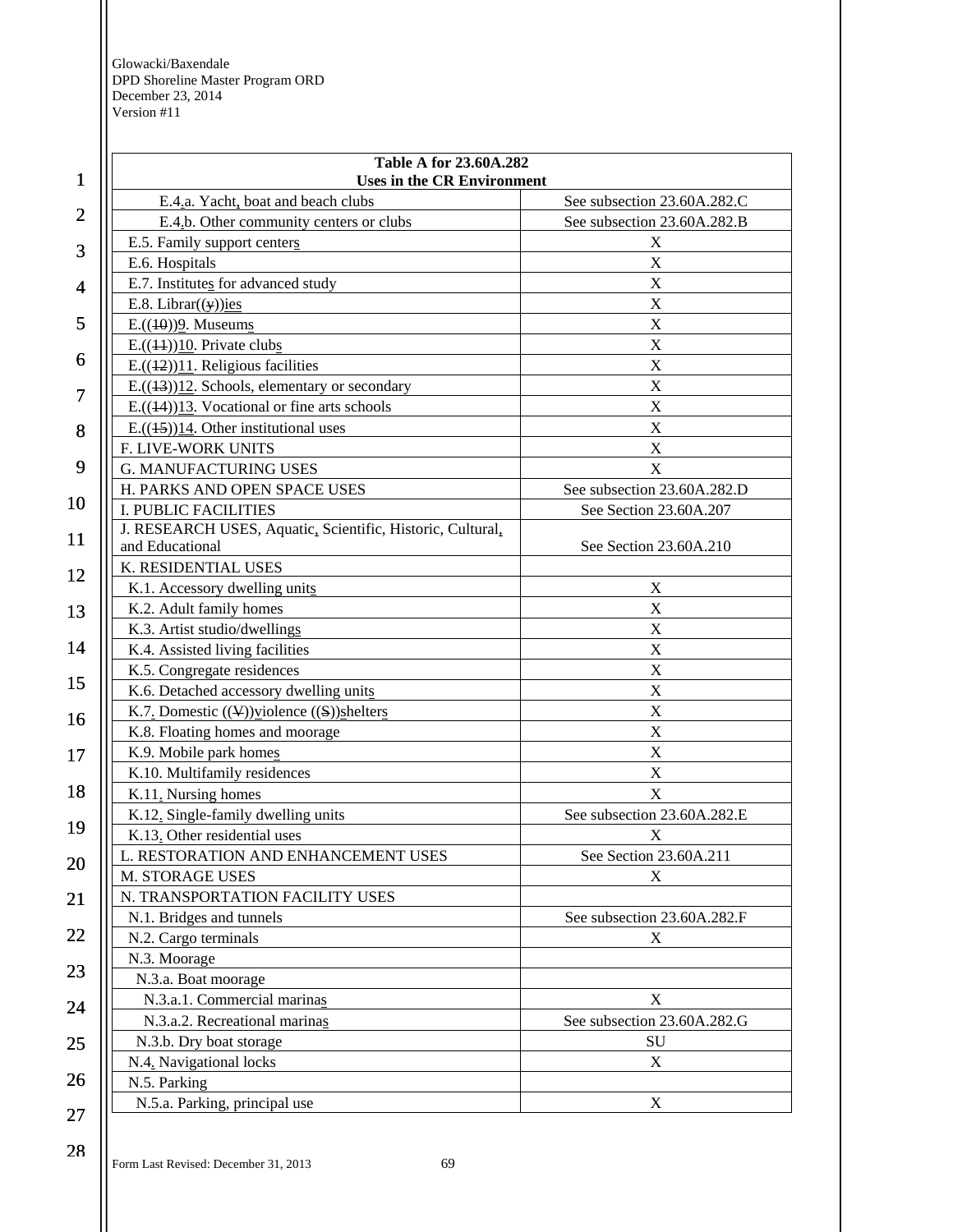| $\mathbf{1}$   | Table A for 23.60A.282<br><b>Uses in the CR Environment</b>                  |                                      |
|----------------|------------------------------------------------------------------------------|--------------------------------------|
|                | N.5.b. Parking, accessory use                                                | $\mathbf{P}$                         |
| $\overline{2}$ | N.6. Passenger terminals                                                     | SU                                   |
|                | N.7. Rail transit facilities                                                 | P                                    |
| 3              | N.8. Transportation facilities, air                                          |                                      |
| 4              | N.8.a. Airports, land-based                                                  | $\boldsymbol{X}$                     |
|                | N.8.b. Airports, water-based                                                 | <b>CU</b>                            |
| 5              | N.8.c. Heliports                                                             | $\mathbf X$                          |
| 6              | N.8.d. Helistops                                                             | $\mathbf X$                          |
|                | N.9. Vehicle storage and maintenance                                         | X                                    |
| 7              | N.10. Tugboat services                                                       | SU                                   |
|                | N.11. Railroads<br>N.12. Streets                                             | SU<br>See subsection 23.60A.282.H    |
| 8              | <b>O. UTILITY USES</b>                                                       |                                      |
| 9              | O.1. Communication utilities, minor                                          | X                                    |
|                | O.2. Communication utilities, major                                          | $\mathbf X$                          |
| 10             | O.3. Power plants                                                            | $\mathbf X$                          |
| 11             | O.4. Recycling                                                               | $\boldsymbol{\mathrm{X}}$            |
|                | O.5. Sewage treatment plants                                                 | $\boldsymbol{\mathrm{X}}$            |
| 12             | O.6. Solid waste management                                                  | X                                    |
|                | O.7. Utility service uses                                                    | See subsection 23.60A.282.I          |
| 13             | P. UTILITY LINES                                                             | See subsection( $(s)$ ) 23.60A.282.H |
| 14             | Key to Table A for 23.60A.282<br>$CU = Shortline Conditional Use$            |                                      |
|                | $P =$ Allowed by permit                                                      |                                      |
| 15             | $SU = Special Use$                                                           |                                      |
| 16             | $X =$ Prohibited<br>((K E Y))                                                |                                      |
| 17             | $CU =$ Shoreline Conditional Use                                             |                                      |
|                |                                                                              |                                      |
| 18             | $P =$ Allowed by permit<br>SU = Special Use                                  |                                      |
| 19             |                                                                              |                                      |
| 20             | $X = Problemibited)$                                                         |                                      |
| 21             | B. Certain commercial uses                                                   |                                      |
| 22             | 1. The following uses are allowed if they meet the conditions of subsections |                                      |
| 23             | 23.60A.282.B.2 or 23.60A.282.B.3 and are otherwise prohibited:               |                                      |
| 24             | a. Eating and drinking establishments;                                       |                                      |
| 25             | * * *                                                                        |                                      |
| 26             |                                                                              |                                      |
|                |                                                                              |                                      |
| 27             |                                                                              |                                      |
| 28             |                                                                              |                                      |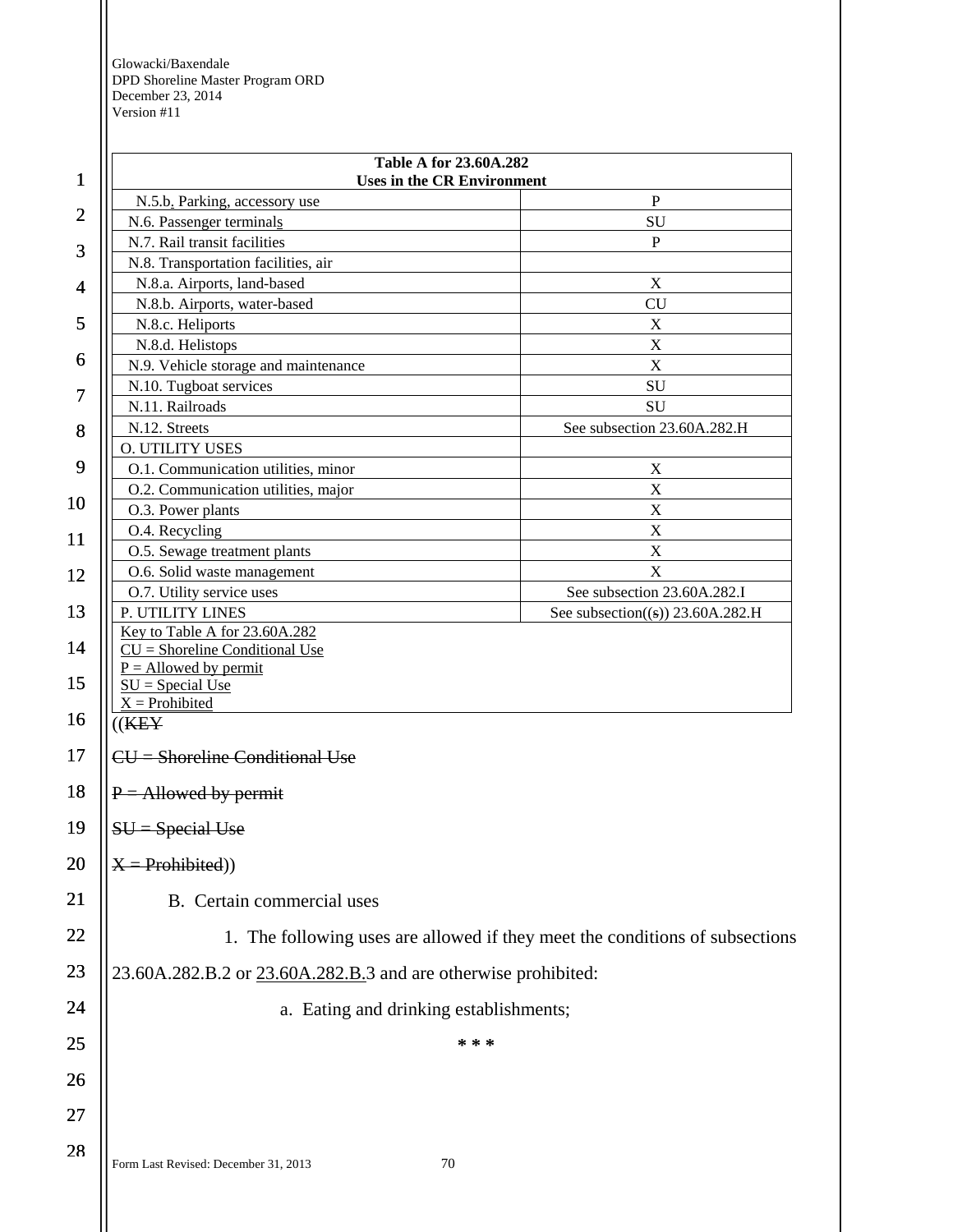Form Last Revised: December 31, 2013 71 1 2 3 4 5 6 7 8 9 10 11 12 13 14 15 16 17 18 19 20 21 22 23 24 25 26 27 28 e. Community centers, limited to small-craft centers, are allowed as a shoreline conditional use if located in a public park $((,)$ ) and are prohibited otherwise $((-$ eating and drinking establishments)). \* \* \* 3. If the use in subsection 23.60A.282.B.1 is nonwater-oriented, it is allowed as a shoreline conditional use if a water-dependent use( $(\frac{1}{2}$  must occupy)) occupies an area equal to 50 percent of the surface area of the site, and ecological restoration equivalent to the gross floor area of the nonwater-oriented use $((s))$  is provided within the Shoreline District pursuant to Section 23.60A.159((within the same geographic area as the site)). \* \* \* Section 30. Section 23.60A.294 of the Seattle Municipal Code, as enacted by Ordinance 124105, is amended as follows: **23.60A.294 Regulated public access in the CR Environment**  A. Private property. Public access shall be provided and maintained on privately owned waterfront lots for the following developments: 1. Existing multifamily residential development containing more than four units with more than  $75((100))$  feet of shoreline( $($ , except if located on saltwater shorelines where public access from a street is available within 600 feet of the lot line of the proposed development)); and 2. Development and uses that are: a. Not residential and not water-dependent; or b. Not water-related as defined in Section 23.60A.944, "Water-related use"  $((\#))$ number 1. \* \* \* Section 31. Section 23.60A.310 of the Seattle Municipal Code, as enacted by Ordinance 124105, is amended as follows: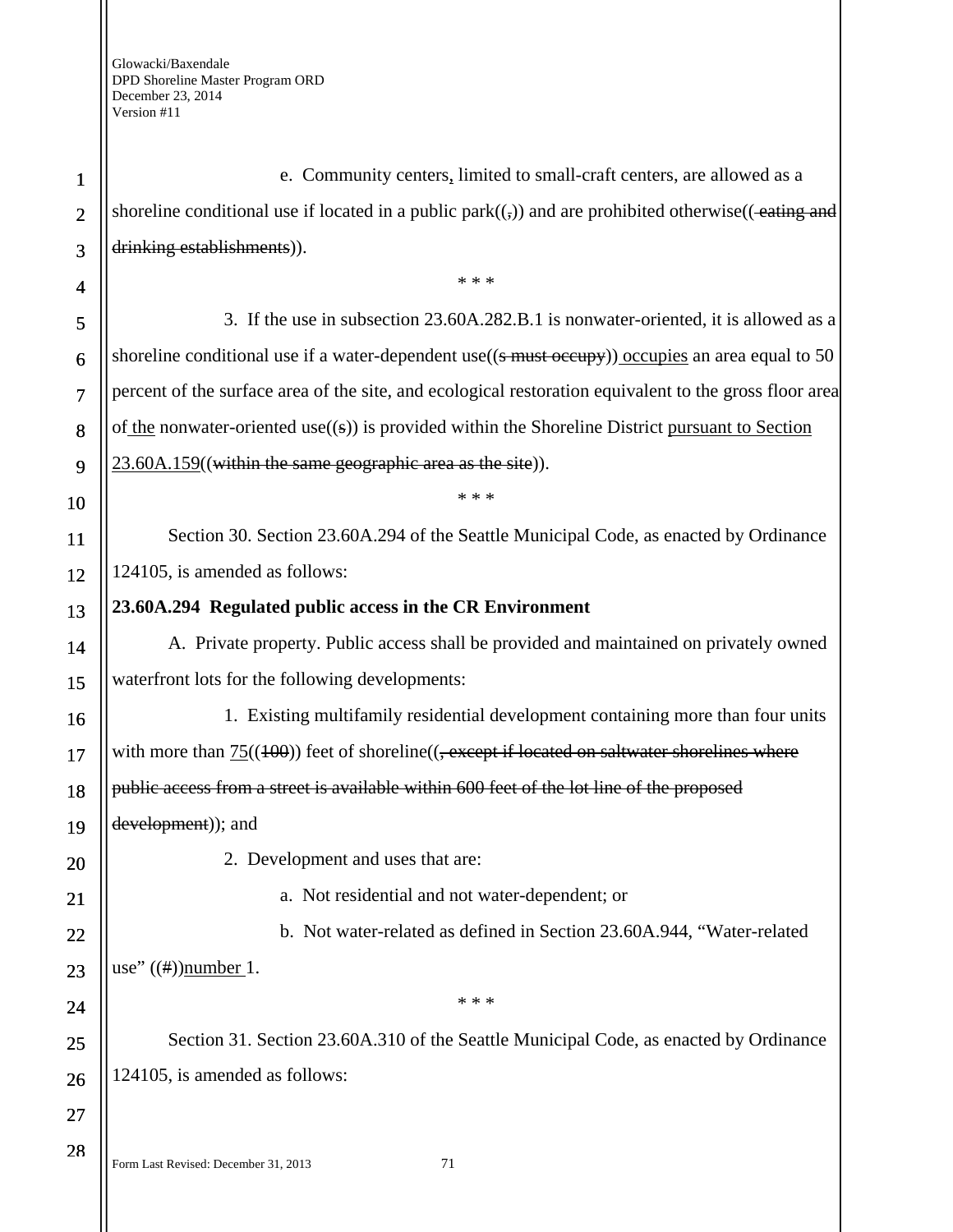| $\mathbf{1}$            | Part 1 Uses                                                                                         |                                                                                     |  |
|-------------------------|-----------------------------------------------------------------------------------------------------|-------------------------------------------------------------------------------------|--|
| $\overline{2}$          | 23.60A.310 Uses in the CW Environment                                                               |                                                                                     |  |
| 3                       | A. Use regulations                                                                                  |                                                                                     |  |
| $\overline{\mathbf{4}}$ | 1. All uses are allowed, allowed as a special use, allowed as a shoreline                           |                                                                                     |  |
| 5                       | conditional use, or prohibited pursuant to Section 23.60A.090, this Section 23.60A.310, and         |                                                                                     |  |
| 6                       | Table A for 23.60A.310. Use categories and subcategories cover all uses in that category and        |                                                                                     |  |
| $\overline{7}$          | subcategory except when a subcategory of that use is specifically shown in Table A for              |                                                                                     |  |
| 8                       | 23.60A.310.                                                                                         |                                                                                     |  |
| 9                       |                                                                                                     | 2. If Table A for 23.60A.310 or the text of Section 23.60A.310 states that a use is |  |
| 10                      | required to be water-dependent or water-related, a use that does not have the required attribute is |                                                                                     |  |
| 11                      | prohibited.                                                                                         |                                                                                     |  |
| 12                      | 3. Regulations for specific shoreline modifications are set out in Sections                         |                                                                                     |  |
| 13                      | 23.60A.172 through 23.60A.190.                                                                      |                                                                                     |  |
| 14                      | B. In addition to the use standards for the CW Environment, uses shall also meet the use            |                                                                                     |  |
| 15                      | standards of abutting shoreline environments.                                                       |                                                                                     |  |
| 16                      | C. On dry land, uses are allowed if accessory to conforming uses on abutting lots.                  |                                                                                     |  |
| 17                      | D. Uses may also need separate approval from DNR and/or Seattle Department of                       |                                                                                     |  |
| 18                      | Transportation.                                                                                     |                                                                                     |  |
| 19                      |                                                                                                     |                                                                                     |  |
| 20                      | Table A for 23.60A.310<br><b>Uses in the CW Environment</b>                                         |                                                                                     |  |
|                         | A. AGRICULTURAL AND FOREST PRACTICE                                                                 | ((X))                                                                               |  |
| 21                      | A.1 Aquaculture                                                                                     | CU                                                                                  |  |
| 22                      | A.2 Other agricultural and forest practice uses                                                     | $\underline{X}$<br>X                                                                |  |
|                         | <b>B. CEMETERIES</b><br>C. COMMERCIAL USES                                                          |                                                                                     |  |
| 23                      | C.1. Animal shelters and kennels                                                                    | $\mathbf X$                                                                         |  |
| 24                      | C.2. Eating and drinking establishments                                                             | See subsection 23.60A.310.E                                                         |  |
|                         | C.3. Entertainment uses                                                                             | X                                                                                   |  |
| 25                      | C.4. Food processing and craft work uses                                                            | $\mathbf X$                                                                         |  |
|                         | C.5. Laboratories, research and development                                                         | X                                                                                   |  |
| 26                      | C.6. Lodging                                                                                        | X                                                                                   |  |
| 27                      |                                                                                                     |                                                                                     |  |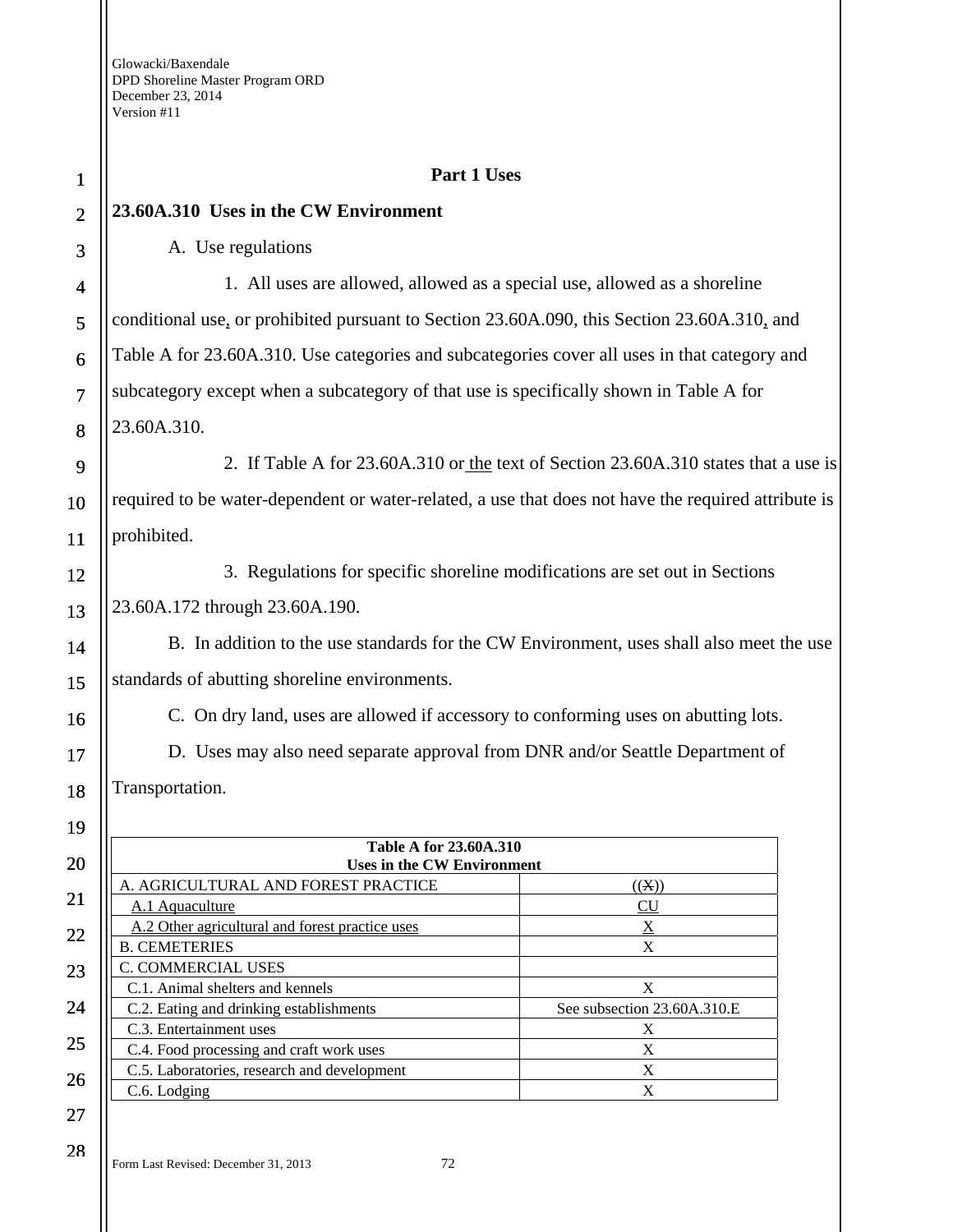| 1              | <b>Table A for 23.60A.310</b><br><b>Uses in the CW Environment</b> |                                               |
|----------------|--------------------------------------------------------------------|-----------------------------------------------|
|                | C.7. Medical services                                              | Χ                                             |
| $\overline{2}$ | C.8. Offices                                                       | $\mathbf X$                                   |
|                | C.9. Sales and services, automotive                                | X                                             |
| 3              | C.10. Sales and services, general                                  | See subsection 23.60A.310.E                   |
| 4              | C.11. Sales and services, heavy                                    | X                                             |
|                | C.12. Sales and services, marine                                   |                                               |
| 5              | C.12.a. Marine service station                                     | X                                             |
|                | C.12.b. Sale or rental of large boats                              | See subsection( $(\textbf{s})$ ) 23.60A.310.G |
| 6              | C.12.c. Sale or rental of small boats, boat parts, or              | See subsection( $(\textbf{s})$ ) 23.60A.310.E |
| 7              | accessories                                                        | $((and))$ or 23.60A.310.F                     |
|                | C.12.d. Vessel repair, major                                       | CU                                            |
| 8              | C.12.e. Vessel repair, minor                                       | SU                                            |
|                | D. HIGH-IMPACT USES                                                | X                                             |
| 9              | E. INSTITUTIONAL USES                                              |                                               |
|                | E.1. Adult care centers                                            | X                                             |
| 10             | E.2. Child care centers                                            | $\mathbf X$                                   |
| 11             | E.3. Colleges                                                      | $\mathbf X$                                   |
|                | E.4. Community center or clubs                                     |                                               |
| 12             | E.4.a. Yacht, boat and beach clubs                                 | SU                                            |
|                | E.4.b. Other community centers or clubs                            | X                                             |
| 13             | E.5. Family support centers                                        | X                                             |
|                | E.6. Hospitals                                                     | $\mathbf X$                                   |
| 14             | E.7. Institutes for advanced study                                 | $\mathbf X$                                   |
| 15             | E.8. Librar( $(y)$ )ies                                            | $\mathbf X$                                   |
|                | E.9. Museums, WD                                                   | SU                                            |
| 16             | E.10. Private clubs                                                | $\mathbf X$                                   |
|                | E.11. Religious facilities                                         | $\mathbf X$                                   |
| 17             | E.12. Schools, elementary or secondary                             | $\mathbf X$                                   |
|                | E.13. Vocational or fine arts schools                              | $\mathbf X$                                   |
| 18             | E.14. Other institutional uses                                     | $\mathbf X$                                   |
| 19             | F. LIVE-WORK UNITS                                                 | X                                             |
|                | G. MANUFACTURING USES                                              | X                                             |
| 20             | H. PARKS AND OPEN SPACE USES                                       |                                               |
|                | H.1. General parks and open space                                  | X                                             |
| 21             | H.2. Shoreline parks and open space                                | SU                                            |
|                | <b>I. PUBLIC FACILITIES</b>                                        | See Section 23.60A.207                        |
| 22             | J. RESEARCH USES, Aquatic, Scientific, Historic, Cultural,         |                                               |
| 23             | and Educational                                                    | See Section 23.60A.210                        |
|                | K. RESIDENTIAL USES                                                | X                                             |
| 24             | L. RESTORATION AND ENHANCEMENT USES                                | See Section 23.60A.211                        |
|                | M. STORAGE USES                                                    | X                                             |
| 25             | N. TRANSPORTATION FACILITY USES                                    |                                               |
|                | N.1. Bridges and tunnels                                           | See subsection 23.60A.310.H                   |
| 26             | N.2. Cargo terminals                                               | X                                             |
| 27             |                                                                    |                                               |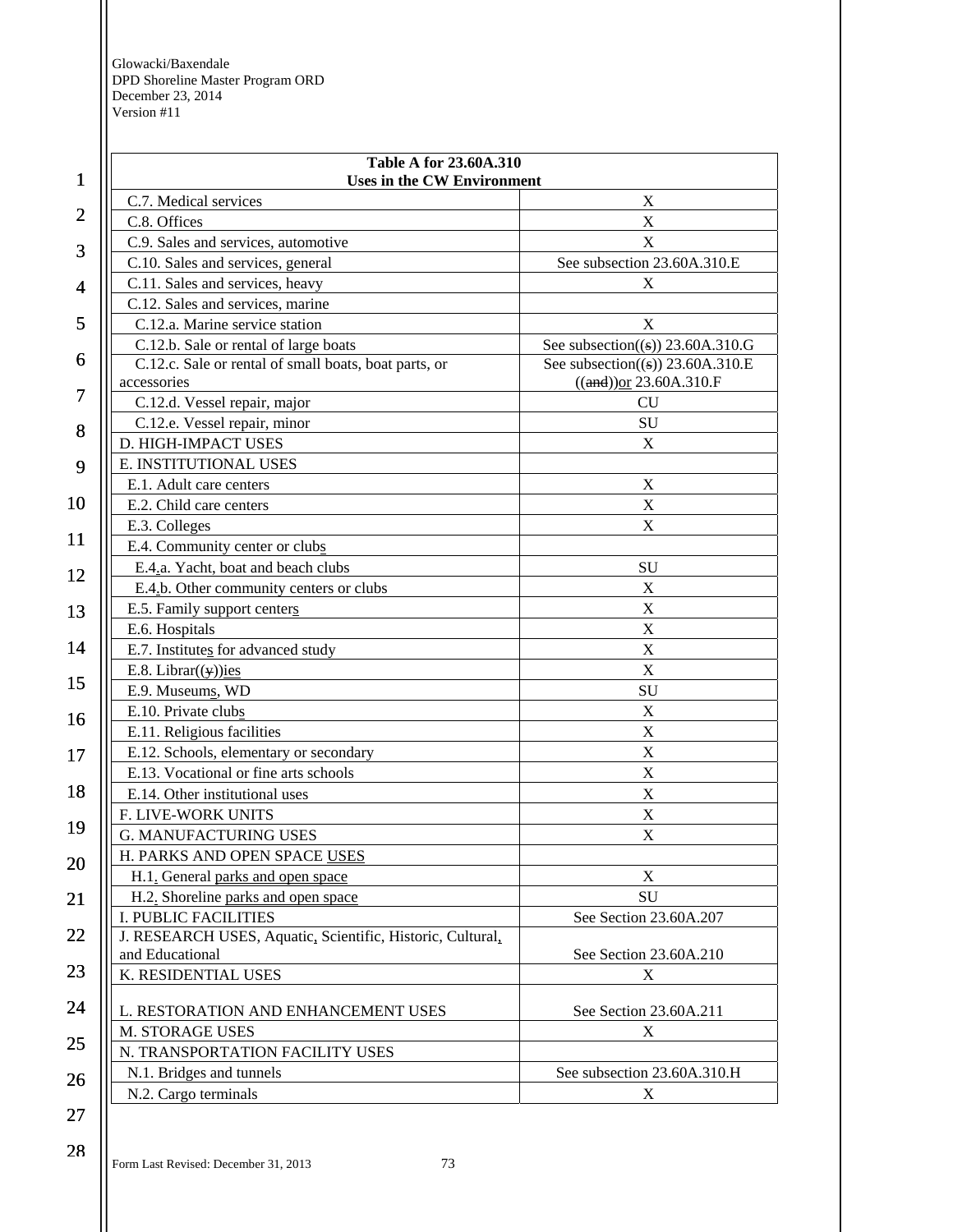| $\mathbf{1}$   | <b>Table A for 23.60A.310</b><br><b>Uses in the CW Environment</b>                |                                                                           |
|----------------|-----------------------------------------------------------------------------------|---------------------------------------------------------------------------|
|                |                                                                                   |                                                                           |
| $\overline{2}$ | N.3. Moorage                                                                      |                                                                           |
|                | N.3.a. Boat moorage<br>N.3.a.1. Commercial moorage                                | SU                                                                        |
| 3              | N.3.a.2. Recreational marinas                                                     | See subsection 23.60A.310.I                                               |
|                |                                                                                   | $\boldsymbol{X}$                                                          |
| 4              | N.3.b. Dry boat storage                                                           | $\mathbf X$                                                               |
| 5              | N.4. Navigational locks                                                           |                                                                           |
|                | N.5. Parking(( <del>, principal use</del> ))                                      | ((X))                                                                     |
| 6              | N.5.a. Parking, principal use                                                     | $\mathbf X$                                                               |
|                | N.5.b. Parking, accessory use                                                     | $\, {\bf P}$<br>$\mathbf X$                                               |
| 7              | N.6. Passenger terminals<br>N.7. Rail transit facilities                          | $\mathbf{P}$                                                              |
|                |                                                                                   |                                                                           |
| 8              | N.8. Transportation facilities, air<br>N.8.a. Airports, land-based                | X                                                                         |
| 9              |                                                                                   | SU                                                                        |
|                | N.8.b. Airports, water-based                                                      |                                                                           |
| 10             | N.8.c. Heliports<br>N.8.d. Helistops                                              | $\mathbf X$<br>$\mathbf X$                                                |
|                | N.9. Vehicle storage and maintenance                                              | $\mathbf X$                                                               |
| 11             | N.10. Tugboat services                                                            | ${\rm SU}$                                                                |
|                | N.11. Railroads                                                                   | X                                                                         |
| 12             | N.12. Streets                                                                     | $\mathbf X$                                                               |
| 13             | O. UTILITY USES                                                                   | $\mathbf X$                                                               |
|                | P. UTILITY LINES                                                                  | SU                                                                        |
| 14             | Key to Table A for 23.60A.310                                                     |                                                                           |
|                | $CU =$ Shoreline Conditional Use                                                  |                                                                           |
| 15             | $P =$ Allowed by permit                                                           |                                                                           |
| 16             | $SU = Special Use$                                                                |                                                                           |
|                | $WD =$ Allowed for water-dependent uses; prohibited otherwise<br>$X =$ Prohibited |                                                                           |
| 17             |                                                                                   |                                                                           |
|                | ((K E Y                                                                           |                                                                           |
| 18             | CU = Shoreline Conditional Use                                                    |                                                                           |
| 19             |                                                                                   |                                                                           |
|                | $P =$ Allowed by permit                                                           |                                                                           |
| 20             |                                                                                   |                                                                           |
|                | $SU = Special Use$                                                                |                                                                           |
| 21             | $WD =$ Allowed for water-dependent uses; prohibited otherwise                     |                                                                           |
| 22             |                                                                                   |                                                                           |
|                | $X =$ Prohibited))                                                                |                                                                           |
| 23             |                                                                                   |                                                                           |
| 24             |                                                                                   | E. Eating and drinking establishments, sale and service, and boat rentals |
|                |                                                                                   | * * *                                                                     |
| 25             |                                                                                   |                                                                           |
|                |                                                                                   | 2. The uses set out in subsection 23.60A.310.E.1 are allowed as shoreline |
| 26             |                                                                                   |                                                                           |
|                | conditional uses on an historic ship if:                                          |                                                                           |
| 27             |                                                                                   |                                                                           |
| 28             |                                                                                   |                                                                           |
|                | Form Last Revised: December 31, 2013                                              | 74                                                                        |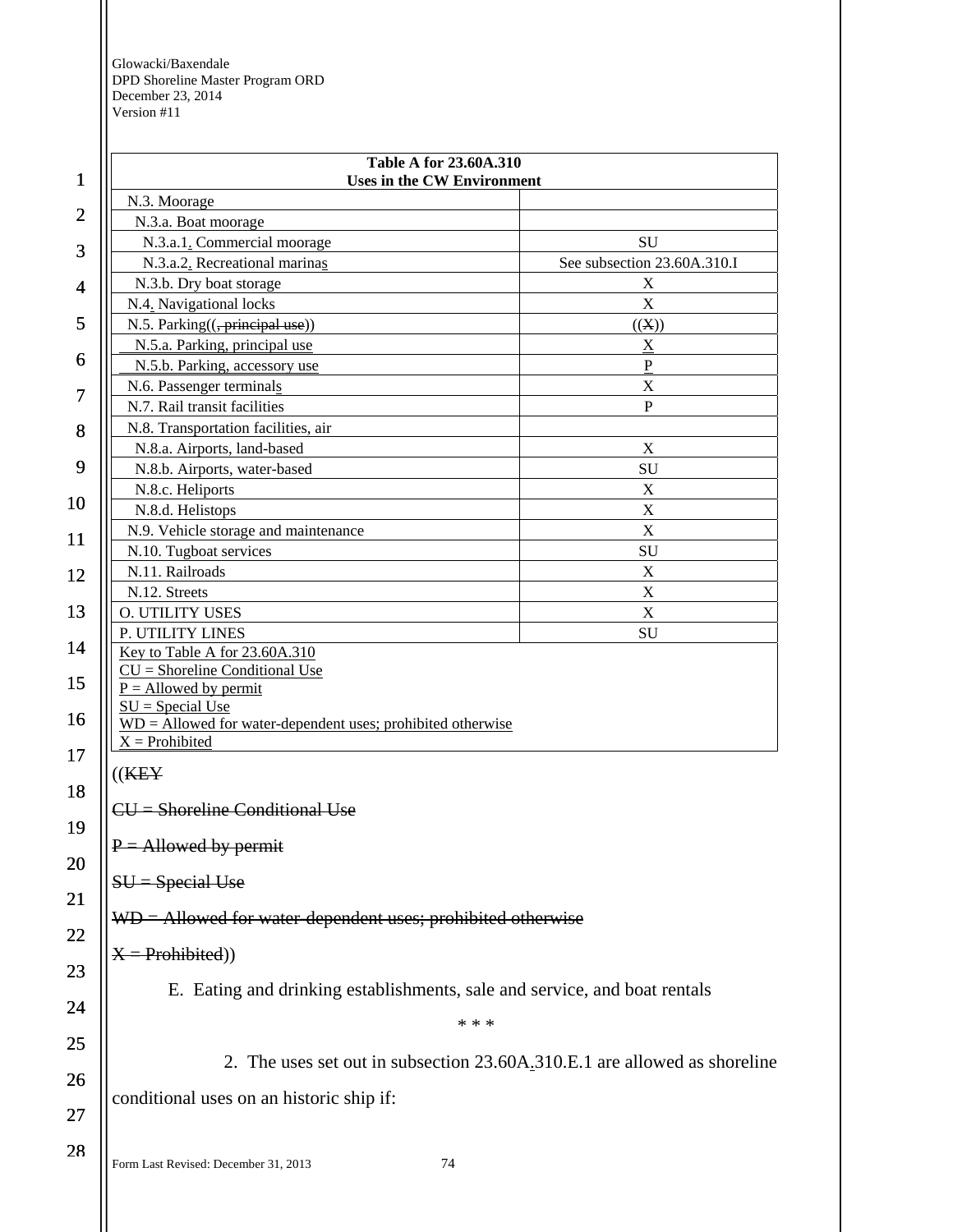| $\mathbf{1}$   | * * *                                                                                            |
|----------------|--------------------------------------------------------------------------------------------------|
| $\overline{2}$ | f. Ecological restoration equivalent to the gross floor area of any new                          |
| 3              | nonwater-oriented use is provided pursuant to Section 23.60A.159((within the same geographic     |
| $\overline{4}$ | area as the proposed project)).                                                                  |
| 5              | * * *                                                                                            |
| 6              | Section 32. Section 23.60A.382 of the Seattle Municipal Code, as enacted by Ordinance            |
| $\overline{7}$ | 124105, is amended as follows:                                                                   |
| 8              | Part 1 Uses                                                                                      |
| 9              | 23.60A.382 Uses in the UC Environment                                                            |
| 10             | A. Use regulations on waterfront lots and over water in the UC Environment                       |
| <b>11</b>      | 1. All uses are allowed, allowed as a special use, allowed as a shoreline                        |
| 12             | conditional use, or prohibited on waterfront lots and over water pursuant to Section 23.60A.090, |
| 13             | this Section 23.60A.382, and Table A for 23.60A.382, and Section 23.60A.384. Use categories      |
| 14             | and subcategories cover all uses in that category and subcategory except when a subcategory of   |
| 15             | that use is specifically shown in Table A for 23.60A.382.                                        |
| 16             | 2. Waterfront lots, overwater uses, ((Table A)) and water-dependent and water-                   |
| 17             | related uses.                                                                                    |
| 18             | a. Table A for 23.60A.382 and subsections 23.60A.382.C through                                   |
| 19             | 23.60A.382.H apply to waterfront lots.                                                           |
| 20             | b. Uses over water on waterfront lots are regulated in Section 23.60A.384.                       |
| 21             | c. If Table A for 23.60A.382 or the text of Section 23.60A.382( $\left(\frac{1}{2} \right)$      |
| 22             | Section 23.60A.384) states that a use is required to be water-dependent or water-related, a use  |
| 23             | that does not have the required attribute is prohibited.                                         |
| 24             | 3. Regulations for specific shoreline modifications are set out in Sections                      |
| 25             | 23.60A.172 through 23.60A.190.                                                                   |
| 26             | B. Uses on upland lots are regulated in Section 23.60A.383.                                      |
| 27             |                                                                                                  |
| 28             | Form Last Revised: December 31, 2013<br>75                                                       |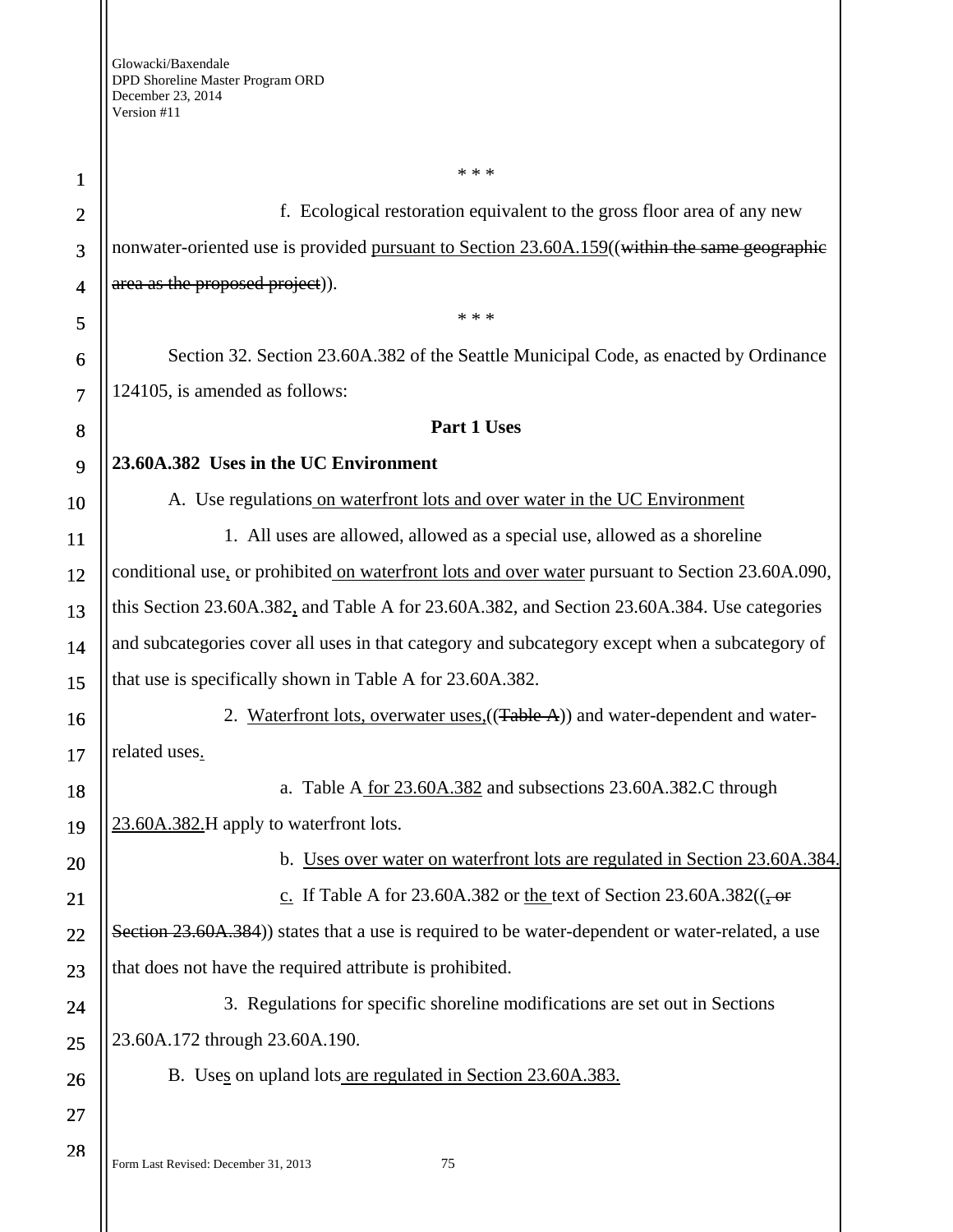| 1              | $((1. All uses allowed, allowed as a special use, or allowed as a short line)$                |                                                                |
|----------------|-----------------------------------------------------------------------------------------------|----------------------------------------------------------------|
| $\overline{2}$ | conditional use on waterfront lots are allowed on upland lots.                                |                                                                |
| 3              | 2. Uses prohibited on waterfront lots are regulated on upland lots by the                     |                                                                |
| $\overline{4}$ | underlying zones and are allowed, allowed as a shoreline conditional use, or prohibited as    |                                                                |
| 5              | provided in the underlying zones, except for the following uses; these uses are prohibited on |                                                                |
| 6              | upland lots:                                                                                  |                                                                |
| 7              |                                                                                               | a. Transportation uses that are prohibited on waterfront lots; |
| 8              | b. Utility uses that are prohibited on waterfront lots;                                       |                                                                |
| 9              | e. Heavy manufacturing uses; and                                                              |                                                                |
| 10             | d. High impact uses.)                                                                         |                                                                |
| 11             |                                                                                               |                                                                |
| 12             | <b>Table A for 23.60A.382</b><br>Uses on waterfront lots in the UC Environment                |                                                                |
|                | <b>Uses</b>                                                                                   | <b>Waterfront Lots</b>                                         |
| 13             | A. AGRICULTURAL AND FOREST PRACTICE                                                           |                                                                |
| 14             | A.1. Aquaculture                                                                              | CU                                                             |
|                | A.2. Community $((G))$ gardens                                                                | P                                                              |
| 15             | A.3. Other agricultural and forest practice uses                                              | $\boldsymbol{\mathrm{X}}$                                      |
|                | <b>B. CEMETERIES</b>                                                                          | X                                                              |
| 16             | C. COMMERCIAL USES                                                                            |                                                                |
|                | C.1. Commercial uses WO                                                                       | P                                                              |
| 17             |                                                                                               | See subsection 23.60A.382.C                                    |
|                | C.2. Eating and drinking establishments                                                       | $((and))$ or 23.60A.382.E                                      |
| 18             |                                                                                               | See subsection 23.60A.382.C                                    |
|                | C.3. Entertainment uses                                                                       | $((and))$ or 23.60A.382.E                                      |
| 19             |                                                                                               | See subsection 23.60A.382.C                                    |
|                | C.4. Food processing and craft work uses                                                      | $((and))$ or 23.60A.382.E                                      |
| 20             |                                                                                               | See subsection 23.60A.382.C                                    |
| 21             | C.5. Sales and services, general                                                              | $((and))$ or 23.60A.382.E                                      |
|                |                                                                                               | See subsection 23.60A.382.C                                    |
| 22             | C.6. Offices                                                                                  | $((and))$ or 23.60A.382.E                                      |
|                | C.7. Commercial uses not WO                                                                   | X                                                              |
| 23             | D. HIGH-IMPACT USES                                                                           | X                                                              |
|                | E. INSTITUTIONAL USES                                                                         |                                                                |
| 24             | E.1. Yacht, boat $((,))$ and beach clubs                                                      | P                                                              |
|                | E.2. Colleges                                                                                 | WD/WR                                                          |
| 25             | E.3. Institutes for advance study                                                             | WD/WR                                                          |
|                | E.4. Museums                                                                                  | WD/WR                                                          |
| 26             | E.5. Vocational schools                                                                       |                                                                |
|                |                                                                                               | WD/WR                                                          |

28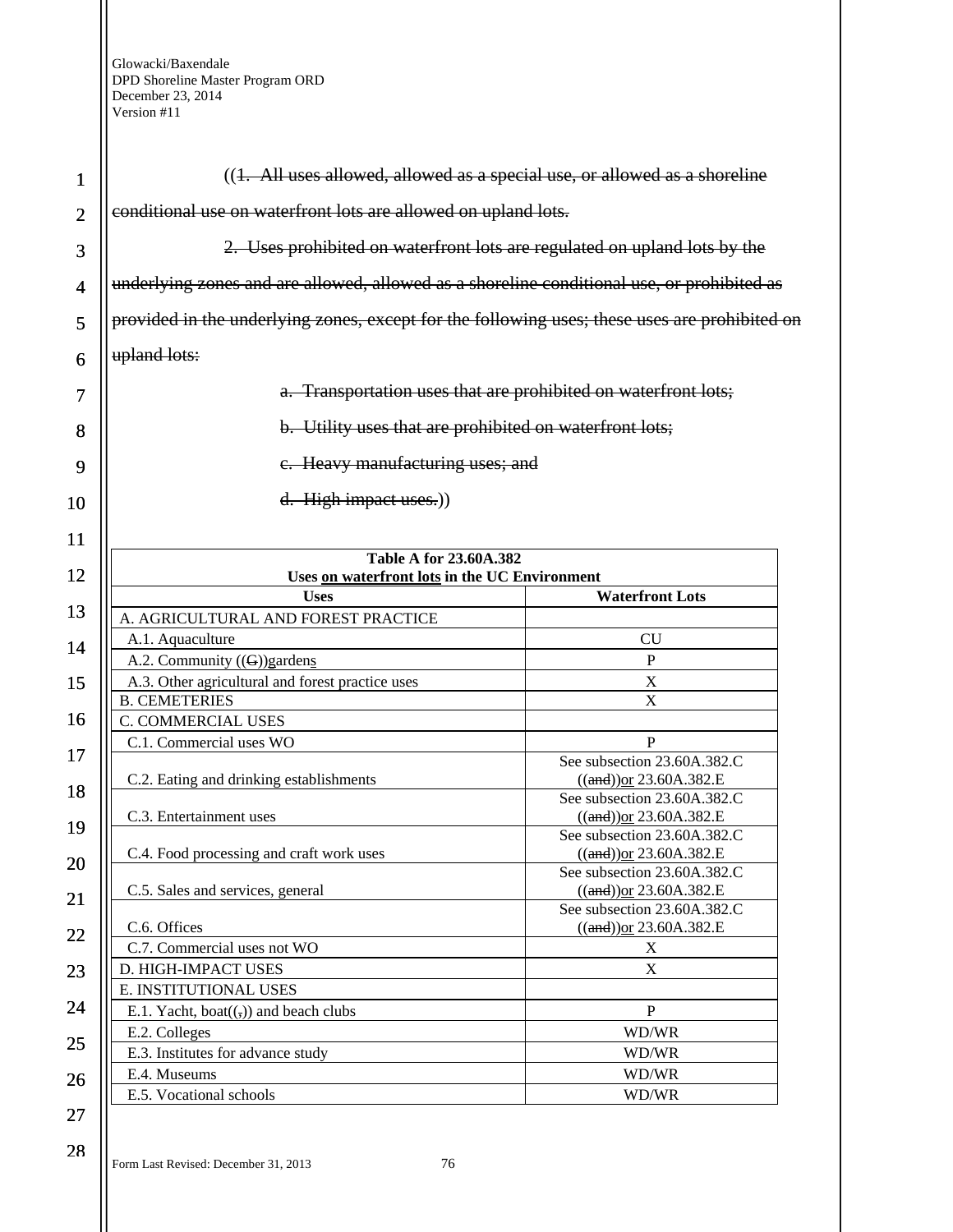| 1              | Table A for 23.60A.382<br>Uses on waterfront lots in the UC Environment |                                                                            |
|----------------|-------------------------------------------------------------------------|----------------------------------------------------------------------------|
|                | <b>Uses</b>                                                             | <b>Waterfront Lots</b>                                                     |
| $\overline{2}$ | E.6. Other institutional uses                                           | X                                                                          |
|                | F. LIVE-WORK UNITS                                                      | X                                                                          |
| 3              | <b>G. MANUFACTURING USES</b>                                            |                                                                            |
| 4              | G.1. Light manufacturing                                                | WD/WR                                                                      |
|                | G.2. General manufacturing                                              | WD/WR                                                                      |
| 5              | G.3. Heavy manufacturing                                                | X                                                                          |
|                | H. PARKS AND OPEN SPACE USES                                            | $\mathbf{P}$                                                               |
| 6              | <b>I. PUBLIC FACILITIES</b>                                             | See $((subs))$ Section 23.60A.207                                          |
| 7              | J. RESEARCH USES, Aquatic Scientific, Historic, Cultural,               |                                                                            |
|                | and Educational                                                         | See Section 23.60A.210                                                     |
| 8              | K. RESIDENTIAL USES                                                     |                                                                            |
|                |                                                                         | See subsection( $(\textbf{s})$ ) 23.60A.382.D                              |
| 9              | K.1. Artist studio/dwellings                                            | $((and))$ or 23.60A.382.E                                                  |
|                | K.2. Floating homes and moorage                                         | See subsection 23.60A.382.F                                                |
| 10             | K.3. Multifamily residences                                             | See subsection( $(\textbf{s})$ ) 23.60A.382.D<br>$((and))$ or 23.60A.382.E |
| 11             |                                                                         | See subsection( $(\circ)$ ) 23.60A.382.D                                   |
|                | K.4. Single-family dwelling units                                       | $((and))$ or 23.60A.382.E                                                  |
| 12             | K.5. Other residential uses                                             | X                                                                          |
|                | L. RESTORATION AND ENHANCEMENT USES                                     | See Section 23.60A.211                                                     |
| 13             | M. STORAGE USES                                                         | WD/WR                                                                      |
| 14             | N. TRANSPORTATION FACILITY USES                                         |                                                                            |
|                | N.1. Bridges and tunnels                                                | $\mathbf{P}$                                                               |
| 15             | N.2. Cargo terminals                                                    | $\boldsymbol{\mathrm{X}}$                                                  |
|                | N.3. Moorage                                                            |                                                                            |
| 16             | N.3.a. Boat moorage                                                     | $\, {\bf P}$                                                               |
| 17             | N.3.b. Dry boat storage                                                 | $\mathbf{P}$                                                               |
|                | N.4. Navigational locks                                                 | $\boldsymbol{\mathrm{X}}$                                                  |
| 18             | N.5. Parking                                                            |                                                                            |
|                | N.5.a. Parking, principal use                                           | $\mathbf X$                                                                |
| 19             | N.5.b. Parking, accessory use                                           | ${\bf P}$                                                                  |
|                | N.6. Passenger terminals                                                | WD/WR                                                                      |
| 20             | N.7. Rail $((\text{F}))$ transit $((\text{F}))$ facilities              | $\mathbf{P}$                                                               |
| 21             | N.8. Transportation ((F))facilities, ((A))air                           |                                                                            |
|                | N.8.a. Airports, land-based                                             | $\mathbf X$                                                                |
| 22             | N.8.b. Airports, water-based                                            | SU                                                                         |
|                | N.8.c. Heliports                                                        | X                                                                          |
| 23             | N.8.d. Helistops                                                        | $\mathbf X$                                                                |
| 24<br>25       | N.9. Vehicle storage and maintenance                                    | X                                                                          |
|                | N.10. Tugboat services                                                  | ${\bf P}$                                                                  |
|                | N.11. Railroads                                                         | ${\bf P}$                                                                  |
|                | N.12. Streets                                                           | $\mathbf{P}$                                                               |
| 26             | O. UTILITY USES                                                         |                                                                            |
|                | O.1. Communication utilities, minor                                     | See subsection 23.60A.382.G                                                |
| 27             |                                                                         |                                                                            |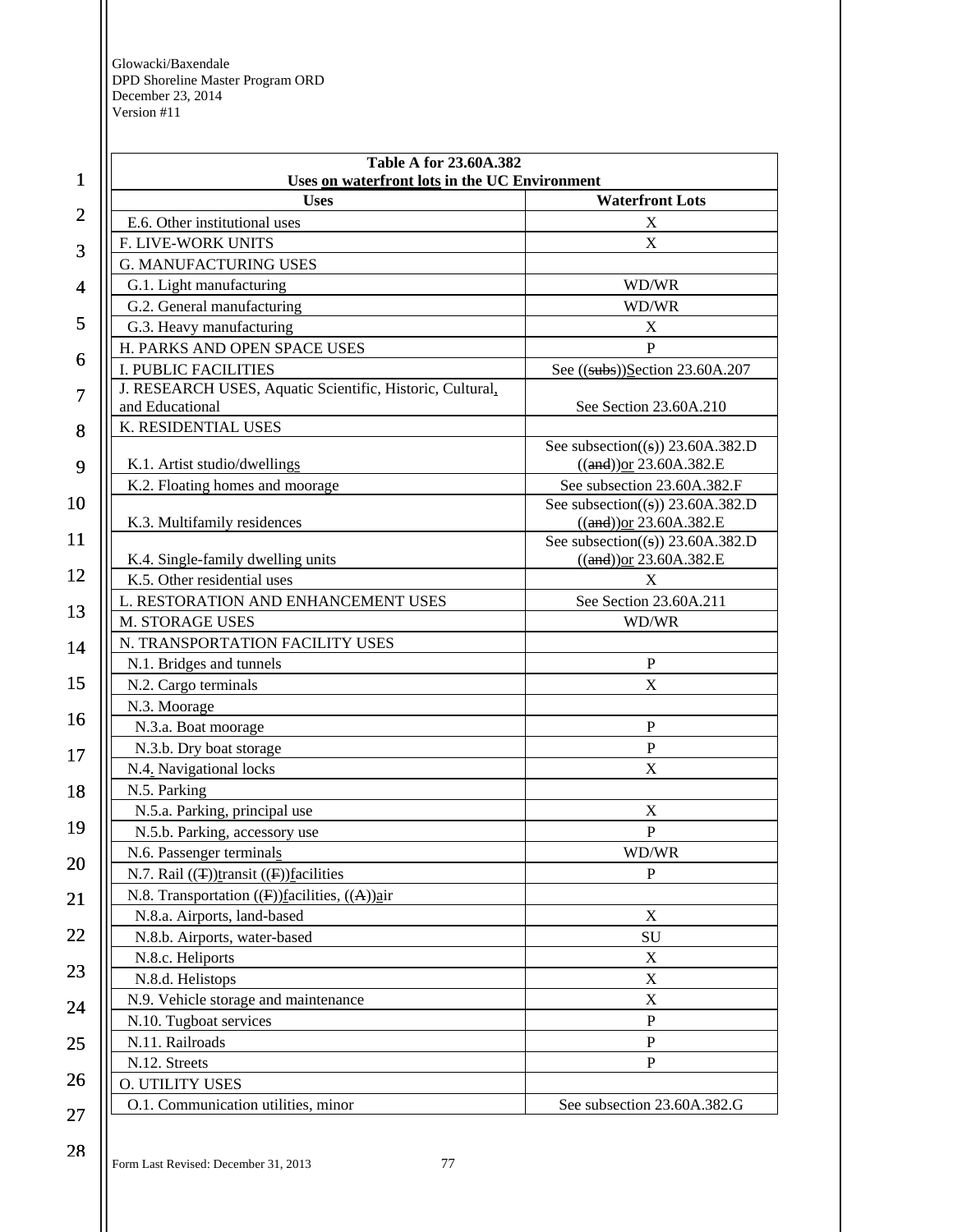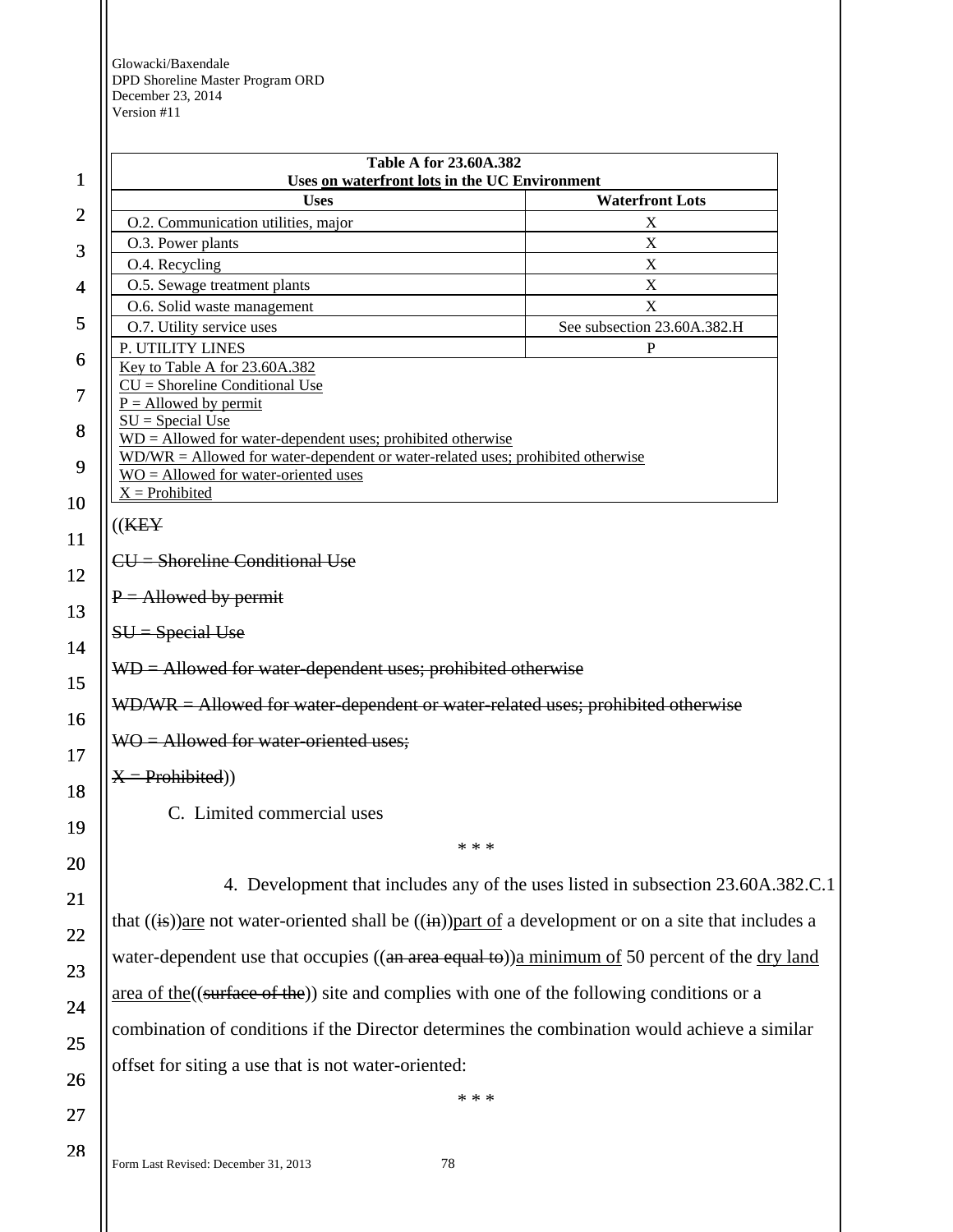| $\mathbf{1}$   | b. Ecological restoration equivalent to the gross floor area of the new                                  |                    |
|----------------|----------------------------------------------------------------------------------------------------------|--------------------|
| $\overline{2}$ | nonwater-oriented use is provided pursuant to Section 23.60A.159((within the same geographic             |                    |
| 3              | area as the proposed nonwater-oriented use)); or                                                         |                    |
| 4              | * * *                                                                                                    |                    |
| 5              | 6. Permits issued pursuant to $((\frac{this}{})\substack{)}subsection 23.60A.382.C.1 shall identify the$ |                    |
| 6              | specific uses and gross floor areas of each use that is authorized by the permit under $((this))$        |                    |
| $\overline{7}$ | subsection 23.60A.382.C.1 and the water-dependent uses that satisfy the requirement for a water-         |                    |
| 8              | dependent use on a minimum of 50 percent of the dry $land((let))$ area of the development                |                    |
| 9              | site((requirement)).                                                                                     |                    |
| 10             | * * *                                                                                                    |                    |
| 11             | Section 33. A new Section 23.60A.383 is added to the Seattle Municipal Code as follows:                  |                    |
|                | 23.60A.383 Uses allowed on upland lots in the UC Environment                                             |                    |
| 12             |                                                                                                          |                    |
| 13             | A. Use regulations                                                                                       |                    |
| 14             | 1. All uses are allowed, allowed as a special use, allowed as a shoreline                                |                    |
| 15             | conditional use, or prohibited on upland lots pursuant to Section 23.60A.090, this Section               |                    |
| 16             | 23.60A.383, and Table A for 23.60A.383. Use categories and subcategories cover all uses in that          |                    |
| 17             | category and subcategory except when a subcategory of that use is specifically shown in Table A          |                    |
| 18             | for 23.60A.383.                                                                                          |                    |
| 19             | 2. If Table A for 23.60A.383 or the text of Section 23.60A.383 states that a use is                      |                    |
| 20             | required to be water-oriented, a use that is not water-oriented is prohibited.                           |                    |
| 21             |                                                                                                          |                    |
|                | Table A for 23.60A.383                                                                                   |                    |
| 22             | Uses on upland lots in the UC Environment<br><b>Uses</b>                                                 | <b>Upland Lots</b> |
| 23             | A. AGRICULTURAL AND FOREST PRACTICE                                                                      |                    |
|                | A.1. Aquaculture                                                                                         | CU                 |
| 24             | A.2. Community garden                                                                                    | $\, {\bf P}$       |
| 25             | A.3. Other agricultural and forest practice uses                                                         | $\mathbf X$        |
|                | <b>B. CEMETERIES</b>                                                                                     | $\mathbf X$        |
| 26             | C. COMMERCIAL USES                                                                                       |                    |
| 27             | C.1. Commercial uses WO                                                                                  | $\mathbf{P}$       |
|                |                                                                                                          |                    |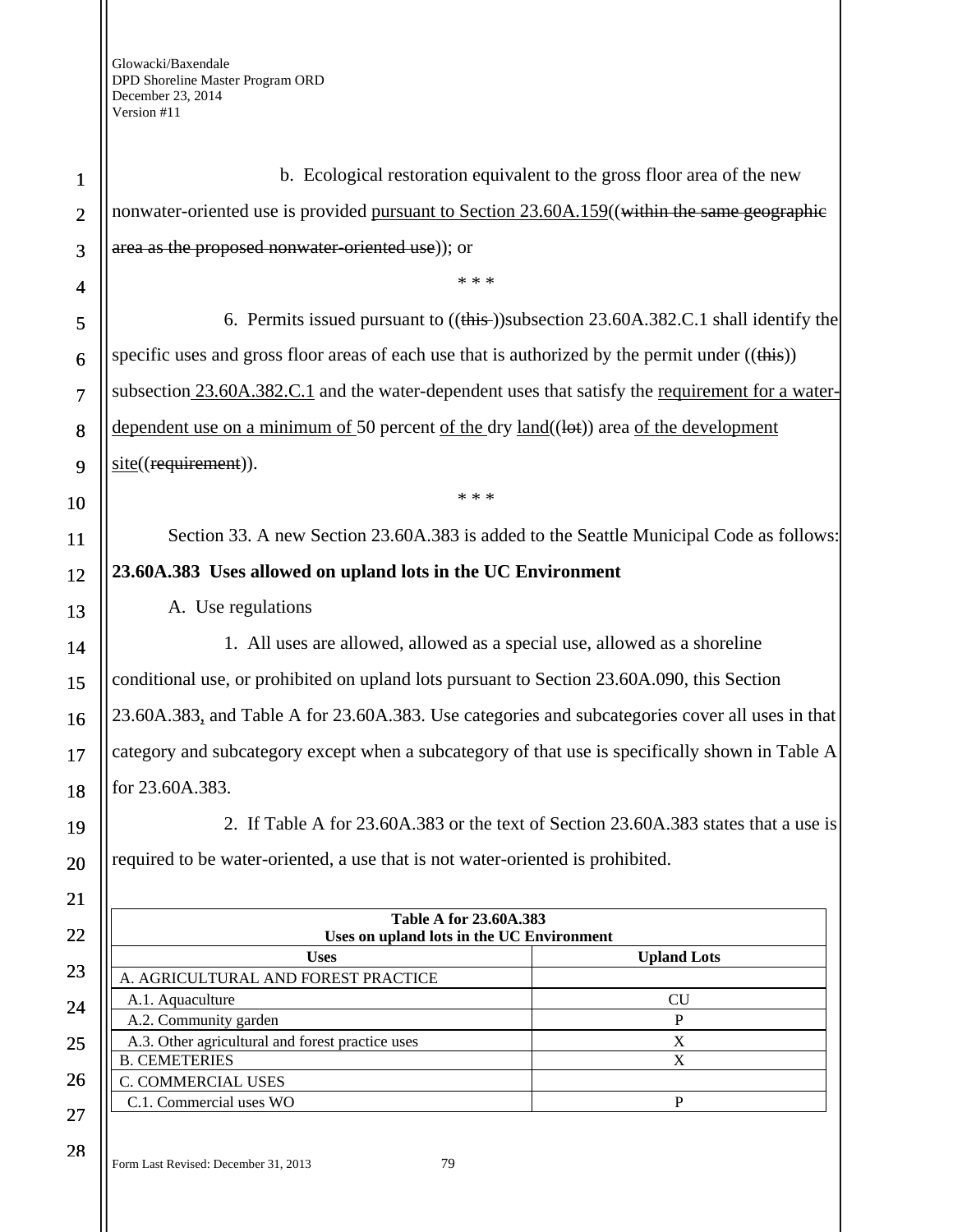| 1              | Table A for 23.60A.383<br>Uses on upland lots in the UC Environment |                                   |
|----------------|---------------------------------------------------------------------|-----------------------------------|
|                | <b>Uses</b>                                                         | <b>Upland Lots</b>                |
| $\overline{2}$ | C.2. Animal shelters and kennels                                    | P                                 |
| 3              | C.3. Eating and drinking establishments                             | $\mathbf{P}$                      |
|                | C.4. Entertainment uses                                             | $\mathbf{P}$                      |
| 4              | C.5. Food processing and craft work uses                            | $\mathbf{P}$                      |
|                | C.6. Laboratories, research and development                         | $\mathbf P$                       |
| 5              | C.7. Lodging                                                        | $\mathbf{P}$                      |
|                | C.8. Medical services                                               | $\mathbf{P}$                      |
| 6              | C.9. Offices                                                        | $\mathbf{P}$                      |
| 7              | C.10. Sales and services, automotive                                | ${\bf P}$                         |
|                | C.11. Sales and services, general                                   | ${\bf P}$                         |
| 8              | C.12. Sales and services, heavy                                     | $\mathbf{P}$                      |
|                | C.13. Commercial uses not WO                                        | X                                 |
| 9              | D. HIGH-IMPACT USES                                                 | X                                 |
| 10             | E. INSTITUTIONAL USES                                               | ${\bf P}$                         |
|                | F. LIVE-WORK UNITS                                                  | X                                 |
| 11             | <b>G. MANUFACTURING USES</b>                                        |                                   |
|                | G.1. Light manufacturing                                            | ${\bf P}$                         |
| 12             | G.2. General manufacturing                                          | ${\bf P}$                         |
|                | G.3. Heavy manufacturing                                            | $\mathbf X$                       |
| 13             | H. PARKS AND OPEN SPACE USES                                        | $\mathbf{P}$                      |
| 14             | <b>I. PUBLIC FACILITIES</b>                                         | See $((subs))$ Section 23.60A.207 |
|                | J. RESEARCH USES, Aquatic, Scientific, Historic, Cultural,          |                                   |
| 15             | and Educational                                                     | See Section 23.60A.210            |
|                | K. RESIDENTIAL USES                                                 |                                   |
| 16             | K.1. Artist studio/dwellings                                        | P                                 |
| 17             | K.2. Congregate residences                                          | $\mathbf{P}$                      |
|                | K.3. Floating homes and moorage                                     | See subsection 23.60A.383.B       |
| 18             | K.4. Multifamily residences                                         | P                                 |
|                | K.5. Nursing homes                                                  | P                                 |
| 19             | K.6. Single-family dwelling units                                   | P                                 |
| 20             | K.7. Other residential uses                                         | $\mathbf X$                       |
|                | L. RESTORATION AND ENHANCEMENT USES                                 | See Section 23.60A.211            |
| 21             | M. STORAGE USES                                                     | P                                 |
|                | N. TRANSPORTATION FACILITY USES                                     |                                   |
| 22             | N.1. Bridges and tunnels                                            | ${\bf P}$                         |
|                | N.2. Cargo terminals                                                | X                                 |
| 23             | N.3. Moorage                                                        |                                   |
| 24             | N.3.a. Boat moorage                                                 | ${\bf P}$                         |
|                | N.3.b. Dry boat storage                                             | ${\bf P}$                         |
| 25             | N.4. Navigational locks                                             | X                                 |
|                | N.5. Parking                                                        |                                   |
| 26             | N.5.a. Parking, principal use                                       | $\mathbf{P}$                      |
| 27             | N.5.b. Parking, accessory use                                       | ${\bf P}$                         |
|                |                                                                     |                                   |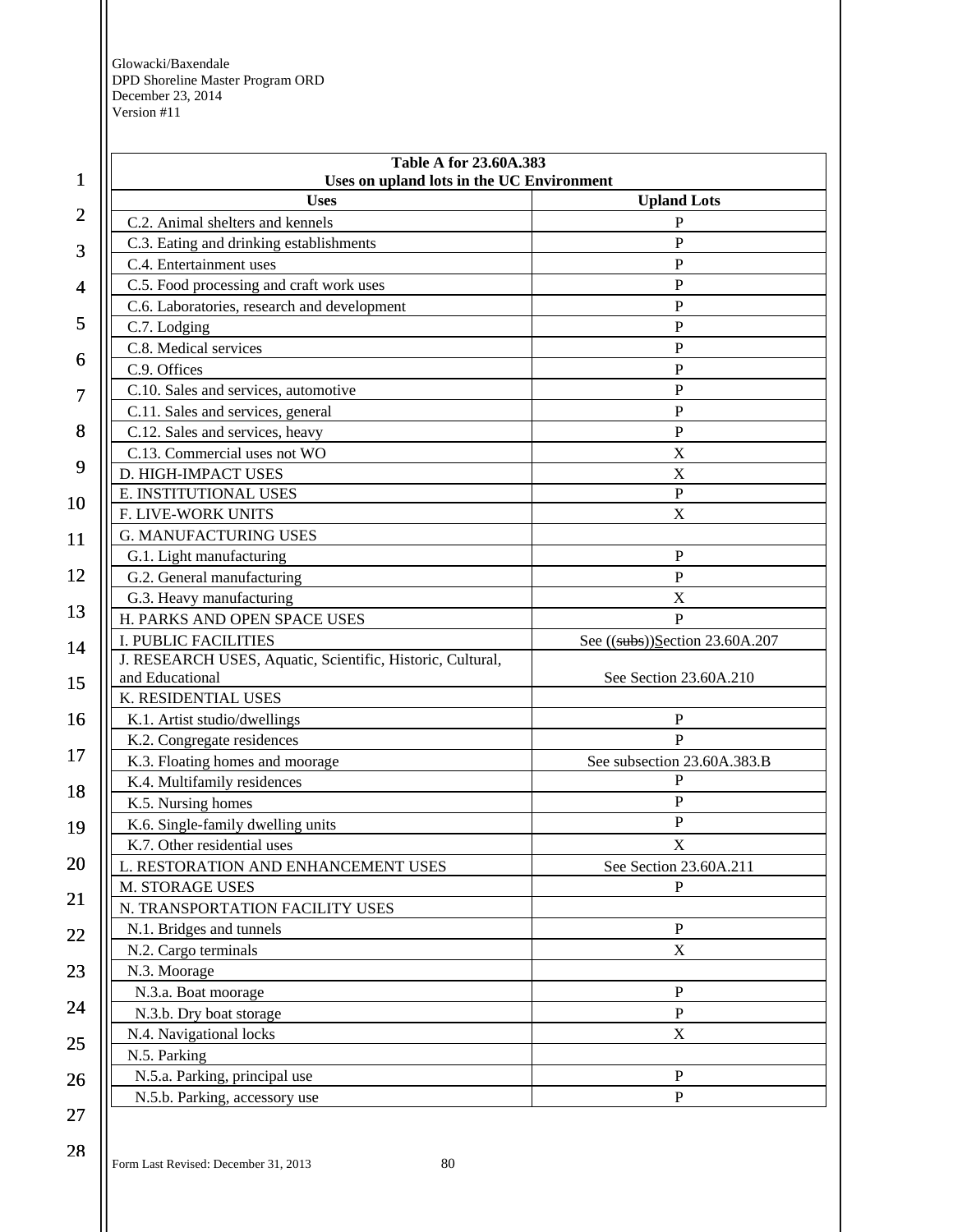| $\mathbf 1$    | Table A for 23.60A.383<br>Uses on upland lots in the UC Environment                                                                              |                                                                                           |
|----------------|--------------------------------------------------------------------------------------------------------------------------------------------------|-------------------------------------------------------------------------------------------|
|                | <b>Uses</b>                                                                                                                                      | <b>Upland Lots</b>                                                                        |
| $\overline{c}$ | N.6. Passenger terminals                                                                                                                         | <b>WO</b>                                                                                 |
|                | N.7. Rail transit facilities                                                                                                                     | P                                                                                         |
| 3              | N.8. Transportation facilities, air                                                                                                              |                                                                                           |
| 4              | N.8.a. Airports, land-based                                                                                                                      | $\boldsymbol{\mathrm{X}}$                                                                 |
|                | N.8.b. Airports, water-based                                                                                                                     | SU                                                                                        |
| 5              | N.8.c. Heliports                                                                                                                                 | X                                                                                         |
| 6              | N.8.d. Helistops                                                                                                                                 | $\mathbf X$                                                                               |
|                | N.9. Vehicle storage and maintenance                                                                                                             | X                                                                                         |
| 7              | N.10. Tugboat services                                                                                                                           | ${\bf P}$                                                                                 |
|                | N.11. Railroads                                                                                                                                  | ${\bf P}$                                                                                 |
| 8              | N.12. Streets                                                                                                                                    | $\mathbf{P}$                                                                              |
| 9              | <b>O. UTILITY USES</b>                                                                                                                           |                                                                                           |
|                | O.1. Communication utilities, minor                                                                                                              | See subsection 23.60A.383.C                                                               |
| 10             | O.2. Communication utilities, major                                                                                                              | X                                                                                         |
|                | O.3. Power plants                                                                                                                                | $\boldsymbol{\mathrm{X}}$                                                                 |
| 11             | O.4. Recycling<br>O.5. Sewage treatment plants                                                                                                   | X<br>$\mathbf X$                                                                          |
| 12             | O.6. Solid waste management                                                                                                                      | $\mathbf X$                                                                               |
|                | O.7. Utility service uses                                                                                                                        | See subsection 23.60A.383.D                                                               |
| 13             | P. UTILITY LINES                                                                                                                                 | P                                                                                         |
|                | KEY to Table A for 23.60A.383                                                                                                                    |                                                                                           |
| 14             | $CU =$ Shoreline Conditional Use                                                                                                                 |                                                                                           |
| 15             | $P =$ Allowed by permit                                                                                                                          |                                                                                           |
|                | $SU = Special Use$                                                                                                                               |                                                                                           |
| 16             | $WD =$ Allowed for water-dependent uses; prohibited otherwise<br>WD/WR = Allowed for water-dependent or water-related uses; prohibited otherwise |                                                                                           |
|                | $WO =$ Allowed for water-oriented uses;                                                                                                          |                                                                                           |
| 17             | $X =$ Prohibited                                                                                                                                 |                                                                                           |
| 18             |                                                                                                                                                  | B. Uses accessory to floating homes, including storage, are allowed if located 35 feet or |
| 19             | more waterward from the OHW mark.                                                                                                                |                                                                                           |
| 20             | C. Minor communication utilities are allowed, except for freestanding transmission                                                               |                                                                                           |
| 21             | towers, which are prohibited.                                                                                                                    |                                                                                           |
| 22             | D. Utility service uses are allowed if they reasonably require a shoreline location to                                                           |                                                                                           |
| 23             | operate.                                                                                                                                         |                                                                                           |
| 24             |                                                                                                                                                  | Section 34. Section 23.60A.384 of the Seattle Municipal Code, as enacted by Ordinance     |
| 25             | 124105, is amended as follows:                                                                                                                   |                                                                                           |
| 26             | 23.60A.384 Uses allowed over water in the UC Environment                                                                                         |                                                                                           |
| 27             |                                                                                                                                                  |                                                                                           |
| 28             |                                                                                                                                                  |                                                                                           |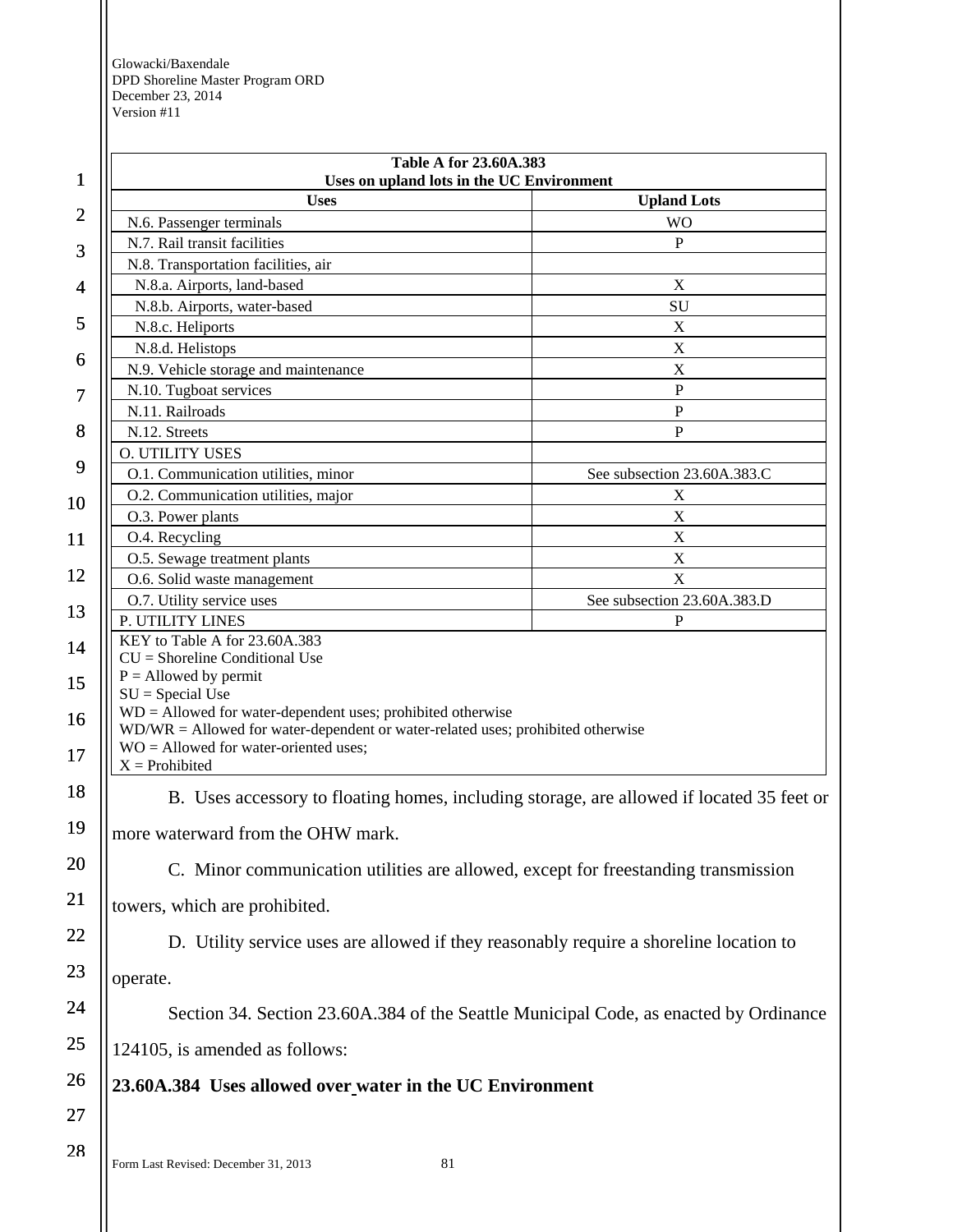| $\mathbf{1}$   | A. In addition to the uses allowed over water in Section 23.60A.090 and subsection             |
|----------------|------------------------------------------------------------------------------------------------|
| $\overline{2}$ | 23.60A.384.C, the following uses are allowed over water on waterfront lots if the standards of |
| 3              | subsection 23.60A.384.B are met, and are otherwise prohibited:                                 |
| 4              | 1. Commercial uses;                                                                            |
| 5              | 2. Entertainment uses;                                                                         |
| 6              | 3. Light and general manufacturing;                                                            |
| 7              | 4. Colleges, vocational schools and institutes for advanced studies;                           |
| 8              | 5. Passenger terminals;                                                                        |
| 9              | 6. Office uses, if accessory to a water-dependent or water-related use located on              |
| 10             | the same lot; and                                                                              |
| 11             | 7. Storage uses, if accessory to a water-dependent use and located on the same                 |
| 12             | development site as such water-dependent use.                                                  |
| 13             | B. Standards required for the uses listed in subsection 23.60A.384.A are as follows:           |
| 14             | 1. The depth of dry land on all the waterfront lot area((depth)) is less than 35 feet;         |
| 15             | 2. The location of the use on dry land is not reasonable;                                      |
| 16             | 3. The use is on or in an existing structure;                                                  |
| 17             | $((3))$ <sup>4</sup> . There is no increase in overwater coverage; and                         |
| 18             | $((4))$ <sup>5</sup> . The uses allowed under subsections 23.60A.384.A.1 through               |
| 19             | 23.60A.384.A.4 shall be:                                                                       |
| 20             | a. Water-dependent;                                                                            |
| 21             | b. Water-related and accessory to a water-dependent use on or in the                           |
| 22             | structure; or                                                                                  |
| 23             | c. Water-related that meets the definition of "Water-related use"                              |
| 24             | $((#))$ number 1 in Section 23.60A.944.                                                        |
| 25             |                                                                                                |
| 26             |                                                                                                |
| 27             |                                                                                                |
| 28             | 82<br>Form Last Revised: December 31, 2013                                                     |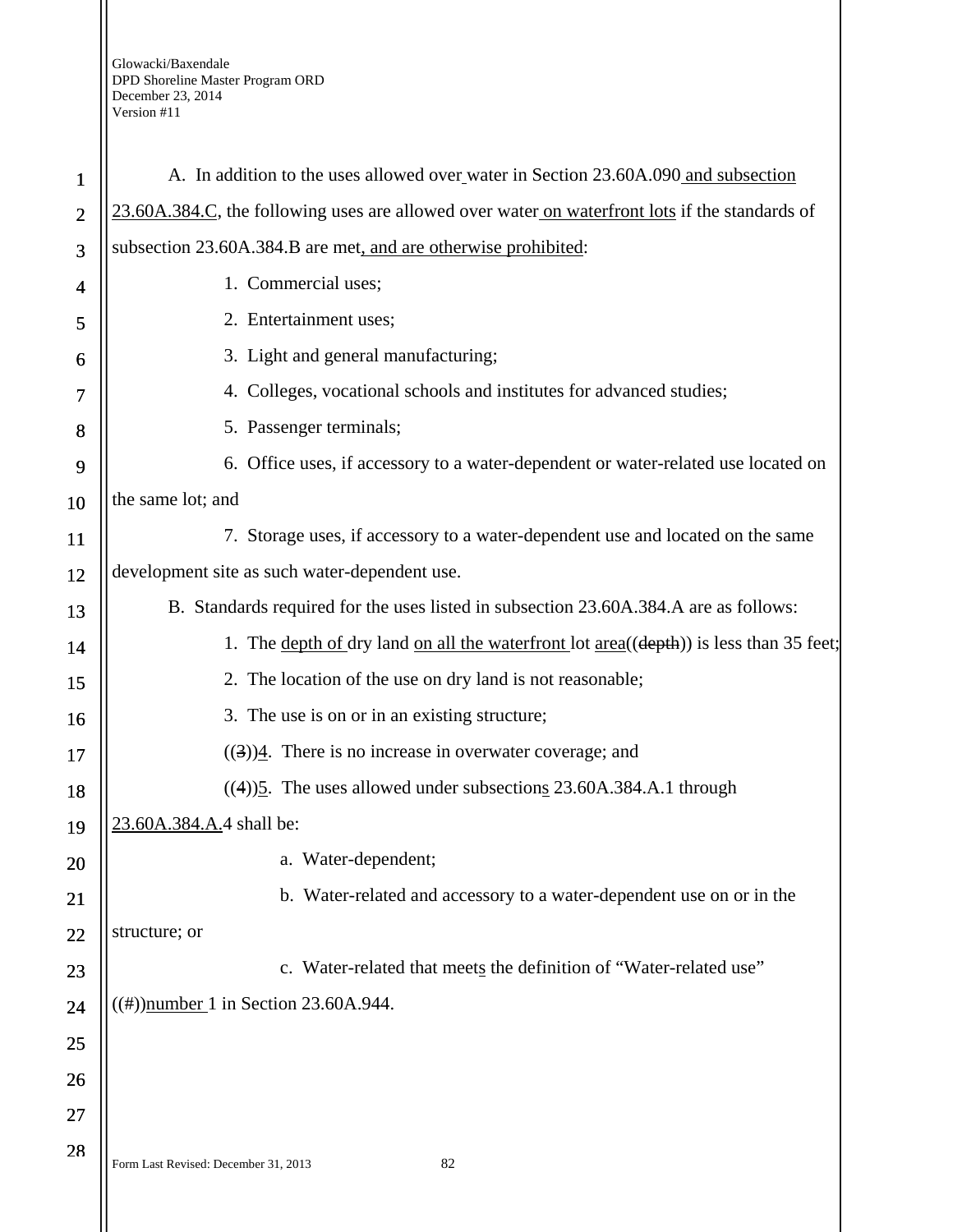| $\mathbf{1}$   | C. In addition to the uses allowed over water in Section 23.60A.090 and subsection                           |
|----------------|--------------------------------------------------------------------------------------------------------------|
| $\overline{2}$ | 23.60A.384.A, if the following uses are not water-dependent or water-related, they are allowed               |
| 3              | as provided in subsection 23.60A.384.D, and are otherwise prohibited:                                        |
| 4              | 1. Eating and drinking establishments;                                                                       |
| 5              | 2. General sales and services;                                                                               |
| 6              | 3. Office uses;                                                                                              |
| 7              | 4. Entertainment uses; and                                                                                   |
| 8              | 5. Custom and craft work.                                                                                    |
| 9              | D. Standards for uses over water                                                                             |
| 10             | 1. The uses in subsection 23.60A.384.C are allowed as follows:                                               |
| <b>11</b>      | a. Over water on or in existing structures in the UC Environment if the                                      |
| 12             | depth of dry land on all the waterfront lot $area((depth))$ is less than 35 feet, there is no increase in    |
| 13             | overwater coverage and floor area, and if the requirements of subsections 23.60A.384.D.2 and                 |
| 14             | 23.60A.384.D.3((-of this Section 23.60A.384)) are met; or                                                    |
| 15             | b. As a shoreline conditional use over water on or in existing structures in                                 |
| 16             | the UC Environment if the <u>depth of dry</u> land on all the waterfront lot $area((depth))$ is less than 35 |
| 17             | feet, there is no increase in overwater coverage and floor area, and if the requirements of                  |
| 18             | subsection 23.60A.384.D.3 are met( $(\frac{1}{2})$ ).                                                        |
| 19             | 2. A water-dependent or water-related use occupies the lowest floor level of the                             |
| 20             | existing building or structure.                                                                              |
| 21             | 3. Ecological restoration equivalent to the gross floor area of any new                                      |
| 22             | ((nonwater dependent)) use that is not water-dependent is required pursuant to Section                       |
| 23             | 23.60A.159((within the same Geographic Area as the project)).                                                |
| 24             | Section 35. Section 23.60A.386 of the Seattle Municipal Code, as enacted by Ordinance                        |
| 25             | 124105, is amended as follows:                                                                               |
| 26             | <b>Part 2 Development Standards</b>                                                                          |
| 27             |                                                                                                              |
| 28             | 83<br>Form Last Revised: December 31, 2013                                                                   |
|                |                                                                                                              |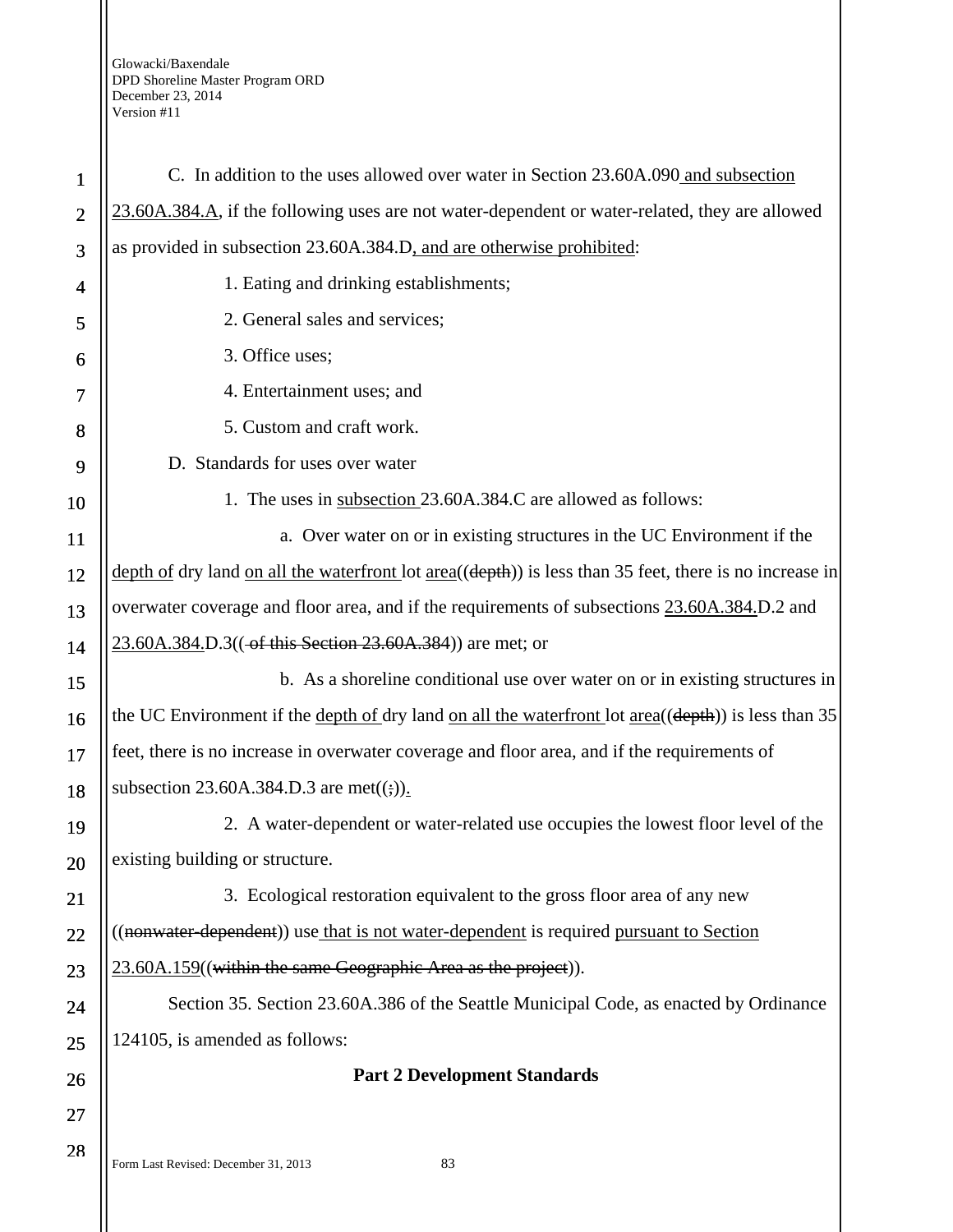Ш

| 1              | 23.60A.386 Height in the UC Environment                                                       |
|----------------|-----------------------------------------------------------------------------------------------|
| $\overline{2}$ | A. Maximum height. The maximum heights in the UC Environment are as follows, as               |
| 3              | modified in subsections 23.60A.386.B through 23.60A.386.E:                                    |
| 4              | * * *                                                                                         |
| 5              | 3. The maximum height on upland lots along Harbor Avenue Southwest between                    |
| 6              | California Way Southwest and Southwest Bronson Way, which is 665 feet south of the southern   |
| $\overline{7}$ | edge of Fairmont Avenue Southwest and is an unimproved right-of-way, see quarter section map  |
| 8              | or DPD GIS for location, is 65 feet.                                                          |
| 9              | * * *                                                                                         |
| 10             | Section 36. Section 23.60A.388 of the Seattle Municipal Code, as enacted by Ordinance         |
| 11             | 124105, is amended as follows:                                                                |
| 12             | 23.60A.388 Lot coverage in the UC Environment                                                 |
| 13             | * * *                                                                                         |
| 14             | C. Lot coverage exceptions                                                                    |
| 15             | 1. On waterfront lots with less than an average of 50 feet of dry land between the            |
| 16             | OHW mark and the street right-of-way, a maximum lot coverage of 65 percent is allowed for     |
| 17             | structures on the dry land portion of the lot.                                                |
| 18             | * * *                                                                                         |
| 19             | Section 37. Section 23.60A.390 of the Seattle Municipal Code, as enacted by Ordinance         |
| 20             | 124105, is amended as follows:                                                                |
| 21             | 23.60A.390 Shoreline setbacks in the UC Environment                                           |
| 22             | A. A shoreline setback of 35 feet from the OHW mark is required except for upland lots        |
| 23             | abutting the water, in which case the setback is measured from the most waterward side of the |
| 24             | waterfront lot.                                                                               |
| 25             | * * *                                                                                         |
| 26             |                                                                                               |
| 27             |                                                                                               |
| 28             | Form Last Revised: December 31, 2013<br>84                                                    |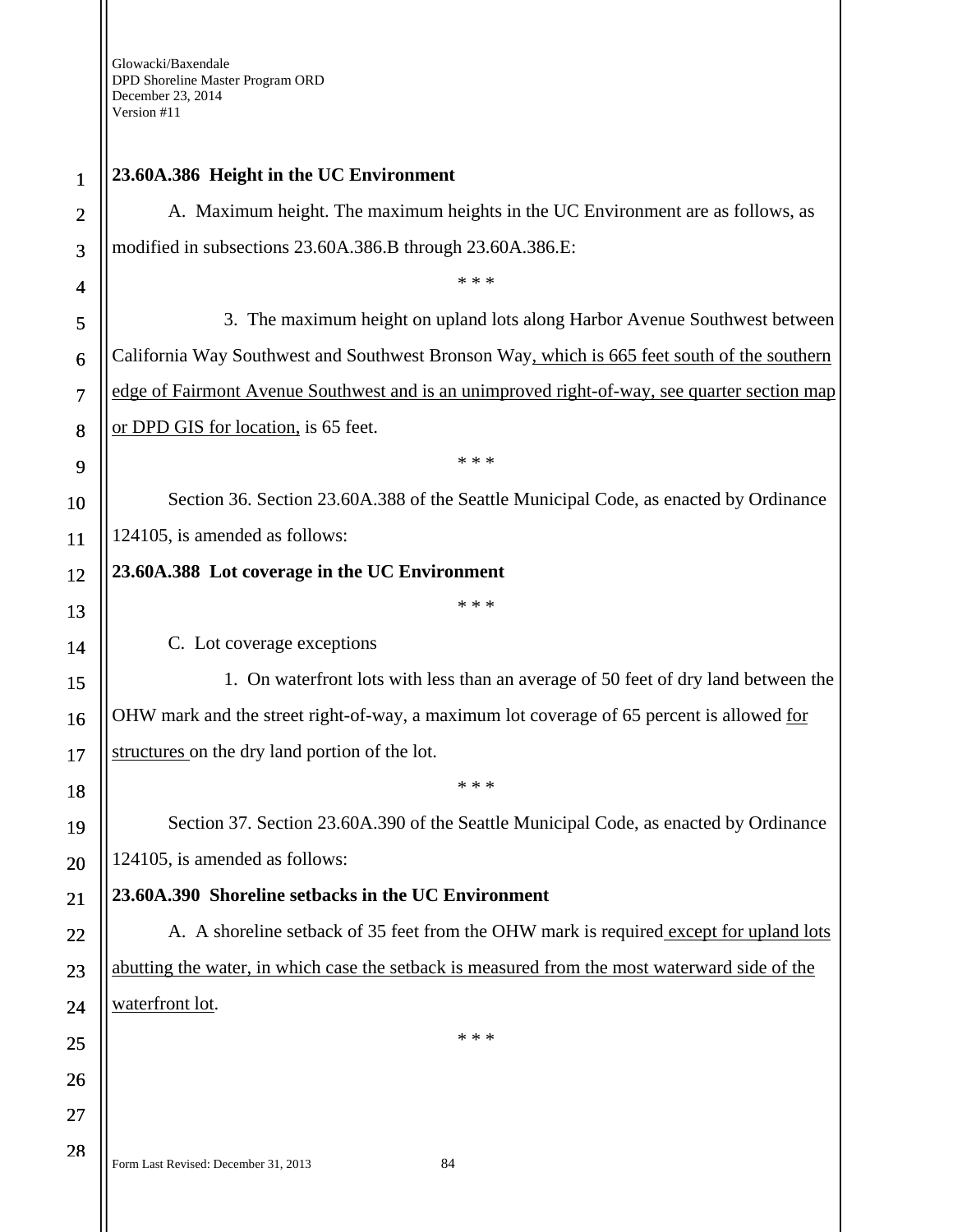| $\mathbf{1}$             | D. Existing structures and uses that would be considered nonconforming because they                         |
|--------------------------|-------------------------------------------------------------------------------------------------------------|
| $\overline{2}$           | are located in the required shoreline setback in the UC Environment are not regulated as( $(\rightarrow)$ ) |
| 3                        | nonconforming structures based on setback standards. Such structures may not be expanded in                 |
| $\overline{\mathcal{A}}$ | any manner in the setback but may be replaced if an area of ecological restoration equivalent to            |
| 5                        | the footprint of the structure located in the shoreline setback is provided pursuant to Section             |
| 6                        | 23.60A.159((within the Shoreline District within the same geographic area as the site is                    |
| 7                        | provided)).                                                                                                 |
| $\bf 8$                  | Section 38. Section 23.60A.392 of the Seattle Municipal Code, as enacted by Ordinance                       |
| 9                        | 124105, is amended as follows:                                                                              |
| 10                       | 23.60A.392 Regulated public access in the UC Environment                                                    |
| 11                       | A. Private property $((.)$                                                                                  |
| 12                       | 1. Public access shall be provided and maintained on privately owned waterfront                             |
| 13                       | lots for the following developments:                                                                        |
| 14                       | a. Residential developments containing more than four units with more                                       |
| 15                       | than $75((100))$ feet of shoreline( $($ , except if located on saltwater shorelines where public access     |
| 16                       | from a street is available within 600 feet of the lot line of the proposed development));                   |
| 17                       | * * *                                                                                                       |
| 18                       | Section 39. Section 23.60A.394 of the Seattle Municipal Code, as enacted by Ordinance                       |
| 19                       | 124105, is amended as follows:                                                                              |
| 20                       | 23.60A.394 View corridors in the UC Environment                                                             |
| 21                       | * * *                                                                                                       |
| 22                       | D. The required view corridor width shall be reduced to 25 percent of the width of the lot                  |
| 23                       | if water-dependent or water-related uses that meet the definition of "Water-related use"                    |
| 24                       | $((#))$ number 1 in Section 23.60A.944 occupy $((\text{more than}))$ a minimum of 40 percent of the dry     |
| 25                       | land area of the <u>development site</u> ( $(lot)$ ).                                                       |
| 26                       |                                                                                                             |
| 27                       |                                                                                                             |
| 28                       |                                                                                                             |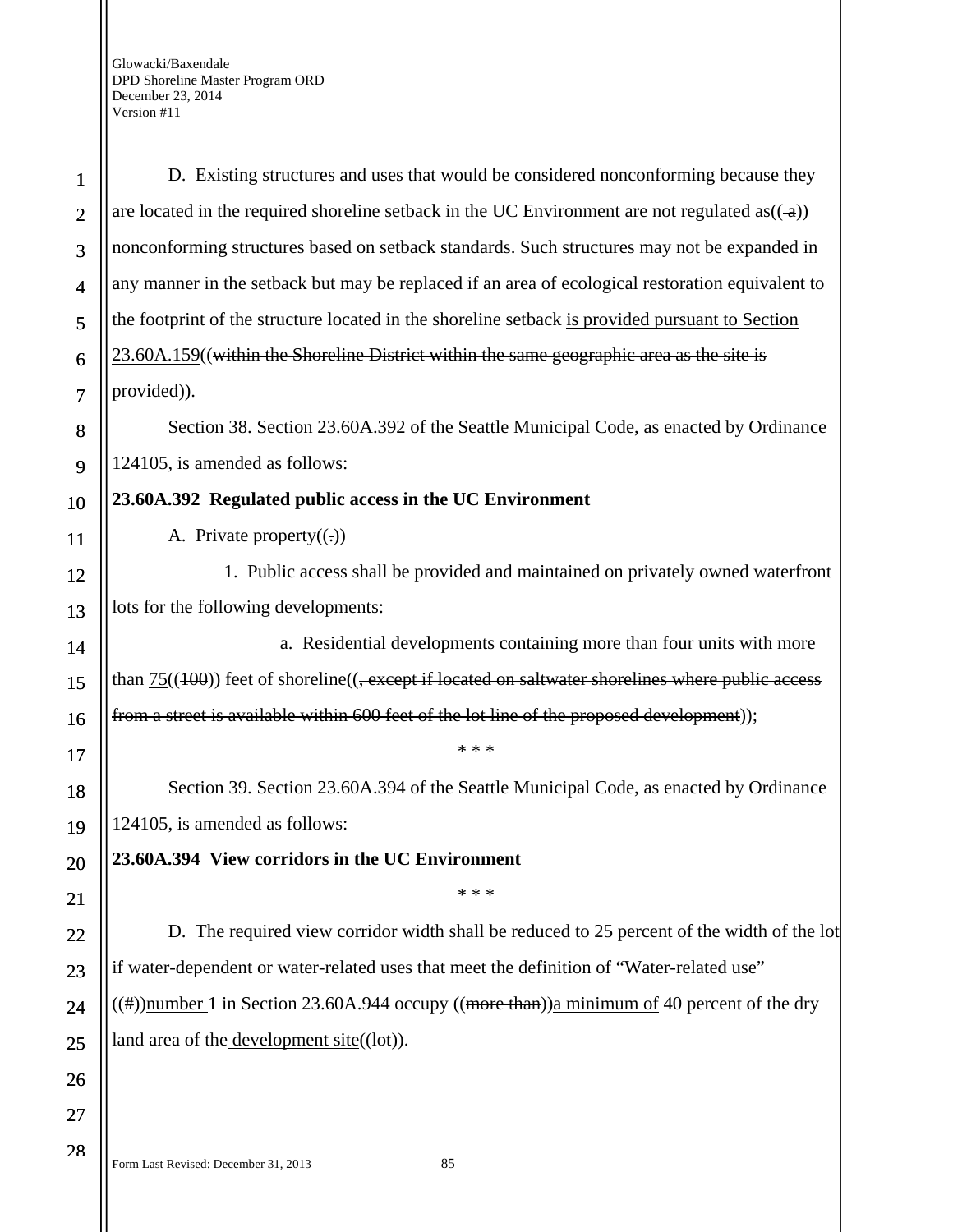| $\mathbf{1}$   | Section 40. Section 23.60A.402 of the Seattle Municipal Code, as enacted by Ordinance                  |
|----------------|--------------------------------------------------------------------------------------------------------|
| $\overline{2}$ | 124105, is amended as follows:                                                                         |
| 3              | Part 1 Uses                                                                                            |
| $\overline{4}$ | 23.60A.402 Uses in the UG Environment                                                                  |
| 5              | A. Use regulations                                                                                     |
| 6              | 1. All uses are allowed, allowed as a special use, allowed as a shoreline                              |
| $\overline{7}$ | conditional use, or prohibited pursuant to Section 23.60A.090, this Section 23.60A.402, and            |
| 8              | Table A for 23.60A.402. Use categories and subcategories cover all uses in that category and           |
| 9              | subcategory except when a subcategory of that use is specifically shown in Table A for                 |
| 10             | 23.60A.402.                                                                                            |
| 11             | 2. ((Table A and))Waterfront and upland lots and water-dependent <sub>1</sub> ((-and)) water-          |
| 12             | related uses, and water-oriented uses                                                                  |
| 13             | a. Table A for $23.60A.402$ and subsections $23.60A.402$ .((E)) <b>B</b> through                       |
| 14             | $((F))23.60A.402.E$ apply to waterfront lots and to upland lots as indicated in the table.             |
| 15             | b. If Table A for 23.60A.402 or the text of Section 23.60A.402 (( $\Theta$ f)                          |
| 16             | $23.60A.404$ )) states that a use is required to be water-dependent, $((or))$ water-related, or water- |
| 17             | oriented, a use that does not have the required attribute is prohibited.                               |
| 18             | 3. Regulations for specific shoreline modifications are set out in Sections                            |
| 19             | 23.60A.172 through 23.60A.190.                                                                         |
| <b>20</b>      | 4. A commercial, institutional, or manufacturing use, other than a use required to                     |
| 21             | be water-dependent or water-related, shall be water-oriented unless:                                   |
| 22             | a. Either                                                                                              |
| 23             | 1) The applicant demonstrates the development site is unsuited for                                     |
| 24             | water-oriented uses because it has limited or no water access; or                                      |
| 25             | 2) The use is $((\text{in}))$ part of a development or on a site that includes                         |
| 26             | a water-dependent use occupying a minimum of 50 percent of the site; and                               |
| 27             |                                                                                                        |
| 28             | Form Last Revised: December 31, 2013<br>86                                                             |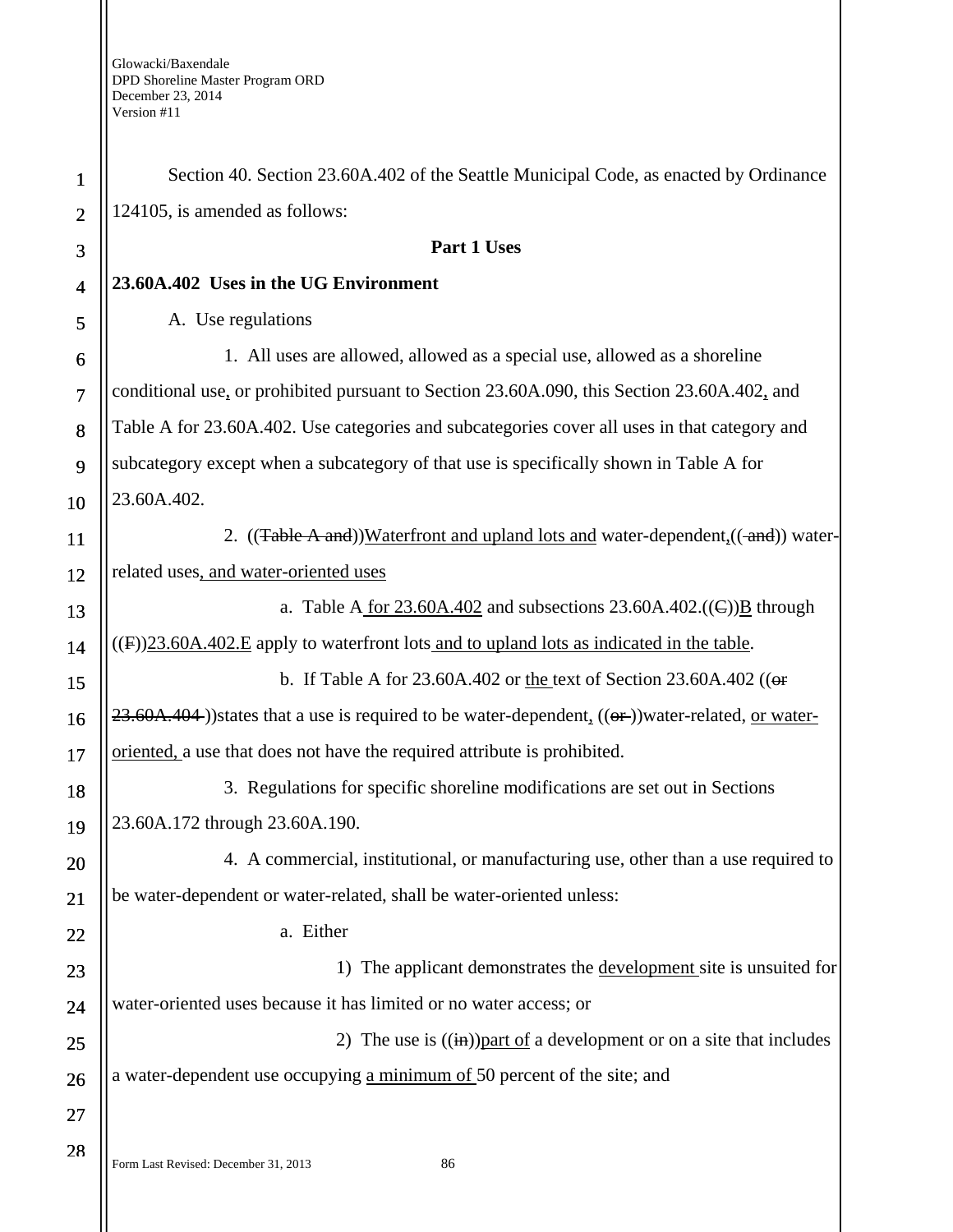| 1              | b. Ecological restoration occurs within the Shoreline District equivalent to                  |                           |                    |
|----------------|-----------------------------------------------------------------------------------------------|---------------------------|--------------------|
| $\overline{2}$ | the gross floor area of the proposed nonwater-oriented uses pursuant to Section               |                           |                    |
| 3              | 23.60A.159((within the same geographic area as the proposed use)).                            |                           |                    |
| 4              | $((B.$ Uses on upland lots                                                                    |                           |                    |
|                | 1. All uses allowed, allowed as a special use or allowed as a shoreline conditional           |                           |                    |
| 5              |                                                                                               |                           |                    |
| 6              | use on waterfront lots are allowed on upland lots.                                            |                           |                    |
| 7              | 2. Uses prohibited on waterfront lots are regulated on upland lots by the                     |                           |                    |
| 8              | underlying zones and are allowed, allowed as a shoreline conditional use, or prohibited as    |                           |                    |
| 9              | provided in the underlying zones, except for the following uses; these uses are prohibited on |                           |                    |
| 10             | upland lots:                                                                                  |                           |                    |
| 11             | a. Transportation uses that are prohibited on waterfront lots                                 |                           |                    |
| 12             | b. Utility uses that are prohibited on waterfront lots;                                       |                           |                    |
|                | e. Residential uses that are prohibited on waterfront lots;                                   |                           |                    |
| 13             |                                                                                               |                           |                    |
| 14             | d. Lodging;                                                                                   |                           |                    |
| 15             | e. Live-work units; and                                                                       |                           |                    |
| 16             | f. High-impact uses that are not water-dependent or water-related.)                           |                           |                    |
| 17             |                                                                                               |                           |                    |
|                | <b>Table A for 23.60A.402</b>                                                                 |                           |                    |
| 18             | <b>Uses in the UG Environment</b>                                                             |                           |                    |
| 19             | <b>Uses</b>                                                                                   | <b>Waterfront Lots</b>    | <b>Upland Lots</b> |
|                | A. AGRICULTURAL AND FOREST PRACTICE                                                           | <b>CU</b>                 |                    |
| 20             | A.1. Aquaculture<br>A.2. Other agricultural and forest practice uses                          | $\boldsymbol{\mathrm{X}}$ | CU<br>X            |
| 21             | <b>B. CEMETERIES</b>                                                                          | X                         | $\underline{X}$    |
|                | C. COMMERCIAL USES                                                                            |                           |                    |
| 22             | C.1. Animal shelters and kennels                                                              | $\mathbf P$               | P                  |
|                | C.2. Eating and drinking establishments                                                       | $\, {\bf P}$              | $\overline{P}$     |
| 23             | C.3. Entertainment uses                                                                       | $\mathbf{P}$              | ${\bf P}$          |
| 24             | C.4. Food processing and craft work uses                                                      | ${\bf P}$                 | $\mathbf P$        |
|                | C.5. Laboratories, research and development                                                   | $\mathbf{P}$              | $\overline{P}$     |
| 25             | C.6. Lodging                                                                                  | $\boldsymbol{\mathrm{X}}$ | $\overline{X}$     |
|                | C.7. Medical services                                                                         | $\mathbf{P}$              | ${\bf P}$          |
| 26             | C.8. Offices                                                                                  | $\, {\bf P}$              | $\mathbf{P}$       |
| 27             | C.9. Sales and services, automotive                                                           | X                         | $\overline{P}$     |
|                |                                                                                               |                           |                    |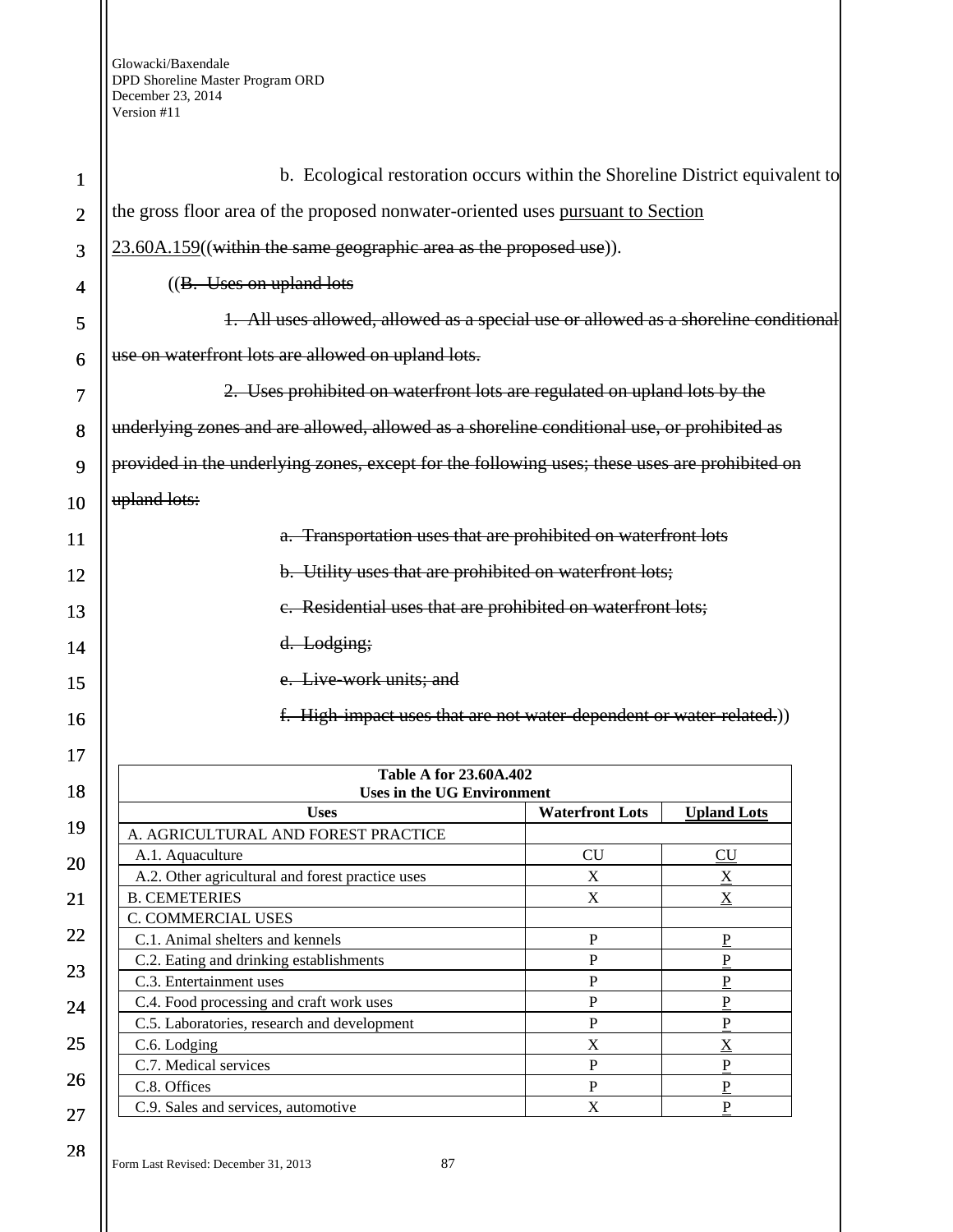| $\mathbf{1}$   | <b>Table A for 23.60A.402</b><br><b>Uses in the UG Environment</b> |                                                    |                                |
|----------------|--------------------------------------------------------------------|----------------------------------------------------|--------------------------------|
|                | <b>Uses</b>                                                        | <b>Waterfront Lots</b>                             | <b>Upland Lots</b>             |
| $\overline{2}$ | C.10. Sales and services, general                                  | P                                                  | $\underline{P}$                |
| 3              | C.11. Sales and services, heavy                                    | $\mathbf{P}$                                       | $\underline{P}$                |
|                | C.12. Sales and services, marine                                   | $\mathbf{P}$                                       | $\mathbf{P}$                   |
| 4              | D. HIGH-IMPACT USES                                                | See subsection<br>23.60A.402.((C)) $\underline{B}$ | See subsection<br>23.60A.402.B |
| 5              | E. INSTITUTIONAL USES                                              | ${\bf P}$                                          | ${\bf P}$                      |
|                | F. LIVE-WORK UNITS                                                 | $\mathbf X$                                        | $\mathbf X$                    |
| 6              | <b>G. MANUFACTURING USES</b>                                       | $\, {\bf P}$                                       | ${\bf P}$                      |
|                | H. PARKS AND OPEN SPACE USES                                       | $\overline{P}$                                     | ${\bf P}$                      |
| 7              |                                                                    | See Section                                        | See Section                    |
| 8              | I. PUBLIC FACILITIES                                               | 23.60A.207                                         | 23.60A.207                     |
|                | J. RESEARCH USES, Aquatic, Scientific, Historic, Cultural,         | See Section                                        | See Section                    |
| 9              | and Educational                                                    | 23.60A.210                                         | 23.60A.210                     |
|                | K. RESIDENTIAL USES                                                |                                                    |                                |
| 10             | K.1. Accessory dwelling units                                      | X                                                  | $\underline{X}$                |
|                | K.2. Adult family homes                                            | $\mathbf X$                                        | $\underline{\mathbf{X}}$       |
| 11             | K.3. Artist studio/dwellings                                       | See subsection<br>23.60A.402.((D))C                | <b>SU</b>                      |
| 12             | K.4. Assisted living facilities                                    | $\boldsymbol{\mathrm{X}}$                          | $\underline{X}$                |
|                | K.5. Congregate residences                                         | $\mathbf X$                                        | $\overline{\mathbf{X}}$        |
| 13             | K.6. Detached accessory dwelling units                             | $\mathbf X$                                        | $\underline{X}$                |
| 14             | K.7. Domestic $((\nabla))$ violence $((S))$ shelters               | $\mathbf X$                                        | $\overline{\mathbf{X}}$        |
|                | K.8. Floating homes and moorage                                    | $\mathbf X$                                        | $\underline{X}$                |
| 15             | K.9. Mobile park homes                                             | X                                                  | $\overline{X}$                 |
|                | K.10. Multifamily residences                                       | $\mathbf X$                                        | $\underline{X}$                |
| 16             | K.11. Nursing homes                                                | $\mathbf X$                                        | $\mathbf X$                    |
| 17             | K.12. Single-family dwelling units                                 | See subsection<br>23.60A.402. $((D))C$             | See subsection<br>23.60A.402.C |
| 18             | K.13. Other residential uses                                       | $\mathbf X$                                        | $\underline{X}$                |
|                |                                                                    | See Section                                        | See Section                    |
| 19             | L. RESTORATION AND ENHANCEMENT USES                                | 23.60A.211                                         | 23.60A.211                     |
|                | M. STORAGE USES                                                    | P                                                  | $\underline{P}$                |
| 20             | N. TRANSPORTATION FACILITY USES                                    |                                                    |                                |
|                | N.1. Bridges and tunnels                                           | $\mathbf P$                                        | P                              |
| 21             | N.2. Cargo terminals                                               | WD/WR                                              | WD/WR                          |
| 22             | N.3. Moorage                                                       |                                                    |                                |
|                | N.3.a. Boat moorage                                                | ${\bf P}$                                          | $\underline{P}$                |
| 23             | N.3.b. Dry boat storage                                            | P                                                  | $\underline{P}$                |
|                | N.4. Navigational locks                                            | $\mathbf X$                                        | $\underline{X}$                |
| 24             | N.5. Parking                                                       | ((X))                                              |                                |
|                | N.5.a. Parking, principal use                                      | $\mathbf X$                                        | $\underline{X}$                |
| 25             | N.5.b. Parking, accessory use                                      | $\mathbf{P}$                                       | ${\bf P}$                      |
| 26             | N.6. Passenger terminals                                           | WD/WR                                              | WD/WR                          |
|                | N.7. Rail transit facilities                                       | P                                                  | P                              |
| 27             |                                                                    |                                                    |                                |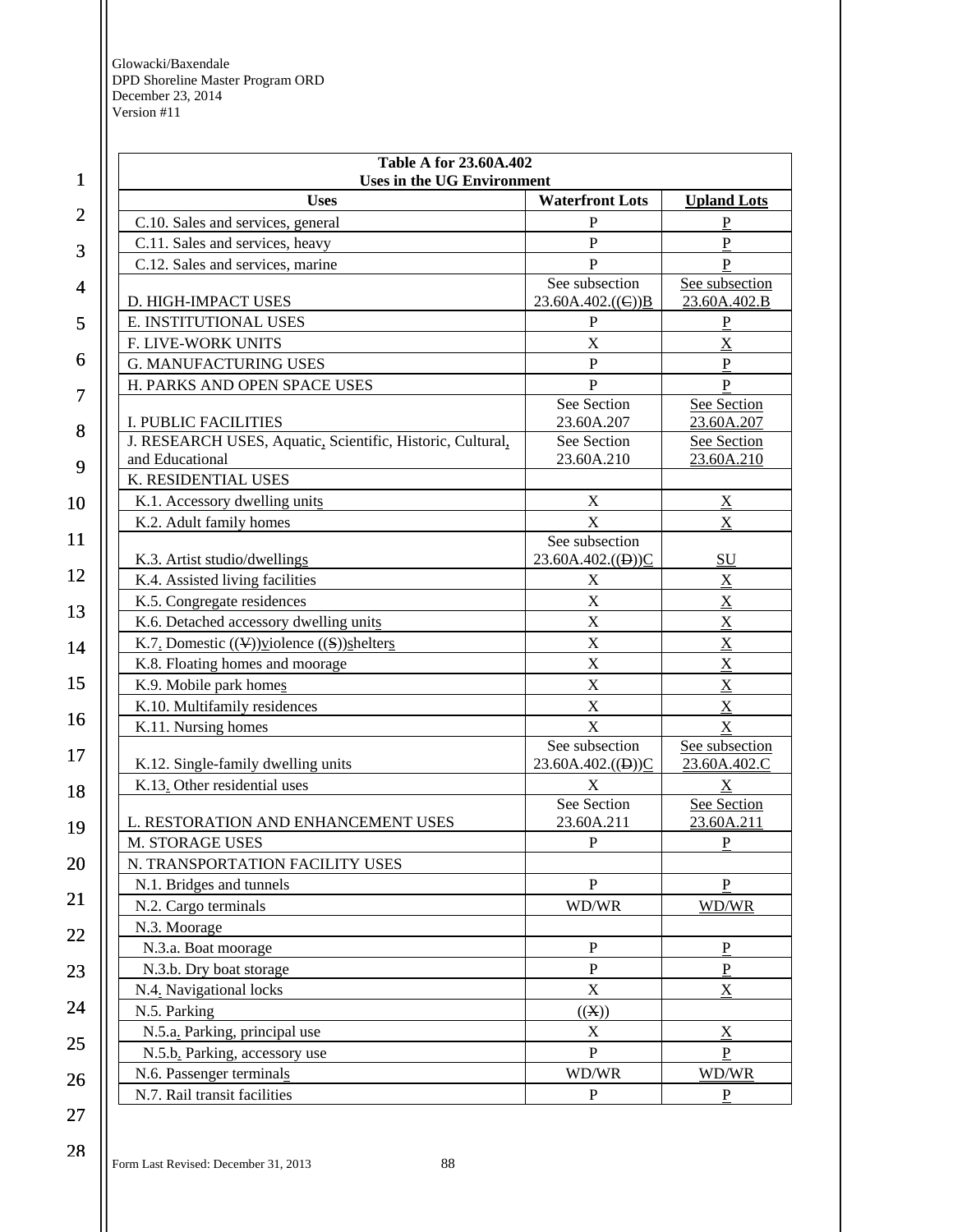| <b>Uses in the UG Environment</b><br><b>Uses</b><br><b>Waterfront Lots</b><br><b>Upland Lots</b>                                                                                                                                        |                                        |                                |
|-----------------------------------------------------------------------------------------------------------------------------------------------------------------------------------------------------------------------------------------|----------------------------------------|--------------------------------|
| N.8. Transportation facilities, air                                                                                                                                                                                                     |                                        |                                |
| N.8.a. Airports, land-based                                                                                                                                                                                                             | X                                      | X                              |
| N.8.b. Airports, water-based                                                                                                                                                                                                            | SU                                     | SU                             |
| N.8.c. Heliports                                                                                                                                                                                                                        | $\mathbf X$                            | $\underline{X}$                |
| N.8.d. Helistops                                                                                                                                                                                                                        | X                                      | $\mathbf X$                    |
| N.9. Vehicle storage and maintenance                                                                                                                                                                                                    | X                                      | X                              |
| N.10. Tugboat services                                                                                                                                                                                                                  | $\mathbf P$                            | $\mathbf P$                    |
| N.11. Railroads                                                                                                                                                                                                                         | $\mathbf P$                            | $\mathbf P$                    |
| N.12. Streets                                                                                                                                                                                                                           | P                                      | P                              |
| <b>O. UTILITY USES</b>                                                                                                                                                                                                                  |                                        |                                |
| O.1. Communication utilities, minor                                                                                                                                                                                                     | See subsection<br>$23.60A.402.$ (E))D  | See subsection<br>23.60A.402.D |
| O.2. Communication utilities, major                                                                                                                                                                                                     | X                                      | $\underline{X}$                |
| O.3. Power plants                                                                                                                                                                                                                       | $\mathbf X$                            | $\underline{\mathbf{X}}$       |
| O.4. Recycling                                                                                                                                                                                                                          | WD/WR                                  | WD/WR                          |
| O.5. Sewage treatment plants                                                                                                                                                                                                            | X                                      | X                              |
| O.6. Solid waste management                                                                                                                                                                                                             | WD/WR                                  | WD/WR                          |
| O.7. Utility service uses                                                                                                                                                                                                               | See subsection<br>23.60A.402. $((F))E$ | See subsection<br>23.60A.402.E |
| P. UTILITY LINES                                                                                                                                                                                                                        | $\mathbf P$                            | P                              |
| Key to Table A for 23.60A.402<br>$CU =$ Shoreline Conditional Use<br>$P =$ Allowed by permit                                                                                                                                            |                                        |                                |
| $SU = Special Use$<br>$WD =$ Allowed for water-dependent uses; prohibited otherwise<br>$WD/WR =$ Allowed for water-dependent or water-related uses; prohibited otherwise<br>$WR =$ Allowed for water-related uses; prohibited otherwise |                                        |                                |
| $X =$ Prohibited<br>((K E Y                                                                                                                                                                                                             |                                        |                                |
| $CU =$ Shoreline Conditional Use                                                                                                                                                                                                        |                                        |                                |
| $P =$ Allowed by permit                                                                                                                                                                                                                 |                                        |                                |
| $SU = Special Use$                                                                                                                                                                                                                      |                                        |                                |
| $WD =$ Allowed for water-dependent uses; prohibited otherwise                                                                                                                                                                           |                                        |                                |
| $WR =$ Allowed for water-related uses; prohibited otherwise                                                                                                                                                                             |                                        |                                |
| $X = Problemibited)$                                                                                                                                                                                                                    |                                        |                                |
| $((\infty)B$ . High-impact uses are allowed as a special use if they are water-dependent or                                                                                                                                             |                                        |                                |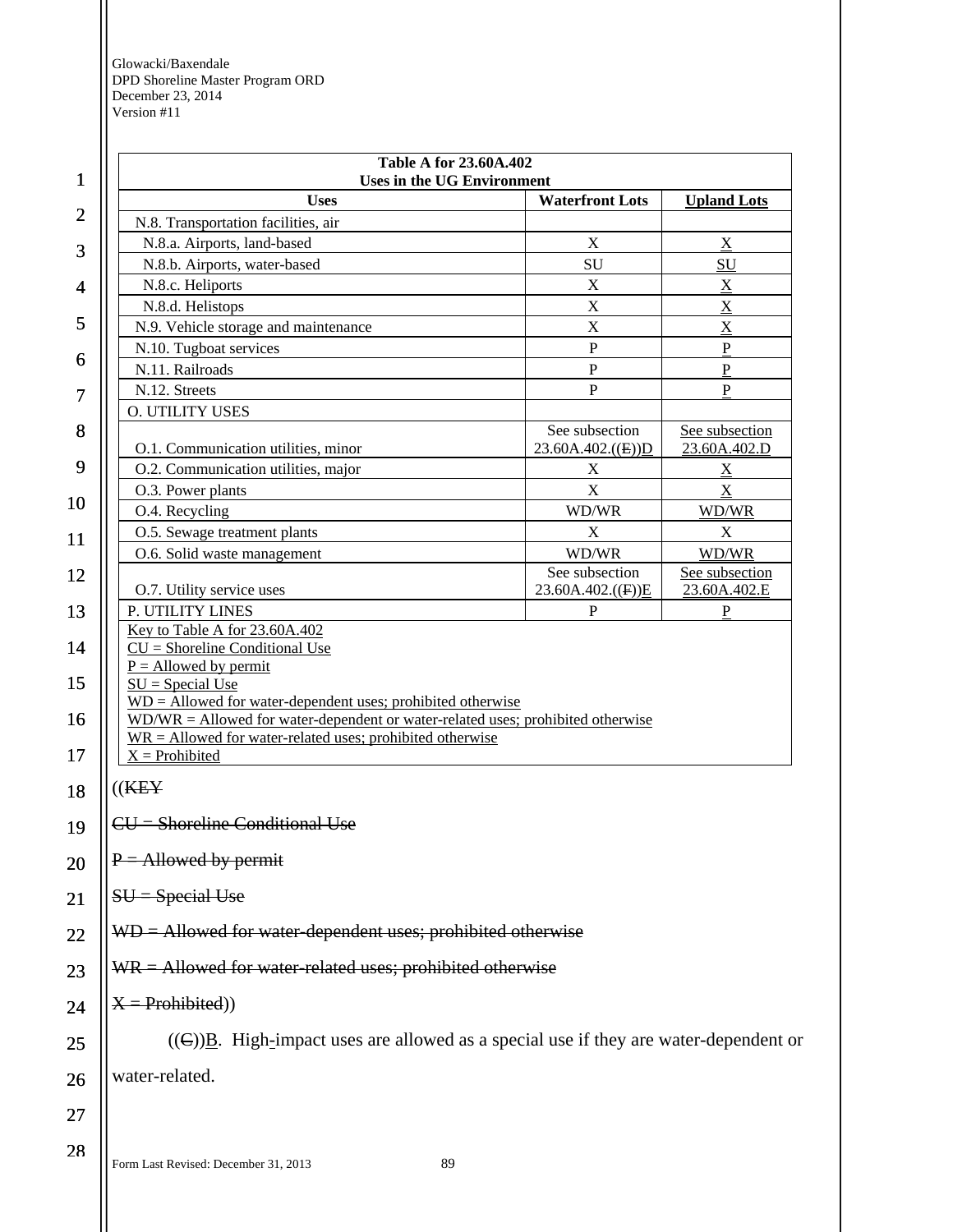$((\theta))$ C. Existing single-family dwelling units and artist studio/dwellings are allowed.  $((E))D$ . Minor communication utilities are allowed, except for freestanding transmission towers, which are prohibited.

 $((F))E$ . Utility service uses are allowed if they reasonably require a shoreline location to operate.

Section 41. Section 23.60A.410 of the Seattle Municipal Code, as enacted by Ordinance 124105, is amended as follows:

## **23.60A.410 Shoreline setbacks in the UG Environment**

A. A shoreline setback of  $((15))35$  feet from the OHW mark is required. No development, use, or shoreline modification is allowed within this shoreline setback except as allowed in Section 23.60A.167.

B. Existing structures and uses that would be considered nonconforming because they are located in the required shoreline setback in the UG Environment are not regulated as $((-a))$ nonconforming structures based on setback standards. Such structures may not expand in any manner in the setback but may be replaced if an area of ecological restoration equivalent to the area of the footprint of the structure located in the shoreline setback is provided((required)) within the Shoreline District pursuant to Section 23.60A.159((within the same geographic area as the site is provided)).

Section 42. Section 23.60A.442 of the Seattle Municipal Code, as enacted by Ordinance 124105, is amended as follows:

## **Part 1 Uses**

## **23.60A.442 Uses in the UH Environment**

A. Use regulations

1. All uses are allowed, allowed as a special use, allowed as a shoreline conditional use, or prohibited pursuant to Section 23.60A.090, this Section 23.60A.442, and Table A for 23.60A.442. Use categories and subcategories cover all uses in that category and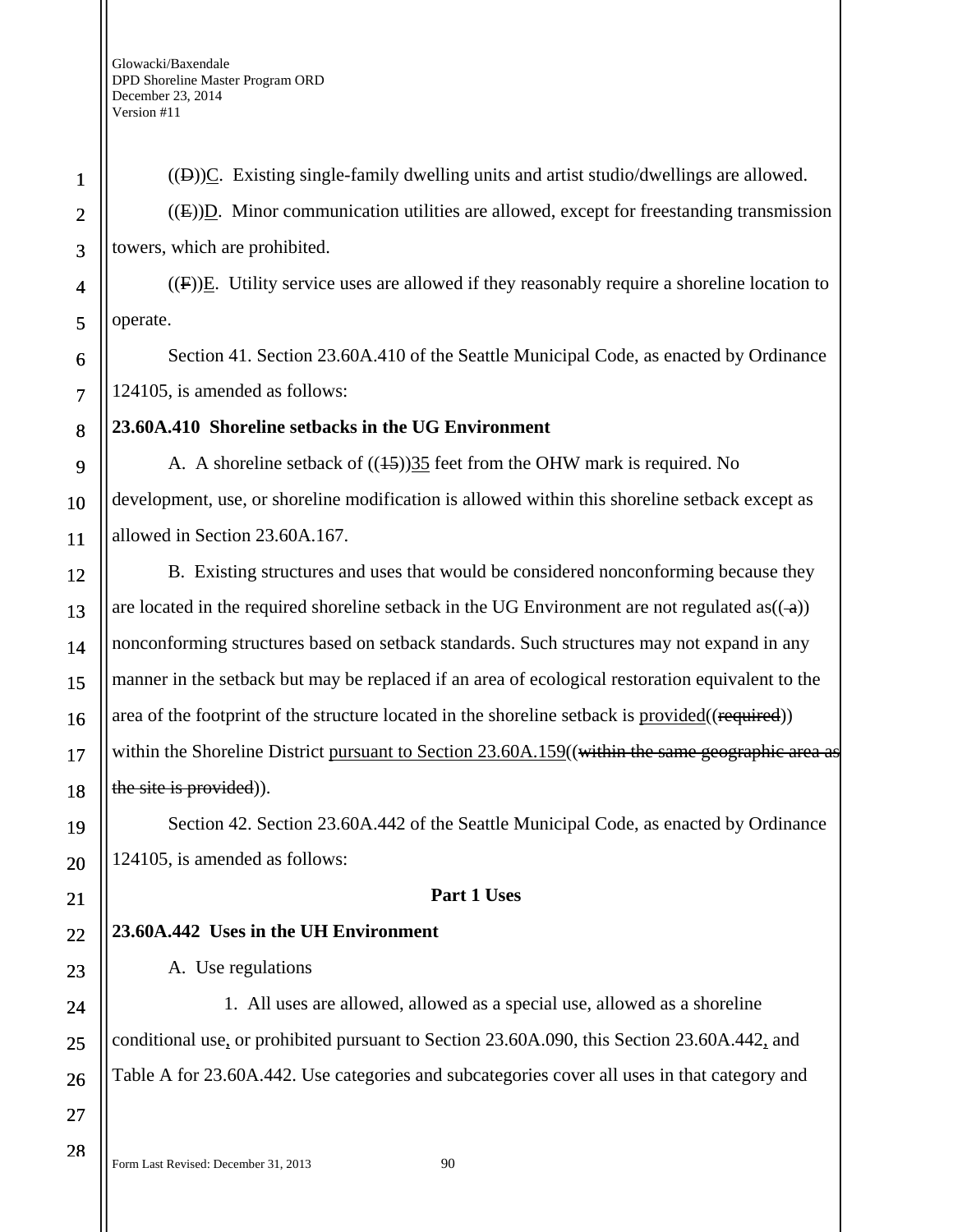1 2 subcategory except when a subcategory of that use is specifically shown in Table A for 23.60A.442.

2. If Table A for 23.60A.442 or the text of Section 23.60A.442 states that a use is required to be water-dependent or water-related, a use that does not have the required attribute is prohibited.

3

4

5

6

7

3. Regulations for specific shoreline modifications are set out in Sections

23.60A.172 through 23.60A.190.

| <b>Table A for 23.60A.442</b><br><b>Uses in the UH Environment</b> |                        |                    |
|--------------------------------------------------------------------|------------------------|--------------------|
| <b>Uses</b>                                                        | <b>Waterfront Lots</b> | <b>Upland Lots</b> |
| A. AGRICULTURAL AND FOREST PRACTICE                                |                        |                    |
| A.1. Aquaculture                                                   | CU                     | CU                 |
| A.2. Community $((G))$ gardens                                     | $\mathbf X$            | $\mathbf{P}$       |
| A.3. Other agricultural and forest practice uses                   | $\bar{X}$              | $\mathbf X$        |
| <b>B. CEMETERIES</b>                                               | $\mathbf X$            | $\mathbf X$        |
| C. COMMERCIAL USES                                                 |                        |                    |
| C.1. Animal shelters and kennels                                   | X                      | $\mathbf{P}$       |
|                                                                    | See subsection         |                    |
|                                                                    | 23.60A.442.B           |                    |
|                                                                    | $((and))$ or           |                    |
| C.2. Eating and drinking establishments                            | 23.60A.442.C           | $\mathbf{P}$       |
| C.3. Entertainment uses                                            | See subsection         | $\mathbf{P}$       |
|                                                                    | 23.60A.442.B           |                    |
| C.4. Food processing and craft work uses                           | See subsection         |                    |
| C.4.a. Food processing uses                                        | 23.60A.442.D           | $\mathbf P$        |
|                                                                    | See subsection         |                    |
| C.4.b. Custom and craft work uses                                  | 23.60A.442.B           | ${\bf P}$          |
| C.5. Laboratories, research and development, WD                    | P                      | $\overline{P}$     |
|                                                                    | See subsection         |                    |
| C.6. Lodging                                                       | 23.60A.442.E           | $\mathbf P$        |
| C.7. Medical services                                              | $\mathbf X$            | $\mathbf{P}$       |
|                                                                    | See subsection $((s))$ |                    |
| C.8. Offices                                                       | 23.60A.442.F           | $\mathbf P$        |
| C.9. Sales and service uses, automotive                            | X                      | X                  |
|                                                                    | See subsection         |                    |
|                                                                    | 23.60A.442.B           |                    |
|                                                                    | $((and))$ or           | ${\bf P}$          |
| C.10. Sales and services, general                                  | 23.60A.442.C           |                    |
| C.11. Sales and service uses, heavy                                |                        |                    |
| C.11.a. Commercial sales, heavy                                    | $\mathbf X$            | $\mathbf P$        |
| C.11.b. Commercial services, heavy                                 | $\mathbf X$            | $\mathbf P$        |

27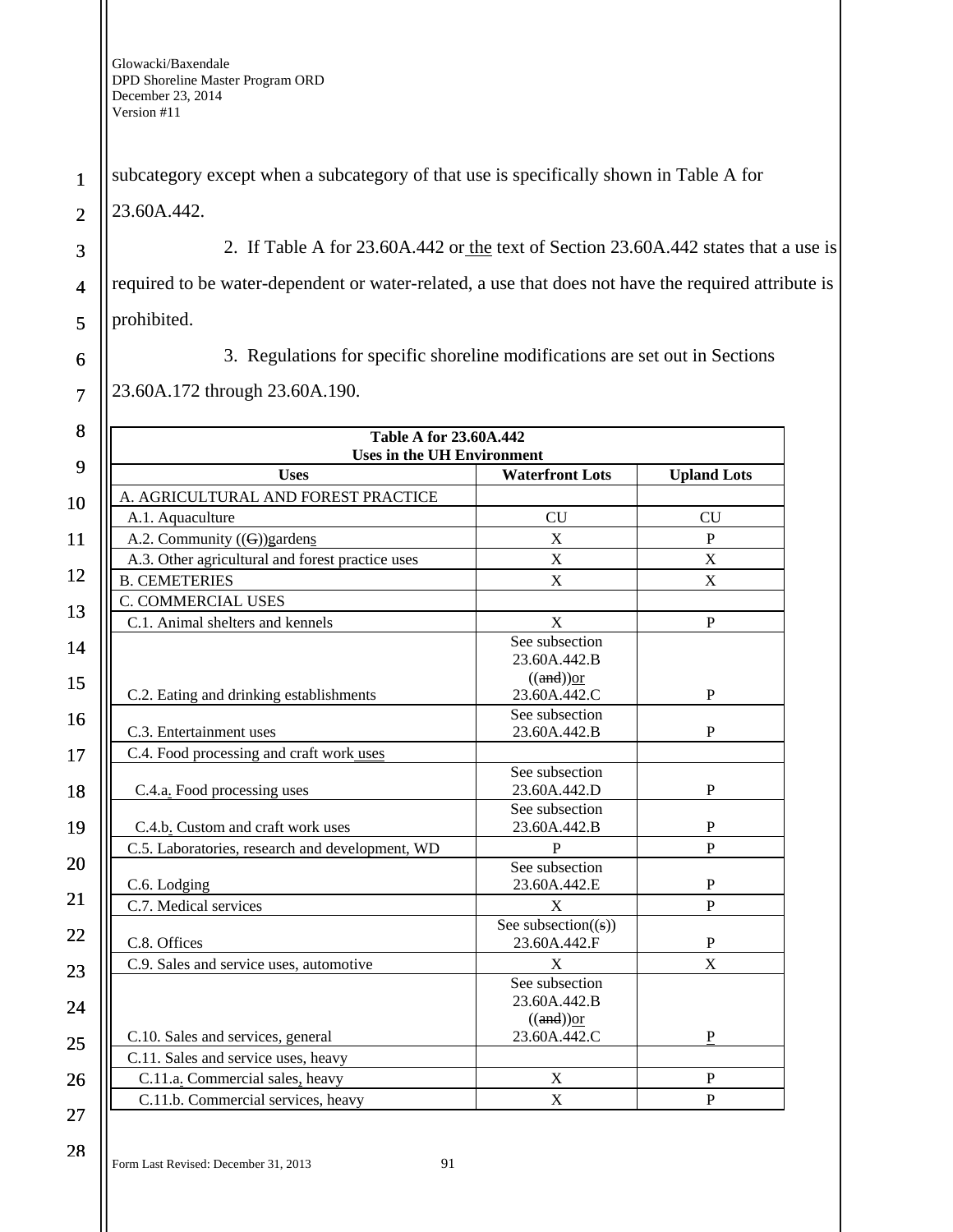| $\mathbf{1}$             |
|--------------------------|
| $\overline{c}$           |
| 3                        |
| $\overline{\mathcal{A}}$ |
| 5                        |
| 6                        |
| 7                        |
| 8                        |
| 9                        |
| 10                       |
| 11                       |
| 12                       |
| 13                       |
| 14                       |
| 15                       |
| 16                       |
| 17                       |
| 18                       |
| 19                       |
| $\overline{20}$          |
| $\overline{21}$          |
|                          |
| 2                        |
| 4                        |
| 25                       |
| 26                       |
| $\frac{27}{1}$           |

| <b>Table A for 23.60A.442</b><br><b>Uses in the UH Environment</b> |                                         |                           |
|--------------------------------------------------------------------|-----------------------------------------|---------------------------|
| <b>Uses</b>                                                        | <b>Waterfront Lots</b>                  | <b>Upland Lots</b>        |
| C.11.c. Retail sales, major durables                               | $\mathbf X$                             | $\, {\bf P}$              |
| C.11.d. Retail sales and services, non-household                   | X                                       | P                         |
|                                                                    | See subsection                          |                           |
| C.11.e. Wholesale showrooms                                        | 23.60A.442.D                            | $\mathbf{P}$              |
| C.12. Sales and services, marine                                   |                                         |                           |
| C.12.a. Marine service station                                     | X                                       | X                         |
| C.12.b. Sale or rental of large boats                              | <b>CU</b>                               | <b>CU</b>                 |
|                                                                    | ((Por CUs))See                          |                           |
| C.12.c. Sale or rental of small boats, boat parts, or              | subsection                              |                           |
| accessories                                                        | 23.60A.442.C                            | P                         |
| C.12.d. Vessel repair, major                                       | X<br>See subsection                     | X                         |
| C.12.e. Vessel repair, minor                                       | 23.60A.442.G                            | X                         |
| D. HIGH-IMPACT USES                                                | X                                       | X                         |
| E. INSTITUTIONAL USES                                              |                                         |                           |
|                                                                    |                                         |                           |
| E.1. Adult care centers                                            | X                                       | $\mathbf{P}$              |
| E.2. Child care centers                                            | See subsection( $(s)$ )<br>23.60A.442.F | $\mathbf P$               |
|                                                                    | See subsection                          |                           |
| E.3. Colleges                                                      | 23.60A.442.H                            | P                         |
| E.4. Community center or clubs                                     |                                         |                           |
| E.4.a. Yacht, boat and beach clubs                                 | $\mathbf{P}$                            | P                         |
|                                                                    | See subsection                          |                           |
| E.4.b. Other community centers or clubs                            | 23.60A.442.D                            | P                         |
| E.5. Family support centers                                        | X                                       | $\overline{P}$            |
| E.6. Hospitals                                                     | X                                       | $\mathbf P$               |
|                                                                    | See subsection                          |                           |
| E.7. Institutes for advanced study                                 | 23.60A.442.H                            | $\mathbf{P}$              |
| E.8. Librar( $(y)$ )ies                                            | X                                       | P                         |
|                                                                    | See subsection( $(s)$ )                 |                           |
| $E.((10))2.$ Museums                                               | 23.60A.442.B                            | P                         |
| $E.((44))10$ . Private clubs                                       | X                                       | ${\bf P}$                 |
| E. $((12))$ <sup>11</sup> . Religious facilities                   | $\mathbf X$                             | ${\bf P}$                 |
| $E.((1-3))12$ . Schools, elementary or secondary                   | X                                       | P                         |
|                                                                    | See subsection                          |                           |
| E. $((14))13$ . Vocational or fine arts schools                    | 23.60A.442.H                            | ${\bf P}$                 |
| $E.((45))14$ . Other institutional uses                            | X                                       | $\boldsymbol{\mathrm{X}}$ |
| F. LIVE-WORK UNITS                                                 | X                                       | $\mathbf{P}$              |
| <b>G. MANUFACTURING USES</b>                                       |                                         |                           |
|                                                                    | See subsection                          | See subsection            |
| G.1. Light manufacturing                                           | 23.60A.442.I                            | 23.60A.442.I              |
| G.2. General manufacturing                                         | X                                       | X                         |
| G.3. Heavy manufacturing                                           | X                                       | $\boldsymbol{\mathrm{X}}$ |
|                                                                    | See subsection<br>23.60A.442.B          |                           |
| H. PARKS AND OPEN SPACE USES                                       | $((and))$ or 23.60A.442.J               | P                         |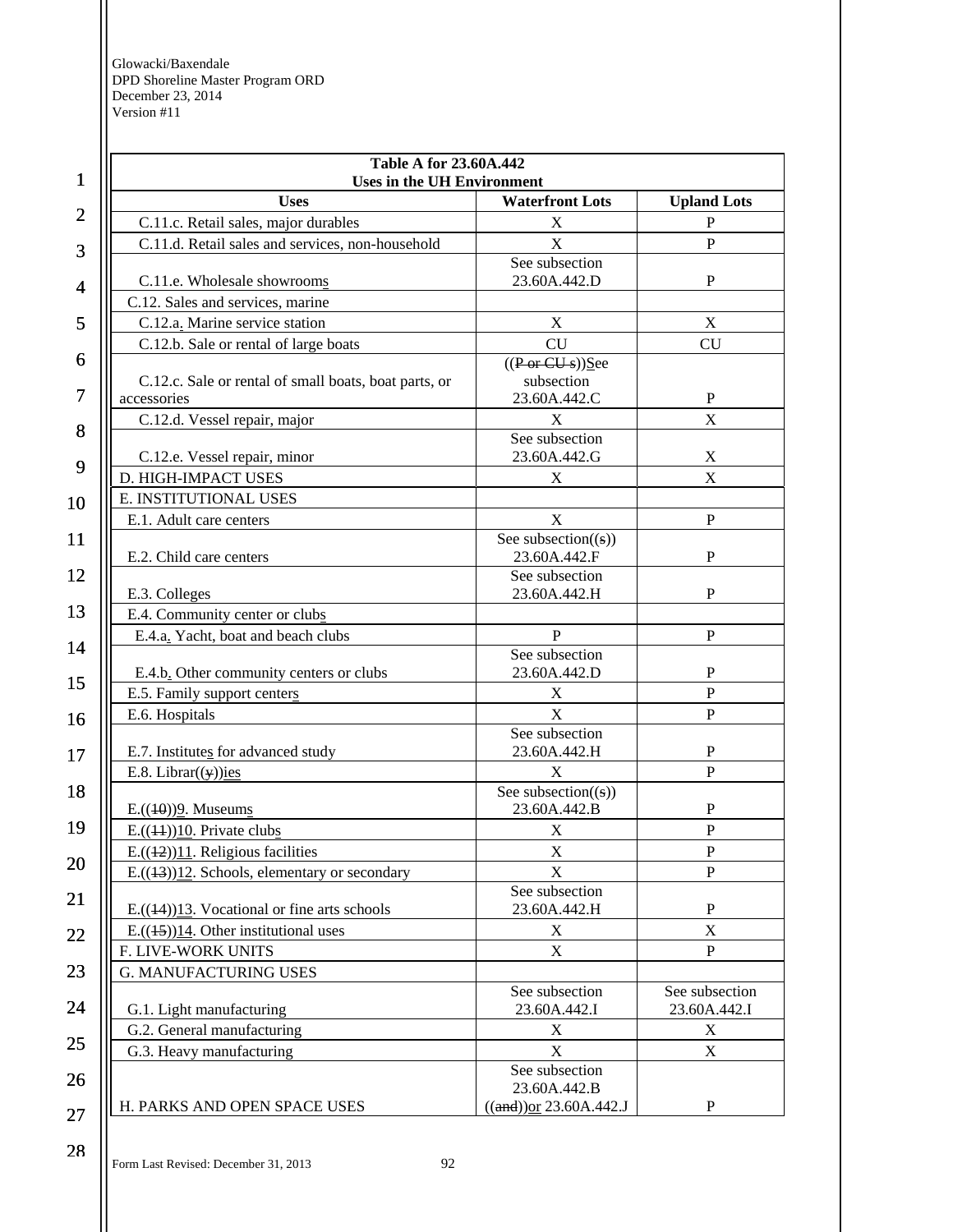| $\mathbf{1}$   | <b>Table A for 23.60A.442</b><br><b>Uses in the UH Environment</b> |                                |                                |
|----------------|--------------------------------------------------------------------|--------------------------------|--------------------------------|
|                | <b>Uses</b>                                                        | <b>Waterfront Lots</b>         | <b>Upland Lots</b>             |
| $\overline{2}$ |                                                                    | See subsection                 |                                |
| 3              | I. PUBLIC FACILITIES                                               | 23.60A.442.K                   | P                              |
|                | J. RESEARCH USES, Aquatic, Scientific, Historic,                   | See Section                    | See Section                    |
| $\overline{4}$ | Cultural, and Educational                                          | 23.60A.210                     | 23.60A.210                     |
|                | K. RESIDENTIAL USES                                                | X<br>See Section               | $\mathbf P$<br>See Section     |
| 5              | L. RESTORATION AND ENHANCEMENT USES                                | 23.60A.211                     | 23.60A.211                     |
|                | M. STORAGE USES                                                    |                                |                                |
| 6              | M.1. Mini-warehouses                                               | X                              | $\mathbf X$                    |
| $\overline{7}$ |                                                                    | See subsection                 | See subsection                 |
|                | M.2. Storage, outdoor                                              | 23.60A.442.L                   | 23.60A.442.L                   |
| 8              |                                                                    | See subsection                 | See subsection                 |
|                | M.3. Warehouses                                                    | 23.60A.442.L                   | 23.60A.442.L                   |
| 9              | N. TRANSPORTATION FACILITY USES                                    |                                |                                |
| 10             | N.1. Bridges and tunnels                                           | $\mathbf{P}$                   | $\mathbf{P}$                   |
|                |                                                                    | See subsection                 | See subsection                 |
| 11             | N.2. Cargo terminals                                               | 23.60A.442.M                   | 23.60A.442.M                   |
|                | N.3. Moorage                                                       |                                |                                |
| 12             | N.3.a. Boat moorage                                                | $\mathbf{P}$                   | $\, {\bf P}$                   |
|                |                                                                    | See subsection<br>23.60A.442.N | See subsection<br>23.60A.442.N |
| 13             | N.3.b. Dry boat storage<br>N.4. Navigational locks                 | X                              | $\mathbf X$                    |
| 14             | N.5. Parking                                                       |                                |                                |
|                |                                                                    |                                | See subsection                 |
| 15             | N.5.a. Parking, principal use                                      | X                              | 23.60A.442.O                   |
|                |                                                                    | See subsection                 |                                |
| 16             | N.5.b. Parking, accessory use                                      | 23.60A.442.P                   | $\mathbf{P}$                   |
| 17             |                                                                    | See subsection                 |                                |
|                | N.6. Passenger terminals                                           | 23.60A.442.Q                   | <b>WR</b>                      |
| 18             | N.7. Rail transit facilities                                       | ${\bf P}$                      | $\mathbf P$                    |
|                | N.8. Transportation facilities, air                                | $\mathbf X$                    | $\mathbf X$                    |
| 19             | N.9. Vehicle storage and maintenance                               | $\mathbf X$                    | X                              |
|                | N.10. Tugboat services                                             | $\mathbf{P}$                   | $\overline{P}$                 |
| 20             | N.11. Railroads                                                    | ${\bf P}$                      | ${\bf P}$                      |
| 21             | N.12. Streets                                                      | ${\bf P}$                      | $\mathbf{P}$                   |
|                | <b>O. UTILITY USES</b>                                             |                                |                                |
| 22             | O.1. Communication utilities, minor                                | See subsection<br>23.60A.442.R | See subsection<br>23.60A.442.R |
|                | O.2. Communication utilities, major                                |                                |                                |
| 23             | O.3. Power plants                                                  | X<br>$\mathbf X$               | X<br>X                         |
|                |                                                                    | $\mathbf X$                    | X                              |
| 24             | O.4. Recycling                                                     | $\mathbf X$                    | X                              |
| 25             | O.5. Sewage treatment plants                                       |                                |                                |
|                | O.6. Solid waste management                                        | $\mathbf X$<br>See subsection  | X<br>See subsection            |
| 26             | O.7. Utility service uses                                          | 23.60A.442.S                   | 23.60A.442.S                   |
|                | P. UTILITY LINES                                                   | SU                             | P                              |
| 27             |                                                                    |                                |                                |

Form Last Revised: December 31, 2013 93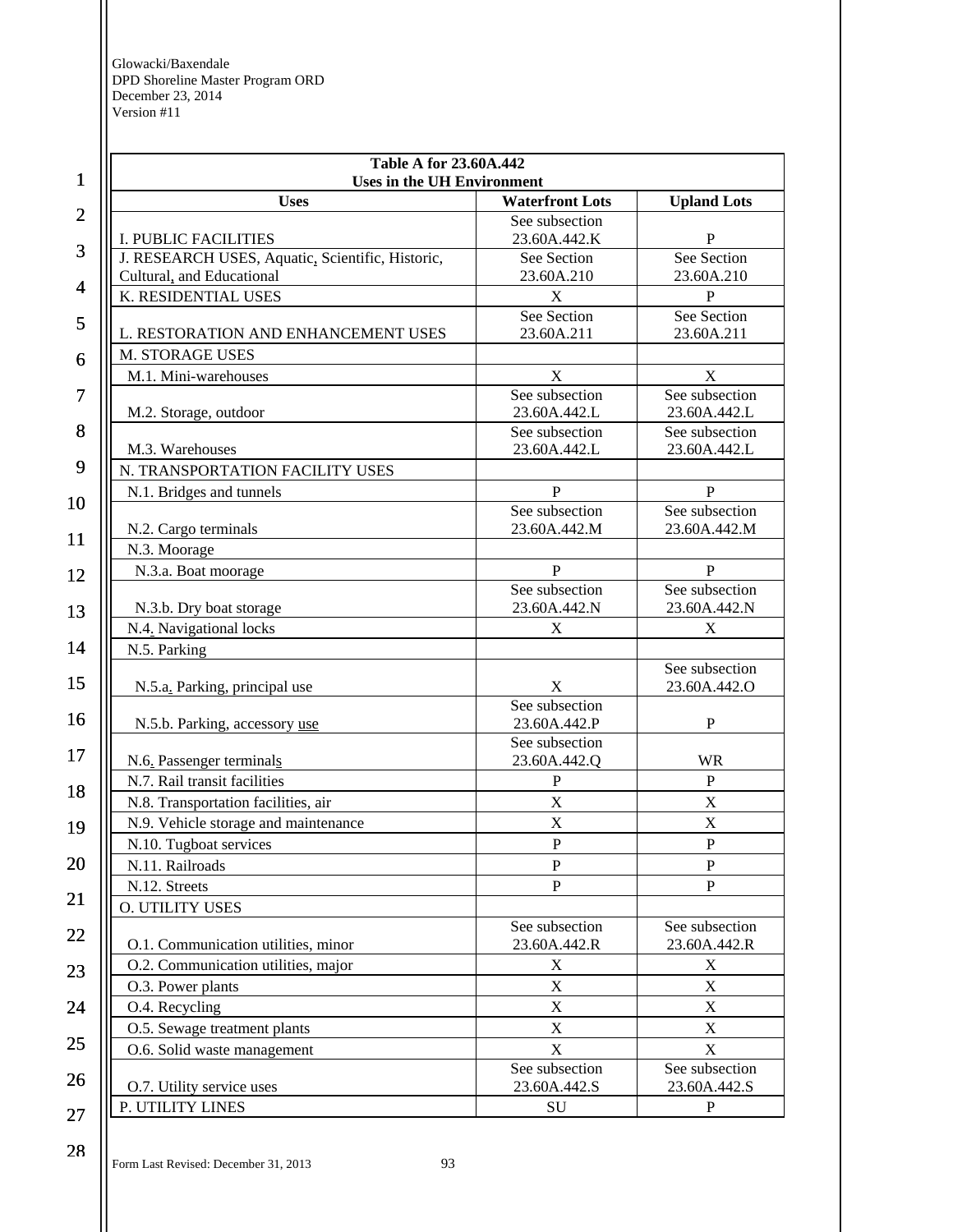|                | <b>Table A for 23.60A.442</b>                                                                                                                    |
|----------------|--------------------------------------------------------------------------------------------------------------------------------------------------|
| 1              | <b>Uses in the UH Environment</b><br><b>Waterfront Lots</b><br><b>Uses</b><br><b>Upland Lots</b>                                                 |
| $\overline{c}$ | Key to Table A for 23.60A.442                                                                                                                    |
| 3              | $CU =$ Shoreline Conditional Use<br>$P =$ Allowed by permit                                                                                      |
| 4              | $SU = Special Use$<br>$WD =$ Allowed for water-dependent uses; prohibited otherwise                                                              |
| 5              | $WD/WR =$ Allowed for water-dependent or water-related uses; prohibited otherwise<br>$WR =$ Allowed for water-related uses; prohibited otherwise |
| 6              | $X =$ Prohibited                                                                                                                                 |
| 7              | ((K E Y<br>$CU =$ Shoreline Conditional Use                                                                                                      |
| 8              |                                                                                                                                                  |
| 9              | $P =$ Allowed by permit                                                                                                                          |
|                | $SU = Special Use$                                                                                                                               |
| 10             | $WD =$ Allowed for water-dependent uses; prohibited otherwise                                                                                    |
| <b>11</b>      | WR= Allowed for water-related-uses; prohibited otherwise                                                                                         |
| 12             | $X = Problem(bited))$                                                                                                                            |
| 13             | B. Water-oriented and nonwater-oriented uses                                                                                                     |
| 14             | 1. Water-oriented uses                                                                                                                           |
| 15             | a. The following uses are allowed on the dry land portion of waterfront                                                                          |
| 16             | lots if the use is water-oriented:                                                                                                               |
| 17             | 1) Eating and drinking establishments;                                                                                                           |
| 18             | 2) Entertainment uses, except adult cabaret, adult motion picture                                                                                |
| 19             | theaters, and adult panorams, which are prohibited;                                                                                              |
| 20             | 3) Parks and open space uses;                                                                                                                    |
| 21             | Custom and craft work;<br>4)                                                                                                                     |
| 22             | Museums; and<br>5)                                                                                                                               |
| 23             | 6) Sales and services, general.                                                                                                                  |
| 24             | b. The uses in subsection 23.60A.442.B.1.a that are nonwater-oriented are                                                                        |
| 25             | allowed on the dry land portion of waterfront lots if the use is part of a mixed use project that                                                |
| 26             | includes:                                                                                                                                        |
| 27             |                                                                                                                                                  |
| 28             | 94<br>Form Last Revised: December 31, 2013                                                                                                       |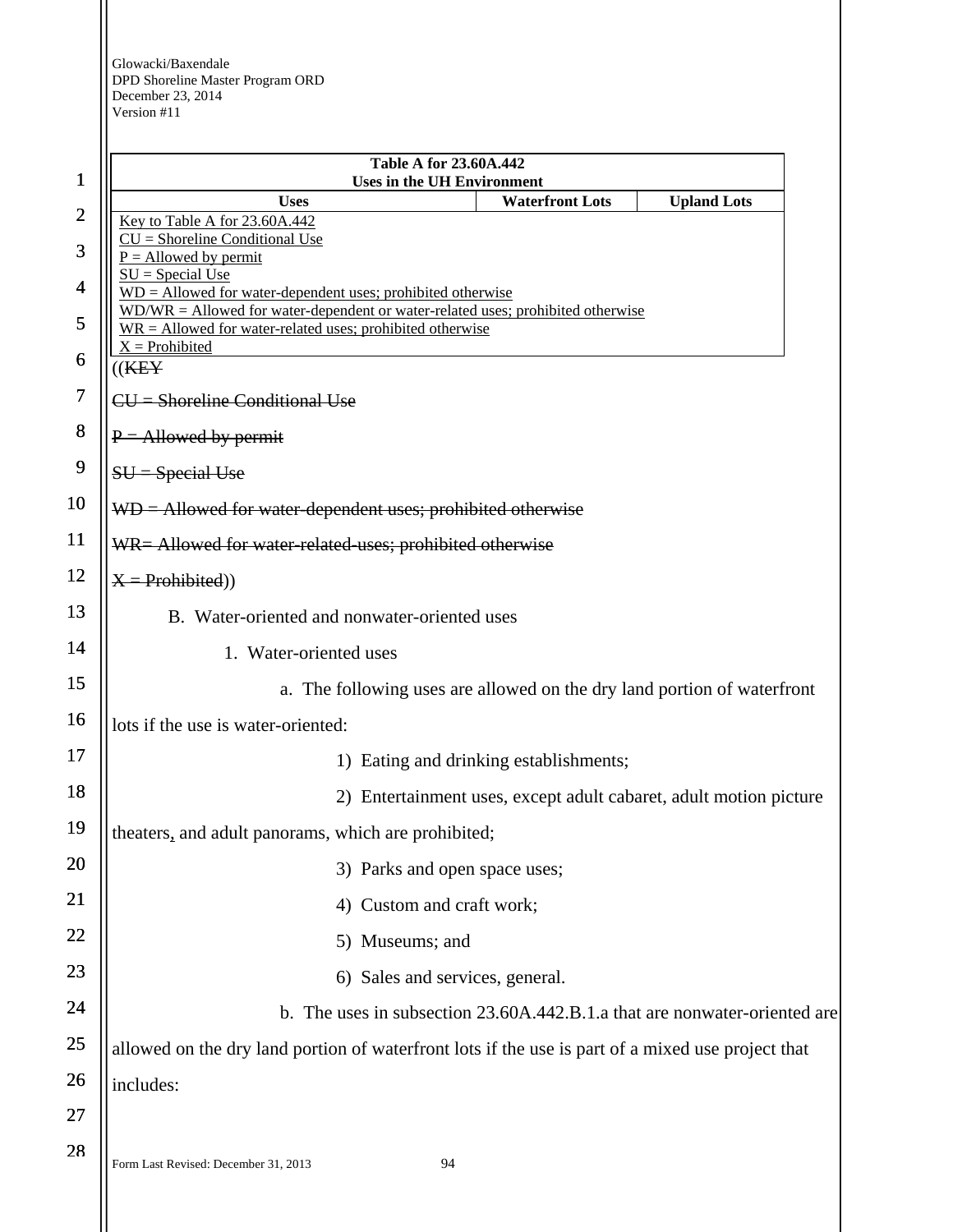| $\mathbf{1}$   | 1) A water-dependent use occupying a minimum of 25 percent of                                      |
|----------------|----------------------------------------------------------------------------------------------------|
| $\overline{2}$ | the gross floor area of the existing structures on the ((project or on the)) development site and  |
| 3              | located on the level that is closest to the water; and                                             |
| 4              | 2) Ecological restoration equivalent to the gross floor area of the                                |
| 5              | new nonwater-oriented use and that is provided pursuant to Section 23.60A.159((within the same     |
| 6              | geographic area as the project).                                                                   |
| 7              | 2. The uses in subsection 23.60A.442.B.1.a are permitted over water, if they                       |
| 8              | comply with the standards in subsection 23.60A.442.B.2.a and either subsection                     |
| 9              | 23.60A.442.B.2.b or 23.60A.442.B.2.c; otherwise, they are prohibited over water, except as         |
| 10             | provided in subsection 23.60A.442.C.                                                               |
| <b>11</b>      | a. If the use is nonwater-oriented, it is allowed if it is part of a mixed use                     |
| 12             | project that includes:                                                                             |
| 13             | 1) A water-dependent use occupying a minimum of 25 percent of                                      |
| 14             | the gross floor area of the existing structures on the development site ((building))and located on |
| 15             | the level that is closest to the water; and                                                        |
| 16             | 2) Ecological restoration equivalent to the gross floor area of any                                |
| 17             | new nonwater-oriented use and that is provided pursuant to Section 23.60A.159((within the same     |
| 18             | geographic area as the project)).                                                                  |
| 19             | * * *                                                                                              |
| 20             | c. The uses are allowed as a shoreline conditional use if the following                            |
| 21             | requirements are met:                                                                              |
| 22             | The use is on existing or lawfully replaced structures;<br>$\left( \right)$                        |
| 23             | The <u>depth of dry</u> land <u>of all the waterfront lot area</u> ((depth)) is<br>2)              |
| 24             | less than 35 feet measured from the OHW mark to the landward waterfront lot line;                  |
| 25             | 3) An unenclosed water-enjoyment use is provided in the area                                       |
| 26             | between the building and 15 feet from the seaward end of the pier;                                 |
| 27             |                                                                                                    |
| 28             | Form Last Revised: December 31, 2013<br>95                                                         |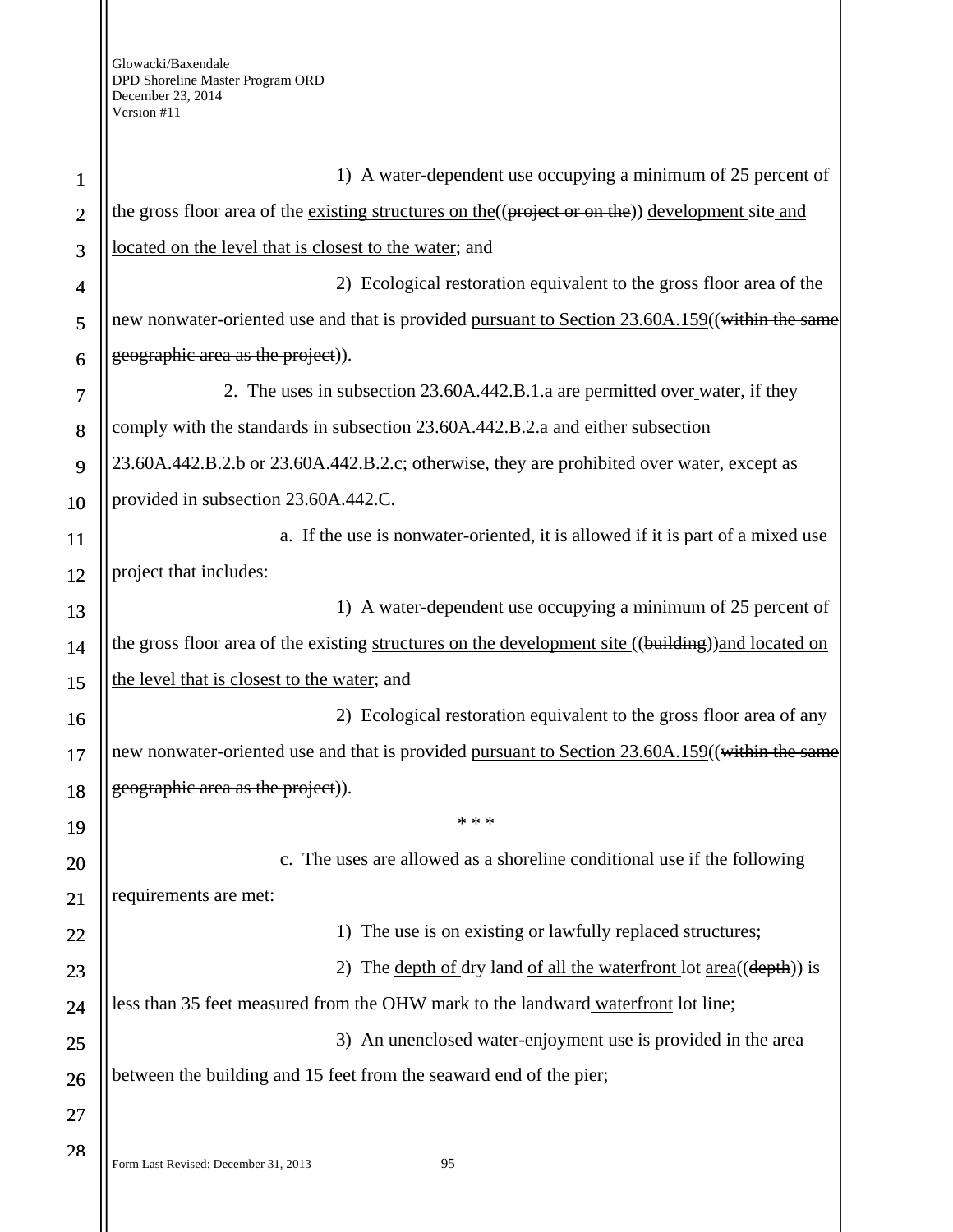1 2 3 4 5 6 7 8 9 10 11 12 13 14 15 16 17 18 19 20 21 22 23 24 25 26 27 28 \* \* \* C. Commercial uses on historic ships \* \* \* 2. Development on historic ships that includes uses listed in subsection 23.60A.442.C.1 must comply with the following standards in addition to the criteria for shoreline conditional uses in Section 23.60A.034: \* \* \* f. If the new use is not water-oriented, ecological restoration equivalent to the gross floor area of the new nonwater-oriented use is provided pursuant to Section 23.60A.159((within the same geographic area as the proposed project)). D. Food processing uses, nonwater-oriented community centers, and wholesale showrooms are allowed or allowed as a shoreline conditional use as follows: 1. Food processing uses are allowed if water-oriented. Food processing uses that are nonwater-oriented are allowed if the standards in subsection 23.60A.442.D.4 are met; 2. Nonwater-oriented community centers are allowed if the standards in subsection  $23.60A.440.D.4$  are met;  $((and))$ 3. Wholesale showrooms are allowed as a conditional use if the standards in subsection 23.60A.440.D.4 are met $((.)$ ; and 4. Uses identified in subsections 23.60A.442.D.1, 23.60A.442.D.2, and 23.60A.442.D.3 ((of Section 23.60.442)) are required to: a. Be located on a development site where a new or existing waterdependent use occupies a minimum of 25 percent of the developed portion of the development site and located on the level that is closest to the water; and b. Provide ecological restoration in an amount equivalent to the gross floor area of the use that is nonwater-oriented and that is provided pursuant to Section 23.60A.159((within the same geographic area as the project)).

Form Last Revised: December 31, 2013 96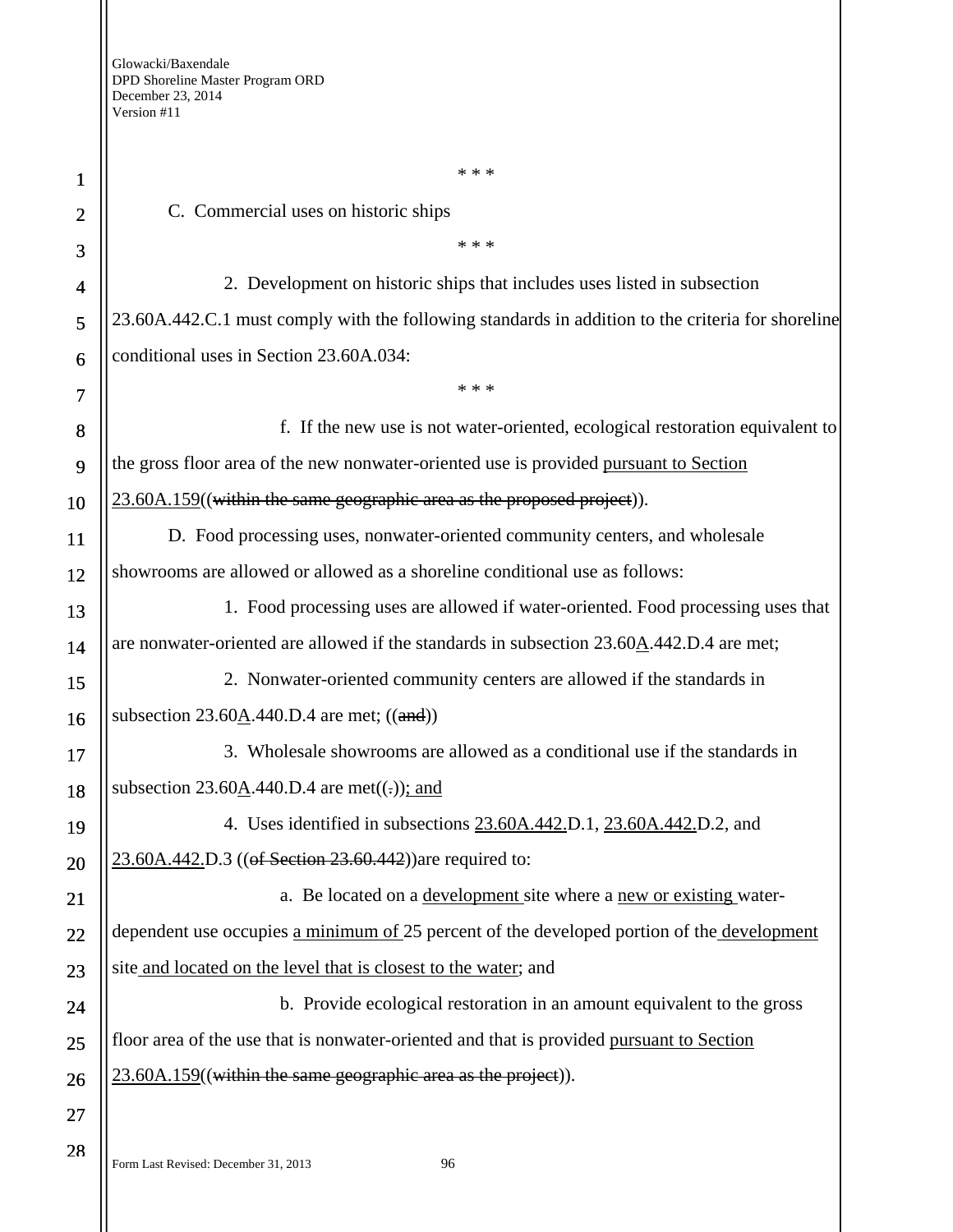| 1              | * * *                                                                                         |
|----------------|-----------------------------------------------------------------------------------------------|
| $\overline{2}$ | F. Offices and child care facilities on waterfront lots are allowed if they comply with the   |
| 3              | following standards:                                                                          |
| 4              | 1. The use is part of a development that includes:                                            |
| 5              | a. New or existing water-dependent uses that occupy a minimum of 25                           |
| 6              | percent of the developed portion of the ((lot))development site; and                          |
| 7              | b. Ecological restoration in an amount equivalent in square footage to the                    |
| 8              | gross floor area of the office or childcare facility and that is provided pursuant to Section |
| 9              | 23.60A.159((within the same geographic area as the project)); and                             |
| 10             | 2. If the use is over water, in addition to subsection 23.60A.442.F.1:                        |
| <b>11</b>      | a. It is located on $((a))$ an existing or lawfully replaced wharf; and                       |
| 12             | b. Any offices are at least one story above wharf level.                                      |
| 13             | * * *                                                                                         |
| 14             | H. Colleges, institutes for advanced studies, and vocational or fine art schools are:         |
| 15             | 1. Allowed if they are water-dependent or water-related;                                      |
| 16             | 2. Allowed as a shoreline conditional use if they are not water-dependent or                  |
| 17             | water-related and the use is part of a development that includes:                             |
| 18             | a. New or existing water-dependent uses that occupy a minimum of 25                           |
| 19             | percent of the developed portion of the <u>development site</u> ((lot)); and                  |
| 20             | b. Ecological restoration in an amount equivalent to the gross floor area of                  |
| 21             | any use that is nonwater-oriented and that is provided pursuant to Section 23.60A.159((within |
| 22             | the same geographic area as the project).                                                     |
| 23             | I. Light manufacturing                                                                        |
| 24             | 1. Light manufacturing is allowed if it is water-dependent or water-related.                  |
| 25             | 2. Light manufacturing that is not water-dependent or water-related is allowed as             |
| 26             | a shoreline conditional use if:                                                               |
| 27             |                                                                                               |
| 28             |                                                                                               |

Form Last Revised: December 31, 2013 97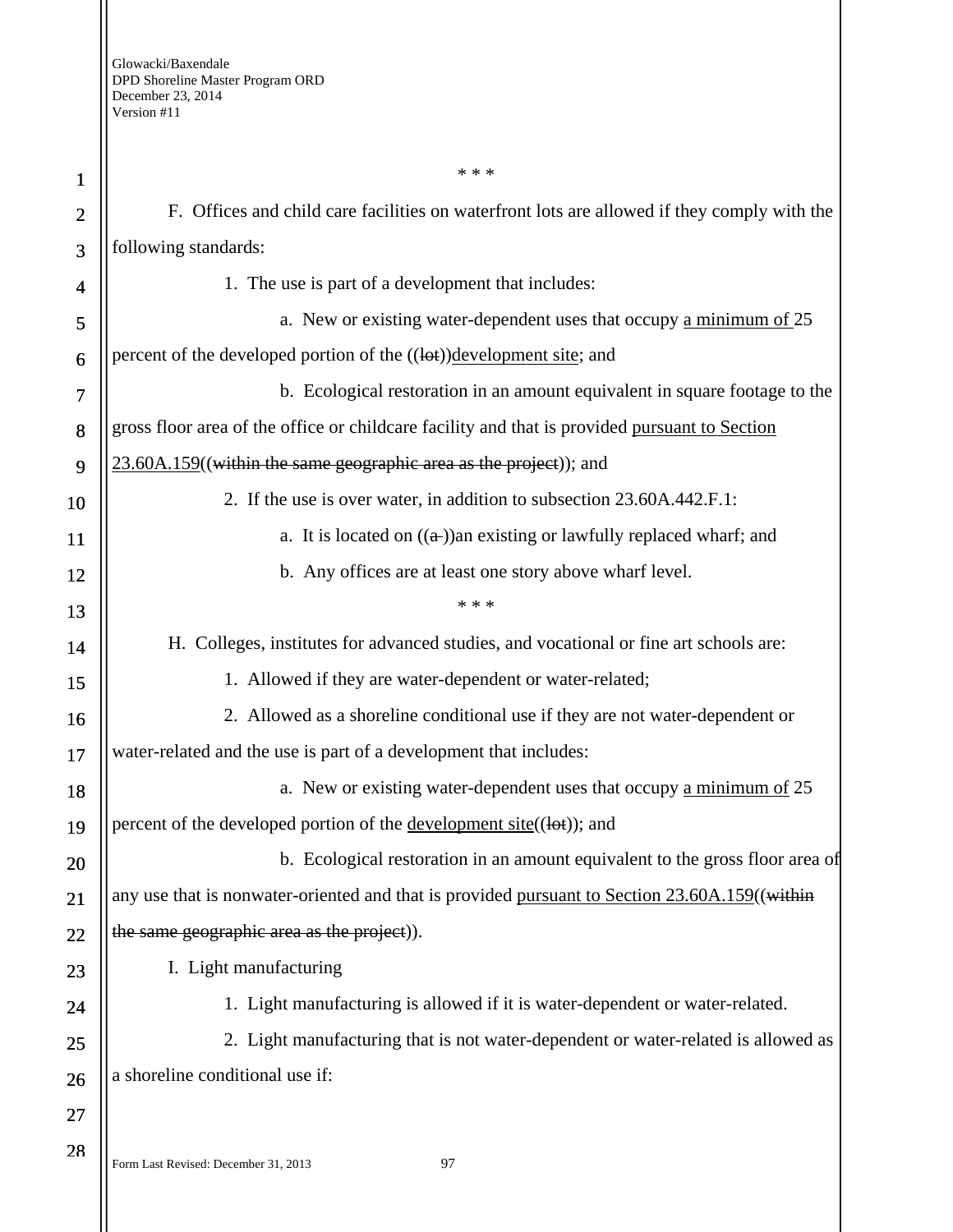| $\mathbf{1}$               | a. Light manufacturing uses occupy no more than 25 percent of the                                       |
|----------------------------|---------------------------------------------------------------------------------------------------------|
| $\overline{2}$             | developed portion of the <u>development site</u> $((let))$ ;                                            |
| 3                          | b. The use is part of a development that includes:                                                      |
| 4                          | 1) New or existing water-dependent uses that occupy a minimum                                           |
| 5                          | $\underline{\text{of}}$ 25 percent of the developed portion of the <u>development site</u> ((lot)); and |
| 6                          | 2) Ecological restoration in an amount equivalent to the gross                                          |
| $\overline{7}$             | floor area of any nonwater-oriented use is provided pursuant to Section 23.60A.159((within the          |
| 8                          | same geographic area as the project));                                                                  |
| 9                          | c. The use contributes to the maritime or tourist character of the area; and                            |
| 10                         | d. The use on the <u>development site</u> ( $(\text{let})$ ) does not block the access to the           |
| 11                         | water or interfere with the ((use of the site by-))water-dependent or water-related uses on-site or     |
| 12                         | on adjacent properties.                                                                                 |
| 13                         | * * *                                                                                                   |
| 14                         | Section 43. Section 23.60A.446 of the Seattle Municipal Code, as enacted by Ordinance                   |
| 15                         | 124105, is amended as follows:                                                                          |
| 16                         | <b>Part 2 Development Standards</b>                                                                     |
|                            |                                                                                                         |
| 17                         | 23.60A.446 Height in the UH Environment                                                                 |
| 18                         | A. Maximum height. The maximum heights in the UH Environment are as follows, as                         |
|                            | modified in subsections 23.60A.446.B through $23.60A.446$ .((D))F:                                      |
|                            | * * *                                                                                                   |
|                            | F. Maximum height for rooftop features on upland lots between Bay St. and Yesler Way                    |
|                            | that require view corridor setbacks pursuant to Section 23.49.024 is determined by the                  |
| 19<br>20<br>21<br>22<br>23 | underlying zone or special district, if height does not obstruct the view of the shoreline from a       |
|                            | substantial number of residences within or adjoining the Shoreline District, in which case the          |
| 24<br>25                   | Director may reduce the height allowed.                                                                 |
| 26                         |                                                                                                         |
| 27                         |                                                                                                         |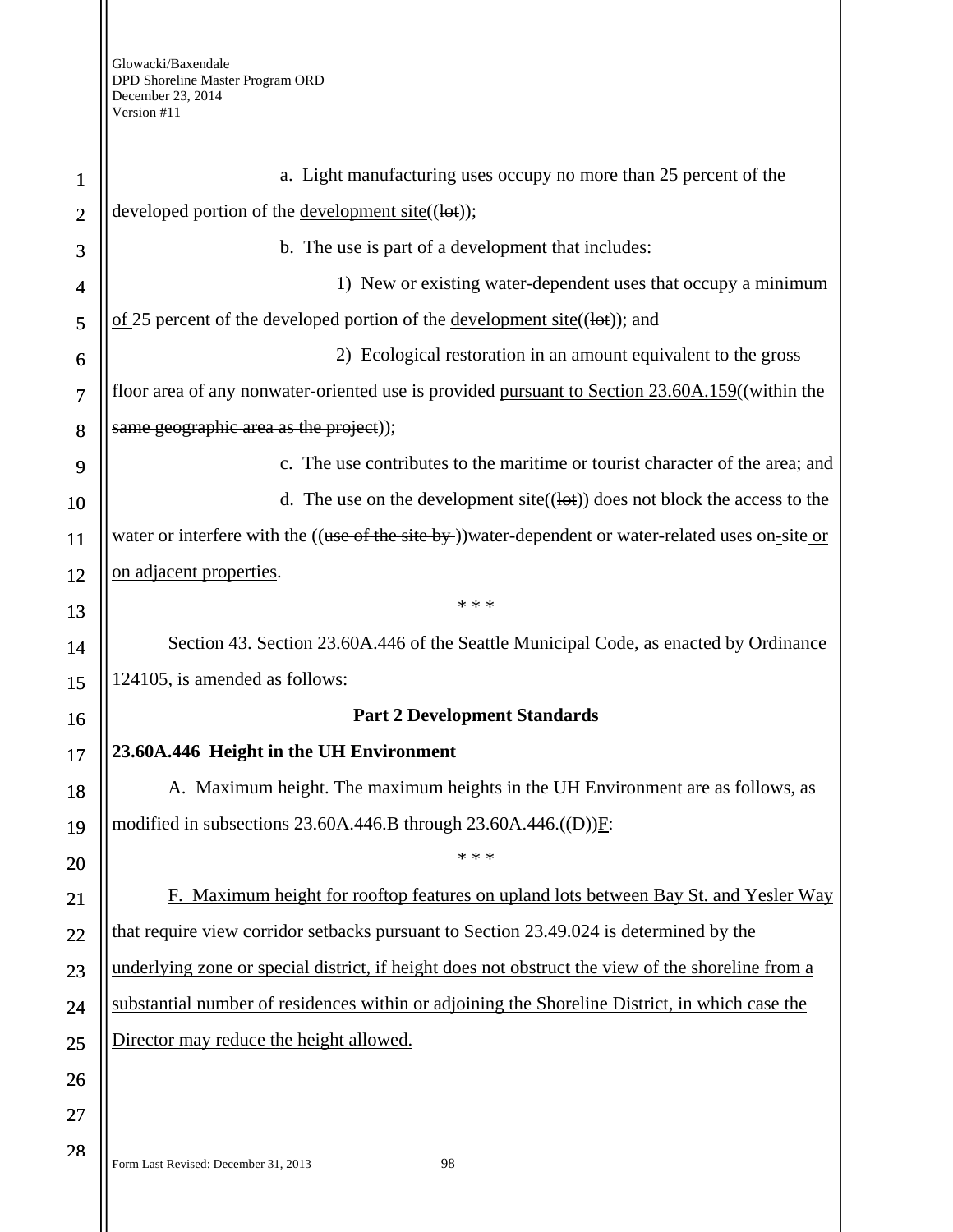Form Last Revised: December 31, 2013 99 1 2 3 4 5 6 7 8 9 10 11 12 13 14 15 16 17 18 19 20 21 22 23 24 25 26 27 Section 44. Section 23.60A.450 of the Seattle Municipal Code, as enacted by Ordinance 124105, is amended as follows: **23.60A.450 Shoreline and side setbacks in the UH Environment**  \* \* \* C. Existing structures and uses that would be considered nonconforming because they are located in the required shoreline setback in the UH Environment are not regulated as $((-a))$ nonconforming structures based on setback standards. Such structures may not expand in any manner in the setback but may be replaced if an area of ecological restoration, equivalent to the footprint of the structure located in the shoreline setback, is provided pursuant to Section 23.60A.159((within the Shoreline District within the same geographic area as the site is provided)). Section 45. Section 23.60A.460 of the Seattle Municipal Code, as enacted by Ordinance 124105, is amended as follows: **23.60A.460 Incentive for public open space and viewing areas at Colman Dock**  \* \* \* B. Allowed departures 1. View corridor requirements. To create a unique viewing environment for observing harbor activity, Elliott Bay, and the City and surrounding natural features, departures from the standards of Section 23.60A.170, View corridors, and Section 23.60A.452, View corridors in the UH Environment, may be permitted to consolidate required view corridors into a large public view observation area meeting the following conditions: a. The view observation area is a public open space that, at a minimum, is open along its perimeter to views beyond pier development to the open water of Elliott Bay and the Olympic Mountains; and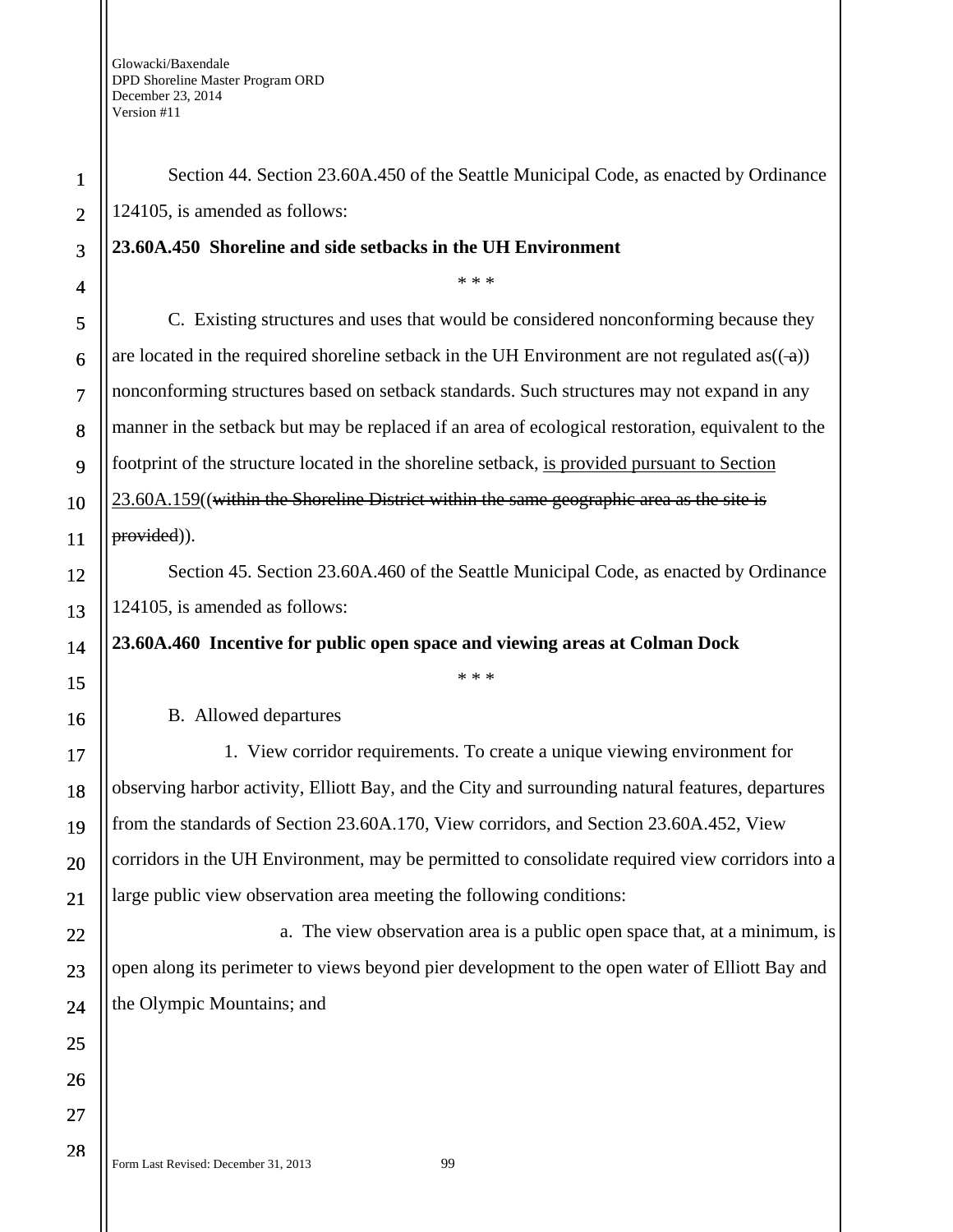Form Last Revised: December 31, 2013 100 1 2 3 4 5 6 7 8 9 10 11 12 13 14 15 16 17 18 19 20 21 22 23 24 25 26 27 28 b. The view observation area substituting for required view corridors may be located above street level, if the area meets the conditions for regulated public access above street level in subsection 23.((4))60A.460.B.2.b. \* \* \* Section 46. Section 23.60A.482 of the Seattle Municipal Code, as enacted by Ordinance 124105, is amended as follows: **Part 1 Uses 23.60A.482 Uses in the UI Environment**  A. Use regulations 1. All uses on waterfront lots and over water are allowed, allowed as a special use, allowed as a shoreline conditional use, or prohibited pursuant to Section 23.60A.090, this Section 23.60A.482<sub>1</sub> ((and ))Table A for 23.60A.482, and Section 23.60A.484. Use categories and subcategories cover all uses in that category and subcategory except when a subcategory of that use is specifically shown in Table A for 23.60A.482. 2.  $((\text{Table A}))\text{Waterfront lots, uses over water and water-dependent}, ((\text{and}))$ water-related, and water-oriented uses a. Table A for 23.60A.482 and subsections 23.60A.482.C through 23.60A.482.J apply to waterfront lots. b. Uses over water are regulated in Section 23.60A.484. c. If Table A for 23.60A.482 or the text of Section 23.60A.482 states that a use is required to be water-dependent or water-related, a use that does not have the required attribute is prohibited. 3. Regulations for specific shoreline modifications are set out in Sections 23.60A.172 through 23.60A.190. B. Uses on upland lots are regulated in Section 23.60A.483.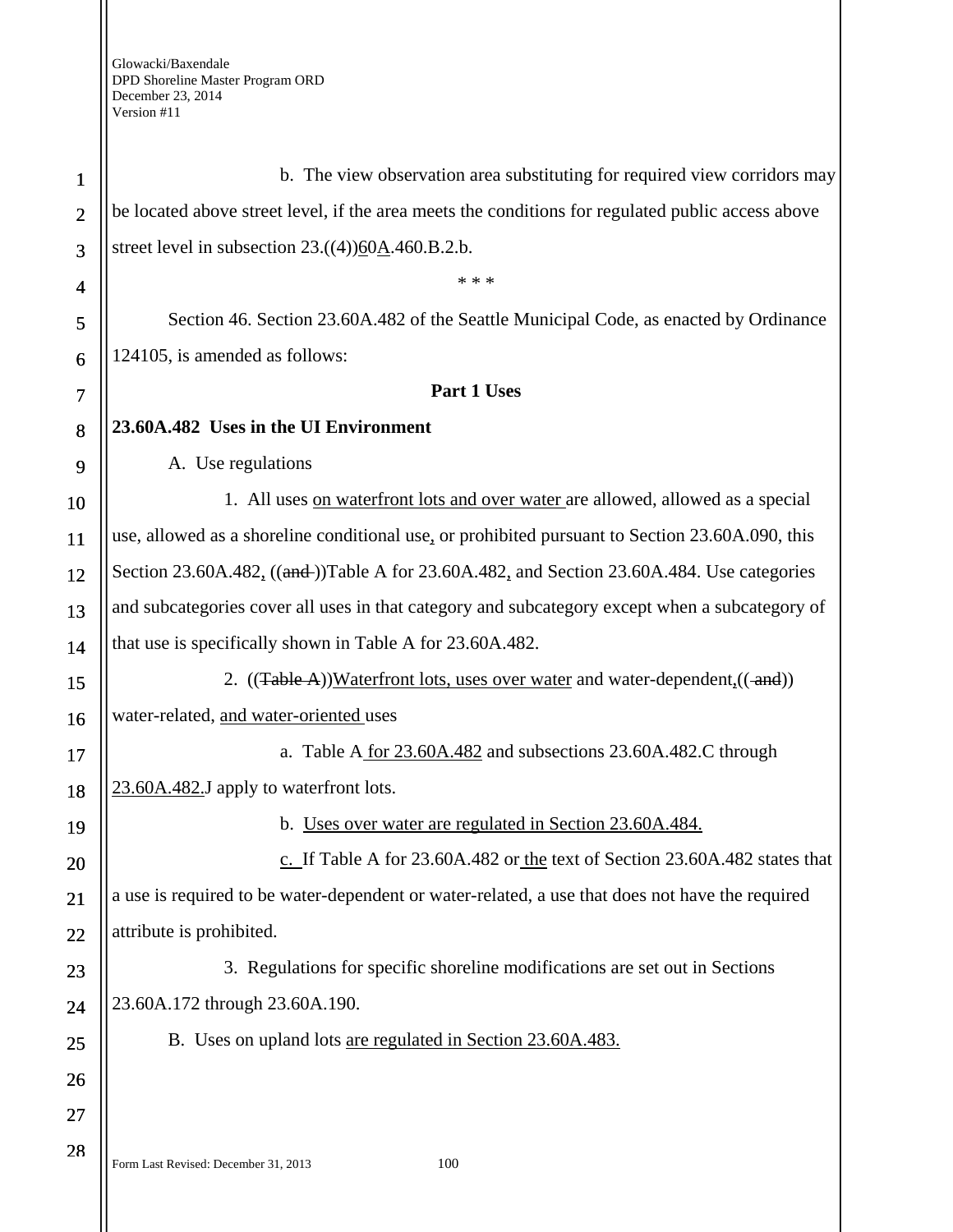| 1                        | $((1. All uses allowed, allowed as a special use or allowed as a short line)$                 |                                                         |
|--------------------------|-----------------------------------------------------------------------------------------------|---------------------------------------------------------|
| $\overline{2}$           | conditional use on waterfront lots are allowed on upland lots.                                |                                                         |
| 3                        | 2. Uses prohibited on waterfront lots are regulated on upland lots by the                     |                                                         |
| $\overline{\mathcal{A}}$ | underlying zones and are allowed, allowed as a shoreline conditional use, or prohibited as    |                                                         |
| 5                        | provided in the underlying zones, except for the following uses; these uses are prohibited on |                                                         |
| 6                        | upland lots:                                                                                  |                                                         |
| 7                        | a. Transportation uses that are prohibited on waterfront lots; except for                     |                                                         |
| 8                        | cargo terminals and passenger terminals;                                                      |                                                         |
| 9                        | b. Utility uses that are prohibited on waterfront lots except for:                            |                                                         |
| 10                       | 1) Solid waste management that are not water dependent or water-                              |                                                         |
| 11                       | related excluding solid waste transfer stations; and                                          |                                                         |
| 12                       | 2) Recycling uses that are not water-dependent or water-related.                              |                                                         |
| 13                       | e. High Impact uses that are water-related; and                                               |                                                         |
| 14                       | d. Heavy manufacturing uses, including the extraction and mining of raw                       |                                                         |
| 15                       | materials.))                                                                                  |                                                         |
| 16                       |                                                                                               |                                                         |
| 17                       | <b>Table A for 23.60A.482</b><br>Uses on waterfront lots in the UI Environment                |                                                         |
|                          | <b>Use</b>                                                                                    | <b>Waterfront Lots</b>                                  |
| 18                       | A. AGRICULTURAL AND FOREST PRACTICE                                                           |                                                         |
| 19                       | A.1. Aquaculture                                                                              | <b>CU</b>                                               |
|                          | A.2. Other agricultural and forest practice uses                                              | $\mathbf X$                                             |
| 20                       | <b>B. CEMETERIES</b>                                                                          | $\boldsymbol{\mathrm{X}}$                               |
|                          | C. COMMERCIAL USES                                                                            |                                                         |
| 21                       | C.1. Commercial uses WD/WR                                                                    | $\mathbf{P}$                                            |
|                          | C.2. Eating and drinking establishments                                                       | See subsection 23.60A.482.C                             |
| 22                       | C.3. Entertainment uses                                                                       | See subsection 23.60A.482.E                             |
| 23                       | C.4. Food processing and craft work uses                                                      | See subsection 23.60A.482.C $((\&))$ or<br>23.60A.482.D |
| 24                       | C.5. Laboratories, research and development                                                   | See subsection 23.60A.482.D                             |
|                          | C.6. Offices                                                                                  | See subsection 23.60A.482.D                             |
| 25                       | C.7. Sales and services, general                                                              | See subsection 23.60A.482.C                             |
| 26                       | C.8. Sales and services, heavy                                                                | See subsection 23.60A.482.C $((\&))$ or<br>23.60A.482.D |
|                          |                                                                                               |                                                         |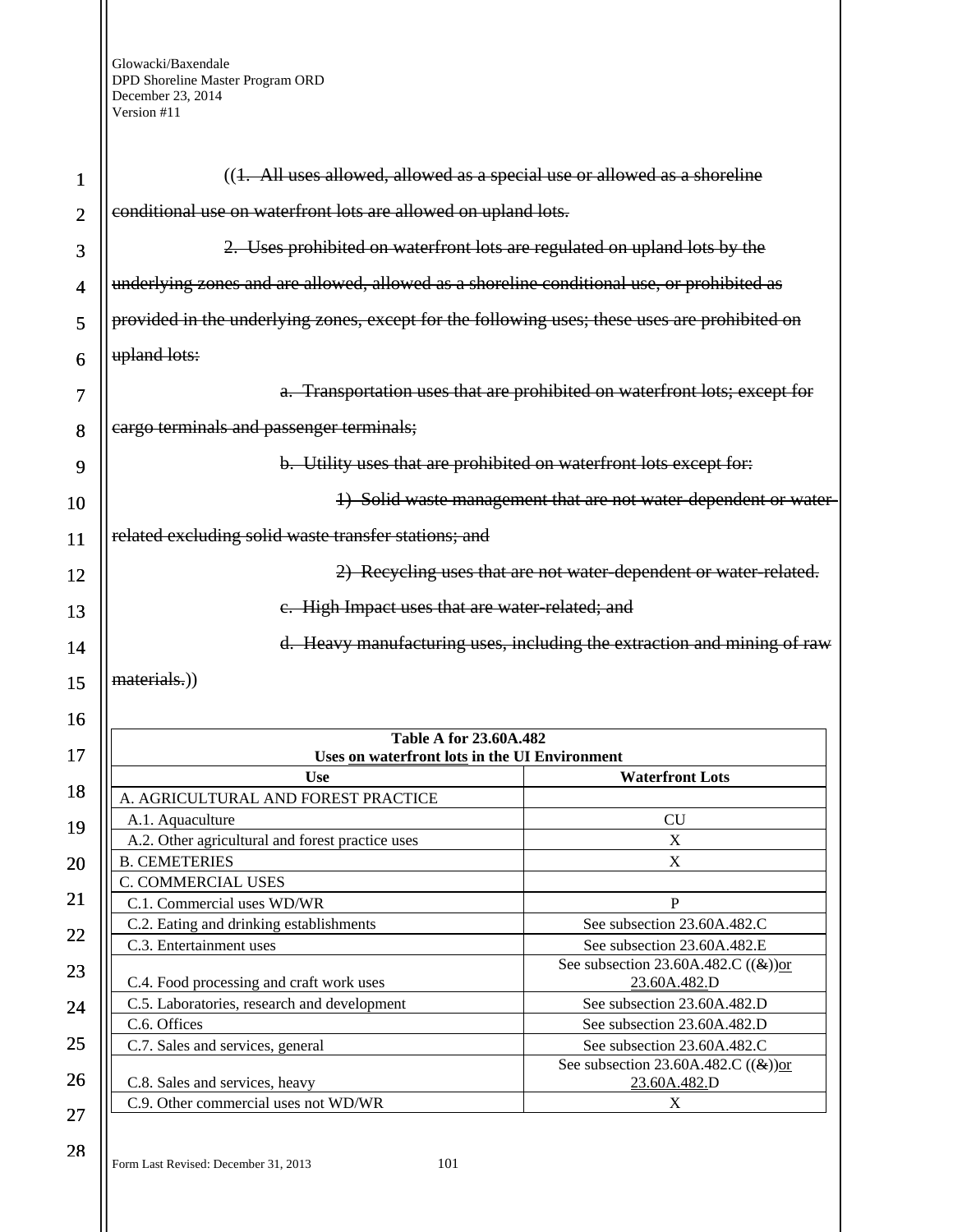| 1              | <b>Table A for 23.60A.482</b><br>Uses on waterfront lots in the UI Environment |                                                                           |
|----------------|--------------------------------------------------------------------------------|---------------------------------------------------------------------------|
|                | <b>Use</b>                                                                     | <b>Waterfront Lots</b>                                                    |
| $\overline{2}$ | D. HIGH-IMPACT USES                                                            | WD/WR                                                                     |
|                | E. INSTITUTIONAL USES                                                          |                                                                           |
| 3              | E.1. Colleges                                                                  | WD/WR                                                                     |
| $\overline{4}$ | E.2. Institutes for advanced study                                             | WD/WR                                                                     |
|                | E.3. Vocational or fine arts schools                                           | WD/WR                                                                     |
| 5              | E.4. Yacht, boat and beach clubs                                               | See subsection 23.60A.482.F                                               |
| 6              | E.5. Other institutional uses                                                  | $\mathbf X$                                                               |
|                | F. LIVE-WORK UNITS                                                             | X                                                                         |
|                |                                                                                | See subsection 23.60A.482.C $((\&))$ or                                   |
| 7              | <b>G. MANUFACTURING USES</b>                                                   | 23.60A.482.D                                                              |
| 8              | H. PARKS AND OPEN SPACE USES                                                   |                                                                           |
|                | H.1. ((Shoreline park and open space))General parks and                        |                                                                           |
| 9              | open space                                                                     | $((P))\underline{X}$                                                      |
|                | H.2. ((General park and open space))Shoreline parks and                        |                                                                           |
| 10             | open space                                                                     | ((X))P                                                                    |
| 11             | <b>I. PUBLIC FACILITIES</b>                                                    | $((s))$ See Section 23.60A.207                                            |
|                | J. RESEARCH USES, Aquatic, Scientific, Historic, Cultural,<br>and Educational  | See Section 23.60A.210                                                    |
| 12             | K. RESIDENTIAL USES                                                            | X                                                                         |
|                | L. RESTORATION AND ENHANCEMENT USES                                            | See Section 23.60A.211                                                    |
| 13             | ((M. STORAGE USES))                                                            | $(($ $\longrightarrow$                                                    |
|                | M. STORAGE USES                                                                |                                                                           |
| 14             | M.1. Mini-warehouses                                                           | See subsection 23.60A.482.D                                               |
| 15             |                                                                                |                                                                           |
|                | M.2. Storage, outdoor                                                          | See subsection 23.60A.482.D<br>See subsection 23.60A.482.C, 23.60A.482.D, |
| 16             | M.3. Warehouses                                                                | $((and))$ or 23.60A.482.G                                                 |
|                | N. TRANSPORTATION FACILITY USES                                                |                                                                           |
| 17             | N.1. Bridges and tunnels                                                       | $\, {\bf P}$                                                              |
|                | N.2. Cargo terminals                                                           | WD/WR                                                                     |
| 18             | N.3. Moorage                                                                   |                                                                           |
| 19             | N.3.a. Boat moorage                                                            |                                                                           |
|                | N.3.a.1. Commercial marinas                                                    | ${\bf P}$                                                                 |
| 20             | N.3.a.2. Recreational marinas                                                  | See subsection 23.60A.482.F                                               |
|                | N.3.b. Dry boat storage                                                        | $\mathbf P$                                                               |
| 21             | N.4. Navigational locks                                                        | $\boldsymbol{\mathrm{X}}$                                                 |
|                | N.5. Parking                                                                   |                                                                           |
| 22             | N.5.a. Parking, principal use                                                  | X                                                                         |
| 23             | N.5.b. Parking, accessory use                                                  | ${\bf P}$                                                                 |
|                | N.6. Passenger terminals                                                       | WD/WR                                                                     |
| 24             | N.7. Rail transit facilities                                                   | $\mathbf{P}$                                                              |
| 25             | N.8. Transportation facilities, air                                            |                                                                           |
|                | N.8.a. Airports, land-based                                                    | $\mathbf X$                                                               |
|                | N.8.b. Airports, water-based                                                   | SU                                                                        |
| 26             | N.8.c. Heliports                                                               |                                                                           |
| 27             |                                                                                | $\mathbf X$                                                               |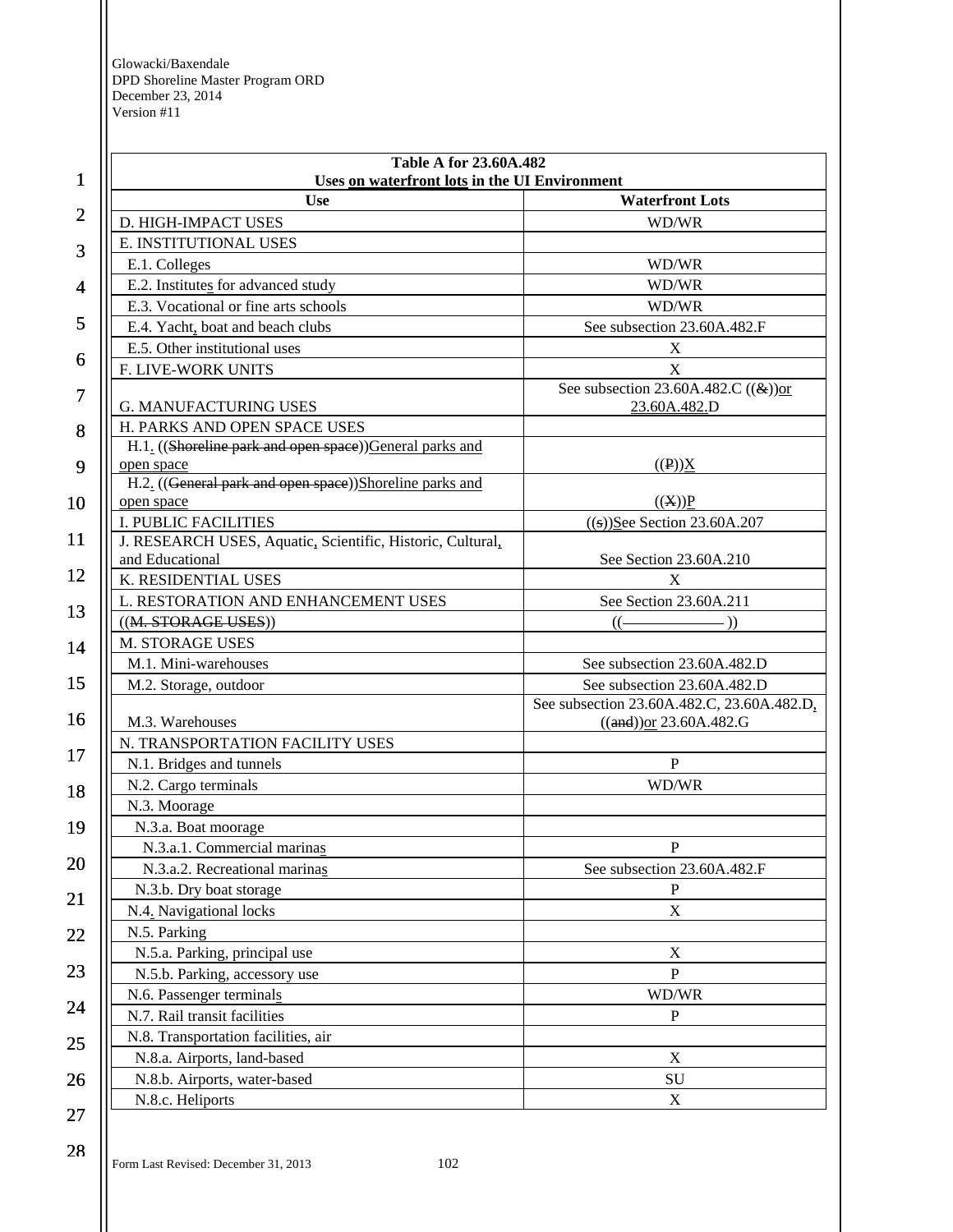Form Last Revised: December 31, 2013 103 1 2 3 4 5 6 7 8 9 10 11 12 13 14 15 16 17 18 19 20 21 22 23 24 25 26 27 28 **Table A for 23.60A.482 Uses on waterfront lots in the UI Environment Use Waterfront Lots**  N.8.d. Helistops X N.9. Vehicle storage and maintenance X N.10. Tugboat services P N.11. Railroads P N.12. Streets P O. UTILITY USES O.1. Communication utilities, minor See subsection 23.60A.482.H O.2. Communication utilities, major X O.3. Power plants X O.4. Recycling WD/WR O.5. Sewage treatment plants See subsection 23.60A.482.I O.6. Solid waste management WD/WR O.7. Utility service uses See subsection 23.60A.482.J P. UTILITY LINES P Key to Table A for 23.60A.482  $CU =$  Shoreline Conditional Use  $P =$  Allowed by permit  $SU = Special Use$ WD = Allowed for water-dependent uses; prohibited otherwise WD/WR = Allowed for water-dependent or water-related uses; prohibited otherwise  $WR =$  Allowed for water-related uses; prohibited otherwise  $X =$  Prohibited  $((KEY)$ CU = Shoreline Conditional Use  $P =$  Allowed by permit SU = Special Use WD = Allowed for water-dependent uses; prohibited otherwise  $WR =$  Allowed for water-dependent uses; prohibited otherwise  $X =$ Prohibited) C. Limited commercial, storage and manufacturing uses 1. The following uses are allowed if they are water-dependent or water-related or if they are nonwater-oriented and meet the standards of subsections 23.60A.482.C.2, 23.60A.482.D, or 23.60A.482. $G((\tau))$  and are prohibited otherwise: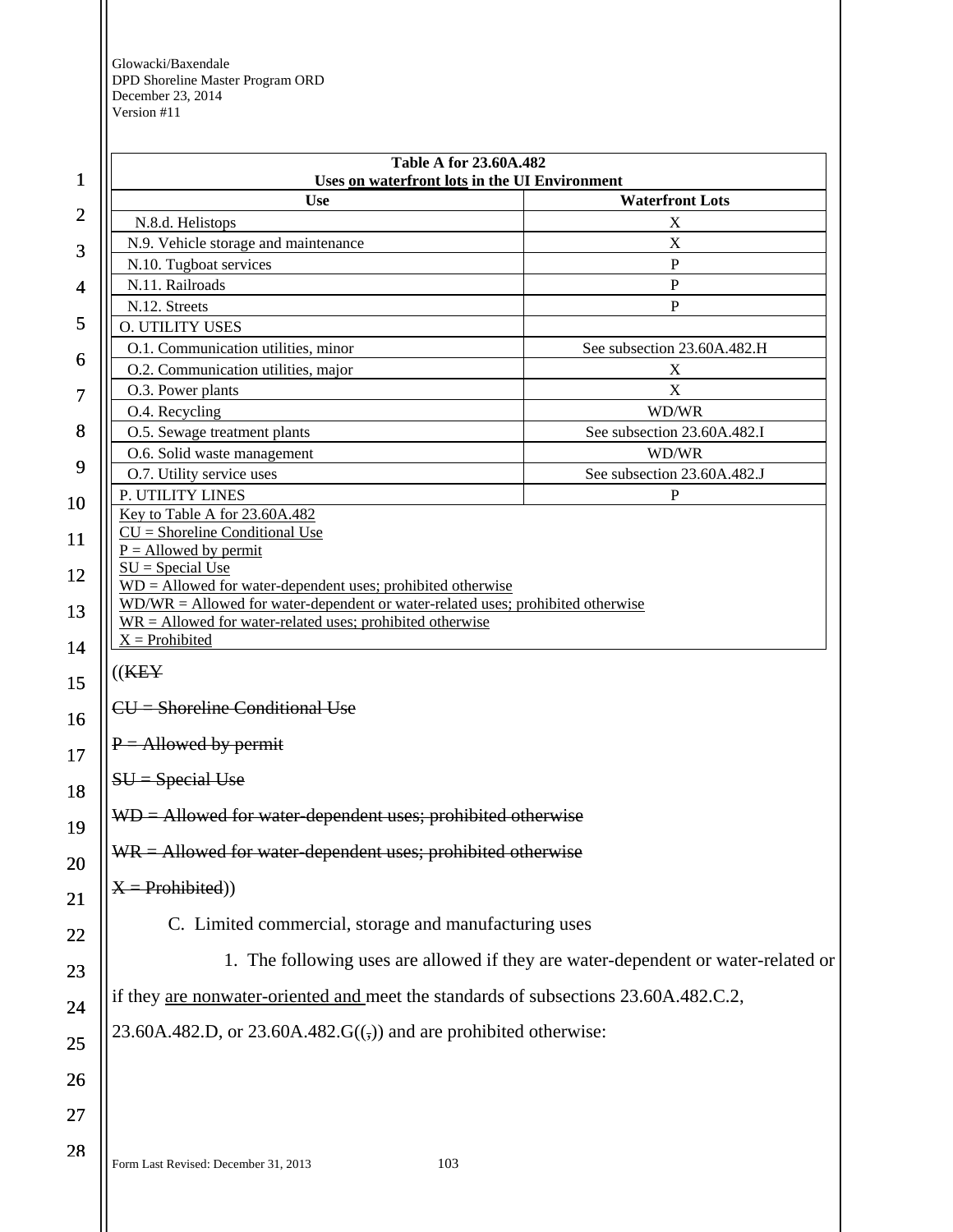| $\mathbf{1}$   | a. Eating and drinking establishments, limited to an area equal to no more                               |  |
|----------------|----------------------------------------------------------------------------------------------------------|--|
| $\overline{2}$ | than $2,500$ ((sq ft))square feet and not located within the Duwamish Manufacturing/Industrial           |  |
| 3              | Center(.));                                                                                              |  |
| $\overline{4}$ | b. Food processing and craft work, limited to material suppliers and repair                              |  |
| 5              | services;                                                                                                |  |
| 6              | c. Sales and services, general, limited to grocery suppliers and hardware                                |  |
| $\overline{7}$ | stores;                                                                                                  |  |
| 8              | d. Sales and services, heavy, limited to material suppliers, repair services,                            |  |
| 9              | fuel suppliers, and crane operators;                                                                     |  |
| 10             | e. Storage uses, limited to cold storage; and                                                            |  |
| 11             | f. Manufacturing limited to material suppliers and repair services.                                      |  |
| 12             | 2. To be allowed as a nonwater-oriented use the uses listed in subsection                                |  |
| 13             | 23.60A.482.C.1 shall:                                                                                    |  |
| 14             | a. Provide a service used by a water-dependent or water-related use                                      |  |
| 15             | located in the same sub-geographic area; and                                                             |  |
| 16             | b. The uses that are not water-dependent or water-related allowed in this                                |  |
| 17             | subsection 23.60A.482.C and subsections 23.60A.482.D and 23.60A.482.E.1 occupy ((are limited             |  |
| 18             | to an area equal to)) no more than 20 percent of the dry land area of the development site( $(lot)$ ).   |  |
| 19             | 3. Permits issued pursuant to ((this-))subsection 23.60A.482.C.2.b shall identify                        |  |
| 20             | the specific uses and gross floor areas of each use that is authorized by the permit under this          |  |
| 21             | subsection $23.60A.482.C$ and the other uses that $((satisfy))$ occupy the 80 percent dry $((let))$ land |  |
| 22             | area on the site((requirement)).                                                                         |  |
| 23             | D. General commercial, storage and manufacturing uses                                                    |  |
| 24             | 1. The following uses are allowed if they are water-dependent or water-related or                        |  |
| 25             | if the use is water-oriented and meet the standards of subsections 23.60A.482.C or                       |  |
| 26             |                                                                                                          |  |
| 27             |                                                                                                          |  |
| 28             | 104<br>Form Last Revised: December 31, 2013                                                              |  |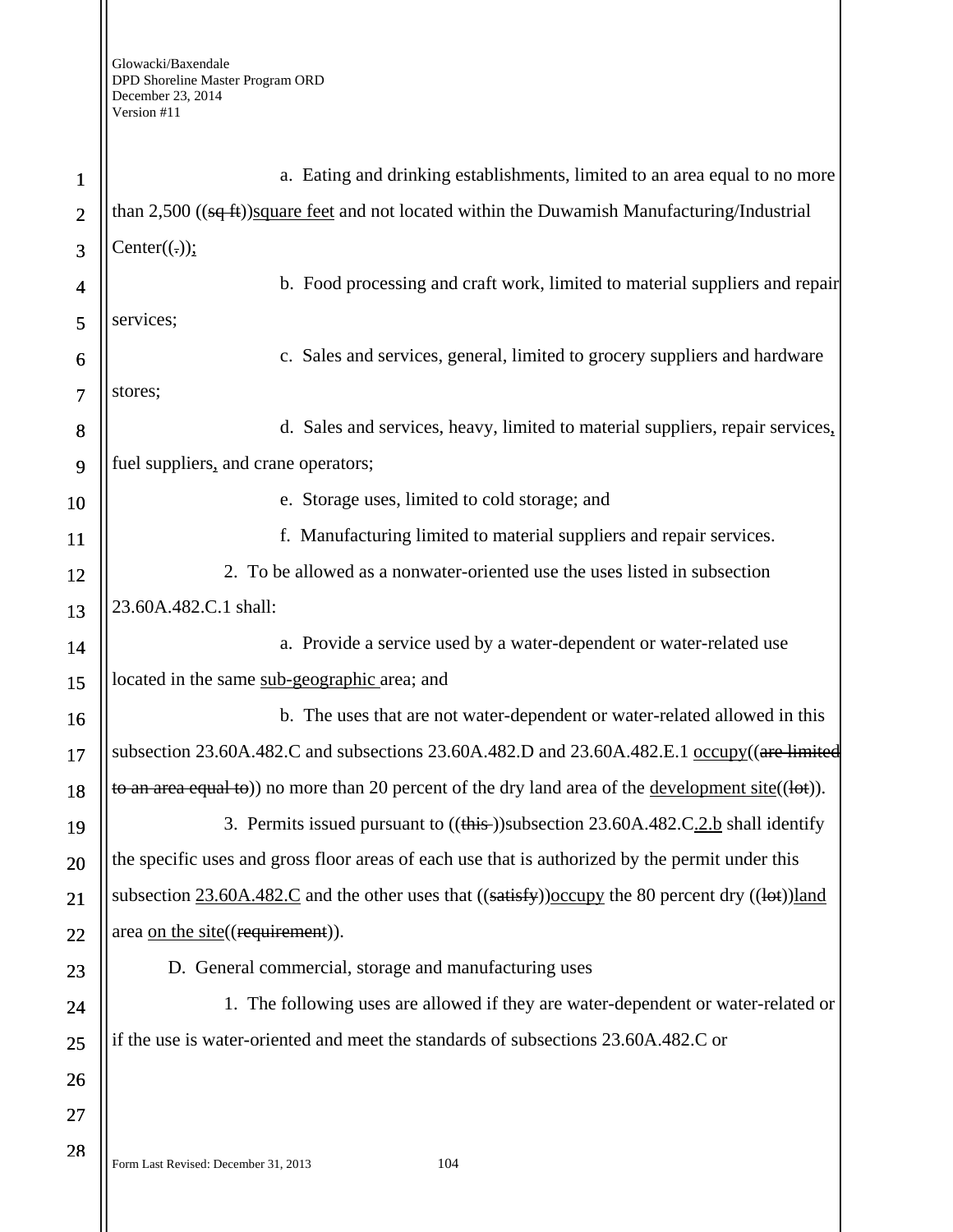| $\mathbf{1}$   | 23.60A.482.G, or the standards of subsections 23.60A.482.D.2 through 23.60A.482.D.8;              |  |
|----------------|---------------------------------------------------------------------------------------------------|--|
| $\overline{2}$ | otherwise, these uses are prohibited:                                                             |  |
| 3              | a. Food processing and craft work;                                                                |  |
| 4              | b. Laboratories, research and development;                                                        |  |
| 5              | c. Offices, limited to office $((s))$ uses that facilitate water-dependent and                    |  |
| 6              | water-related uses, such as yacht brokers, finance and insurance, and government agencies;        |  |
| $\tau$         | d. Sales and service, heavy, limited to heavy commercial sales,                                   |  |
| 8              | construction services, and building maintenance services. Commercial laundry is prohibited;       |  |
| 9              | e. Storage uses, except that mini-warehouse uses shall not be located in                          |  |
| 10             | the Duwamish Manufacturing/Industrial Center; and                                                 |  |
| 11             | f. Light, general and heavy manufacturing, except the heavy                                       |  |
| 12             | manufacturing use extraction and mining of raw material, which is prohibited.                     |  |
| 13             | 2. The ((total of the allowed-))uses that are not water-dependent or water-related                |  |
| 14             | as allowed in subsection 23.60A.482.C, this subsection 23.60A.482.D, and subsection               |  |
| 15             | 23.60A.482.E.1 occupy ((an))a total area equal to no more than 20 percent of the dry land area of |  |
| 16             | the $((let))$ site.                                                                               |  |
| 17             | 3. The uses are located on the site to prevent conflicts with water-dependent or                  |  |
| 18             | water-related uses on-site and on abutting((adjacent sites)) properties.                          |  |
| 19             | 4. Eating and drinking establishment and mini-warehouse uses shall not be                         |  |
| 20             | located in the Duwamish Manufacturing/Industrial Center.                                          |  |
| 21             | 5. If the site contains a structure meeting the standards of subsection                           |  |
| 22             | 23.60A.486.B.2, the use is located in the structure that contains accessory uses for the water-   |  |
| 23             | dependent and water-related use.                                                                  |  |
| 24             | 6. The use is part of a development or on a site that includes a water-dependent                  |  |
| 25             | use; $((and))$                                                                                    |  |
| 26             |                                                                                                   |  |
| 27             |                                                                                                   |  |
| 28             | 105<br>Form Last Revised: December 31, 2013                                                       |  |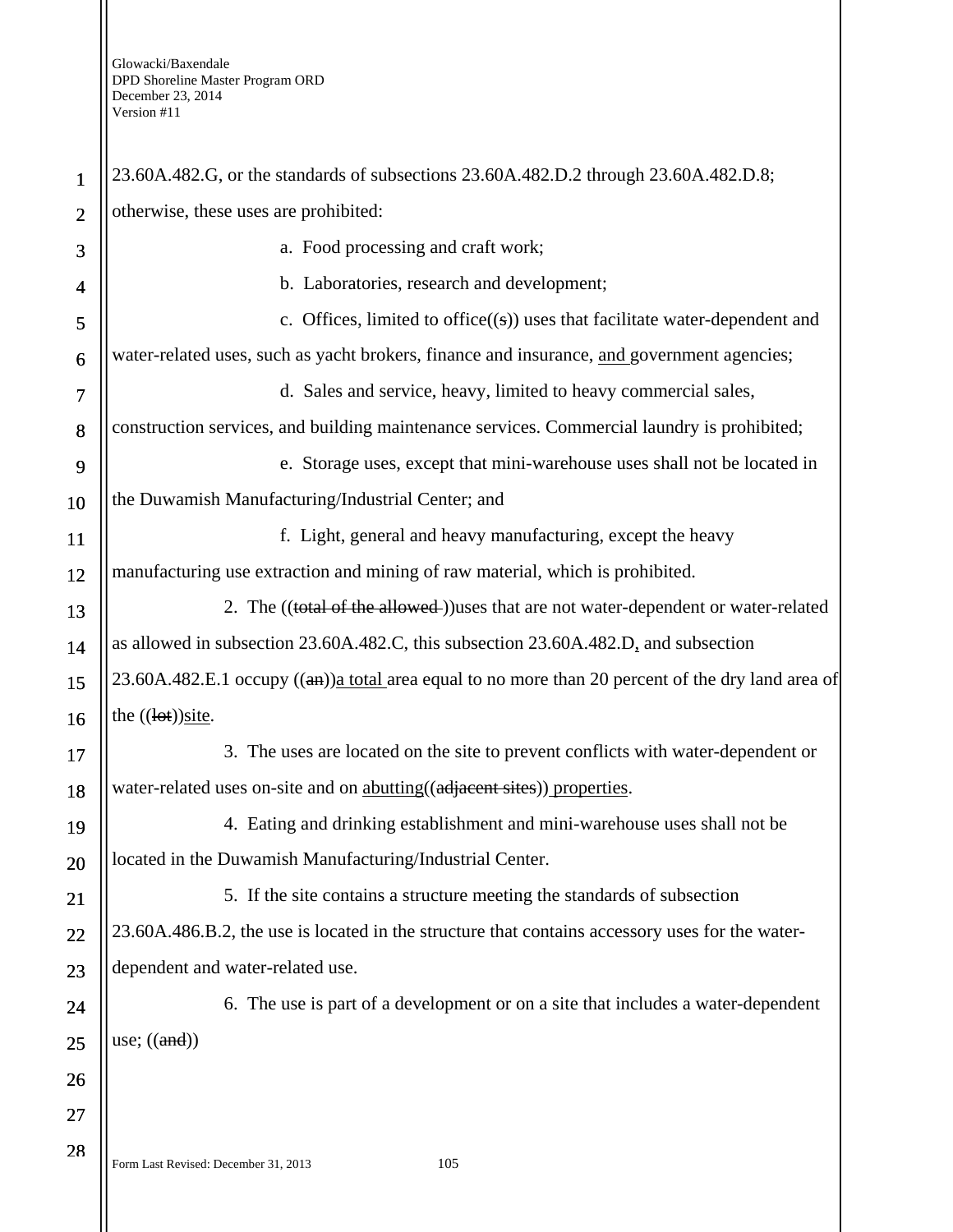| $\mathbf{1}$   | 7. Ecological restoration in an amount equivalent to the gross floor area of the                         |  |
|----------------|----------------------------------------------------------------------------------------------------------|--|
| $\overline{2}$ | nonwater-oriented use is provided pursuant to Section 23.60A.159((within the same geographic             |  |
| 3              | area as the proposed project.)); and                                                                     |  |
| 4              | 8. Permits issued pursuant to this subsection 23.60A.482.D shall identify the                            |  |
| 5              | specific uses and gross floor areas of each use that is authorized by the permit under this              |  |
| 6              | subsection $23.60A.482.D$ and the other uses that $((satisfy))$ occupy the 80 percent dry $((let))$ land |  |
| 7              | area on the site((requirement)).                                                                         |  |
| 8              | E. Entertainment uses                                                                                    |  |
| 9              | 1. The entertainment use of indoor sports and recreation is allowed as a special                         |  |
| 10             | use if:                                                                                                  |  |
| 11             | a. Located outside the Duwamish Manufacturing/Industrial Center;                                         |  |
| 12             | b. Located in an existing building;                                                                      |  |
| 13             | c. The use is located on site to prevent $((\text{does not}))$ conflict with the                         |  |
| 14             | operation of any water-dependent or water-related use on- $((+he))$ site or on abutting properties,      |  |
| 15             | or ((ereate a)) jeopardize the safety ((issue-)) for users of the indoor sports and recreation use;      |  |
| 16             | d. Parking is available to accommodate the use;                                                          |  |
| 17             | e. The ((total of the allowed)) uses that are not water-dependent or water-                              |  |
| 18             | related as allowed in subsections 23.60A.482.C, 23.60A.482.D, and this subsection                        |  |
| 19             | 23.60A.482.E.1 occupy $((a)$ a total area equal to no more than 20 percent of the dry land area of       |  |
| 20             | the <u>development</u> site( $(\text{let})$ ).                                                           |  |
| 21             | f. Ecological restoration in an amount equivalent in square footage to the                               |  |
| 22             | gross floor area of the nonwater-oriented use is provided pursuant to Section                            |  |
| 23             | $23.60A.159$ ;((within the same geographic area as the proposed project;)) and((-))                      |  |
| 24             | g. Permits issued pursuant to this subsection 23.60A.482.E shall identify                                |  |
| 25             | the specific uses and gross floor areas of each use that is authorized by the permit under this          |  |
| 26             |                                                                                                          |  |
| 27             |                                                                                                          |  |
| 28             | Form Last Revised: December 31, 2013<br>106                                                              |  |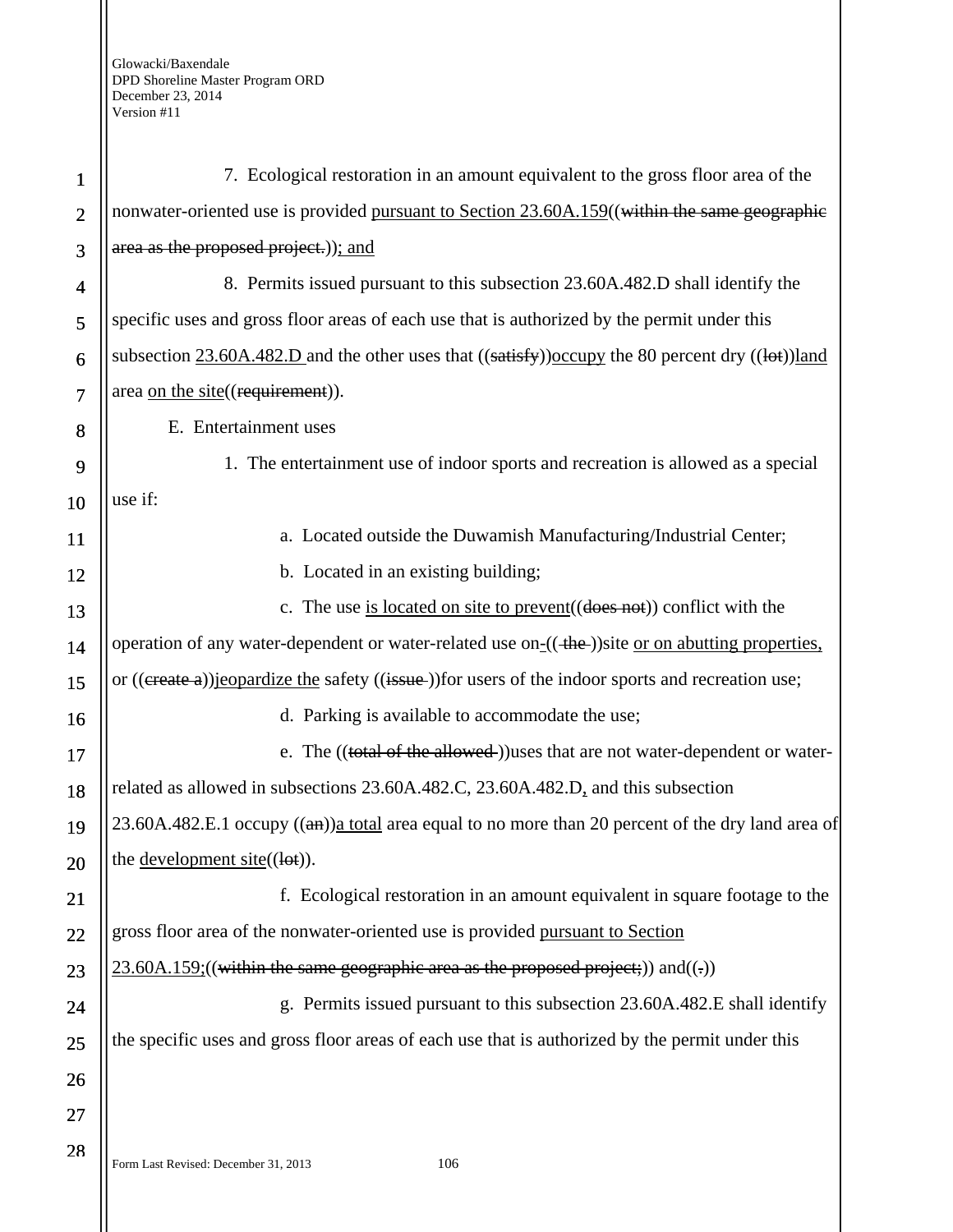| $\mathbf{1}$   | subsection $23.60A.482.E$ and the other uses that $((satisfy))$ occupy the 80 percent dry $((let))$ land |  |
|----------------|----------------------------------------------------------------------------------------------------------|--|
| $\overline{2}$ | area on the site((requirement)).                                                                         |  |
| 3              | 2. Entertainment uses are allowed in existing buildings at passenger terminals for                       |  |
| $\overline{4}$ | cruise ships if all of the following standards are met:                                                  |  |
| 5              | a. The use does not increase conflicts with water-dependent and water-                                   |  |
| 6              | related uses on the site beyond that created by the passenger terminal use;                              |  |
| 7              | b. Ecological restoration is provided as a onetime condition as follows,                                 |  |
| 8              | except as set out in subsection 23.60A.482.E.2.b.4:                                                      |  |
| 9              | 1) In an amount equivalent in square footage to the gross floor                                          |  |
| 10             | area of the entertainment use pursuant to Section 23.60A.159((within the same geographic area            |  |
| <b>11</b>      | as the proposed project.));                                                                              |  |
| 12             | 2) If the entertainment use occurs fewer than 365 days per year,                                         |  |
| 13             | the amount of ecological restoration shall be prorated by the number of days per year the                |  |
| 14             | entertainment use occurs( $(.))$ ;                                                                       |  |
| 15             | 3) The area used to calculate the ecological restoration shall be the                                    |  |
| 16             | maximum area used for any one event; and                                                                 |  |
| 17             | 4) If the number of days used for the entertainment use increases                                        |  |
| 18             | from the original permit, the $((-))$ additional number of days shall be subject to an additional        |  |
| 19             | permit, and ecological restoration shall be provided based on the additional days the site is used       |  |
| 20             | per year; and                                                                                            |  |
| 21             | c. The entertainment use does not include adult cabaret, adult motion                                    |  |
| 22             | picture theaters, and adult panorams.                                                                    |  |
| 23             | * * *                                                                                                    |  |
| 24             | I. Sewage treatment plants are allowed as a Council conditional use if:                                  |  |
| 25             | 1. Located in the Duwamish area;                                                                         |  |
| 26             |                                                                                                          |  |
| 27             |                                                                                                          |  |
| 28             | 107<br>Form Last Revised: December 31, 2013                                                              |  |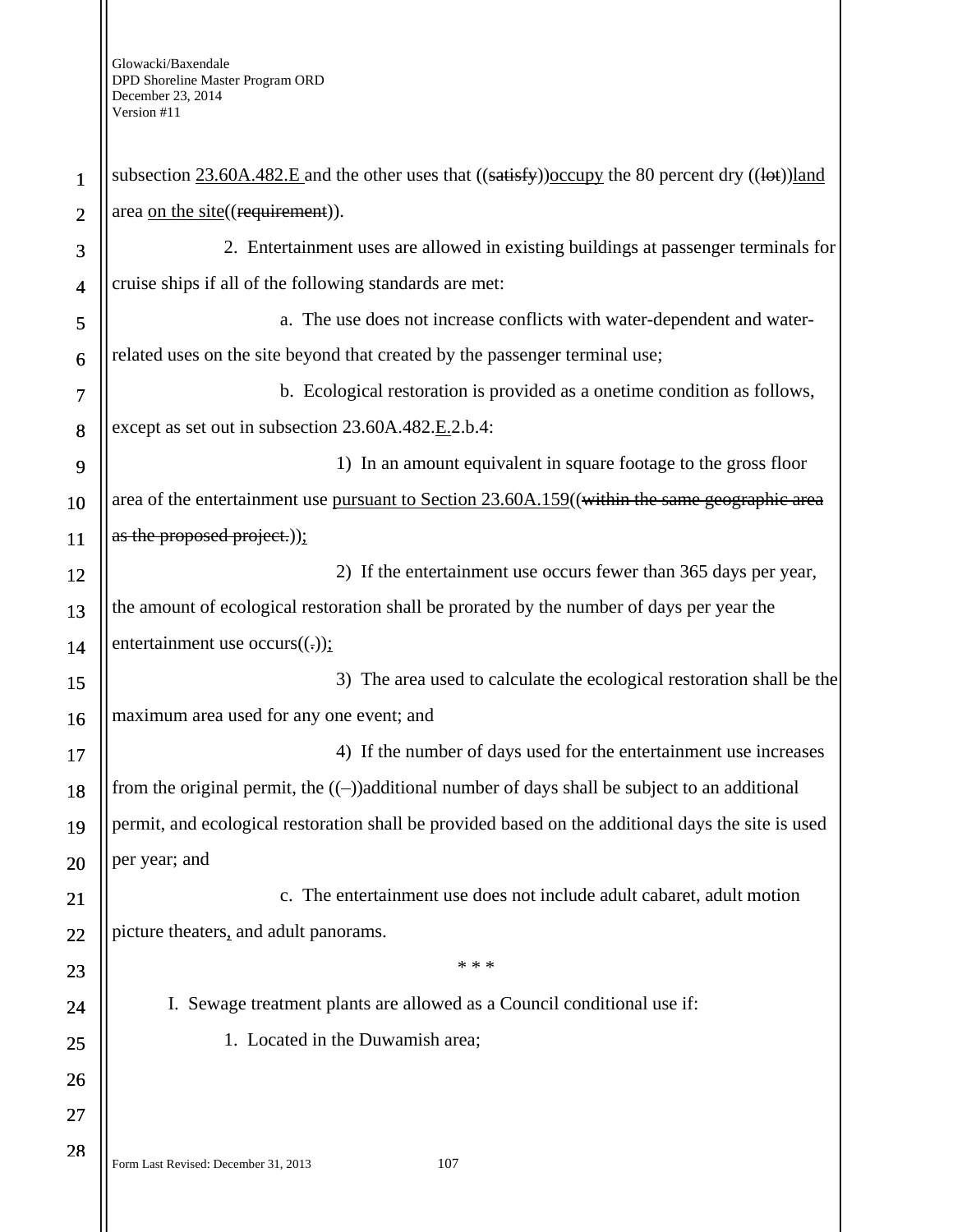| $\mathbf 1$             | 2. A Plan Shoreline Permit is obtained pursuant to Section 23.60A.066 and a                             |                    |
|-------------------------|---------------------------------------------------------------------------------------------------------|--------------------|
| $\overline{2}$          | determination has been made <u>for expansion of an existing sewage treatment plant</u> that an          |                    |
| 3                       | alternative design and locating the expanded portion of the sewage treatment plant is infeasible        |                    |
| $\overline{\mathbf{4}}$ | and <u>for a new sewage treatment plant</u> that <u>no feasible alternative location</u> for the sewage |                    |
| 5                       | treatment plant outside the shoreline exist as determined under Section 23.60A.066((an                  |                    |
| 6                       | alternative location for expanding the sewage treatment plant is infeasible));                          |                    |
| 7                       | * * *                                                                                                   |                    |
| 8                       | Section 47. A new Section 23.60A.483 is added to the Seattle Municipal Code as follows:                 |                    |
| 9                       | 23.60A.483 Uses allowed on upland lots in the UI Environment                                            |                    |
| 10                      | A. Use regulations                                                                                      |                    |
| 11                      | 1. All uses are allowed, allowed as a special use, allowed as a shoreline                               |                    |
| 12                      | conditional use, or prohibited on upland lots pursuant to Section 23.60A.090, this Section              |                    |
| 13                      | 23.60A.483, and Table A for 23.60A.483. Use categories and subcategories cover all uses in that         |                    |
| 14                      | category and subcategory except when a subcategory of that use is specifically shown in Table A         |                    |
| 15                      | for 23.60A.483.                                                                                         |                    |
|                         |                                                                                                         |                    |
| 16                      | 2. If Table A for 23.60A.483 or the text of Section 23.60A.483 states that a use is                     |                    |
| 17                      | required to be water-dependent or water related, a use that does not have the required attribute is     |                    |
| 18                      | prohibited.                                                                                             |                    |
| 19                      |                                                                                                         |                    |
| 20                      | Table A for 23.60A.483<br>Uses on upland lots in the UI Environment                                     |                    |
| 21                      | <b>Use</b>                                                                                              | <b>Upland Lots</b> |
|                         | A. AGRICULTURAL AND FOREST PRACTICE<br>A.1. Aquaculture                                                 | CU                 |
| 22                      | A.2. Other agricultural and forest practice uses                                                        | ${\bf P}$          |
| 23                      | <b>B. CEMETERIES</b>                                                                                    | $\mathbf X$        |
|                         | C. COMMERCIAL USES                                                                                      | $\mathbf P$        |
| 24                      | D. HIGH-IMPACT USES                                                                                     | WD/WR              |
| 25                      | E. INSTITUTIONAL USES<br>E.1. Colleges                                                                  | WD/WR              |
|                         | E.2. Institutes for advanced study                                                                      | WD/WR              |
| 26                      | E.3. Major institutions – uses approved through a master plan                                           | $\mathbf{P}$       |
| 27                      |                                                                                                         |                    |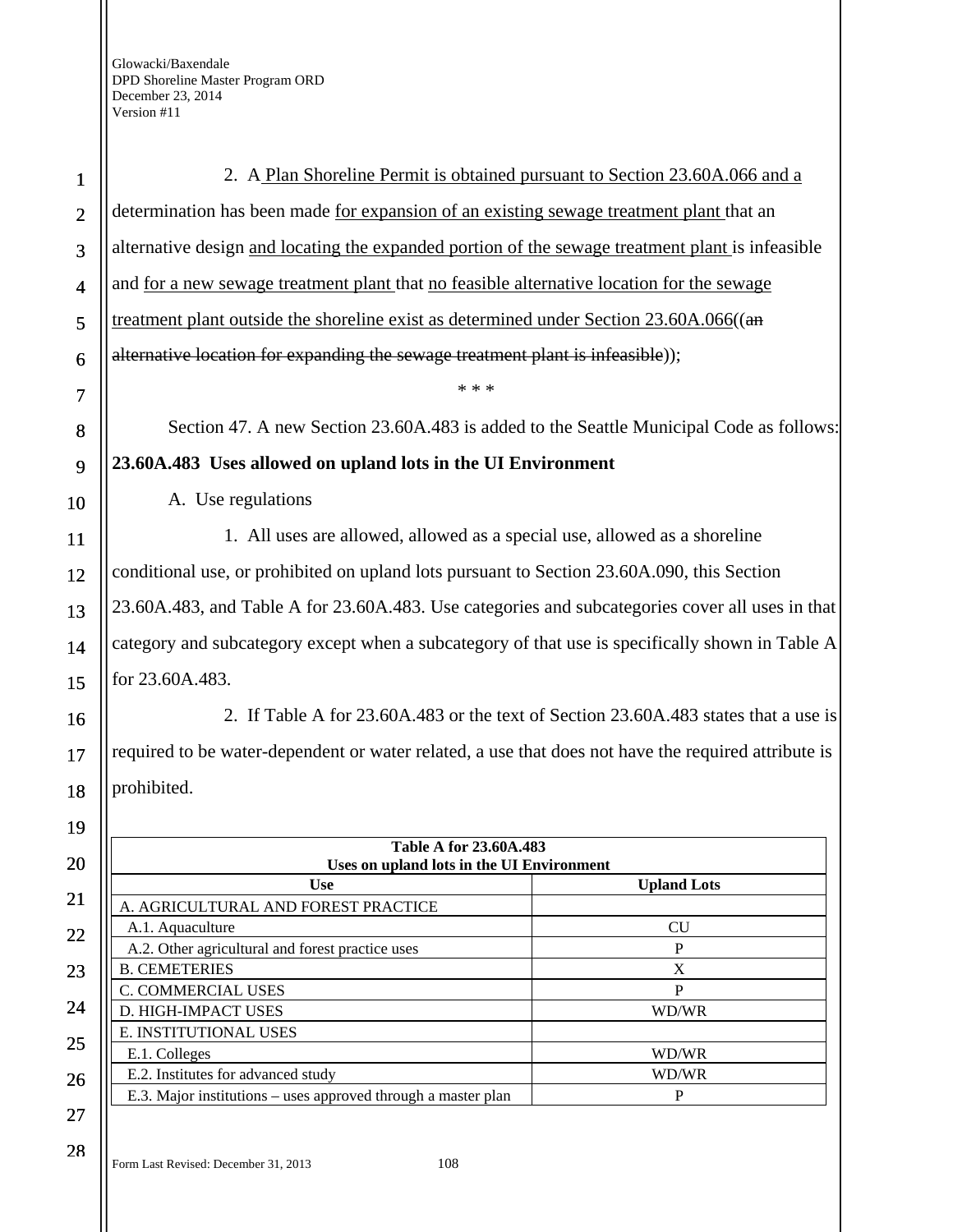| 1  | Table A for 23.60A.483<br>Uses on upland lots in the UI Environment           |                             |
|----|-------------------------------------------------------------------------------|-----------------------------|
|    | <b>Use</b>                                                                    | <b>Upland Lots</b>          |
| 2  | E.4. Vocational or fine arts schools                                          | P                           |
|    | E.5. Yacht, boat and beach clubs                                              | See subsection 23.60A.483.B |
| 3  | E.6. Other institutional uses                                                 | X                           |
| 4  | F. LIVE-WORK UNITS                                                            | $\mathbf X$                 |
|    | <b>G. MANUFACTURING USES</b>                                                  |                             |
| 5  | G.1. Light manufacturing                                                      | $\mathbf P$                 |
|    | G.2. General manufacturing                                                    | $\mathbf{P}$                |
| 6  | G.3. Heavy manufacturing                                                      | SU                          |
| 7  | H. PARKS AND OPEN SPACE USES                                                  | $\mathbf{P}$                |
|    | <b>I. PUBLIC FACILITIES</b>                                                   | See Section 23.60A.207      |
| 8  | J. RESEARCH USES, Aquatic, Scientific, Historic, Cultural,<br>and Educational | See Section 23.60A.210      |
| 9  | K. RESIDENTIAL USES                                                           | X                           |
|    | L. RESTORATION AND ENHANCEMENT USES                                           | See Section 23.60A.211      |
| 10 | M. STORAGE USES                                                               | P                           |
| 11 | N. TRANSPORTATION FACILITY USES                                               |                             |
|    | N.1. Bridges and tunnels                                                      | $\, {\bf P}$                |
| 12 | N.2. Cargo terminals                                                          | WD/WR                       |
|    | N.3. Moorage                                                                  |                             |
| 13 | N.3.a. Boat moorage                                                           |                             |
| 14 | N.3.a.1. Commercial marinas                                                   | $\mathbf{P}$                |
|    | N.3.a.2. Recreational marinas                                                 | See subsection 23.60A.483.B |
| 15 | N.3.b. Dry boat storage                                                       | P                           |
|    | N.4. Navigational locks                                                       | $\mathbf X$                 |
| 16 | N.5. Parking                                                                  |                             |
|    | N.5.a. Parking, principal use                                                 | $\boldsymbol{X}$            |
| 17 | N.5.b. Parking, accessory use                                                 | $\mathbf{P}$                |
| 18 | N.6. Passenger terminals                                                      | WD/WR                       |
|    | N.7. Rail transit facilities                                                  | $\mathbf{P}$                |
| 19 | N.8. Transportation facilities, air                                           |                             |
|    | N.8.a. Airports, land-based                                                   | $\mathbf X$                 |
| 20 | N.8.b. Airports, water-based                                                  | SU                          |
|    | N.8.c. Heliports                                                              | $\mathbf X$                 |
| 21 | N.8.d. Helistops                                                              | $\mathbf X$                 |
| 22 | N.9. Vehicle storage and maintenance                                          | $\mathbf X$                 |
|    | N.10. Tugboat services                                                        | P                           |
| 23 | N.11. Railroads                                                               | ${\bf P}$                   |
|    | N.12. Streets                                                                 | P                           |
| 24 | <b>O. UTILITY USES</b>                                                        |                             |
|    | O.1. Communication utilities, minor                                           | See subsection 23.60A.483.C |
| 25 | O.2. Communication utilities, major                                           | X                           |
| 26 | O.3. Power plants                                                             | $\mathbf X$                 |
|    | O.4. Recycling                                                                | $\mathbf{P}$                |
| 27 |                                                                               |                             |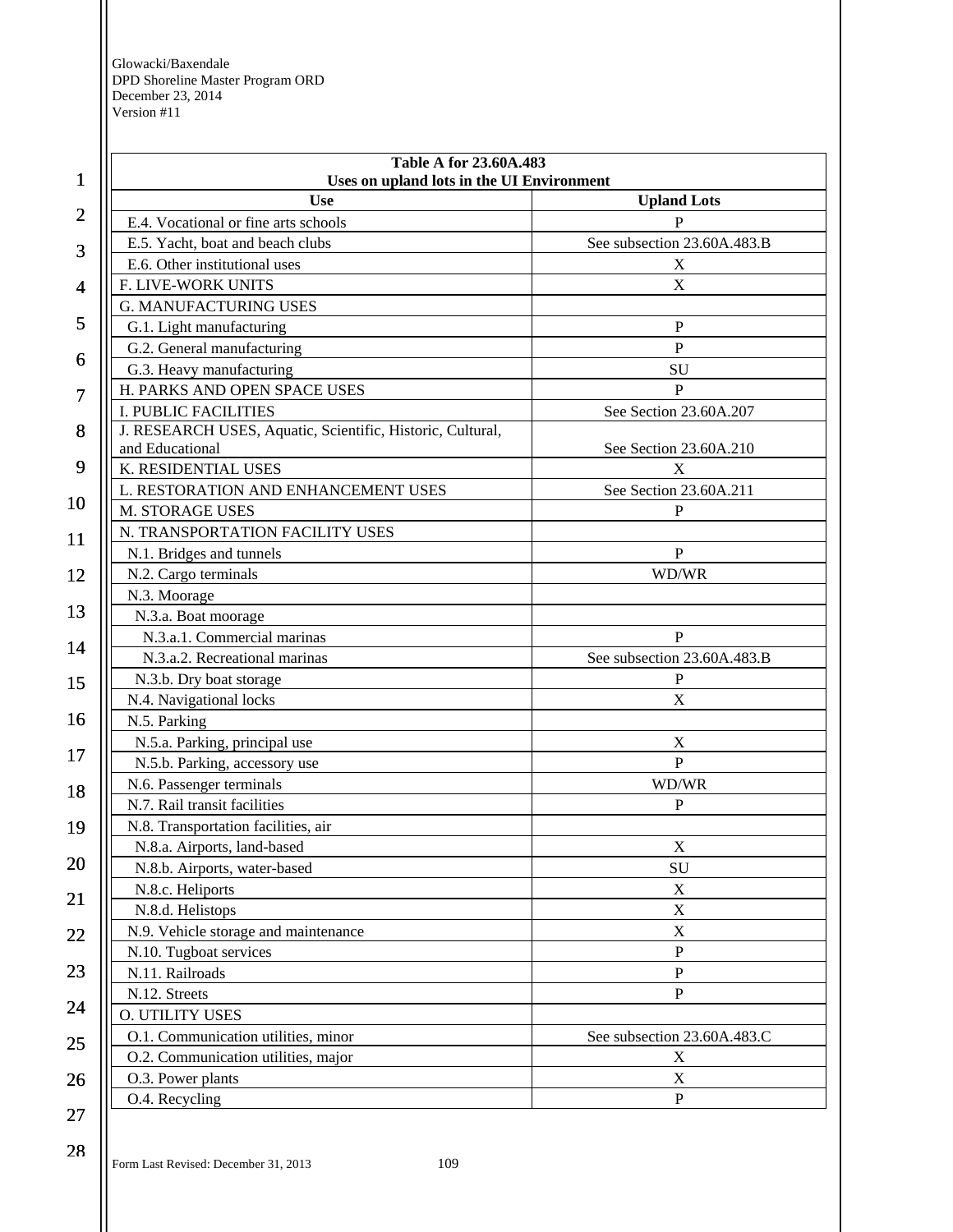| $\mathbf{1}$   | <b>Table A for 23.60A.483</b><br>Uses on upland lots in the UI Environment                         |                             |
|----------------|----------------------------------------------------------------------------------------------------|-----------------------------|
|                | <b>Use</b>                                                                                         | <b>Upland Lots</b>          |
| $\overline{2}$ | O.5. Sewage treatment plants                                                                       | See subsection 23.60A.483.D |
| 3              | O.6. Solid waste management excluding solid waste transfer<br>stations, which are prohibited       | $\mathbf P$                 |
| $\overline{4}$ | O.7. Utility service uses                                                                          | See subsection 23.60A.483.E |
|                | P. UTILITY LINES                                                                                   | P                           |
| 5              | Key to Table A for 23.60A.483<br>$CU =$ Shoreline Conditional Use                                  |                             |
| 6              | $P =$ Allowed by permit                                                                            |                             |
|                | $SU = Special Use$<br>$WD =$ Allowed for water-dependent uses; prohibited otherwise                |                             |
| $\overline{7}$ | $WD/WR =$ Allowed for water-dependent or water-related uses; prohibited otherwise                  |                             |
| 8              | $WR =$ Allowed for water-related uses; prohibited otherwise<br>$X =$ Prohibited                    |                             |
| 9              |                                                                                                    |                             |
|                | B. In the Duwamish area, yacht, boat and beach clubs, and recreational marinas are                 |                             |
| 10             | allowed as a shoreline conditional use and in Lake Union and the Ship Canal yacht boat and         |                             |
| 11             | beach clubs and recreational marinas are allowed if:                                               |                             |
| 12             | 1. The use does not include an eating and drinking establishment;                                  |                             |
| 13             | 2. The use is located to not conflict with manufacturing uses because of dust or                   |                             |
| 14             | noise or other environmental factors, or parking and loading access needs or other safety factors; |                             |
| 15             | and                                                                                                |                             |
| 16             | 3. The use is located on lots that are not suited for a water-dependent or water-                  |                             |
| 17             | related manufacturing use or for other allowed water-dependent commercial uses because of an       |                             |
| 18             | inadequate amount of dry land.                                                                     |                             |
| 19             | C. Minor communication utilities are allowed, except for freestanding transmission                 |                             |
| 20             | towers, which are prohibited.                                                                      |                             |
| 21             | D. Sewage treatment plants are allowed as a Council conditional use if:                            |                             |
| 22             | 1. Located in the Duwamish area;                                                                   |                             |
| 23             | 2. A Plan Shoreline Permit is obtained pursuant to Section 23.60A.066 and a                        |                             |
| 24             | determination has been made for expansion of an existing sewage treatment plant that an            |                             |
| 25             |                                                                                                    |                             |
|                | alternative design and locating the expanded portion of the sewage treatment plant is infeasible   |                             |
| 26             |                                                                                                    |                             |
| 27             |                                                                                                    |                             |
| 28             | 110<br>Form Last Revised: December 31, 2013                                                        |                             |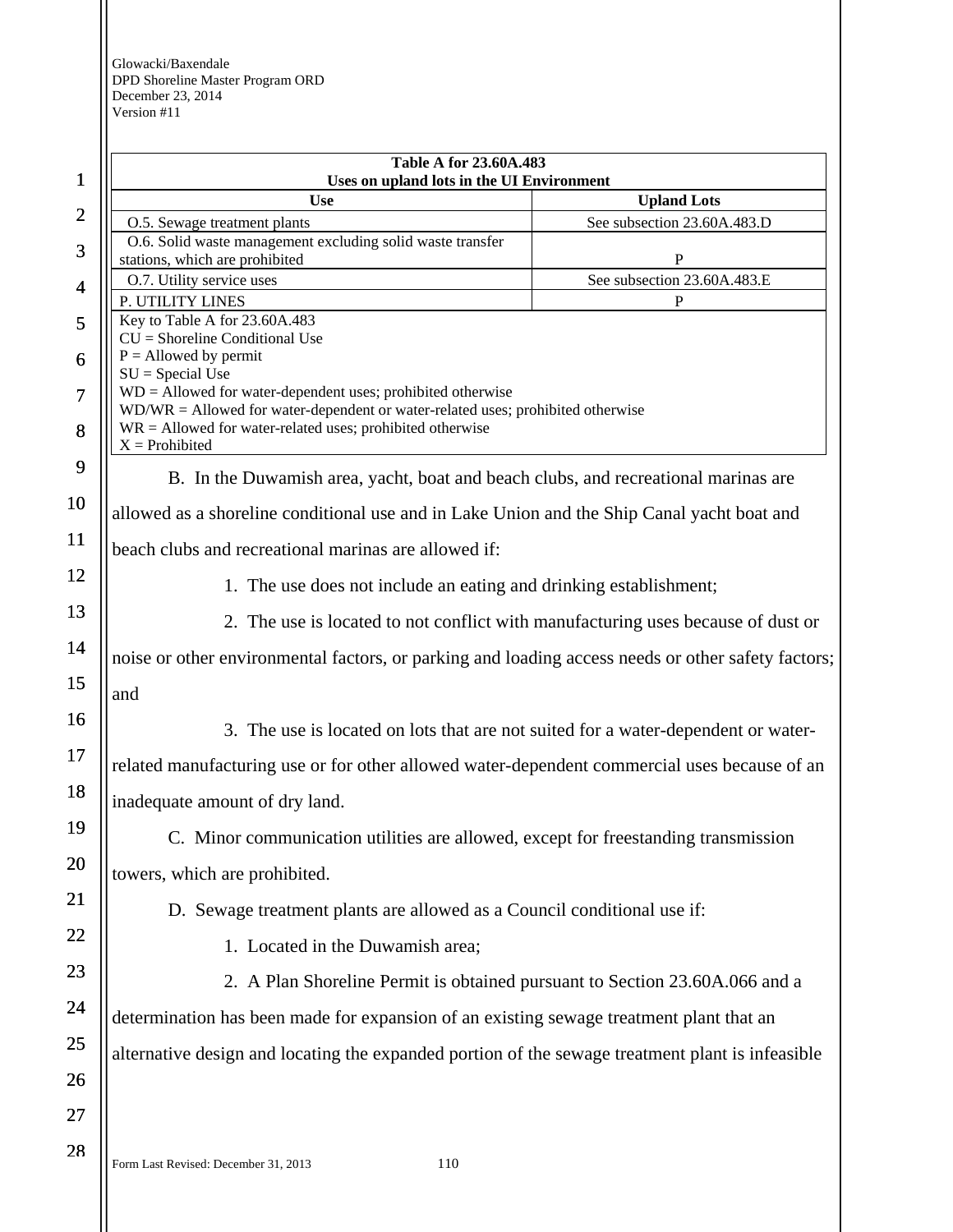1 2 3 4 5 6 7 8 9 10 11 12 13 14 15 16 17 18 19 20 21 22 23 24 25 26 27 28 and for a new sewage treatment plant that no feasible alternative location for the sewage treatment plant outside the shoreline exist as determined under Section 23.60A.066; 3. The plant is set back 60 feet from the line of the OHW mark; 4. Public access is provided along the entire length of the shoreline that is part of the sewage treatment facility, except for any portion occupied by barge loading and unloading facilities to serve the sewage treatment plant; and 5. All reasonable mitigation measures to protect views and to control odors, noise, traffic and other adverse impacts on the human and natural environment are required. E. Utility service uses are allowed if they reasonably require a shoreline location to operate. Section 48. Section 23.60A.484 of the Seattle Municipal Code, as enacted by Ordinance 124105, is amended as follows: **23.60A.484 Uses allowed overwater in the UI Environment**   $((A, -))$ In addition to uses allowed overwater in Section 23.60A.090, the following uses are allowed in the UI Environment overwater in existing buildings or on existing structures, if they are water-dependent and are otherwise prohibited;  $((\text{+}))$ A. Commercial uses;  $((2))$ B. Light and general manufacturing uses;  $((3))$ C. Cargo and passenger terminals; and  $((4))$ D. Uses specifically allowed at existing passenger terminals pursuant to subsection 23.60A.482.E. Section 49. Section 23.60A.486 of the Seattle Municipal Code, as enacted by Ordinance 124105, is amended as follows: **Part 2 Development Standards 23.60A.486 Height in the UI Environment** 

Form Last Revised: December 31, 2013 111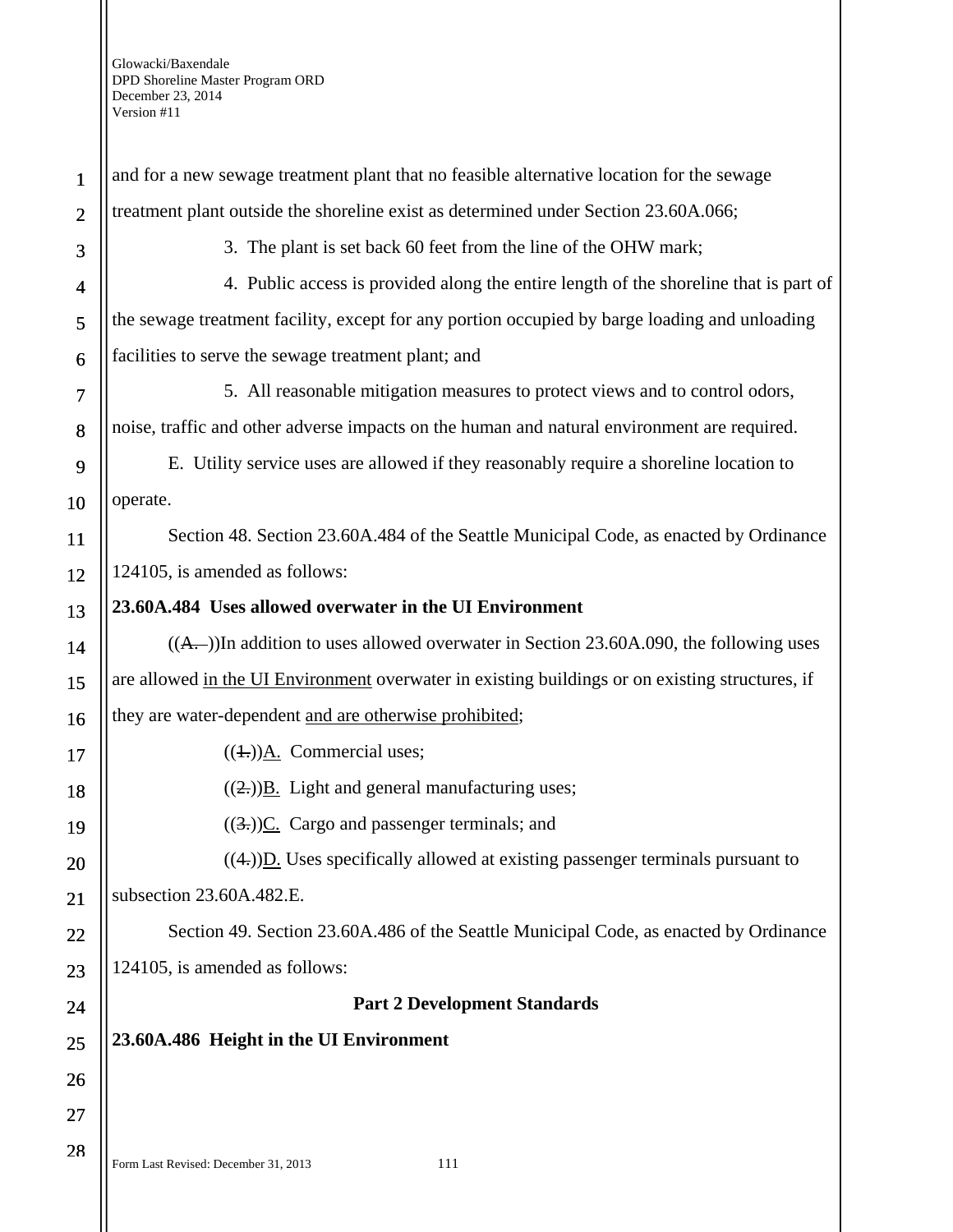| $\mathbf{1}$   | A. Maximum height. The maximum height is 35 feet, except as provided in subsections                                    |
|----------------|------------------------------------------------------------------------------------------------------------------------|
| $\overline{2}$ | 23.60A.486.B through 23.60A.486.D.                                                                                     |
| 3              | B. Height exceptions                                                                                                   |
| 4              | 1. Cranes, mobile conveyers, light standards, and similar equipment necessary for                                      |
| 5              | the function of water-dependent uses or the servicing of vessels may extend above the maximum                          |
| 6              | height limit;                                                                                                          |
| 7              | 2. The Director may authorize up to 55 feet in the Ballard/Interbay Northend                                           |
| 8              | Manufacturing and Industrial Center and up to 80 feet for buildings and other structures in the                        |
| 9              | Duwamish Manufacturing/Industrial Center for the following structures:                                                 |
| 10             | a. Structures for water-dependent and water-related uses, for uses                                                     |
| 11             | accessory to a water-dependent or water-related uses, and for manufacturing if:                                        |
| 12             | $((\text{ii})1)$ The structure requires additional height because of its                                               |
| 13             | intended use; and                                                                                                      |
| 14             | $((\ddot{\mathbf{u}}))\underline{2}$ ) The views from a substantial number of upland residences                        |
| 15             | would not be substantially blocked by the increased height;                                                            |
| 16             | b. An accessory structure to a water-dependent or water-related use if:                                                |
| 17             | $((\text{H})\text{H})$ Allowing the additional height would result in a significant                                    |
| 18             | amount of additional usable area for the principal water-dependent or water-related use and/or                         |
| 19             | additional area for ecological restoration and enhancement; and                                                        |
| 20             | $((\overrightarrow{ii}))\overline{2}$ ) No more than 20 percent of the $((\overrightarrow{tot}))$ site area is covered |
| 21             | by portions of the structure that exceed the maximum height established in ((subs))Section                             |
| 22             | 23.60A.486; and                                                                                                        |
| 23             | $((\ddot{iii}))\ddot{3})$ Eighty percent of the $((\dot{b}t))$ site is preserved through a                             |
| 24             | covenant for water-dependent and/or water-related uses if uses that are not water-dependent or                         |
| 25             | water-related occupy the structure; and                                                                                |
| 26             |                                                                                                                        |
| 27             |                                                                                                                        |
| 28             |                                                                                                                        |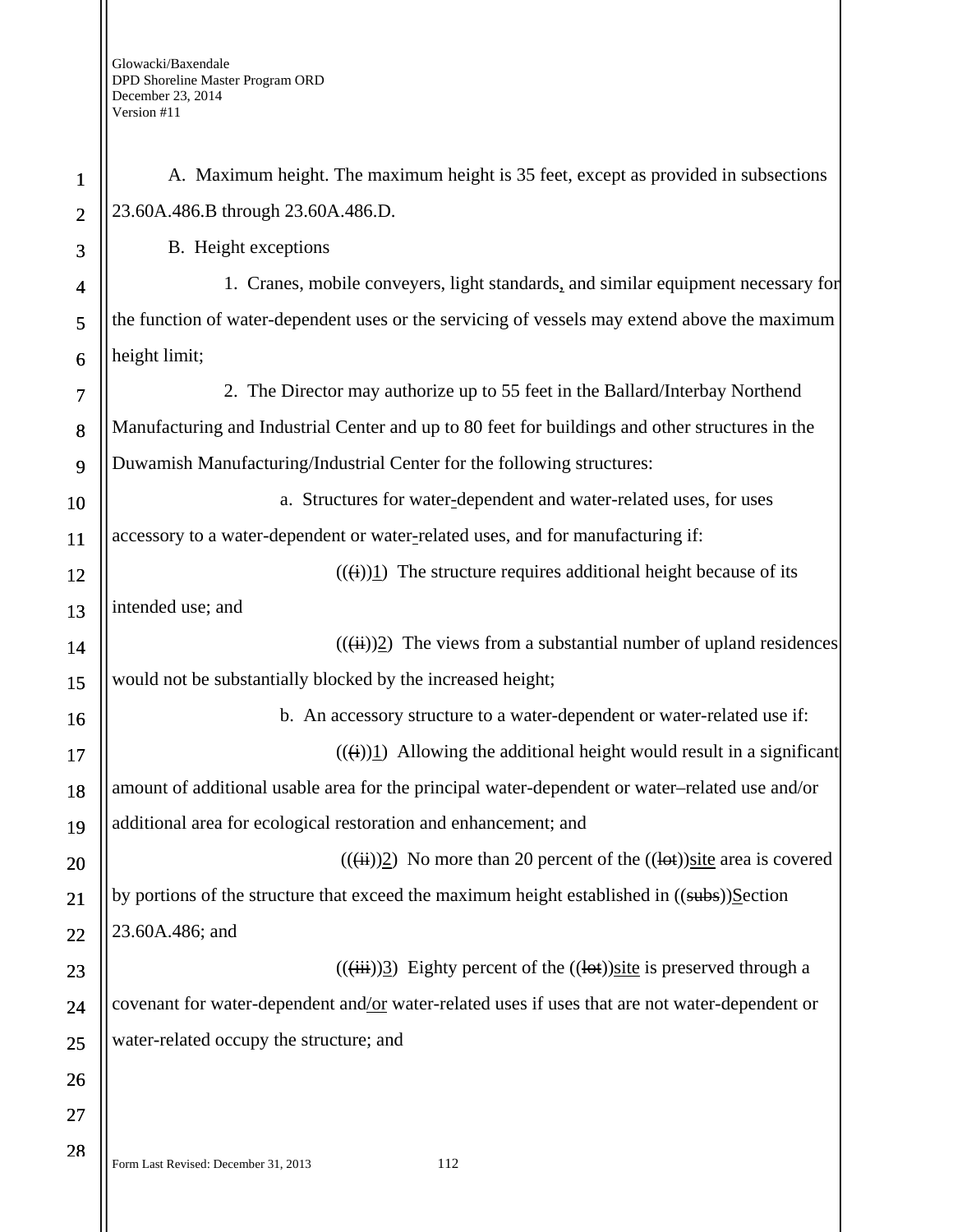Form Last Revised: December 31, 2013 113 1 2 3 4 5 6 7 8 9 10 11 12 13 14 15 16 17 18 19 20 21 22 23 24 25 26 27 28  $((\overleftrightarrow{iv}))$ 4) The views from a substantial number of upland residences would not be substantially blocked by the increased height; and 5) Permits issued pursuant to this subsection 23.60A.486.B shall identify the specific uses and gross floor areas of each use on the site. \* \* \* Section 50. Section 23.60A.490 of the Seattle Municipal Code, as enacted by Ordinance 124105, is amended as follows: **23.60A.490 Shoreline setbacks in the UI Environment**  A. A shoreline setback of  $((35))$ 60 feet from the OHW mark is required for uses that are not water-dependent or water-related. No development, use, or shoreline modification is allowed within this shoreline setback except as provided in Section 23.60A.167 and subsection 23.60A.490.C. B. A shoreline setback of 15 feet from the OHW mark is required for water-dependent or water-related uses. No development, use, or shoreline modification is allowed within this shoreline setback except as provided in Section 23.60A.167 and subsection 23.60A.490.C. C. Structures for uses accessory to a water-dependent use on site are allowed if the applicant demonstrates the conditions in subsection 23.60A.490.C.1 or 23.60A.490.C.2 exist and the applicant complies with subsection 23.60A.490.C.3: 1. The structure is used for a facility that is  $75(\frac{4}{2})$  percent a water-dependent use and larger than  $((5))$  five acres and: a. The applicant demonstrates that the placement of the proposed structure outside the setback would interfere with the overall functionality of the water-dependent function of the facility; and b. An existing building on the site  $((\theta \hat{f}))$  equal to the overall size within the setback is removed.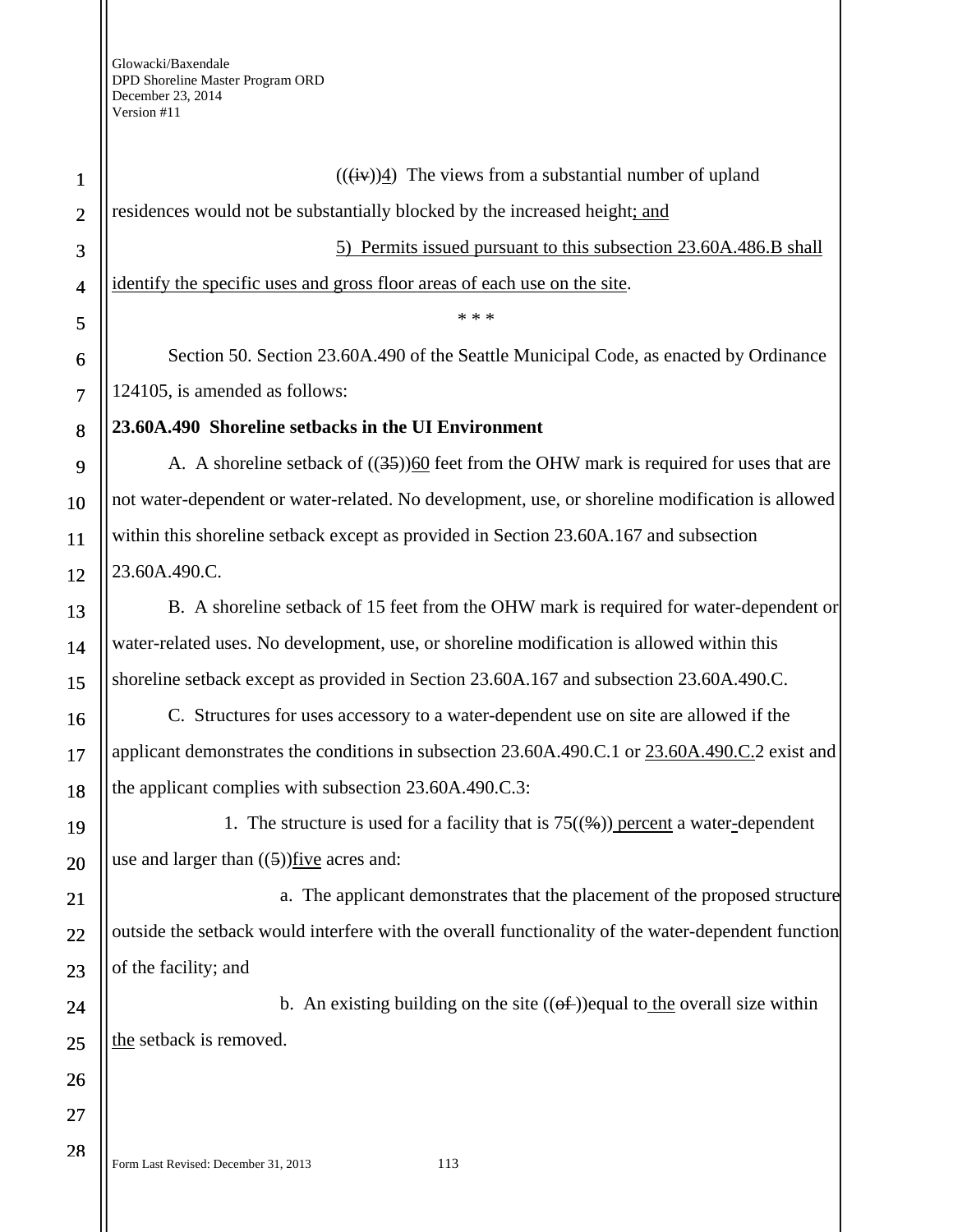1

2

3

4

5

6

7

8

9

10

11

12

13

14

15

16

17

18

19

20

21

22

23

24

25

26

27

28

2. The new structure is located on a portion of the site where water access is not possible for the water-dependent use.

3. The applicant provides ecological restoration in an amount equivalent in square footage to the gross floor area of the structure pursuant to Section 23.60A.159((within the same geographic area as the proposed project).

D. Existing structures that would be considered nonconforming because they are located in the required shoreline setback in the UI Environment are not regulated as  $((a))$ nonconforming structures based on setback standards. Such structures may not be expanded in any manner in the setback but may be replaced if an area of ecological restoration equivalent to the footprint of the structure located in the shoreline setback within the Shoreline District is provided pursuant to Section 23.60A.159((within the same geographic area as the site is provided)) or if the applicant can demonstrate that the replacement structure would meet the alternative sustainable development requirements, established by Director's Rule.

Section 51. Section 23.60A.502 of the Seattle Municipal Code, as enacted by Ordinance 124105, is amended as follows:

### **Part 1 Uses**

### **23.60A.502 Uses in the UM Environment**

A. Use regulations

1. All uses are allowed, allowed as a special use, allowed as a shoreline conditional use or prohibited on waterfront lots and over water pursuant to Section 23.60A.090, this Section 23.60A.502,  $((\text{and}$ )Table A for 23.60A.502, and Section 23.60A.504. Use categories and subcategories cover all uses in that category and subcategory except when a subcategory of that use is specifically shown in Table A for 23.60A.502.

2. ((Table A))Waterfront lots, uses over water, and water-dependent and waterrelated uses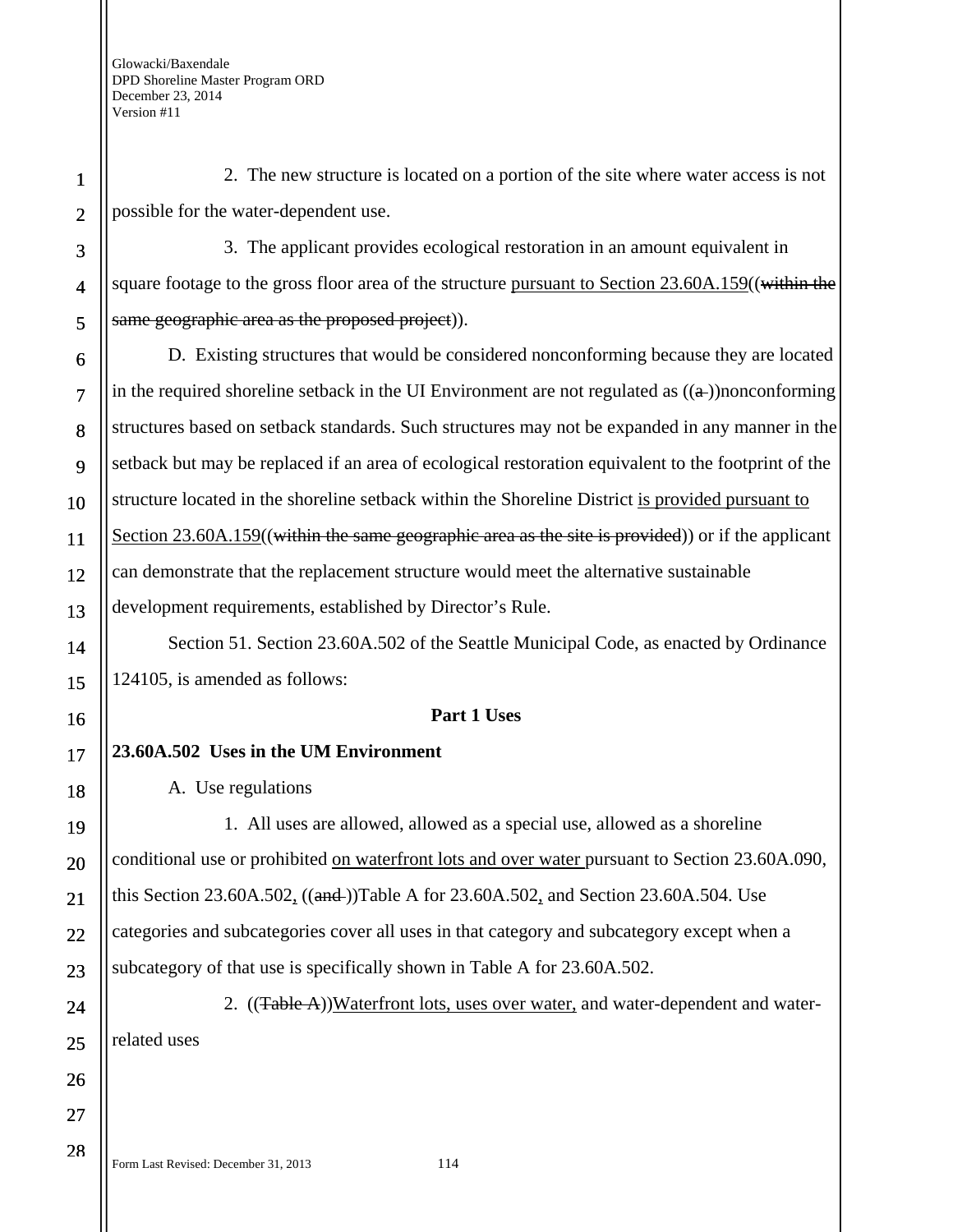| $\mathbf{1}$   | a. Table A for 23.60A.502 and subsections 23.60A.502.C through                                   |  |
|----------------|--------------------------------------------------------------------------------------------------|--|
| $\overline{2}$ | 23.60A.502.H apply to waterfront lots.                                                           |  |
| 3              | b. Uses over water on waterfront lots are regulated in Section 23.60A.504.                       |  |
| 4              | c. If Table A for 23.60A.502 or the text of Section 23.60A.502( $\left(-\right)$                 |  |
| 5              | Section 23.60A.504) states that a use is required to be water-dependent or water-related, a use  |  |
| 6              | that does not have the required attribute is prohibited.                                         |  |
| 7              | 3. Regulations for specific shoreline modifications are set out in Sections                      |  |
| 8              | 23.60A.172 through 23.60A.190.                                                                   |  |
| 9              | B. U((ses on u)) pland lots are regulated in Section 23.60A.503.                                 |  |
| 10             | ((1. All uses allowed, allowed as a special use or allowed as a shoreline                        |  |
| 11             | conditional use on waterfront lots, are allowed on upland lots.                                  |  |
| 12             | 2. Uses prohibited on waterfront lots are regulated on upland lots by the                        |  |
| 13             | underlying zone and are allowed, allowed as a conditional use, or prohibited as provided in the  |  |
| 14             | underlying zones, except for the following uses; these uses are prohibited on upland lots:       |  |
| 15             | a. Transportation uses that are prohibited on waterfront lots except for:                        |  |
| 16             | 1) Vehicle storage and maintenance; and                                                          |  |
| 17             | 2) Heliports and helistops, which may be allowed as a Council                                    |  |
| 18             | conditional use if:                                                                              |  |
| 19             | a) The use is for takeoff and landing of helicopters that                                        |  |
| 20             | serve a public safety, news gathering or emergency medical care function, is part of an approved |  |
| 21             | transportation plan and is:                                                                      |  |
| 22             | <i>i.</i> A public facility; or                                                                  |  |
| 23             | ii. Located at least 2,000 feet from a residential                                               |  |
| 24             | zone;                                                                                            |  |
| 25             |                                                                                                  |  |
| 26             |                                                                                                  |  |
| 27             |                                                                                                  |  |
| 28             | 115<br>Form Last Revised: December 31, 2013                                                      |  |
|                |                                                                                                  |  |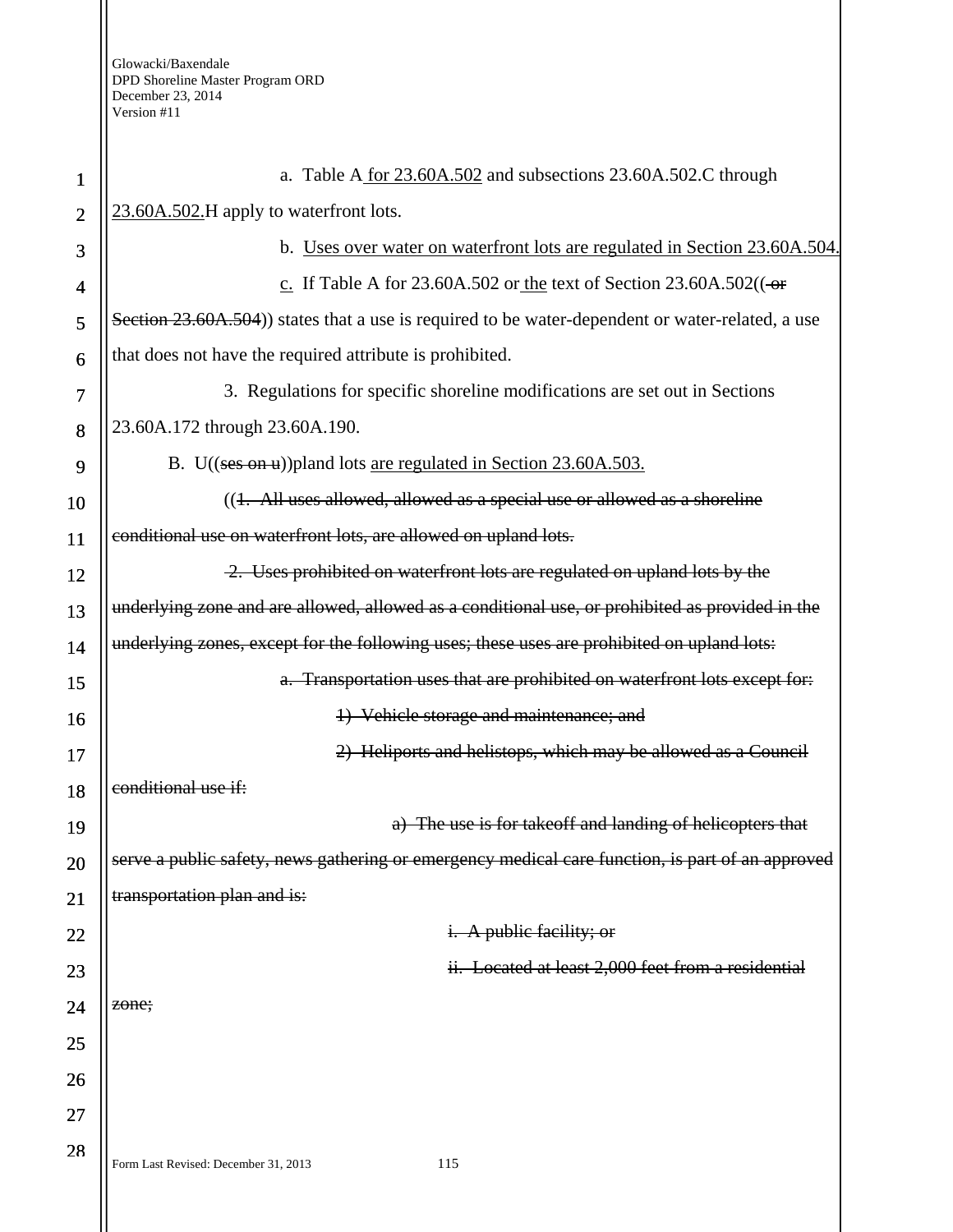| 1              |                                                                                                | b) The use is located to minimize adverse environmental                      |
|----------------|------------------------------------------------------------------------------------------------|------------------------------------------------------------------------------|
|                | impacts on lots in the surrounding area, and on public parks and other areas where substantial |                                                                              |
| $\overline{2}$ |                                                                                                |                                                                              |
| 3              | public gatherings may be held;                                                                 |                                                                              |
| 4              |                                                                                                | e) The lot is of sufficient size that operations of the use and              |
| 5              | flight paths of helicopters can be buffered from the surrounding area;                         |                                                                              |
| 6              |                                                                                                | d) Open areas and landing pads shall be hard-surfaced; and                   |
| 7              |                                                                                                | e) The use meets all federal requirements, including those                   |
| 8              | for safety, glide angles and approach lanes.                                                   |                                                                              |
| 9              |                                                                                                | b. Utility uses that are prohibited on waterfront lots, except for recycling |
| 10             | uses that are not water dependent or water-related;                                            |                                                                              |
| 11             | e. High impact uses; and                                                                       |                                                                              |
| 12             |                                                                                                | d. Heavy manufacturing, including the extraction and mining of raw           |
| 13             | materials.)                                                                                    |                                                                              |
| 14             |                                                                                                |                                                                              |
|                | Table A for 23.60A.502                                                                         |                                                                              |
| 15             | Uses on Waterfront Lots in the UM Environment<br><b>Uses</b>                                   | <b>Waterfront Lots</b>                                                       |
| 16             | A. AGRICULTURAL AND FOREST PRACTICE                                                            |                                                                              |
|                | A.1. Aquaculture                                                                               | <b>CU</b>                                                                    |
| 17             | A.2. Other agricultural and forest practice uses                                               | $\boldsymbol{\mathrm{X}}$                                                    |
| 18             | <b>B. CEMETERIES</b>                                                                           | X                                                                            |
|                | C. COMMERCIAL USES                                                                             |                                                                              |
| 19             | C.1. Commercial uses WD/WR                                                                     |                                                                              |
| 20             |                                                                                                | $\mathbf P$                                                                  |
|                | C.2. Eating and drinking establishments                                                        | See subsection 23.60A.502.C                                                  |
|                | C.3. Entertainment uses                                                                        | See subsection 23.60A.502.E                                                  |
| 21             | C.4. Food processing and craft work uses                                                       | See subsection $23.60A.502.C$ ((and)) or<br>23.60A.502.D                     |
|                | C.5. Offices                                                                                   | See subsection 23.60A.502.D                                                  |
| 22             | C.6. Laboratories, research and development                                                    | See subsection 23.60A.502.D                                                  |
| 23             |                                                                                                | See subsection 23.60A.502.C ((and))or                                        |
| 24             | C.7. Sales and services, general                                                               | 23.60A.502.D<br>See subsection 23.60A.502.C ((and))or                        |
|                | C.8. Sales and services, heavy                                                                 | 23.60A.502.D                                                                 |
| 25             | C.9. Other commercial uses not WD/WR                                                           | $\mathbf X$                                                                  |
| 26             | D. HIGH-IMPACT USES                                                                            | $\mathbf X$                                                                  |
| 27             | E. INSTITUTIONAL USES<br>E.1. Colleges                                                         | WD/WR                                                                        |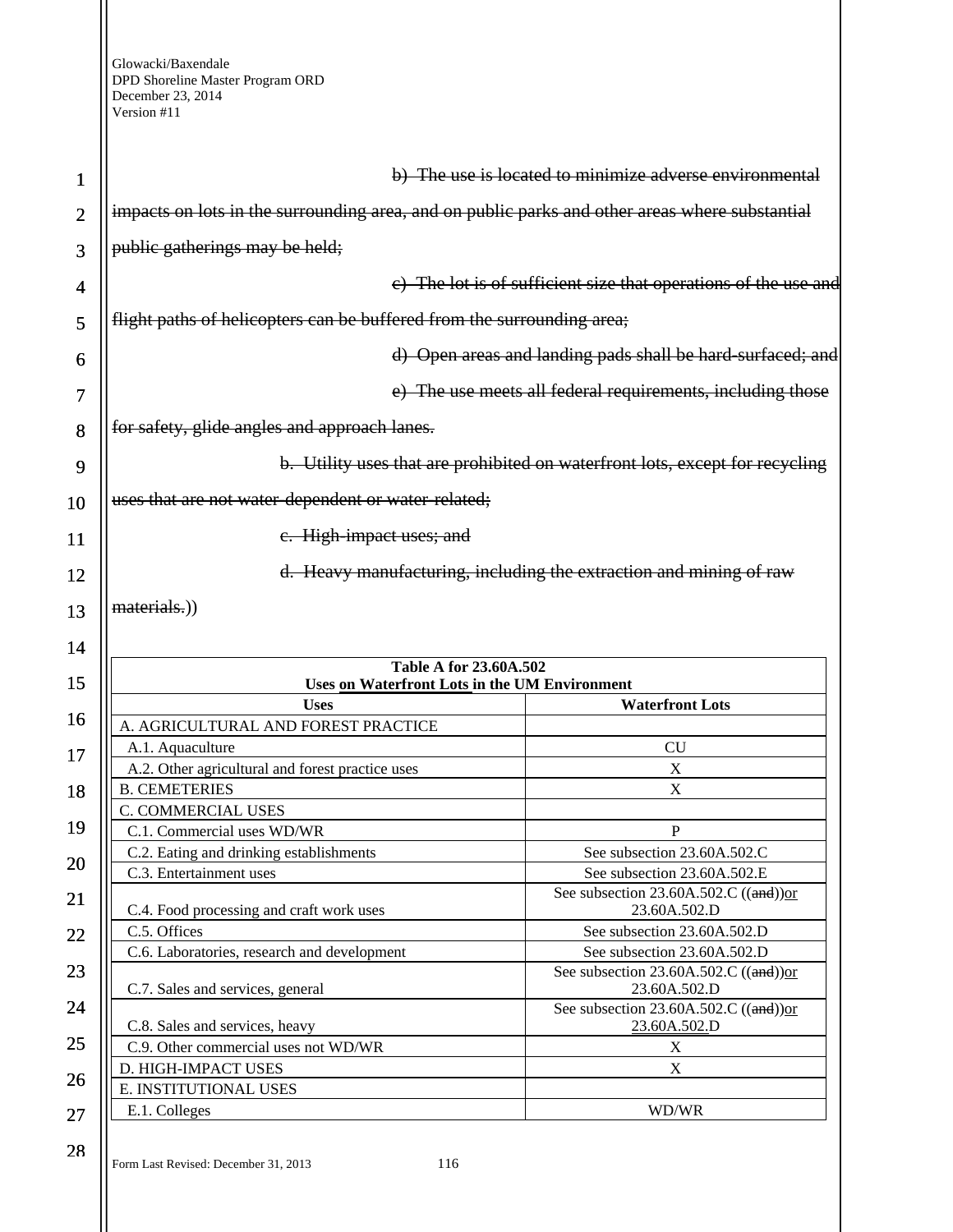| 1              | Table A for 23.60A.502<br>Uses on Waterfront Lots in the UM Environment |                                                         |
|----------------|-------------------------------------------------------------------------|---------------------------------------------------------|
|                | <b>Uses</b>                                                             | <b>Waterfront Lots</b>                                  |
| $\overline{2}$ | E.2. Institutes for advanced study                                      | WD/WR                                                   |
|                | E.3. Vocational or fine arts schools                                    | WD/WR                                                   |
| 3              | E.4. Yacht, $((B))$ boat and beach clubs                                | See subsection 23.60A.502.F                             |
| $\overline{4}$ | E.5. Other institutional uses                                           | X                                                       |
|                | F. LIVE-WORK UNITS                                                      | X                                                       |
| 5              | <b>G. MANUFACTURING USES</b>                                            | See subsection $23.60A.502.C$ ((and))or<br>23.60A.502.D |
| 6              | H. PARKS AND OPEN SPACE USES                                            |                                                         |
|                | H.1. ((Shoreline park and open space)) General parks and open           |                                                         |
| 7              | space                                                                   | $((P))\underline{X}$                                    |
| 8              | H.2. ((General park and open space))Shoreline parks and open            |                                                         |
|                | space                                                                   | ((X))P                                                  |
| 9              | <b>I. PUBLIC FACILITIES</b>                                             | See ((s))Section 23.60A.207                             |
|                | J. RESEARCH USES, Aquatic, Scientific, Historic, Cultural,              |                                                         |
| 10             | and Educational                                                         | See Section 23.60A.210                                  |
|                | K. RESIDENTIAL USES                                                     | X                                                       |
| 11             | L. RESTORATION AND ENHANCEMENT USES                                     | See Section 23.60A.211                                  |
|                |                                                                         | See subsection 23.60A.502.C ((and))or                   |
| 12             | M. STORAGE USES                                                         | 23.60A.502.D                                            |
| 13             | N. TRANSPORTATION FACILITY USES                                         |                                                         |
|                | N.1. Bridges and tunnels                                                | $\mathbf P$                                             |
| 14             | N.2. Cargo terminals                                                    | WD/WR                                                   |
|                | N.3. Moorage                                                            |                                                         |
| 15             | N.3.a. Boat moorage                                                     |                                                         |
|                | N.3.a.1. Commercial marinas                                             | $\mathbf{P}$                                            |
| 16             | N.3.a.2. Recreational marinas                                           | See subsection 23.60A.502.F                             |
|                | N.3.b. Dry boat storage                                                 | ${\bf P}$                                               |
| 17             | N.4. Navigational locks                                                 | $\mathbf X$                                             |
| 18             | N.5. Parking                                                            | ((X))                                                   |
|                | N.5.a. Parking, principal use                                           | $\mathbf X$                                             |
| 19             | N.5.b. Parking, accessory use                                           | ${\bf P}$                                               |
|                | N.6. Passenger terminals                                                | WD                                                      |
| 20             | N.7. Rail transit facilities                                            | $\mathbf{P}$                                            |
|                | N.8. Transportation facilities, air                                     |                                                         |
| 21             | N.8.a. Airports, land-based                                             | $\mathbf X$                                             |
| 22             | N.8.b. Airports, water-based                                            | SU                                                      |
|                | N.8.c. Heliports                                                        | $\mathbf X$                                             |
| 23             | N.8.d. Helistops                                                        | $\mathbf X$                                             |
|                | N.9. Vehicle storage and maintenance                                    | $\mathbf X$                                             |
| 24             | N.10. Tugboat services                                                  | $\mathbf P$                                             |
|                | N.11. Railroads                                                         | ${\bf P}$                                               |
| 25             | N.12. Streets                                                           | ${\bf P}$                                               |
| 26             | O. UTILITY USES                                                         |                                                         |
|                | O.1. Communication utilities, minor                                     | See subsection 23.60A.502.G                             |
| 27             |                                                                         |                                                         |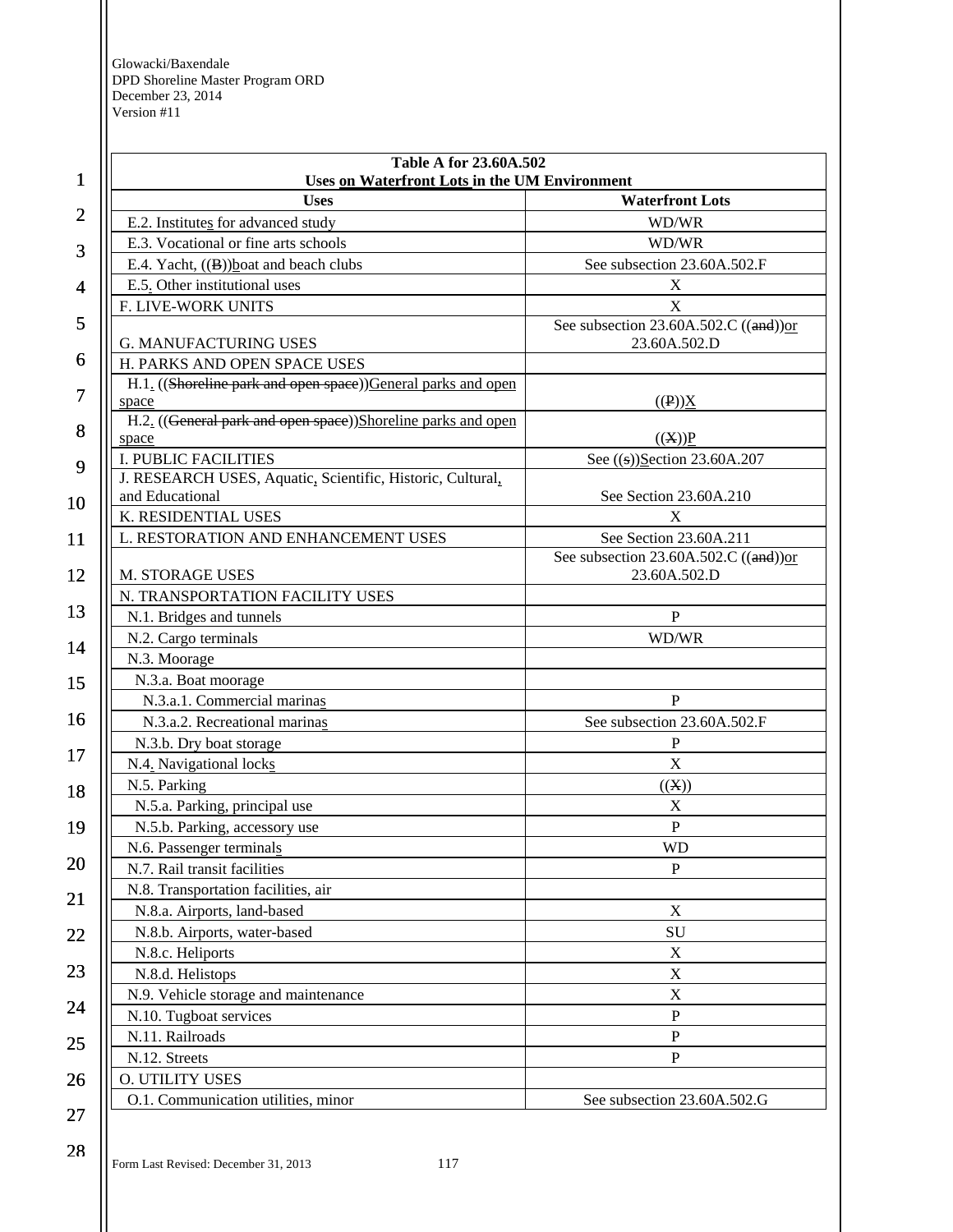Form Last Revised: December 31, 2013 118 1 2 3 4 5 6 7 8 9 10 11 12 13 14 15 16 17 18 19 20 21 22 23 24 25 26 27 28 **Table A for 23.60A.502 Uses on Waterfront Lots in the UM Environment Uses Waterfront Lots**  O.2. Communication utilities, major X O.3. Power plants X O.4. Recycling WD/WR O.5. Sewage treatment plants X O.6. Solid waste management X O.7. Utility service uses See subsection 23.60A.502.H P. UTILITY LINES P Key to Table A for 23.60A.502  $\overline{\text{CU}}$  = Shoreline Conditional Use  $P =$  Allowed by permit  $SU = Special Use$ WD = Allowed for water-dependent uses; prohibited otherwise WD/WR = Allowed for water-dependent or water-related uses; prohibited otherwise  $\overline{WR}$  = Allowed for water-related uses; prohibited otherwise  $X =$  Prohibited ((KEY  $CU =$  Shoreline Conditional Use  $P =$  Allowed by permit  $SU = Special Use$ WD/WR = Allowed for water-dependent or water-related uses otherwise prohibited  $X =$ Prohibited) C. Limited commercial, storage and manufacturing uses 1. The following uses are allowed if they are water-dependent or water-related or if they are nonwater-oriented and meet the standards of subsection  $23.60A.502((482))$ .C.2 or subsection  $((23.60.A.482.B))23.60A.502.D$ , and are otherwise prohibited: a. Eating and drinking establishments, limited to 2,500 square feet in size; b. Food processing and craft work, limited to material suppliers and repair services; c. Sales and services, general; limited to grocery suppliers and hardware stores; d. Sales and services, heavy; limited to material suppliers, repair services, fuel suppliers, and crane operators;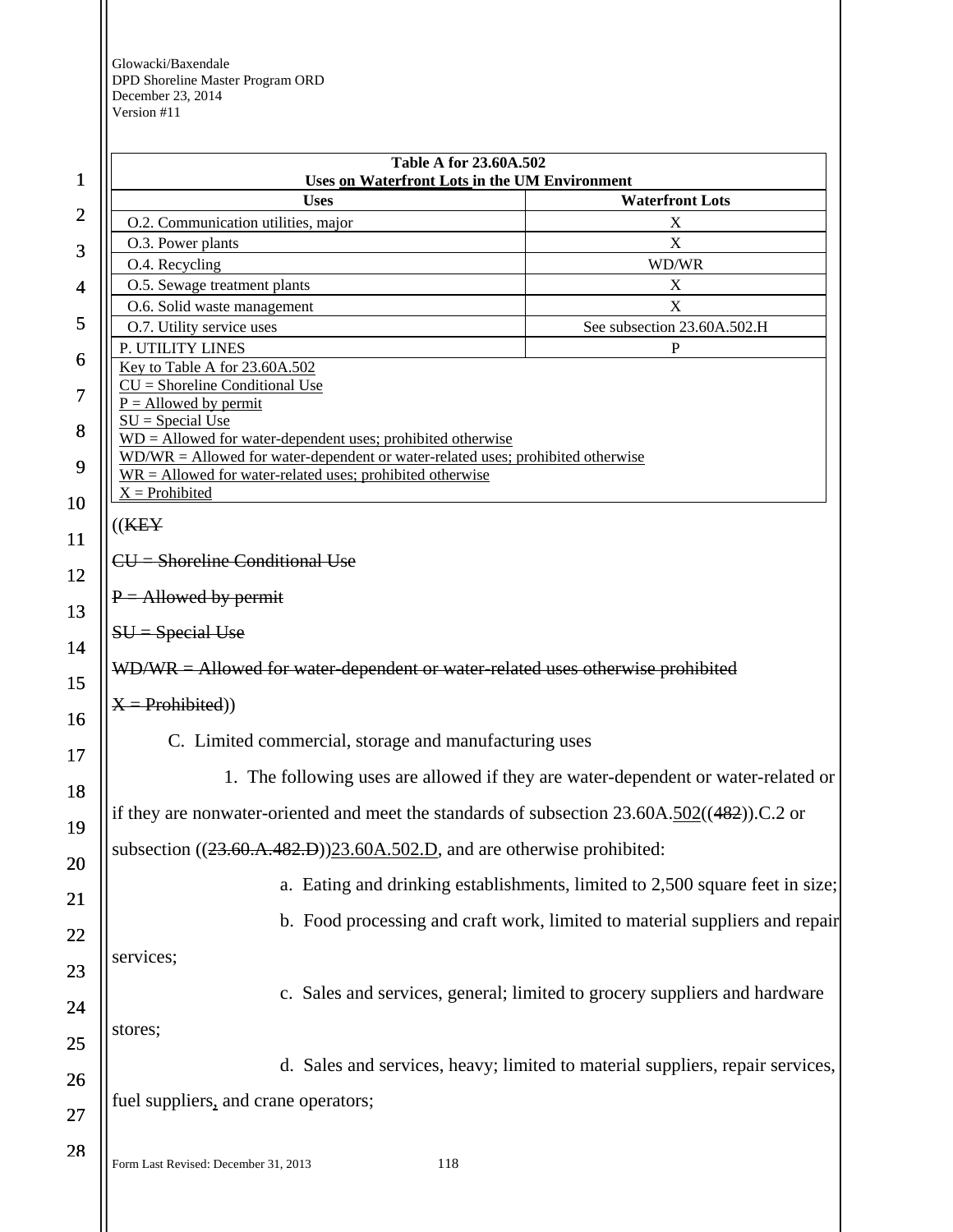| 1              | e. Storage uses, limited to cold storage; and                                                            |
|----------------|----------------------------------------------------------------------------------------------------------|
| $\overline{2}$ | f. Manufacturing, limited to material suppliers and repair services.                                     |
| 3              | 2. To be allowed as a nonwater-oriented use the uses listed in subsection                                |
| $\overline{4}$ | 23.60A.502.C.1 shall:                                                                                    |
| 5              | a. Provide a service used by a water-dependent or water-related use                                      |
| 6              | located in the same sub-geographic area; and                                                             |
| 7              | b. The uses that are not water-dependent or water-related allowed in this                                |
| 8              | subsection 23.60A.502.C and subsections 23.60A.502.D and 23.60A.502.E ((are limited to                   |
| 9              | an)) must occupy a total area equal to no more than 20 percent of the dry land area of the               |
| 10             | ((lot))site, except as provided in subsection 23.60A.502.D.7.                                            |
| 11             | 3. Permits issued pursuant to this subsection 23.60A.502.C shall identify the                            |
| 12             | specific uses and gross floor areas of each use that is authorized by the permit under this              |
| 13             | subsection $23.60A.502.C$ and the other uses that $((satisfy))$ occupy the 80 percent dry $((let))$ land |
| 14             | area on the site((requirement)).                                                                         |
| 15             | D. General commercial, storage and manufacturing uses                                                    |
| 16             | 1. The following uses are allowed if water-dependent or water-related, or if the                         |
| 17             | standards of subsections 23.60A.502.C((.)) are met, or if the standards of subsections                   |
| 18             | $23.60A.502.D.2$ through $23.60A.502.D.8((7))$ are met; these uses are otherwise prohibited:             |
| 19             | a. Food processing and craft work;                                                                       |
| 20             | b. Laboratories, research and development;                                                               |
| 21             | c. Offices, limited to office $((s))$ uses that facilitate water-dependent and                           |
| 22             | water-related uses, such as yacht brokers, finance and insurance, and government agencies;               |
| 23             | d. Sales and service, heavy, limited to heavy commercial sales,                                          |
| 24             | construction services, and building maintenance services; commercial laundry is prohibited;              |
| 25             | e. Storage uses; and                                                                                     |
| 26             |                                                                                                          |
| 27             |                                                                                                          |
| 28             | Form Last Revised: December 31, 2013<br>119                                                              |
|                |                                                                                                          |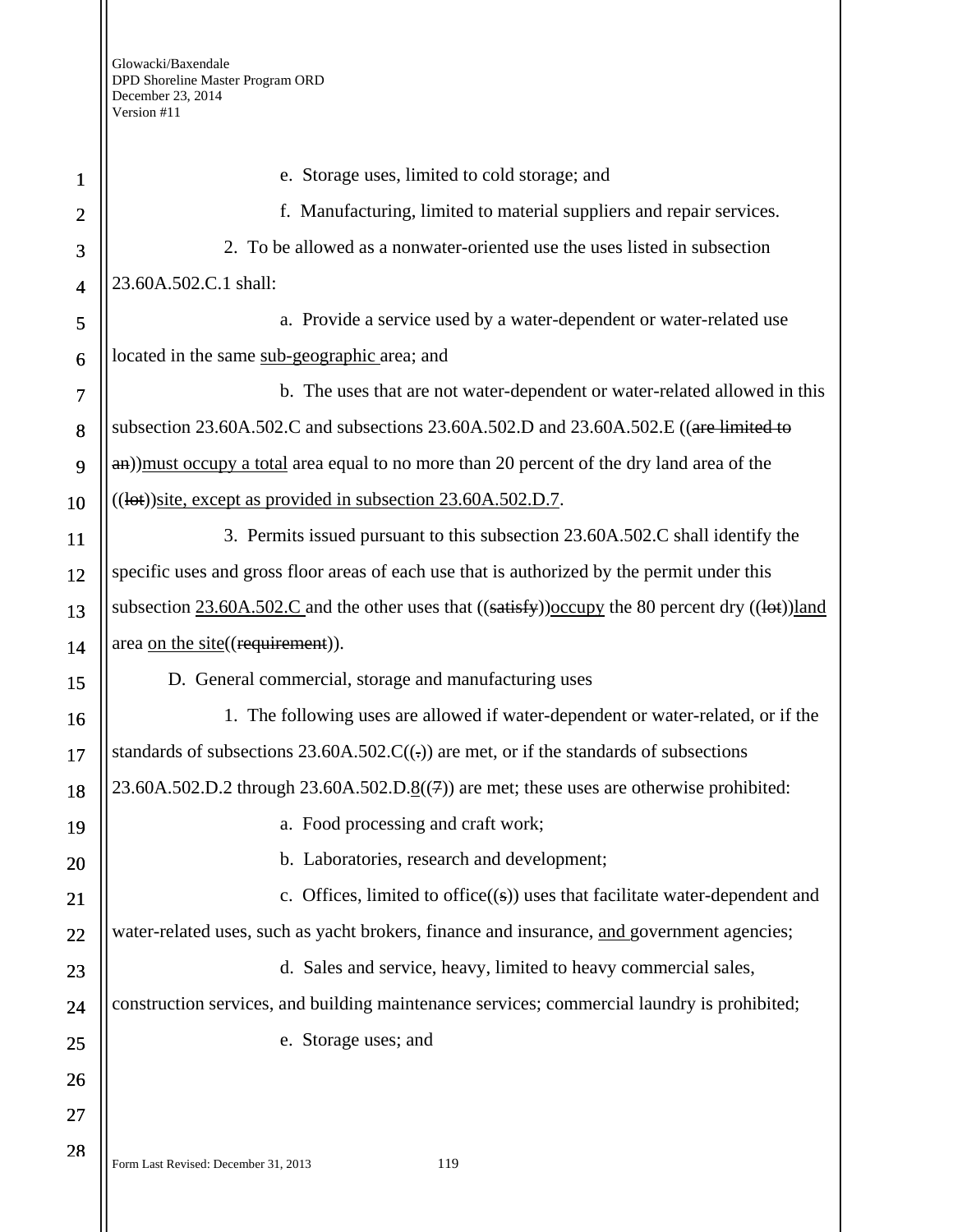1 2 3 4 5 6 7 8 9 10 11 12 13 14 15 16 17 18 19 20 21 22 23 24 25 26 27 28 f. Manufacturing, except that heavy manufacturing use, extraction and mining of raw materials, is prohibited. 2. The ((total of the allowed))uses that are not water-dependent or water-related as allowed in subsection 23.60A.502.C and this subsection 23.60A.502.D must occupy  $((a\theta))$ a total area equal to no more than 20 percent of the dry land area of the  $((let))$ site except as provided in subsection 23.60A.502.D.7. 3. The uses  $((\text{are-}))$  must be located on the site to prevent conflicts with waterdependent or water-related uses on-site or on abutting ((adjacent sites)) properties. 4. The use  $((i\overline{s}))$  must be located in the structure that contains accessory uses for the water-dependent and water-related use if the site contains a structure meeting the standards of subsection 23.60A.506.B.2. 5. The use  $((\mathbf{is})$  must be part of a development or on a site that includes a waterdependent use; 6. Ecological restoration in an amount equivalent in square footage to the gross floor area of the nonwater-oriented use  $((\mathbf{a})$ )must be provided pursuant to Section 23.60A.159((within the same geographic area as the proposed project)); and  $(7.$  Permits issued pursuant to this subsection  $23.60A.502.D$  shall identify the specific uses and gross floor area of each use that is authorized by the permit under this subsection and the other uses that satisfy the 80 percent dry lot area requirement.))  $((8))7.$  ((In addition to the offices allowed in subsection  $23.60A.502.D.1.c.)$ )  $((n))$ Nonwater-oriented office uses are allowed in a building existing on January 1, 2013, if: a. An office use, whether principal or accessory, is established as of January 1, 2013, for an area of the building equal to the area of the proposed office use; b. The office use is limited to an area equal to  $35(\frac{96}{9})$  percent of the dry land area of the site;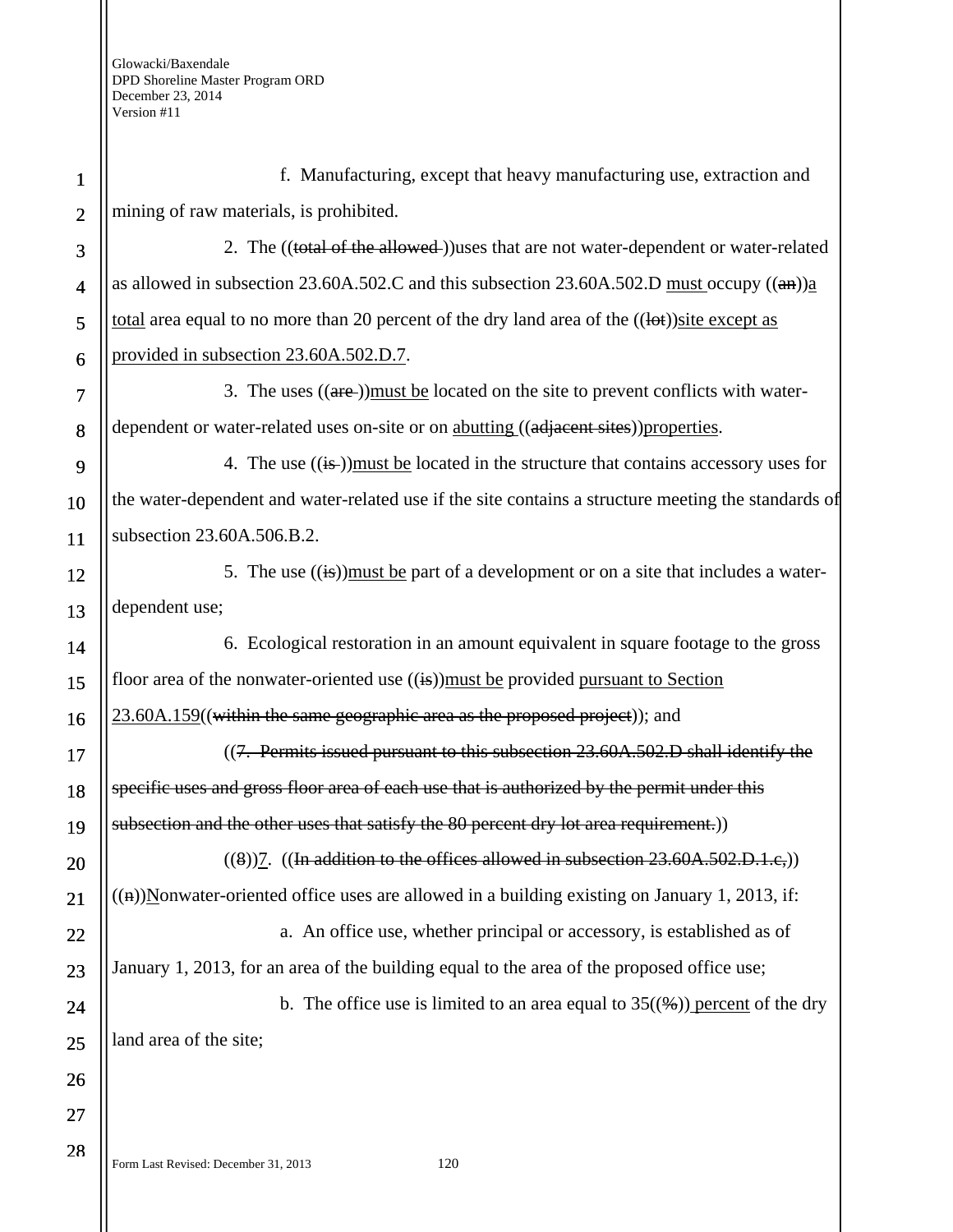| $\mathbf{1}$   | c. The office use is part of a development that includes a water-dependent                                             |
|----------------|------------------------------------------------------------------------------------------------------------------------|
| $\overline{2}$ | use that occupies $75(\frac{6}{6})$ percent of the site and is located on the same legal lot as the water-             |
| 3              | dependent use; and                                                                                                     |
| 4              | d. Ecological restoration in an amount equivalent in square footage to the                                             |
| 5              | gross floor area of the nonwater-oriented use is provided pursuant to Section 23.60A.159((within                       |
| 6              | the same geographic area as the proposed project)).                                                                    |
| 7              | 8. Permits issued pursuant to subsections 23.60A.502.D.2 and 23.60A.502.D.7                                            |
| 8              | shall identify the specific uses and gross floor area of each use that is authorized by the permit                     |
| 9              | under this subsection 23.60A.502.D and the other uses that occupy the 80 percent dry land area                         |
| 10             | on the site, including the 75 percent water-dependent use requirement, if applicable.                                  |
| 11             | E. Entertainment uses. The entertainment use of indoor sports and recreation is allowed                                |
| 12             | as a special use if:                                                                                                   |
| 13             | 1. Located outside the Duwamish Manufacturing/Industrial Center;                                                       |
| 14             | 2. Located in an existing building;                                                                                    |
| 15             | 3. The use is located on site to prevent ((does not)) conflict with the operation of                                   |
| 16             | any water-dependent or water-related use on ((the-))site or on abutting properties, or ((ereate                        |
| 17             | a))jeopardize the safety ((issue-))for users of the indoor sports and recreation use;                                  |
| 18             | 4. Parking is available to accommodate the use;                                                                        |
| 19             | 5. The ((total of the allowed-))uses that are not water-dependent or water-related                                     |
| 20             | as allowed in subsections 23.60A.502.C, 2360A.502.D, and this subsection $23.60A.502.E((.+) )$                         |
| 21             | occupy $((a\text{m}))$ a total area equal to no more than 20 percent of the dry land area of the $((a\text{m}))$ site. |
| 22             | except as provided in subsection 23.60A.502.D.7;                                                                       |
| 23             | 6. Ecological restoration in an amount equivalent to the gross floor area of the                                       |
| 24             | nonwater-oriented use is provided pursuant to Section 23.60A.159((within the same geographic                           |
| 25             | area as the proposed project)); and                                                                                    |
| 26             |                                                                                                                        |
| 27             |                                                                                                                        |
| 28             | Form Last Revised: December 31, 2013<br>121                                                                            |

sed: December 31, 2013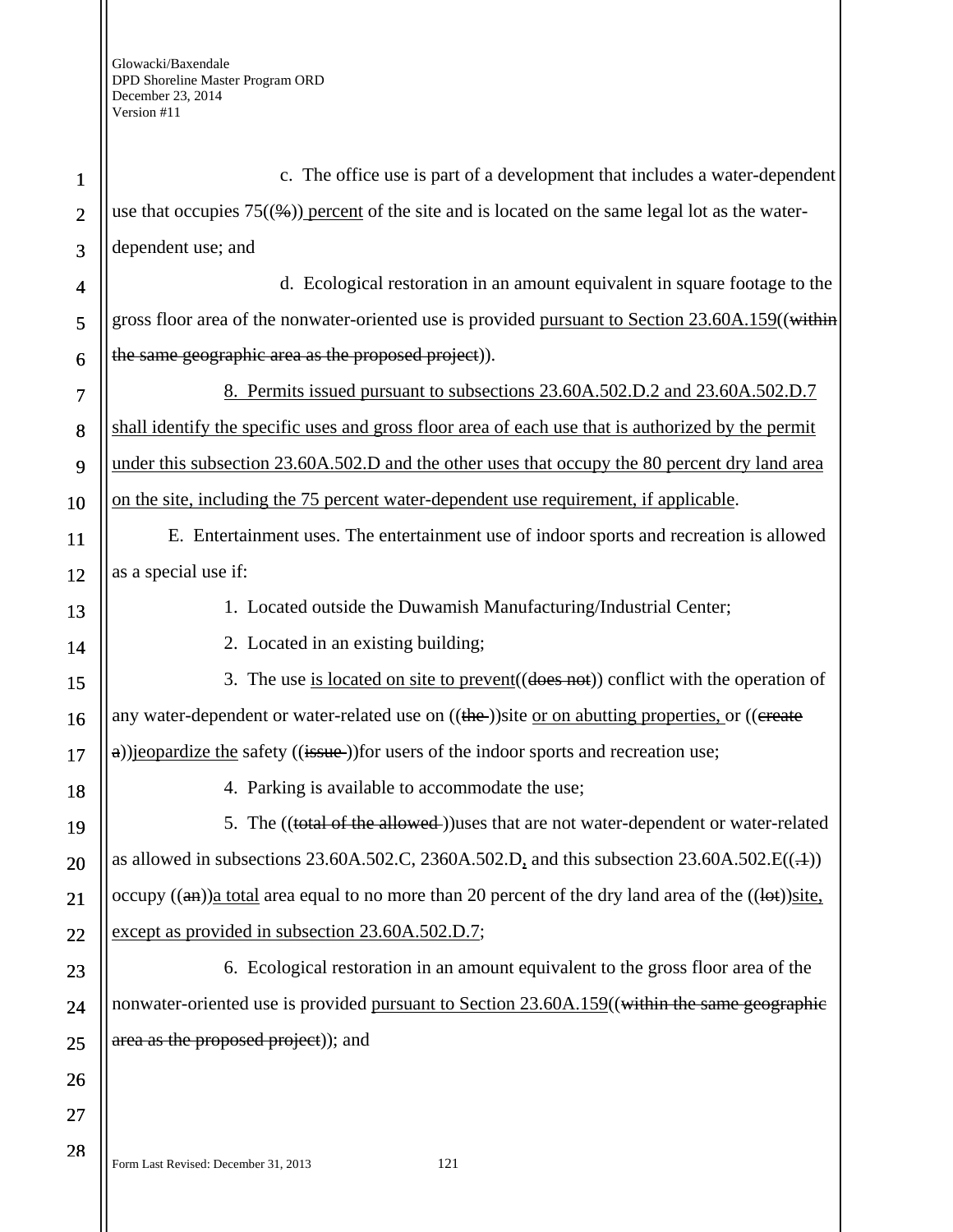| $\mathbf{1}$   | 7. Permits issued pursuant to this subsection 23.60A.502.E shall identify the                        |                                                                                     |
|----------------|------------------------------------------------------------------------------------------------------|-------------------------------------------------------------------------------------|
| $\overline{2}$ | specific uses and gross floor areas of each use that is authorized by the permit under this          |                                                                                     |
| 3              | subsection 23.60A.502.E and the other uses that $((satisfy))$ occupy the $((2\theta))80$ percent dry |                                                                                     |
| $\overline{4}$ | ((lot))land area on the site((requirement)).                                                         |                                                                                     |
| 5              | F. Recreational marinas are allowed and yacht, boat and beach clubs are allowed as a                 |                                                                                     |
| 6              | shoreline conditional use, if:                                                                       |                                                                                     |
| 7              | 1. The use does not include an eating and drinking establishment, except as                          |                                                                                     |
| 8              | allowed pursuant to subsection 23.60A.482.C;                                                         |                                                                                     |
| 9              | * * *                                                                                                |                                                                                     |
| 10             | Section 52. A new Section 23.60A.503 is added to the Seattle Municipal Code as follows:              |                                                                                     |
| 11             | 23.60A.503 Uses allowed on upland lots in the UM Environment                                         |                                                                                     |
| 12             | A. Use regulations                                                                                   |                                                                                     |
| 13             | 1. All uses on upland lots are allowed, allowed as a special use, allowed as a                       |                                                                                     |
| 14             | shoreline conditional use or prohibited on upland lots pursuant to Section 23.60A.090, this          |                                                                                     |
|                | Section 23.60A.503, and Table A for 23.60A.503. Use categories and subcategories cover all           |                                                                                     |
| 15             |                                                                                                      |                                                                                     |
| 16             | uses in that category and subcategory except when a subcategory of that use is specifically          |                                                                                     |
| 17             | shown in Table A for 23.60A.503.                                                                     |                                                                                     |
| 18             |                                                                                                      | 2. If Table A for 23.60A.503 or the text of Section 23.60A.503 states that a use is |
| 19             | required to be water-dependent or water-related, a use that does not have the required attribute is  |                                                                                     |
| 20             | prohibited.                                                                                          |                                                                                     |
| 21             |                                                                                                      |                                                                                     |
| 22             | Table A for 23.60A.503<br>Uses on upland lots in the UM Environment                                  |                                                                                     |
|                | <b>Uses</b>                                                                                          | <b>Upland Lots</b>                                                                  |
| 23             | A. AGRICULTURAL AND FOREST PRACTICE                                                                  |                                                                                     |
| 24             | A.1. Aquaculture                                                                                     | CU                                                                                  |
|                | A.2. Other agricultural and forest practice uses                                                     | $\mathbf X$                                                                         |
| 25             | <b>B. CEMETERIES</b>                                                                                 | $\boldsymbol{\mathrm{X}}$                                                           |
| 26             | C. COMMERCIAL USES                                                                                   |                                                                                     |
|                | C.1. Commercial uses WD/WR                                                                           | $\mathbf{P}$                                                                        |
| 27             | C.2. Animal shelters and kennels                                                                     | P                                                                                   |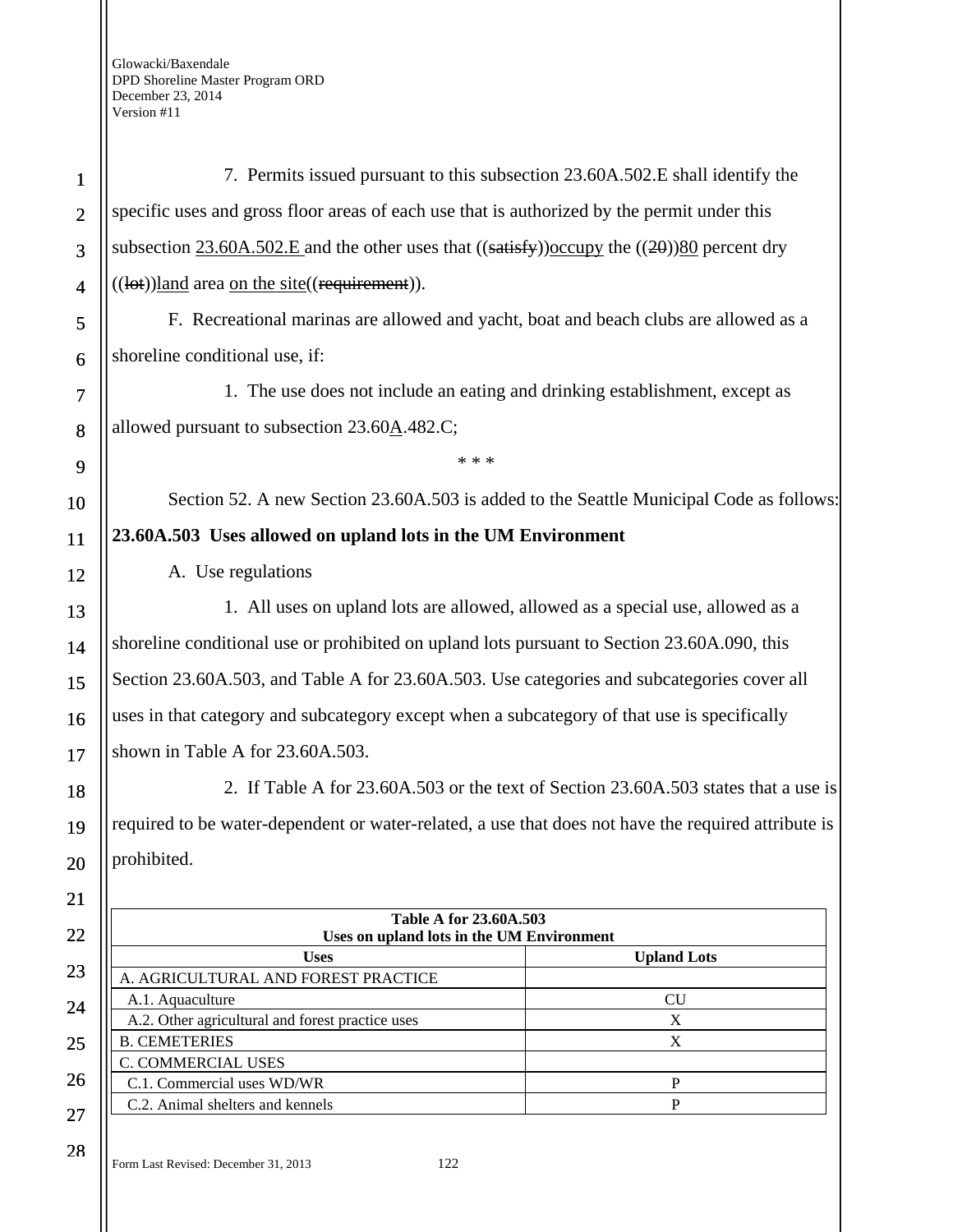|                | Table A for 23.60A.503                                                             |                             |
|----------------|------------------------------------------------------------------------------------|-----------------------------|
| 1              | Uses on upland lots in the UM Environment<br><b>Uses</b>                           | <b>Upland Lots</b>          |
| $\overline{c}$ | C.3. Eating and drinking establishments                                            | P                           |
|                | C.4. Entertainment uses                                                            | X                           |
| 3              | C.5. Food processing and craft work uses                                           | $\mathbf{P}$                |
| 4              | C.6. Laboratories, research and development                                        | $\mathbf P$                 |
|                | C.7. Medical services                                                              | $\mathbf{P}$                |
| 5              | C.8. Offices                                                                       | See subsection 23.60A.503.B |
|                | C.9. Sales and services, automotive                                                | $\mathbf{P}$                |
| 6              | C.10. Sales and services, general                                                  | $\mathbf{P}$                |
| 7              | C.11. Sales and services, heavy, excluding heavy commercial                        |                             |
|                | services, which are prohibited                                                     | $\mathbf{P}$<br>$\mathbf X$ |
| 8              | C.12. Other commercial uses not WD/WR<br>D. HIGH-IMPACT USES                       | X                           |
| 9              | E. INSTITUTIONAL USES                                                              |                             |
|                | E.1. Colleges                                                                      | WD/WR                       |
| 10             | E.2. Institutes for advanced study                                                 | WD/WR                       |
|                | E.3. Vocational or fine arts schools                                               | WD/WR                       |
| 11             | E.4. Yacht, boat and beach clubs                                                   | See subsection 23.60A.503.C |
| 12             | E.5 Other institutional uses                                                       | See subsection 23.60A.503.B |
|                | F. LIVE-WORK UNITS                                                                 | X                           |
| 13             | <b>G. MANUFACTURING USES</b>                                                       |                             |
|                | G.1. Light manufacturing                                                           | P                           |
| 14             | G.2. General manufacturing                                                         | $\overline{P}$              |
| 15             | G.3. Heavy manufacturing excluding extraction of minerals,                         |                             |
|                | which are prohibited                                                               | SU                          |
| 16             | H. PARKS AND OPEN SPACE USES                                                       | $\overline{P}$              |
| 17             | I. PUBLIC FACILITIES<br>J. RESEARCH USES, Aquatic, Scientific, Historic, Cultural, | See Section 23.60A.207      |
|                | and Educational                                                                    | See Section 23.60A.210      |
| 18             | K. RESIDENTIAL USES                                                                | See subsection 23.60A.503.B |
|                | L. RESTORATION AND ENHANCEMENT USES                                                | See Section 23.60A.211      |
| 19             | <b>M. STORAGE USES</b>                                                             | P                           |
| 20             | N. TRANSPORTATION FACILITY USES                                                    |                             |
|                | N.1. Bridges and tunnels                                                           | ${\bf P}$                   |
| 21             | N.2. Cargo terminals                                                               | $\mathbf{P}$                |
|                | N.3. Moorage                                                                       |                             |
| 22             | N.3.a. Boat moorage                                                                |                             |
| 23             | N.3.a.1. Commercial marinas                                                        | $\mathbf P$                 |
|                | N.3.a.2. Recreational marinas                                                      | See subsection 23.60A.503.C |
| 24             | N.3.b. Dry boat storage                                                            | P                           |
|                | N.4. Navigational locks                                                            | $\mathbf X$                 |
| 25             | N.5. Parking                                                                       |                             |
| 26             | N.5.a. Parking, principal use                                                      | $\mathbf X$                 |
|                | N.5.b. Parking, accessory use                                                      | ${\bf P}$                   |
| 27             | N.6. Passenger terminals                                                           | ${\bf P}$                   |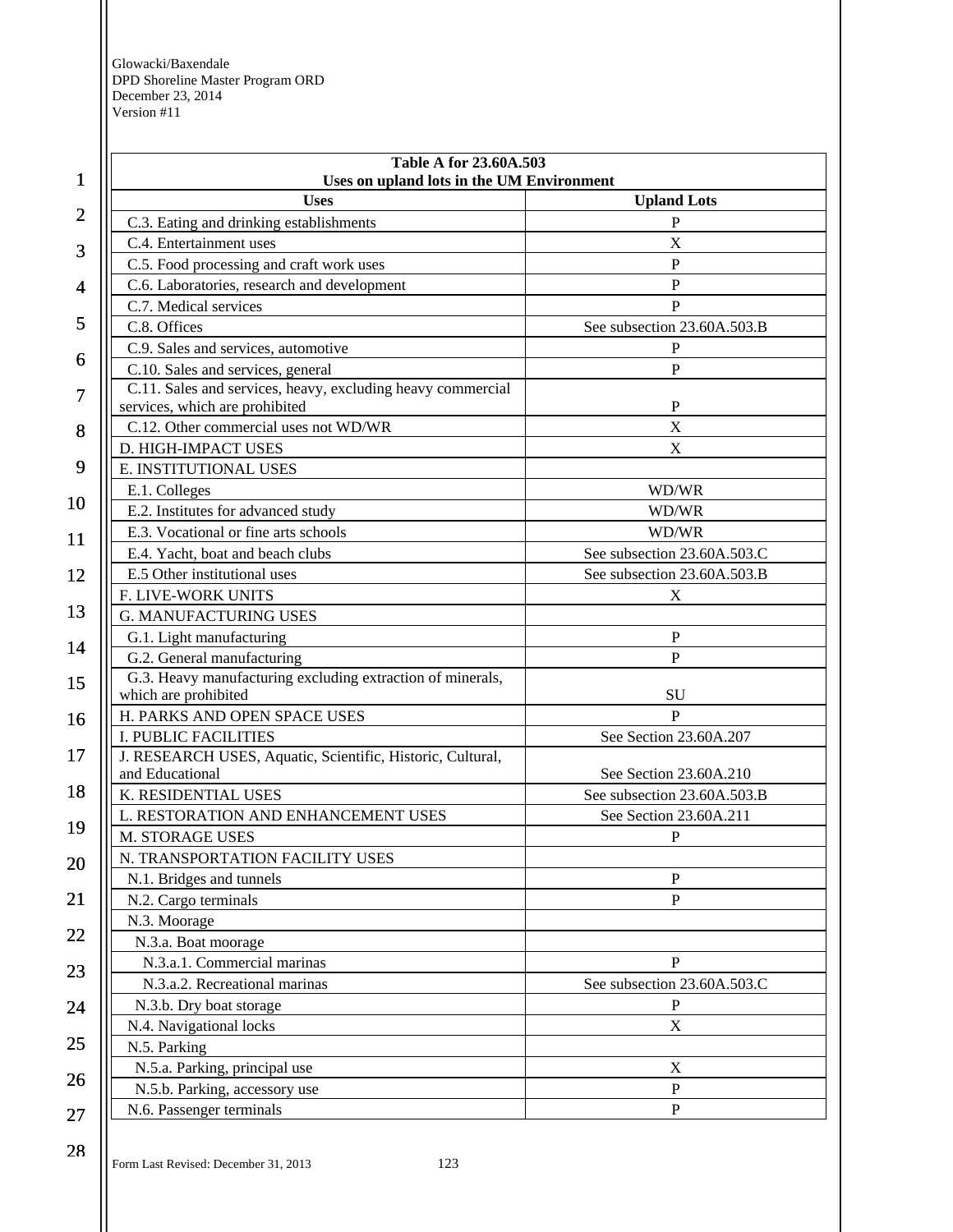|                                                                                                                                                                                                                                       | Uses on upland lots in the UM Environment                                            |
|---------------------------------------------------------------------------------------------------------------------------------------------------------------------------------------------------------------------------------------|--------------------------------------------------------------------------------------|
| <b>Uses</b>                                                                                                                                                                                                                           | <b>Upland Lots</b>                                                                   |
| N.7. Rail transit facilities                                                                                                                                                                                                          | $\mathbf{P}$                                                                         |
| N.8. Transportation facilities, air                                                                                                                                                                                                   |                                                                                      |
| N.8.a. Airports, land-based                                                                                                                                                                                                           | $\mathbf X$                                                                          |
| N.8.b. Airports, water-based                                                                                                                                                                                                          | SU                                                                                   |
| N.8.c. Heliports                                                                                                                                                                                                                      | See subsection 23.60A.503.D                                                          |
| N.8.d. Helistops                                                                                                                                                                                                                      | See subsection 23.60A.503.D                                                          |
| N.9. Vehicle storage and maintenance                                                                                                                                                                                                  | $\mathbf P$<br>P                                                                     |
| N.10. Tugboat services<br>N.11. Railroads                                                                                                                                                                                             |                                                                                      |
| N.12. Streets                                                                                                                                                                                                                         | $\mathbf{P}$<br>$\mathbf P$                                                          |
| <b>O. UTILITY USES</b>                                                                                                                                                                                                                |                                                                                      |
| O.1. Communication utilities, minor                                                                                                                                                                                                   | See subsection 23.60A.503.E                                                          |
| O.2. Communication utilities, major                                                                                                                                                                                                   | X                                                                                    |
| O.3. Power plants                                                                                                                                                                                                                     | $\mathbf X$                                                                          |
| O.4. Recycling                                                                                                                                                                                                                        | $\mathbf{P}$                                                                         |
| O.5. Sewage treatment plants                                                                                                                                                                                                          | X                                                                                    |
| O.6. Solid waste management                                                                                                                                                                                                           | $\boldsymbol{\mathrm{X}}$                                                            |
| O.7. Utility service uses                                                                                                                                                                                                             | See subsection 23.60A.502.F                                                          |
| P. UTILITY LINES                                                                                                                                                                                                                      | P                                                                                    |
| $WD =$ Allowed for water-dependent uses; prohibited otherwise<br>$WD/WR =$ Allowed for water-dependent or water-related uses; prohibited otherwise<br>$WR =$ Allowed for water-related uses; prohibited otherwise<br>$X =$ Prohibited |                                                                                      |
| B. Certain commercial uses and institutional and residential uses<br>use; and                                                                                                                                                         | 1. Office uses within the Lake Union area are allowed as a shoreline conditional     |
|                                                                                                                                                                                                                                       | 2. Institutional uses that are not water-dependent or water-related and residential  |
| uses are allowed as a shoreline conditional use, if located in structures designated as Landmarks,                                                                                                                                    |                                                                                      |
| pursuant to Chapter 25.12, Landmark Preservation.                                                                                                                                                                                     |                                                                                      |
|                                                                                                                                                                                                                                       | C. Recreational marinas are allowed and yacht, boat and beach clubs are allowed as a |
|                                                                                                                                                                                                                                       |                                                                                      |
| shoreline conditional use, if:                                                                                                                                                                                                        |                                                                                      |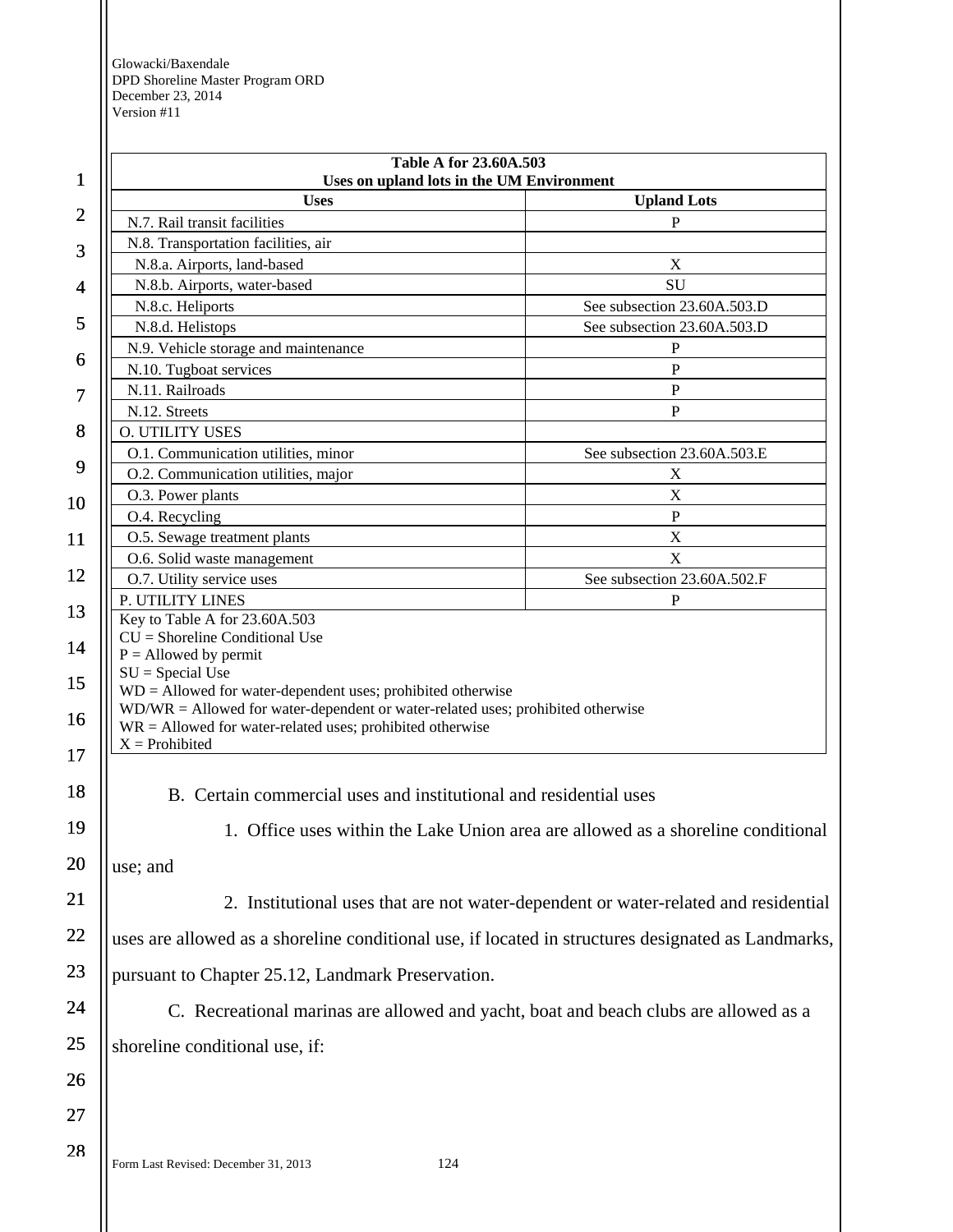| $\mathbf{1}$   | 1. Located so as to not conflict with manufacturing uses due to dust or noise or                 |
|----------------|--------------------------------------------------------------------------------------------------|
| $\overline{2}$ | other environmental factors, or parking and loading access needs or other safety factors; and    |
| 3              | 2. Located on lots that are not suited for a water-dependent or water-related                    |
| $\overline{4}$ | manufacturing use or for other allowed water-dependent or water-related commercial uses          |
| 5              | because of an inadequate amount of dry land.                                                     |
| 6              | D. Heliports and helistops, which may be allowed as a Council conditional use if:                |
| 7              | 1. The use is for takeoff and landing of helicopters that serve a public safety,                 |
| 8              | news gathering or emergency medical care function, is part of an approved transportation plan    |
| 9              | and is:                                                                                          |
| 10             | a. A public facility; or                                                                         |
| 11             | b. Located at least 2,000 feet from a residential zone;                                          |
| 12             | 2. The use is located to minimize adverse environmental impacts on lots in the                   |
| 13             | surrounding area, and on public parks and other areas where substantial public gatherings may be |
| 14             | held;                                                                                            |
| 15             | 3. The lot is of sufficient size that operations of the use and flight paths of                  |
| 16             | helicopters can be buffered from the surrounding area;                                           |
| 17             | 4. Open areas and landing pads shall be hard-surfaced; and                                       |
| 18             | 5. The use meets all federal requirements, including those for safety, glide angles              |
| 19             | and approach lanes.                                                                              |
| 20             | E. Minor communication utilities are allowed, except freestanding transmission towers,           |
| 21             | which are prohibited.                                                                            |
| 22             | F. Utility service uses are allowed if they reasonably require a shoreline location to           |
| 23             | operate.                                                                                         |
| 24             | Section 53. Section 23.60A.504 of the Seattle Municipal Code, as enacted by Ordinance            |
| 25             | 124105, is amended as follows:                                                                   |
| 26             | 23.60A.504 Uses allowed over water in the UM Environment                                         |
| 27             |                                                                                                  |
| 28             | Form Last Revised: December 31, 2013<br>125                                                      |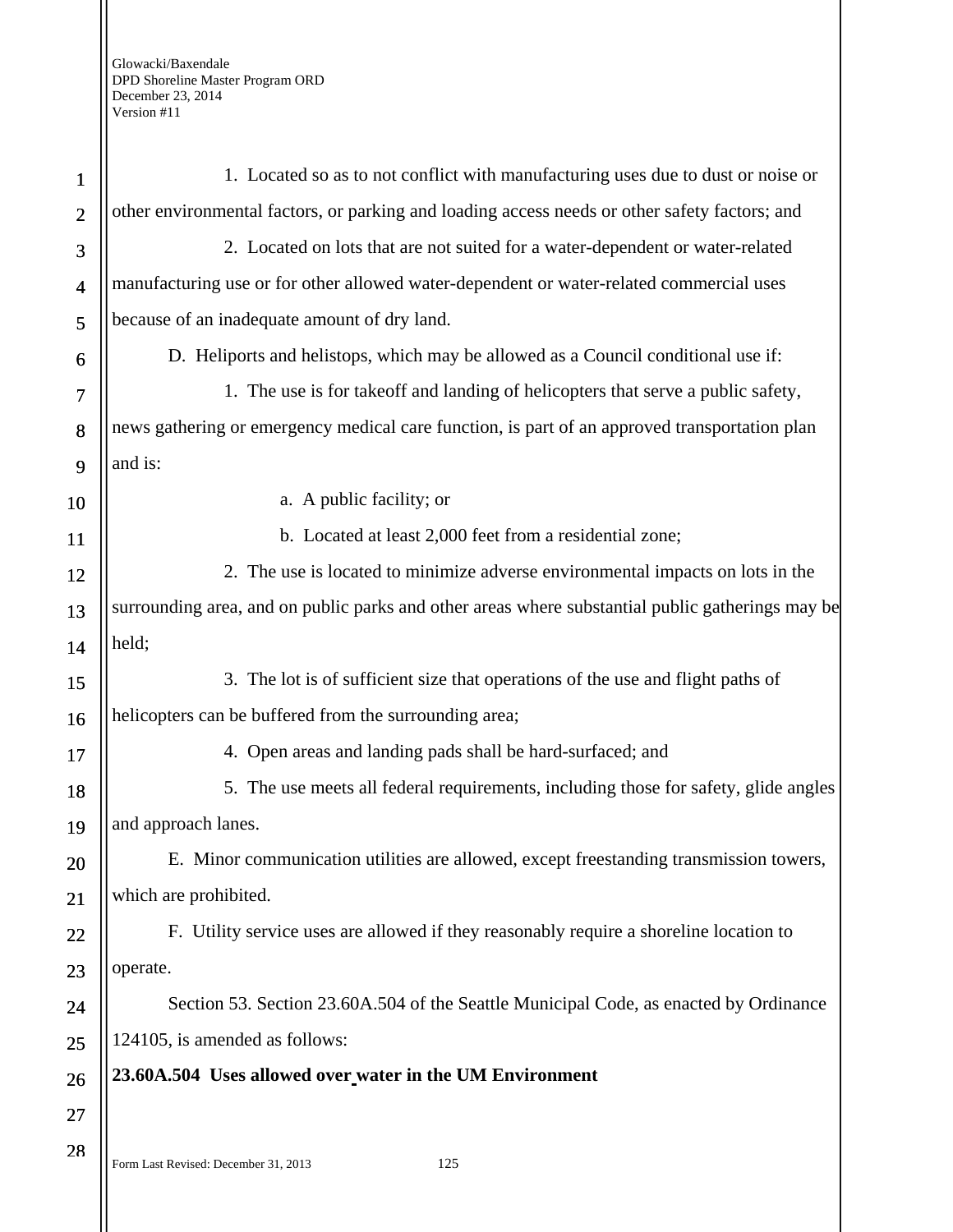| $\mathbf{1}$   | A. In addition to uses allowed over water in Section 23.60A.090 and subsection                    |
|----------------|---------------------------------------------------------------------------------------------------|
| $\overline{2}$ | 23.60A.504.C, the following uses are allowed over water on waterfront lots if the standards of    |
| 3              | subsection 23.60A.504.B are met and are otherwise prohibited:                                     |
| 4              | 1. Commercial uses;                                                                               |
| 5              | 2. Light and general manufacturing;                                                               |
| 6              | 3. Colleges, vocational schools and institutes for advanced study;                                |
| 7              | 4. Passenger terminals;                                                                           |
| 8              | 5. Office uses accessory to a water-dependent or water-related use located on the                 |
| 9              | same lot; and                                                                                     |
| 10             | 6. Storage uses accessory to a water-dependent use located on the same lot.                       |
| 11             | B. Standards required for uses listed in subsection 23.60A.504.A are as follows:                  |
| 12             | 1. The depth of $((the$ ) dry land <u>of all the waterfront lot</u> area $((of the lot))$ is less |
| 13             | than 50 feet measured from the OHW mark to the landward waterfront lot line;                      |
| 14             | * * *                                                                                             |
| 15             | C. In addition to the uses allowed overwater in Section 23.60A.090 and subsection                 |
| 16             | 23.60A.504.A, the following uses are allowed over water if they are not water-dependent or        |
| 17             | water-related and if the requirements of subsection 23.60A.504.D are met and are otherwise        |
| 18             | prohibited;                                                                                       |
| 19             | 1. Custom and craft work;                                                                         |
| 20             | $2(3)$ ). Storage uses, except as allowed in subsection 23.60A.504.A;                             |
| 21             | $\underline{3}((5))$ . Food processing; and                                                       |
| 22             | $\frac{4}{5}$ (6)). Light, general and heavy manufacturing, except the extraction and mining      |
| 23             | of raw materials, which is prohibited.                                                            |
| 24             | D. Standards required for uses listed in subsection 23.60A.504.C are as follows:                  |
| 25             | 1. The depth of dry land of all the waterfront lot $area((depth))$ is less than 50 feet           |
| 26             | measured from the OHW mark to the landward waterfront lot line;                                   |
| 27             |                                                                                                   |
| 28             | 126<br>Form Last Revised: December 31, 2013                                                       |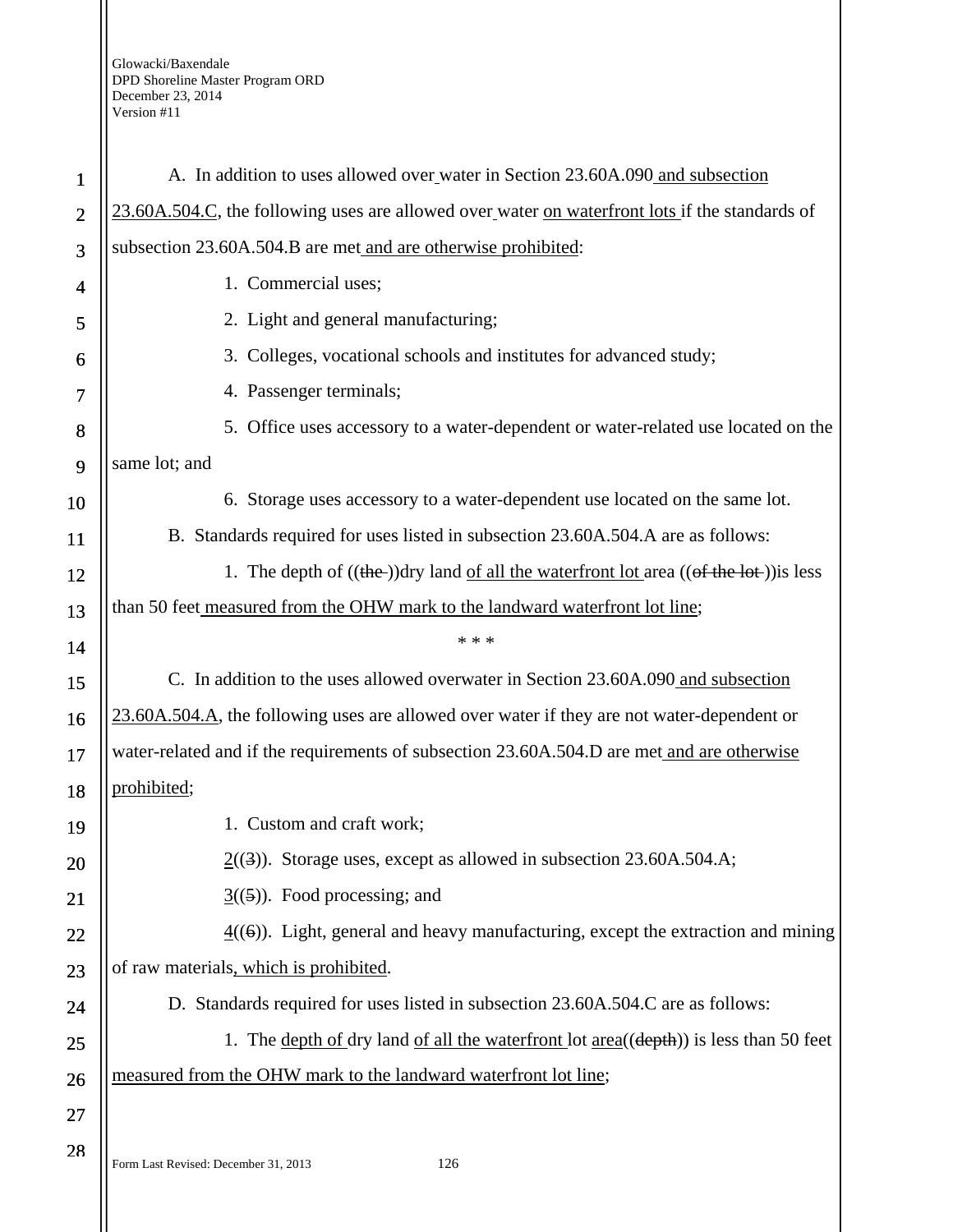| $\mathbf 1$    | 2. The location of the use on dry land is not reasonable;                                          |
|----------------|----------------------------------------------------------------------------------------------------|
| $\overline{2}$ | 3. The use is on or in an existing structure;                                                      |
| 3              | 4. There is no increase in overwater coverage;                                                     |
| 4              | 5. The total of all ((non water-dependent)) uses that are not water-dependant                      |
| 5              | ((uses-))does not exceed 10 percent of the lot including submerged land; and                       |
| 6              | 6. Ecological restoration in an amount equivalent in square footage to the gross                   |
| $\overline{7}$ | floor area of any use that is not water-dependent or water-related is required pursuant to Section |
| 8              | $23.60A.159$ ((within the same geographic area as the proposed project)).                          |
| 9              | Section 54. Section 23.60A.506 of the Seattle Municipal Code, as enacted by Ordinance              |
| 10             | 124105, is amended as follows:                                                                     |
| 11             | <b>Part 2 Development Standards</b>                                                                |
| 12             | 23.60A.506 Height in the UM Environment                                                            |
| 13             | * * *                                                                                              |
| 14             | B. Height exceptions for water-dependent uses. The following height exceptions apply to            |
| 15             | water-dependent uses in the UM Environment:                                                        |
| 16             | 1. Cranes, mobile conveyers, light standards, and similar equipment necessary for                  |
| 17             | the function of water-dependent uses or the servicing of vessels may extend above the maximum      |
| 18             | height limit; and                                                                                  |
| 19             | 2. Other structures required for uses that are accessory to a water-dependent or                   |
| 20             | water-related use, including but not limited to accessory office, accessory warehouse, and         |
| 21             | accessory manufacturing facilities may be authorized up to 55 feet in the Ballard/Interbay         |
| 22             | Northend Manufacturing and Industrial Center by the Director if:                                   |
| 23             | a. The accessory structure requires additional height because of its                               |
| 24             | intended use; or                                                                                   |
| 25             |                                                                                                    |
| 26             |                                                                                                    |
| 27             |                                                                                                    |
| 28             | 127<br>Form Last Revised: December 31, 2013                                                        |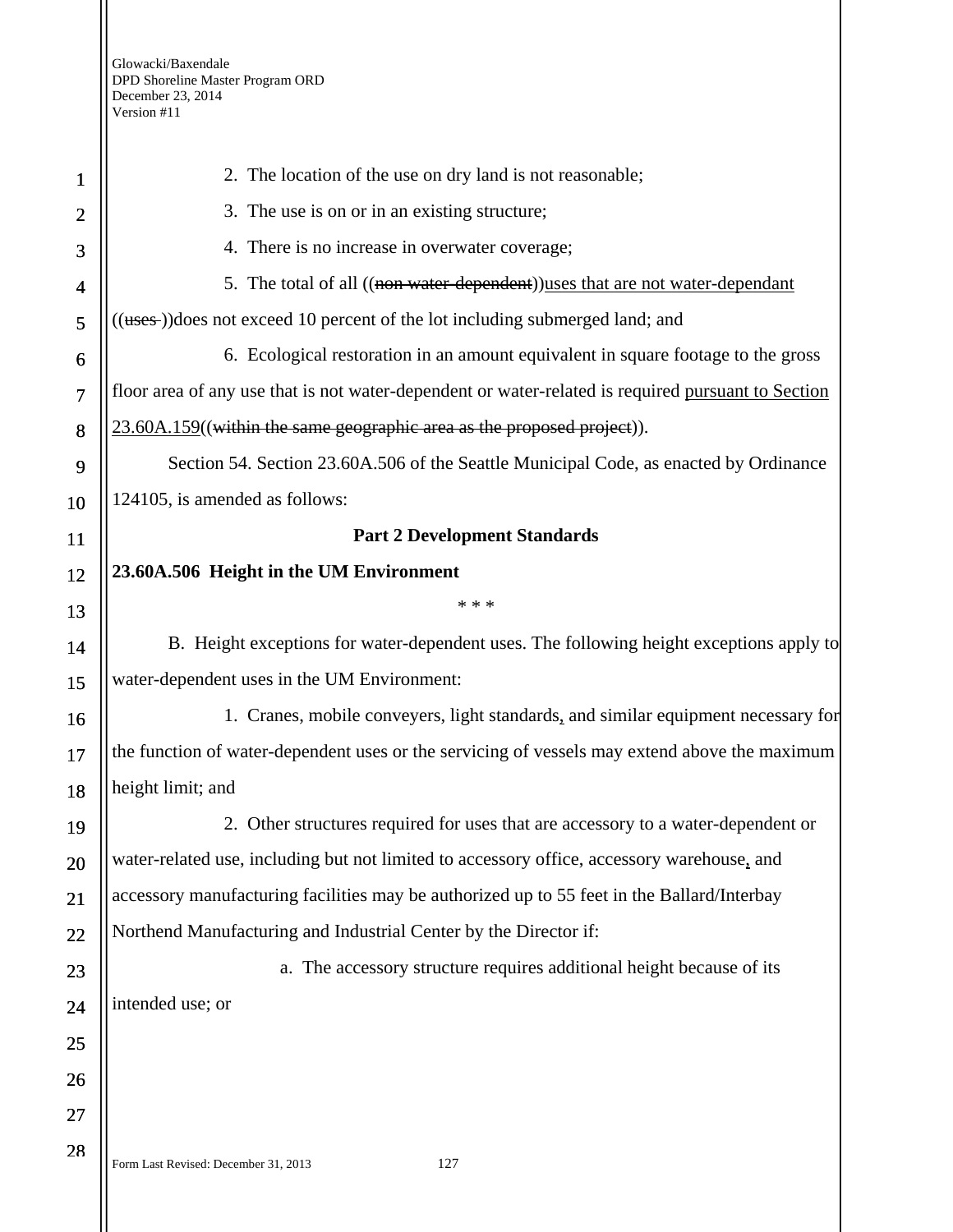| $\mathbf{1}$   | b. Granting additional height for the accessory structure would result in a                       |
|----------------|---------------------------------------------------------------------------------------------------|
| $\overline{2}$ | significant amount of additional usable area for the principal water-dependent use, water-related |
| 3              | use, and/or additional area for ecological restoration and enhancement; and                       |
| $\overline{4}$ | c. No more than 20 percent of the lot area is covered by portions of the                          |
| 5              | structure that exceed the maximum height limit established in subsection 23.60A.506.B;            |
| 6              | d. Eighty percent of the lot is preserved by covenant for water-dependent                         |
| $\overline{7}$ | and/or water-related uses if uses that are not water-dependent or water-related occupy the        |
| 8              | structure; $((-and))$                                                                             |
| 9              | e. The views of the shorelines from a substantial number of residences on                         |
| 10             | areas within and adjoining the Shoreline District would not be obstructed by the increased        |
| 11             | height; and                                                                                       |
| 12             | Permits issued pursuant to this subsection 23.60A.506.B shall identify                            |
| 13             | the specific uses and gross floor areas of each use on the site.                                  |
| 14             | * * *                                                                                             |
| 15             | Section 55. Section 23.60A.508 of the Seattle Municipal Code, as enacted by Ordinance             |
| 16             | 124105, is amended as follows:                                                                    |
| 17             | 23.60A.508 Lot coverage in the UM Environment                                                     |
| 18             | * * *                                                                                             |
| 19             | C. Lot coverage exceptions                                                                        |
| 20             | 1. Structures, including floats and piers, may occupy up to 65 percent of the                     |
| 21             | submerged portion of a waterfront lot where the depth of the dry land of all the waterfront lot   |
| 22             | area is((that has a depth of)) less than 50 feet measured from the OHW mark to the landward       |
| 23             | waterfront lot line((of dry land)).                                                               |
| 24             | 2. Dry docks may cover up to an additional 25 percent of submerged land for a                     |
| 25             | maximum lot coverage of 75 percent of all uses combined.                                          |
| 26             |                                                                                                   |
| 27             |                                                                                                   |
| 28             |                                                                                                   |

Form Last Revised: December 31, 2013 128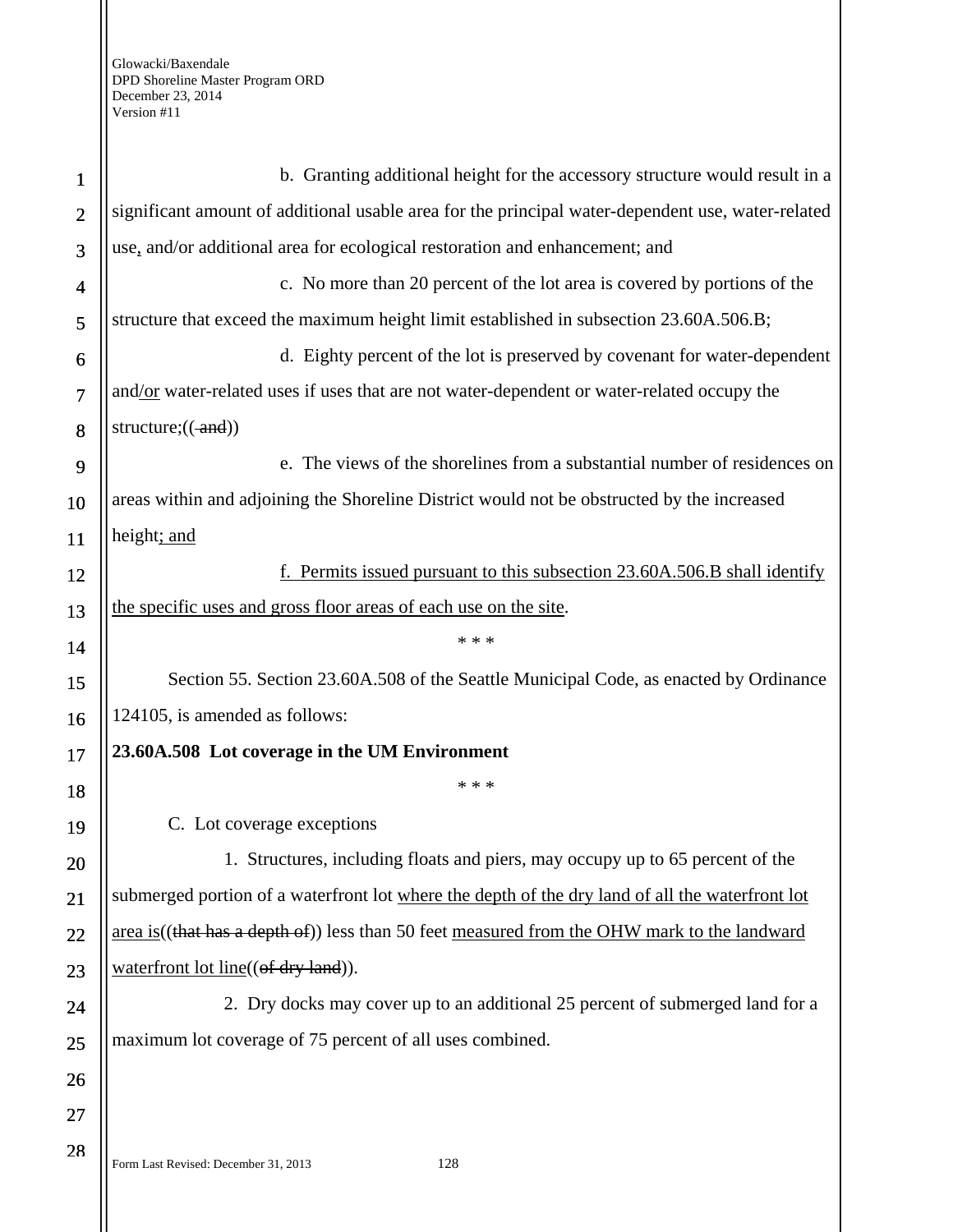| $\mathbf{1}$   | Section 56. Section 23.60A.510 of the Seattle Municipal Code, as enacted by Ordinance                      |
|----------------|------------------------------------------------------------------------------------------------------------|
| $\overline{2}$ | 124105, is amended as follows:                                                                             |
| 3              | 23.60A.510 Shoreline setbacks in the UM Environment                                                        |
| 4              | A. A shoreline setback of 35 feet from the OHW mark is required for uses that are not                      |
| 5              | water-dependent or water-related except for upland lots abutting the water, in which case the              |
| 6              | setback is measured from the most waterward side of the waterfront lot. No development, use, or            |
| 7              | shoreline modification is allowed within this shoreline setback except as provided in Section              |
| 8              | 23.60A.167 and subsection 23.60A.510.C.                                                                    |
| 9              | * * *                                                                                                      |
| 10             | C. Structures for uses accessory to a water-dependent use on site are allowed if the                       |
| 11             | applicant demonstrates the conditions in subsection 23.60A.510.C.1 or 23.60A.510.C.2 exist and             |
| 12             | the applicant complies with subsection 23.60A.510.C.3:                                                     |
| 13             | 1. The structure is used for a facility that is $75(\frac{4}{2})$ percent a water-dependent                |
| 14             | use and larger than $((5))$ five acres and:                                                                |
| 15             | a. The applicant demonstrates that the placement of the proposed structure                                 |
| 16             | outside the setback would interfere with the overall functionality of the water-dependent function         |
| 17             | of the facility; and                                                                                       |
| 18             | b. An existing building on the development site of equal to overall size                                   |
| 19             | within the setback is removed.                                                                             |
| 20             | 2. The new structure is located on a portion of the <u>development</u> site where water                    |
| 21             | access is not possible for the water-dependent use.                                                        |
| 22             | 3. The applicant provides ecological restoration in an amount equivalent in                                |
| 23             | square footage to the gross floor area of the structure pursuant to Section 23.60A.159((within the         |
| 24             | same geographic area as the proposed project)).                                                            |
| 25             | D. Existing structures that would be considered nonconforming because they are located                     |
| 26             | in the required shoreline setback in the UM Environment are not regulated as( $\left(\frac{a}{a}\right)$ ) |
| 27             |                                                                                                            |
| 28             |                                                                                                            |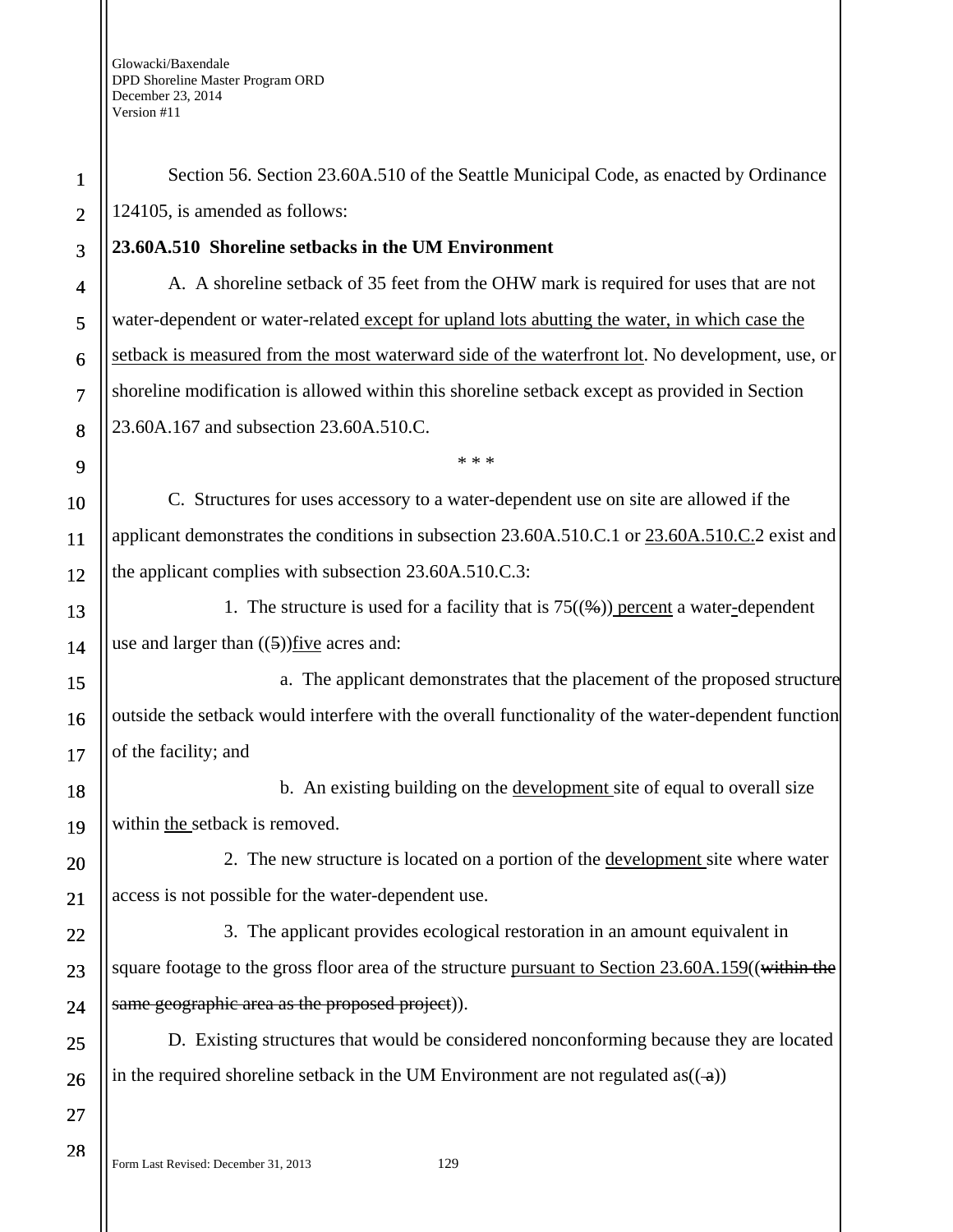nonconforming structures based on setback standards. Such structures may not be expanded in any manner in the setback but may be replaced if an area of ecological restoration equivalent to the footprint of the structure located in the shoreline setback within the Shoreline District is provided pursuant to Section 23.60A.159((within the same geographic area as the site is provided)) or if the applicant can demonstrate that the replacement structure would meet sustainable development requirements, established by Director's Rule. Section 57. Section 23.60A.512 of the Seattle Municipal Code, as enacted by Ordinance

124105, is amended as follows:

**23.60A.512 View corridors in the UM Environment** 

\* \* \*

B. The required view corridor width shall be reduced to 15 percent of the width of the lot if water-dependent uses occupy more than 40 percent of the dry land area of the development  $site((let)).$ 

\* \* \*

Section 58. Section 23.60A.540 of the Seattle Municipal Code, as enacted by Ordinance 124105, is amended as follows:

### **Part 1 Uses**

**23.60A.540 Uses in the UR Environment** 

A. Use regulations

1. All uses are allowed, allowed as a special use, allowed as a shoreline conditional use or prohibited pursuant to Section 23.60A.090, this Section 23.60A.540, and Table A for 23.60A.540. Use categories and subcategories cover all uses in that category and subcategory except when a subcategory of that use is specifically shown in Table A for 23.60A.540.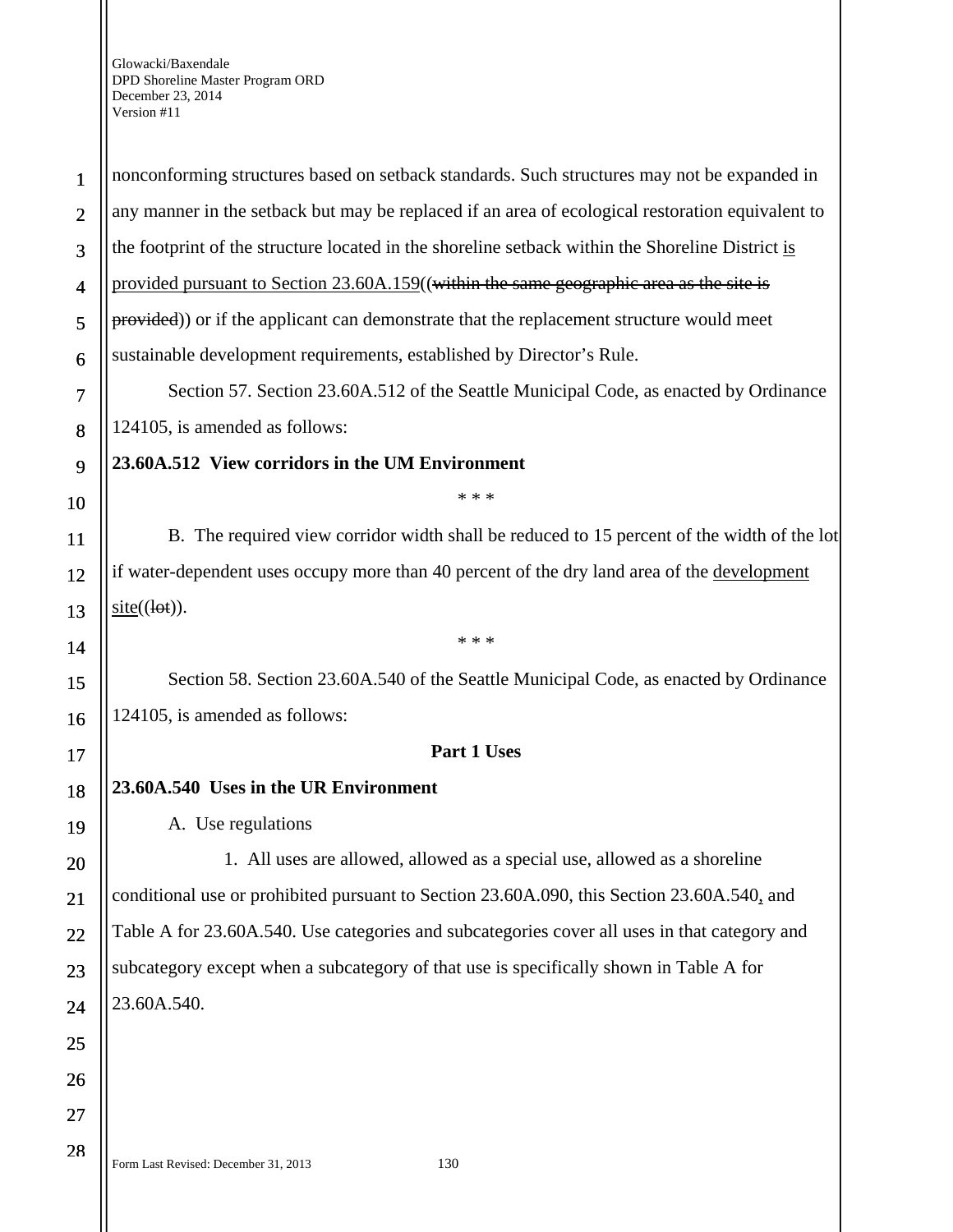1 2 3 2. If Table A for 23.60A.540 or the text of Section 23.60A.540 states that a use is required to be water-dependent or water-related, a use that does not have the required attribute is prohibited.

4 5 3. Regulations for specific shoreline modifications are set out in Sections

23.60A.172 through 23.60A.190.

| 6  |                                                                               |                                |                                |
|----|-------------------------------------------------------------------------------|--------------------------------|--------------------------------|
| 7  | <b>Table A for 23.60A.540</b><br><b>Uses in the UR Environment</b>            |                                |                                |
|    | <b>Uses</b>                                                                   | <b>Waterfront Lots</b>         | <b>Upland Lots</b>             |
| 8  | A. AGRICULTURAL AND FOREST PRACTICE                                           | ((X))                          | ((X))                          |
| 9  | A.1. Community $((G))$ gardens                                                | ${\bf P}$                      | $\mathbf P$                    |
|    | A.2. Other agricultural and forest practice uses                              | $\overline{X}$                 | X                              |
| 10 | A.3. Aquaculture                                                              | CU                             | CU                             |
|    | <b>B. CEMETERIES</b>                                                          | $\mathbf X$                    | $\mathbf X$                    |
| 11 | C. COMMERCIAL USES                                                            | X                              | X                              |
| 12 | D. HIGH-IMPACT USES                                                           | X                              | $\mathbf X$                    |
| 13 | E. INSTITUTIONAL USES                                                         | See subsection<br>23.60A.540.B | $\mathbf P$                    |
|    | F. LIVE-WORK UNITS                                                            | $\mathbf X$                    | X                              |
| 14 | <b>G. MANUFACTURING USES</b>                                                  | $\mathbf X$                    | X                              |
|    | H. PARKS AND OPEN SPACE USES                                                  |                                |                                |
| 15 | H.1. ((Shoreline))General parks and open space                                | $((P))\underline{X}$           | $\mathbf P$                    |
| 16 | H.2. ((General))Shoreline parks and open space                                | ((X))P                         | $\overline{P}$                 |
| 17 | <b>I. PUBLIC FACILITIES</b>                                                   | See Section<br>23.60A.207      | See Section 23.60A.207         |
| 18 | J. RESEARCH USES, Aquatic, Scientific, Historic,<br>Cultural, and Educational | See Section<br>23.60A.210      | See Section 23.60A.210         |
|    | K. RESIDENTIAL USES                                                           |                                |                                |
| 19 | K.1. Accessory dwelling units                                                 | $\mathbf X$                    | $\mathbf P$                    |
|    | K.2. Adult family homes                                                       | X                              | $\overline{P}$                 |
| 20 | K.3. Artist studio/dwellings                                                  | X                              | $\mathbf P$                    |
| 21 | K.4. Assisted living facilities                                               | X                              | $\overline{P}$                 |
|    | K.5. Congregate residences                                                    | X                              | $\overline{P}$                 |
| 22 | K.6. Detached accessory dwelling units                                        | X                              | X                              |
|    | K.7. Domestic $((\mathcal{Y})$ violence $((\mathcal{S}))$ shelters            | $\overline{X}$                 | $\overline{X}$                 |
| 23 | K.8. Floating homes and moorages                                              | See subsection<br>23.60A.540.C | See subsection<br>23.60A.540.C |
| 24 | K.9. Mobile park homes                                                        | $\boldsymbol{\mathrm{X}}$      | $\boldsymbol{\mathrm{X}}$      |
| 25 | K.10. Multifamily residences                                                  | $\, {\bf P}$                   | $\mathbf P$                    |
|    | K.11. Nursing homes                                                           | X                              | $\mathbf P$                    |
| 26 | K.12. Single-family dwelling units                                            | $\mathbf{P}$                   | $\mathbf P$                    |
|    | K.13. Other residential uses                                                  | X                              | X                              |
| 27 |                                                                               |                                |                                |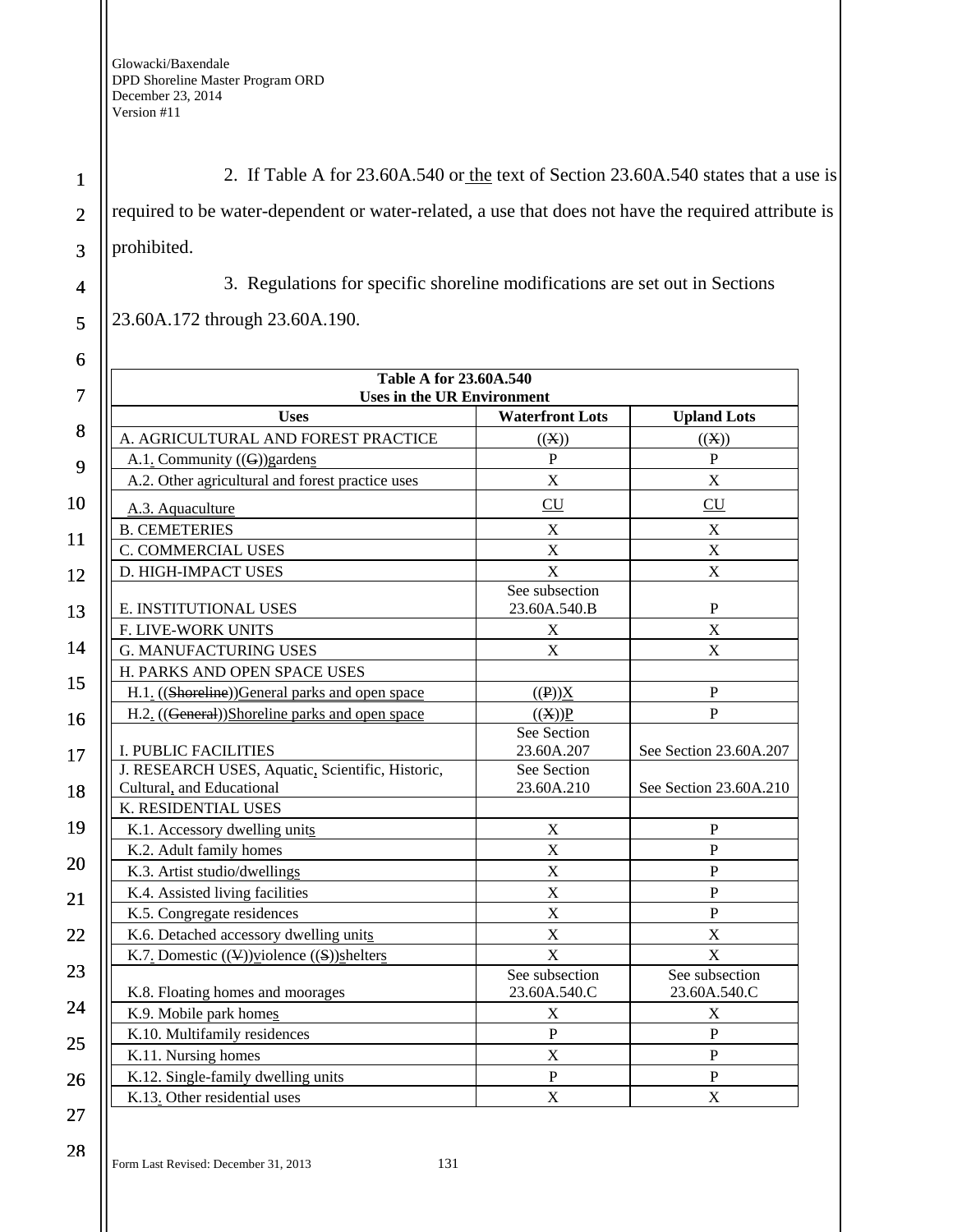| 1              | Table A for 23.60A.540<br><b>Uses in the UR Environment</b>                       |                                |                                |
|----------------|-----------------------------------------------------------------------------------|--------------------------------|--------------------------------|
|                | <b>Uses</b>                                                                       | <b>Waterfront Lots</b>         | <b>Upland Lots</b>             |
| $\overline{2}$ | L. RESTORATION AND ENHANCEMENT USES                                               | See Section<br>23.60A.211      | See Section 23.60A.211         |
| 3              | M. STORAGE USES                                                                   | X                              | X                              |
| 4              | N. TRANSPORTATION FACILITY USES                                                   |                                |                                |
|                |                                                                                   | See subsection                 |                                |
| 5              | N.1. Bridges and tunnels                                                          | 23.60A.540.D                   | $\mathbf{P}$                   |
|                | N.2. Cargo terminals                                                              | X                              | $\mathbf X$                    |
| 6              | N.3. Moorage                                                                      |                                |                                |
|                | N.3.a. Boat moorage                                                               |                                |                                |
| 7              | N.3.a.1. Commercial marinas                                                       | $\mathbf X$                    | $\mathbf X$                    |
| 8              | N.3.a.2. Recreational marinas                                                     | $\mathbf X$                    | $\mathbf X$                    |
|                | N.3.b. Dry boat storage                                                           | $\mathbf X$                    | X                              |
| 9              | N.4. Navigational locks                                                           | $\mathbf X$                    | X                              |
|                | N.5. Parking                                                                      |                                |                                |
| 10             | N.5.a. Parking, principal use                                                     | $\mathbf X$                    | $\mathbf X$                    |
| 11             | N.5.b. Parking, accessory use                                                     | $\overline{P}$                 | $\overline{P}$                 |
|                | N.6. Passenger terminal                                                           | $\mathbf X$                    | $\mathbf X$                    |
| 12             | N.7. Rail transit facilities                                                      | $\overline{P}$                 | $\mathbf P$                    |
|                | N.8. Transportation facilities, air                                               | $\mathbf X$                    | $\mathbf X$                    |
| 13             | N.9. Vehicle storage and maintenance                                              | $\mathbf X$                    | X                              |
| 14             | N.10. Tugboat services                                                            | $\mathbf X$                    | $\mathbf X$                    |
|                | N.11. Railroads                                                                   | SU                             | ${\bf P}$                      |
| 15             | N.12. Streets                                                                     | $\overline{P}$                 | $\mathbf P$                    |
|                | <b>O. UTILITY USES</b>                                                            |                                |                                |
| 16             | O.1. Communication utilities, minor                                               | $\mathbf X$                    | $\boldsymbol{\mathrm{X}}$      |
|                | O.2. Communication utilities, major                                               | X                              | $\boldsymbol{\mathrm{X}}$      |
| 17             | O.3. Power plants                                                                 | $\mathbf X$                    | $\mathbf X$                    |
| 18             | O.4. Recycling                                                                    | X                              | X                              |
|                | O.5. Sewage treatment plants                                                      | $\mathbf X$                    | X                              |
| 19             | O.6. Solid waste management                                                       | X                              | X                              |
| 20             | O.7. Utility service uses                                                         | See subsection<br>23.60A.540.E | See subsection<br>23.60A.540.E |
|                | P. UTILITY LINES                                                                  | $\mathbf{P}$                   | $\mathbf{P}$                   |
| 21             | Key to Table A for 23.60A.540                                                     |                                |                                |
|                | $CU =$ Shoreline Conditional Use<br>$P =$ Allowed by permit                       |                                |                                |
| 22             | $SU = Special Use$                                                                |                                |                                |
| 23             | $WD =$ Allowed for water-dependent uses; prohibited otherwise                     |                                |                                |
|                | $WD/WR =$ Allowed for water-dependent or water-related uses; prohibited otherwise |                                |                                |
| 24             | $WR =$ Allowed for water-related uses; prohibited otherwise                       |                                |                                |
|                | $X =$ Prohibited                                                                  |                                |                                |
| 25             | ((K E Y                                                                           |                                |                                |
| 26             |                                                                                   |                                |                                |
| 27             | CU = Shoreline Conditional Use                                                    |                                |                                |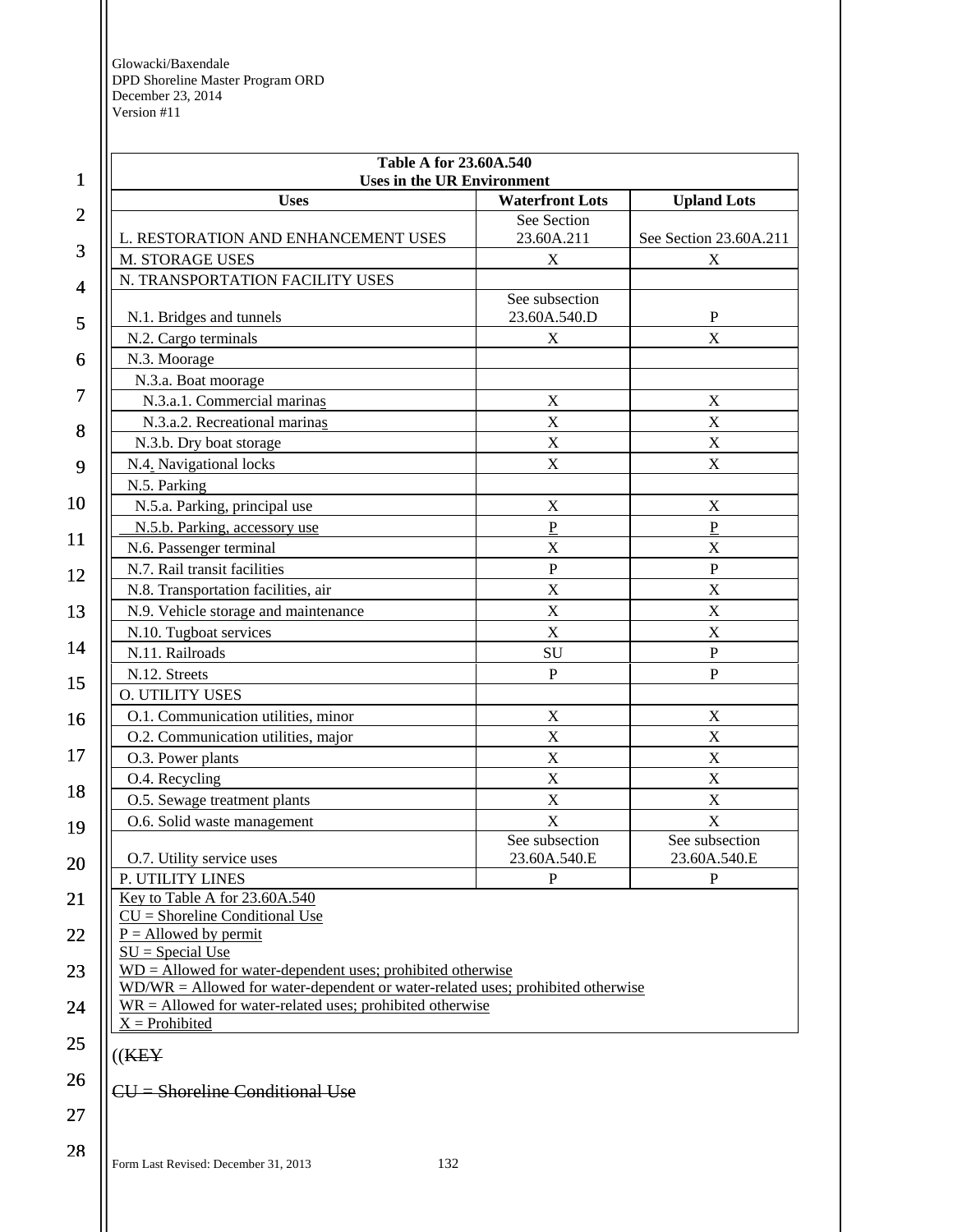1

2

3

4

5

6

7

8

9

10

11

12

13

14

15

16

17

18

19

20

21

22

23

24

25

26

27

28

 $P =$  Allowed by permit  $SU = Special Use$ WD = Allowed for water-dependent uses; prohibited otherwise  $WR =$  Allowed for water-related uses; prohibited otherwise  $X =$ Prohibited) \* \* \* Section 59. Section 23.60A.575 of the Seattle Municipal Code, as enacted by Ordinance 124105, is amended as follows: **23.60A.575 Shoreline setbacks in the UR Environment**  A. A shoreline setback of 35 feet from the OHW mark is required. No development, use, or shoreline modification is allowed within this shoreline setback except as provided in Section 23.60A.167 and as follows: 1. The minimum necessary for: a. Single-family dwelling units allowed pursuant to subsection 23.60A.282.E; and b. One pedestrian pathway per single-family dwelling unit or for each 10 multifamily dwelling units, limited to 3 feet wide and constructed of pervious surface. 2. More than 15 feet landward of the OHW mark for one on-grade patio per single-family dwelling unit or for each 10 dwelling units, limited to 45 square feet. 3. On smaller lots as follows: a. If the dry land portion of the lot from OHW to the street is less than 70 feet but more than 35 feet, an existing single family residence may be replaced if the replacement structure: 1) Is no closer to the OHW than the existing single family residence;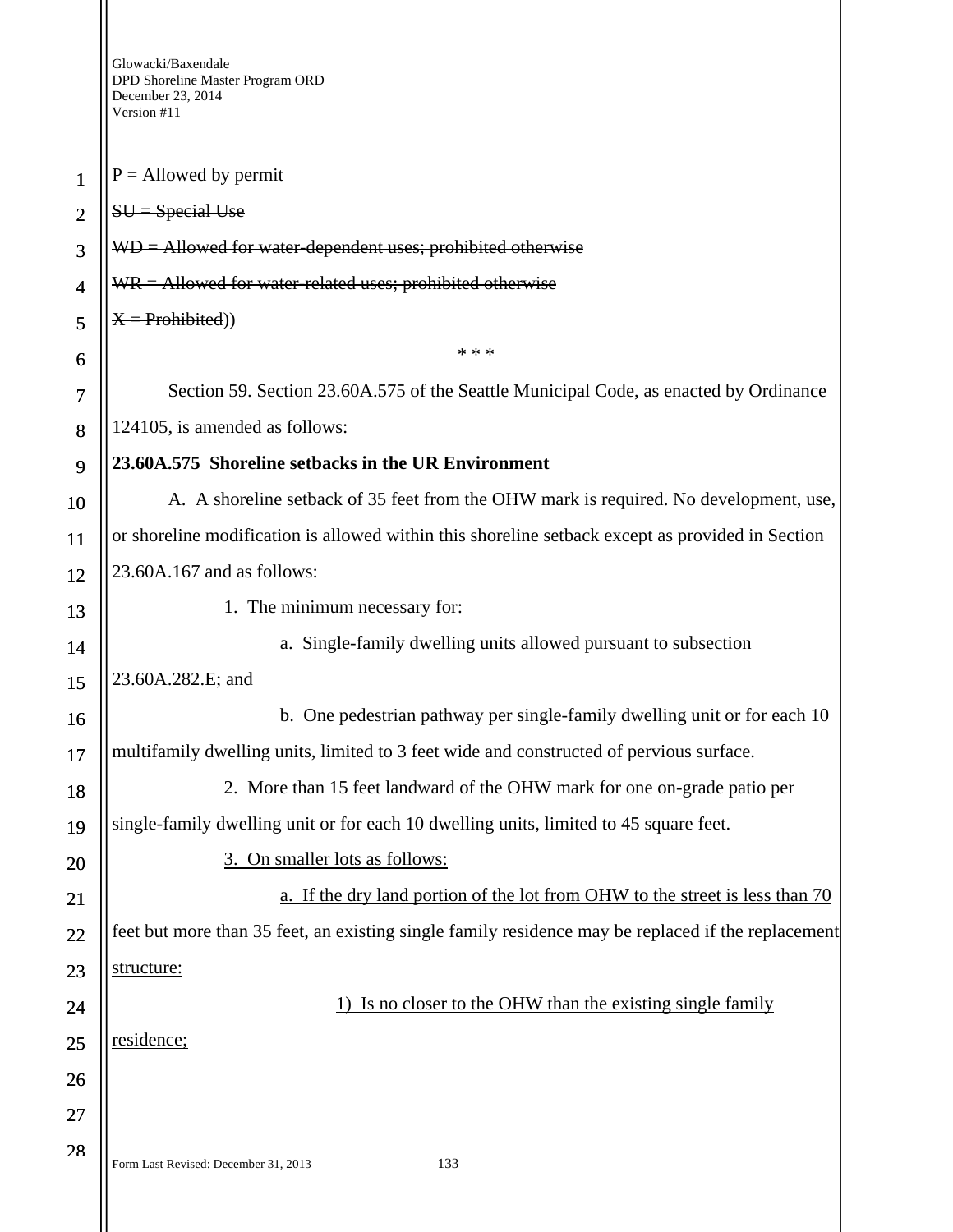2) Does not increase in size (height and footprint) within the

### shoreline setback; and

3) Is located as far as possible from the OHW mark to accommodate the size of the existing single family residence footprint; or b. If the dry land portion of the lot from OHW to the street is 35 feet or less, the replacement structure may be rebuilt within the shoreline setback if the replacement is no larger in size (height and footprint) of the existing single family; and c. Under subsection 23.60A.575.A.3.a or 23.60A.575.A.3.b if an area of ecological restoration equivalent to the footprint of the structure located in the shoreline setback within the Shoreline District is provided pursuant to Section 23.60A.159.

B. ((Existing structures and uses that would be considered nonconforming because they are located in the required shoreline setback in the UR Environment are not regulated as a nonconforming structures based on setback standards. Such structures may not be expanded in any manner in the setback but may be replaced if an area of ecological restoration equivalent to the footprint of the structure located in the shoreline setback within the Shoreline District within the same geographic area as the site is provided)) In addition to shoreline setback required in subsection 23.60A.575.A, residences on waterfront lots shall not be located further waterward than adjacent residences as measured in subsection 23.60A.206.B.2.

Section 60. Section 23.60A.578 of the Seattle Municipal Code, as enacted by Ordinance 124105, is amended as follows:

# **23.60A.578 Regulated public access in the UR Environment**

A. Private property. Public access shall be provided and maintained on privately owned waterfront lots for the following developments((<del>, except as modified by subsection this</del> 23.60A.578.A)) and uses: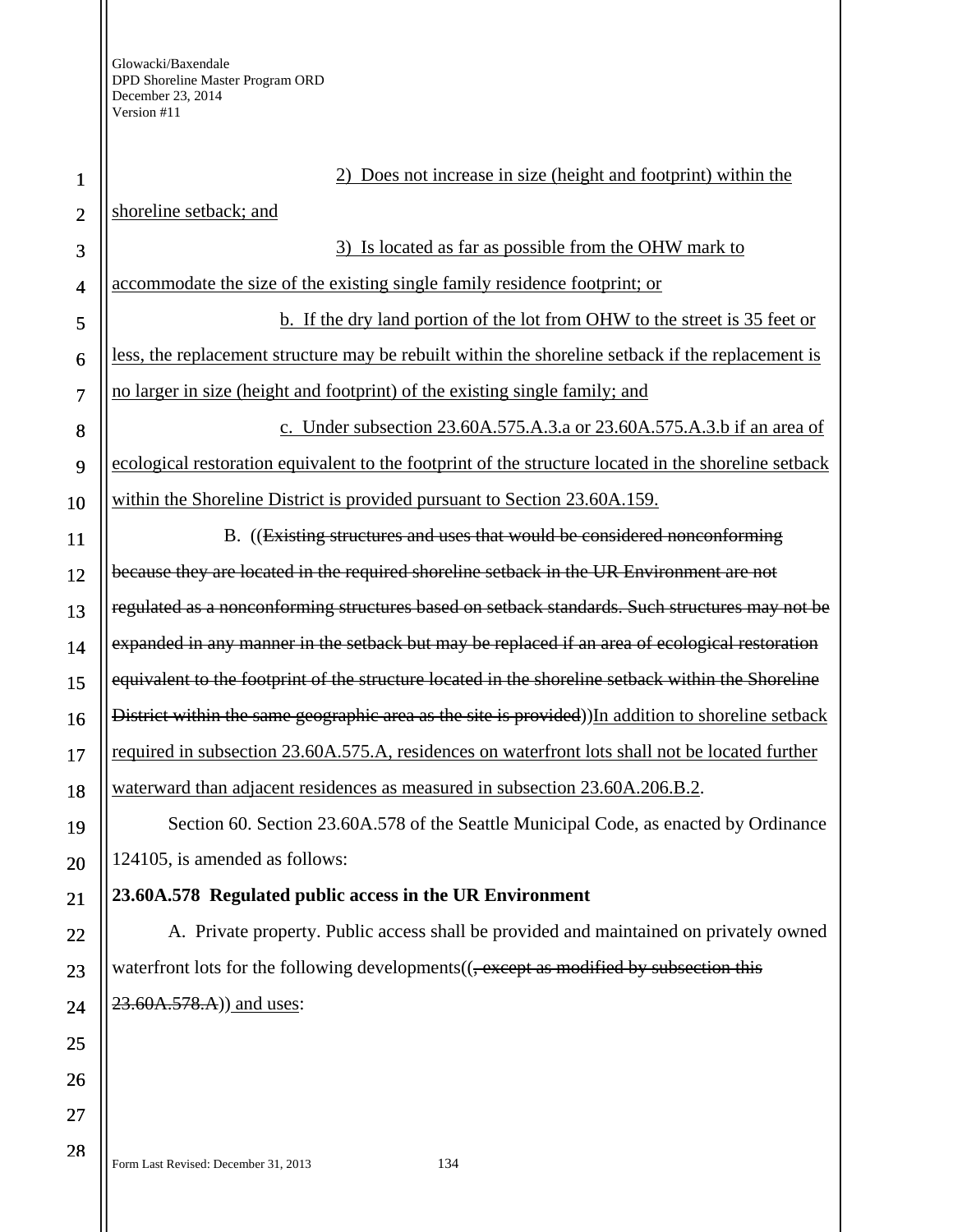1 2 3 4 5 6 7 8 9 10 11 12 13 14 15 16 17 18 19 20 21 22 23 24 25 26 27 28 1. Residential developments containing more than four units with more than 75 feet of shoreline((, except if located on saltwater shorelines where public access from a street is available within 600 feet of the proposed development)); \* \* \* Section 61. Section 23.60A.902 of the Seattle Municipal Code, as enacted by Ordinance 124105, is amended as follows: **23.60A.902 Definitions -- "A"**  \* \* \* "Average grade level" means the calculation determined by averaging the elevations at the center of all exterior walls of the proposed building or structure. In the case of structures to be built over water, average grade level shall be the elevation of ordinary high water in freshwater and mean higher high water in marine waters. $((.)$ Section 62. Section 23.60A.906 of the Seattle Municipal Code, as enacted by Ordinance 124105, is amended as follows: **23.60A.906 Definitions -- "C"**  \* \* \* "Custom craft work" means, in addition to the definitions in ((subs))Section  $((23.60A.84.))23.84A.012$ , Food processing and craft work,  $((A<sub>custom craftwork in the</sub>)$ Shoreline District includes))wooden boat building ((and)), which is a water-related use. \* \* \* Section 63. Section 23.60A.908 of the Seattle Municipal Code, as enacted by Ordinance 124105, is amended as follows: **23.60A.908 Definitions -- "D"**  \* \* \* "Development site((<del>, waterfront</del>))" means a ((waterfront))lot or lots on which a proposed development or use will occur.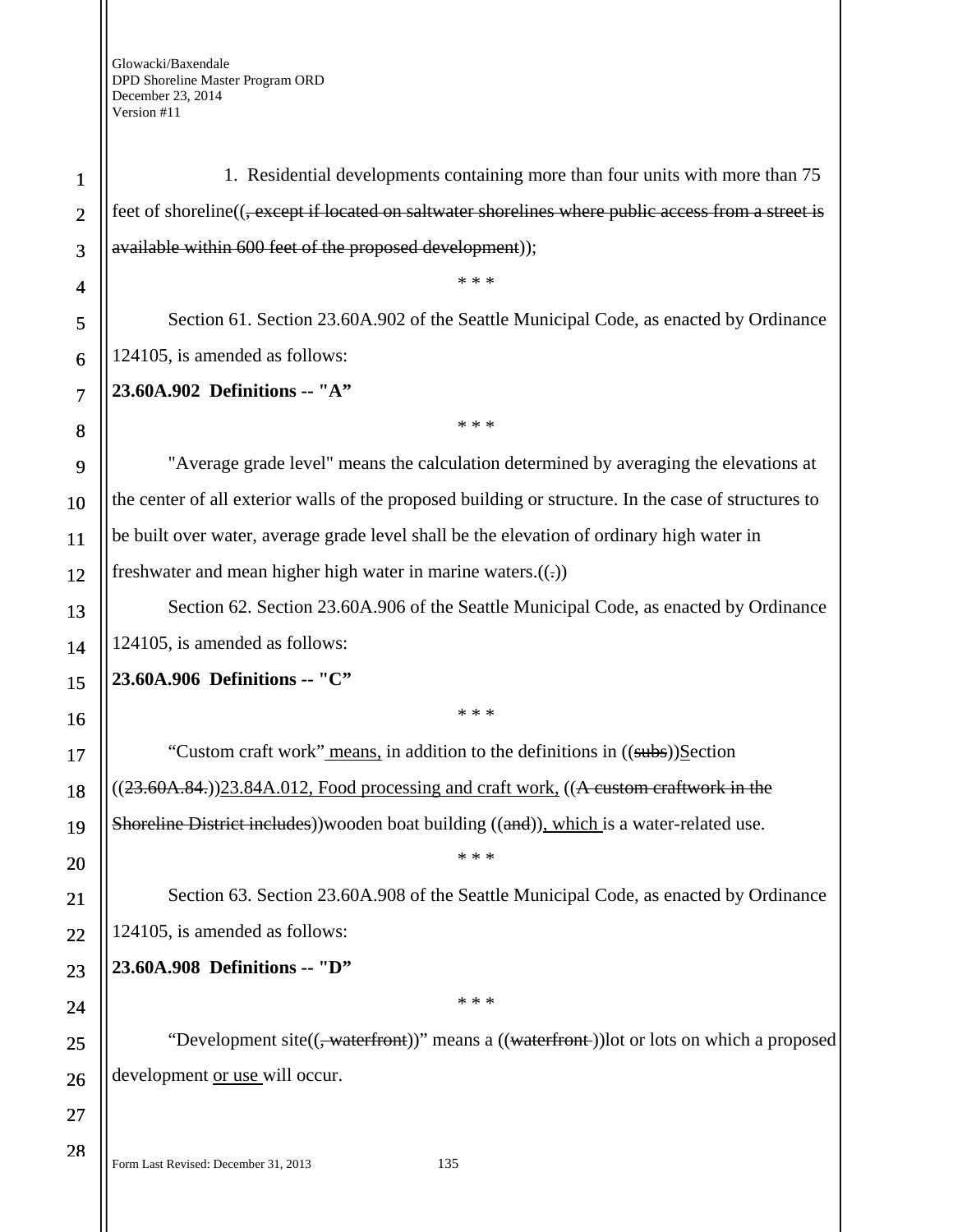9

10

11

12

13

14

15

16

17

18

19

20

21

22

23

24

25

26

27

28

(("Dry land" means land at an elevation above the line of ordinary high water in freshwater or mean higher high water in marine water.))

\* \* \*

"Dry boat storage" means a "parking and moorage" use, in which space on a lot on dry land, either open or inside a structure, is rented or sold to the public or to members of a yacht, boat or beach club for the purpose of storing boats.

"Dry dock" means any method or mechanism by which a vessel can be removed from the water for the purpose of viewing, working on, or painting the underwater portions of the vessel. Dry docks include:

"Floating dry dock" means a strong decked barge that is submerged by filling it with water over which a vessel is floated and which is then pumped out to lift the barge deck clear of the water with the vessel sitting high and dry. It includes the wing walls needed to provide enough flotation to prevent sinking all the way to the bottom.

"Marine railway dry dock" means a place where a vessel is tied to a carriage which is then pulled out of the water on an inclined railway usually with winches. The rails are spaced far enough apart to provide stability of the carriage with a vessel on it.

(("Floating dry dock" means a strong decked barge that is submerged by filling it with water. A vessel is floated over the submerged barge which is then pumped out to lift the barge deck clear of the water with the vessel sitting high and dry. The wing walls provide enough flotation to prevent sinking all the way to the bottom.)

"Synchrony-lift dry dock" means a stiffened deck or barge like structure that is lifted out of water by lifting mechanisms such as winches or jacks operating synchronously.

"Travel-lift" means a motorized device like a lumber carrier ((which))that drives over water on two adjacent docks straddling the water to raise( $(\overline{A})$ ) a boat in the water between the two docks ((is raised out of the water by)) using straps attached to winches. The travel-lift then drives to an area on land(( $upland site$ )) to set the boat ( $(down$ ))on blocks( $(-on land)$ ).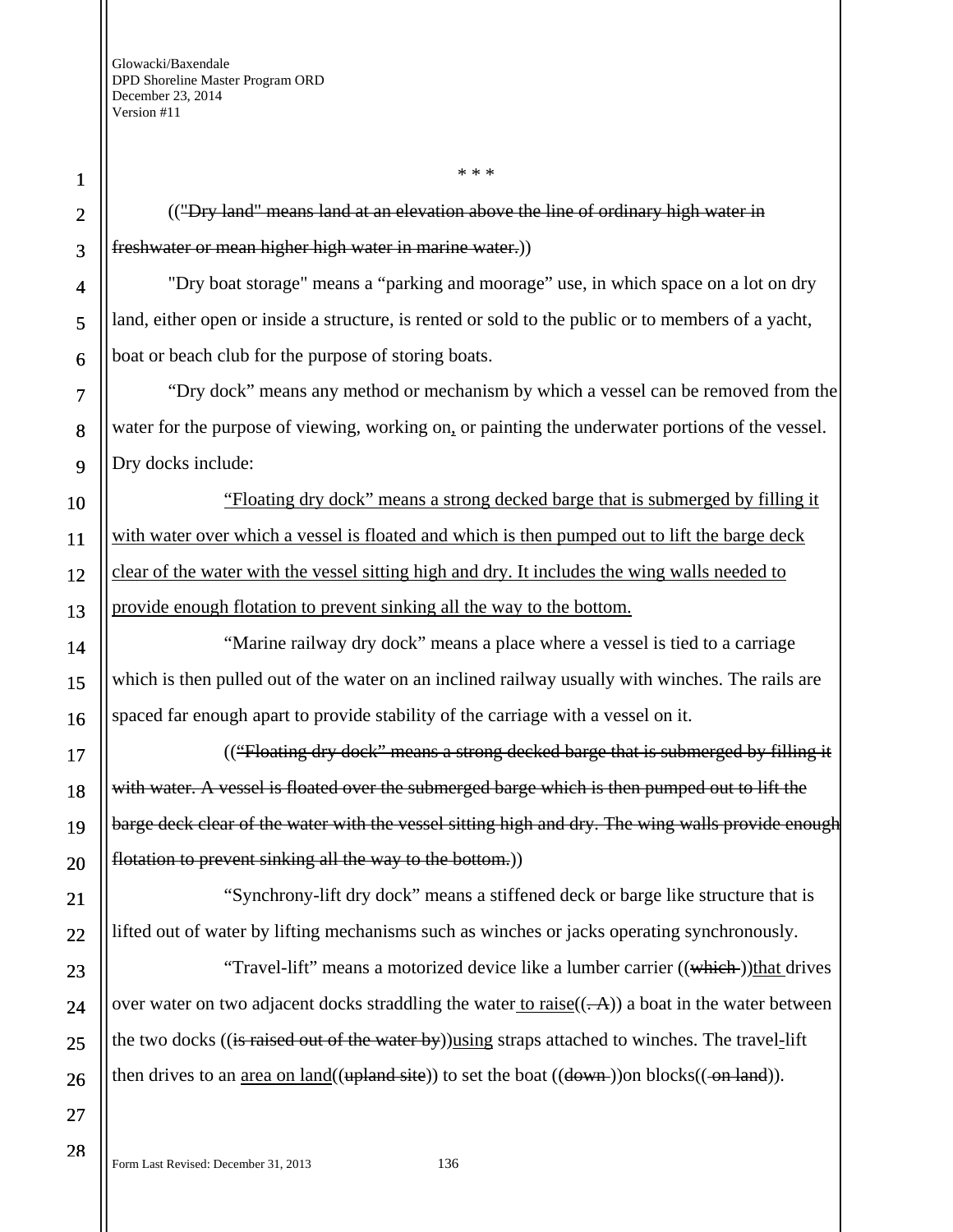| $\mathbf{1}$            | "Dry land" means land at an elevation above the line of ordinary high water in freshwater          |
|-------------------------|----------------------------------------------------------------------------------------------------|
| $\overline{2}$          | or mean higher high water in marine water.                                                         |
| 3                       | "Duwamish" means the area of the Duwamish River from the south city limits north to                |
| $\overline{\mathbf{4}}$ | South Massachusetts Street on the east side and Southwest Florida Street on the west side, and     |
| 5                       | including Harbor Island and the East and West Duwamish Waterways.                                  |
| 6                       | "Dwelling unit" means a room or rooms, located within a structure or vessel, designed,             |
| $\tau$                  | arranged, occupied, or intended to be occupied as living accommodations independent from any       |
| 8                       | other household. The existence of a food preparation area within the room or rooms shall be        |
| 9                       | evidence of the existence of a dwelling unit.                                                      |
| 10                      | Section 64. Section 23.60A.912 of the Seattle Municipal Code, as enacted by Ordinance              |
| 11                      | 124105, is amended as follows:                                                                     |
| 12                      | 23.60A.912 Definitions -- "F"                                                                      |
| 13                      | * * *                                                                                              |
| 14                      | "Feasible," except when used in the phrase "no feasible alternative location exists,"              |
| 15                      | means that an action, such as a development project, mitigation, or preservation requirement,      |
| 16                      | meets all of the following conditions:                                                             |
| 17                      | 1. The action can be accomplished with technologies and methods that have been                     |
| 18                      | used in the past in similar circumstances, or studies or tests have demonstrated in similar        |
| 19                      | circumstances that such approaches are currently available and likely to achieve the intended      |
| 20                      | results;                                                                                           |
| 21                      | 2. The action provides a reasonable likelihood of achieving its intended purpose;                  |
| 22                      | and                                                                                                |
| 23                      | 3. The action does not physically preclude achieving the project's primary                         |
| 24                      | intended legal use.                                                                                |
| 25                      | In cases where this Chapter 23.60A requires certain actions unless they are infeasible, the        |
| 26                      | burden of proving infeasibility is on the applicant. In determining an action's infeasibility, the |
| 27                      |                                                                                                    |
| 28                      | Form Last Revised: December 31, 2013<br>137                                                        |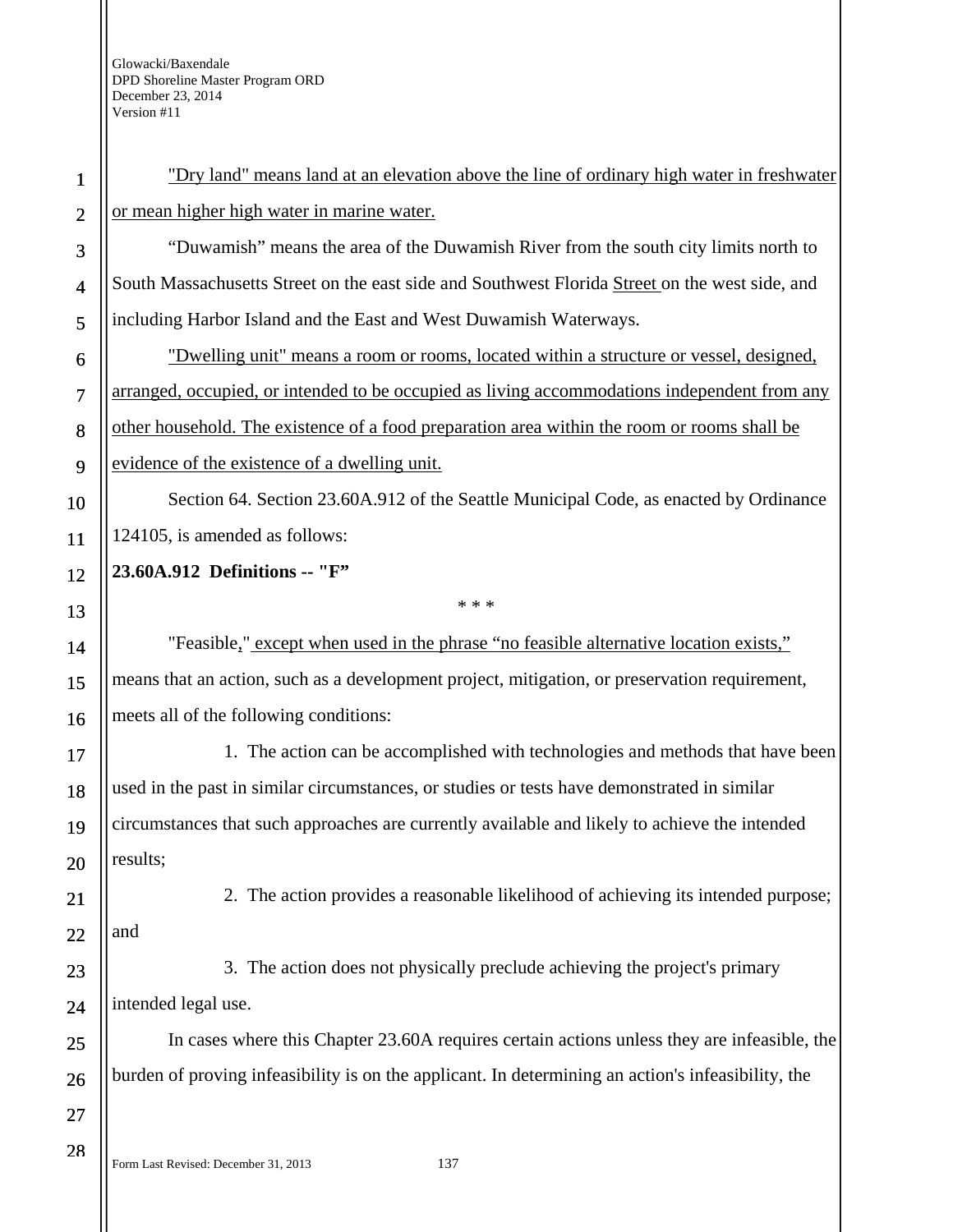| $\mathbf{1}$             | reviewing agency may weigh the action's relative public costs and public benefits, considered in          |
|--------------------------|-----------------------------------------------------------------------------------------------------------|
| $\overline{2}$           | the short- and long-term time frames.                                                                     |
| 3                        | "Feasible" when used in the phrase "no feasible alternative location exists" for a utility                |
| $\overline{\mathcal{A}}$ | service use, utility line, or sewage treatment plant means feasible as determined under                   |
| 5                        | 23.60A.066.                                                                                               |
| 6                        | * * *                                                                                                     |
| 7                        | "Float" means a floating platform similar to a pier that is anchored or attached to pilings.              |
| 8                        | A float attached to a pier shall be considered part of the pier.                                          |
| 9                        | "Float" when it is used in connection with a vessel repair use includes a floating                        |
| 10                       | platform used as a work platform to work on a vessel dock or pier.                                        |
| 11                       | "Float" when it is used in connection with a floating home means those elements                           |
| 12                       | that provide the buoyancy necessary to keep the floating home above the water.                            |
| 13                       | "Floating dry dock." See "Dry dock."                                                                      |
| 14                       | * * *                                                                                                     |
| 15                       | "Floating home site" means that part of a floating home moorage located over water                        |
| 16                       | designated to accommodate one floating home.                                                              |
| 17                       | "Floating on-water residence" means any floating structure, other than a floating home,                   |
| 18                       | that is designed or used primarily as a residence, has detachable utilities, and is the subject of a      |
| 19                       | <u>lease or sublease at a marina, or whose owner has an ownership interest in a marina, as of July 1,</u> |
| 20                       | 2014. See RCW 90.58.270. For the purpose of this definition, a structure will be considered               |
| 21                       | "designed primarily as a residence" if it contains a dwelling unit.                                       |
| 22                       | (("Freeboard" means the height of the main deck above the water line. Where the                           |
| 23                       | threshold of the main entrance to the structure is above the main deck, the freeboard is measured         |
| 24                       | to the threshold of the main entrance.))                                                                  |
| 25                       | * * *                                                                                                     |
| 26                       |                                                                                                           |
| 27                       |                                                                                                           |
| 28                       |                                                                                                           |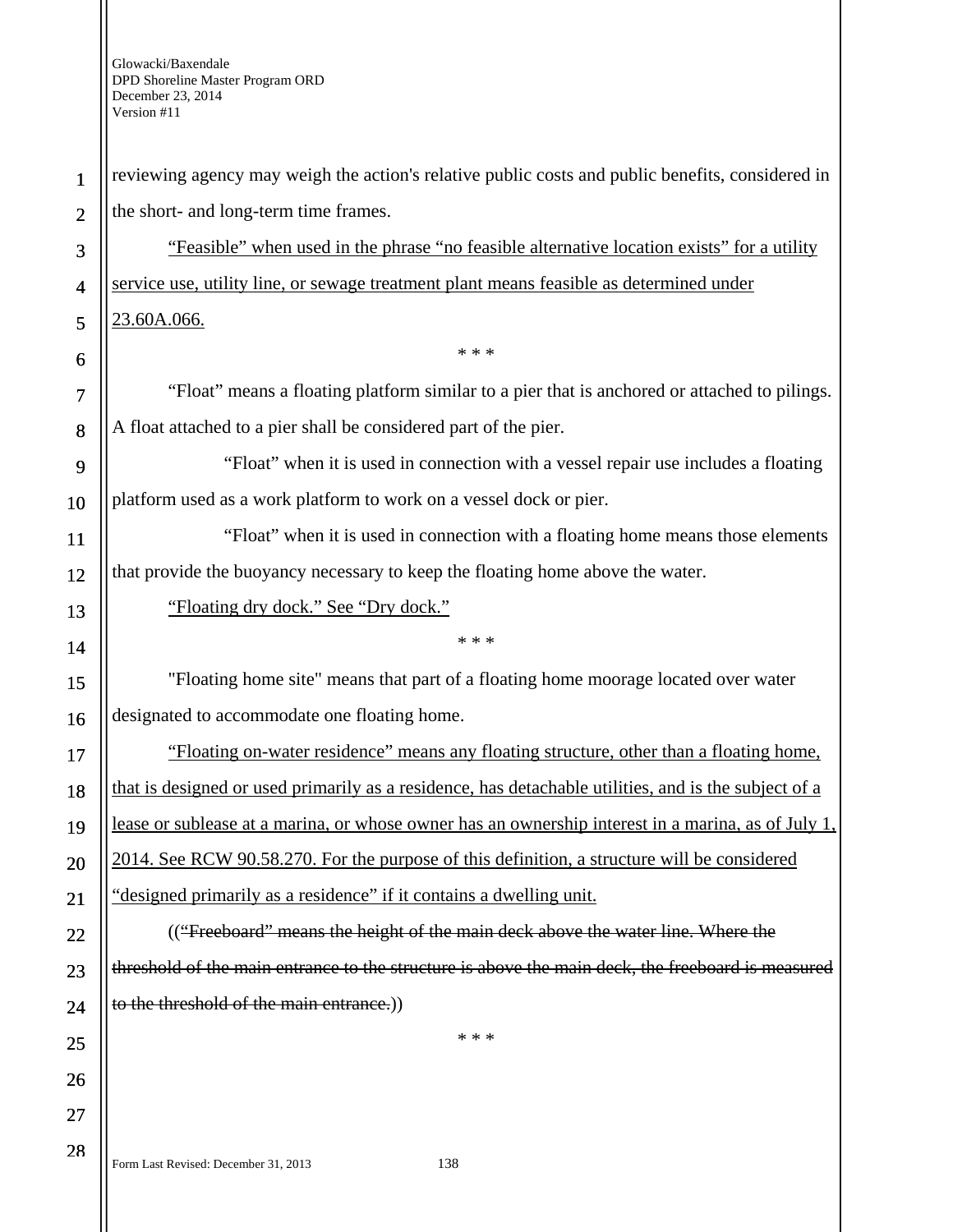| 1              | Section 65. Section 23.60A.914 of the Seattle Municipal Code, as enacted by Ordinance         |
|----------------|-----------------------------------------------------------------------------------------------|
| $\overline{2}$ | 124105, is amended as follows:                                                                |
| 3              | 23.60A.914 Definitions -- "G"                                                                 |
| $\overline{4}$ | "Geographic area" means one of seven defined geographic areas within Seattle as               |
| 5              | follows: Lake Washington North, Lake Washington South, Lake Union and the Ship Canal,         |
| 6              | Elliott Bay, the Duwamish River, Puget Sound North, and Puget Sound South. Sub-geographic     |
| $\overline{7}$ | area means an area that is a maximum distance of 3 miles from a point within one of the above |
| 8              | geographic areas.                                                                             |
| 9              | * * *                                                                                         |
| 10             | Section 66. Section 23.60A.916 of the Seattle Municipal Code, as enacted by Ordinance         |
| 11             | 124105, is amended as follows:                                                                |
| 12             | 23.60A.916 Definitions -- "H"                                                                 |
| 13             | * * *                                                                                         |
| 14             | "House barge" means a vessel that is designed or used as a place of residence without a       |
| 15             | means of self-propulsion and steering equipment or capability.                                |
| 16             | (("House height" means the distance from the main deck to the top of the roof.))              |
| 17             | * * *                                                                                         |
| 18             | Section 67. Section 23.60A.918 of the Seattle Municipal Code, as enacted by Ordinance         |
| 19             | 124105, is amended as follows:                                                                |
| 20             | 23.60A.918 Definitions -- "I"                                                                 |
| 21             | * * *                                                                                         |
| 22             | "Interpretive signs." See "Sign, interpretive." ((means on premise signs describing a         |
| 23             | natural or historic feature on the same site as the sign or seen from the site.)              |
| 24             | Section 68. Section 23.60A.924 of the Seattle Municipal Code, as enacted by Ordinance         |
| 25             | 124105, is amended as follows:                                                                |
| 26             | 23.60A.924 Definitions -- "L"                                                                 |
| 27             |                                                                                               |
| 28             |                                                                                               |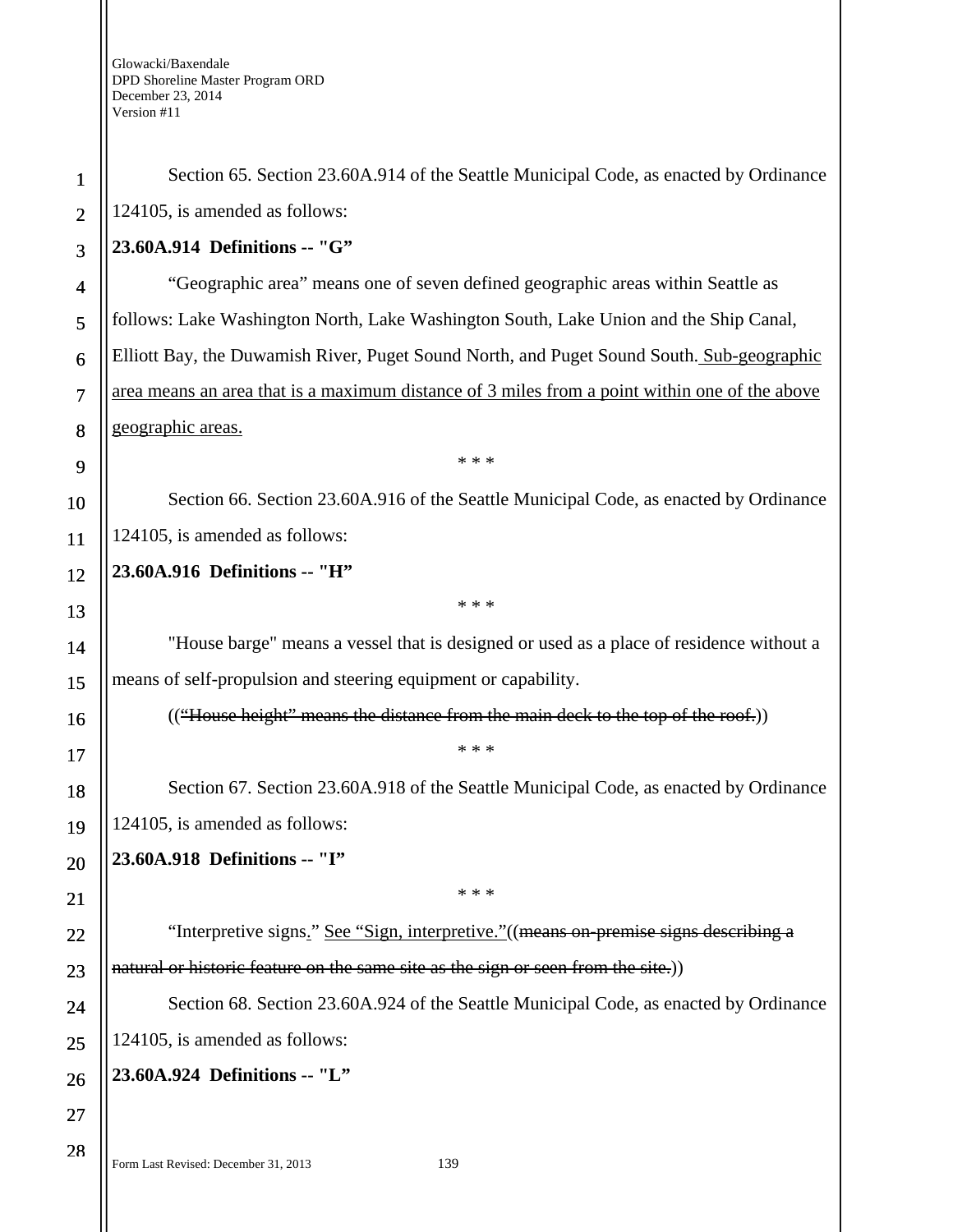1

2

"Landfill" means sand, soil, gravel, or other material deposited landward of the OHW mark and not in riparian corridors or in wetlands; see "Fill".

\* \* \*

\* \* \*

"Live-aboard vessel" means a vessel that is used as a single-family dwelling unit for more than a total of 30 days in any 45 day period or more than a total of 90 days in any 365 day period; or the occupant or occupants identify the vessel or the facility where it is moored as the residence for voting, mail, tax, or similar purposes. Marinas may define "live-aboard((-)) use" more narrowly than the above definition, but not more broadly.

"Lot coverage" means that portion of a lot occupied by the principal building, accessory buildings and development including impervious surface, piers, floats, and  $\frac{dy}{(-)}$  docks, expressed as a percentage of the total lot area.

Section 69. Section 23.60A.926 of the Seattle Municipal Code, as enacted by Ordinance 124105, is amended as follows:

\* \* \*

## **23.60A.926 Definitions -- "M"**

\* \* \*

"Mean higher high water (MHHW)" means a tidal datum. The average of the higher of the high water heights, each tidal day, observed over the National Tidal Datum Epoch. For stations with shorter series, simultaneous observational comparisons are made with a control tide station in order to derive the equivalent or accepted values of the National Tidal Datum Epoch. The elevation of this datum on the shore is the MHHW line. ((the tidal elevation determined by averaging the higher of each day's two high tides at a particular location over recorded history.) "Mean lower low water (MLLW)" means a tidal datum. The average of the lower of the low water heights, each tidal day, observed over the National Tidal Datum Epoch. For stations with shorter series, simultaneous observational comparisons are made with a control tide station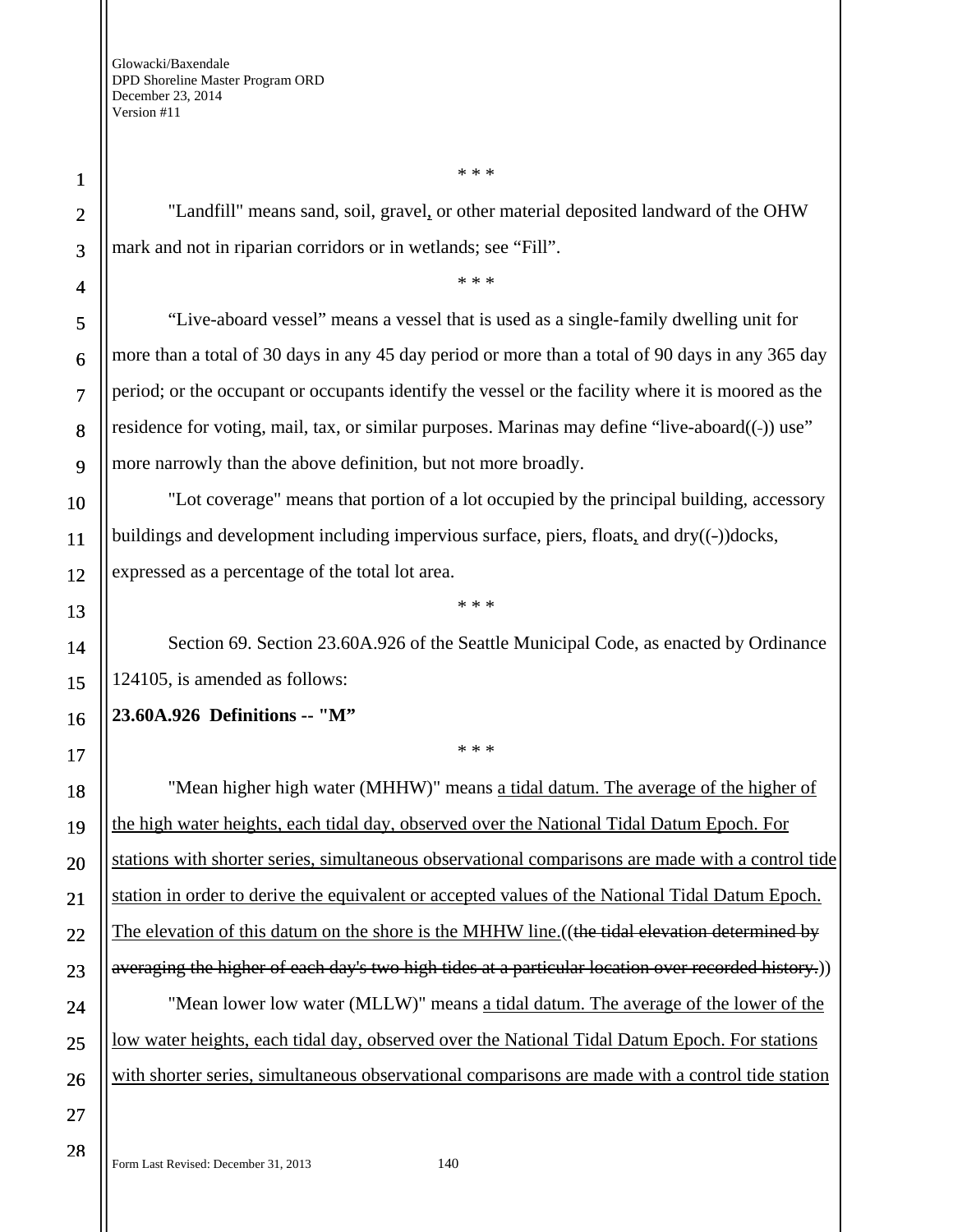1 2 3 4 5 6 7 8 9 10 11 12 13 14 15 16 17 18 19 20 21 22 23 24 25 26 27 28 in order to derive the equivalent or accepted values of the National Tidal Datum Epoch. The elevation of this datum on the shore is the MLLW line. ((the 0.0 tidal elevation determined by averaging the lower of each day's two low tides at a particular location over recorded history.)) \* \* \* Section 70. Section 23.60A.928 of the Seattle Municipal Code, as enacted by Ordinance 124105, is amended as follows: **23.60A.928 Definitions -- "N"**  \* \* \* "No net loss of ecological functions" means no degradation to habitat, including the habitat forming processes, after project impacts and mitigation for the project impacts occur. (("Non-native aquatic species" means species for which Seattle is not within their natural range or within their natural dispersion area or species that have been brought to Seattle from another region, state or country.) "Non-motorized boat landing area" means an area designed to allow vessels without motors to land on dry land and is not designed to include a launching  $area((\text{site}))$  for nonmotorized vessels. "Non-native aquatic species" means species for which Seattle is not within their natural range or within their natural dispersion area or species that have been brought to Seattle from another region, state, or country. \* \* \* Section 71. Section 23.60A.930 of the Seattle Municipal Code, as enacted by Ordinance 124105, is amended as follows: **23.60A.930 Definitions -- "O"**  "OHW." See "Ordinary high water mark." "Ordinary high water mark," $((,))$  abbreviated "OHW mark," means, on all lakes, streams, and tidal water, that mark that will be found by examining the bed and banks and ascertaining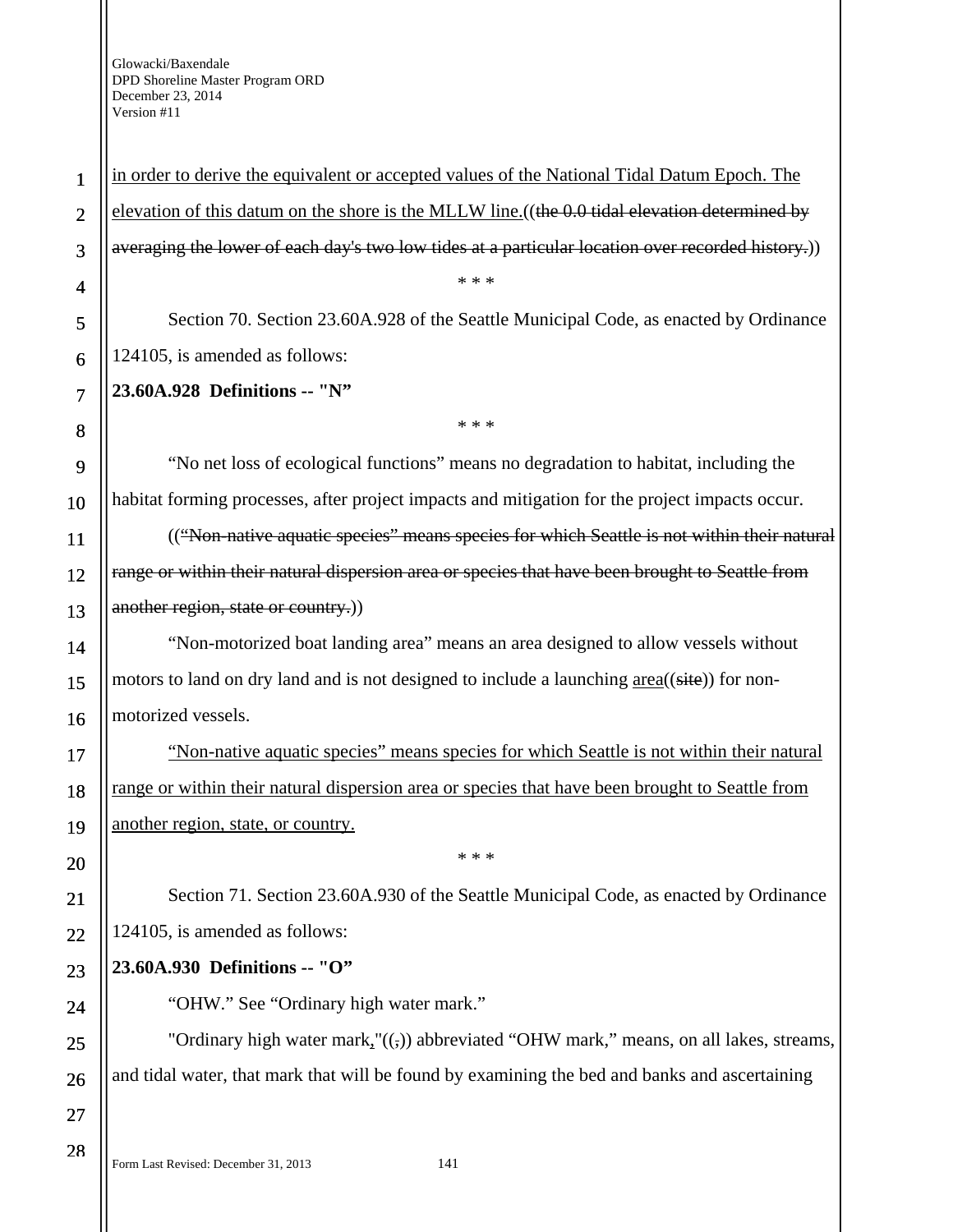28

where the presence and action of waters are so common and usual, and so long continued in all ordinary years, as to mark upon the soil a character distinct from that of the abutting upland, with respect to vegetation as that condition exists on June 1, 1971, or as it may naturally change thereafter, or as it may change thereafter in accordance with permits issued by the Director or Ecology: provided, that in any area where the ordinary high water mark cannot be found, the ordinary high water mark adjoining saltwater shall be the line of mean higher high water((tide)) and the ordinary high water mark adjoining freshwater shall be the line of mean high water.

"Ordinary low water" means, in fresh water, the elevation of water at ordinary stages of low water unaffected by drought and the low water level of Lake Washington, Lake Union, and the Ship Canal as controlled by the Army Corps of Engineers.

(("Overall length" is the length of the hull structure. It does not include elements such as bow sprits or figureheads.)

\* \* \*

Section 72. Section 23.60A.934 of the Seattle Municipal Code, as enacted by Ordinance 124105, is amended as follows:

\* \* \*

# **23.60A.934 Definitions -- "R"**

"Reasonable use of property" means the use of property to which its owner is entitled under the Constitution of the United States of America and the Washington State Constitution, as interpreted by the highest courts of those jurisdictions.

"Remodel" means to rebuild the interior of existing structures without expanding any portion of the structure and/or to change the siding material or architectural features on the exterior of structures without expanding any portion of the structure.

"Remodel" for nonconforming structures and uses means renovations or alterations the cost of which from the date of this ordinance does not equal or exceed 60 percent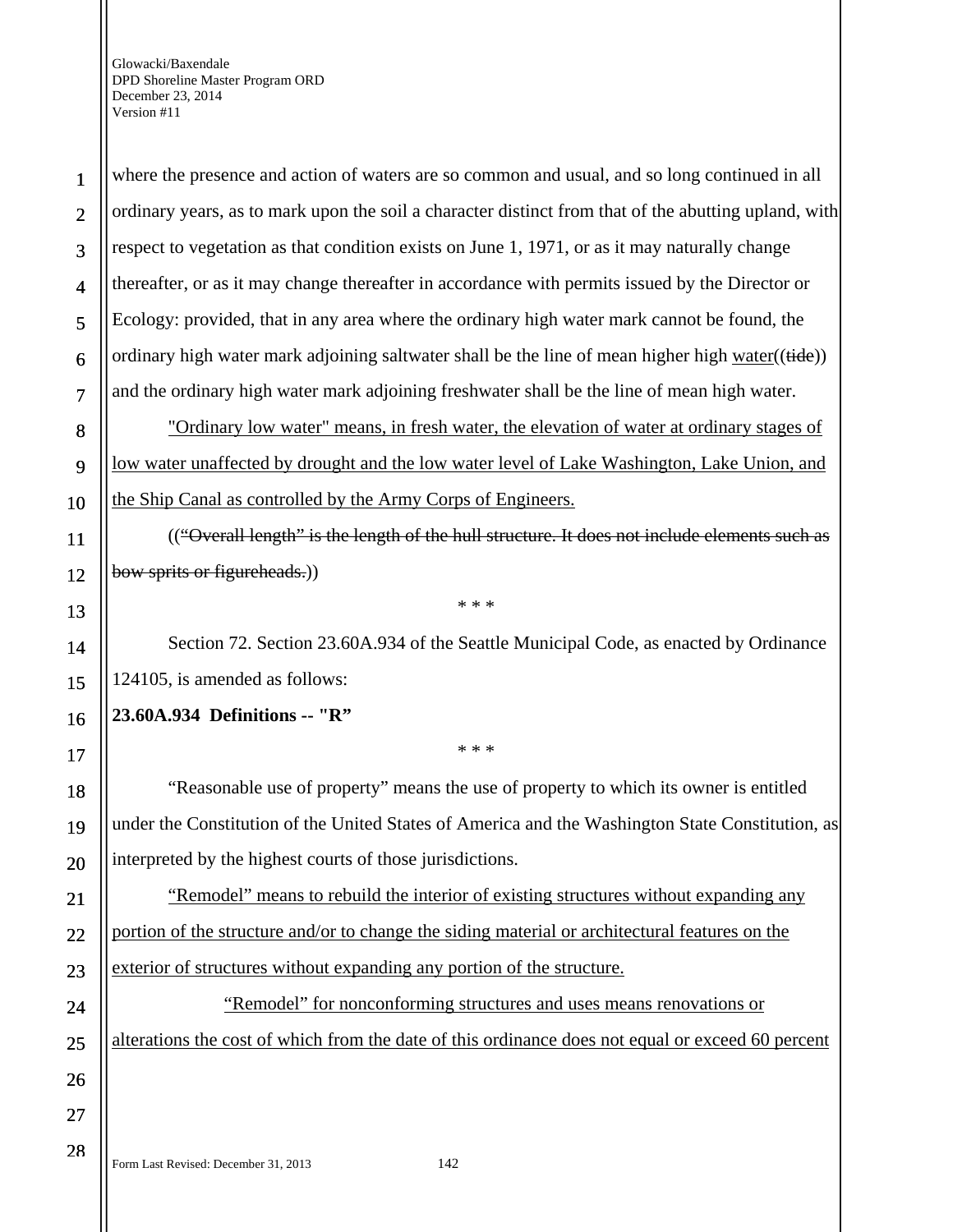4

5

6

7

8

9

10

11

12

13

14

15

16

17

18

19

20

21

22

23

24

25

26

27

28

1 2 3 of the market value of the development or of the portion of the development that is structurally nonconforming or contains the nonconforming use prior to undertaking the work. "Research use" means a use that conducts scientific investigation through survey,

collection of data, and/or experimental planting in wetlands.

"Residential use," $((,)$ ) except for vessels containing dwelling units  $(\text{``live-aboad use''})$ ) as defined in Section  $23.60A.908$ ,  $(924)$  means the following uses:

\* \* \*

Section 73. Section 23.60A.936 of the Seattle Municipal Code, as enacted by Ordinance 124105, is amended as follows:

\* \* \*

**23.60A.936 Definitions -- "S"** 

(("Sea state" means the general condition of the free surface on a large body of water, with respect to wind waves and swell, at a certain location and moment. A sea state is characterized by statistics, including the wave height, period, and power spectrum. Sea state varies with time as wind and/or swell conditions change. The sea state can either be assessed by an experienced observer, like a trained mariner, or through instruments like weather buoys, wave radar or remote sensing satellites.)

 "Sign, raceboat sponsor" means an on-premises sign, located on a vessel that is in a race sanctioned by an established and incorporated boat racing association or group that identifies the persons sponsoring the vessel in the race, or noncommercial messages replacing this information.

\* \* \*

"Site" means development site, except when (1) applying use standards that require additional water-dependent and/or water-related uses to be part of the development or on a site, such as in subsection 23.60A.382.C, it means contiguous parcels operated by the same business/in the same ownership (under the same ownership), or (2) there is an adjective describing the meaning of site, such as "floating home site."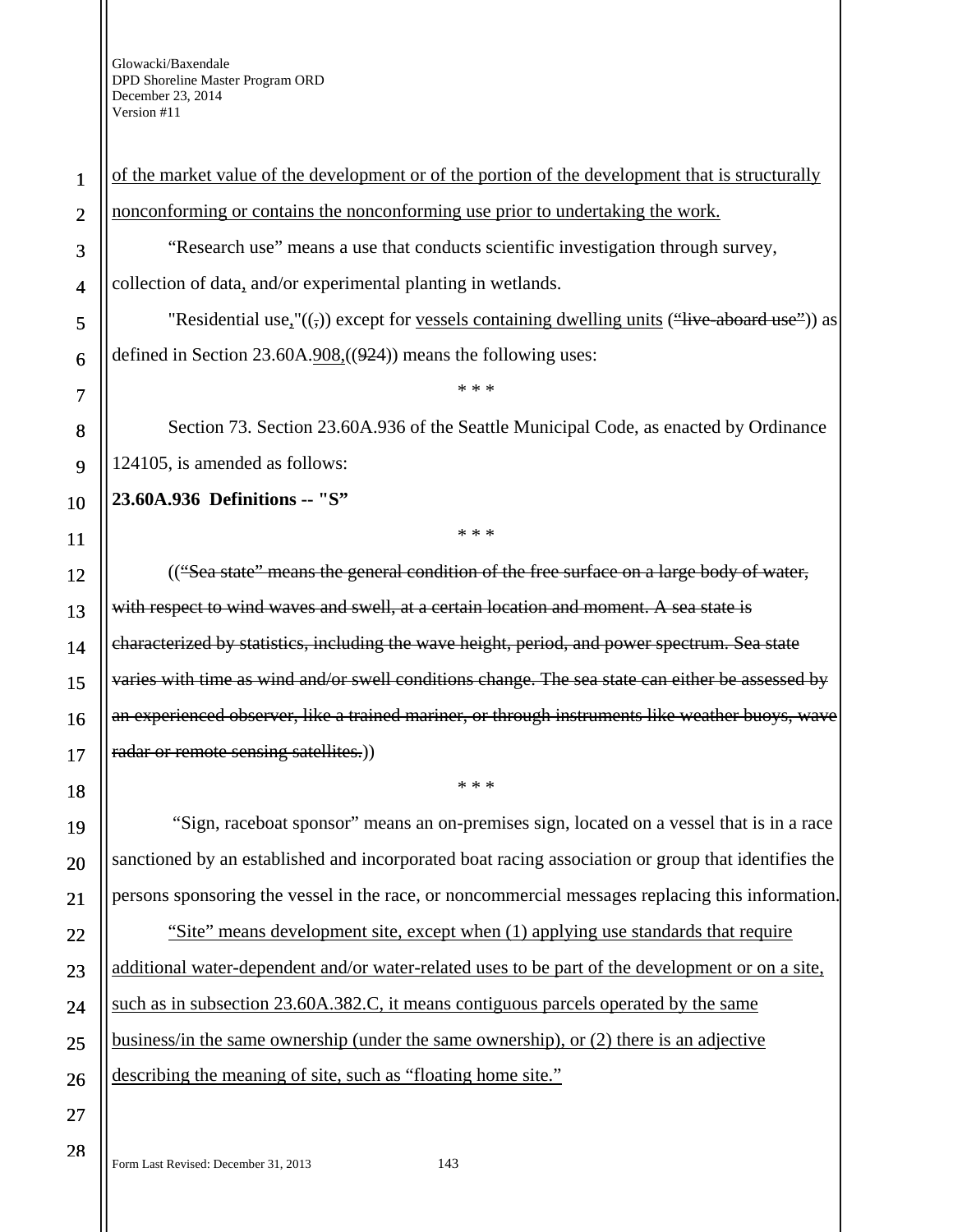28

"Structure" means a permanent or temporary edifice or building, or any piece of work artificially built or composed of parts artificially joined together in some definite manner, whether installed on, above, or below the surface of the ground or water, including fences, walls, signs, piers, floats and drydocks, but not including poles, flower-bed frames and other minor incidental improvements, or vessels.

\* \* \*

"Sub-geograhic area" See "Geographic area."

"Submerged land" means all lands waterward of the ordinary high water mark or mean higher high water, whichever is higher.

\* \* \*

"Substantial improvement" and "substantially improved" means maintenance, renovations, repairs, or alterations the cost of which in any five year period starting from the date of this ordinance equals or exceeds 60 percent of the market value of the development, or for alteration of nonconforming uses or development exceeds 60 percent of the market value of the portion of the development that is structurally ((non-conforming))nonconforming or contains the nonconforming use prior to undertaking the work.

(("Submerged land" means all lands waterward of the ordinary high water mark or mean higher high water, whichever is higher.)

"Synchrony-lift dry dock." See "Dry dock."

Section 74. Section 23.60A.938 of the Seattle Municipal Code, as enacted by Ordinance 124105, is amended as follows:

## **23.60A.938 Definitions -- "T"**

"Transportation facilities" means the following uses:

-- Bridges and tunnels;

-- Cargo terminal;

-- Moorage;

Form Last Revised: December 31, 2013 144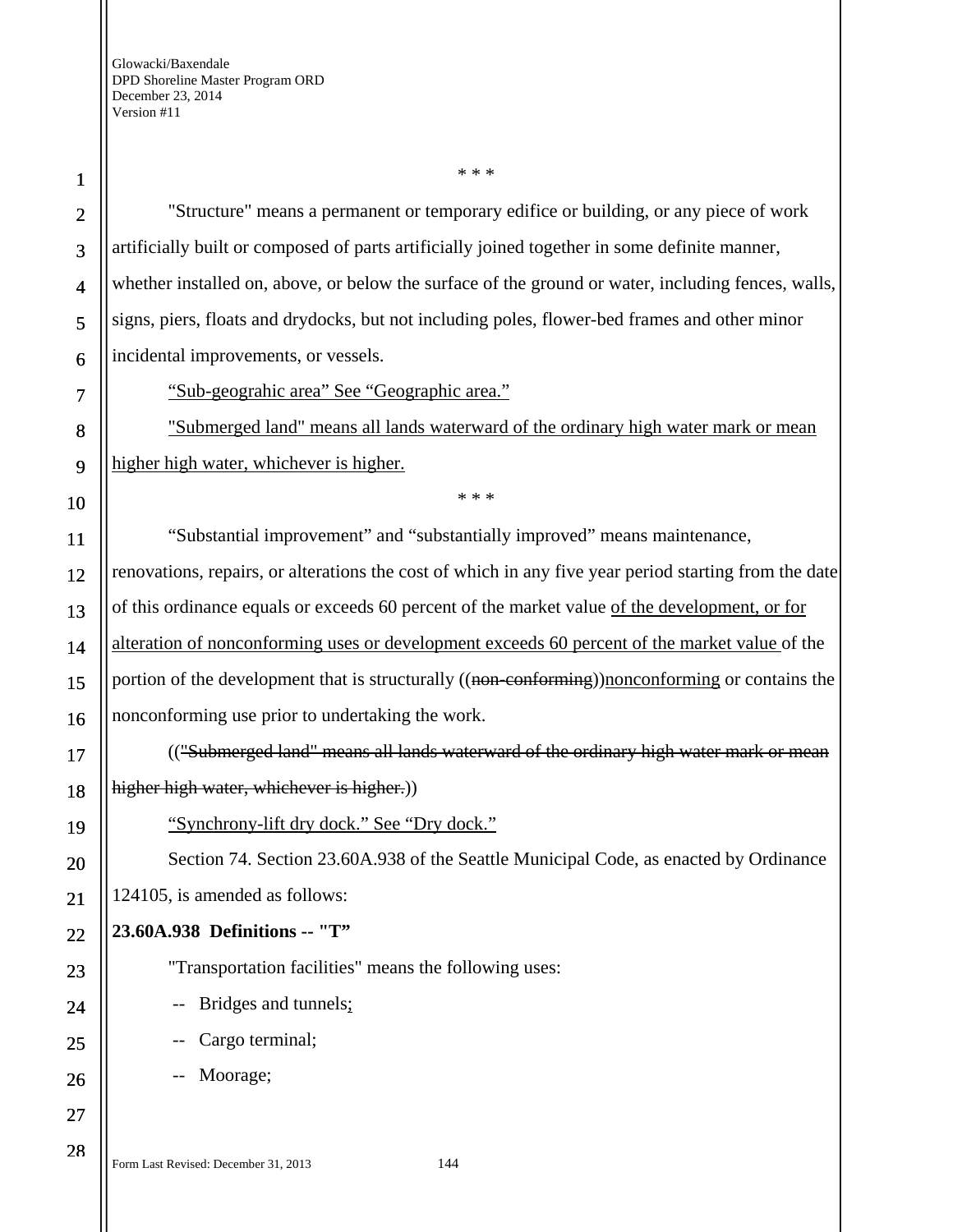Glowacki/Baxendale DPD Shoreline Master Program ORD December 23, 2014 Version #11

Form Last Revised: December 31, 2013 145 1 2 3 4 5 6 7 8 9 10 11 12 13 14 15 16 17 18 19 20 21 22 23 24 25 26 27 28 -- Parking; -- Passenger terminal; -- Rail transit facilities; -- Railroads; -- Streets; -- Transportation facilities, air; -- Tugboat services; and -- Vehicle storage and maintenance. "Travel-lift" See "Dry dock." \* \* \* Section 75. Section 23.60A.942 of the Seattle Municipal Code, as enacted by Ordinance 124105, is amended as follows: **23.60A.942 Definitions -- "V"**  \* \* \* "Vehicle storage" vehicle storage does not include movable equipment used on-site that is not routinely driven on a public right-of-way. "Vessel" means ships, boats, barges, or any other floating craft that are designed and used for navigation and do not interfere with the normal public use of the water, including historic ships that do not have means of self-propulsion and steering equipment and house barges. \* \* \* Section 76. Section 23.60A.944 of the Seattle Municipal Code, as enacted by Ordinance 124105, is amended as follows: **23.60A.944 Definitions -- "W"**  \* \* \*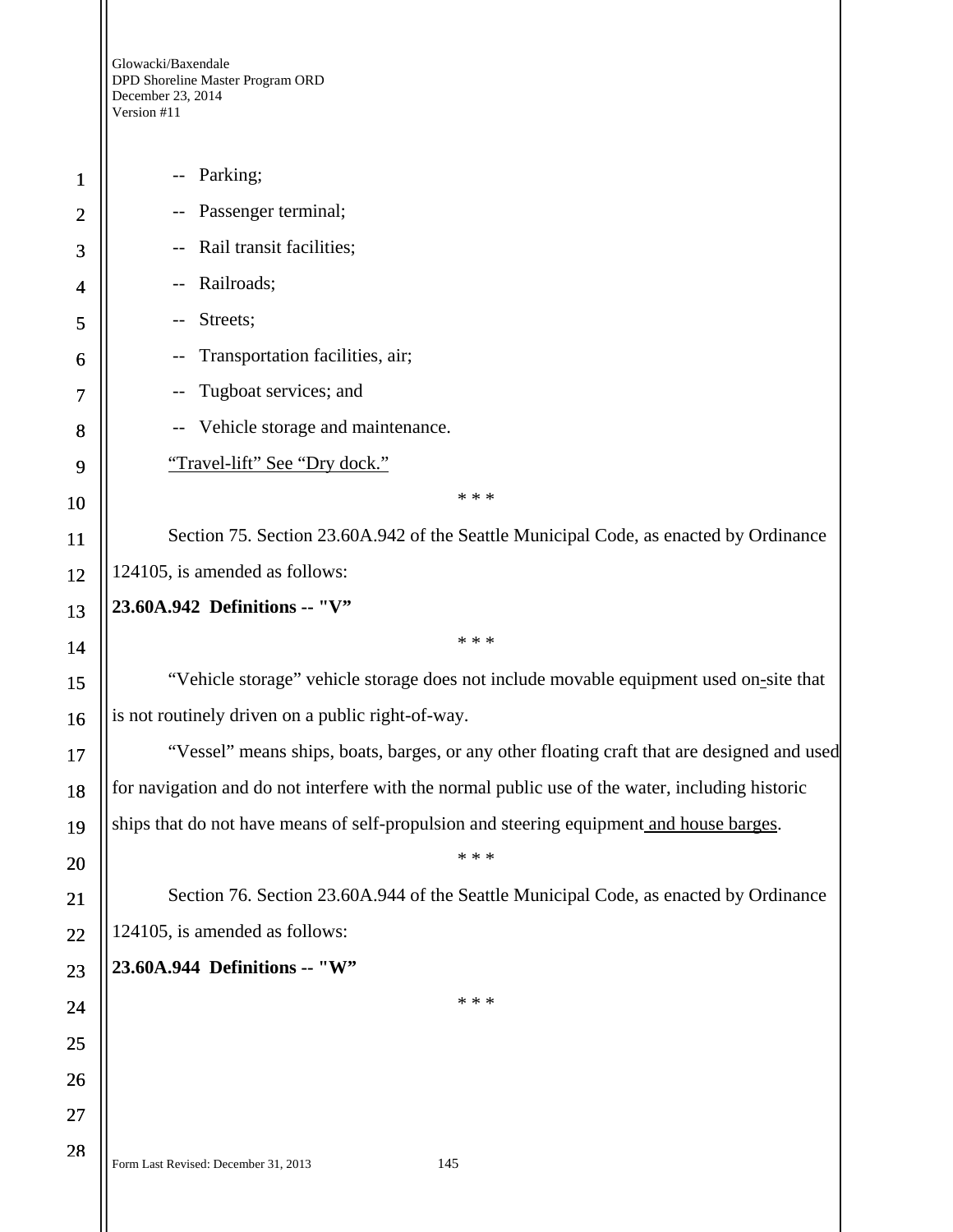1

2

3

4

5

6

7

8

9

10

11

12

13

14

15

16

17

18

19

20

21

22

23

24

25

26

27

28

"Water-dependent use" means a use that cannot exist in other than a waterfront location and is dependent on the water by reason of the intrinsic nature of its operations. The following uses are included:

Ferry and passenger terminals, marine construction and repair, aquaculture, cargo terminal for marine commerce or industry, boat launch facilities, moorage, sale or rental of large boats, tour boats, cruise ships, tug and barge operations, recreation that provides physical access to the water, limnological or oceanographic research facilities that require the use of the adjacent water for its operation. Water-dependent use includes businesses that receive or transport 50 percent or more product or material used in the business via the water adjacent to such business. The following uses and similar uses are not water-dependent: offices, eating and drinking establishments, catering services, non-marine sales and service, lodging, adult care centers, child care centers, religious facilities, hospitals, and residential uses.

Section 77. Section 23.60A.958 of the Seattle Municipal Code, as enacted by Ordinance 124105, is amended as follows:

\* \* \*

**23.60A.958 Calculation of percent of a development site((lot)) occupied by a specific use** 

The following measurement techniques shall be used to calculate the percentage of a development site $((let))$  occupied by a use for developments.

A. For purpose of this Section 23.60A.958, the development site(("lot")) includes all the( $(\{let\})$ ) area within the Shoreline District including vacant lands, submerged and dry lands, and lands ((available for))currently and proposed to be leased from DNR for the development ((and developed or proposed to be developed)), but excluding any area required for public access. Submerged lands shall not be counted in calculating lot area for purposes of minimum lot area requirements of single-family zones or density standards of other zones.

B. All lot area occupied by a specific use shall include: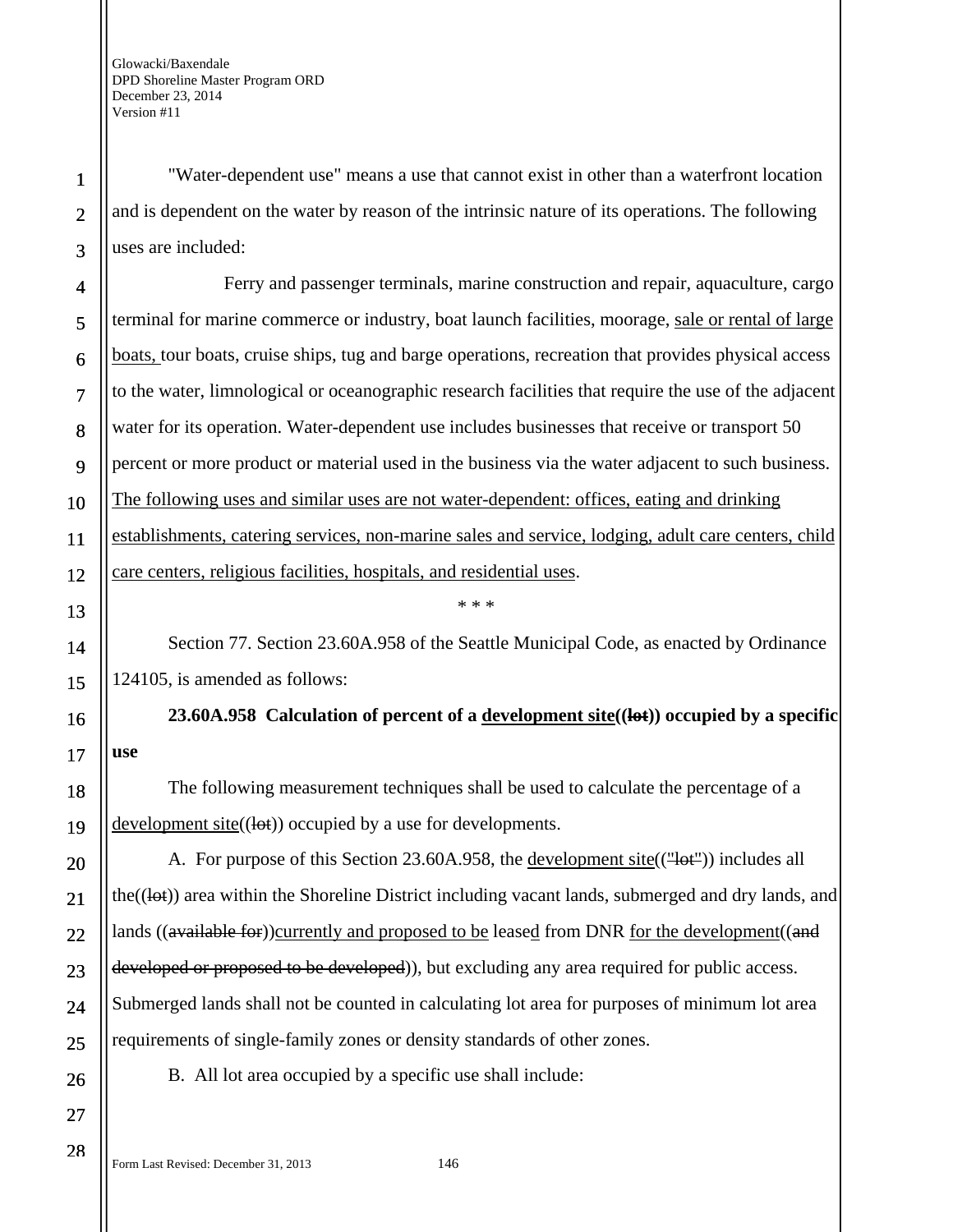1 2 3 4 5 6 7 8 9 10 11 12 13 14 15 16 17 18 19 20 21 22 23 24 25 26 27 \* \* \* 2. The area outside of any structure, occupied by the use or its accessory uses, including the following: a. Areas devoted to parking or access shall be as counted water-dependent and water-related uses to the extent that the parking or access is required by code for the waterdependent or water-related use on the development site ((The area of any parking provided for the use in excess of required accessory parking spaces including aisles and turning areas)); b. The area of any moorage occupied by the use including piers, floats, dockage areas, channels, and turning basins; c. The area occupied by any storage accessory to the use. C. The percent of <u>the development site</u>(( $\vert \theta$ )) occupied by a specific use shall be calculated by dividing the use area calculated in subsection 23.60A.958.B by the development  $site((let))$  area given in subsection 23.60A.958.A  $((times))$  multiplied by 100. D. To calculate the percent of dry land or percent of submerged lands occupied by a specific use or category of use, the dry lands and submerged lands shall each be calculated separately. E. To calculate the percent of area occupied by a category of use such as nonwateroriented((dependent)) commercial, the area occupied by all such uses as calculated above shall be summed and divided by the <u>development site</u> $((let))$  area. Section 78. Section 23.60A.970 of the Seattle Municipal Code, as enacted by Ordinance 124105, is amended as follows: **23.60A.970 General abbreviations and acronyms**  BMPs — Best management practices Ecology — Department of Ecology DBH — Diameter at breast height DNR — Washington State Department of Natural Resources

Form Last Revised: December 31, 2013 147

28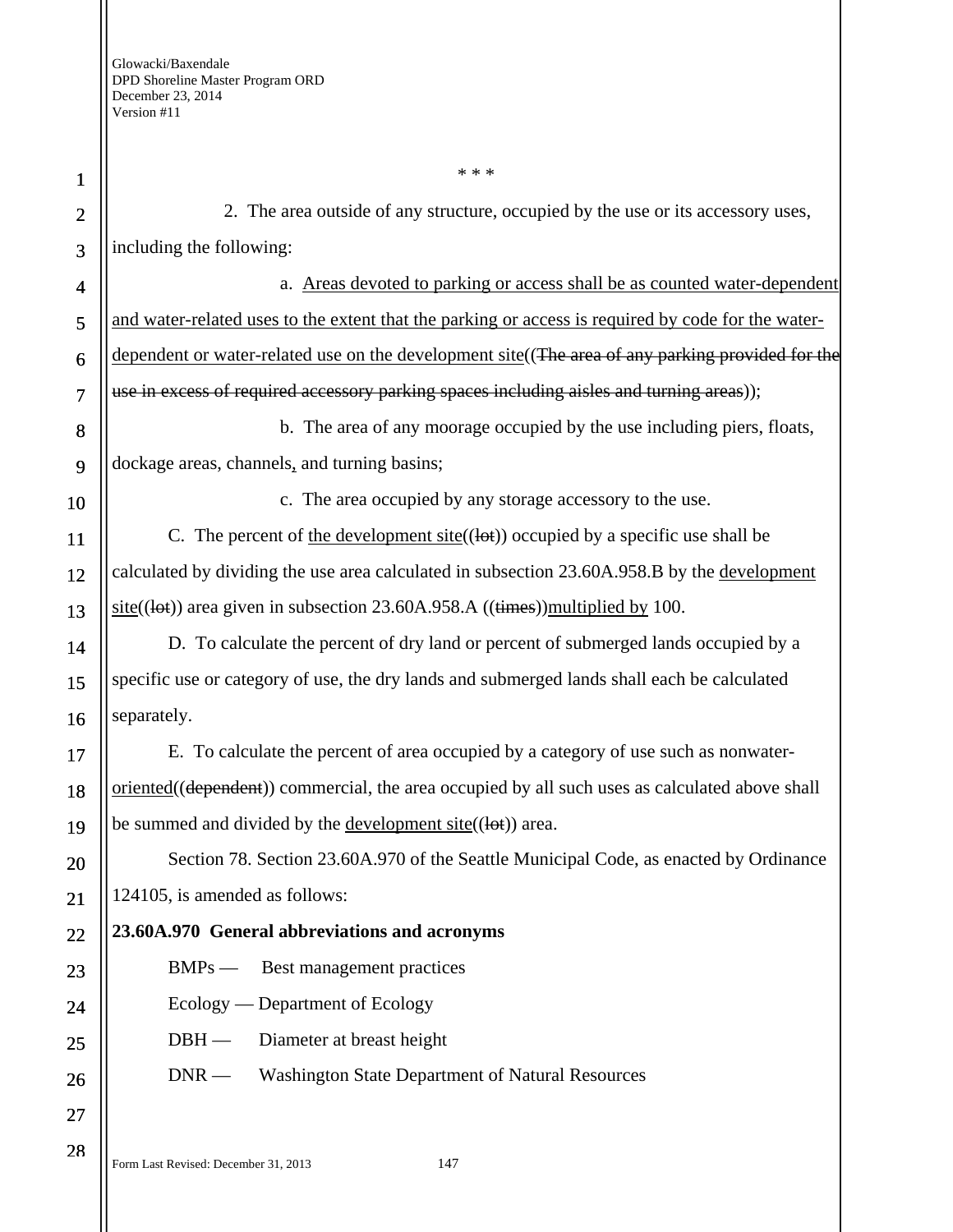## DPD — Department of Planning and Development

Section 79. Section 23.72.006 of the Seattle Municipal Code, last amended by Ordinance 124105, is amended as follows:

\* \* \*

### ((**SMC**))**23.72.006 Application of regulations**

Section 80. Section 23.91.002 of the Seattle Municipal Code, last amended by Ordinance 124105, is amended as follows:

\* \* \*

#### **23.91.002 Scope of Chapter 23.91**

A. Violations of the following provisions of Title 23 shall be enforced under the citation or criminal provisions set forth in this Chapter 23.91:

\* \* \*

6. The following violations of the Shoreline district( $(-)$ ), Chapter 23.60A: a. Discharging, leaking, or releasing solid or liquid waste and untreated effluent, oil, chemicals, or hazardous materials into the water (subsection 23.60A.152.R); b. Releasing debris and other waste materials from construction, maintenance, repair, or in operation, or management of a property, into any water body

(subsections 23.60A.152.H, 23.60A.152.I, 23.60A.152.T, and 23.60A.152.U).

Section 81. A new Section 25.09.016 is added to the Seattle Municipal Code as follows:

\* \* \*

# **25.09.016 Environmentally critical areas in the Shoreline District**

Environmentally critical areas, as defined in subsection 23.60A.156.C, located within the Shoreline District, as defined in Chapter 23.60A, are regulated pursuant to Section 23.60A.156. Section 82. Section 25.09.020 of the Seattle Municipal Code, last amended by Ordinance

124447, is amended as follows: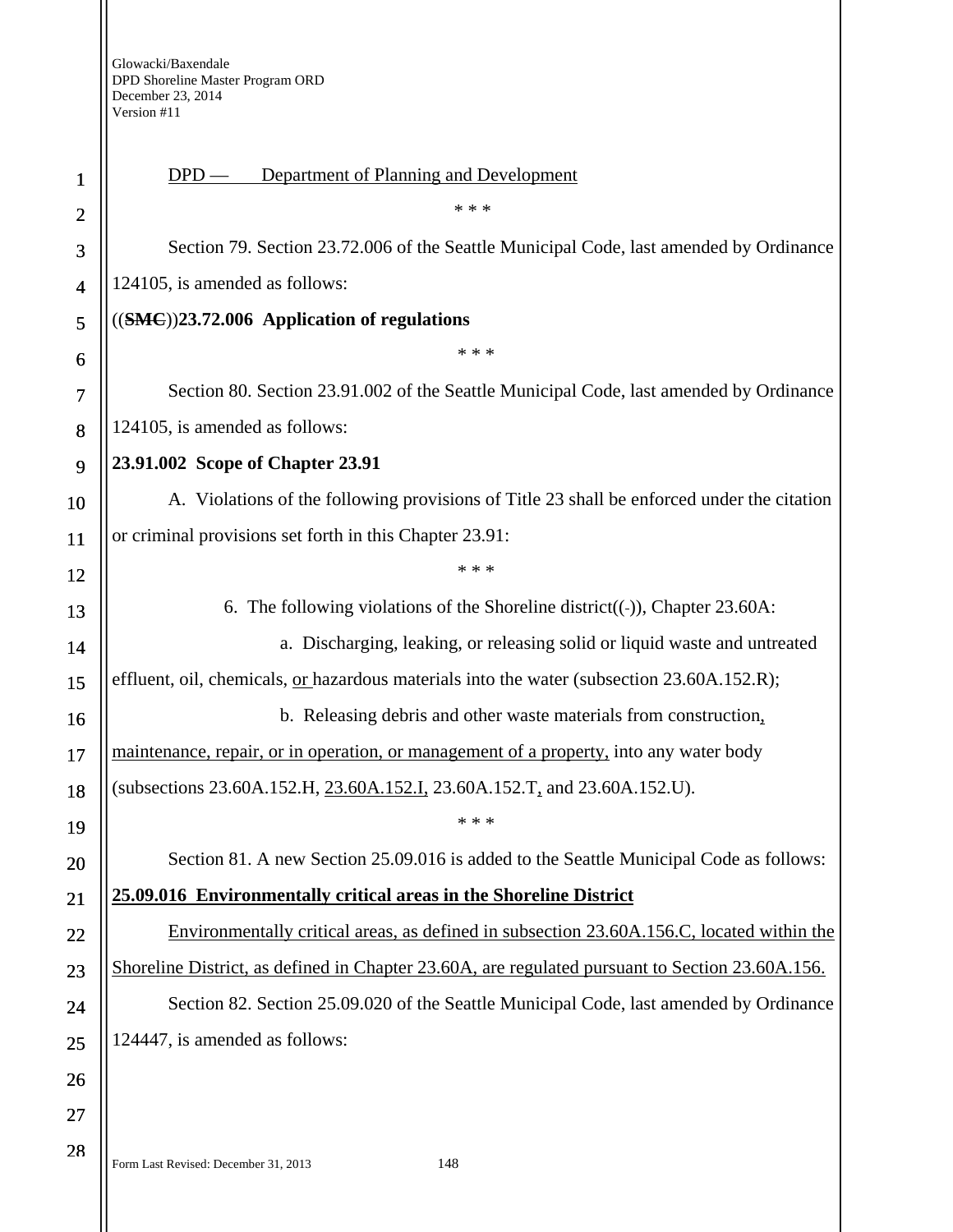## **25.09.020 ((-)) Environmentally critical areas definitions**

The following are environmentally critical areas designated by this Chapter 25.09: geologic hazard areas, steep slope areas, flood-prone areas, wetlands, fish and wildlife habitat conservation areas, and abandoned landfills.

D. Fish and  $((\mathbf{W}))$  wildlife  $((\mathbf{H}))$  habitat  $((\mathbf{C}))$  conservation  $((\mathbf{A}))$  areas. The following are fish and wildlife habitat conservation areas:

\* \* \*

\* \* \*

6. Priority habitat areas as regulated in Sections 23.60A.156 and 23.60A.160 and setbacks as regulated in Sections 23.60A.156 and 23.60A.167, except that in the UI and UM shoreline environments the portion of the setback that is an environmental critical area, as regulated in Sections 23.60A.156 and 23.60A.167, is the setback measured from the ordinary high water mark landward 15 feet.

\* \* \*

Section 83. This ordinance shall take effect and be in force on whichever is the later of: the effective date of approval and adoption by Ecology; or thirty (30) days from and after its approval by the Mayor, but if not approved and returned by the Mayor within ten (10) days after presentation, it shall take effect as provided by Municipal Code Section 1.04.020. The Council intends the provisions of Ordinance 124105 to take effect as amended by the following ordinances in the numerical sequence of their enactment: Ordinance 124447, Sections 1, 9, 13, 19, 20, and 22 amending Ordinance 124105, Sections 3, 38, 39, 40, 42, and 43, respectively; this ordinance, Sections 9 and 82 further amending Sections 1 and 9 of Ordinance 124447, respectively; and Section 1 of this ordinance amending Section 1 of Ordinance 124105; Sections 2-7, 10, 12-19, 21-32, 34-46, 49, 50, 51 and 53-78 of this ordinance amending Section 3 of Ordinance 124105; and Sections 79 and 80 of this ordinance amending Sections 29 and 36 of Ordinance 124105, respectively.